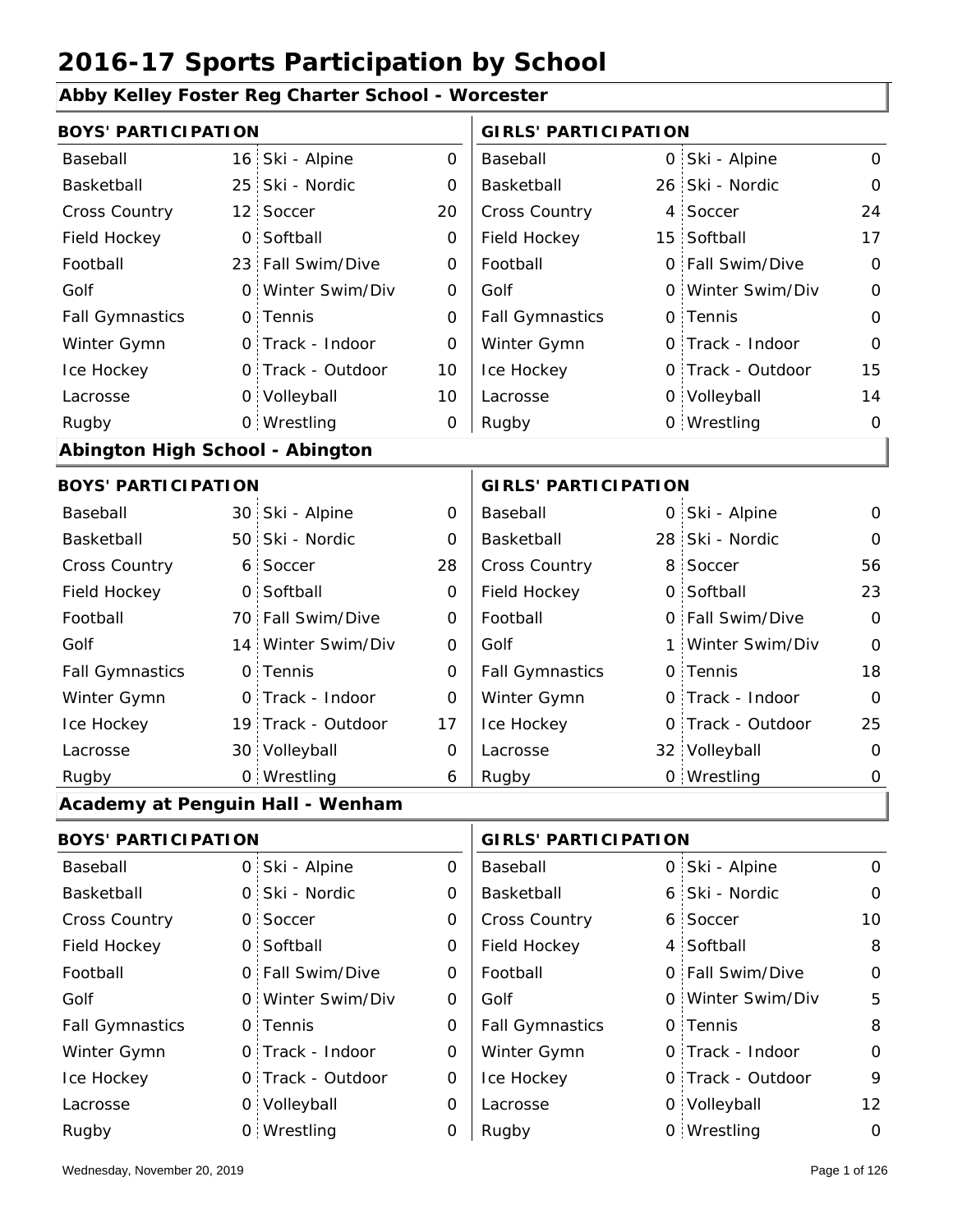**Academy of Notre Dame - Tyngsboro**

|                                   |      | Academy of Notre Dame - Tyngsboro      |             |                             |  |                   |              |
|-----------------------------------|------|----------------------------------------|-------------|-----------------------------|--|-------------------|--------------|
| <b>BOYS' PARTICIPATION</b>        |      |                                        |             | <b>GIRLS' PARTICIPATION</b> |  |                   |              |
| Baseball                          |      | 0 Ski - Alpine                         | 0           | Baseball                    |  | 0 Ski - Alpine    | 0            |
| Basketball                        |      | 0 Ski - Nordic                         | 0           | Basketball                  |  | 23 Ski - Nordic   | $\mathbf{O}$ |
| Cross Country                     |      | 0 Soccer                               | $\mathbf 0$ | Cross Country               |  | 12 Soccer         | 22           |
| Field Hockey                      |      | 0 Softball                             | 0           | Field Hockey                |  | 0 Softball        | 26           |
| Football                          |      | 0 Fall Swim/Dive                       | 0           | Football                    |  | 0 Fall Swim/Dive  | 22           |
| Golf                              |      | 0 Winter Swim/Div                      | 0           | Golf                        |  | 0 Winter Swim/Div | $\Omega$     |
| <b>Fall Gymnastics</b>            |      | 0 Tennis                               | 0           | <b>Fall Gymnastics</b>      |  | 0 Tennis          | 14           |
| Winter Gymn                       |      | O Track - Indoor                       | 0           | Winter Gymn                 |  | O Track - Indoor  | 14           |
| Ice Hockey                        |      | 0 Track - Outdoor                      | $\mathbf 0$ | Ice Hockey                  |  | 0 Track - Outdoor | 30           |
| Lacrosse                          |      | 0 Volleyball                           | 0           | Lacrosse                    |  | 0 Volleyball      | 23           |
| Rugby                             |      | 0 Wrestling                            | 0           | Rugby                       |  | 0 Wrestling       | $\mathbf 0$  |
|                                   |      | Academy of the Pacific Rim - Hyde Park |             |                             |  |                   |              |
| <b>BOYS' PARTICIPATION</b>        |      |                                        |             | <b>GIRLS' PARTICIPATION</b> |  |                   |              |
| Baseball                          |      | 22 Ski - Alpine                        | 0           | Baseball                    |  | 0 Ski - Alpine    | $\mathbf 0$  |
| Basketball                        |      | 18 Ski - Nordic                        | 0           | Basketball                  |  | 18 Ski - Nordic   | 0            |
| <b>Cross Country</b>              |      | 0 Soccer                               | 17          | Cross Country               |  | 0 Soccer          | 25           |
| Field Hockey                      |      | 0 Softball                             | 0           | Field Hockey                |  | 0 Softball        | 3            |
| Football                          |      | 0 Fall Swim/Dive                       | $\mathbf 0$ | Football                    |  | 0 Fall Swim/Dive  | $\mathbf{O}$ |
| Golf                              |      | 0 Winter Swim/Div                      | 0           | Golf                        |  | 0 Winter Swim/Div | 0            |
| <b>Fall Gymnastics</b>            |      | 0 Tennis                               | 0           | <b>Fall Gymnastics</b>      |  | 0 Tennis          | $\mathbf{O}$ |
| Winter Gymn                       |      | 0 Track - Indoor                       | $\mathbf 0$ | Winter Gymn                 |  | O Track - Indoor  | 0            |
| Ice Hockey                        |      | 2 Track - Outdoor                      | 8           | Ice Hockey                  |  | 2 Track - Outdoor | 12           |
| Lacrosse                          |      | 0 Volleyball                           | 0           | Lacrosse                    |  | 0 Volleyball      | 18           |
| Rugby                             |      | 0 Wrestling                            | 0           | Rugby                       |  | 0 Wrestling       | $\mathbf 0$  |
| Acton-Boxborough Reg H.S. - Acton |      |                                        |             |                             |  |                   |              |
| <b>BOYS' PARTICIPATION</b>        |      |                                        |             | <b>GIRLS' PARTICIPATION</b> |  |                   |              |
| Baseball                          |      | 50 Ski - Alpine                        | 9           | Baseball                    |  | 0 Ski - Alpine    | 15           |
| Basketball                        | 41 : | Ski - Nordic                           | 17          | Basketball                  |  | 24 Ski - Nordic   | 34           |
| Cross Country                     |      | 44 Soccer                              | 63          | Cross Country               |  | 39 Soccer         | 59           |
| Field Hockey                      |      | 0 Softball                             | 0           | Field Hockey                |  | 81 Softball       | 22           |
| Football                          |      | 67 Fall Swim/Dive                      | 0           | Football                    |  | 0 Fall Swim/Dive  | 32           |

| Field Hockey           | 0 Softball         |    | Field Hockey           | 81 Softball        | 22       |
|------------------------|--------------------|----|------------------------|--------------------|----------|
| Football               | 67 Fall Swim/Dive  | 0  | Football               | 0 Fall Swim/Dive   | 32       |
| Golf                   | 16 Winter Swim/Div | 25 | Golf                   | 1 Winter Swim/Div  | $\Omega$ |
| <b>Fall Gymnastics</b> | 0 Tennis           | 26 | <b>Fall Gymnastics</b> | 0 Tennis           | 26       |
| Winter Gymn            | O Track - Indoor   | 28 | Winter Gymn            | 14 Track - Indoor  | 31       |
| Ice Hockey             | 37 Track - Outdoor | 75 | Ice Hockey             | 20 Track - Outdoor | 100      |
| Lacrosse               | 54 Volleyball      | 30 | Lacrosse               | 44 Volleyball      | 38       |
| Rugby                  | 0 Wrestling        | 15 | Rugby                  | 0 Wrestling        | $\Omega$ |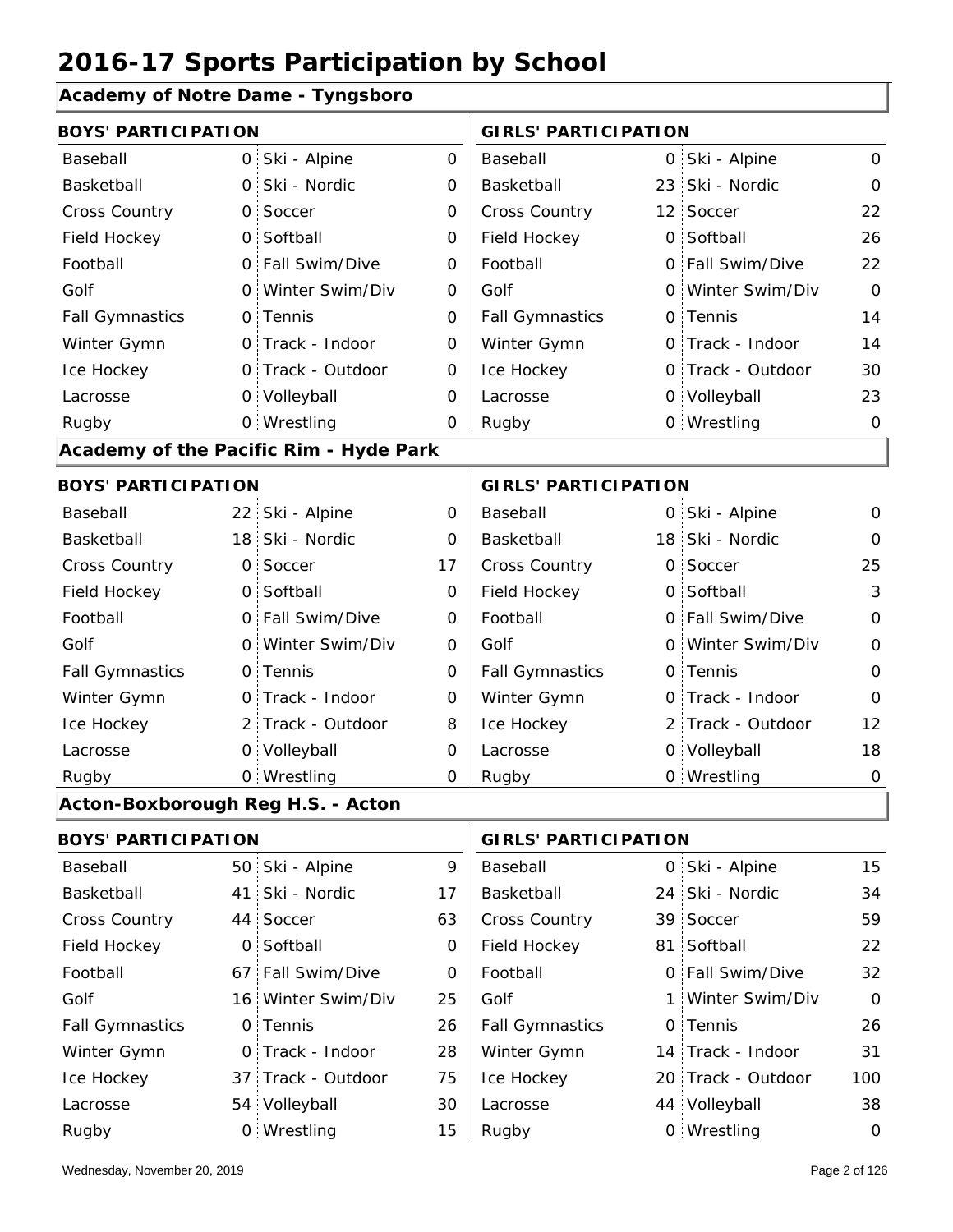#### **Advanced Math & Science Acad. Charter - Marlborough**

| <b>BOYS' PARTICIPATION</b>  |                 |                                           |             | <b>GIRLS' PARTICIPATION</b> |                    |                |  |  |
|-----------------------------|-----------------|-------------------------------------------|-------------|-----------------------------|--------------------|----------------|--|--|
| Baseball                    | 32 <sub>1</sub> | Ski - Alpine                              | 0           | Baseball                    | 0 Ski - Alpine     | 0              |  |  |
| Basketball                  |                 | 25 Ski - Nordic                           | 0           | Basketball                  | 13 Ski - Nordic    | $\Omega$       |  |  |
| <b>Cross Country</b>        | 11              | Soccer                                    | 41          | Cross Country               | 21 Soccer          | 40             |  |  |
| Field Hockey                | $\mathsf{O}$    | Softball                                  | 0           | Field Hockey                | 0 Softball         | 26             |  |  |
| Football                    | $\overline{O}$  | Fall Swim/Dive                            | 13          | Football                    | 0 Fall Swim/Dive   | 8              |  |  |
| Golf                        |                 | 8 Winter Swim/Div                         | 0           | Golf                        | 0 Winter Swim/Div  | $\mathbf 0$    |  |  |
| <b>Fall Gymnastics</b>      |                 | 0 Tennis                                  | 10          | <b>Fall Gymnastics</b>      | 0 Tennis           | 16             |  |  |
| Winter Gymn                 | $\mathsf{O}$    | Track - Indoor                            | 22          | Winter Gymn                 | 0 Track - Indoor   | 25             |  |  |
| Ice Hockey                  |                 | 5 Track - Outdoor                         | 46          | Ice Hockey                  | 1 Track - Outdoor  | 52             |  |  |
| Lacrosse                    |                 | 31 Volleyball                             | $\mathbf 0$ | Lacrosse                    | 29 Volleyball      | 49             |  |  |
| Rugby                       |                 | 0 Wrestling                               | 9           | Rugby                       | 0 Wrestling        | $\mathbf 0$    |  |  |
| Agawam High School - Agawam |                 |                                           |             |                             |                    |                |  |  |
| <b>BOYS' PARTICIPATION</b>  |                 |                                           |             | <b>GIRLS' PARTICIPATION</b> |                    |                |  |  |
| Baseball                    | 41.             | Ski - Alpine                              | 23          | Baseball                    | 0 Ski - Alpine     | 10             |  |  |
| Basketball                  |                 | 19 Ski - Nordic                           | 0           | Basketball                  | 33 Ski - Nordic    | $\Omega$       |  |  |
| <b>Cross Country</b>        | 23 <sup>1</sup> | Soccer                                    | 64          | Cross Country               | 12 Soccer          | 45             |  |  |
| Field Hockey                | $\mathsf{O}$    | Softball                                  | 0           | Field Hockey                | 36 Softball        | 30             |  |  |
| Football                    | 77:             | Fall Swim/Dive                            | 0           | Football                    | 0 Fall Swim/Dive   | $\overline{O}$ |  |  |
| Golf                        |                 | 18 Winter Swim/Div                        | 13          | Golf                        | 3 Winter Swim/Div  | 16             |  |  |
| <b>Fall Gymnastics</b>      |                 | 0 Tennis                                  | 8           | <b>Fall Gymnastics</b>      | 11 Tennis          | 20             |  |  |
| Winter Gymn                 | $\mathsf{O}$    | Track - Indoor                            | 27          | Winter Gymn                 | 0 Track - Indoor   | 49             |  |  |
| Ice Hockey                  |                 | 28 Track - Outdoor                        | 34          | Ice Hockey                  | 1 Track - Outdoor  | 44             |  |  |
| Lacrosse                    |                 | 42 Volleyball                             | 40          | Lacrosse                    | 36 Volleyball      | 42             |  |  |
| Rugby                       |                 | 0 Wrestling                               | 20          | Rugby                       | 0 Wrestling        | $\mathbf 0$    |  |  |
|                             |                 | Algonquin Reg. High School - Northborough |             |                             |                    |                |  |  |
| <b>BOYS' PARTICIPATION</b>  |                 |                                           |             | <b>GIRLS' PARTICIPATION</b> |                    |                |  |  |
| Baseball                    |                 | 50 Ski - Alpine                           | 20          | Baseball                    | 0 Ski - Alpine     | 25             |  |  |
| Basketball                  | 42              | Ski - Nordic                              | 0           | Basketball                  | 36 Ski - Nordic    | $\mathbf 0$    |  |  |
| <b>Cross Country</b>        |                 | 58 Soccer                                 | 75          | Cross Country               | 40 Soccer          | 73             |  |  |
| Field Hockey                | $\mathsf{O}$    | Softball                                  | 0           | Field Hockey                | 57 Softball        | 14             |  |  |
| Football                    | 91 :            | Fall Swim/Dive                            | 0           | Football                    | 0 Fall Swim/Dive   | $\mathbf 0$    |  |  |
| Golf                        |                 | 16 Winter Swim/Div                        | 11          | Golf                        | 5 Winter Swim/Div  | 28             |  |  |
| <b>Fall Gymnastics</b>      | $\mathsf{O}$    | Tennis                                    | 20          | <b>Fall Gymnastics</b>      | 0 Tennis           | 13             |  |  |
| Winter Gymn                 | 0.              | Track - Indoor                            | 51          | Winter Gymn                 | 17 Track - Indoor  | 38             |  |  |
| Ice Hockey                  |                 | 40 Track - Outdoor                        | 81          | Ice Hockey                  | 17 Track - Outdoor | 96             |  |  |
| Lacrosse                    | 57              | Volleyball                                | 29          | Lacrosse                    | 35 Volleyball      | 39             |  |  |
| Rugby                       |                 | 35 Wrestling                              | 28          | Rugby                       | 26 Wrestling       | $\mathbf 0$    |  |  |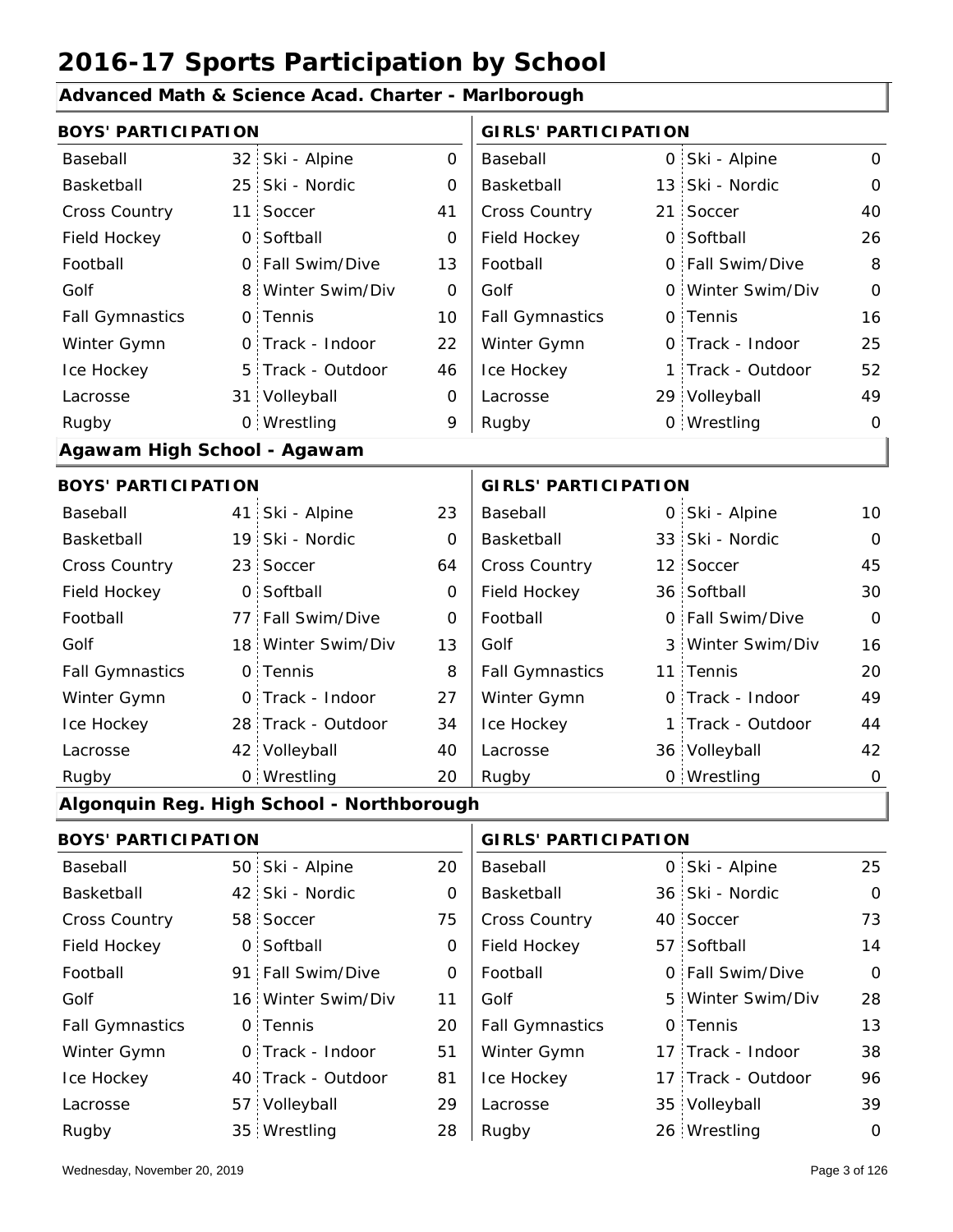#### **Amesbury High School - Amesbury**

| <b>BOYS' PARTICIPATION</b>    |                 | <b>GIRLS' PARTICIPATION</b>              |              |                             |          |                   |                |
|-------------------------------|-----------------|------------------------------------------|--------------|-----------------------------|----------|-------------------|----------------|
| Baseball                      | 38              | Ski - Alpine                             | $\mathsf{O}$ | Baseball                    |          | 0 Ski - Alpine    | $\mathbf 0$    |
| Basketball                    |                 | 36 Ski - Nordic                          | 0            | Basketball                  | 0        | Ski - Nordic      | $\mathbf{O}$   |
| <b>Cross Country</b>          |                 | 20 Soccer                                | 38           | Cross Country               |          | 30 Soccer         | 37             |
| Field Hockey                  | $\mathsf{O}$    | Softball                                 | $\mathbf{O}$ | Field Hockey                |          | 36 Softball       | 41             |
| Football                      |                 | 73 Fall Swim/Dive                        | $\Omega$     | Football                    |          | 0 Fall Swim/Dive  | $\Omega$       |
| Golf                          |                 | 19 Winter Swim/Div                       | 0            | Golf                        |          | 0 Winter Swim/Div | $\overline{0}$ |
| <b>Fall Gymnastics</b>        | $\mathsf{O}$    | Tennis                                   | 21           | <b>Fall Gymnastics</b>      |          | 0 Tennis          | 34             |
| Winter Gymn                   | $\mathsf{O}$    | Track - Indoor                           | 26           | Winter Gymn                 | O        | Track - Indoor    | 24             |
| Ice Hockey                    |                 | 31 Track - Outdoor                       | 38           | Ice Hockey                  |          | 1 Track - Outdoor | 29             |
| Lacrosse                      |                 | 4 Volleyball                             | 0            | Lacrosse                    |          | 0 Volleyball      | $\mathbf 0$    |
| Rugby                         |                 | 0 Wrestling                              | 0            | Rugby                       |          | 0 Wrestling       | $\Omega$       |
|                               |                 | Amherst-Pelham Reg High School - Amherst |              |                             |          |                   |                |
| <b>BOYS' PARTICIPATION</b>    |                 |                                          |              | <b>GIRLS' PARTICIPATION</b> |          |                   |                |
| Baseball                      |                 | 33 Ski - Alpine                          | 12           | Baseball                    |          | 0 Ski - Alpine    | 9              |
| Basketball                    | 34 <sup>1</sup> | Ski - Nordic                             | 23           | Basketball                  | 21       | Ski - Nordic      | 15             |
| Cross Country                 | 42 <sup>1</sup> | Soccer                                   | 66           | Cross Country               |          | 28 Soccer         | 34             |
| Field Hockey                  | $\mathsf{O}$    | Softball                                 | 0            | Field Hockey                |          | 14 Softball       | 22             |
| Football                      | 41              | Fall Swim/Dive                           | 0            | Football                    | 1        | Fall Swim/Dive    | $\Omega$       |
| Golf                          | 11              | Winter Swim/Div                          | 13           | Golf                        |          | 3 Winter Swim/Div | 12             |
| <b>Fall Gymnastics</b>        | $\mathsf{O}$    | Tennis                                   | 9            | <b>Fall Gymnastics</b>      | $\Omega$ | Tennis            | 19             |
| Winter Gymn                   |                 | 0 Track - Indoor                         | 52           | Winter Gymn                 |          | O Track - Indoor  | 21             |
| Ice Hockey                    | 21 <sup>1</sup> | Track - Outdoor                          | 57           | Ice Hockey                  |          | 0 Track - Outdoor | 28             |
| Lacrosse                      |                 | 33 Volleyball                            | 0            | Lacrosse                    |          | 40 Volleyball     | 28             |
| Rugby                         |                 | 0 Wrestling                              | 0            | Rugby                       |          | 0 Wrestling       | $\overline{0}$ |
| Andover High School - Andover |                 |                                          |              |                             |          |                   |                |
|                               |                 |                                          |              |                             |          |                   |                |

| <b>BOYS' PARTICIPATION</b> |  | <b>GIRLS' PARTICIPATION</b> |     |                        |  |                    |                |
|----------------------------|--|-----------------------------|-----|------------------------|--|--------------------|----------------|
| Baseball                   |  | 54 Ski - Alpine             | 33  | Baseball               |  | 0 Ski - Alpine     | 18             |
| Basketball                 |  | 43 Ski - Nordic             | 0   | Basketball             |  | 42 Ski - Nordic    | $\mathbf 0$    |
| <b>Cross Country</b>       |  | 72 Soccer                   | 80  | <b>Cross Country</b>   |  | 58 Soccer          | 65             |
| Field Hockey               |  | 0 Softball                  | 0   | Field Hockey           |  | 58 Softball        | 55             |
| Football                   |  | 117 Fall Swim/Dive          | 0   | Football               |  | 0 Fall Swim/Dive   | 39             |
| Golf                       |  | 10 Winter Swim/Div          | 33  | Golf                   |  | 1 Winter Swim/Div  | $\overline{O}$ |
| <b>Fall Gymnastics</b>     |  | 0 Tennis                    | 25  | <b>Fall Gymnastics</b> |  | 0 Tennis           | 28             |
| Winter Gymn                |  | 2 Track - Indoor            | 144 | Winter Gymn            |  | 13 Track - Indoor  | 134            |
| Ice Hockey                 |  | 43 Track - Outdoor          | 110 | Ice Hockey             |  | 38 Track - Outdoor | 109            |
| Lacrosse                   |  | 68 Volleyball               | 33  | Lacrosse               |  | 60 Volleyball      | 51             |
| Rugby                      |  | 0 Wrestling                 | 24  | Rugby                  |  | 0 Wrestling        | 0              |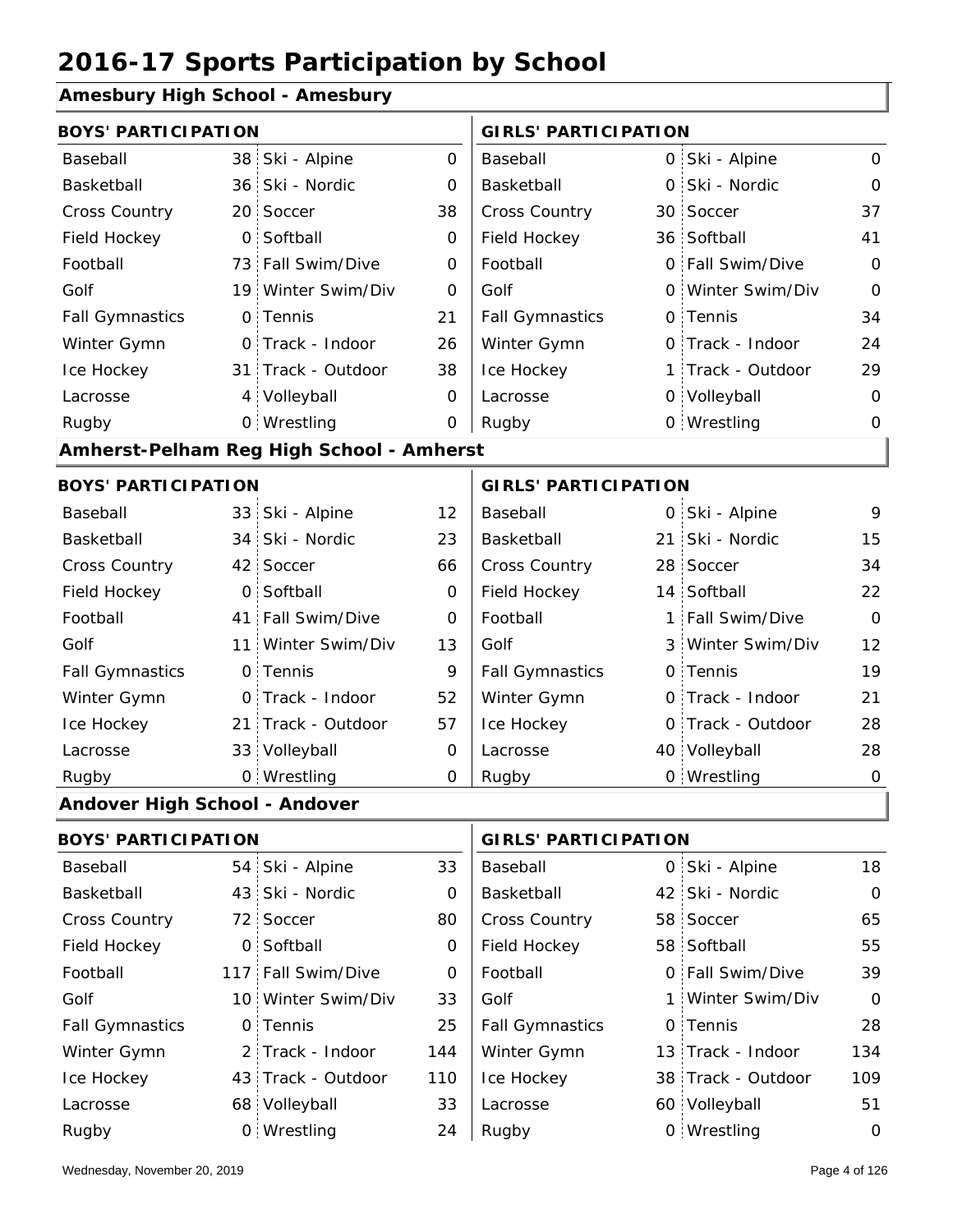#### **Another Course to College - Brighton**

| <b>BOYS' PARTICIPATION</b> |                 |                                             |                | <b>GIRLS' PARTICIPATION</b> |                |                    |                |
|----------------------------|-----------------|---------------------------------------------|----------------|-----------------------------|----------------|--------------------|----------------|
| Baseball                   | 2 <sup>1</sup>  | Ski - Alpine                                | 0              | Baseball                    |                | 0 Ski - Alpine     | $\mathbf{O}$   |
| Basketball                 | $\overline{O}$  | Ski - Nordic                                | 0              | Basketball                  |                | 2 Ski - Nordic     | $\mathbf 0$    |
| Cross Country              | $\mathsf{O}$    | Soccer                                      | 5              | Cross Country               | $\overline{O}$ | Soccer             | 3              |
| Field Hockey               | 0               | Softball                                    | $\mathbf 0$    | Field Hockey                | 0              | Softball           | 1              |
| Football                   | 3 <sup>1</sup>  | Fall Swim/Dive                              | 0              | Football                    |                | 0 Fall Swim/Dive   | $\mathbf 0$    |
| Golf                       | 0               | Winter Swim/Div                             | $\mathbf 0$    | Golf                        | O              | Winter Swim/Div    | $\mathsf O$    |
| <b>Fall Gymnastics</b>     |                 | 0 Tennis                                    | 0              | <b>Fall Gymnastics</b>      |                | 0 Tennis           | $\mathbf 0$    |
| Winter Gymn                |                 | 0 Track - Indoor                            | $\overline{2}$ | Winter Gymn                 |                | 0 Track - Indoor   | $\mathbf 0$    |
| Ice Hockey                 |                 | 0 Track - Outdoor                           | 3              | Ice Hockey                  |                | 0 Track - Outdoor  | $\mathbf 0$    |
| Lacrosse                   |                 | 0 Volleyball                                | 0              | Lacrosse                    |                | 0 Volleyball       | $\overline{2}$ |
| Rugby                      |                 | 0 Wrestling                                 | 0              | Rugby                       |                | 0 Wrestling        | 0              |
|                            |                 | Apponequet Regional H.S. - Lakeville        |                |                             |                |                    |                |
| <b>BOYS' PARTICIPATION</b> |                 |                                             |                | <b>GIRLS' PARTICIPATION</b> |                |                    |                |
| Baseball                   |                 | 39 Ski - Alpine                             | 0              | Baseball                    |                | 0 Ski - Alpine     | $\mathbf 0$    |
| Basketball                 | 33              | Ski - Nordic                                | 0              | Basketball                  | 25:            | Ski - Nordic       | 0              |
| Cross Country              | 18 <sup>1</sup> | Soccer                                      | $\mathbf 0$    | Cross Country               | 8              | Soccer             | $\Omega$       |
| Field Hockey               | $\mathbf 0$     | Softball                                    | 0              | Field Hockey                |                | 46 Softball        | 36             |
| Football                   |                 | 70 Fall Swim/Dive                           | 0              | Football                    | O              | Fall Swim/Dive     | $\Omega$       |
| Golf                       |                 | 18 Winter Swim/Div                          | 16             | Golf                        |                | 0 Winter Swim/Div  | 14             |
| <b>Fall Gymnastics</b>     |                 | 0 Tennis                                    | 16             | <b>Fall Gymnastics</b>      |                | 0 Tennis           | 19             |
| Winter Gymn                |                 | 0 Track - Indoor                            | 33             | Winter Gymn                 |                | O Track - Indoor   | 24             |
| Ice Hockey                 |                 | 24 Track - Outdoor                          | 41             | Ice Hockey                  | 0              | Track - Outdoor    | 28             |
| Lacrosse                   |                 | 41 Volleyball                               | 0              | Lacrosse                    |                | 34 Volleyball      | 34             |
| Rugby                      |                 | 0 Wrestling                                 | $\mathbf 0$    | Rugby                       |                | 0 Wrestling        | $\mathbf 0$    |
|                            |                 | Archbishop Williams High School - Braintree |                |                             |                |                    |                |
| <b>BOYS' PARTICIPATION</b> |                 |                                             |                | <b>GIRLS' PARTICIPATION</b> |                |                    |                |
| Baseball                   | 48              | Ski - Alpine                                | 0              | Baseball                    | 0              | Ski - Alpine       | $\mathbf 0$    |
| Basketball                 |                 | 53 Ski - Nordic                             | 0              | Basketball                  |                | 43 Ski - Nordic    | 0              |
| Cross Country              | 11 <sup>1</sup> | Soccer                                      | 41             | Cross Country               |                | 18 Soccer          | 62             |
| Field Hockey               | $\mathsf{O}$    | Softball                                    | 0              | Field Hockey                |                | 0 Softball         | 27             |
| Football                   |                 | 48 Fall Swim/Dive                           | 0              | Football                    |                | 0 Fall Swim/Dive   | $\mathbf 0$    |
| Golf                       |                 | 15 Winter Swim/Div                          | 16             | Golf                        |                | 0 Winter Swim/Div  | 20             |
| <b>Fall Gymnastics</b>     |                 | 0 Tennis                                    | 0              | <b>Fall Gymnastics</b>      |                | 0 Tennis           | 16             |
| Winter Gymn                |                 | 0 Track - Indoor                            | 23             | Winter Gymn                 |                | O Track - Indoor   | 27             |
| Ice Hockey                 |                 | 54 Track - Outdoor                          | 34             | Ice Hockey                  |                | 27 Track - Outdoor | 42             |
| Lacrosse                   |                 | 33 Volleyball                               | 0              | Lacrosse                    |                | 63 Volleyball      | 51             |

0 Rugby 0 Rugby 0

Wrestling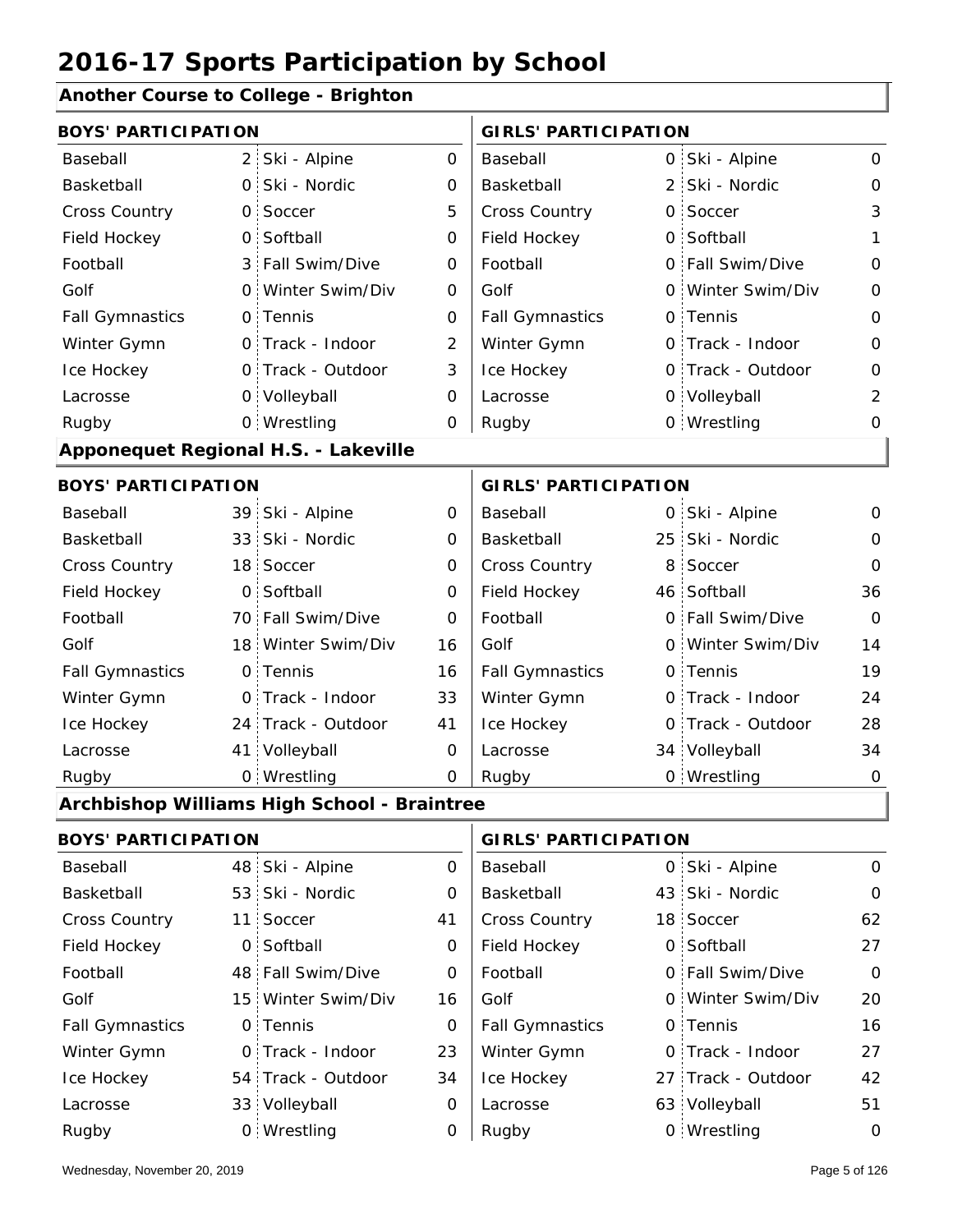#### **Arlington Catholic High School - Arlington**

| <b>BOYS' PARTICIPATION</b>           |                |                    |                             | <b>GIRLS' PARTICIPATION</b> |  |                    |              |
|--------------------------------------|----------------|--------------------|-----------------------------|-----------------------------|--|--------------------|--------------|
| Baseball                             |                | 46 Ski - Alpine    | 0                           | Baseball                    |  | 0 Ski - Alpine     | 0            |
| Basketball                           |                | 49 Ski - Nordic    | 0                           | Basketball                  |  | 55 Ski - Nordic    | $\mathbf{O}$ |
| <b>Cross Country</b>                 |                | 16 Soccer          | 45                          | Cross Country               |  | 38 Soccer          | 46           |
| Field Hockey                         | $\overline{O}$ | Softball           | 0                           | Field Hockey                |  | 21 Softball        | 38           |
| Football                             |                | 64 Fall Swim/Dive  | 0                           | Football                    |  | 0 Fall Swim/Dive   | $\mathbf 0$  |
| Golf                                 |                | 18 Winter Swim/Div | 11                          | Golf                        |  | 1 Winter Swim/Div  | 26           |
| <b>Fall Gymnastics</b>               |                | 0 Tennis           | 16                          | <b>Fall Gymnastics</b>      |  | 0 Tennis           | 19           |
| Winter Gymn                          |                | 0 Track - Indoor   | 31                          | Winter Gymn                 |  | O Track - Indoor   | 43           |
| Ice Hockey                           |                | 44 Track - Outdoor | 24                          | Ice Hockey                  |  | 21 Track - Outdoor | 34           |
| Lacrosse                             |                | 45 Volleyball      | 0                           | Lacrosse                    |  | 42 Volleyball      | 48           |
| Rugby                                |                | 0 Wrestling        | 0                           | Rugby                       |  | 0 Wrestling        | $\mathbf 0$  |
| Arlington High School - Arlington    |                |                    |                             |                             |  |                    |              |
| <b>BOYS' PARTICIPATION</b>           |                |                    | <b>GIRLS' PARTICIPATION</b> |                             |  |                    |              |
| Baseball                             |                | 48 Ski - Alpine    | 0                           | Baseball                    |  | 0 Ski - Alpine     | 0            |
| Basketball                           |                | 49 Ski - Nordic    | 0                           | Basketball                  |  | 20 Ski - Nordic    | $\mathbf 0$  |
| <b>Cross Country</b>                 |                | 30 Soccer          | 64                          | Cross Country               |  | 34 Soccer          | 60           |
| Field Hockey                         | O <sub>1</sub> | Softball           | 0                           | Field Hockey                |  | 45 Softball        | 32           |
| Football                             |                | 63 Fall Swim/Dive  | 10                          | Football                    |  | 0 Fall Swim/Dive   | 8            |
| Golf                                 |                | 14 Winter Swim/Div | 0                           | Golf                        |  | 0 Winter Swim/Div  | $\Omega$     |
| <b>Fall Gymnastics</b>               |                | 0 Tennis           | 24                          | <b>Fall Gymnastics</b>      |  | 0 Tennis           | 20           |
| Winter Gymn                          |                | 0 Track - Indoor   | 37                          | Winter Gymn                 |  | 10 Track - Indoor  | 54           |
| Ice Hockey                           |                | 52 Track - Outdoor | 58                          | Ice Hockey                  |  | 22 Track - Outdoor | 62           |
| Lacrosse                             |                | 39 Volleyball      | 23                          | Lacrosse                    |  | 63 Volleyball      | 42           |
| Rugby                                |                | 0 Wrestling        | 22                          | Rugby                       |  | 0 Wrestling        | $\mathbf 0$  |
| <b>Ashland High School - Ashland</b> |                |                    |                             |                             |  |                    |              |
| <b>BOYS' PARTICIPATION</b>           |                |                    |                             | <b>GIRLS' PARTICIPATION</b> |  |                    |              |
| Baseball                             |                | 47 Ski - Alpine    | 6                           | Baseball                    |  | 0 Ski - Alpine     | 5            |
| Basketball                           |                | 41 Ski - Nordic    | 0                           | Basketball                  |  | 20 Ski - Nordic    | $\mathbf 0$  |
| Cross Country                        |                | 18 Soccer          | 45                          | <b>Cross Country</b>        |  | 12 Soccer          | 42           |

0 30 Field Hockey 90 0 Fall Swim/Dive 9 Winter Swim/Div 17 Golf 3 0 0 Fall Gymnastics

Football Golf

Winter Gymn Ice Hockey Lacrosse

0

0

23

22

36

0

30

Field Hockey

Fall Gymnastics

Ice Hockey Lacrosse

Winter Gymn

Football

Golf

22 Track - Outdoor

Wrestling Rugby 0 Rugby 0

0 Track - Indoor

32 Volleyball

0 Softball

0 Tennis

25

0

15

25

24

43

5 Track - Indoor

Fall Swim/Dive Winter Swim/Div

30 Softball

0 Tennis

6 Track - Outdoor

28 Volleyball 43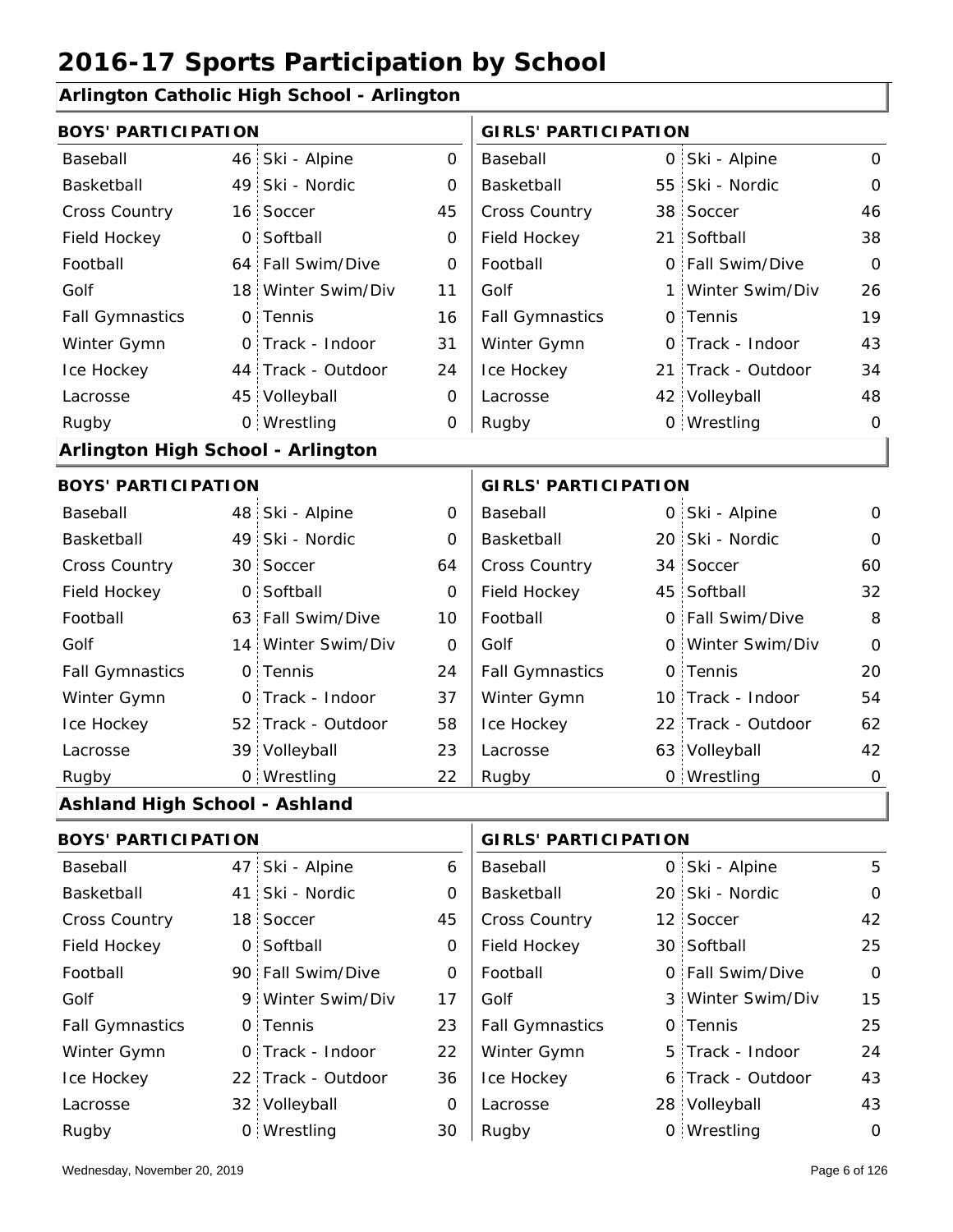#### **Assabet Valley Reg Tech HS - Marlboro**

| <b>BOYS' PARTICIPATION</b>       |  |                    |          | <b>GIRLS' PARTICIPATION</b> |  |                   |              |
|----------------------------------|--|--------------------|----------|-----------------------------|--|-------------------|--------------|
| Baseball                         |  | 35 Ski - Alpine    | $\Omega$ | Baseball                    |  | 0 Ski - Alpine    | 0            |
| Basketball                       |  | 59 Ski - Nordic    | $\Omega$ | Basketball                  |  | 27 Ski - Nordic   | $\mathbf{O}$ |
| <b>Cross Country</b>             |  | 11 Soccer          | 43       | <b>Cross Country</b>        |  | 2 Soccer          | 33           |
| Field Hockey                     |  | 0 Softball         | 0        | Field Hockey                |  | 21 Softball       | 31           |
| Football                         |  | 67 Fall Swim/Dive  | $\Omega$ | Football                    |  | 0 Fall Swim/Dive  | 0            |
| Golf                             |  | 17 Winter Swim/Div | 0        | Golf                        |  | 0 Winter Swim/Div | 0            |
| <b>Fall Gymnastics</b>           |  | 0 Tennis           | 0        | <b>Fall Gymnastics</b>      |  | 0 Tennis          | 0            |
| Winter Gymn                      |  | 0 Track - Indoor   | 0        | Winter Gymn                 |  | O Track - Indoor  | 0            |
| Ice Hockey                       |  | 48 Track - Outdoor | 12       | Ice Hockey                  |  | 1 Track - Outdoor | 9            |
| Lacrosse                         |  | 53 Volleyball      | 16       | Lacrosse                    |  | 20 Volleyball     | 62           |
| Rugby                            |  | 0 Wrestling        | 7        | Rugby                       |  | 0 Wrestling       | 0            |
| <b>Athol High School - Athol</b> |  |                    |          |                             |  |                   |              |
|                                  |  |                    |          |                             |  |                   |              |

#### 31 Ski - Alpine 19 Ski - Nordic Carlo Basketball 15 0 0 Cross Country 2 13 Field Hockey 36 0 Fall Swim/Dive 0 Winter Swim/Div 0 Golf 0 0 0 Fall Gymnastics 0 of Fall Gymnastics 0 of the control of the control of the co 2 Track - Outdoor 0 Track - Indoor 0 Volleyball 0 Track - Outdoor 0 0 Volleyball 28 0 0 Ski - Alpine 0 25  $\Omega$ 0 22 0 28 0 0 12 0 26  $\Omega$ 20 16 15 26 Baseball Basketball Cross Country Field Hockey Football Golf Fall Gymnastics Ice Hockey Lacrosse 0 Soccer 2 Softball 0 Tennis Track - Indoor Wrestling Rugby 0 Rugby 0 **BOYS' PARTICIPATION GIRLS' PARTICIPATION** Baseball Basketball Football Golf Winter Gymn Ice Hockey Lacrosse 15 Ski - Nordic 0 Soccer 13 Softball Fall Swim/Dive Winter Swim/Div 0 Tennis Winter Gymn 0 Wrestling 0

#### **Atlantis Charter School - Fall River**

| <b>BOYS' PARTICIPATION</b> |  |                   | <b>GIRLS' PARTICIPATION</b> |                        |  |                   |             |
|----------------------------|--|-------------------|-----------------------------|------------------------|--|-------------------|-------------|
| Baseball                   |  | 15 Ski - Alpine   | 0                           | Baseball               |  | 0 Ski - Alpine    | $\Omega$    |
| Basketball                 |  | 14 Ski - Nordic   | 0                           | Basketball             |  | 14 Ski - Nordic   | $\mathbf 0$ |
| <b>Cross Country</b>       |  | 0 Soccer          | 5                           | <b>Cross Country</b>   |  | 0 Soccer          | 8           |
| Field Hockey               |  | 0 Softball        | 0                           | Field Hockey           |  | 3 Softball        | 2           |
| Football                   |  | 23 Fall Swim/Dive | 0                           | Football               |  | 0 Fall Swim/Dive  | $\Omega$    |
| Golf                       |  | 0 Winter Swim/Div | 0                           | Golf                   |  | 0 Winter Swim/Div | $\mathbf 0$ |
| <b>Fall Gymnastics</b>     |  | 0 Tennis          | 0                           | <b>Fall Gymnastics</b> |  | 0 Tennis          | $\mathbf 0$ |
| Winter Gymn                |  | 0 Track - Indoor  | 0                           | Winter Gymn            |  | 0 Track - Indoor  | $\Omega$    |
| Ice Hockey                 |  | 0 Track - Outdoor | 0                           | Ice Hockey             |  | 0 Track - Outdoor | $\mathbf 0$ |
| Lacrosse                   |  | 0 Volleyball      | 0                           | Lacrosse               |  | 0 Volleyball      | 20          |
| Rugby                      |  | 0 Wrestling       | 0                           | Rugby                  |  | 0 Wrestling       | 0           |

 $\overline{\mathsf{I}}$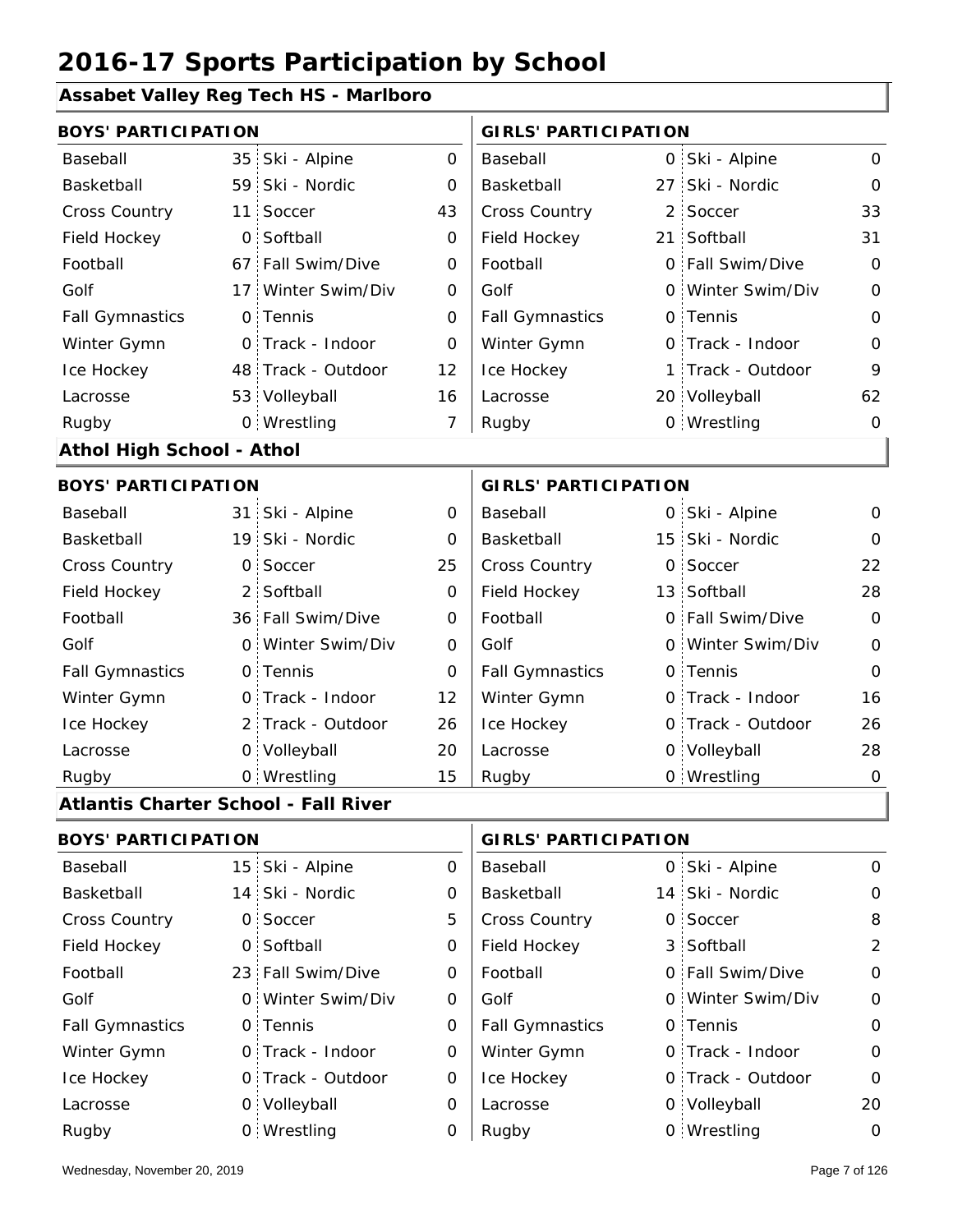#### **Attleboro High School - Attleboro**

| <b>BOYS' PARTICIPATION</b>  |                |                                            |                | <b>GIRLS' PARTICIPATION</b>        |            |                    |              |  |
|-----------------------------|----------------|--------------------------------------------|----------------|------------------------------------|------------|--------------------|--------------|--|
| Baseball                    |                | 49 Ski - Alpine                            | $\Omega$       | Baseball                           |            | 0 Ski - Alpine     | $\Omega$     |  |
| Basketball                  |                | 34 Ski - Nordic                            | O              | Basketball                         | 22:        | Ski - Nordic       | 0            |  |
| <b>Cross Country</b>        |                | 40 Soccer                                  | 57             | <b>Cross Country</b>               |            | 20 Soccer          | 52           |  |
| Field Hockey                |                | 0 Softball                                 | 0              | Field Hockey                       |            | 56 Softball        | 28           |  |
| Football                    |                | 103 Fall Swim/Dive                         | $\overline{0}$ | Football                           | $\Omega$ : | Fall Swim/Dive     | $\Omega$     |  |
| Golf                        |                | 17 Winter Swim/Div                         | 19             | Golf                               |            | 0 Winter Swim/Div  | 29           |  |
| <b>Fall Gymnastics</b>      |                | 0 Tennis                                   | 14             | <b>Fall Gymnastics</b>             |            | 0 Tennis           | 17           |  |
| Winter Gymn                 |                | 17 Track - Indoor                          | 53             | Winter Gymn                        |            | 18 Track - Indoor  | 33           |  |
| Ice Hockey                  |                | 18 Track - Outdoor                         | 97             | Ice Hockey                         |            | 0 Track - Outdoor  | 51           |  |
| Lacrosse                    |                | 32 Volleyball                              | 0              | Lacrosse                           |            | 54 Volleyball      | 38           |  |
| Rugby                       |                | 0 Wrestling                                | 0              | Rugby                              |            | 0 Wrestling        | 0            |  |
| Auburn High School - Auburn |                |                                            |                |                                    |            |                    |              |  |
| <b>BOYS' PARTICIPATION</b>  |                |                                            |                | <b>GIRLS' PARTICIPATION</b>        |            |                    |              |  |
| Baseball                    |                | 45 Ski - Alpine                            | $\Omega$       | Baseball                           |            | 0 Ski - Alpine     | 0            |  |
| Basketball                  |                | 37 Ski - Nordic                            | $\mathbf 0$    | Basketball                         |            | 28 Ski - Nordic    | $\Omega$     |  |
| <b>Cross Country</b>        |                | 16 Soccer                                  | 35             | Cross Country                      |            | 13 Soccer          | 36           |  |
| Field Hockey                | $\overline{O}$ | Softball                                   | 0              | Field Hockey                       |            | 43 Softball        | 27           |  |
| Football                    |                | 75 Fall Swim/Dive                          | 0              | Football                           |            | 0 Fall Swim/Dive   | $\Omega$     |  |
| Golf                        |                | 15 Winter Swim/Div                         | $\Omega$       | Golf                               |            | 12 Winter Swim/Div | $\mathbf{O}$ |  |
| <b>Fall Gymnastics</b>      |                | 0 Tennis                                   | 15             | <b>Fall Gymnastics</b>             |            | 0 Tennis           | 12           |  |
| Winter Gymn                 |                | 0 Track - Indoor                           | 52             | Winter Gymn                        |            | 0 Track - Indoor   | 41           |  |
| Ice Hockey                  |                | 45 Track - Outdoor                         | 56             | Ice Hockey                         |            | 40 Track - Outdoor | 44           |  |
| Lacrosse                    |                | 31 Volleyball                              | O              | Lacrosse                           |            | 19 Volleyball      | 0            |  |
| Rugby                       |                | 0 Wrestling                                | 0              | Rugby                              |            | 0 Wrestling        | 0            |  |
|                             |                | <b>Austin Preparatory School - Reading</b> |                |                                    |            |                    |              |  |
| Q(A)                        |                |                                            |                | $\sim$ $\sim$ $\sim$ $\sim$ $\sim$ |            |                    |              |  |

| <b>BOYS' PARTICIPATION</b> |  |                    |          | <b>GIRLS' PARTICIPATION</b> |  |                    |          |
|----------------------------|--|--------------------|----------|-----------------------------|--|--------------------|----------|
| Baseball                   |  | 47 Ski - Alpine    | 10       | Baseball                    |  | 0 Ski - Alpine     | 22       |
| Basketball                 |  | 53 Ski - Nordic    | 0        | Basketball                  |  | 51 Ski - Nordic    | $\Omega$ |
| <b>Cross Country</b>       |  | 15 Soccer          | 66       | <b>Cross Country</b>        |  | 22 Soccer          | 54       |
| Field Hockey               |  | 0 Softball         | 0        | Field Hockey                |  | 0 Softball         | 42       |
| Football                   |  | 54 Fall Swim/Dive  | 0        | Football                    |  | 0 Fall Swim/Dive   | $\Omega$ |
| Golf                       |  | 11 Winter Swim/Div |          | Golf                        |  | 2 Winter Swim/Div  | 15       |
| <b>Fall Gymnastics</b>     |  | 0 Tennis           | 12       | <b>Fall Gymnastics</b>      |  | 0 Tennis           | 14       |
| Winter Gymn                |  | O Track - Indoor   | 23       | Winter Gymn                 |  | O Track - Indoor   | 35       |
| Ice Hockey                 |  | 58 Track - Outdoor | 44       | Ice Hockey                  |  | 35 Track - Outdoor | 52       |
| Lacrosse                   |  | 53 Volleyball      | $\Omega$ | Lacrosse                    |  | 48 Volleyball      | 40       |
| Rugby                      |  | 0 Wrestling        | O        | Rugby                       |  | 0 Wrestling        | $\Omega$ |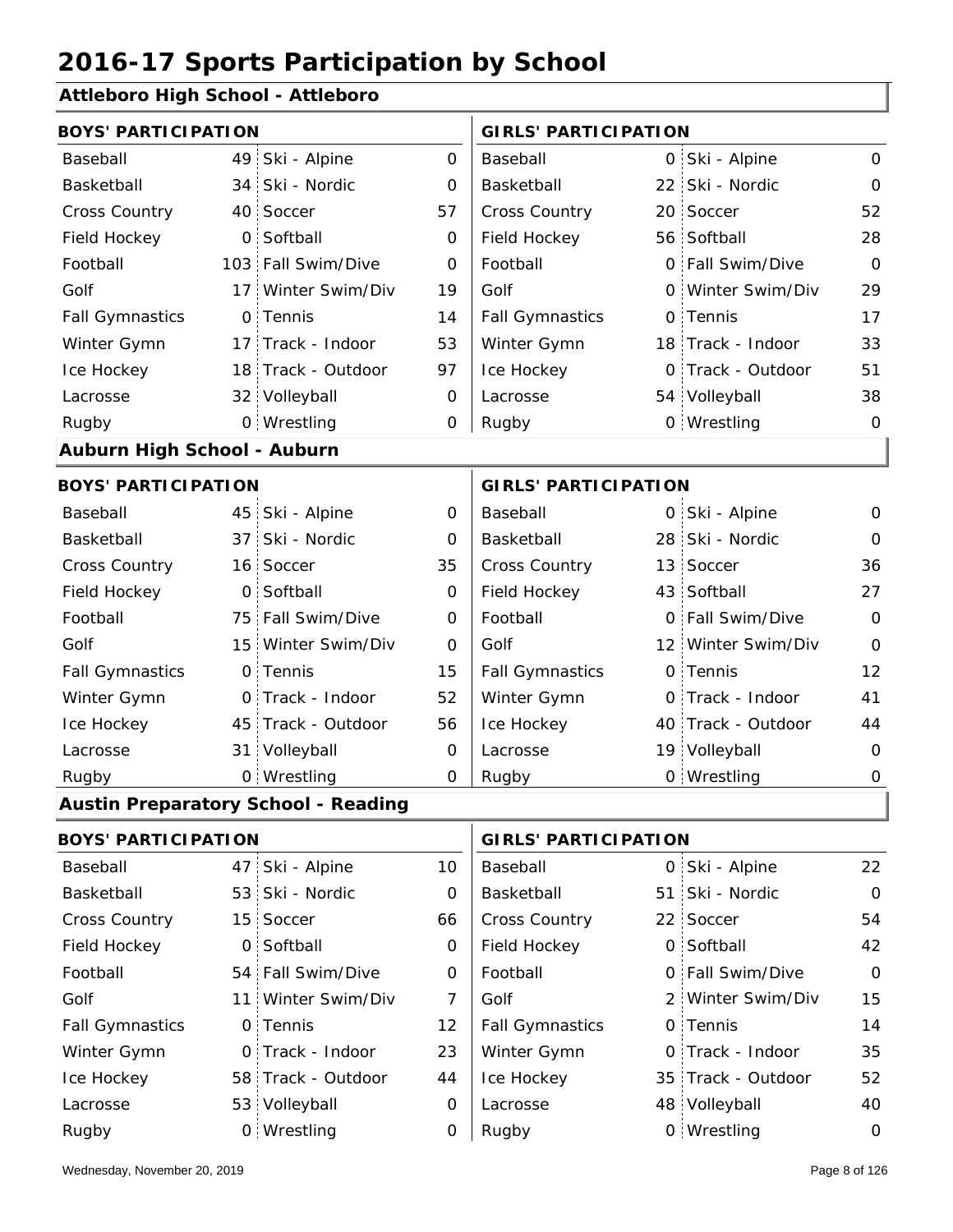#### **Avon Mid/High School - Avon**

| <b>BOYS' PARTICIPATION</b>              |                 |                                          |                | <b>GIRLS' PARTICIPATION</b> |                   |                |
|-----------------------------------------|-----------------|------------------------------------------|----------------|-----------------------------|-------------------|----------------|
| Baseball                                |                 | 19 Ski - Alpine                          | $\overline{0}$ | Baseball                    | 0 Ski - Alpine    | $\mathbf 0$    |
| Basketball                              |                 | 30 Ski - Nordic                          | $\overline{O}$ | Basketball                  | 0 Ski - Nordic    | $\Omega$       |
| <b>Cross Country</b>                    | $\mathbf{O}$    | Soccer                                   | 18             | Cross Country               | 0 Soccer          | 20             |
| Field Hockey                            | $\mathsf{O}$    | Softball                                 | 0              | Field Hockey                | 0 Softball        | 13             |
| Football                                |                 | 10 Fall Swim/Dive                        | 0              | Football                    | 0 Fall Swim/Dive  | $\mathbf 0$    |
| Golf                                    | $\Omega$        | Winter Swim/Div                          | 0              | Golf                        | 0 Winter Swim/Div | $\overline{O}$ |
| <b>Fall Gymnastics</b>                  |                 | 0 Tennis                                 | $\overline{O}$ | <b>Fall Gymnastics</b>      | 0 Tennis          | $\overline{0}$ |
| Winter Gymn                             | $\Omega$        | Track - Indoor                           | 0              | Winter Gymn                 | O Track - Indoor  | $\Omega$       |
| Ice Hockey                              |                 | 0 Track - Outdoor                        | 0              | Ice Hockey                  | 0 Track - Outdoor | 0              |
| Lacrosse                                |                 | 0 Volleyball                             | $\Omega$       | Lacrosse                    | 0 Volleyball      | 20             |
| Rugby                                   |                 | 0 Wrestling                              | 0              | Rugby                       | 0 Wrestling       | $\mathbf 0$    |
|                                         |                 | Ayer Shirley Regional High School - Ayer |                |                             |                   |                |
| <b>BOYS' PARTICIPATION</b>              |                 |                                          |                | <b>GIRLS' PARTICIPATION</b> |                   |                |
| Baseball                                |                 | 27 Ski - Alpine                          | $\overline{O}$ | Baseball                    | 0 Ski - Alpine    | 0              |
| Basketball                              | 23              | Ski - Nordic                             | 0              | Basketball                  | 26 Ski - Nordic   | $\Omega$       |
| Cross Country                           |                 | 20 Soccer                                | 34             | Cross Country               | 14 Soccer         | 33             |
| Field Hockey                            | $\overline{O}$  | Softball                                 | 0              | Field Hockey                | 0 Softball        | 27             |
| Football                                | 33 <sup>1</sup> | Fall Swim/Dive                           | $\mathbf 0$    | Football                    | 0 Fall Swim/Dive  | 0              |
| Golf                                    | 9               | Winter Swim/Div                          | $\overline{2}$ | Golf                        | 1 Winter Swim/Div | $\overline{4}$ |
| <b>Fall Gymnastics</b>                  | $\mathsf{O}$    | Tennis                                   | 0              | <b>Fall Gymnastics</b>      | 0 Tennis          | $\mathbf{O}$   |
| Winter Gymn                             | $\mathsf{O}$    | Track - Indoor                           | 40             | Winter Gymn                 | O Track - Indoor  | 41             |
| Ice Hockey                              |                 | 14 Track - Outdoor                       | 47             | Ice Hockey                  | 1 Track - Outdoor | 43             |
| Lacrosse                                | $\mathsf{O}$    | Volleyball                               | 0              | Lacrosse                    | 0 Volleyball      | 24             |
| Rugby                                   |                 | 0 Wrestling                              | 0              | Rugby                       | 0 Wrestling       | $\mathbf 0$    |
| <b>Barnstable High School - Hyannis</b> |                 |                                          |                |                             |                   |                |
| <b>DOVC' DADTICIDATION</b>              |                 |                                          |                | CIDI C' DADTICIDATION       |                   |                |

| <b>BOYS' PARTICIPATION</b> |  | <b>GIRLS' PARTICIPATION</b> |          |                        |  |                    |          |
|----------------------------|--|-----------------------------|----------|------------------------|--|--------------------|----------|
| Baseball                   |  | 60 Ski - Alpine             | 0        | Baseball               |  | 0 Ski - Alpine     | $\Omega$ |
| Basketball                 |  | 36 Ski - Nordic             | $\Omega$ | Basketball             |  | 36 Ski - Nordic    | $\Omega$ |
| <b>Cross Country</b>       |  | 20 Soccer                   | 60       | <b>Cross Country</b>   |  | 22 Soccer          | 60       |
| Field Hockey               |  | 0 Softball                  | 0        | Field Hockey           |  | 42 Softball        | 28       |
| Football                   |  | 80 Fall Swim/Dive           | 0        | Football               |  | 0 Fall Swim/Dive   | $\Omega$ |
| Golf                       |  | 15 Winter Swim/Div          | 11       | Golf                   |  | 11 Winter Swim/Div | 20       |
| <b>Fall Gymnastics</b>     |  | 0 Tennis                    | 16       | <b>Fall Gymnastics</b> |  | 0 Tennis           | 16       |
| Winter Gymn                |  | 0 Track - Indoor            | 60       | Winter Gymn            |  | 16 Track - Indoor  | 50       |
| Ice Hockey                 |  | 45 Track - Outdoor          | 45       | Ice Hockey             |  | 30 Track - Outdoor | 35       |
| Lacrosse                   |  | 42 Volleyball               | 30       | Lacrosse               |  | 50 Volleyball      | 36       |
| Rugby                      |  | 0 Wrestling                 | 20       | Rugby                  |  | 0 Wrestling        |          |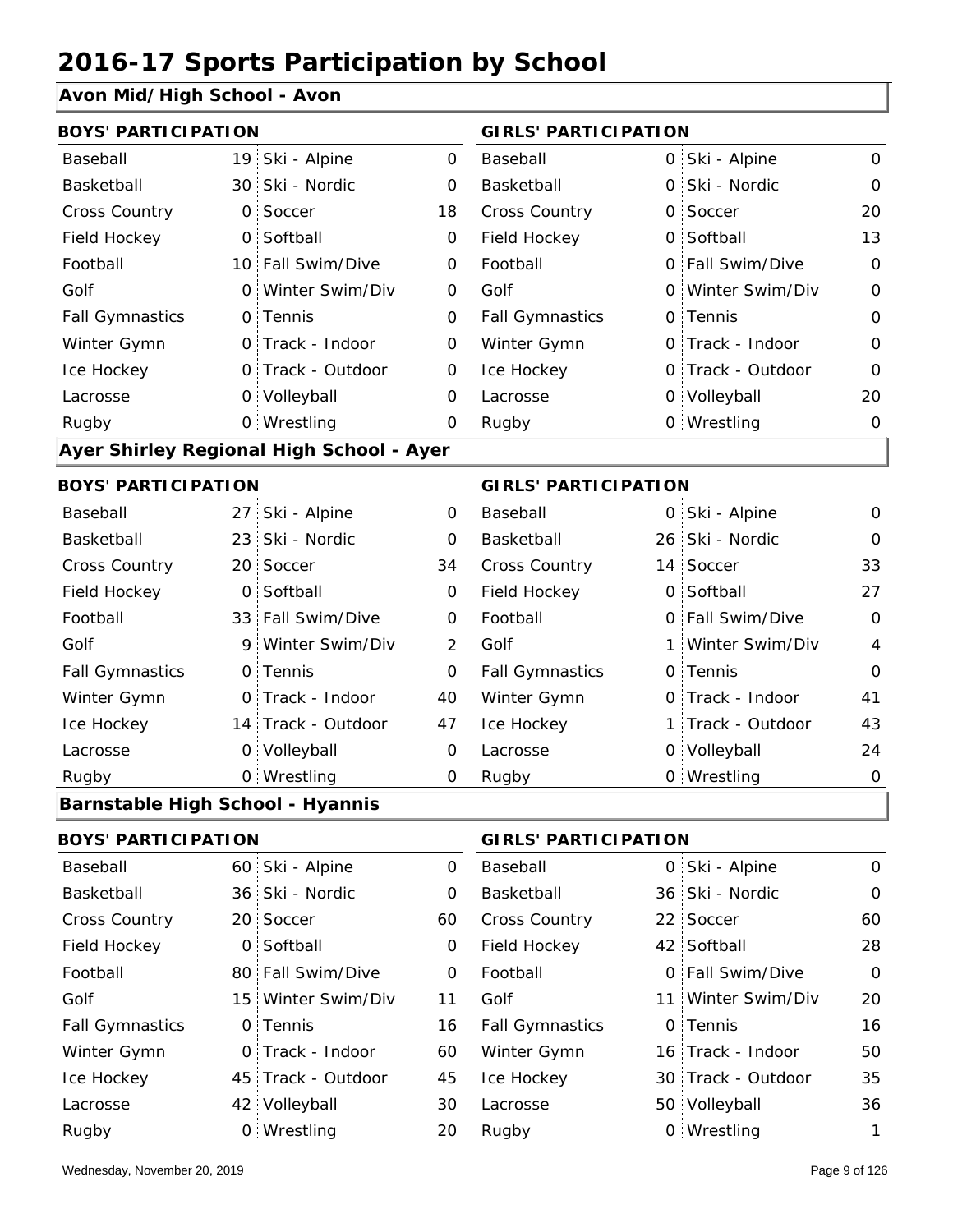#### **Bartlett Jr./Sr. H.S. - Webster**

| <b>BOYS' PARTICIPATION</b> |                 |                                               |             | <b>GIRLS' PARTICIPATION</b> |  |                   |              |  |
|----------------------------|-----------------|-----------------------------------------------|-------------|-----------------------------|--|-------------------|--------------|--|
| Baseball                   | 30 <sub>1</sub> | Ski - Alpine                                  | 0           | Baseball                    |  | 0 Ski - Alpine    | 0            |  |
| Basketball                 | 36 <sup>1</sup> | Ski - Nordic                                  | 0           | Basketball                  |  | 24 Ski - Nordic   | $\mathbf 0$  |  |
| <b>Cross Country</b>       | 15              | Soccer                                        | 32          | Cross Country               |  | 15 Soccer         | 26           |  |
| Field Hockey               | $\mathsf{O}$    | Softball                                      | 0           | Field Hockey                |  | 0 Softball        | 27           |  |
| Football                   |                 | 50 Fall Swim/Dive                             | 0           | Football                    |  | 0 Fall Swim/Dive  | $\mathbf 0$  |  |
| Golf                       | 8 <sup>1</sup>  | Winter Swim/Div                               | O           | Golf                        |  | 2 Winter Swim/Div | $\mathbf 0$  |  |
| <b>Fall Gymnastics</b>     |                 | 0 Tennis                                      | 10          | <b>Fall Gymnastics</b>      |  | 0 Tennis          | 18           |  |
| Winter Gymn                |                 | 0 Track - Indoor                              | 33          | Winter Gymn                 |  | 0 Track - Indoor  | 28           |  |
| Ice Hockey                 |                 | 0 Track - Outdoor                             | 40          | Ice Hockey                  |  | 0 Track - Outdoor | 38           |  |
| Lacrosse                   |                 | 0 Volleyball                                  | 0           | Lacrosse                    |  | 0 Volleyball      | $\mathbf 0$  |  |
| Rugby                      |                 | 0 Wrestling                                   | 0           | Rugby                       |  | 0 Wrestling       | 0            |  |
|                            |                 | Bay Path RVT High School - Charlton           |             |                             |  |                   |              |  |
| <b>BOYS' PARTICIPATION</b> |                 |                                               |             | <b>GIRLS' PARTICIPATION</b> |  |                   |              |  |
| Baseball                   | 32 <sub>1</sub> | Ski - Alpine                                  | 0           | Baseball                    |  | 0 Ski - Alpine    | 0            |  |
| Basketball                 |                 | 36 Ski - Nordic                               | 0           | Basketball                  |  | 30 Ski - Nordic   | $\mathbf 0$  |  |
| <b>Cross Country</b>       |                 | 18 Soccer                                     | 32          | Cross Country               |  | 5 Soccer          | 32           |  |
| Field Hockey               | $\mathsf{O}$    | Softball                                      | 0           | Field Hockey                |  | 0 Softball        | 36           |  |
| Football                   |                 | 72 Fall Swim/Dive                             | 0           | Football                    |  | 1 Fall Swim/Dive  | $\mathbf 0$  |  |
| Golf                       |                 | 15 Winter Swim/Div                            | 0           | Golf                        |  | 0 Winter Swim/Div | $\mathbf 0$  |  |
| <b>Fall Gymnastics</b>     |                 | 0 Tennis                                      | $\Omega$    | <b>Fall Gymnastics</b>      |  | 0 Tennis          | $\mathbf 0$  |  |
| Winter Gymn                |                 | 0 Track - Indoor                              | 16          | Winter Gymn                 |  | 0 Track - Indoor  | 10           |  |
| Ice Hockey                 |                 | 6 Track - Outdoor                             | 20          | Ice Hockey                  |  | 0 Track - Outdoor | 15           |  |
| Lacrosse                   |                 | 0 Volleyball                                  | 20          | Lacrosse                    |  | 0 Volleyball      | 36           |  |
| Rugby                      |                 | 0 Wrestling                                   | 3           | Rugby                       |  | 0 Wrestling       | $\mathbf 0$  |  |
|                            |                 | Baystate Academy Charter Public - Springfield |             |                             |  |                   |              |  |
| <b>BOYS' PARTICIPATION</b> |                 |                                               |             | <b>GIRLS' PARTICIPATION</b> |  |                   |              |  |
| Baseball                   |                 | 0 Ski - Alpine                                | 0           | Baseball                    |  | 0 Ski - Alpine    | $\mathsf{O}$ |  |
| Basketball                 |                 | 15 Ski - Nordic                               | 0           | Basketball                  |  | 0 Ski - Nordic    | $\mathbf 0$  |  |
| Cross Country              |                 | 0 Soccer                                      | $\mathbf 0$ | Cross Country               |  | 0 Soccer          | $\mathbf 0$  |  |
| Field Hockey               |                 | 0 Softball                                    | 0           | Field Hockey                |  | 0 Softball        | $\mathbf 0$  |  |
| Football                   |                 | 0 Fall Swim/Dive                              | 0           | Football                    |  | 0 Fall Swim/Dive  | $\mathsf O$  |  |
| Golf                       |                 | 0 Winter Swim/Div                             | 0           | Golf                        |  | 0 Winter Swim/Div | $\mathbf 0$  |  |
| <b>Fall Gymnastics</b>     |                 | 0 Tennis                                      | 0           | <b>Fall Gymnastics</b>      |  | 0 Tennis          | $\mathbf 0$  |  |
| Winter Gymn                |                 | 0 Track - Indoor                              | $\mathbf 0$ | Winter Gymn                 |  | 0 Track - Indoor  | $\mathbf 0$  |  |
| Ice Hockey                 |                 | 0 Track - Outdoor                             | 20          | Ice Hockey                  |  | 0 Track - Outdoor | 20           |  |

0 Lacrosse

0 Rugby

Lacrosse

0 Volleyball

Wrestling Rugby 0 Rugby 0

0 Volleyball 0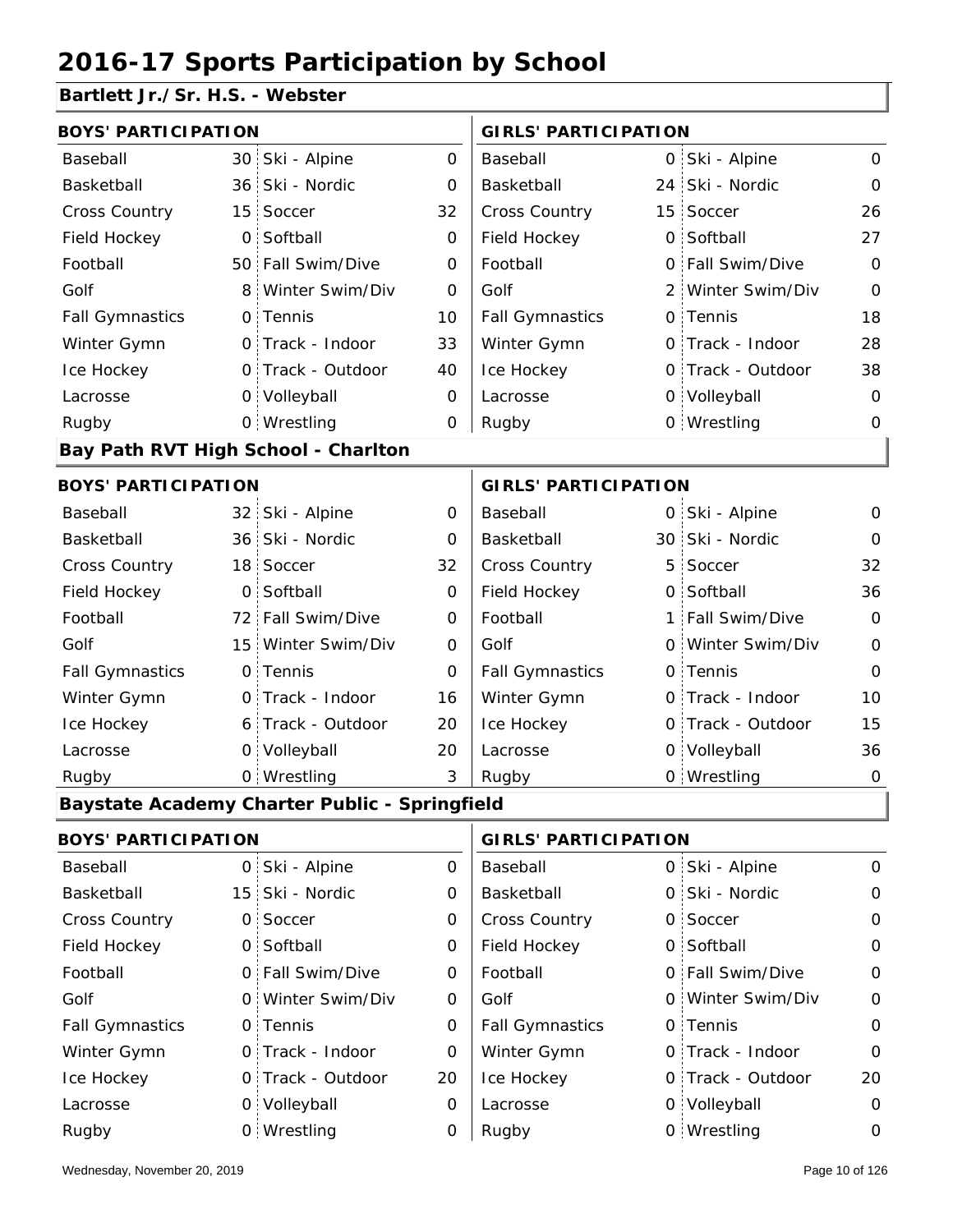#### **Bedford High School - Bedford**

| <b>BOYS' PARTICIPATION</b> |                            |                                              |                | <b>GIRLS' PARTICIPATION</b> |               |                   |                |
|----------------------------|----------------------------|----------------------------------------------|----------------|-----------------------------|---------------|-------------------|----------------|
| Baseball                   |                            | 36 Ski - Alpine                              | 15             | Baseball                    |               | 0 Ski - Alpine    | $7^{\circ}$    |
| Basketball                 |                            | 36 Ski - Nordic                              | $\mathbf 0$    | Basketball                  |               | 22 Ski - Nordic   | $\mathbf 0$    |
| Cross Country              | 23                         | Soccer                                       | 46             | Cross Country               |               | 22 Soccer         | 43             |
| Field Hockey               | $\overline{O}$             | Softball                                     | 0              | Field Hockey                |               | 46 Softball       | 26             |
| Football                   |                            | 35 Fall Swim/Dive                            | 0              | Football                    |               | 0 Fall Swim/Dive  | $\overline{O}$ |
| Golf                       | 11 <sup>1</sup>            | Winter Swim/Div                              | 12             | Golf                        |               | 0 Winter Swim/Div | 23             |
| <b>Fall Gymnastics</b>     |                            | 0 Tennis                                     | 30             | <b>Fall Gymnastics</b>      |               | 0 Tennis          | 26             |
| Winter Gymn                |                            | O Track - Indoor                             | 34             | Winter Gymn                 |               | O Track - Indoor  | 21             |
| Ice Hockey                 |                            | 24 Track - Outdoor                           | 63             | Ice Hockey                  | $\mathcal{P}$ | Track - Outdoor   | 65             |
| Lacrosse                   |                            | 34 Volleyball                                | $\mathbf 0$    | Lacrosse                    |               | 31 Volleyball     | 34             |
| Rugby                      |                            | 0 Wrestling                                  | 8              | Rugby                       |               | 0 Wrestling       | $\mathbf 0$    |
|                            |                            | <b>Belchertown High School - Belchertown</b> |                |                             |               |                   |                |
| <b>BOYS' PARTICIPATION</b> |                            |                                              |                | <b>GIRLS' PARTICIPATION</b> |               |                   |                |
| Baseball                   |                            | 32 Ski - Alpine                              | $\overline{O}$ | Baseball                    |               | 0 Ski - Alpine    | $\overline{O}$ |
| Basketball                 |                            | 24 Ski - Nordic                              | $\Omega$       | Basketball                  | ا 21          | Ski - Nordic      | $\mathbf 0$    |
| Cross Country              |                            | 36 Soccer                                    | 44             | Cross Country               | 25            | Soccer            | 34             |
| Field Hockey               | $\overline{O}$             | Softball                                     | $\mathbf 0$    | Field Hockey                |               | 23 Softball       | 24             |
| Football                   |                            | 40 Fall Swim/Dive                            | O              | Football                    |               | 0 Fall Swim/Dive  | $\overline{0}$ |
| Golf                       |                            | 34 Winter Swim/Div                           | 22             | Golf                        |               | 2 Winter Swim/Div | 21             |
| <b>Fall Gymnastics</b>     |                            | 0 Tennis                                     | 19             | <b>Fall Gymnastics</b>      |               | 0 Tennis          | 13             |
| Winter Gymn                |                            | O Track - Indoor                             | $\mathbf 0$    | Winter Gymn                 |               | O Track - Indoor  | $\Omega$       |
| Ice Hockey                 |                            | 19 Track - Outdoor                           | 39             | Ice Hockey                  | 0             | Track - Outdoor   | 24             |
| Lacrosse                   |                            | 41 Volleyball                                | 15             | Lacrosse                    |               | 29 Volleyball     | 24             |
| Rugby                      |                            | 0 Wrestling                                  | $\mathbf 0$    | Rugby                       |               | 0 Wrestling       | $\mathbf 0$    |
|                            |                            | Bellingham High School - Bellingham          |                |                             |               |                   |                |
|                            | <b>BOYS' PARTICIPATION</b> |                                              |                | <b>GIRLS' PARTICIPATION</b> |               |                   |                |
| <b>Docoboll</b>            |                            | $12$ $C1$ ; $N1$                             | $\sim$         | <b>Docoboll</b>             |               | $O CL$ $Alpinc$   | $\sim$         |

| Baseball               | 42 Ski - Alpine    | 0  | Baseball               | 0 Ski - Alpine    | $\mathbf 0$ |
|------------------------|--------------------|----|------------------------|-------------------|-------------|
| Basketball             | 44 Ski - Nordic    | 0  | Basketball             | 12 Ski - Nordic   | $\mathbf 0$ |
| <b>Cross Country</b>   | 17 Soccer          | 18 | <b>Cross Country</b>   | 5 Soccer          | 36          |
| Field Hockey           | 0 Softball         | 0  | Field Hockey           | 38 Softball       | 33          |
| Football               | 50 Fall Swim/Dive  | 0  | Football               | 0 Fall Swim/Dive  | $\Omega$    |
| Golf                   | 21 Winter Swim/Div | O  | Golf                   | 1 Winter Swim/Div | $\Omega$    |
| <b>Fall Gymnastics</b> | 0 Tennis           | 0  | <b>Fall Gymnastics</b> | 0 Tennis          | $\Omega$    |
| Winter Gymn            | O Track - Indoor   | 22 | Winter Gymn            | O Track - Indoor  | 14          |
| Ice Hockey             | 18 Track - Outdoor | 25 | Ice Hockey             | 0 Track - Outdoor | 17          |
| Lacrosse               | 28 Volleyball      | 0  | Lacrosse               | 38 Volleyball     | 34          |
| Rugby                  | 0 Wrestling        | 8  | Rugby                  | 0 Wrestling       | $\mathbf 0$ |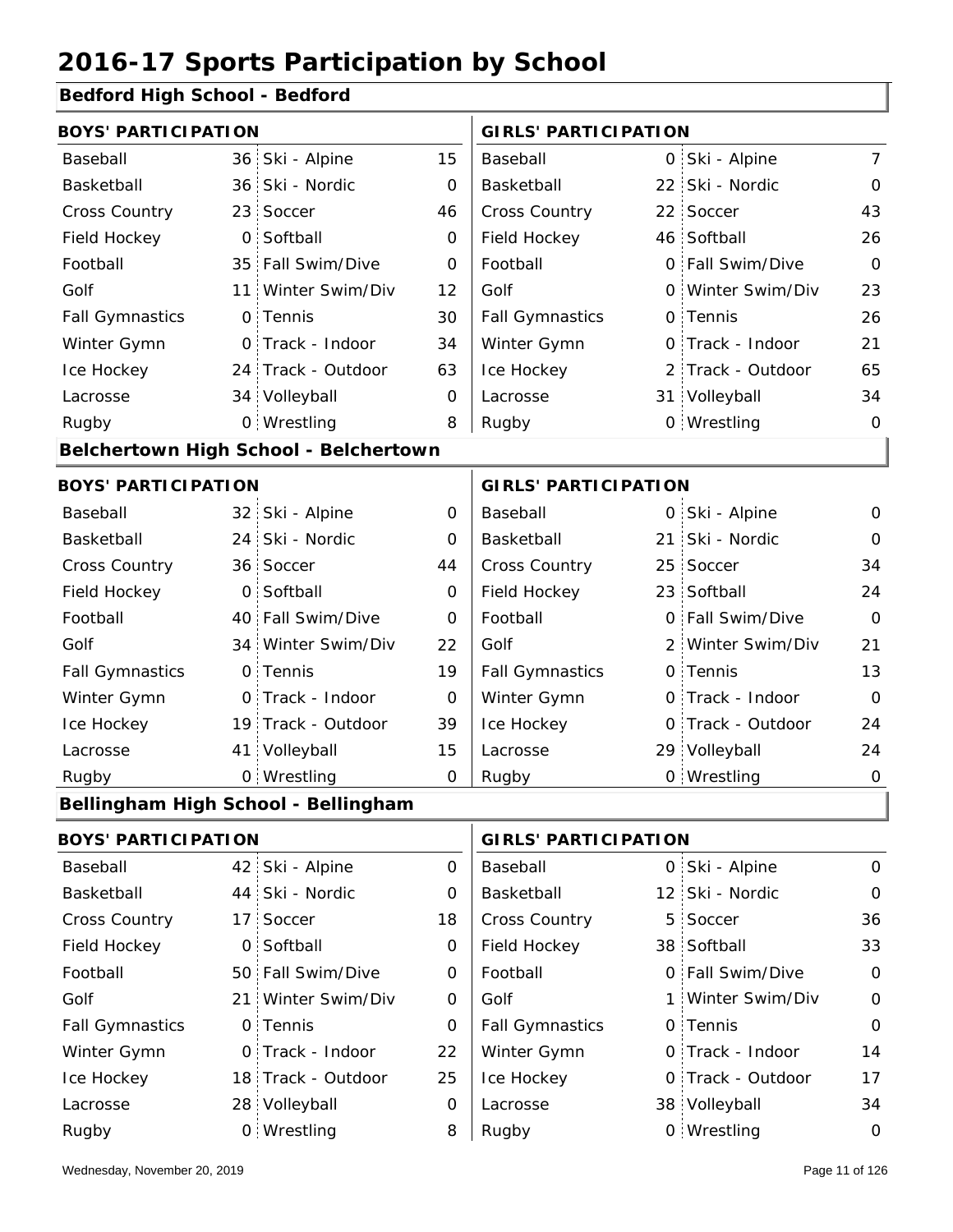#### **Belmont High School - Belmont**

| <b>BOYS' PARTICIPATION</b>           |                |                                    |                | <b>GIRLS' PARTICIPATION</b> |  |                    |                |
|--------------------------------------|----------------|------------------------------------|----------------|-----------------------------|--|--------------------|----------------|
| Baseball                             | 49             | Ski - Alpine                       | 16             | Baseball                    |  | 0 Ski - Alpine     | 23             |
| Basketball                           | 42             | Ski - Nordic                       | $\Omega$       | Basketball                  |  | 37 Ski - Nordic    | $\mathbf{O}$   |
| <b>Cross Country</b>                 | 39             | Soccer                             | 67             | <b>Cross Country</b>        |  | 31 Soccer          | 59             |
| Field Hockey                         | $\mathsf{O}$   | Softball                           | 0              | Field Hockey                |  | 45 Softball        | 25             |
| Football                             |                | 80 Fall Swim/Dive                  | 0              | Football                    |  | 0 Fall Swim/Dive   | 30             |
| Golf                                 |                | 17 Winter Swim/Div                 | 43             | Golf                        |  | 1 Winter Swim/Div  | $\Omega$       |
| <b>Fall Gymnastics</b>               |                | 0 Tennis                           | 15             | <b>Fall Gymnastics</b>      |  | 0 Tennis           | 15             |
| Winter Gymn                          |                | O Track - Indoor                   | 43             | Winter Gymn                 |  | O Track - Indoor   | 69             |
| Ice Hockey                           |                | 50 Track - Outdoor                 | 63             | Ice Hockey                  |  | 34 Track - Outdoor | 74             |
| Lacrosse                             |                | 36 Volleyball                      | $\Omega$       | Lacrosse                    |  | 45 Volleyball      | 42             |
| Rugby                                |                | 81 Wrestling                       | 15             | Rugby                       |  | 47 Wrestling       | $\Omega$       |
|                                      |                | Bethany Christian Academy - Mendon |                |                             |  |                    |                |
| <b>BOYS' PARTICIPATION</b>           |                |                                    |                | <b>GIRLS' PARTICIPATION</b> |  |                    |                |
| Baseball                             | O <sub>1</sub> | Ski - Alpine                       | 0              | Baseball                    |  | 0 Ski - Alpine     | $\mathsf{O}$   |
| Basketball                           |                | 10 Ski - Nordic                    | 0              | Basketball                  |  | 9 Ski - Nordic     | 0              |
| <b>Cross Country</b>                 | $\mathsf{O}$   | Soccer                             | 0              | <b>Cross Country</b>        |  | 0 Soccer           | $\mathbf 0$    |
| Field Hockey                         | $\Omega$       | Softball                           | 0              | Field Hockey                |  | 0 Softball         | $\mathbf 0$    |
| Football                             | $\mathsf{O}$   | Fall Swim/Dive                     | 0              | Football                    |  | 0 Fall Swim/Dive   | $\overline{0}$ |
| Golf                                 | $\mathsf{O}$   | Winter Swim/Div                    | 0              | Golf                        |  | 0 Winter Swim/Div  | $\mathbf 0$    |
| <b>Fall Gymnastics</b>               | $\mathsf{O}$   | Tennis                             | $\overline{O}$ | <b>Fall Gymnastics</b>      |  | 0 Tennis           | $\mathbf 0$    |
| Winter Gymn                          | O              | Track - Indoor                     | $\Omega$       | Winter Gymn                 |  | O Track - Indoor   | $\Omega$       |
| Ice Hockey                           |                | 0 Track - Outdoor                  | 0              | Ice Hockey                  |  | 0 Track - Outdoor  | 0              |
| Lacrosse                             | $\mathsf{O}$   | Volleyball                         | 0              | Lacrosse                    |  | 0 Volleyball       | 11             |
| Rugby                                |                | 0 Wrestling                        | $\Omega$       | Rugby                       |  | 0 Wrestling        | $\mathbf 0$    |
| <b>Beverly High School - Beverly</b> |                |                                    |                |                             |  |                    |                |

| <b>BOYS' PARTICIPATION</b> |  |                    |    | <b>GIRLS' PARTICIPATION</b> |  |                   |          |
|----------------------------|--|--------------------|----|-----------------------------|--|-------------------|----------|
| Baseball                   |  | 42 Ski - Alpine    | 0  | Baseball                    |  | 0 Ski - Alpine    | $\circ$  |
| Basketball                 |  | 36 Ski - Nordic    | 0  | Basketball                  |  | 34 Ski - Nordic   | $\circ$  |
| <b>Cross Country</b>       |  | 26 Soccer          | 70 | <b>Cross Country</b>        |  | 22 Soccer         | 38       |
| Field Hockey               |  | 0 Softball         | 0  | Field Hockey                |  | 43 Softball       | 41       |
| Football                   |  | 95 Fall Swim/Dive  | 0  | Football                    |  | 0 Fall Swim/Dive  | $\circ$  |
| Golf                       |  | 22 Winter Swim/Div | 13 | Golf                        |  | 2 Winter Swim/Div | 45       |
| <b>Fall Gymnastics</b>     |  | 0 Tennis           | 29 | <b>Fall Gymnastics</b>      |  | 0 Tennis          | 28       |
| Winter Gymn                |  | O Track - Indoor   | 55 | Winter Gymn                 |  | 11 Track - Indoor | 68       |
| Ice Hockey                 |  | 36 Track - Outdoor | 45 | Ice Hockey                  |  | 7 Track - Outdoor | 46       |
| Lacrosse                   |  | 77 Volleyball      | 39 | Lacrosse                    |  | 48 Volleyball     | $\Omega$ |
| Rugby                      |  | 0 Wrestling        | 37 | Rugby                       |  | 0 Wrestling       | 1.       |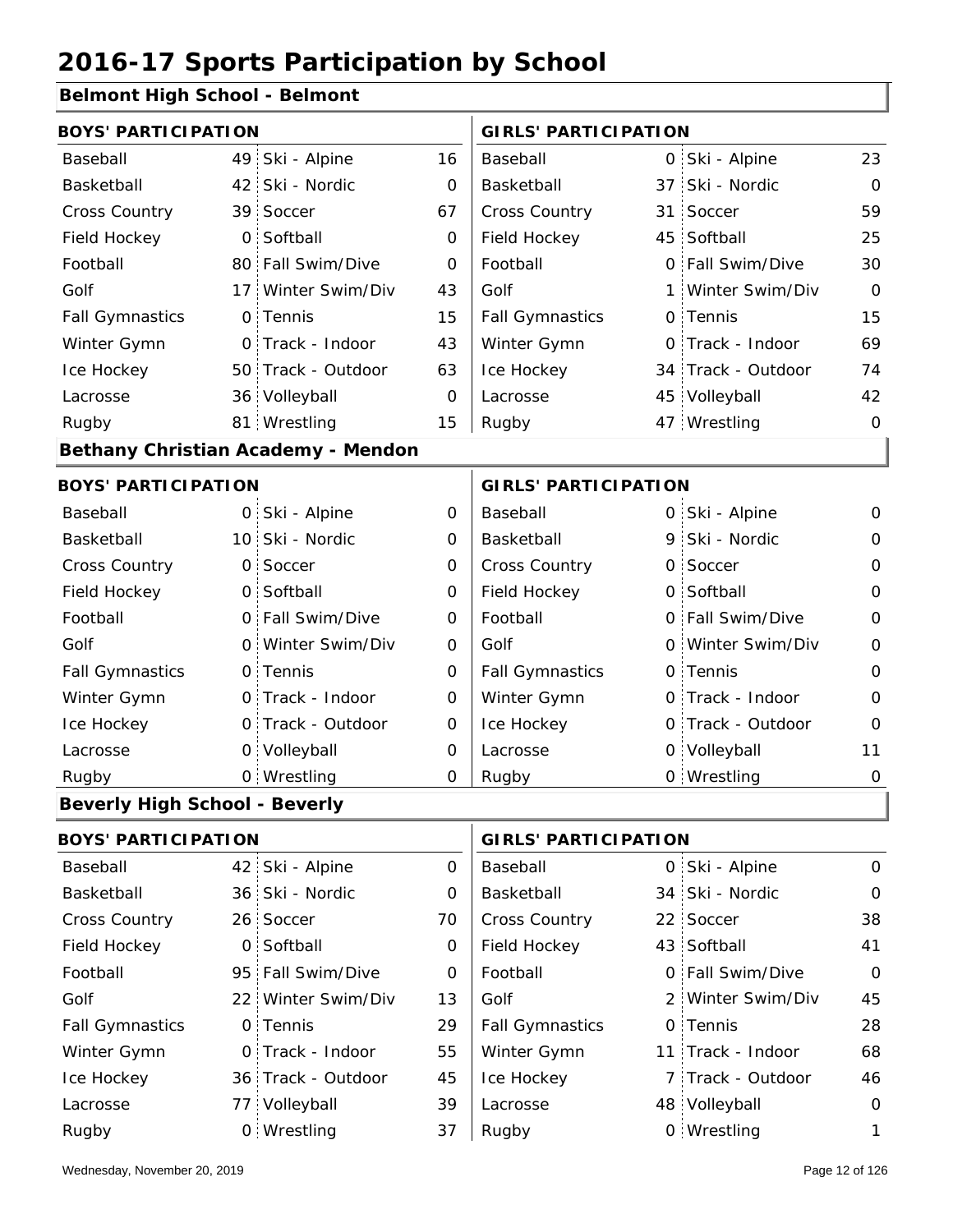#### **Billerica Memorial High School - Billerica**

| <b>BOYS' PARTICIPATION</b> |                 |                                                 |             | <b>GIRLS' PARTICIPATION</b> |     |                    |             |
|----------------------------|-----------------|-------------------------------------------------|-------------|-----------------------------|-----|--------------------|-------------|
| Baseball                   |                 | 56 Ski - Alpine                                 | $\mathbf 0$ | Baseball                    |     | 0 Ski - Alpine     | 1           |
| Basketball                 |                 | 70 Ski - Nordic                                 | 0           | Basketball                  | 41: | Ski - Nordic       | $\mathbf 0$ |
| Cross Country              |                 | 33 Soccer                                       | 62          | Cross Country               |     | 50 Soccer          | 60          |
| Field Hockey               | $\overline{O}$  | Softball                                        | $\mathbf 0$ | Field Hockey                |     | 0 Softball         | 42          |
| Football                   |                 | 102 Fall Swim/Dive                              | 8           | Football                    |     | 0 Fall Swim/Dive   | 15          |
| Golf                       |                 | 29 Winter Swim/Div                              | 0           | Golf                        |     | 0 Winter Swim/Div  | $\mathbf 0$ |
| <b>Fall Gymnastics</b>     |                 | 0 Tennis                                        | 6           | <b>Fall Gymnastics</b>      |     | 0 Tennis           | 22          |
| Winter Gymn                |                 | 0 Track - Indoor                                | 69          | Winter Gymn                 |     | 13 Track - Indoor  | 54          |
| Ice Hockey                 |                 | 41 Track - Outdoor                              | 47          | Ice Hockey                  |     | 12 Track - Outdoor | 58          |
| Lacrosse                   |                 | 56 Volleyball                                   | 32          | Lacrosse                    |     | 37 Volleyball      | 62          |
| Rugby                      |                 | 0 Wrestling                                     | 25          | Rugby                       |     | 0 Wrestling        | $\mathbf 0$ |
|                            |                 | <b>Bishop Connolly High School - Fall River</b> |             |                             |     |                    |             |
| <b>BOYS' PARTICIPATION</b> |                 |                                                 |             | <b>GIRLS' PARTICIPATION</b> |     |                    |             |
| Baseball                   |                 | 18 Ski - Alpine                                 | $\mathbf 0$ | Baseball                    |     | 0 Ski - Alpine     | 0           |
| Basketball                 | 17 <sup>1</sup> | Ski - Nordic                                    | 0           | Basketball                  |     | 13 Ski - Nordic    | $\mathbf 0$ |
| Cross Country              |                 | 15 Soccer                                       | 18          | Cross Country               |     | 9 Soccer           | 20          |
| Field Hockey               | O <sub>1</sub>  | Softball                                        | $\mathbf 0$ | Field Hockey                |     | 0 Softball         | 20          |
| Football                   |                 | 29 Fall Swim/Dive                               | 0           | Football                    |     | 1 Fall Swim/Dive   | $\mathbf 0$ |
| Golf                       |                 | 15 Winter Swim/Div                              | 0           | Golf                        |     | 0 Winter Swim/Div  | $\mathbf 0$ |
| <b>Fall Gymnastics</b>     |                 | 0 Tennis                                        | 14          | <b>Fall Gymnastics</b>      |     | 0 Tennis           | 12          |
| Winter Gymn                |                 | 0 Track - Indoor                                | $\mathbf 0$ | Winter Gymn                 |     | 0 Track - Indoor   | $\mathbf 0$ |
| Ice Hockey                 |                 | 2 Track - Outdoor                               | 25          | Ice Hockey                  |     | 0 Track - Outdoor  | 20          |
| Lacrosse                   |                 | 11 Volleyball                                   | 0           | Lacrosse                    |     | 2 Volleyball       | 32          |
| Rugby                      |                 | 0 Wrestling                                     | 0           | Rugby                       |     | 0 Wrestling        | $\mathbf 0$ |
|                            |                 | <b>Bishop Feehan High School - Attleboro</b>    |             |                             |     |                    |             |
| <b>BOYS' PARTICIPATION</b> |                 |                                                 |             | <b>GIRLS' PARTICIPATION</b> |     |                    |             |
| Baseball                   | 48              | Ski - Alpine                                    | 0           | Baseball                    | 0   | Ski - Alpine       | $\mathbf 0$ |
| Basketball                 |                 | 38 Ski - Nordic                                 | 0           | Basketball                  |     | 39 Ski - Nordic    | 0           |
| Cross Country              | 27 <sup>1</sup> | Soccer                                          | 59          | Cross Country               |     | 63 Soccer          | 59          |
| Field Hockey               |                 | 0 Softball                                      | 0           | Field Hockey                |     | 0 Softball         | 41          |
| Football                   |                 | 99 Fall Swim/Dive                               | 0           | Football                    |     | 0 Fall Swim/Dive   | $\mathbf 0$ |
| Golf                       |                 | 22 Winter Swim/Div                              | 17          | Golf                        |     | 2 Winter Swim/Div  | 35          |
|                            |                 |                                                 |             |                             |     |                    |             |

0 0 Fall Gymnastics 47 Track - Outdoor 0 Track - Indoor 39 Volleyball 0 Track - Outdoor 38 Volleyball 40  $13$ 61 94 14 0 113 0 138 Fall Gymnastics Ice Hockey Lacrosse 0 Tennis 0 Track - Indoor Wrestling Rugby 0 Rugby 0 Winter Gymn Ice Hockey Lacrosse 0 Tennis Winter Gymn 0 Wrestling 0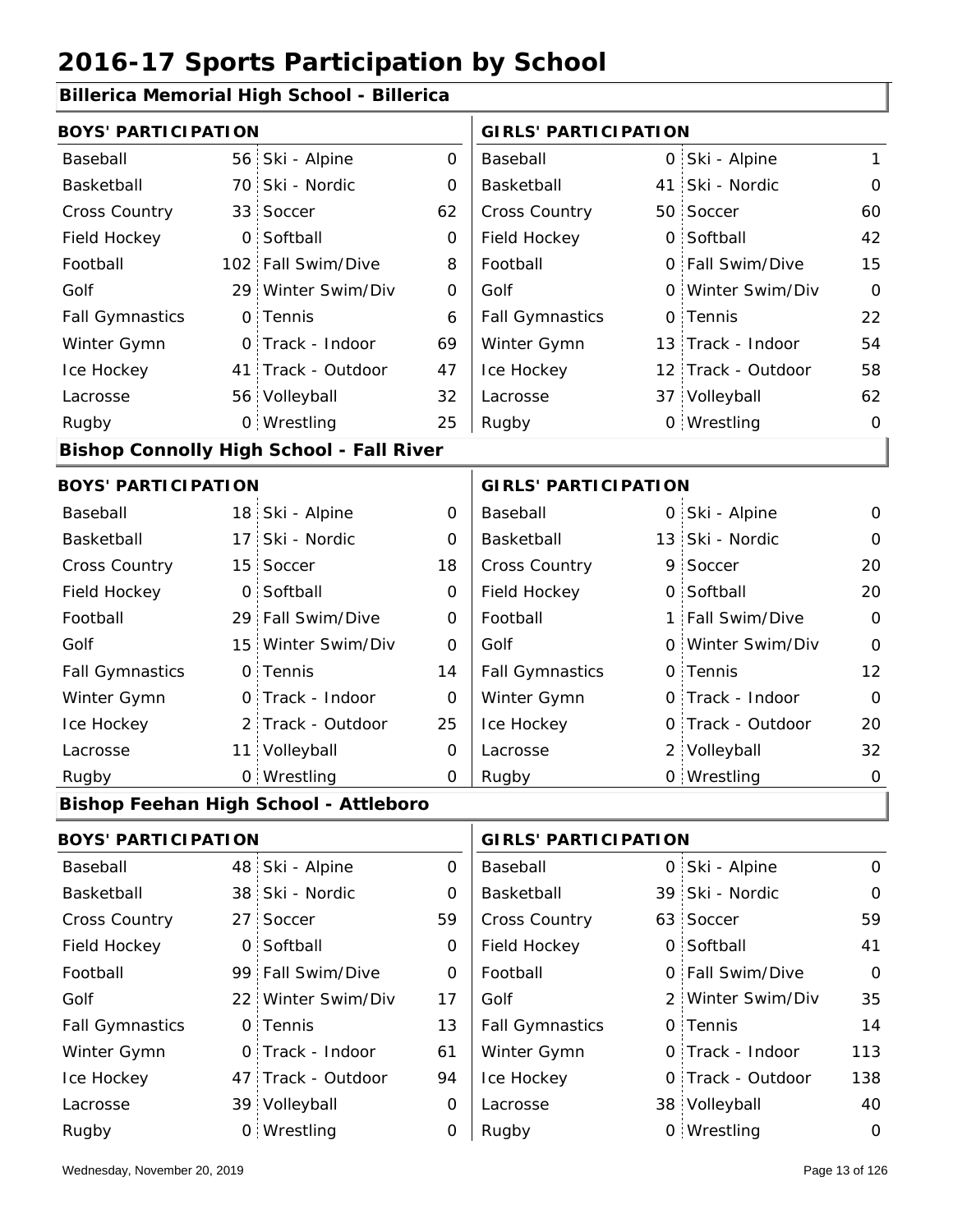#### **Bishop Fenwick High School - Peabody**

| <b>BOYS' PARTICIPATION</b> |     |                                                   |                | <b>GIRLS' PARTICIPATION</b> |    |                    |                |
|----------------------------|-----|---------------------------------------------------|----------------|-----------------------------|----|--------------------|----------------|
| Baseball                   |     | 41 Ski - Alpine                                   | $\mathbf 0$    | Baseball                    |    | 0 Ski - Alpine     | $\mathsf{O}$   |
| Basketball                 |     | 36 Ski - Nordic                                   | 0              | Basketball                  |    | 36 Ski - Nordic    | $\mathbf{O}$   |
| Cross Country              |     | 19 Soccer                                         | 41             | Cross Country               |    | 13 Soccer          | 55             |
| Field Hockey               |     | 0 Softball                                        | 0              | Field Hockey                |    | 30 Softball        | 30             |
| Football                   |     | 52 Fall Swim/Dive                                 | $\mathbf 0$    | Football                    |    | 0 Fall Swim/Dive   | $\mathbf{O}$   |
| Golf                       |     | 13 Winter Swim/Div                                | 10             | Golf                        |    | 0 Winter Swim/Div  | 16             |
| <b>Fall Gymnastics</b>     |     | 0 Tennis                                          | 13             | <b>Fall Gymnastics</b>      |    | 0 Tennis           | 13             |
| Winter Gymn                |     | O Track - Indoor                                  | 30             | Winter Gymn                 |    | 15 Track - Indoor  | 41             |
| Ice Hockey                 |     | 35 Track - Outdoor                                | 52             | Ice Hockey                  |    | 18 Track - Outdoor | 68             |
| Lacrosse                   |     | 25 Volleyball                                     | $\mathbf 0$    | Lacrosse                    |    | 33 Volleyball      | 44             |
| Rugby                      |     | 0 Wrestling                                       | $\mathbf 0$    | Rugby                       |    | 0 Wrestling        | 0              |
|                            |     | <b>Bishop Stang High School - North Dartmouth</b> |                |                             |    |                    |                |
| <b>BOYS' PARTICIPATION</b> |     |                                                   |                | <b>GIRLS' PARTICIPATION</b> |    |                    |                |
| Baseball                   |     | 43 Ski - Alpine                                   | 0              | Baseball                    |    | 0 Ski - Alpine     | 0              |
| Basketball                 |     | 39 Ski - Nordic                                   | $\mathbf 0$    | Basketball                  |    | 28 Ski - Nordic    | $\Omega$       |
| Cross Country              |     | 12 Soccer                                         | 36             | Cross Country               |    | 18 Soccer          | 36             |
| Field Hockey               |     | 0 Softball                                        | 0              | Field Hockey                |    | 47 Softball        | 26             |
| Football                   |     | 65 Fall Swim/Dive                                 | $\mathbf 0$    | Football                    |    | 0 Fall Swim/Dive   | $\mathbf{O}$   |
| Golf                       | 17: | Winter Swim/Div                                   | 14             | Golf                        |    | 4 Winter Swim/Div  | 14             |
| <b>Fall Gymnastics</b>     |     | 0 Tennis                                          | 14             | <b>Fall Gymnastics</b>      |    | 0 Tennis           | 15             |
| Winter Gymn                |     | O Track - Indoor                                  | 27             | Winter Gymn                 |    | O Track - Indoor   | 25             |
| Ice Hockey                 |     | 22 Track - Outdoor                                | 44             | Ice Hockey                  |    | 18 Track - Outdoor | 29             |
| Lacrosse                   |     | 32 Volleyball                                     | 0              | Lacrosse                    |    | 41 Volleyball      | 39             |
| Rugby                      |     | 0 Wrestling                                       | $\overline{O}$ | Rugby                       |    | 0 Wrestling        | $\mathbf 0$    |
|                            |     | <b>Blackstone Valley Reg Voc/Tech HS - Upton</b>  |                |                             |    |                    |                |
| <b>BOYS' PARTICIPATION</b> |     |                                                   |                | <b>GIRLS' PARTICIPATION</b> |    |                    |                |
| Baseball                   |     | 45 Ski - Alpine                                   | $\overline{2}$ | Baseball                    |    | 0 Ski - Alpine     | $\overline{2}$ |
| Basketball                 | 45  | Ski - Nordic                                      | 0              | Basketball                  | 45 | Ski - Nordic       | 0              |
| Cross Country              |     | 38 Soccer                                         | 57             | Cross Country               |    | 12 Soccer          | 55             |
| Field Hockey               |     | 0 Softball                                        | 0              | Field Hockey                |    | 36 Softball        | 34             |
| Football                   |     | 68 Fall Swim/Dive                                 | 0              | Football                    |    | 0 Fall Swim/Dive   | 0              |
| Golf                       |     | 0 Winter Swim/Div                                 | 0              | Golf                        |    | 0 Winter Swim/Div  | 0              |
| <b>Fall Gymnastics</b>     |     | 0 Tennis                                          | 0              | <b>Fall Gymnastics</b>      |    | 0 Tennis           | $\mathsf O$    |
| Winter Gymn                |     | O Track - Indoor                                  | $\mathbf 0$    | Winter Gymn                 |    | O Track - Indoor   | 0              |
| Ice Hockey                 |     | 28 Track - Outdoor                                | 68             | Ice Hockey                  |    | 0 Track - Outdoor  | 60             |
| Lacrosse                   |     | 46 Volleyball                                     | 14             | Lacrosse                    |    | 45 Volleyball      | 60             |
| Rugby                      |     | 0 Wrestling                                       | 0              | Rugby                       |    | 0 Wrestling        | 0              |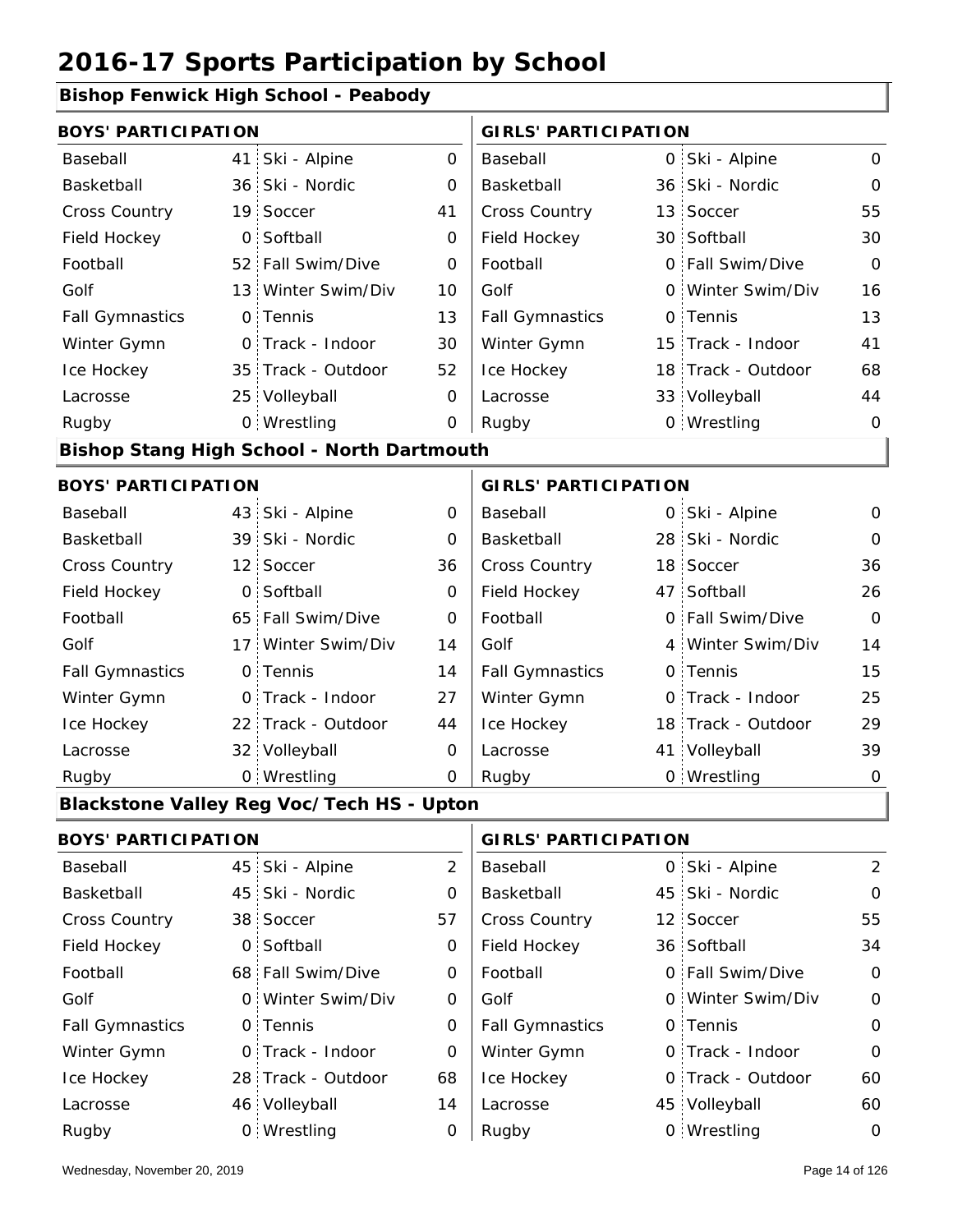#### **Blackstone-Millville Reg HS - Blackstone**

| <b>BOYS' PARTICIPATION</b> |                |                                               |                | <b>GIRLS' PARTICIPATION</b> |   |                   |              |
|----------------------------|----------------|-----------------------------------------------|----------------|-----------------------------|---|-------------------|--------------|
| Baseball                   |                | 23 Ski - Alpine                               | $\overline{O}$ | Baseball                    |   | 0 Ski - Alpine    | $\mathbf{O}$ |
| Basketball                 |                | 20 Ski - Nordic                               | 0              | Basketball                  |   | 12 Ski - Nordic   | 0            |
| Cross Country              | 5 <sup>1</sup> | Soccer                                        | 24             | Cross Country               |   | 3 Soccer          | 20           |
| Field Hockey               | $\overline{O}$ | Softball                                      | $\mathbf 0$    | Field Hockey                |   | 30 Softball       | 33           |
| Football                   |                | 25 Fall Swim/Dive                             | 0              | Football                    | 1 | Fall Swim/Dive    | $\mathbf 0$  |
| Golf                       |                | 0 Winter Swim/Div                             | 0              | Golf                        |   | 0 Winter Swim/Div | $\mathbf 0$  |
| <b>Fall Gymnastics</b>     |                | 0 Tennis                                      | 10             | <b>Fall Gymnastics</b>      |   | 0 Tennis          | 9            |
| Winter Gymn                |                | O Track - Indoor                              | 14             | Winter Gymn                 |   | O Track - Indoor  | 13           |
| Ice Hockey                 |                | 0 Track - Outdoor                             | 16             | Ice Hockey                  |   | 0 Track - Outdoor | 21           |
| Lacrosse                   |                | 0 Volleyball                                  | 0              | Lacrosse                    |   | 0 Volleyball      | 19           |
| Rugby                      |                | 0 Wrestling                                   | 0              | Rugby                       |   | 0 Wrestling       | $\mathbf 0$  |
|                            |                | <b>Blue Hills Regional Tech Sch. - Canton</b> |                |                             |   |                   |              |
| <b>BOYS' PARTICIPATION</b> |                |                                               |                | <b>GIRLS' PARTICIPATION</b> |   |                   |              |
| Baseball                   |                | 35 Ski - Alpine                               | $\mathbf 0$    | Baseball                    |   | 0 Ski - Alpine    | $\mathbf 0$  |
| Basketball                 |                | 45 Ski - Nordic                               | 0              | Basketball                  |   | 35 Ski - Nordic   | $\mathbf 0$  |
| Cross Country              | $\mathsf{O}$   | Soccer                                        | 30             | Cross Country               |   | 0 Soccer          | 28           |
| Field Hockey               | $\overline{O}$ | Softball                                      | $\mathbf 0$    | Field Hockey                |   | 0 Softball        | 30           |
| Football                   |                | 65 Fall Swim/Dive                             | 0              | Football                    |   | 0 Fall Swim/Dive  | $\Omega$     |
| Golf                       |                | 15 Winter Swim/Div                            | 14             | Golf                        |   | 1 Winter Swim/Div | 15           |
| <b>Fall Gymnastics</b>     |                | 0 Tennis                                      | $\mathbf 0$    | <b>Fall Gymnastics</b>      |   | 0 Tennis          | $\mathbf 0$  |
| Winter Gymn                |                | O Track - Indoor                              | 0              | Winter Gymn                 |   | 0 Track - Indoor  | $\mathbf 0$  |
| Ice Hockey                 |                | 28 Track - Outdoor                            | 15             | Ice Hockey                  |   | 0 Track - Outdoor | 20           |
| Lacrosse                   |                | 35 Volleyball                                 | 0              | Lacrosse                    |   | 0 Volleyball      | 45           |
| Rugby                      |                | 0 Wrestling                                   | 0              | Rugby                       |   | 0 Wrestling       | $\mathbf 0$  |
|                            |                | <b>Boston College High School - Boston</b>    |                |                             |   |                   |              |
| <b>BOYS' PARTICIPATION</b> |                |                                               |                | <b>GIRLS' PARTICIPATION</b> |   |                   |              |
| Baseball                   |                | 90 Ski - Alpine                               | 35             | Baseball                    |   | 0 Ski - Alpine    | $\mathbf 0$  |
| Basketball                 | 75             | Ski - Nordic                                  | 0              | Basketball                  |   | 0 Ski - Nordic    | $\mathbf 0$  |
| Cross Country              |                | 65 Soccer                                     | 90             | Cross Country               |   | 0 Soccer          | $\mathbf 0$  |
| Field Hockey               |                | 0 Softball                                    | 0              | Field Hockey                |   | 0 Softball        | 0            |
| Football                   |                | 125 Fall Swim/Dive                            | 0              | Football                    |   | 0 Fall Swim/Dive  | $\mathsf O$  |
| Golf                       |                | 20 Winter Swim/Div                            | 45             | Golf                        |   | 0 Winter Swim/Div | $\mathbf 0$  |
| <b>Fall Gymnastics</b>     |                | 0 Tennis                                      | 35             | <b>Fall Gymnastics</b>      |   | 0 Tennis          | $\mathbf 0$  |
| Winter Gymn                |                | 0 Track - Indoor                              | 55             | Winter Gymn                 |   | O Track - Indoor  | $\mathbf 0$  |

95

30

45 Rugby

Ice Hockey Lacrosse

Ice Hockey Lacrosse

90 Track - Outdoor

Wrestling Rugby 65 Rugby 0

90 Volleyball

0

0 Track - Outdoor

0 Volleyball 0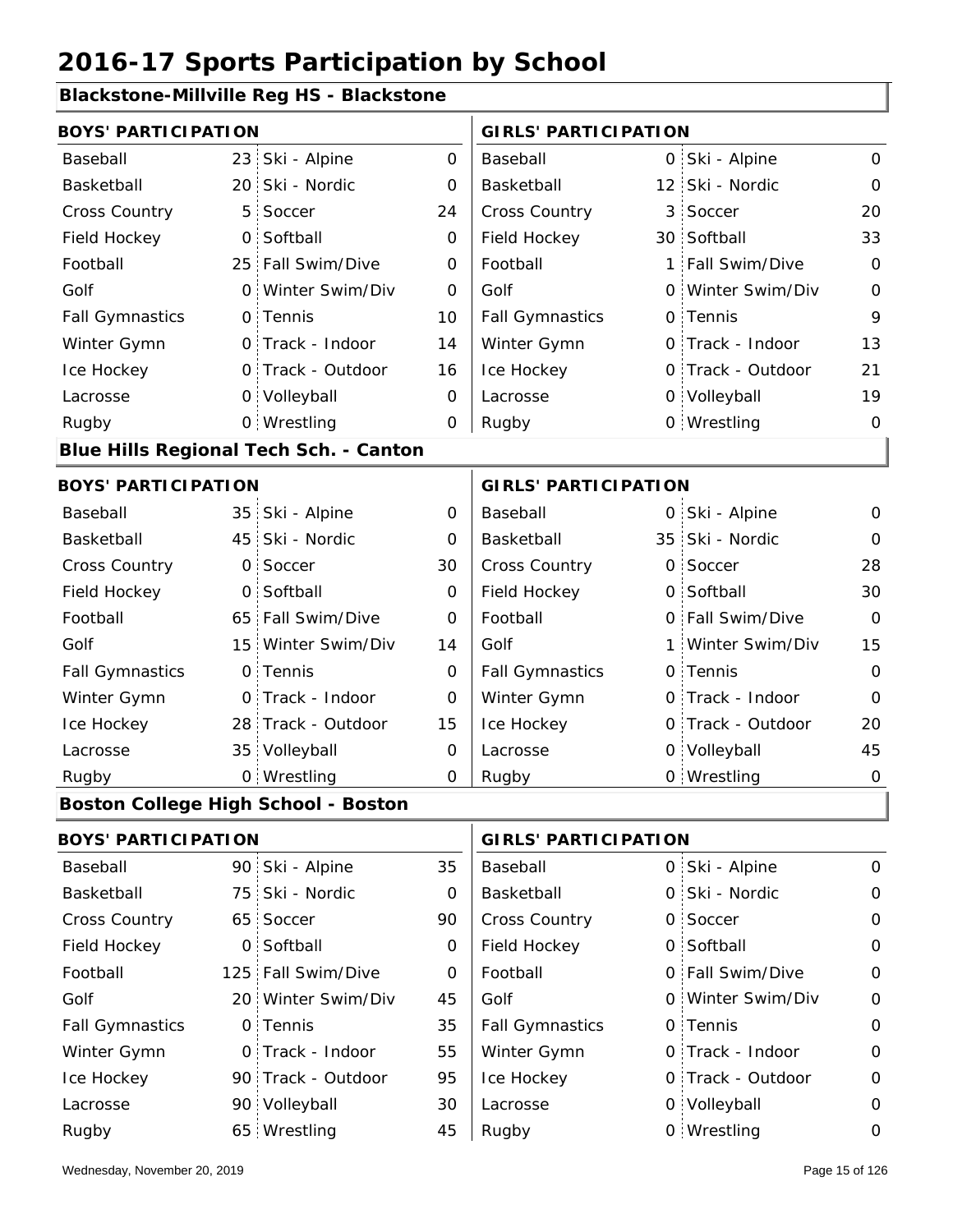#### **Boston Community Leadership Academy - Hyde Park**

| <b>BOYS' PARTICIPATION</b>               |                |                                               |                | <b>GIRLS' PARTICIPATION</b> |                   |                |
|------------------------------------------|----------------|-----------------------------------------------|----------------|-----------------------------|-------------------|----------------|
| Baseball                                 | 7              | Ski - Alpine                                  | $\overline{O}$ | Baseball                    | 0 Ski - Alpine    | 0              |
| Basketball                               | 8              | Ski - Nordic                                  | 0              | Basketball                  | 4 Ski - Nordic    | $\mathsf{O}$   |
| Cross Country                            | 0              | Soccer                                        | 8              | Cross Country               | 0 Soccer          | 6              |
| Field Hockey                             | $\mathsf{O}$   | Softball                                      | 0              | Field Hockey                | 0 Softball        | $\Omega$       |
| Football                                 |                | 18 Fall Swim/Dive                             | $\Omega$       | Football                    | 0 Fall Swim/Dive  | $\Omega$       |
| Golf                                     | $\Omega$       | Winter Swim/Div                               | 0              | Golf                        | 0 Winter Swim/Div | $\mathbf 0$    |
| <b>Fall Gymnastics</b>                   |                | 0 Tennis                                      | $\Omega$       | <b>Fall Gymnastics</b>      | 0 Tennis          | $\Omega$       |
| Winter Gymn                              |                | 0 Track - Indoor                              | $\mathbf 0$    | Winter Gymn                 | O Track - Indoor  | $\overline{0}$ |
| Ice Hockey                               | $\Omega$       | Track - Outdoor                               | 14             | Ice Hockey                  | 0 Track - Outdoor | 12             |
| Lacrosse                                 |                | 0 Volleyball                                  | O              | Lacrosse                    | 0 Volleyball      | $\mathbf 0$    |
| Rugby                                    |                | 0 Wrestling                                   | 0              | Rugby                       | 0 Wrestling       | 0              |
|                                          |                | Boston International High School - Dorchester |                |                             |                   |                |
| <b>BOYS' PARTICIPATION</b>               |                |                                               |                | <b>GIRLS' PARTICIPATION</b> |                   |                |
| Baseball                                 |                | 20 Ski - Alpine                               | 0              | Baseball                    | 0 Ski - Alpine    | 0              |
| Basketball                               | $\overline{O}$ | Ski - Nordic                                  | 0              | Basketball                  | 0 Ski - Nordic    | O              |
| Cross Country                            | $\mathsf{O}$   | Soccer                                        | 20             | <b>Cross Country</b>        | 0 Soccer          | 17             |
| Field Hockey                             | $\overline{O}$ | Softball                                      | 0              | Field Hockey                | 0 Softball        | 16             |
| Football                                 | $\Omega$       | Fall Swim/Dive                                | $\overline{O}$ | Football                    | 0 Fall Swim/Dive  | $\overline{0}$ |
| Golf                                     | 0              | Winter Swim/Div                               | 0              | Golf                        | 0 Winter Swim/Div | $\mathbf 0$    |
| <b>Fall Gymnastics</b>                   | $\mathsf{O}$ : | Tennis                                        | O              | <b>Fall Gymnastics</b>      | 0 Tennis          | $\Omega$       |
| Winter Gymn                              | $\Omega$       | Track - Indoor                                | $\Omega$       | Winter Gymn                 | O Track - Indoor  | $\Omega$       |
| Ice Hockey                               |                | 0 Track - Outdoor                             | 0              | Ice Hockey                  | 0 Track - Outdoor | $\mathbf 0$    |
| Lacrosse                                 | $0^{\circ}$    | Volleyball                                    | 0              | Lacrosse                    | 0 Volleyball      | 16             |
| Rugby                                    |                | 0 Wrestling                                   | $\mathbf 0$    | Rugby                       | 0 Wrestling       | $\mathbf 0$    |
| <b>Boston Latin Academy - Dorchester</b> |                |                                               |                |                             |                   |                |
|                                          |                |                                               |                |                             |                   |                |

| <b>BOYS' PARTICIPATION</b> |  |                    |    | <b>GIRLS' PARTICIPATION</b> |  |                    |          |
|----------------------------|--|--------------------|----|-----------------------------|--|--------------------|----------|
| Baseball                   |  | 31 Ski - Alpine    | 0  | Baseball                    |  | 0 Ski - Alpine     | $\Omega$ |
| Basketball                 |  | 25 Ski - Nordic    | 0  | Basketball                  |  | 24 Ski - Nordic    | $\Omega$ |
| <b>Cross Country</b>       |  | 0 Soccer           | 19 | <b>Cross Country</b>        |  | 0 Soccer           | 55       |
| Field Hockey               |  | 0 Softball         | 0  | Field Hockey                |  | 0 Softball         | 31       |
| Football                   |  | 47 Fall Swim/Dive  | 0  | Football                    |  | 0 Fall Swim/Dive   | $\Omega$ |
| Golf                       |  | 0 Winter Swim/Div  | 20 | Golf                        |  | 0 Winter Swim/Div  | 24       |
| <b>Fall Gymnastics</b>     |  | 0 Tennis           | 34 | <b>Fall Gymnastics</b>      |  | 0 Tennis           | 15       |
| Winter Gymn                |  | O Track - Indoor   | 41 | Winter Gymn                 |  | O Track - Indoor   | 60       |
| Ice Hockey                 |  | 20 Track - Outdoor | 37 | Ice Hockey                  |  | 14 Track - Outdoor | 58       |
| Lacrosse                   |  | 0 Volleyball       | 17 | Lacrosse                    |  | 0 Volleyball       | 18       |
| Rugby                      |  | 0 Wrestling        | 0  | Rugby                       |  | 0 Wrestling        | $\Omega$ |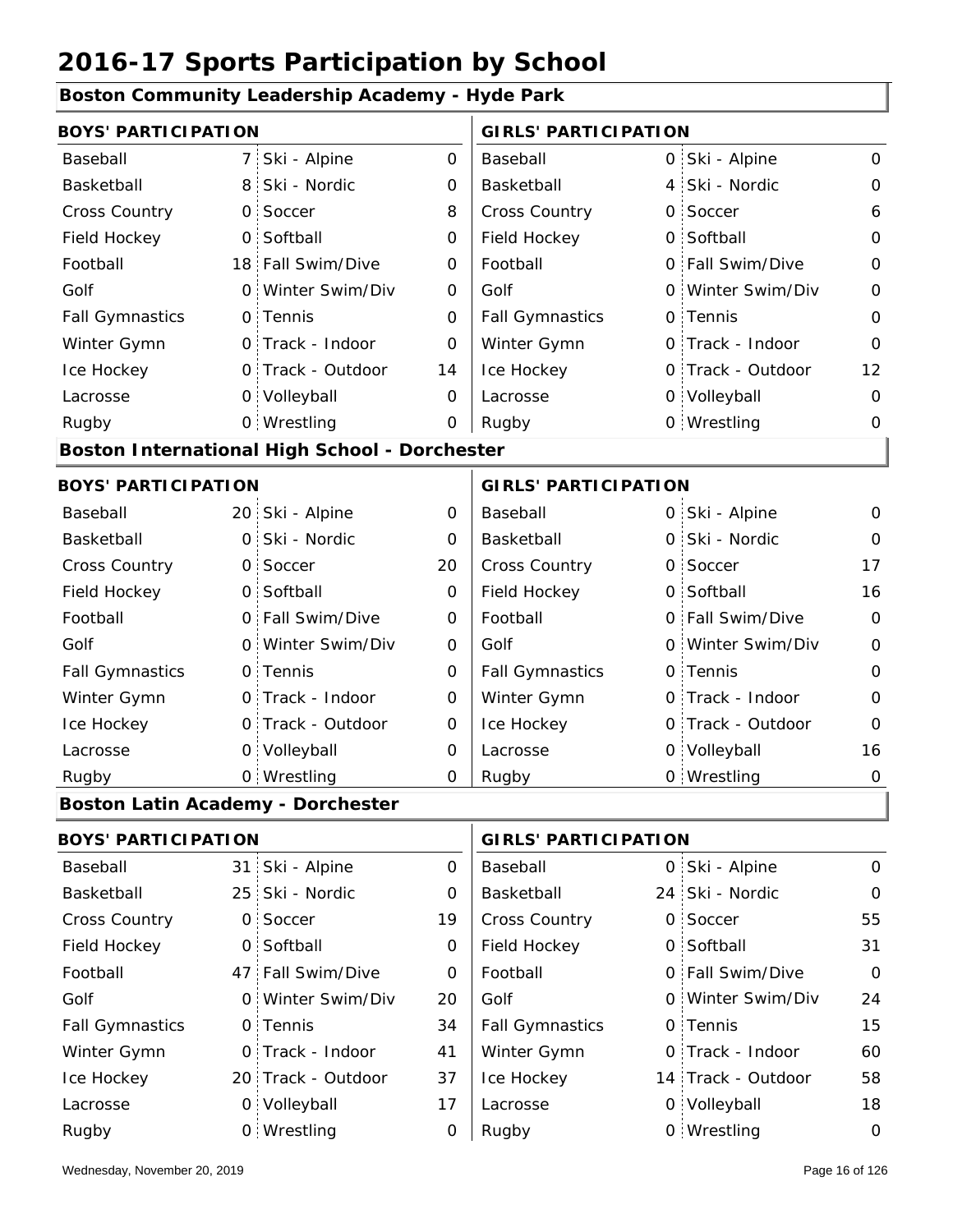#### **Boston Latin School - Boston**

| <b>BOYS' PARTICIPATION</b>               |                            |                    |             | <b>GIRLS' PARTICIPATION</b> |          |                    |                |  |
|------------------------------------------|----------------------------|--------------------|-------------|-----------------------------|----------|--------------------|----------------|--|
| Baseball                                 | 50                         | Ski - Alpine       | $\mathbf 0$ | Baseball                    |          | 0 Ski - Alpine     | $\mathbf 0$    |  |
| Basketball                               | 63                         | Ski - Nordic       | $\Omega$    | Basketball                  |          | 48 Ski - Nordic    | $\mathbf 0$    |  |
| <b>Cross Country</b>                     | 23                         | Soccer             | 67          | Cross Country               |          | 34 Soccer          | 63             |  |
| Field Hockey                             | 0                          | Softball           | 0           | Field Hockey                | $\Omega$ | Softball           | 30             |  |
| Football                                 | 87 <sup>1</sup>            | Fall Swim/Dive     | 0           | Football                    |          | 0 Fall Swim/Dive   | 44             |  |
| Golf                                     | $12^+$                     | Winter Swim/Div    | 31          | Golf                        |          | 4 Winter Swim/Div  | $\mathbf 0$    |  |
| <b>Fall Gymnastics</b>                   | 0                          | Tennis             | 23          | <b>Fall Gymnastics</b>      |          | 0 Tennis           | 23             |  |
| Winter Gymn                              | $\Omega$                   | Track - Indoor     | 29          | Winter Gymn                 | $\Omega$ | Track - Indoor     | 63             |  |
| Ice Hockey                               |                            | 45 Track - Outdoor | 48          | Ice Hockey                  |          | 30 Track - Outdoor | 76             |  |
| Lacrosse                                 |                            | 31 Volleyball      | 29          | Lacrosse                    |          | 44 Volleyball      | 43             |  |
| Rugby                                    |                            | 0 Wrestling        | 34          | Rugby                       |          | 0 Wrestling        | $\mathbf 0$    |  |
| <b>Bourne High School - Bourne</b>       |                            |                    |             |                             |          |                    |                |  |
| <b>BOYS' PARTICIPATION</b>               |                            |                    |             | <b>GIRLS' PARTICIPATION</b> |          |                    |                |  |
| Baseball                                 |                            | 30 Ski - Alpine    | $\Omega$    | Baseball                    |          | 0 Ski - Alpine     | $\mathbf 0$    |  |
| Basketball                               | 33 <sup>1</sup>            | Ski - Nordic       | 0           | Basketball                  |          | 13 Ski - Nordic    | $\mathbf 0$    |  |
| <b>Cross Country</b>                     | 9                          | Soccer             | 40          | Cross Country               | 5        | Soccer             | 22             |  |
| Field Hockey                             | $\overline{O}$             | Softball           | 0           | Field Hockey                | 21       | Softball           | 19             |  |
| Football                                 |                            | 36 Fall Swim/Dive  | $\mathbf 0$ | Football                    |          | 0 Fall Swim/Dive   | $\mathbf 0$    |  |
| Golf                                     | 17 i                       | Winter Swim/Div    | 0           | Golf                        | 1        | Winter Swim/Div    | $\overline{O}$ |  |
| <b>Fall Gymnastics</b>                   | $\mathsf{O}$               | Tennis             | 13          | <b>Fall Gymnastics</b>      |          | 0 Tennis           | 15             |  |
| Winter Gymn                              | $\Omega$                   | Track - Indoor     | 18          | Winter Gymn                 |          | O Track - Indoor   | 24             |  |
| Ice Hockey                               |                            | 24 Track - Outdoor | 10          | Ice Hockey                  | 0        | Track - Outdoor    | $\overline{7}$ |  |
| Lacrosse                                 | 23 <sub>1</sub>            | Volleyball         | 0           | Lacrosse                    |          | 33 Volleyball      | 19             |  |
| Rugby                                    |                            | 0 Wrestling        | $\mathbf 0$ | Rugby                       |          | 0 Wrestling        | $\mathbf 0$    |  |
| <b>Braintree High School - Braintree</b> |                            |                    |             |                             |          |                    |                |  |
|                                          | <b>BOYS' PARTICIPATION</b> |                    |             | <b>GIRLS' PARTICIPATION</b> |          |                    |                |  |
| Baseball                                 |                            | 51 Ski - Alpine    | $\mathbf 0$ | Baseball                    |          | 0 Ski - Alpine     | $\mathsf{O}$   |  |

52 34 Ski - Nordic 47 Soccer 63 | Cross Country 22 0 56 Field Hockey 109 Fall Swim/Dive 10 | Football 0 42 Winter Swim/Div 0 Golf 32 0 0 Fall Gymnastics

Basketball

Football

Winter Gymn Ice Hockey Lacrosse

Golf

 $\overline{O}$ 

63

0

10

23

53

84

27

| Rugby                        | 0 Wrestling | Rugby | 0 Wrestling |                |
|------------------------------|-------------|-------|-------------|----------------|
| Wednesday, November 20, 2019 |             |       |             | Page 17 of 126 |

70 Volleyball

0 Tennis

47 Soccer 0 Softball

Basketball

Football Golf

Cross Country Field Hockey

Fall Gymnastics

Ice Hockey Lacrosse

Winter Gymn

71 Track - Outdoor

10 Track - Indoor

0

55

45

34

0

25

41

59

14 Track - Indoor

34 Ski - Nordic

22 Soccer 56 Softball

0 Tennis

36 Track - Outdoor

Fall Swim/Dive Winter Swim/Div

64 Volleyball 41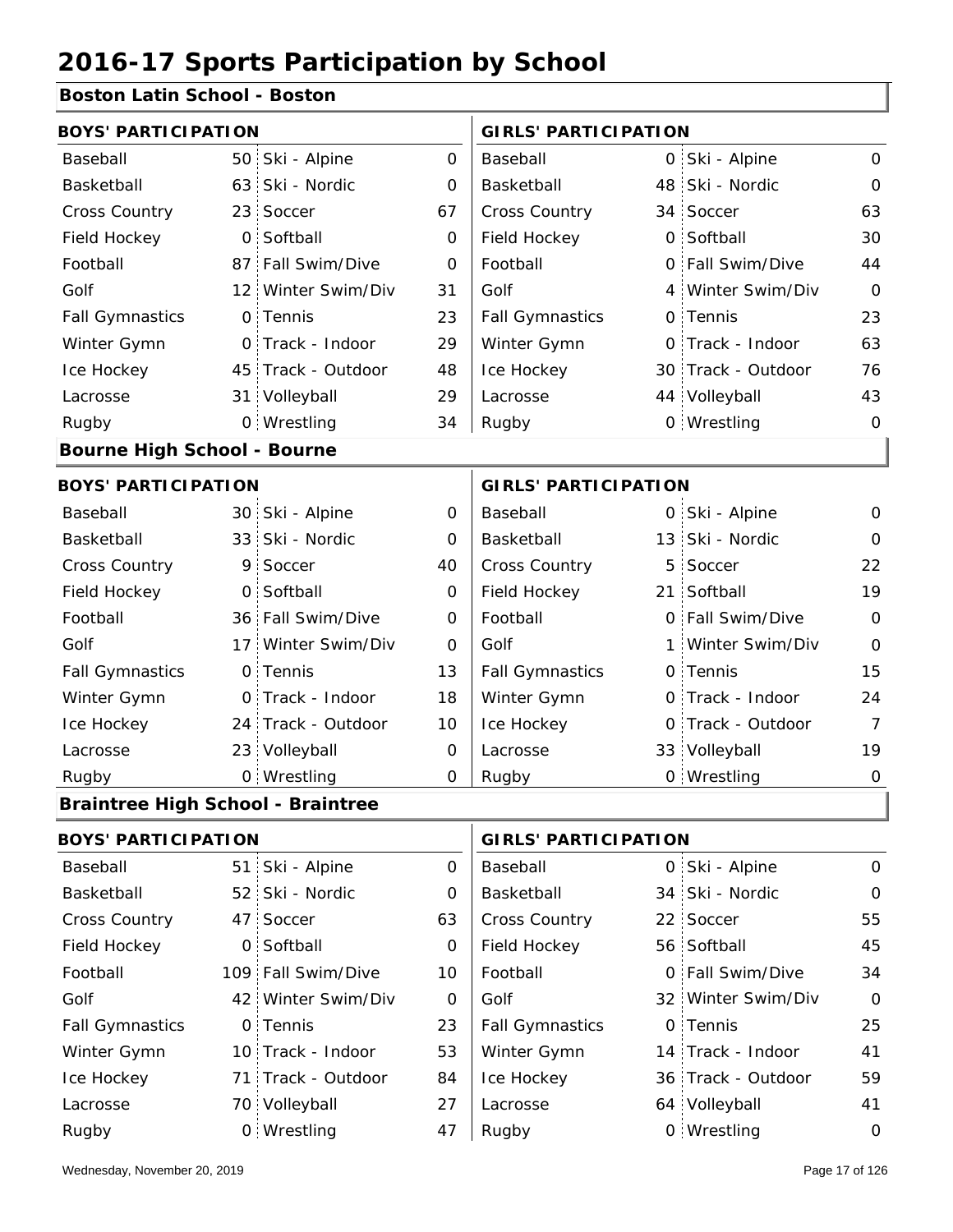#### **Bridgewater-Raynham Reg High School - Bridgewater**

| <b>BOYS' PARTICIPATION</b>             |                 |                                                 |                | <b>GIRLS' PARTICIPATION</b> |   |                   |                |
|----------------------------------------|-----------------|-------------------------------------------------|----------------|-----------------------------|---|-------------------|----------------|
| Baseball                               | 55 <sub>1</sub> | Ski - Alpine                                    | $\mathbf 0$    | Baseball                    |   | 0 Ski - Alpine    | $\mathbf 0$    |
| Basketball                             | 45              | Ski - Nordic                                    | 0              | Basketball                  |   | 40 Ski - Nordic   | $\mathbf 0$    |
| <b>Cross Country</b>                   | 35 <sup>1</sup> | Soccer                                          | 48             | Cross Country               |   | 42 Soccer         | 52             |
| Field Hockey                           | $\overline{O}$  | Softball                                        | 0              | Field Hockey                |   | 52 Softball       | 45             |
| Football                               | 114             | Fall Swim/Dive                                  | 0              | Football                    | 0 | Fall Swim/Dive    | $\mathbf 0$    |
| Golf                                   | 35 <sup>1</sup> | Winter Swim/Div                                 | 24             | Golf                        | 0 | Winter Swim/Div   | 32             |
| <b>Fall Gymnastics</b>                 | $\overline{O}$  | Tennis                                          | 12             | <b>Fall Gymnastics</b>      |   | 0 Tennis          | 16             |
| Winter Gymn                            | $\mathsf{O}$    | Track - Indoor                                  | 87             | Winter Gymn                 |   | 8 Track - Indoor  | 92             |
| Ice Hockey                             | 45 <sub>1</sub> | Track - Outdoor                                 | 75             | Ice Hockey                  | 0 | Track - Outdoor   | 80             |
| Lacrosse                               |                 | 55 Volleyball                                   | 0              | Lacrosse                    |   | 48 Volleyball     | 50             |
| Rugby                                  |                 | 0 Wrestling                                     | 22             | Rugby                       |   | 0 Wrestling       | $\overline{2}$ |
| <b>Brighton High School - Brighton</b> |                 |                                                 |                |                             |   |                   |                |
| <b>BOYS' PARTICIPATION</b>             |                 |                                                 |                | <b>GIRLS' PARTICIPATION</b> |   |                   |                |
| Baseball                               |                 | 25 Ski - Alpine                                 | 0              | Baseball                    |   | 0 Ski - Alpine    | $\mathbf 0$    |
| Basketball                             | 30 <sup>1</sup> | Ski - Nordic                                    | $\mathbf 0$    | Basketball                  |   | 25 Ski - Nordic   | $\mathbf 0$    |
| <b>Cross Country</b>                   | 0               | Soccer                                          | 15             | Cross Country               | 0 | Soccer            | 20             |
| Field Hockey                           | $\overline{O}$  | Softball                                        | 0              | Field Hockey                | 0 | Softball          | 30             |
| Football                               | 35 <sup>1</sup> | Fall Swim/Dive                                  | 0              | Football                    |   | 0 Fall Swim/Dive  | $\mathbf 0$    |
| Golf                                   | $\mathsf{O}$    | Winter Swim/Div                                 | $\mathbf 0$    | Golf                        | 0 | Winter Swim/Div   | $\mathbf 0$    |
| <b>Fall Gymnastics</b>                 |                 | 0 Tennis                                        | 0              | <b>Fall Gymnastics</b>      |   | 0 Tennis          | $\mathbf 0$    |
| Winter Gymn                            |                 | 0 Track - Indoor                                | 15             | Winter Gymn                 |   | O Track - Indoor  | 10             |
| Ice Hockey                             | $\mathbf{O}$    | Track - Outdoor                                 | 10             | Ice Hockey                  |   | 0 Track - Outdoor | 5              |
| Lacrosse                               |                 | 0 Volleyball                                    | 0              | Lacrosse                    |   | 0 Volleyball      | 25             |
| Rugby                                  |                 | 0 Wrestling                                     | $\overline{7}$ | Rugby                       |   | 0 Wrestling       | $\mathbf 0$    |
|                                        |                 | <b>Bristol County Agricultural HS - Dighton</b> |                |                             |   |                   |                |
| <b>BOYS' PARTICIPATION</b>             |                 |                                                 |                | <b>GIRLS' PARTICIPATION</b> |   |                   |                |
| Baseball                               |                 | 14 Ski - Alpine                                 | 0              | Baseball                    |   | 0 Ski - Alpine    | $\mathbf 0$    |
| Basketball                             |                 | 18 Ski - Nordic                                 | 0              | Basketball                  |   | 18 Ski - Nordic   | $\mathbf 0$    |
| <b>Cross Country</b>                   |                 | 8 Soccer                                        | 14             | <b>Cross Country</b>        |   | 17 Soccer         | 14             |

| <b>Cross Country</b>   | 8 Soccer          | 14 | <b>Cross Country</b>   | 17 Soccer         | 14             |
|------------------------|-------------------|----|------------------------|-------------------|----------------|
| Field Hockey           | 0 Softball        | 0  | Field Hockey           | 0 Softball        | 29             |
| Football               | 0 Fall Swim/Dive  | 0  | Football               | 0 Fall Swim/Dive  | $\mathbf 0$    |
| Golf                   | 0 Winter Swim/Div | 0  | Golf                   | 0 Winter Swim/Div | $\mathbf 0$    |
| <b>Fall Gymnastics</b> | 0 Tennis          | 0  | <b>Fall Gymnastics</b> | 0 Tennis          | $\Omega$       |
| Winter Gymn            | 0 Track - Indoor  | 0  | Winter Gymn            | O Track - Indoor  | $\Omega$       |
| Ice Hockey             | 0 Track - Outdoor | 0  | Ice Hockey             | 0 Track - Outdoor | $\Omega$       |
| Lacrosse               | 0 Volleyball      | O  | Lacrosse               | 0 Volleyball      | 26             |
| Rugby                  | 0 Wrestling       | 13 | Rugby                  | 0 Wrestling       | $\overline{4}$ |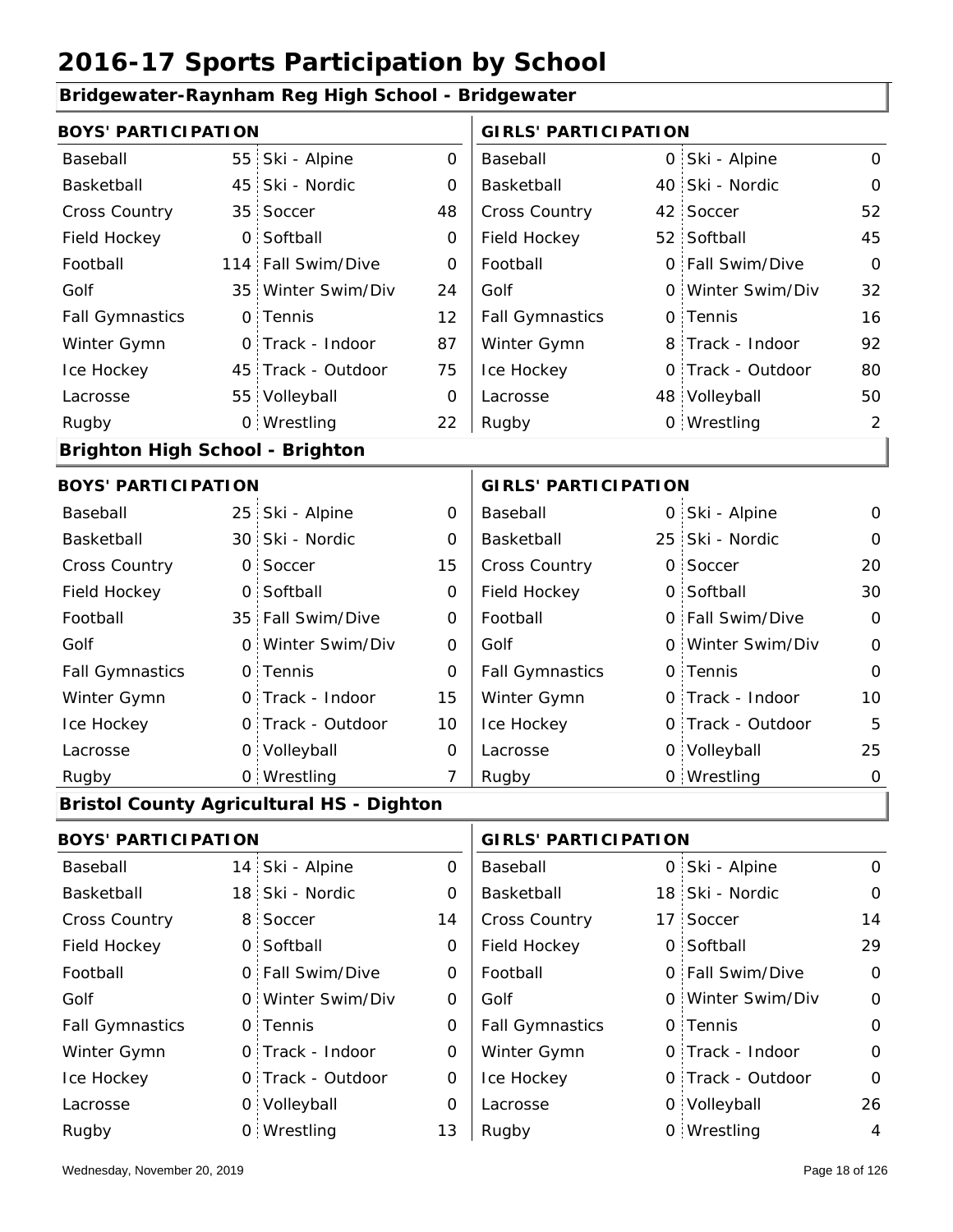#### **Bristol-Plymouth Reg Voc Tech - Taunton**

| <b>BOYS' PARTICIPATION</b>             |                 |                                         |                             | <b>GIRLS' PARTICIPATION</b> |  |                   |                |  |
|----------------------------------------|-----------------|-----------------------------------------|-----------------------------|-----------------------------|--|-------------------|----------------|--|
| Baseball                               | 33              | Ski - Alpine                            | $\mathbf 0$                 | Baseball                    |  | 0 Ski - Alpine    | $\mathbf 0$    |  |
| Basketball                             | 48              | Ski - Nordic                            | $\mathbf 0$                 | Basketball                  |  | 0 Ski - Nordic    | 0              |  |
| Cross Country                          | 29              | Soccer                                  | 33                          | Cross Country               |  | 17 Soccer         | 32             |  |
| Field Hockey                           | $\mathbf 0$     | Softball                                | $\mathbf 0$                 | Field Hockey                |  | 0 Softball        | 34             |  |
| Football                               | 74              | Fall Swim/Dive                          | 0                           | Football                    |  | 0 Fall Swim/Dive  | $\mathbf 0$    |  |
| Golf                                   | 12              | Winter Swim/Div                         | 0                           | Golf                        |  | 3 Winter Swim/Div | $\mathbf 0$    |  |
| <b>Fall Gymnastics</b>                 |                 | 0 Tennis                                | $\mathbf 0$                 | <b>Fall Gymnastics</b>      |  | 0 Tennis          | $\mathbf{O}$   |  |
| Winter Gymn                            |                 | 0 Track - Indoor                        | $\mathbf 0$                 | Winter Gymn                 |  | O Track - Indoor  | $\overline{O}$ |  |
| Ice Hockey                             | $\mathsf{O}$    | Track - Outdoor                         | 41                          | Ice Hockey                  |  | 0 Track - Outdoor | 29             |  |
| Lacrosse                               |                 | 28 Volleyball                           | 0                           | Lacrosse                    |  | 31 Volleyball     | 46             |  |
| Rugby                                  |                 | 0 Wrestling                             | 29                          | Rugby                       |  | 0 Wrestling       | $\overline{2}$ |  |
|                                        |                 | British Int'l School of Boston - Boston |                             |                             |  |                   |                |  |
| <b>BOYS' PARTICIPATION</b>             |                 |                                         | <b>GIRLS' PARTICIPATION</b> |                             |  |                   |                |  |
| Baseball                               | 0:              | Ski - Alpine                            | 0                           | Baseball                    |  | 0 Ski - Alpine    | 0              |  |
| Basketball                             | 16 <sup>1</sup> | Ski - Nordic                            | 0                           | Basketball                  |  | 20 Ski - Nordic   | $\Omega$       |  |
| Cross Country                          | 6               | Soccer                                  | 25                          | Cross Country               |  | 8 Soccer          | 28             |  |
| Field Hockey                           | $\overline{O}$  | Softball                                | 0                           | Field Hockey                |  | 0 Softball        | $\overline{O}$ |  |
| Football                               |                 | 0 Fall Swim/Dive                        | 0                           | Football                    |  | 0 Fall Swim/Dive  | $\mathbf 0$    |  |
| Golf                                   | $\circ$         | Winter Swim/Div                         | $\mathbf 0$                 | Golf                        |  | 0 Winter Swim/Div | $\mathbf 0$    |  |
| <b>Fall Gymnastics</b>                 |                 | 0 Tennis                                | $\mathsf{O}\xspace$         | <b>Fall Gymnastics</b>      |  | 0 Tennis          | $\mathbf 0$    |  |
| Winter Gymn                            |                 | 0 Track - Indoor                        | $\mathbf 0$                 | Winter Gymn                 |  | O Track - Indoor  | $\overline{O}$ |  |
| Ice Hockey                             | $\mathsf{O}$    | Track - Outdoor                         | 0                           | Ice Hockey                  |  | 0 Track - Outdoor | $\mathbf 0$    |  |
| Lacrosse                               |                 | 0 Volleyball                            | 0                           | Lacrosse                    |  | 0 Volleyball      | 0              |  |
| Rugby                                  |                 | 0 Wrestling                             | O                           | Rugby                       |  | 0 Wrestling       | $\mathbf 0$    |  |
| <b>Brockton High School - Brockton</b> |                 |                                         |                             |                             |  |                   |                |  |
| <b>BOYS' PARTICIPATION</b>             |                 |                                         |                             | <b>GIRLS' PARTICIPATION</b> |  |                   |                |  |
| Baseball                               | 44              | Ski - Alpine                            | 0                           | Baseball                    |  | 0 Ski - Alpine    | $\mathbf 0$    |  |
| Basketball                             | 44              | Ski - Nordic                            | 0                           | Basketball                  |  | 38 Ski - Nordic   | $\mathbf 0$    |  |
| Cross Country                          | 15 <sup>1</sup> | Soccer                                  | 72                          | Cross Country               |  | 47 Soccer         | 62             |  |
| Field Hockey                           | $\mathsf{O}$    | Softball                                | 0                           | Field Hockey                |  | 58 Softball       | 36             |  |
| Football                               |                 | 155 Fall Swim/Dive                      | 0                           | Football                    |  | 0 Fall Swim/Dive  | $\mathbf 0$    |  |
|                                        |                 |                                         |                             |                             |  |                   |                |  |

16 Winter Swim/Div 18 Golf 60 0 0 Fall Gymnastics

Golf

Winter Gymn Ice Hockey Lacrosse

13

90

107

30

38

19 Track - Outdoor

Wrestling Rugby 0 Rugby 0

1 Track - Indoor

46 Volleyball

0 Tennis

Golf

Fall Gymnastics

Winter Gymn

Ice Hockey Lacrosse

30

30

88

86

15 Track - Indoor

0 Tennis

1 Track - Outdoor

Winter Swim/Div

30 Volleyball 41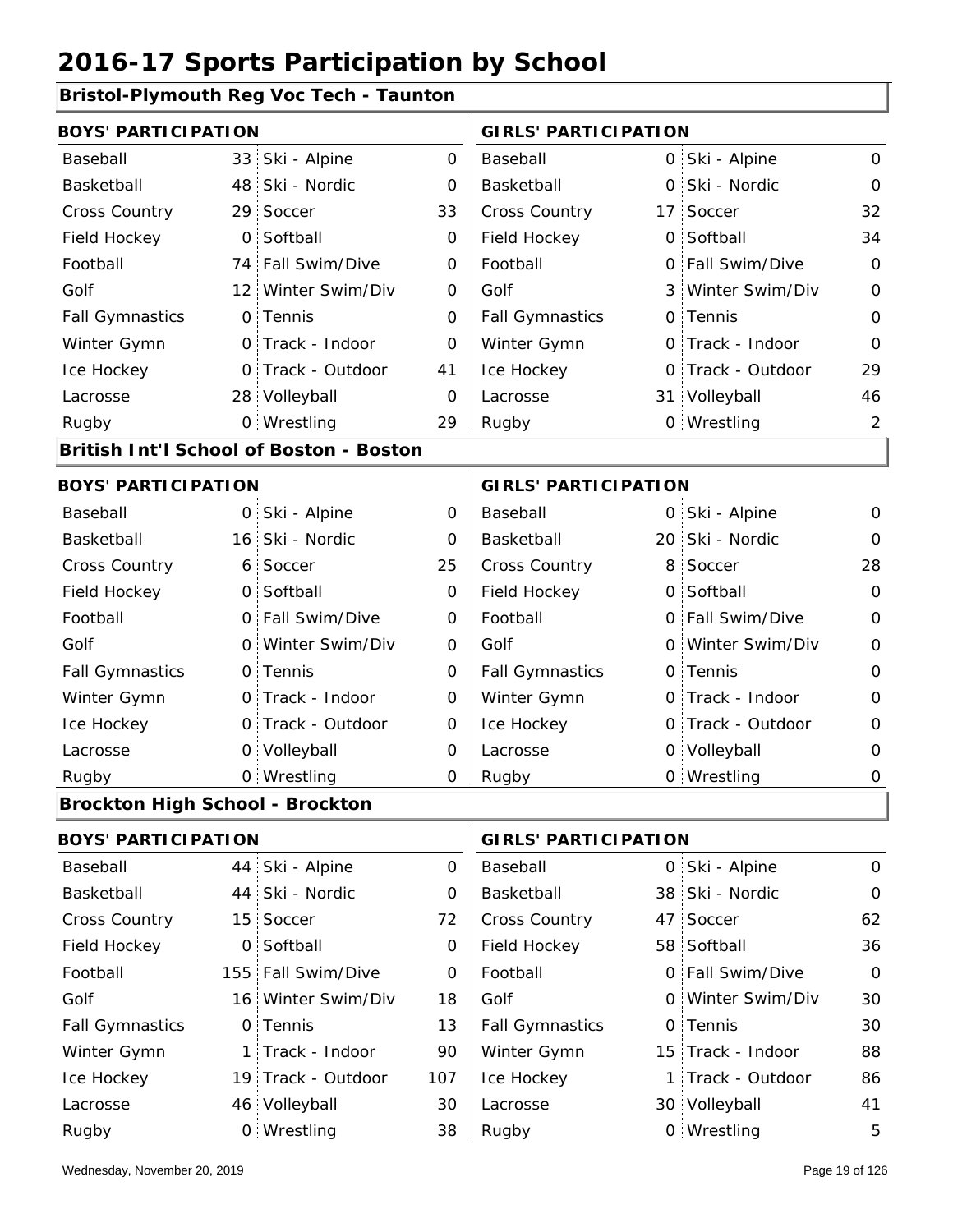#### **Bromfield School - Harvard**

| <b>BOYS' PARTICIPATION</b>               |                 |                    |             | <b>GIRLS' PARTICIPATION</b> |  |                    |                |
|------------------------------------------|-----------------|--------------------|-------------|-----------------------------|--|--------------------|----------------|
| Baseball                                 | 45              | Ski - Alpine       | 14          | Baseball                    |  | 0 Ski - Alpine     | 8              |
| Basketball                               |                 | 48 Ski - Nordic    | 0           | Basketball                  |  | 35 Ski - Nordic    | $\mathbf 0$    |
| <b>Cross Country</b>                     | 27 <sup>1</sup> | Soccer             | 84          | Cross Country               |  | 10 Soccer          | 57             |
| Field Hockey                             | 0               | Softball           | 0           | Field Hockey                |  | 43 Softball        | $\mathbf{1}$   |
| Football                                 | 4 <sup>1</sup>  | Fall Swim/Dive     | 0           | Football                    |  | 0 Fall Swim/Dive   | 25             |
| Golf                                     |                 | 13 Winter Swim/Div | 10          | Golf                        |  | 2 Winter Swim/Div  | 13             |
| <b>Fall Gymnastics</b>                   |                 | 0 Tennis           | 9           | <b>Fall Gymnastics</b>      |  | 0 Tennis           | 16             |
| Winter Gymn                              |                 | 0 Track - Indoor   | 25          | Winter Gymn                 |  | 0 Track - Indoor   | 24             |
| Ice Hockey                               |                 | 8 Track - Outdoor  | 37          | Ice Hockey                  |  | 0 Track - Outdoor  | 42             |
| Lacrosse                                 |                 | 30 Volleyball      | 0           | Lacrosse                    |  | 43 Volleyball      | $\mathbf 0$    |
| Rugby                                    |                 | 0 Wrestling        | $\mathbf 0$ | Rugby                       |  | 0 Wrestling        | $\mathbf 0$    |
| <b>Brookline High School - Brookline</b> |                 |                    |             |                             |  |                    |                |
| <b>BOYS' PARTICIPATION</b>               |                 |                    |             | <b>GIRLS' PARTICIPATION</b> |  |                    |                |
| Baseball                                 |                 | 55 Ski - Alpine    | 17          | Baseball                    |  | 0 Ski - Alpine     | 12             |
| Basketball                               | 73.             | Ski - Nordic       | $\mathbf 0$ | Basketball                  |  | 46 Ski - Nordic    | 3              |
| Cross Country                            |                 | 66 Soccer          | 108         | Cross Country               |  | 53 Soccer          | 79             |
| Field Hockey                             | $\overline{O}$  | Softball           | 0           | Field Hockey                |  | 61 Softball        | 29             |
| Football                                 |                 | 87 Fall Swim/Dive  | 0           | Football                    |  | 2 Fall Swim/Dive   | 44             |
| Golf                                     |                 | 29 Winter Swim/Div | 40          | Golf                        |  | 14 Winter Swim/Div | $\overline{O}$ |
| <b>Fall Gymnastics</b>                   |                 | 0 Tennis           | 31          | <b>Fall Gymnastics</b>      |  | 0 Tennis           | 27             |
| Winter Gymn                              |                 | 0 Track - Indoor   | 60          | Winter Gymn                 |  | 10 Track - Indoor  | 59             |
| Ice Hockey                               |                 | 42 Track - Outdoor | 47          | Ice Hockey                  |  | 22 Track - Outdoor | 54             |
| Lacrosse                                 |                 | 44 Volleyball      | 38          | Lacrosse                    |  | 49 Volleyball      | 49             |
| Rugby                                    |                 | 43 Wrestling       | 22          | Rugby                       |  | 7 Wrestling        | 2              |
| <b>Burke High School - Dorchester</b>    |                 |                    |             |                             |  |                    |                |
| <b>BOYS' PARTICIPATION</b>               |                 |                    |             | <b>GIRLS' PARTICIPATION</b> |  |                    |                |
| Baseball                                 |                 | 13 Ski - Alpine    | 0           | Baseball                    |  | 0 Ski - Alpine     | $\mathbf 0$    |
| Basketball                               |                 | 20 Ski - Nordic    | 0           | Basketball                  |  | 12 Ski - Nordic    | 0              |
| <b>Cross Country</b>                     |                 | 0 Soccer           | 21          | Cross Country               |  | 0 Soccer           | 14             |
| Field Hockey                             |                 | 0 Softball         | 0           | Field Hockey                |  | 0 Softball         | 13             |
| Football                                 |                 | 0 Fall Swim/Dive   | 0           | Football                    |  | 0 Fall Swim/Dive   | $\mathbf 0$    |
| Golf                                     |                 | 0 Winter Swim/Div  | 0           | Golf                        |  | 0 Winter Swim/Div  | $\mathbf 0$    |
| <b>Fall Gymnastics</b>                   |                 | $\bigcap$ Tennis   | ∩           | <b>Fall Gymnastics</b>      |  | 0 Tennis           | $\cap$         |

| Baseball               | 13 Ski - Alpine   | $\Omega$ | Baseball               | 0 Ski - Alpine    | $\mathcal{O}$ |
|------------------------|-------------------|----------|------------------------|-------------------|---------------|
| Basketball             | 20 Ski - Nordic   | 0        | Basketball             | 12 Ski - Nordic   | $\mathcal{O}$ |
| Cross Country          | 0 Soccer          | 21       | <b>Cross Country</b>   | 0 Soccer          | 14            |
| Field Hockey           | 0 Softball        | 0        | Field Hockey           | 0 Softball        | 13            |
| Football               | 0 Fall Swim/Dive  | 0        | Football               | 0 Fall Swim/Dive  | $\Omega$      |
| Golf                   | 0 Winter Swim/Div | 0        | Golf                   | 0 Winter Swim/Div | $\mathcal{O}$ |
| <b>Fall Gymnastics</b> | 0 Tennis          | 0        | <b>Fall Gymnastics</b> | 0 Tennis          | $\Omega$      |
| Winter Gymn            | O Track - Indoor  | 6        | Winter Gymn            | 0 Track - Indoor  | 3             |
| Ice Hockey             | 0 Track - Outdoor | 6        | Ice Hockey             | 0 Track - Outdoor | 2             |
| Lacrosse               | 0 Volleyball      | 0        | Lacrosse               | 0 Volleyball      | 18            |
| Rugby                  | 0 Wrestling       |          | Rugby                  | 0 Wrestling       | $\mathcal{O}$ |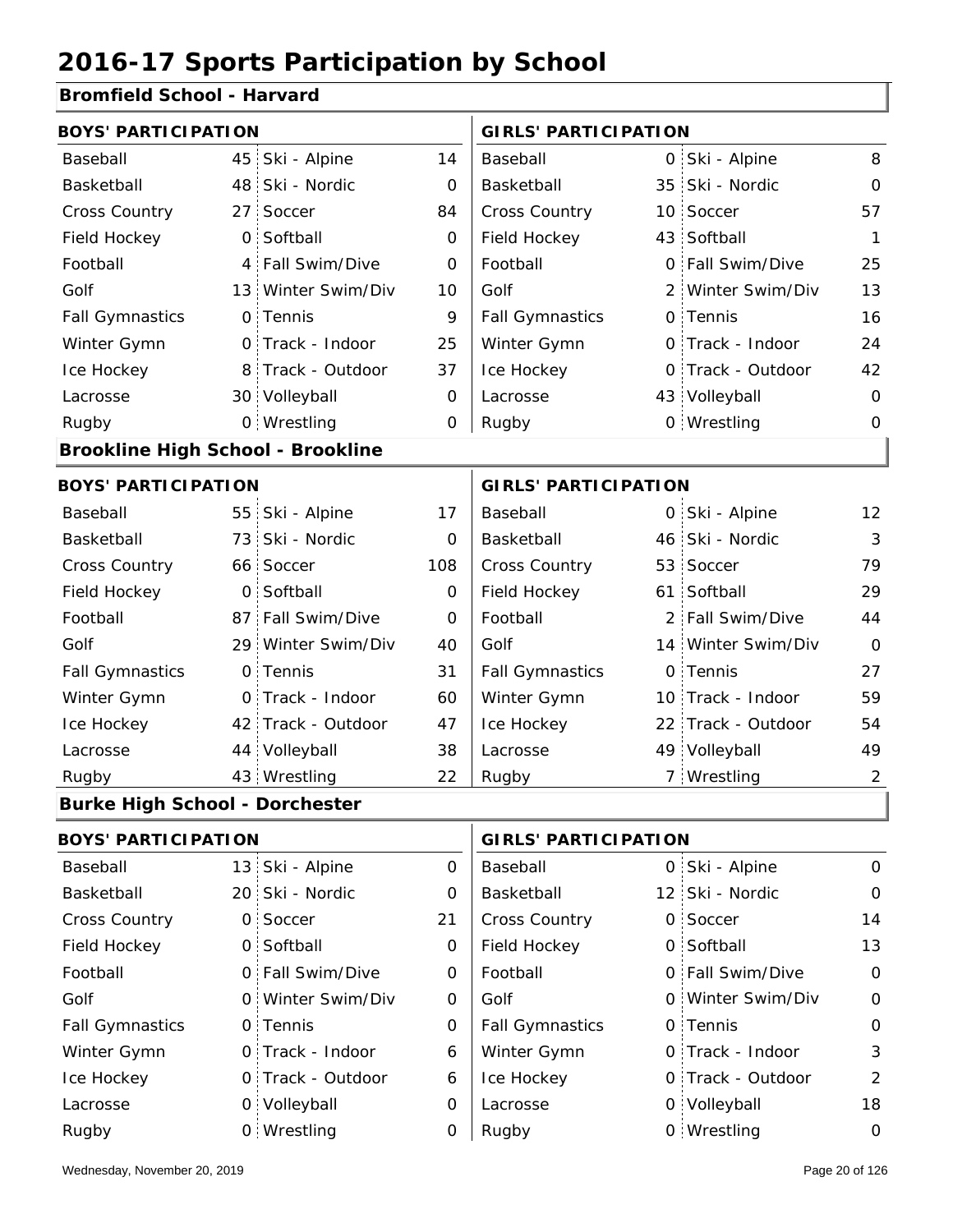#### **Burlington High School - Burlington**

| <b>BOYS' PARTICIPATION</b>              |                            |                                          |                             | <b>GIRLS' PARTICIPATION</b> |                             |                                  |                |
|-----------------------------------------|----------------------------|------------------------------------------|-----------------------------|-----------------------------|-----------------------------|----------------------------------|----------------|
| Baseball                                |                            | 38 Ski - Alpine                          | $\mathsf{O}$                | Baseball                    |                             | 0 Ski - Alpine                   | $\mathbf{O}$   |
| Basketball                              | 35 <sub>1</sub>            | Ski - Nordic                             | $\mathbf 0$                 | Basketball                  | 29                          | Ski - Nordic                     | $\mathbf{O}$   |
| Cross Country                           | 29                         | Soccer                                   | 55                          | Cross Country               | 15                          | Soccer                           | 46             |
| Field Hockey                            |                            | 0 Softball                               | $\mathbf 0$                 | Field Hockey                |                             | 36 Softball                      | 40             |
| Football                                |                            | 75 Fall Swim/Dive                        | 0                           | Football                    |                             | 1 Fall Swim/Dive                 | 28             |
| Golf                                    | 17 <sup>1</sup>            | Winter Swim/Div                          | 24                          | Golf                        |                             | 0 Winter Swim/Div                | $\Omega$       |
| <b>Fall Gymnastics</b>                  | 0                          | Tennis                                   | 28                          | <b>Fall Gymnastics</b>      | 0                           | Tennis                           | 16             |
| Winter Gymn                             |                            | 24 Track - Indoor                        | 64                          | Winter Gymn                 | 25                          | Track - Indoor                   | 53             |
| Ice Hockey                              |                            | 57 Track - Outdoor                       | 92                          | Ice Hockey                  |                             | 23 Track - Outdoor               | 60             |
| Lacrosse                                |                            | 44 Volleyball                            | 0                           | Lacrosse                    |                             | 40 Volleyball                    | 44             |
| Rugby                                   |                            | 0 Wrestling                              | 13                          | Rugby                       |                             | 0 Wrestling                      | 0              |
| <b>Burncoat High School - Worcester</b> |                            |                                          |                             |                             |                             |                                  |                |
| <b>BOYS' PARTICIPATION</b>              |                            |                                          | <b>GIRLS' PARTICIPATION</b> |                             |                             |                                  |                |
| Baseball                                |                            | 0 Ski - Alpine                           | 0                           | Baseball                    |                             | 0 Ski - Alpine                   | $\overline{O}$ |
| Basketball                              | 21 <sup>1</sup>            | Ski - Nordic                             | 0                           | Basketball                  |                             | 32 Ski - Nordic                  | $\mathbf 0$    |
| Cross Country                           |                            | 20 Soccer                                | 25                          | Cross Country               |                             | 9 Soccer                         | 30             |
| Field Hockey                            | $\mathbf 0$                | Softball                                 | 0                           | Field Hockey                |                             | 16 Softball                      | 12             |
| Football                                |                            | 58 Fall Swim/Dive                        | $\overline{0}$              | Football                    |                             | 0 Fall Swim/Dive                 | $\overline{O}$ |
| Golf                                    |                            | 4 Winter Swim/Div                        | $\mathsf{O}$                | Golf                        |                             | 0 Winter Swim/Div                | $\mathsf{O}$   |
| <b>Fall Gymnastics</b>                  |                            | 0 Tennis                                 | 12                          | <b>Fall Gymnastics</b>      |                             | 0 Tennis                         | 19             |
| Winter Gymn                             |                            | O Track - Indoor                         | 30                          | Winter Gymn                 |                             | O Track - Indoor                 | 27             |
| Ice Hockey                              |                            | 4 Track - Outdoor                        | 31                          | Ice Hockey                  |                             | 0 Track - Outdoor                | 32             |
| Lacrosse                                |                            | 0 Volleyball                             | 11                          | Lacrosse                    |                             | 1 Volleyball                     | 27             |
| Rugby                                   |                            | 0 Wrestling                              | $\Omega$                    | Rugby                       |                             | 0 Wrestling                      | $\overline{0}$ |
|                                         |                            | <b>Calvary Chapel Academy - Rockland</b> |                             |                             |                             |                                  |                |
|                                         | <b>BOYS' PARTICIPATION</b> |                                          |                             |                             | <b>GIRLS' PARTICIPATION</b> |                                  |                |
| <b>Docoboll</b>                         |                            | $O$ $Cli$ $Alnino$                       | $\cap$                      | <b>Docoboll</b>             |                             | $\bigcap$ C <sub>ki</sub> Alpino | $\cap$         |

| Baseball               | 0 Ski - Alpine    | 0  | Baseball               | 0 Ski - Alpine    | 0             |
|------------------------|-------------------|----|------------------------|-------------------|---------------|
| Basketball             | 12 Ski - Nordic   | 0  | Basketball             | 0 Ski - Nordic    | $\mathcal{O}$ |
| <b>Cross Country</b>   | 0 Soccer          | 15 | <b>Cross Country</b>   | 0 Soccer          | $\Omega$      |
| Field Hockey           | 0 Softball        | 0  | Field Hockey           | 0 Softball        | $\Omega$      |
| Football               | 0 Fall Swim/Dive  | 0  | Football               | 0 Fall Swim/Dive  | $\mathcal{O}$ |
| Golf                   | 0 Winter Swim/Div | O  | Golf                   | 0 Winter Swim/Div | $\mathcal{O}$ |
| <b>Fall Gymnastics</b> | 0 Tennis          | 0  | <b>Fall Gymnastics</b> | 0 Tennis          | $\Omega$      |
| Winter Gymn            | O Track - Indoor  | 0  | Winter Gymn            | O Track - Indoor  | $\Omega$      |
| Ice Hockey             | 0 Track - Outdoor | 0  | Ice Hockey             | 0 Track - Outdoor | $\mathcal{O}$ |
| Lacrosse               | 0 Volleyball      | 0  | Lacrosse               | 0 Volleyball      | $\Omega$      |
| Rugby                  | 0 Wrestling       | 0  | Rugby                  | 0 Wrestling       | 0             |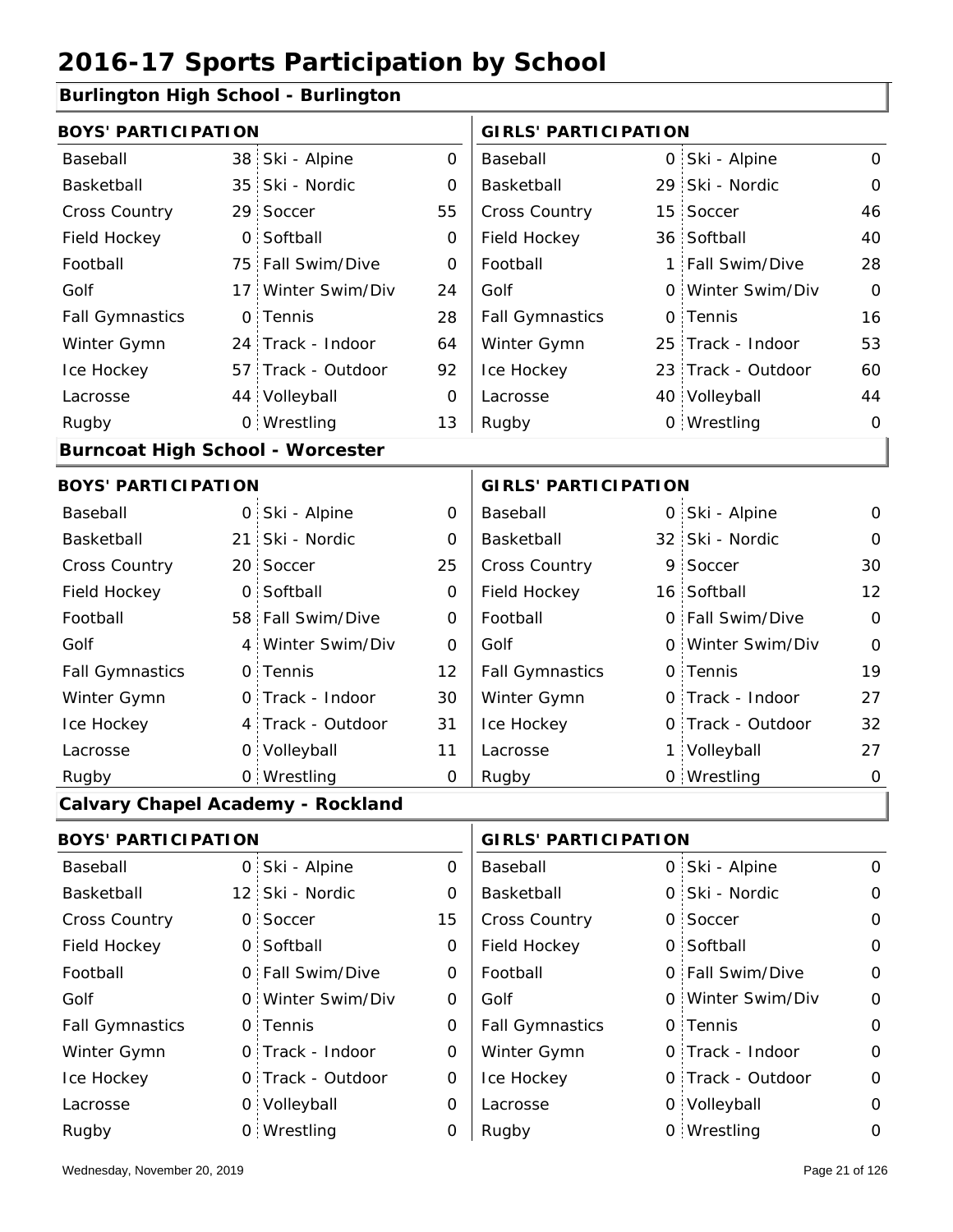#### **Cambridge Rindge & Latin Schl. - Cambridge**

| <b>BOYS' PARTICIPATION</b>           |                |                    |             | <b>GIRLS' PARTICIPATION</b> |     |                    |                |  |
|--------------------------------------|----------------|--------------------|-------------|-----------------------------|-----|--------------------|----------------|--|
| Baseball                             |                | 63 Ski - Alpine    | $\mathbf 0$ | Baseball                    |     | 0 Ski - Alpine     | $\mathbf{O}$   |  |
| Basketball                           |                | 48 Ski - Nordic    | 0           | Basketball                  |     | 39 Ski - Nordic    | $\Omega$       |  |
| Cross Country                        |                | 19 Soccer          | 77          | Cross Country               |     | 20 Soccer          | 57             |  |
| Field Hockey                         | $\overline{O}$ | Softball           | $\mathbf 0$ | Field Hockey                |     | 0 Softball         | 45             |  |
| Football                             |                | 66 Fall Swim/Dive  | 0           | Football                    |     | 0 Fall Swim/Dive   | $\overline{O}$ |  |
| Golf                                 |                | 34 Winter Swim/Div | 8           | Golf                        |     | 3 Winter Swim/Div  | 55             |  |
| <b>Fall Gymnastics</b>               |                | 0 Tennis           | 20          | <b>Fall Gymnastics</b>      |     | 0 Tennis           | 16             |  |
| Winter Gymn                          |                | 0 Track - Indoor   | 74          | Winter Gymn                 |     | 18 Track - Indoor  | 58             |  |
| Ice Hockey                           |                | 42 Track - Outdoor | 58          | Ice Hockey                  |     | 30 Track - Outdoor | 32             |  |
| Lacrosse                             |                | 51 Volleyball      | 36          | Lacrosse                    |     | 76 Volleyball      | 49             |  |
| Rugby                                |                | 27 Wrestling       | 15          | Rugby                       |     | 0 Wrestling        | $\mathbf 0$    |  |
| <b>Canton High School - Canton</b>   |                |                    |             |                             |     |                    |                |  |
| <b>BOYS' PARTICIPATION</b>           |                |                    |             | <b>GIRLS' PARTICIPATION</b> |     |                    |                |  |
| Baseball                             |                | 48 Ski - Alpine    | 0           | Baseball                    |     | 0 Ski - Alpine     | 0              |  |
| Basketball                           |                | 33 Ski - Nordic    | 0           | Basketball                  |     | 39 Ski - Nordic    | $\Omega$       |  |
| Cross Country                        |                | 46 Soccer          | 47          | Cross Country               |     | 28 Soccer          | 46             |  |
| Field Hockey                         |                | 0 Softball         | 0           | Field Hockey                |     | 36 Softball        | 46             |  |
| Football                             |                | 79 Fall Swim/Dive  | 0           | Football                    |     | 1 Fall Swim/Dive   | $\overline{O}$ |  |
| Golf                                 |                | 18 Winter Swim/Div | 23          | Golf                        |     | 0 Winter Swim/Div  | 28             |  |
| <b>Fall Gymnastics</b>               |                | 0 Tennis           | 14          | <b>Fall Gymnastics</b>      |     | 0 Tennis           | 22             |  |
| Winter Gymn                          |                | O Track - Indoor   | 30          | Winter Gymn                 |     | 13 Track - Indoor  | 35             |  |
| Ice Hockey                           |                | 47 Track - Outdoor | 90          | Ice Hockey                  |     | 34 Track - Outdoor | 72             |  |
| Lacrosse                             |                | 46 Volleyball      | 0           | Lacrosse                    |     | 36 Volleyball      | 50             |  |
| Rugby                                |                | 0 Wrestling        | 31          | Rugby                       |     | 0 Wrestling        | 1              |  |
| <b>Cape Cod Academy - Osterville</b> |                |                    |             |                             |     |                    |                |  |
| <b>BOYS' PARTICIPATION</b>           |                |                    |             | <b>GIRLS' PARTICIPATION</b> |     |                    |                |  |
| Baseball                             |                | 12 Ski - Alpine    | 0           | Baseball                    |     | 0 Ski - Alpine     | $\mathbf 0$    |  |
| Basketball                           |                | 23 Ski - Nordic    | 0           | Basketball                  | 7 : | Ski - Nordic       | $\mathbf{O}$   |  |
| Cross Country                        |                | 6 Soccer           | 24          | Cross Country               |     | 8 Soccer           | 12             |  |
| Field Hockey                         |                | 0 Softball         | 0           | Field Hockey                |     | 0 Softball         | $\mathbf 0$    |  |
| Football                             |                | 0 Fall Swim/Dive   | 0           | Football                    |     | 0 Fall Swim/Dive   | $\mathbf 0$    |  |
| Golf                                 |                | 9 Winter Swim/Div  | 5           | Golf                        |     | 1 Winter Swim/Div  | 0              |  |
| <b>Fall Gymnastics</b>               |                | 0 Tennis           | 11          | <b>Fall Gymnastics</b>      |     | 0 Tennis           | 12             |  |
| Winter Gymn                          |                | 0 Track - Indoor   | 0           | Winter Gymn                 |     | 0 Track - Indoor   | 0              |  |

Ice Hockey Lacrosse

0

0

0

Ice Hockey Lacrosse

4 Track - Outdoor

Wrestling Rugby 0 Rugby 0

12 Volleyball

0

0 Track - Outdoor

15 Volleyball 0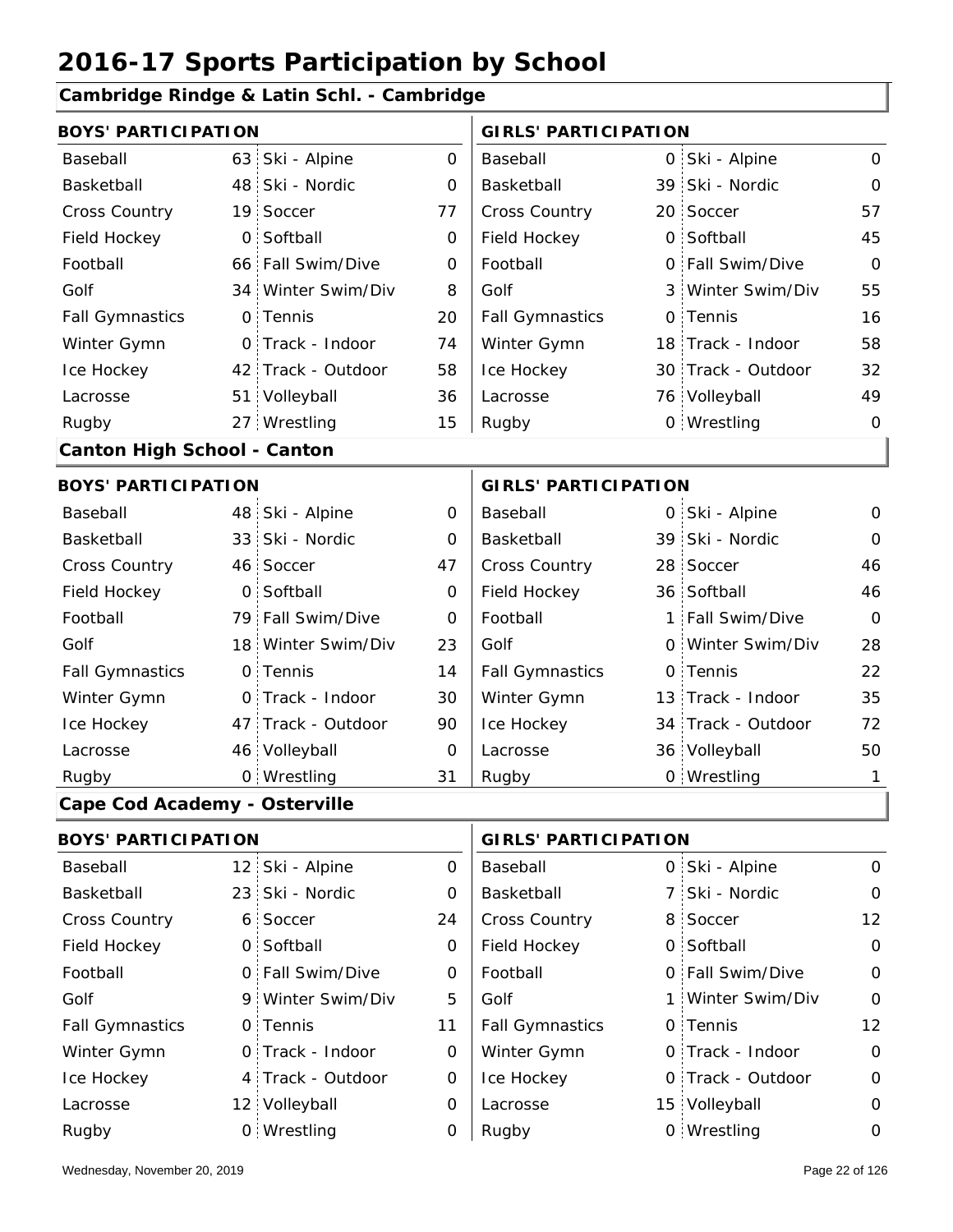#### **Cape Cod Regional Tech HS - Harwich**

| <b>BOYS' PARTICIPATION</b>         |                 |                                          |                | <b>GIRLS' PARTICIPATION</b> |    |                    |                |
|------------------------------------|-----------------|------------------------------------------|----------------|-----------------------------|----|--------------------|----------------|
| Baseball                           |                 | 31 Ski - Alpine                          | $\overline{O}$ | Baseball                    |    | 0 Ski - Alpine     | $\mathbf 0$    |
| Basketball                         | 37              | Ski - Nordic                             | 0              | Basketball                  |    | 22 Ski - Nordic    | $\mathbf 0$    |
| <b>Cross Country</b>               |                 | 0 Soccer                                 | 27             | Cross Country               |    | 0 Soccer           | 18             |
| Field Hockey                       | $\mathsf{O}$    | Softball                                 | $\mathbf 0$    | Field Hockey                |    | 0 Softball         | 18             |
| Football                           |                 | 66 Fall Swim/Dive                        | 0              | Football                    |    | 2 Fall Swim/Dive   | $\overline{O}$ |
| Golf                               | 8 <sup>1</sup>  | Winter Swim/Div                          | $\mathbf 0$    | Golf                        |    | 0 Winter Swim/Div  | $\mathbf 0$    |
| <b>Fall Gymnastics</b>             |                 | 0 Tennis                                 | 7              | <b>Fall Gymnastics</b>      |    | 0 Tennis           | $\overline{7}$ |
| Winter Gymn                        |                 | 0 Track - Indoor                         | $\mathbf 0$    | Winter Gymn                 |    | O Track - Indoor   | $\mathbf 0$    |
| Ice Hockey                         |                 | 17 Track - Outdoor                       | 9              | Ice Hockey                  |    | 7 Track - Outdoor  | $\overline{7}$ |
| Lacrosse                           |                 | 27 Volleyball                            | 0              | Lacrosse                    |    | 0 Volleyball       | 19             |
| Rugby                              |                 | 0 Wrestling                              | 0              | Rugby                       |    | 0 Wrestling        | $\mathbf 0$    |
|                                    |                 | Cardinal Spellman High School - Brockton |                |                             |    |                    |                |
| <b>BOYS' PARTICIPATION</b>         |                 |                                          |                | <b>GIRLS' PARTICIPATION</b> |    |                    |                |
| Baseball                           |                 | 38 Ski - Alpine                          | $\mathbf 0$    | Baseball                    |    | 0 Ski - Alpine     | $\mathbf 0$    |
| Basketball                         |                 | 45 Ski - Nordic                          | 0              | Basketball                  |    | 0 Ski - Nordic     | $\mathbf 0$    |
| Cross Country                      |                 | 14 Soccer                                | 38             | Cross Country               |    | 18 Soccer          | 48             |
| Field Hockey                       | $\mathbf 0$     | Softball                                 | $\mathbf 0$    | Field Hockey                |    | 0 Softball         | 30             |
| Football                           |                 | 75 Fall Swim/Dive                        | $\mathbf 0$    | Football                    |    | 0 Fall Swim/Dive   | $\Omega$       |
| Golf                               |                 | 12 Winter Swim/Div                       | 5              | Golf                        |    | 12 Winter Swim/Div | 14             |
| <b>Fall Gymnastics</b>             |                 | 0 Tennis                                 | 14             | <b>Fall Gymnastics</b>      |    | 0 Tennis           | 11             |
| Winter Gymn                        |                 | 0 Track - Indoor                         | 31             | Winter Gymn                 |    | 0 Track - Indoor   | 32             |
| Ice Hockey                         |                 | 23 Track - Outdoor                       | 42             | Ice Hockey                  |    | 0 Track - Outdoor  | 45             |
| Lacrosse                           |                 | 28 Volleyball                            | 0              | Lacrosse                    |    | 41 Volleyball      | 42             |
| Rugby                              |                 | 0 Wrestling                              | O              | Rugby                       |    | 0 Wrestling        | $\mathbf 0$    |
| Carver Middle/High School - Carver |                 |                                          |                |                             |    |                    |                |
| <b>BOYS' PARTICIPATION</b>         |                 |                                          |                | <b>GIRLS' PARTICIPATION</b> |    |                    |                |
| Baseball                           | 26:             | Ski - Alpine                             | 0              | Baseball                    | 0  | Ski - Alpine       | $\mathbf 0$    |
| Basketball                         | 32 <sup>2</sup> | Ski - Nordic                             | 0              | Basketball                  | 27 | Ski - Nordic       | 0              |
| <b>Cross Country</b>               |                 | 9 Soccer                                 | 41             | Cross Country               |    | 15 Soccer          | 34             |
| Field Hockey                       | $\mathsf{O}$    | Softball                                 | 0              | Field Hockey                |    | 22 Softball        | 16             |
| Football                           |                 | 46 Fall Swim/Dive                        | 0              | Football                    |    | 0 Fall Swim/Dive   | $\mathbf 0$    |
| Golf                               |                 | 14 Winter Swim/Div                       | 0              | Golf                        |    | 1 Winter Swim/Div  | $\mathbf 0$    |
| <b>Fall Gymnastics</b>             |                 | 0 Tennis                                 | 13             | <b>Fall Gymnastics</b>      | 0  | Tennis             | 18             |
| Winter Gymn                        |                 | 0 Track - Indoor                         | 22             | Winter Gymn                 |    | 15 Track - Indoor  | 28             |

50

Ice Hockey Lacrosse

0

8

Ice Hockey Lacrosse

6 Track - Outdoor

Wrestling Rugby 0 Rugby 0

0 Volleyball

45

2 Track - Outdoor

0 Volleyball 0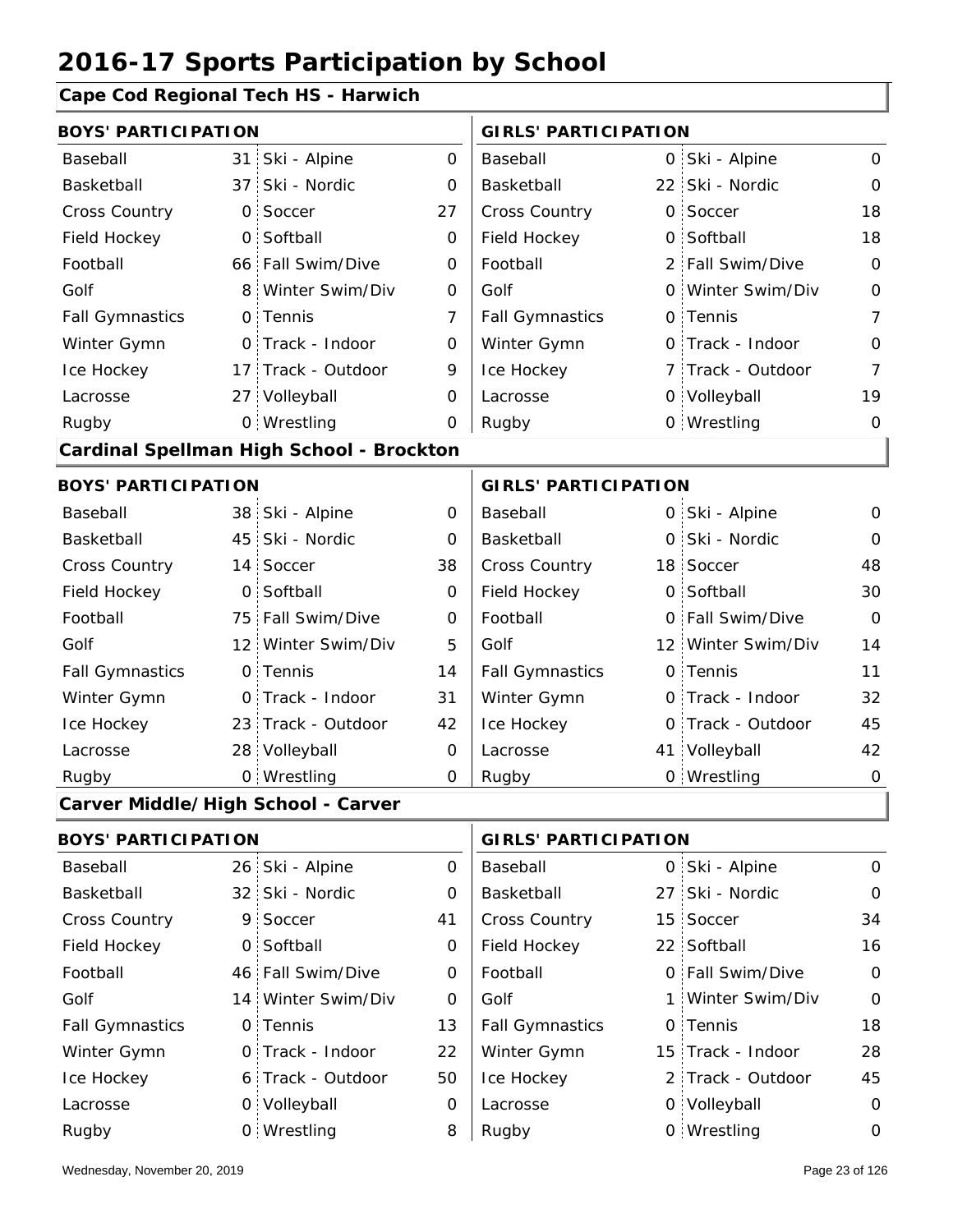**Cathedral High School (B) - Boston**

| <b>BOYS' PARTICIPATION</b> |                                                |             | <b>GIRLS' PARTICIPATION</b> |  |                    |                     |
|----------------------------|------------------------------------------------|-------------|-----------------------------|--|--------------------|---------------------|
| Baseball                   | 15 Ski - Alpine                                | 0           | Baseball                    |  | 0 Ski - Alpine     | $\mathbf 0$         |
| Basketball                 | 36 Ski - Nordic                                | 0           | Basketball                  |  | 27 Ski - Nordic    | $\mathbf 0$         |
| <b>Cross Country</b>       | 0 Soccer                                       | 20          | Cross Country               |  | 0 Soccer           | 14                  |
| Field Hockey               | 0 Softball                                     | $\mathbf 0$ | Field Hockey                |  | 0 Softball         | 15                  |
| Football                   | 27 Fall Swim/Dive                              | 0           | Football                    |  | 0 Fall Swim/Dive   | $\mathbf 0$         |
| Golf                       | 0 Winter Swim/Div                              | 0           | Golf                        |  | 0 Winter Swim/Div  | $\mathbf 0$         |
| <b>Fall Gymnastics</b>     | 0 Tennis                                       | O           | <b>Fall Gymnastics</b>      |  | 0 Tennis           | $\mathbf{O}$        |
| Winter Gymn                | O Track - Indoor                               | 12          | Winter Gymn                 |  | 0 Track - Indoor   | $\overline{4}$      |
| Ice Hockey                 | 0 Track - Outdoor                              | 16          | Ice Hockey                  |  | 0 Track - Outdoor  | $\overline{4}$      |
| Lacrosse                   | 0 Volleyball                                   | 0           | Lacrosse                    |  | 0 Volleyball       | 24                  |
| Rugby                      | 0 Wrestling                                    | 0           | Rugby                       |  | 0 Wrestling        | $\mathbf 0$         |
|                            | <b>Catholic Memorial School - West Roxbury</b> |             |                             |  |                    |                     |
| <b>BOYS' PARTICIPATION</b> |                                                |             | <b>GIRLS' PARTICIPATION</b> |  |                    |                     |
| Baseball                   | 130 Ski - Alpine                               | $\mathbf 0$ | Baseball                    |  | 0 Ski - Alpine     | 0                   |
| Basketball                 | 115 Ski - Nordic                               | 0           | Basketball                  |  | 0 Ski - Nordic     | 0                   |
| Cross Country              | 55 Soccer                                      | 90          | Cross Country               |  | 0 Soccer           | $\mathbf 0$         |
| Field Hockey               | 0 Softball                                     | 0           | Field Hockey                |  | 0 Softball         | $\mathbf 0$         |
| Football                   | 140 Fall Swim/Dive                             | 0           | Football                    |  | 0 Fall Swim/Dive   | $\mathbf 0$         |
| Golf                       | 60 Winter Swim/Div                             | 45          | Golf                        |  | 0 Winter Swim/Div  | $\mathbf 0$         |
| <b>Fall Gymnastics</b>     | 0 Tennis                                       | 35          | <b>Fall Gymnastics</b>      |  | 0 Tennis           | $\overline{O}$      |
| Winter Gymn                | O Track - Indoor                               | 50          | Winter Gymn                 |  | O Track - Indoor   | $\mathbf 0$         |
| Ice Hockey                 | 150 Track - Outdoor                            | 55          | Ice Hockey                  |  | 0 Track - Outdoor  | $\mathbf 0$         |
| Lacrosse                   | 120 Volleyball                                 | 25          | Lacrosse                    |  | 0 Volleyball       | $\mathbf 0$         |
| Rugby                      | 25 Wrestling                                   | 50          | Rugby                       |  | 0 Wrestling        | $\mathsf{O}\xspace$ |
|                            | Central Catholic High School - Lawrence        |             |                             |  |                    |                     |
| <b>BOYS' PARTICIPATION</b> |                                                |             | <b>GIRLS' PARTICIPATION</b> |  |                    |                     |
| Baseball                   | 52 Ski - Alpine                                | 0           | Baseball                    |  | 0 Ski - Alpine     | 0                   |
| Basketball                 | 59 Ski - Nordic                                | 0           | Basketball                  |  | 56 Ski - Nordic    | $\mathbf 0$         |
| <b>Cross Country</b>       | 68 Soccer                                      | 60          | Cross Country               |  | 65 Soccer          | 60                  |
| Field Hockey               | 0 Softball                                     | 0           | Field Hockey                |  | 47 Softball        | 48                  |
| Football                   | 142 Fall Swim/Dive                             | 0           | Football                    |  | 0 Fall Swim/Dive   | 61                  |
| Golf                       | 20 Winter Swim/Div                             | 49          | Golf                        |  | 2 Winter Swim/Div  | $\mathbf 0$         |
| <b>Fall Gymnastics</b>     | 0 Tennis                                       | 15          | <b>Fall Gymnastics</b>      |  | 0 Tennis           | 21                  |
| Winter Gymn                | 0 Track - Indoor                               | 127         | Winter Gymn                 |  | 19 Track - Indoor  | 145                 |
| Ice Hockey                 | 66 Track - Outdoor                             | 135         | Ice Hockey                  |  | 15 Track - Outdoor | 140                 |
| Lacrosse                   | 60 Volleyball                                  | 40          | Lacrosse                    |  | 62 Volleyball      | 60                  |
| Rugby                      | 0 Wrestling                                    | 57          | Rugby                       |  | 0 Wrestling        | $\mathbf 0$         |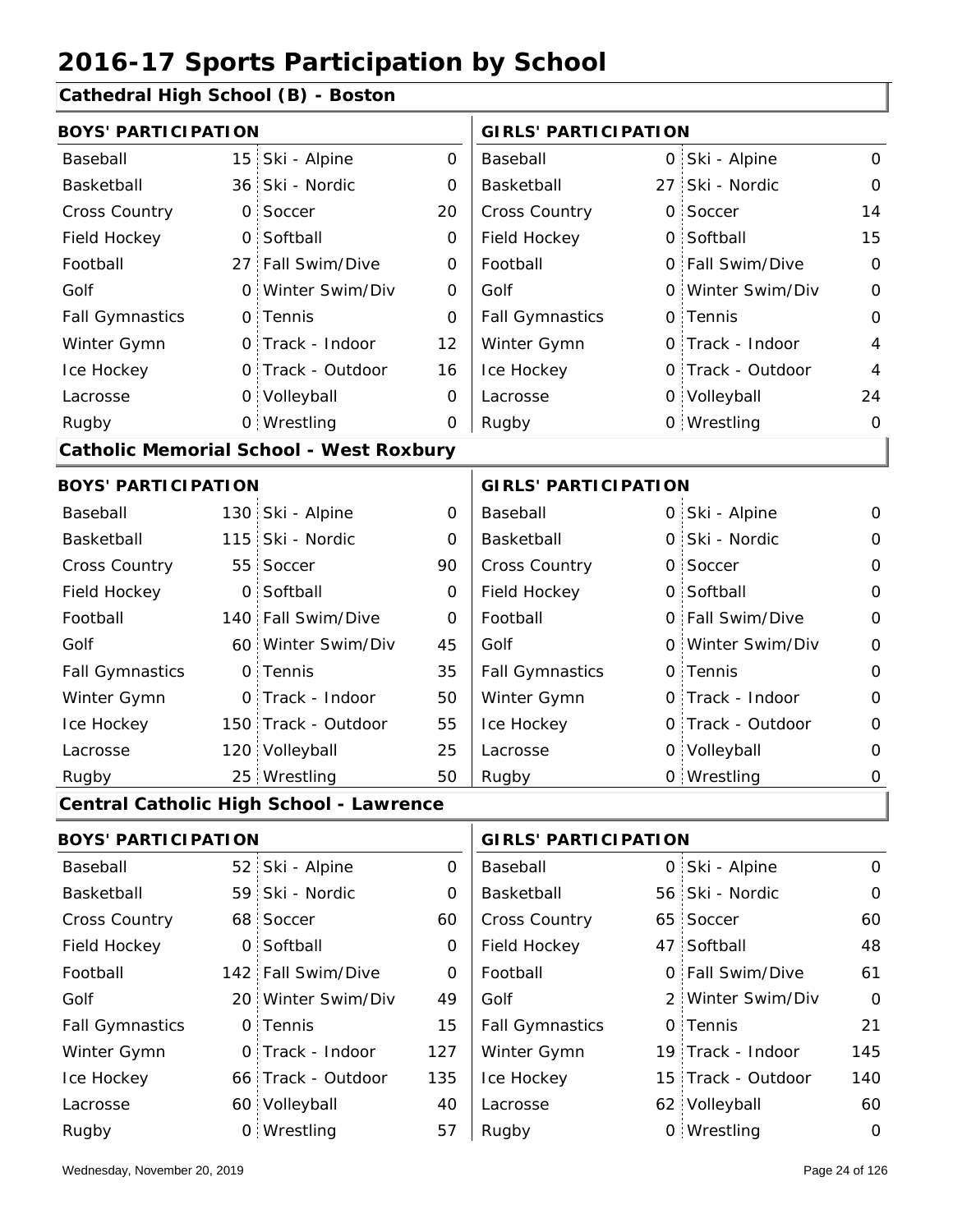#### **Charlestown High School - Charlestown**

| <b>BOYS' PARTICIPATION</b>    |                 |                                           |                | <b>GIRLS' PARTICIPATION</b> |                   |                |
|-------------------------------|-----------------|-------------------------------------------|----------------|-----------------------------|-------------------|----------------|
| Baseball                      |                 | 20 Ski - Alpine                           | $\overline{0}$ | Baseball                    | 0 Ski - Alpine    | $\mathbf 0$    |
| Basketball                    | 45 <sup>1</sup> | Ski - Nordic                              | 0              | Basketball                  | 12 Ski - Nordic   | $\mathbf 0$    |
| Cross Country                 | 0               | Soccer                                    | 17             | Cross Country               | 0 Soccer          | 16             |
| Field Hockey                  | O <sub>1</sub>  | Softball                                  | $\mathbf 0$    | Field Hockey                | 0 Softball        | 17             |
| Football                      |                 | 17 Fall Swim/Dive                         | 0              | Football                    | 0 Fall Swim/Dive  | $\mathbf 0$    |
| Golf                          |                 | 0 Winter Swim/Div                         | O              | Golf                        | 0 Winter Swim/Div | $\mathbf 0$    |
| <b>Fall Gymnastics</b>        |                 | 0 Tennis                                  | O              | <b>Fall Gymnastics</b>      | 0 Tennis          | $\overline{O}$ |
| Winter Gymn                   |                 | O Track - Indoor                          | 10             | Winter Gymn                 | 0 Track - Indoor  | 4              |
| Ice Hockey                    |                 | 0 Track - Outdoor                         | 8              | Ice Hockey                  | 0 Track - Outdoor | $\overline{7}$ |
| Lacrosse                      |                 | 0 Volleyball                              | 0              | Lacrosse                    | 0 Volleyball      | 16             |
| Rugby                         |                 | 0 Wrestling                               | 0              | Rugby                       | 0 Wrestling       | $\mathbf 0$    |
|                               |                 | Chelmsford High School - North Chelmsford |                |                             |                   |                |
| <b>BOYS' PARTICIPATION</b>    |                 |                                           |                | <b>GIRLS' PARTICIPATION</b> |                   |                |
| Baseball                      |                 | 50 Ski - Alpine                           | 22             | Baseball                    | 0 Ski - Alpine    | 10             |
| Basketball                    |                 | 40 Ski - Nordic                           | $\mathbf 0$    | Basketball                  | 36 Ski - Nordic   | $\mathbf 0$    |
| Cross Country                 |                 | 33 Soccer                                 | 61             | Cross Country               | 32 Soccer         | 52             |
| Field Hockey                  |                 | 0 Softball                                | 0              | Field Hockey                | 51 Softball       | 40             |
| Football                      |                 | 117 Fall Swim/Dive                        | 0              | Football                    | 0 Fall Swim/Dive  | 33             |
| Golf                          |                 | 15 Winter Swim/Div                        | 40             | Golf                        | 0 Winter Swim/Div | $\Omega$       |
| <b>Fall Gymnastics</b>        |                 | 0 Tennis                                  | 19             | <b>Fall Gymnastics</b>      | 0 Tennis          | 21             |
| Winter Gymn                   |                 | O Track - Indoor                          | 59             | Winter Gymn                 | 6 Track - Indoor  | 66             |
| Ice Hockey                    |                 | 59 Track - Outdoor                        | 80             | Ice Hockey                  | 8 Track - Outdoor | 76             |
| Lacrosse                      |                 | 75 Volleyball                             | 27             | Lacrosse                    | 36 Volleyball     | 40             |
| Rugby                         |                 | 0 Wrestling                               | 22             | Rugby                       | 0 Wrestling       | $\mathsf O$    |
| Chelsea High School - Chelsea |                 |                                           |                |                             |                   |                |
| <b>BOYS' PARTICIPATION</b>    |                 |                                           |                | <b>GIRLS' PARTICIPATION</b> |                   |                |
| Baseball                      |                 | 28 Ski - Alpine                           | 0              | Baseball                    | 0 Ski - Alpine    | $\mathbf 0$    |
| Basketball                    | 37 <sub>1</sub> | Ski - Nordic                              | 0              | Basketball                  | 20 Ski - Nordic   | $\mathbf 0$    |
| <b>Cross Country</b>          | 8.              | Soccer                                    | 51             | Cross Country               | 7 Soccer          | 42             |
| Field Hockey                  |                 | 0 Softball                                | 0              | Field Hockey                | 0 Softball        | 18             |
| Football                      |                 | 25 Fall Swim/Dive                         | 0              | Football                    | 0 Fall Swim/Dive  | $\mathbf 0$    |
| Golf                          |                 | 0 Winter Swim/Div                         | 0              | Golf                        | 0 Winter Swim/Div | 0              |
| <b>Fall Gymnastics</b>        |                 | 0 Tennis                                  | 0              | <b>Fall Gymnastics</b>      | 0 Tennis          | $\mathbf 0$    |
| Winter Gymn                   |                 | 0 Track - Indoor                          | 15             | Winter Gymn                 | 0 Track - Indoor  | 20             |
| Ice Hockey                    |                 | 0 Track - Outdoor                         | 22             | Ice Hockey                  | 0 Track - Outdoor | 45             |

1

Lacrosse

0

Lacrosse

0 Volleyball

Wrestling Rugby 0 Rugby 0

0 Volleyball 25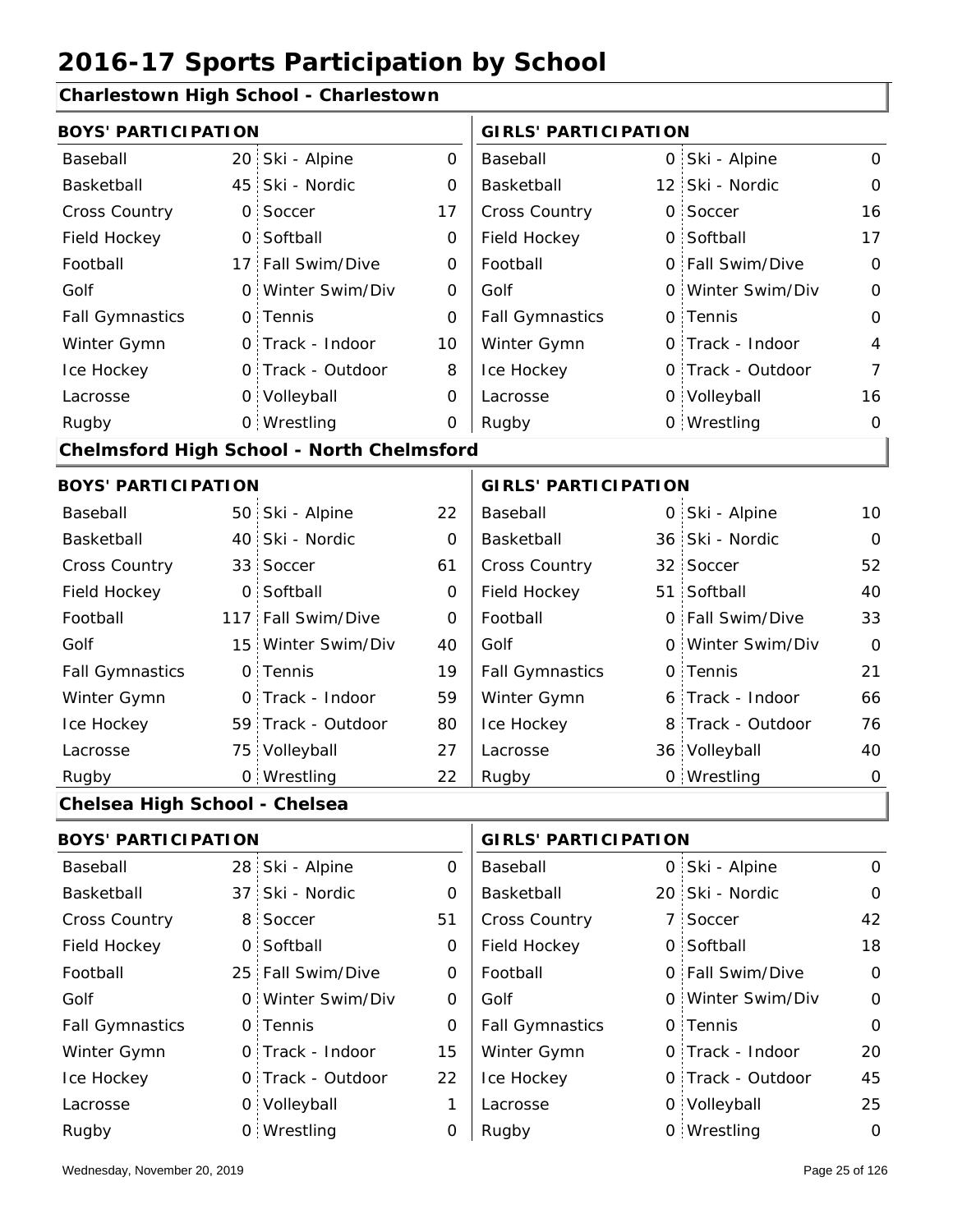#### **Chicopee Comprehensive HS - Chicopee**

| <b>BOYS' PARTICIPATION</b>             |                |                    |             | <b>GIRLS' PARTICIPATION</b> |   |                   |                |
|----------------------------------------|----------------|--------------------|-------------|-----------------------------|---|-------------------|----------------|
| Baseball                               |                | 38 Ski - Alpine    | $\mathbf 0$ | Baseball                    |   | 0 Ski - Alpine    | $\mathbf 0$    |
| Basketball                             | 37:            | Ski - Nordic       | $\mathbf 0$ | Basketball                  |   | 33 Ski - Nordic   | $\mathbf 0$    |
| Cross Country                          |                | 23 Soccer          | 41          | Cross Country               |   | 15 Soccer         | 49             |
| Field Hockey                           | $\overline{O}$ | Softball           | 0           | Field Hockey                |   | 0 Softball        | 44             |
| Football                               |                | 78 Fall Swim/Dive  | $\mathbf 0$ | Football                    | 0 | Fall Swim/Dive    | $\Omega$       |
| Golf                                   | 8 <sup>1</sup> | Winter Swim/Div    | 28          | Golf                        | 5 | Winter Swim/Div   | 36             |
| <b>Fall Gymnastics</b>                 |                | 4 Tennis           | 11          | <b>Fall Gymnastics</b>      |   | 9 Tennis          | 14             |
| Winter Gymn                            |                | O Track - Indoor   | 61          | Winter Gymn                 |   | O Track - Indoor  | 62             |
| Ice Hockey                             |                | 34 Track - Outdoor | 78          | Ice Hockey                  |   | 0 Track - Outdoor | 70             |
| Lacrosse                               |                | 49 Volleyball      | 29          | Lacrosse                    |   | 37 Volleyball     | 33             |
| Rugby                                  |                | 0 Wrestling        | 28          | Rugby                       |   | 0 Wrestling       | 5              |
| <b>Chicopee High School - Chicopee</b> |                |                    |             |                             |   |                   |                |
| <b>BOYS' PARTICIPATION</b>             |                |                    |             | <b>GIRLS' PARTICIPATION</b> |   |                   |                |
| Baseball                               |                | 30 Ski - Alpine    | $\mathbf 0$ | Baseball                    |   | 0 Ski - Alpine    | $\mathbf 0$    |
| Basketball                             |                | 41 Ski - Nordic    | 6           | Basketball                  |   | 34 Ski - Nordic   | $\Omega$       |
| Cross Country                          |                | 0 Soccer           | 38          | Cross Country               |   | 0 Soccer          | 35             |
| Field Hockey                           |                | 0 Softball         | $\mathbf 0$ | Field Hockey                |   | 46 Softball       | 15             |
| Football                               |                | 46 Fall Swim/Dive  | 0           | Football                    |   | 0 Fall Swim/Dive  | $\Omega$       |
| Golf                                   |                | 10 Winter Swim/Div | 9           | Golf                        |   | 0 Winter Swim/Div | 20             |
| <b>Fall Gymnastics</b>                 |                | 0 Tennis           | 10          | <b>Fall Gymnastics</b>      |   | 0 Tennis          | 18             |
| Winter Gymn                            |                | O Track - Indoor   | 35          | Winter Gymn                 |   | O Track - Indoor  | 48             |
| Ice Hockey                             |                | 18 Track - Outdoor | 30          | Ice Hockey                  |   | 1 Track - Outdoor | 42             |
| Lacrosse                               |                | 30 Volleyball      | 11          | Lacrosse                    |   | 19 Volleyball     | 22             |
| Rugby                                  |                | 0 Wrestling        | 26          | Rugby                       |   | 0 Wrestling       | $\overline{O}$ |
| <b>Claremont Academy - Worcester</b>   |                |                    |             |                             |   |                   |                |
| <b>BOYS' PARTICIPATION</b>             |                |                    |             | <b>GIRLS' PARTICIPATION</b> |   |                   |                |
| Baseball                               |                | 1 Ski - Alpine     | 0           | Baseball                    |   | 0 Ski - Alpine    | $\mathbf 0$    |
| Basketball                             |                | 21 Ski - Nordic    | 0           | Basketball                  |   | 14 Ski - Nordic   | $\mathbf 0$    |
| Cross Country                          |                | 0 Soccer           | 5           | Cross Country               |   | 1 Soccer          | 6              |
| Field Hockey                           |                | 0 Softball         | 0           | Field Hockey                |   | 0 Softball        | $\mathbf 0$    |
| Football                               |                | 4 Fall Swim/Dive   | 0           | Football                    |   | 0 Fall Swim/Dive  | $\mathbf 0$    |
| Golf                                   |                | 0 Winter Swim/Div  | 0           | Golf                        |   | 0 Winter Swim/Div | 0              |
|                                        |                |                    |             |                             |   |                   |                |

0 Fall Gymnastics 0 of Fall Gymnastics 0 of Fall Gymnastics 0 of the 10 of the 10 0 Track - Outdoor 0 Track - Indoor 0 Volleyball 0 Track - Outdoor 0 Volleyball 10  $\begin{array}{c|c} 0 \\ \hline \end{array}$ 0 23 0 18 0 0 24 Fall Gymnastics Ice Hockey Lacrosse 0 Tennis 0 Track - Indoor Wrestling Rugby 0 Rugby 0 Winter Gymn Ice Hockey Lacrosse 0 Tennis Winter Gymn 0 Wrestling 0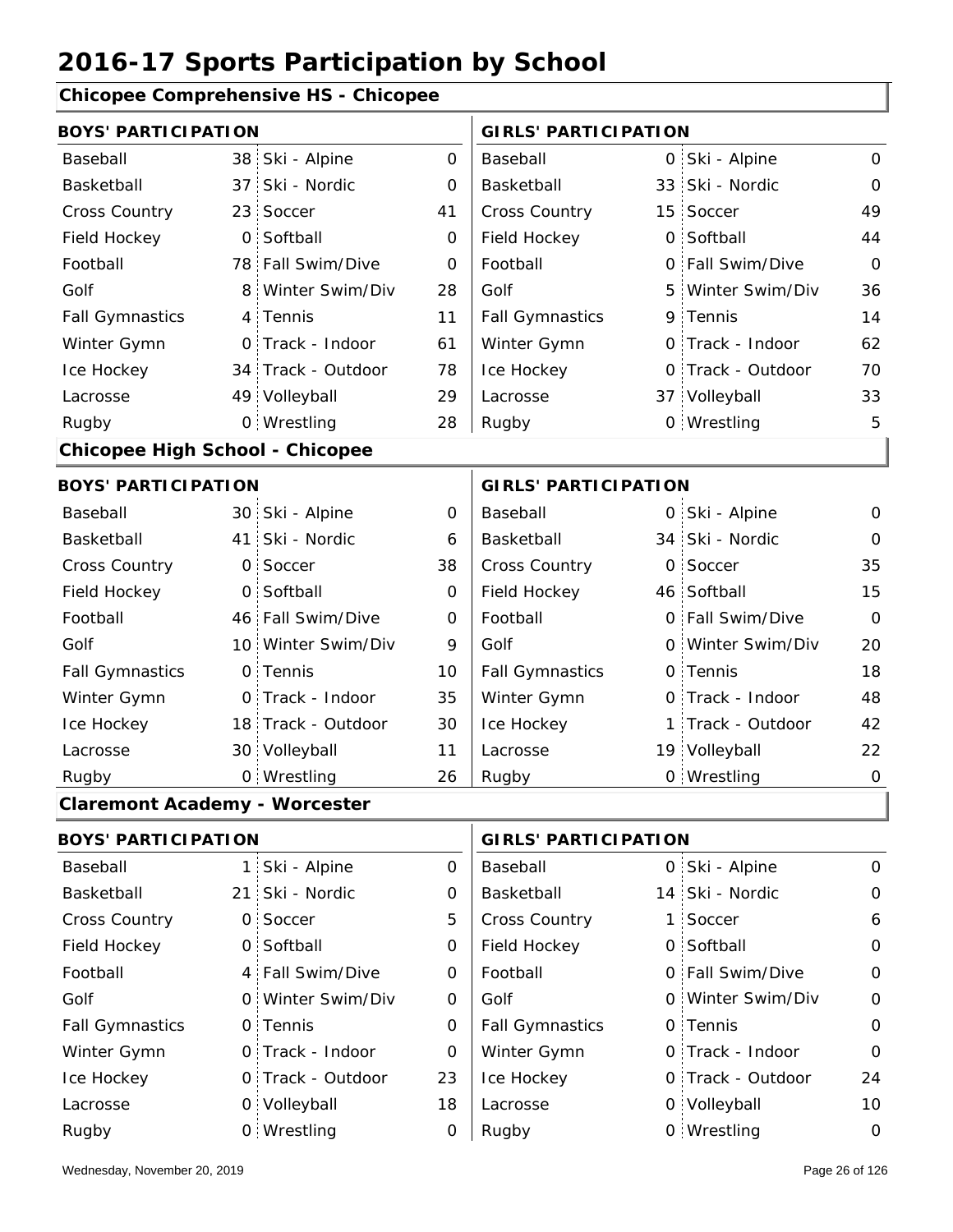#### **Clark School - Rowley**

| <b>BOYS' PARTICIPATION</b>           |                 |                                               |                | <b>GIRLS' PARTICIPATION</b> |   |                   |                |
|--------------------------------------|-----------------|-----------------------------------------------|----------------|-----------------------------|---|-------------------|----------------|
| Baseball                             | O <sub>1</sub>  | Ski - Alpine                                  | 0              | Baseball                    |   | 0 Ski - Alpine    | 0              |
| Basketball                           | $\mathsf{O}$    | Ski - Nordic                                  | 0              | Basketball                  |   | 1 Ski - Nordic    | 0              |
| <b>Cross Country</b>                 | $\mathsf{O}$    | Soccer                                        | 0              | Cross Country               |   | 0 Soccer          | 1              |
| Field Hockey                         | $\overline{O}$  | Softball                                      | $\mathbf 0$    | Field Hockey                |   | 1 Softball        | $\overline{2}$ |
| Football                             | $\mathsf{O}$    | Fall Swim/Dive                                | 0              | Football                    |   | 0 Fall Swim/Dive  | 0              |
| Golf                                 |                 | 2 Winter Swim/Div                             | 0              | Golf                        |   | 0 Winter Swim/Div | $\mathbf 0$    |
| <b>Fall Gymnastics</b>               |                 | 0 Tennis                                      | $\mathbf 0$    | <b>Fall Gymnastics</b>      |   | 0 Tennis          | 0              |
| Winter Gymn                          |                 | 0 Track - Indoor                              | 0              | Winter Gymn                 |   | O Track - Indoor  | 0              |
| Ice Hockey                           | 1:              | Track - Outdoor                               | 0              | Ice Hockey                  |   | 0 Track - Outdoor | $\mathbf 0$    |
| Lacrosse                             | $1 \cdot$       | Volleyball                                    | 0              | Lacrosse                    |   | 0 Volleyball      | 0              |
| Rugby                                |                 | 0 Wrestling                                   | 0              | Rugby                       |   | 0 Wrestling       | 0              |
| <b>Clinton High School - Clinton</b> |                 |                                               |                |                             |   |                   |                |
| <b>BOYS' PARTICIPATION</b>           |                 |                                               |                | <b>GIRLS' PARTICIPATION</b> |   |                   |                |
| Baseball                             | 31              | Ski - Alpine                                  | 0              | Baseball                    |   | 0 Ski - Alpine    | 0              |
| Basketball                           | 37 <sup>1</sup> | Ski - Nordic                                  | 0              | Basketball                  |   | 24 Ski - Nordic   | $\mathbf 0$    |
| <b>Cross Country</b>                 | 11              | Soccer                                        | 28             | Cross Country               | 5 | Soccer            | 19             |
| Field Hockey                         | $\mathsf{O}$    | Softball                                      | $\mathbf 0$    | Field Hockey                |   | 29 Softball       | 28             |
| Football                             |                 | 43 Fall Swim/Dive                             | 0              | Football                    |   | 0 Fall Swim/Dive  | $\mathbf 0$    |
| Golf                                 | 9.              | Winter Swim/Div                               | 0              | Golf                        |   | 0 Winter Swim/Div | $\mathbf 0$    |
| <b>Fall Gymnastics</b>               |                 | 0 Tennis                                      | 0              | <b>Fall Gymnastics</b>      |   | 0 Tennis          | 27             |
| Winter Gymn                          | $\mathsf{O}$    | Track - Indoor                                | 0              | Winter Gymn                 |   | 6 Track - Indoor  | $\mathbf 0$    |
| Ice Hockey                           | $4^{\circ}$     | Track - Outdoor                               | 41             | Ice Hockey                  |   | 0 Track - Outdoor | 9              |
| Lacrosse                             | O <sub>1</sub>  | Volleyball                                    | 0              | Lacrosse                    |   | 0 Volleyball      | 0              |
| Rugby                                |                 | 0 Wrestling                                   | $\overline{2}$ | Rugby                       |   | 0 Wrestling       | 0              |
|                                      |                 | <b>Cohasset Middle-High School - Cohasset</b> |                |                             |   |                   |                |
| <b>BOYS' PARTICIPATION</b>           |                 |                                               |                | <b>GIRLS' PARTICIPATION</b> |   |                   |                |
| Baseball                             |                 | 29 Ski - Alpine                               | 16             | Baseball                    |   | 0 Ski - Alpine    | 15             |
| Basketball                           |                 | 22 Ski - Nordic                               | 0              | Basketball                  |   | 18 Ski - Nordic   | $\mathbf 0$    |
| <b>Cross Country</b>                 | 7 <sup>1</sup>  | Soccer                                        | 65             | <b>Cross Country</b>        |   | 9 Soccer          | 35             |
|                                      |                 |                                               |                |                             |   |                   |                |

0 58 Field Hockey 63 1 Fall Swim/Dive 24 Winter Swim/Div 10 Golf 50 9 0 0 Fall Gymnastics

Football Golf

Winter Gymn Ice Hockey Lacrosse

0

0

31

0

12

0

30

Field Hockey

Fall Gymnastics

Ice Hockey Lacrosse

Winter Gymn

Football

Golf

34 Track - Outdoor

Wrestling Rugby 0 Rugby 0

0 Track - Indoor

64 Volleyball

0 Softball

0 Tennis

15

0

35

44

0

19

12 Track - Indoor

58 Softball

0 Tennis

15 Track - Outdoor

Fall Swim/Dive Winter Swim/Div

35 Volleyball 0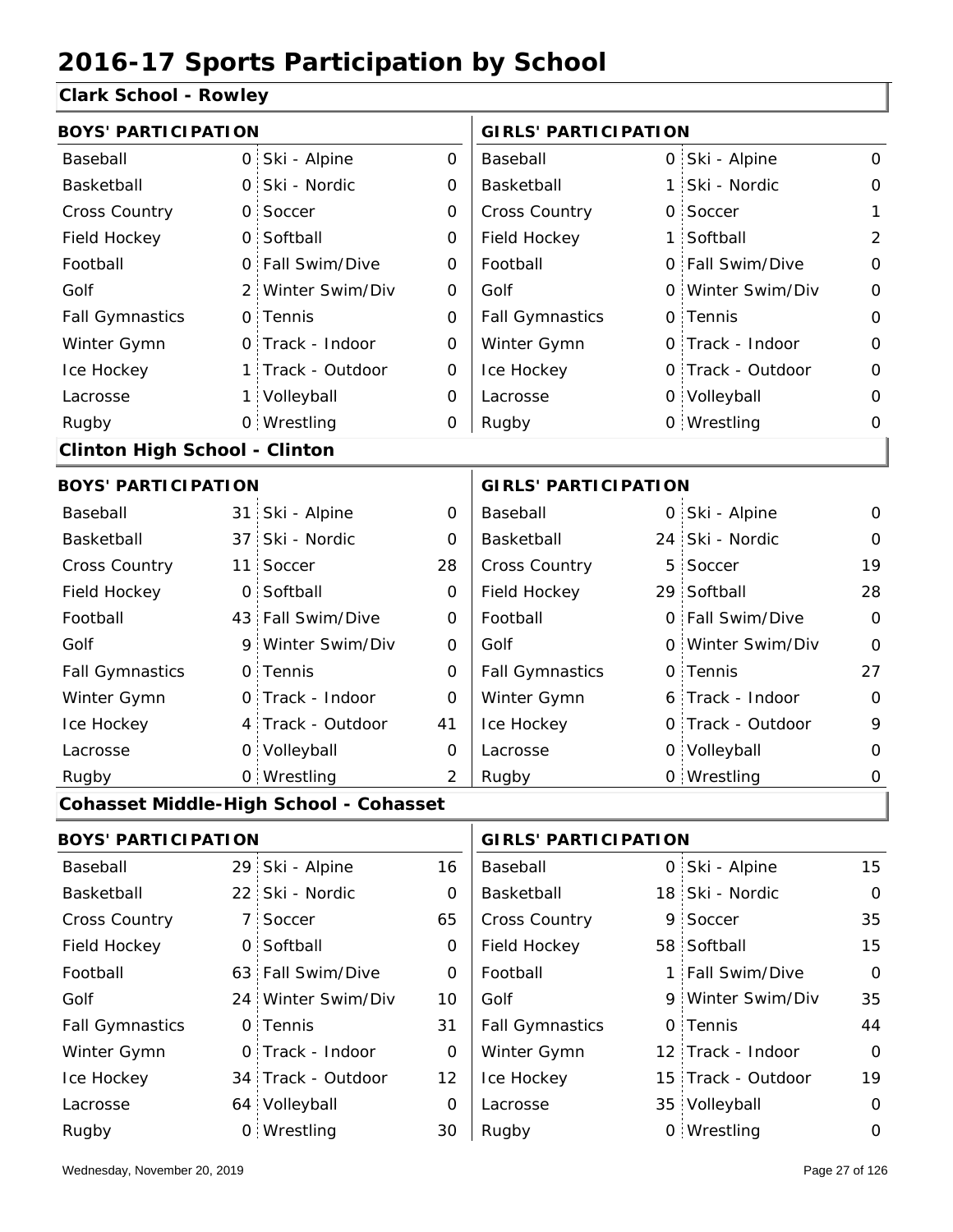#### **Community Academy - Jamaica Plain**

|                            |                | Community Academy - Jamaica Fiam                          |                |                             |          |                   |                |
|----------------------------|----------------|-----------------------------------------------------------|----------------|-----------------------------|----------|-------------------|----------------|
| <b>BOYS' PARTICIPATION</b> |                |                                                           |                | <b>GIRLS' PARTICIPATION</b> |          |                   |                |
| Baseball                   | $\overline{0}$ | Ski - Alpine                                              | $\overline{O}$ | Baseball                    |          | 0 Ski - Alpine    | $\mathbf 0$    |
| Basketball                 | 2:             | Ski - Nordic                                              | 0              | Basketball                  |          | 0 Ski - Nordic    | $\mathbf{O}$   |
| Cross Country              | $\mathsf{O}$   | Soccer                                                    | 0              | <b>Cross Country</b>        | O        | Soccer            | 0              |
| Field Hockey               |                | 0 Softball                                                | 0              | Field Hockey                |          | 0 Softball        | $\mathbf 0$    |
| Football                   |                | 0 Fall Swim/Dive                                          | 0              | Football                    |          | 0 Fall Swim/Dive  | $\mathbf 0$    |
| Golf                       | $\Omega$       | Winter Swim/Div                                           | 0              | Golf                        |          | 0 Winter Swim/Div | $\mathbf 0$    |
| <b>Fall Gymnastics</b>     |                | 0 Tennis                                                  | $\Omega$       | <b>Fall Gymnastics</b>      |          | 0 Tennis          | $\mathbf 0$    |
| Winter Gymn                |                | 0 Track - Indoor                                          | 0              | Winter Gymn                 |          | O Track - Indoor  | $\mathbf 0$    |
| Ice Hockey                 |                | 0 Track - Outdoor                                         | 0              | Ice Hockey                  | $\Omega$ | Track - Outdoor   | $\mathbf 0$    |
| Lacrosse                   |                | 0 Volleyball                                              | $\Omega$       | Lacrosse                    |          | 0 Volleyball      | $\Omega$       |
| Rugby                      |                | 0 Wrestling                                               | 0              | Rugby                       |          | 0 Wrestling       | 0              |
|                            |                | <b>Community Academy of Sci &amp; Health - Dorchester</b> |                |                             |          |                   |                |
| <b>BOYS' PARTICIPATION</b> |                |                                                           |                | <b>GIRLS' PARTICIPATION</b> |          |                   |                |
| Baseball                   | 1 <sub>1</sub> | Ski - Alpine                                              | $\mathbf 0$    | Baseball                    |          | 0 Ski - Alpine    | 0              |
| Basketball                 |                | 12 Ski - Nordic                                           | 0              | Basketball                  |          | 11 Ski - Nordic   | $\Omega$       |
| Cross Country              | $\mathsf{O}$ : | Soccer                                                    | 14             | <b>Cross Country</b>        |          | 0 Soccer          | 12             |
| Field Hockey               |                | 0 Softball                                                | 0              | Field Hockey                |          | 0 Softball        | $\overline{0}$ |
| Football                   |                | 5 Fall Swim/Dive                                          | 0              | Football                    |          | 0 Fall Swim/Dive  | $\mathbf 0$    |
| Golf                       |                | 0 Winter Swim/Div                                         | 0              | Golf                        |          | 0 Winter Swim/Div | $\overline{0}$ |
| <b>Fall Gymnastics</b>     |                | 0 Tennis                                                  | 0              | <b>Fall Gymnastics</b>      |          | 0 Tennis          | $\mathbf 0$    |
| Winter Gymn                |                | O Track - Indoor                                          | 9              | Winter Gymn                 |          | O Track - Indoor  | $\overline{4}$ |
| Ice Hockey                 |                | 0 Track - Outdoor                                         | 5              | Ice Hockey                  |          | 0 Track - Outdoor | 3              |
| Lacrosse                   |                | 0 Volleyball                                              | 0              | Lacrosse                    |          | 0 Volleyball      | 10             |
| Rugby                      |                | 0 Wrestling                                               | 0              | Rugby                       |          | 0 Wrestling       | $\mathbf 0$    |
|                            |                | Concord-Carlisle High School - Concord                    |                |                             |          |                   |                |
|                            |                |                                                           |                |                             |          |                   |                |

| <b>BOYS' PARTICIPATION</b> |  | <b>GIRLS' PARTICIPATION</b> |    |                        |  |                    |          |
|----------------------------|--|-----------------------------|----|------------------------|--|--------------------|----------|
| Baseball                   |  | 45 Ski - Alpine             | 19 | Baseball               |  | 0 Ski - Alpine     | 25       |
| Basketball                 |  | 62 Ski - Nordic             | 33 | Basketball             |  | 27 Ski - Nordic    | 11       |
| <b>Cross Country</b>       |  | 81 Soccer                   | 97 | <b>Cross Country</b>   |  | 52 Soccer          | 75       |
| Field Hockey               |  | 0 Softball                  | 0  | Field Hockey           |  | 76 Softball        | 31       |
| Football                   |  | 86 Fall Swim/Dive           | 0  | Football               |  | 1 Fall Swim/Dive   | $\Omega$ |
| Golf                       |  | 17 Winter Swim/Div          | 34 | Golf                   |  | 3 Winter Swim/Div  | 54       |
| <b>Fall Gymnastics</b>     |  | 0 Tennis                    | 25 | <b>Fall Gymnastics</b> |  | 0 Tennis           | 28       |
| Winter Gymn                |  | 0 Track - Indoor            | 0  | Winter Gymn            |  | 0 Track - Indoor   | $\Omega$ |
| Ice Hockey                 |  | 43 Track - Outdoor          | 74 | Ice Hockey             |  | 25 Track - Outdoor | 75       |
| Lacrosse                   |  | 81 Volleyball               | 14 | Lacrosse               |  | 66 Volleyball      | 58       |
| Rugby                      |  | 0 Wrestling                 | 26 | Rugby                  |  | 0 Wrestling        | 0        |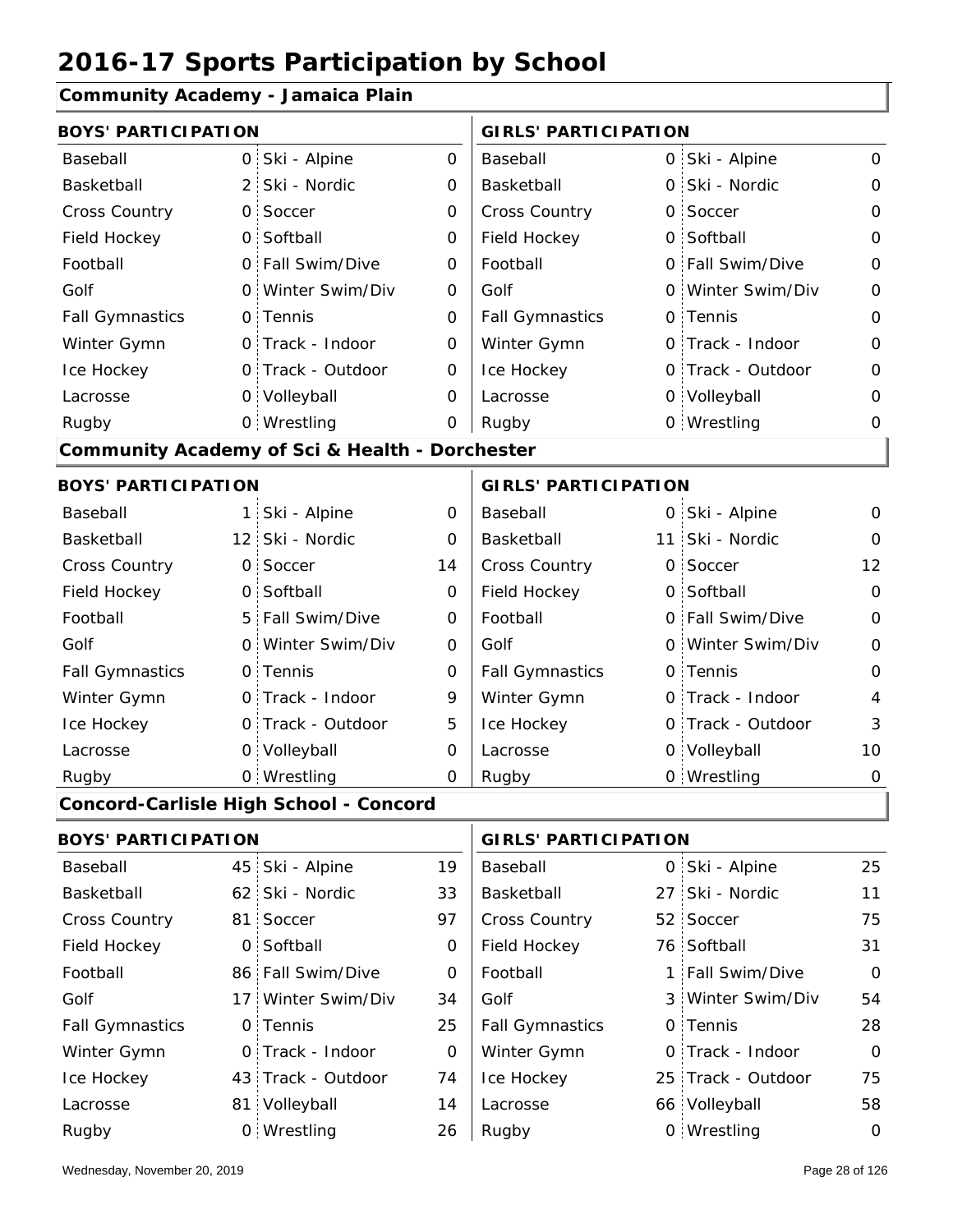#### **Coyle & Cassidy High School - Taunton**

| <b>BOYS' PARTICIPATION</b>            |                 |                    | <b>GIRLS' PARTICIPATION</b> |                                                                                    |    |                   |                |
|---------------------------------------|-----------------|--------------------|-----------------------------|------------------------------------------------------------------------------------|----|-------------------|----------------|
| Baseball                              |                 | 30 Ski - Alpine    | $\Omega$                    | Baseball                                                                           |    | 0 Ski - Alpine    | $\overline{O}$ |
| Basketball                            | 21 <sup>1</sup> | Ski - Nordic       | 0                           | Basketball                                                                         | 17 | Ski - Nordic      | $\mathbf 0$    |
| Cross Country                         |                 | 10 Soccer          | 19                          | Cross Country                                                                      | 8. | Soccer            | 23             |
| Field Hockey                          | $\mathsf{O}$    | Softball           | 0                           | Field Hockey                                                                       |    | 0 Softball        | 10             |
| Football                              |                 | 43 Fall Swim/Dive  | $\mathbf 0$                 | Football                                                                           |    | 0 Fall Swim/Dive  | $\overline{O}$ |
| Golf                                  |                 | 13 Winter Swim/Div | 5                           | Golf                                                                               | 1  | Winter Swim/Div   | 16             |
| <b>Fall Gymnastics</b>                |                 | 0 Tennis           | 12                          | <b>Fall Gymnastics</b>                                                             |    | 0 Tennis          | 19             |
| Winter Gymn                           |                 | 0 Track - Indoor   | 18                          | Winter Gymn                                                                        |    | O Track - Indoor  | 12             |
| Ice Hockey                            |                 | 34 Track - Outdoor | 23                          | Ice Hockey                                                                         | 1  | Track - Outdoor   | 12             |
| Lacrosse                              |                 | 30 Volleyball      | 0                           | Lacrosse                                                                           |    | 18 Volleyball     | 32             |
| Rugby                                 |                 | 0 Wrestling        | 5                           | Rugby                                                                              |    | 0 Wrestling       | $\Omega$       |
| <b>Cristo Rey Boston - Dorchester</b> |                 |                    |                             |                                                                                    |    |                   |                |
| <b>BOYS' PARTICIPATION</b>            |                 |                    |                             | <b>GIRLS' PARTICIPATION</b>                                                        |    |                   |                |
| Baseball                              |                 | 17 Ski - Alpine    | 0                           | Baseball                                                                           |    | 0 Ski - Alpine    | 0              |
| Basketball                            |                 | 30 Ski - Nordic    | $\Omega$                    | Basketball                                                                         |    | 18 Ski - Nordic   | $\Omega$       |
| Cross Country                         | $\mathbf{O}$    | Soccer             | 18                          | Cross Country                                                                      |    | 0 Soccer          | 18             |
| Field Hockey                          |                 | 0 Softball         | 0                           | Field Hockey                                                                       |    | 0 Softball        | 22             |
| Football                              |                 | 16 Fall Swim/Dive  | O                           | Football                                                                           |    | 0 Fall Swim/Dive  | $\Omega$       |
| Golf                                  |                 | 0 Winter Swim/Div  | 0                           | Golf                                                                               |    | 0 Winter Swim/Div | $\mathbf{O}$   |
| <b>Fall Gymnastics</b>                |                 | 0 Tennis           | $\Omega$                    | <b>Fall Gymnastics</b>                                                             |    | 0 Tennis          | $\mathbf 0$    |
| Winter Gymn                           |                 | O Track - Indoor   | O                           | Winter Gymn                                                                        |    | O Track - Indoor  | $\overline{0}$ |
| Ice Hockey                            |                 | 0 Track - Outdoor  | 20                          | Ice Hockey                                                                         | O  | Track - Outdoor   | 20             |
| Lacrosse                              |                 | 0 Volleyball       | $\mathsf{O}\xspace$         | Lacrosse                                                                           |    | 0 Volleyball      | 24             |
| Rugby                                 |                 | 0 Wrestling        | 0                           | Rugby                                                                              |    | 0 Wrestling       | $\mathbf 0$    |
| <b>Danvers High School - Danvers</b>  |                 |                    |                             |                                                                                    |    |                   |                |
| <b>DOVOL DA DTI QI DA TI QAL</b>      |                 |                    |                             | $\begin{array}{c}\n\bullet & \bullet \\ \bullet & \bullet \\ \bullet\n\end{array}$ |    |                   |                |

| <b>BOYS' PARTICIPATION</b> |  |                    |    | <b>GIRLS' PARTICIPATION</b> |  |                    |               |
|----------------------------|--|--------------------|----|-----------------------------|--|--------------------|---------------|
| Baseball                   |  | 52 Ski - Alpine    | 0  | Baseball                    |  | 0 Ski - Alpine     | $\mathcal{O}$ |
| Basketball                 |  | 36 Ski - Nordic    | 0  | Basketball                  |  | 32 Ski - Nordic    | $\mathbf 0$   |
| <b>Cross Country</b>       |  | 14 Soccer          | 55 | <b>Cross Country</b>        |  | 17 Soccer          | 38            |
| Field Hockey               |  | 0 Softball         | 0  | Field Hockey                |  | 30 Softball        | 45            |
| Football                   |  | 81 Fall Swim/Dive  | 0  | Football                    |  | 0 Fall Swim/Dive   | $\Omega$      |
| Golf                       |  | 10 Winter Swim/Div | 15 | Golf                        |  | 0 Winter Swim/Div  | 22            |
| <b>Fall Gymnastics</b>     |  | 0 Tennis           | 9  | <b>Fall Gymnastics</b>      |  | 0 Tennis           | 20            |
| Winter Gymn                |  | 0 Track - Indoor   | 49 | Winter Gymn                 |  | 5 Track - Indoor   | 46            |
| Ice Hockey                 |  | 36 Track - Outdoor | 40 | Ice Hockey                  |  | 12 Track - Outdoor | 35            |
| Lacrosse                   |  | 40 Volleyball      | 0  | Lacrosse                    |  | 27 Volleyball      | 24            |
| Rugby                      |  | 0 Wrestling        | 26 | Rugby                       |  | 0 Wrestling        | $\Omega$      |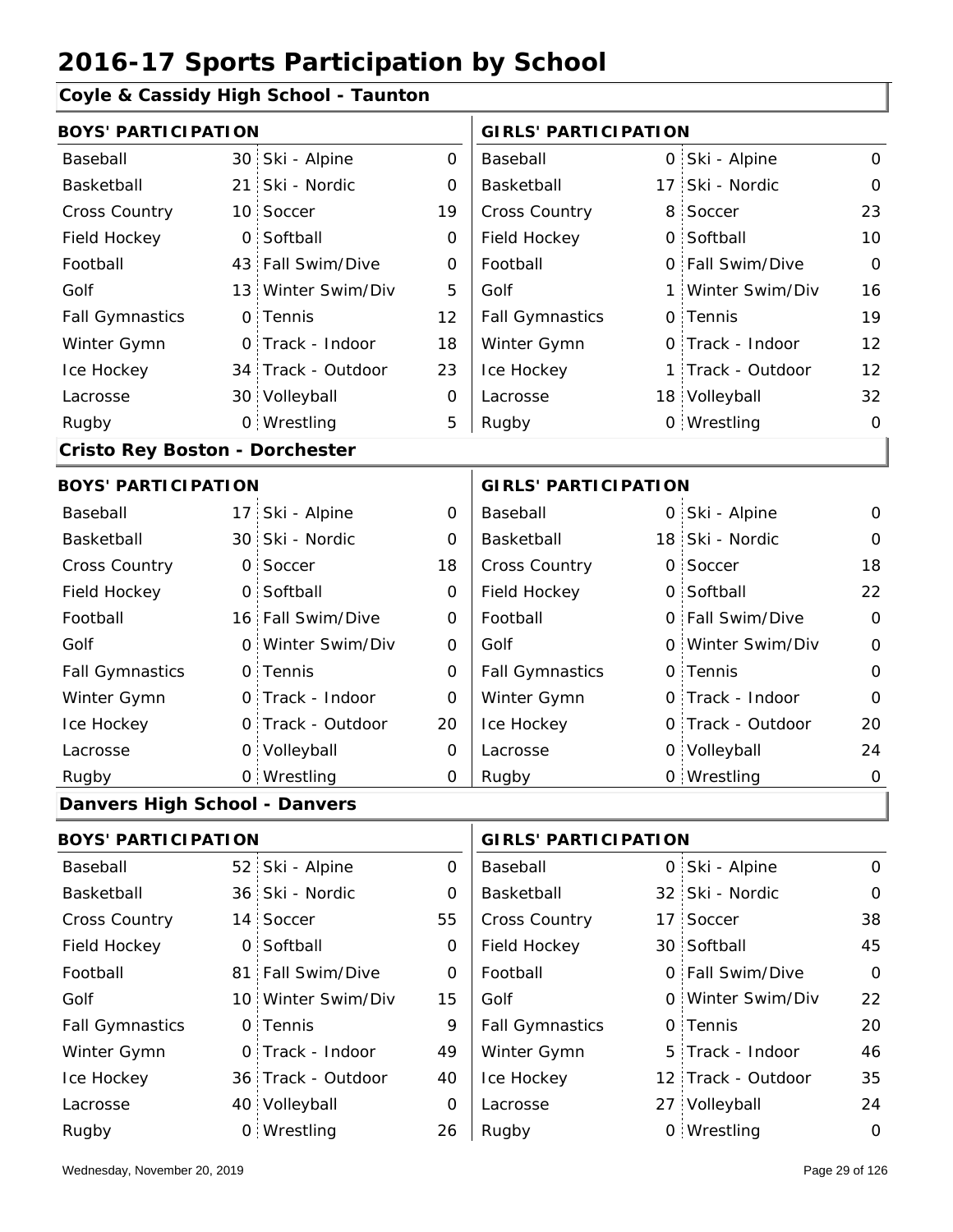#### **Dartmouth High School - South Dartmouth**

| <b>BOYS' PARTICIPATION</b>      |              |                                    |             | <b>GIRLS' PARTICIPATION</b> |    |                   |                |  |
|---------------------------------|--------------|------------------------------------|-------------|-----------------------------|----|-------------------|----------------|--|
| Baseball                        |              | 50 Ski - Alpine                    | $\mathbf 0$ | Baseball                    |    | 0 Ski - Alpine    | $\mathsf{O}$   |  |
| Basketball                      |              | 35 Ski - Nordic                    | 0           | Basketball                  |    | 35 Ski - Nordic   | 0              |  |
| Cross Country                   |              | 29 Soccer                          | 59          | Cross Country               |    | 13 Soccer         | 39             |  |
| Field Hockey                    |              | 0 Softball                         | 0           | Field Hockey                |    | 34 Softball       | 29             |  |
| Football                        |              | 107 Fall Swim/Dive                 | 0           | Football                    |    | 0 Fall Swim/Dive  | $\mathbf{O}$   |  |
| Golf                            |              | 18 Winter Swim/Div                 | O           | Golf                        |    | 0 Winter Swim/Div | $\mathbf{O}$   |  |
| <b>Fall Gymnastics</b>          |              | 0 Tennis                           | 22          | <b>Fall Gymnastics</b>      |    | 0 Tennis          | 23             |  |
| Winter Gymn                     |              | O Track - Indoor                   | 109         | Winter Gymn                 |    | O Track - Indoor  | 61             |  |
| Ice Hockey                      |              | 29 Track - Outdoor                 | 51          | Ice Hockey                  |    | 0 Track - Outdoor | 45             |  |
| Lacrosse                        |              | 37 Volleyball                      | 0           | Lacrosse                    |    | 38 Volleyball     | 37             |  |
| Rugby                           |              | 0 Wrestling                        | 0           | Rugby                       |    | 0 Wrestling       | 0              |  |
|                                 |              | David Prouty High School - Spencer |             |                             |    |                   |                |  |
| <b>BOYS' PARTICIPATION</b>      |              |                                    |             | <b>GIRLS' PARTICIPATION</b> |    |                   |                |  |
| Baseball                        |              | 26 Ski - Alpine                    | 0           | Baseball                    |    | 0 Ski - Alpine    | 0              |  |
| Basketball                      |              | 36 Ski - Nordic                    | 0           | Basketball                  |    | 21 Ski - Nordic   | $\Omega$       |  |
| Cross Country                   |              | 10 Soccer                          | 21          | Cross Country               |    | 7 Soccer          | 28             |  |
| Field Hockey                    |              | 0 Softball                         | 0           | Field Hockey                |    | 20 Softball       | 18             |  |
| Football                        |              | 38 Fall Swim/Dive                  | 0           | Football                    |    | 0 Fall Swim/Dive  | $\mathbf{O}$   |  |
| Golf                            |              | 12 Winter Swim/Div                 | O           | Golf                        |    | 0 Winter Swim/Div | $\mathbf 0$    |  |
| <b>Fall Gymnastics</b>          |              | 0 Tennis                           | 10          | <b>Fall Gymnastics</b>      |    | 0 Tennis          | 13             |  |
| Winter Gymn                     |              | O Track - Indoor                   | 21          | Winter Gymn                 |    | O Track - Indoor  | 10             |  |
| Ice Hockey                      |              | 0 Track - Outdoor                  | 21          | Ice Hockey                  |    | 0 Track - Outdoor | 16             |  |
| Lacrosse                        |              | 0 Volleyball                       | 0           | Lacrosse                    |    | 0 Volleyball      | 0              |  |
| Rugby                           |              | 0 Wrestling                        | O           | Rugby                       |    | 0 Wrestling       | $\mathbf 0$    |  |
| Dean Technical School - Holyoke |              |                                    |             |                             |    |                   |                |  |
| <b>BOYS' PARTICIPATION</b>      |              |                                    |             | <b>GIRLS' PARTICIPATION</b> |    |                   |                |  |
| Baseball                        |              | 1 Ski - Alpine                     | 0           | Baseball                    |    | 0 Ski - Alpine    | 0              |  |
| Basketball                      | $\mathsf{O}$ | Ski - Nordic                       | 0           | Basketball                  | 1: | Ski - Nordic      | 0              |  |
| Cross Country                   |              | 0 Soccer                           | 0           | Cross Country               |    | 0 Soccer          | $\mathbf 0$    |  |
| Field Hockey                    |              | 0 Softball                         | 0           | Field Hockey                |    | 0 Softball        | $\overline{2}$ |  |
| Football                        |              | 4 Fall Swim/Dive                   | 0           | Football                    |    | 0 Fall Swim/Dive  | 0              |  |
| Golf                            |              | 0 Winter Swim/Div                  | 0           | Golf                        |    | 0 Winter Swim/Div | 0              |  |
| <b>Fall Gymnastics</b>          |              | 0 Tennis                           | $\mathbf 0$ | <b>Fall Gymnastics</b>      |    | 0 Tennis          | $\mathsf O$    |  |
| Winter Gymn                     |              | 0 Track - Indoor                   | 0           | Winter Gymn                 |    | O Track - Indoor  | 0              |  |
| Ice Hockey                      |              | 0 Track - Outdoor                  | 1           | Ice Hockey                  |    | 0 Track - Outdoor | 0              |  |
| Lacrosse                        |              | 0 Volleyball                       | 1           | Lacrosse                    |    | 0 Volleyball      | 2              |  |

10 Rugby 0 Rugby 0

Wrestling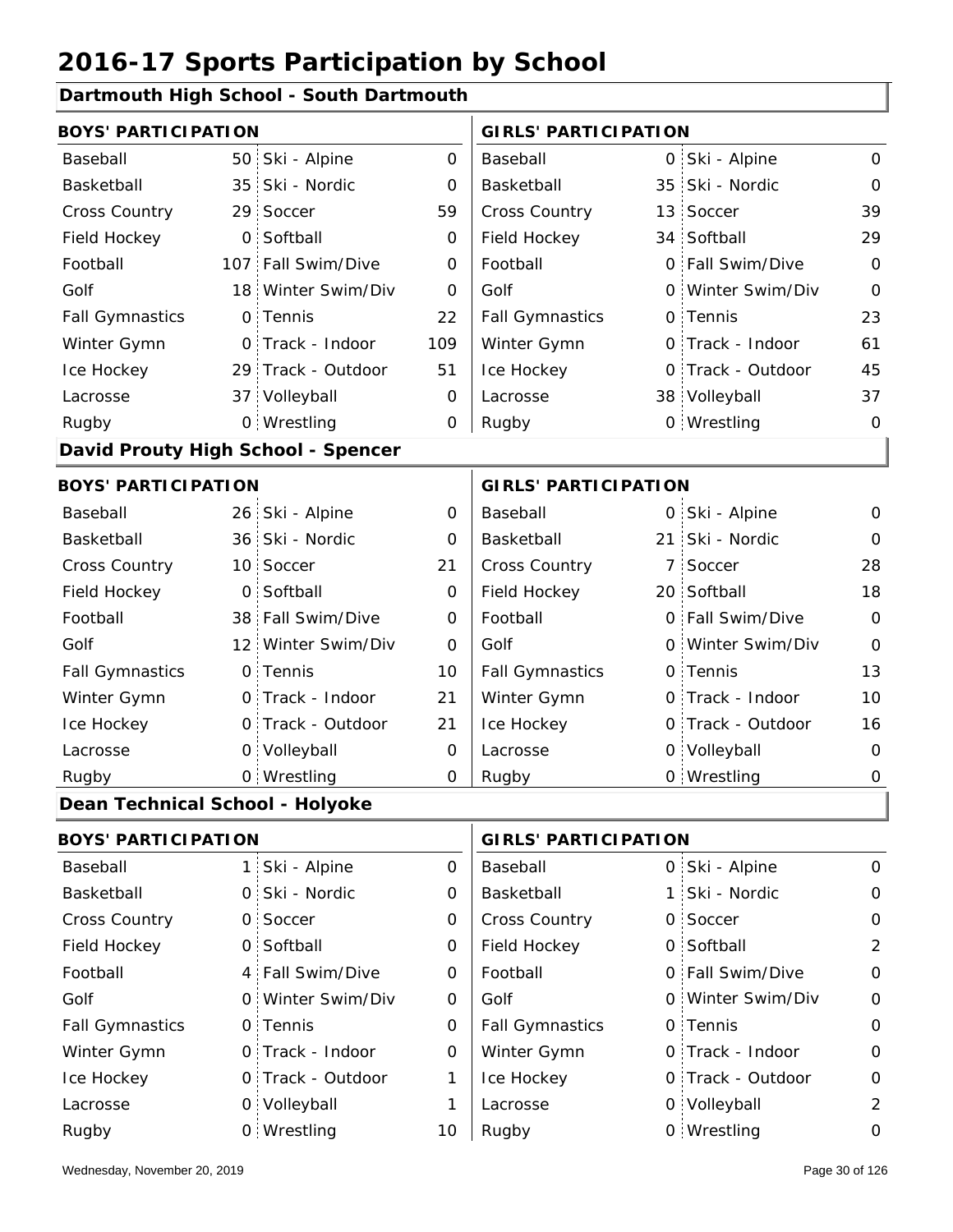#### **Dedham High School - Dedham**

| <b>BOYS' PARTICIPATION</b> |                 |                                              |                     | <b>GIRLS' PARTICIPATION</b> |                    |              |
|----------------------------|-----------------|----------------------------------------------|---------------------|-----------------------------|--------------------|--------------|
| Baseball                   | 55 <sub>1</sub> | Ski - Alpine                                 | $\mathsf{O}$        | Baseball                    | 0 Ski - Alpine     | $\mathsf{O}$ |
| Basketball                 |                 | 40 Ski - Nordic                              | 0                   | Basketball                  | 24 Ski - Nordic    | $\mathbf 0$  |
| <b>Cross Country</b>       | 14              | Soccer                                       | 39                  | <b>Cross Country</b>        | 11 Soccer          | 49           |
| Field Hockey               | $\mathsf{O}$    | Softball                                     | 0                   | Field Hockey                | 30 Softball        | 26           |
| Football                   |                 | 98 Fall Swim/Dive                            | 14                  | Football                    | 0 Fall Swim/Dive   | 16           |
| Golf                       |                 | 20 Winter Swim/Div                           | $\Omega$            | Golf                        | 0 Winter Swim/Div  | $\Omega$     |
| <b>Fall Gymnastics</b>     | $\mathsf{O}$    | Tennis                                       | 12                  | <b>Fall Gymnastics</b>      | 0 Tennis           | 31           |
| Winter Gymn                |                 | O Track - Indoor                             | 31                  | Winter Gymn                 | O Track - Indoor   | 35           |
| Ice Hockey                 |                 | 43 Track - Outdoor                           | 61                  | Ice Hockey                  | 20 Track - Outdoor | 50           |
| Lacrosse                   |                 | 33 Volleyball                                | 0                   | Lacrosse                    | 36 Volleyball      | 59           |
| Rugby                      |                 | 0 Wrestling                                  | 20                  | Rugby                       | 0 Wrestling        | $\mathbf 0$  |
|                            |                 | Dennis-Yarmouth Regional HS - South Yarmouth |                     |                             |                    |              |
| <b>BOYS' PARTICIPATION</b> |                 |                                              |                     | <b>GIRLS' PARTICIPATION</b> |                    |              |
| Baseball                   |                 | 50 Ski - Alpine                              | $\mathsf{O}\xspace$ | Baseball                    | 0 Ski - Alpine     | $\mathbf{O}$ |
| Basketball                 |                 | 60 Ski - Nordic                              | 0                   | Basketball                  | 45 Ski - Nordic    | $\Omega$     |
| Cross Country              | 13              | Soccer                                       | 50                  | <b>Cross Country</b>        | 17 Soccer          | 45           |
| Field Hockey               | $\overline{0}$  | Softball                                     | $\mathbf 0$         | Field Hockey                | 57 Softball        | 24           |
| Football                   |                 | 70 Fall Swim/Dive                            | 0                   | Football                    | 0 Fall Swim/Dive   | $\mathbf 0$  |
| Golf                       |                 | 10 Winter Swim/Div                           | $\Omega$            | Golf                        | 7 Winter Swim/Div  | $\Omega$     |
| <b>Fall Gymnastics</b>     | $\mathsf{O}$    | Tennis                                       | 20                  | <b>Fall Gymnastics</b>      | 0 Tennis           | 19           |
| Winter Gymn                | $\mathsf{O}$    | Track - Indoor                               | 23                  | Winter Gymn                 | O Track - Indoor   | 36           |
| Ice Hockey                 |                 | 35 Track - Outdoor                           | 45                  | Ice Hockey                  | 17 Track - Outdoor | 45           |
| Lacrosse                   | 45              | Volleyball                                   | $\mathbf{O}$        | Lacrosse                    | 33 Volleyball      | 51           |
| Rugby                      |                 | 0 Wrestling                                  | $\mathbf 0$         | Rugby                       | 0 Wrestling        | $\mathbf 0$  |
|                            |                 | Dighton-Rehoboth Regional HS - North Dighton |                     |                             |                    |              |
| <b>BOVOL BABTIOLBATION</b> |                 |                                              |                     | $\mathbf{A}$                |                    |              |

|                        | BOYS PARTICIPATION |                    |    | GIRLS PARTICIPATION    |  |                   |               |
|------------------------|--------------------|--------------------|----|------------------------|--|-------------------|---------------|
| Baseball               |                    | 51 Ski - Alpine    | 0  | Baseball               |  | 0 Ski - Alpine    | $\mathcal{O}$ |
| Basketball             |                    | 32 Ski - Nordic    | 0  | Basketball             |  | 22 Ski - Nordic   | $\mathcal{O}$ |
| <b>Cross Country</b>   |                    | 54 Soccer          | 38 | <b>Cross Country</b>   |  | 41 Soccer         | 37            |
| Field Hockey           |                    | 0 Softball         | 0  | Field Hockey           |  | 31 Softball       | 35            |
| Football               |                    | 59 Fall Swim/Dive  | 0  | Football               |  | 0 Fall Swim/Dive  | $\mathsf{O}$  |
| Golf                   |                    | 16 Winter Swim/Div | 11 | Golf                   |  | 0 Winter Swim/Div | 9             |
| <b>Fall Gymnastics</b> |                    | 0 Tennis           | 15 | <b>Fall Gymnastics</b> |  | 0 Tennis          | 16            |
| Winter Gymn            |                    | O Track - Indoor   | 54 | Winter Gymn            |  | O Track - Indoor  | 57            |
| Ice Hockey             |                    | 7 Track - Outdoor  | 47 | Ice Hockey             |  | 1 Track - Outdoor | 42            |
| Lacrosse               |                    | 27 Volleyball      | 14 | Lacrosse               |  | 31 Volleyball     | 29            |
| Rugby                  |                    | 0 Wrestling        | 27 | Rugby                  |  | 0 Wrestling       | 0             |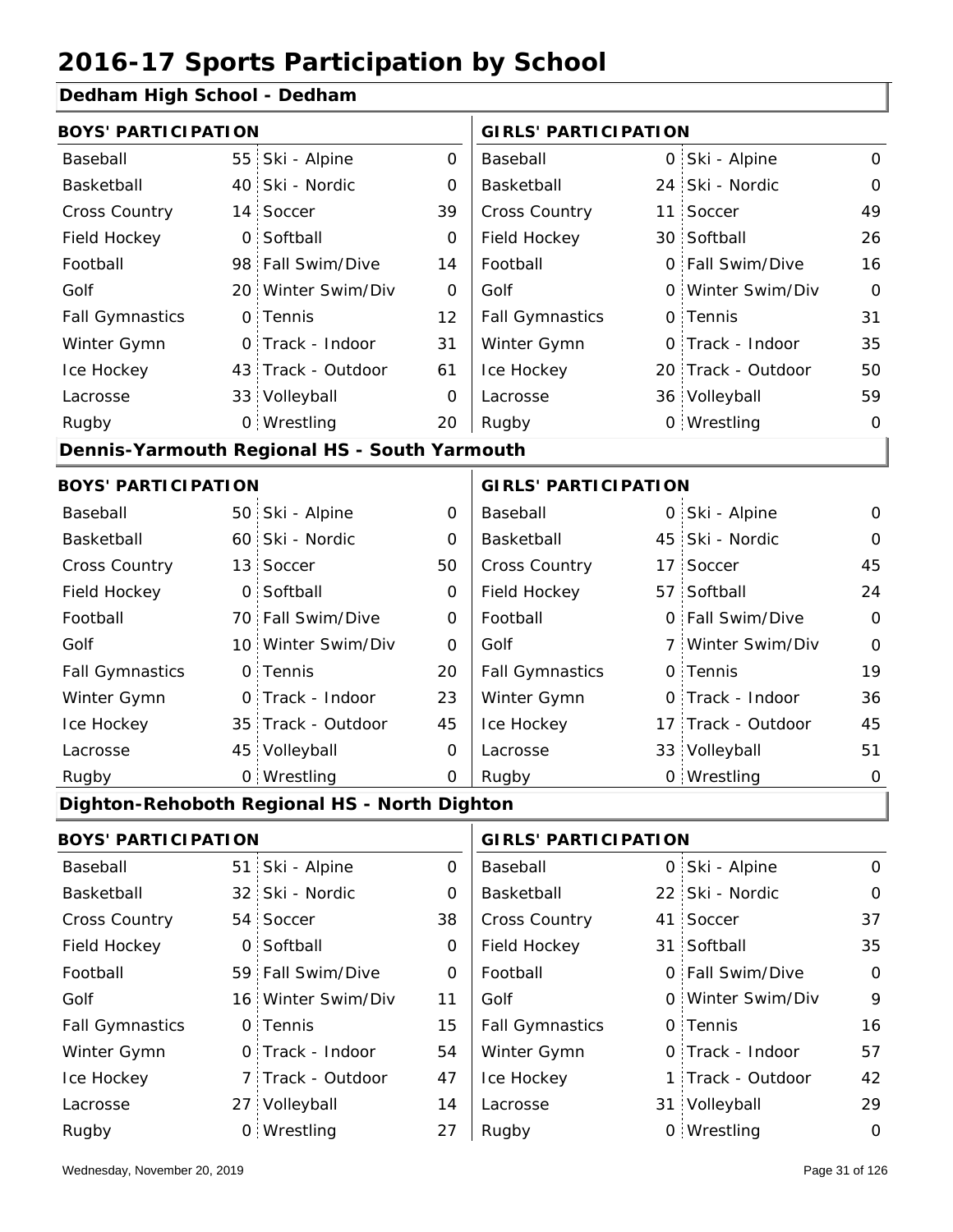#### **Diman Regional Voc/Tech HS - Fall River**

| <b>BOYS' PARTICIPATION</b>      |                                          |             | <b>GIRLS' PARTICIPATION</b> |     |                    |                |  |
|---------------------------------|------------------------------------------|-------------|-----------------------------|-----|--------------------|----------------|--|
| Baseball                        | 46 Ski - Alpine                          | 0           | Baseball                    |     | 0 Ski - Alpine     | $\Omega$       |  |
| Basketball                      | 38 Ski - Nordic                          | O           | Basketball                  |     | 32 Ski - Nordic    | $\Omega$       |  |
| <b>Cross Country</b>            | 16 Soccer                                | 56          | Cross Country               | 21: | Soccer             | 39             |  |
| Field Hockey                    | 0 Softball                               | 0           | Field Hockey                |     | 0 Softball         | 52             |  |
| Football                        | 84 Fall Swim/Dive                        | 0           | Football                    |     | 0 Fall Swim/Dive   | $\mathbf 0$    |  |
| Golf                            | 11 Winter Swim/Div                       | 0           | Golf                        |     | 0 Winter Swim/Div  | $\overline{O}$ |  |
| <b>Fall Gymnastics</b>          | 0 Tennis                                 | 0           | <b>Fall Gymnastics</b>      |     | 0 Tennis           | $\Omega$       |  |
| Winter Gymn                     | O Track - Indoor                         | 60          | Winter Gymn                 |     | 0 Track - Indoor   | 34             |  |
| Ice Hockey                      | 37 Track - Outdoor                       | 63          | Ice Hockey                  |     | 1 Track - Outdoor  | 38             |  |
| Lacrosse                        | 0 Volleyball                             | 0           | Lacrosse                    |     | 0 Volleyball       | 31             |  |
| Rugby                           | 0 Wrestling                              | $\mathbf 0$ | Rugby                       |     | 0 Wrestling        | 0              |  |
|                                 | Doherty Memorial High School - Worcester |             |                             |     |                    |                |  |
| <b>BOYS' PARTICIPATION</b>      |                                          |             | <b>GIRLS' PARTICIPATION</b> |     |                    |                |  |
| Baseball                        | 40 Ski - Alpine                          | 0           | Baseball                    |     | 0 Ski - Alpine     | 0              |  |
| Basketball                      | 28 Ski - Nordic                          | 0           | Basketball                  |     | 26 Ski - Nordic    | 0              |  |
| <b>Cross Country</b>            | 25 Soccer                                | 43          | Cross Country               |     | 13 Soccer          | $\Omega$       |  |
| Field Hockey                    | 0 Softball                               | 0           | Field Hockey                |     | 30 Softball        | 40             |  |
| Football                        | 80 Fall Swim/Dive                        | 0           | Football                    |     | 0 Fall Swim/Dive   | $\overline{O}$ |  |
| Golf                            | 11 Winter Swim/Div                       | 6           | Golf                        |     | 11 Winter Swim/Div | 7              |  |
| <b>Fall Gymnastics</b>          | 0 Tennis                                 | 12          | <b>Fall Gymnastics</b>      |     | 0 Tennis           | 12             |  |
| Winter Gymn                     | O Track - Indoor                         | 52          | Winter Gymn                 |     | 0 Track - Indoor   | 75             |  |
| Ice Hockey                      | 20 Track - Outdoor                       | 55          | Ice Hockey                  |     | 0 Track - Outdoor  | 58             |  |
| Lacrosse                        | 40 Volleyball                            | 19          | Lacrosse                    |     | 0 Volleyball       | 34             |  |
| Rugby                           | 0 Wrestling                              | 9           | Rugby                       |     | 0 Wrestling        | $\mathbf 0$    |  |
| Dorchester Academy - Dorchester |                                          |             |                             |     |                    |                |  |
| <b>BOYS' PARTICIPATION</b>      |                                          |             | <b>GIRLS' PARTICIPATION</b> |     |                    |                |  |
| Baseball                        | 0 Ski - Alpine                           | 0           | Baseball                    |     | 0 Ski - Alpine     | 0              |  |
| Basketball                      | 0 Ski - Nordic                           | 0           | Basketball                  |     | 0 Ski - Nordic     | 0              |  |
| <b>Cross Country</b>            | 0 Soccer                                 | 0           | Cross Country               |     | 0 Soccer           | 0              |  |
| Field Hockey                    | 0 Softball                               | 0           | Field Hockey                |     | 0 Softball         | 0              |  |
| Football                        | 2 Fall Swim/Dive                         | 0           | Football                    |     | 0 Fall Swim/Dive   | 0              |  |
| Golf                            | 0 Winter Swim/Div                        | 0           | Golf                        |     | 0 Winter Swim/Div  | 0              |  |
| <b>Fall Gymnastics</b>          | 0 Tennis                                 | $\mathbf 0$ | <b>Fall Gymnastics</b>      |     | 0 Tennis           | 0              |  |
| Winter Gymn                     | 0 Track - Indoor                         | 0           | Winter Gymn                 |     | O Track - Indoor   | 0              |  |
| Ice Hockey                      | 0 Track - Outdoor                        | 0           | Ice Hockey                  |     | 0 Track - Outdoor  | 0              |  |
| Lacrosse                        | 0 Volleyball                             | 0           | Lacrosse                    |     | 0 Volleyball       | 0              |  |
| Rugby                           | 0 Wrestling                              | 0           | Rugby                       |     | 0 Wrestling        | 0              |  |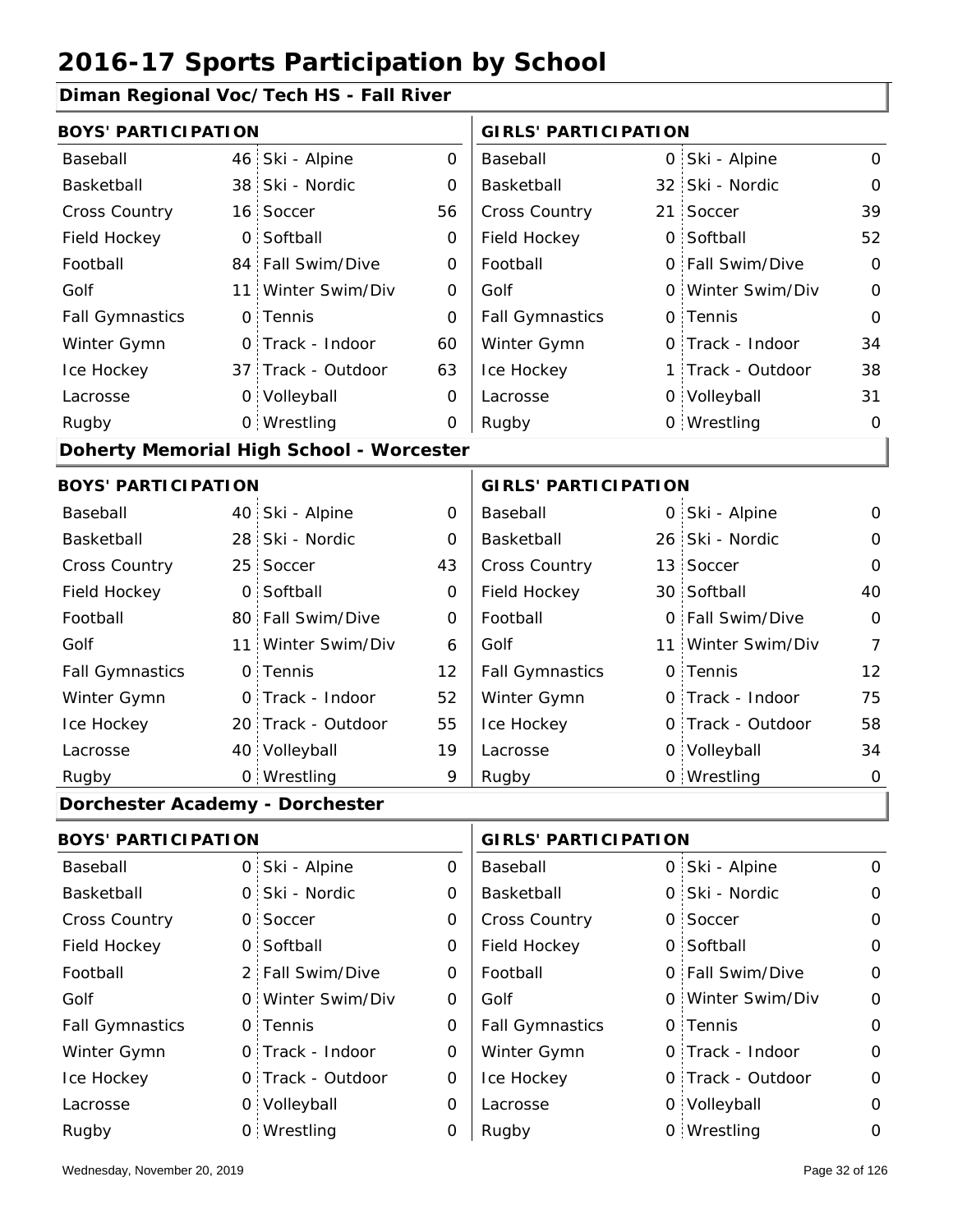#### **Douglas High School - Douglas**

| <b>BOYS' PARTICIPATION</b>         |                |                                    |                             | <b>GIRLS' PARTICIPATION</b> |  |                   |                |
|------------------------------------|----------------|------------------------------------|-----------------------------|-----------------------------|--|-------------------|----------------|
| Baseball                           |                | 23 Ski - Alpine                    | $\mathbf 0$                 | Baseball                    |  | 0 Ski - Alpine    | $\mathbf 0$    |
| Basketball                         |                | 20 Ski - Nordic                    | 0                           | Basketball                  |  | 18 Ski - Nordic   | $\mathbf 0$    |
| Cross Country                      |                | 8 Soccer                           | 36                          | Cross Country               |  | 8 Soccer          | 37             |
| Field Hockey                       | $\overline{O}$ | Softball                           | $\mathbf 0$                 | Field Hockey                |  | 0 Softball        | 25             |
| Football                           |                | 15 Fall Swim/Dive                  | 0                           | Football                    |  | 0 Fall Swim/Dive  | $\mathbf 0$    |
| Golf                               |                | 8 Winter Swim/Div                  | 0                           | Golf                        |  | 0 Winter Swim/Div | $\mathbf 0$    |
| <b>Fall Gymnastics</b>             |                | 0 Tennis                           | $\mathbf 0$                 | <b>Fall Gymnastics</b>      |  | 0 Tennis          | $\mathbf 0$    |
| Winter Gymn                        |                | O Track - Indoor                   | 11                          | Winter Gymn                 |  | O Track - Indoor  | $\overline{7}$ |
| Ice Hockey                         |                | 5 Track - Outdoor                  | 21                          | Ice Hockey                  |  | 2 Track - Outdoor | 24             |
| Lacrosse                           |                | 0 Volleyball                       | $\mathbf 0$                 | Lacrosse                    |  | 0 Volleyball      | 27             |
| Rugby                              |                | 0 Wrestling                        | 0                           | Rugby                       |  | 0 Wrestling       | $\mathbf 0$    |
|                                    |                | Dover-Sherborn High School - Dover |                             |                             |  |                   |                |
| <b>BOYS' PARTICIPATION</b>         |                |                                    | <b>GIRLS' PARTICIPATION</b> |                             |  |                   |                |
| Baseball                           |                | 31 Ski - Alpine                    | 15                          | Baseball                    |  | 0 Ski - Alpine    | 9              |
| Basketball                         |                | 38 Ski - Nordic                    | 26                          | Basketball                  |  | 0 Ski - Nordic    | 22             |
| Cross Country                      |                | 56 Soccer                          | 46                          | Cross Country               |  | 61 Soccer         | 34             |
| Field Hockey                       | $\overline{O}$ | Softball                           | $\mathbf 0$                 | Field Hockey                |  | 35 Softball       | 19             |
| Football                           |                | 48 Fall Swim/Dive                  | 0                           | Football                    |  | 0 Fall Swim/Dive  | $\Omega$       |
| Golf                               |                | 26 Winter Swim/Div                 | 12                          | Golf                        |  | 2 Winter Swim/Div | 25             |
| <b>Fall Gymnastics</b>             |                | 0 Tennis                           | 17                          | <b>Fall Gymnastics</b>      |  | 0 Tennis          | 15             |
| Winter Gymn                        |                | O Track - Indoor                   | 28                          | Winter Gymn                 |  | 2 Track - Indoor  | 12             |
| Ice Hockey                         |                | 20 Track - Outdoor                 | 79                          | Ice Hockey                  |  | 0 Track - Outdoor | 81             |
| Lacrosse                           |                | 45 Volleyball                      | 0                           | Lacrosse                    |  | 39 Volleyball     | 0              |
| Rugby                              |                | 0 Wrestling                        | 0                           | Rugby                       |  | 0 Wrestling       | $\mathbf 0$    |
| Dracut Senior High School - Dracut |                |                                    |                             |                             |  |                   |                |
| <b>BOYS' PARTICIPATION</b>         |                |                                    |                             | <b>GIRLS' PARTICIPATION</b> |  |                   |                |
| Baseball                           |                | 45 Ski - Alpine                    | 0                           | Baseball                    |  | 0 Ski - Alpine    | $\mathbf 0$    |
| Basketball                         | 47             | Ski - Nordic                       | 0                           | Basketball                  |  | 32 Ski - Nordic   | $\mathbf 0$    |
| Cross Country                      |                | 12 Soccer                          | 42                          | Cross Country               |  | 10 Soccer         | 37             |
| Eiold Hockov                       |                | $O$ $C$ $O$ ftholl                 | $\cap$                      | Field Hockey                |  | $2F$ Coftholl     | $20^{\circ}$   |

| <b>Cross Country</b>   | 12 Soccer          | 42 | <b>Cross Country</b>   | 10 Soccer         | 37       |
|------------------------|--------------------|----|------------------------|-------------------|----------|
| Field Hockey           | 0 Softball         | 0  | Field Hockey           | 35 Softball       | 30       |
| Football               | 61 Fall Swim/Dive  | 2  | Football               | 0 Fall Swim/Dive  | 12       |
| Golf                   | 25 Winter Swim/Div | Ω  | Golf                   | 0 Winter Swim/Div | $\Omega$ |
| <b>Fall Gymnastics</b> | 0 Tennis           | 0  | <b>Fall Gymnastics</b> | 0 Tennis          | $\Omega$ |
| Winter Gymn            | O Track - Indoor   | 34 | Winter Gymn            | 16 Track - Indoor | 28       |
| Ice Hockey             | 12 Track - Outdoor | 37 | Ice Hockey             | 0 Track - Outdoor | 39       |
| Lacrosse               | 26 Volleyball      | O  | Lacrosse               | 50 Volleyball     | 39       |
| Rugby                  | 0 Wrestling        | 12 | Rugby                  | 0 Wrestling       | $\circ$  |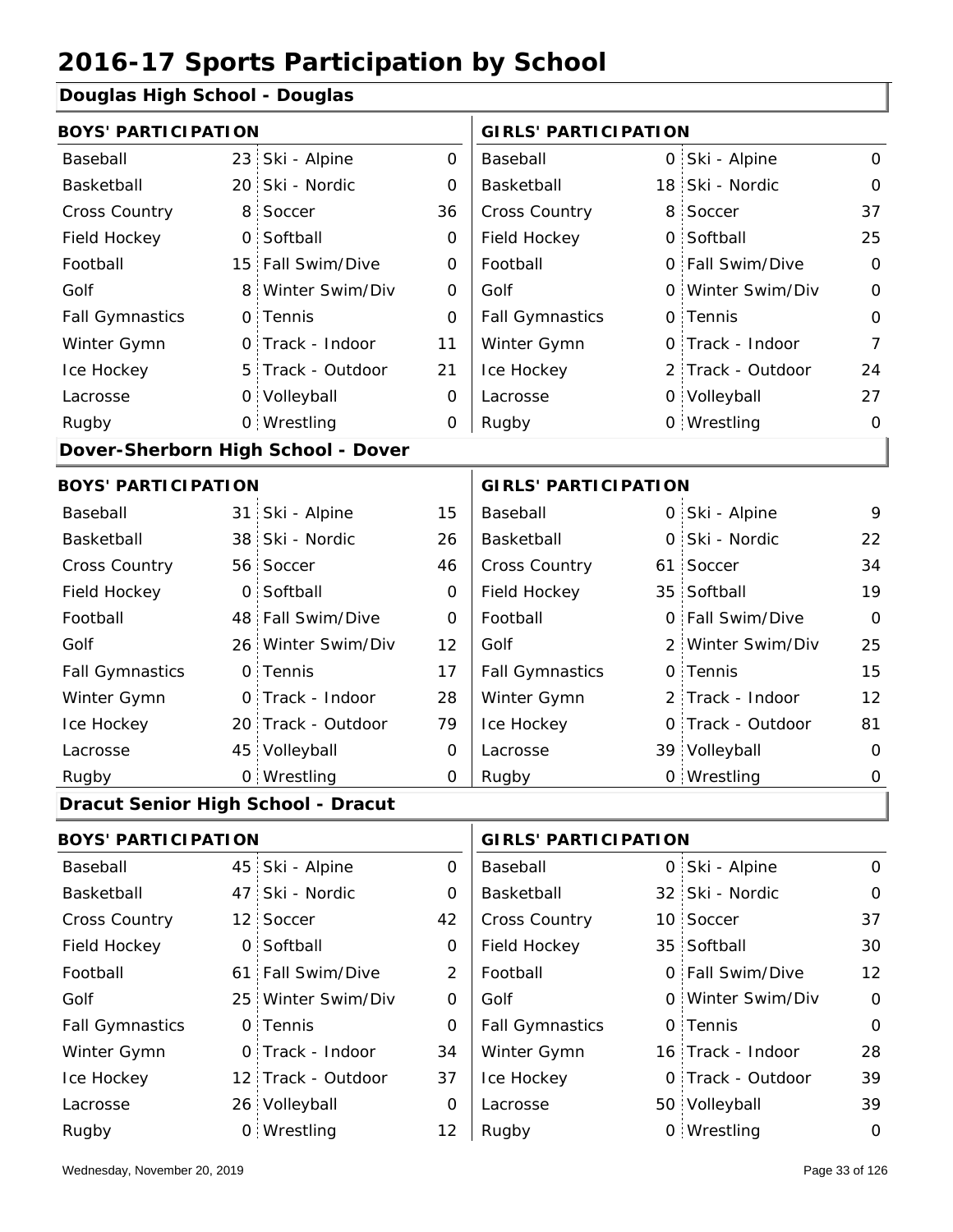#### **Drury High School - North Adams**

| <b>BOYS' PARTICIPATION</b>           |                 |                    |              | <b>GIRLS' PARTICIPATION</b> |      |                   |                |
|--------------------------------------|-----------------|--------------------|--------------|-----------------------------|------|-------------------|----------------|
| Baseball                             | 22 <sub>1</sub> | Ski - Alpine       | $\mathbf{O}$ | Baseball                    | O    | Ski - Alpine      | $\mathbf{O}$   |
| Basketball                           | 27 <sup>1</sup> | Ski - Nordic       | 0            | Basketball                  | 24 : | Ski - Nordic      | 1              |
| Cross Country                        | 2 :             | Soccer             | 27           | Cross Country               | 5    | Soccer            | 26             |
| Field Hockey                         | $\mathsf{O}$    | Softball           | $\mathbf 0$  | Field Hockey                | 0    | Softball          | 24             |
| Football                             |                 | 29 Fall Swim/Dive  | 0            | Football                    |      | 0 Fall Swim/Dive  | $\Omega$       |
| Golf                                 | 7 :             | Winter Swim/Div    | 0            | Golf                        |      | 0 Winter Swim/Div | 1              |
| <b>Fall Gymnastics</b>               |                 | 0 Tennis           | $\Omega$     | <b>Fall Gymnastics</b>      |      | 0 Tennis          | O              |
| Winter Gymn                          |                 | 0 Track - Indoor   | $\mathbf 0$  | Winter Gymn                 |      | O Track - Indoor  | $\mathbf 0$    |
| Ice Hockey                           | $2^+$           | Track - Outdoor    | 5            | Ice Hockey                  | 0    | Track - Outdoor   | 9              |
| Lacrosse                             | 1 :             | Volleyball         | 0            | Lacrosse                    |      | 2 Volleyball      | $\mathbf 0$    |
| Rugby                                |                 | 0 Wrestling        | 0            | Rugby                       |      | 0 Wrestling       | 0              |
| Durfee High School - Fall River      |                 |                    |              |                             |      |                   |                |
| <b>BOYS' PARTICIPATION</b>           |                 |                    |              | <b>GIRLS' PARTICIPATION</b> |      |                   |                |
| Baseball                             |                 | 53 Ski - Alpine    | 0            | Baseball                    |      | 0 Ski - Alpine    | 0              |
| Basketball                           | 41 :            | Ski - Nordic       | 0            | Basketball                  | 37 : | Ski - Nordic      | O              |
| Cross Country                        |                 | 12 Soccer          | 54           | Cross Country               | 8    | Soccer            | 32             |
| Field Hockey                         | $\mathsf{O}$    | Softball           | 0            | Field Hockey                |      | 28 Softball       | 37             |
| Football                             |                 | 84 Fall Swim/Dive  | $\mathbf 0$  | Football                    |      | 0 Fall Swim/Dive  | $\overline{O}$ |
| Golf                                 |                 | 16 Winter Swim/Div | 23           | Golf                        |      | 0 Winter Swim/Div | 25             |
| <b>Fall Gymnastics</b>               |                 | 0 Tennis           | 14           | <b>Fall Gymnastics</b>      |      | 0 Tennis          | 20             |
| Winter Gymn                          |                 | O Track - Indoor   | 45           | Winter Gymn                 |      | 0 Track - Indoor  | 20             |
| Ice Hockey                           |                 | 17 Track - Outdoor | 30           | Ice Hockey                  | O.   | Track - Outdoor   | 28             |
| Lacrosse                             |                 | 0 Volleyball       | 23           | Lacrosse                    |      | 0 Volleyball      | 23             |
| Rugby                                |                 | 0 Wrestling        | 12           | Rugby                       |      | 0 Wrestling       | 0              |
| <b>Duxbury High School - Duxbury</b> |                 |                    |              |                             |      |                   |                |
| <b>BOYS' PARTICIPATION</b>           |                 |                    |              | <b>GIRLS' PARTICIPATION</b> |      |                   |                |
|                                      |                 |                    |              |                             |      |                   |                |

| Baseball               | 50 Ski - Alpine    | 19 | Baseball               | 0 Ski - Alpine     | 17          |
|------------------------|--------------------|----|------------------------|--------------------|-------------|
| Basketball             | 54 Ski - Nordic    | 0  | Basketball             | 27 Ski - Nordic    | $\Omega$    |
| <b>Cross Country</b>   | 36 Soccer          | 82 | <b>Cross Country</b>   | 28 Soccer          | 72          |
| Field Hockey           | 0 Softball         | 0  | Field Hockey           | 56 Softball        | 28          |
| Football               | 130 Fall Swim/Dive | 0  | Football               | 0 Fall Swim/Dive   | $\Omega$    |
| Golf                   | 18 Winter Swim/Div | 40 | Golf                   | 13 Winter Swim/Div | 78          |
| <b>Fall Gymnastics</b> | 0 Tennis           | 15 | <b>Fall Gymnastics</b> | 0 Tennis           | 23          |
| Winter Gymn            | 0 Track - Indoor   | 55 | Winter Gymn            | 0 Track - Indoor   | 38          |
| Ice Hockey             | 58 Track - Outdoor | 80 | Ice Hockey             | 29 Track - Outdoor | 57          |
| Lacrosse               | 82 Volleyball      | 0  | Lacrosse               | 49 Volleyball      | 47          |
| Rugby                  | 0 Wrestling        | 26 | Rugby                  | 0 Wrestling        | $\mathbf 0$ |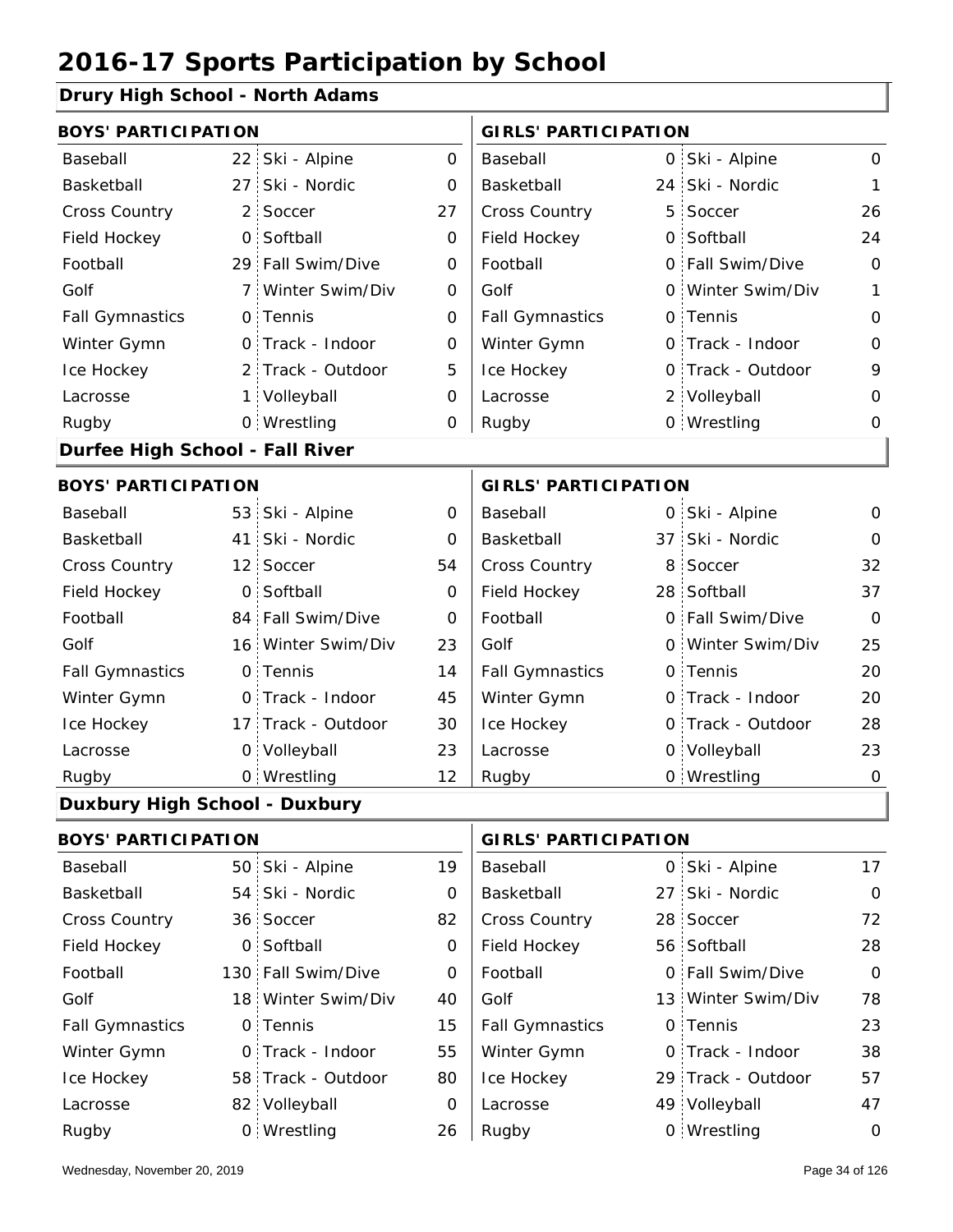#### **East Boston High School - East Boston**

| <b>BOYS' PARTICIPATION</b> |                 |                                                       |                | <b>GIRLS' PARTICIPATION</b> |   |                   |                |  |
|----------------------------|-----------------|-------------------------------------------------------|----------------|-----------------------------|---|-------------------|----------------|--|
| Baseball                   | 32 <sub>1</sub> | Ski - Alpine                                          | 0              | Baseball                    | 0 | Ski - Alpine      | $\mathbf{O}$   |  |
| Basketball                 |                 | 20 Ski - Nordic                                       | 0              | Basketball                  |   | 20 Ski - Nordic   | $\Omega$       |  |
| Cross Country              | $\overline{O}$  | Soccer                                                | 22             | Cross Country               | 0 | Soccer            | 25             |  |
| Field Hockey               | $\overline{O}$  | Softball                                              | 0              | Field Hockey                | 0 | Softball          | 32             |  |
| Football                   |                 | 45 Fall Swim/Dive                                     | 0              | Football                    |   | 1 Fall Swim/Dive  | $\mathbf 0$    |  |
| Golf                       | $\mathsf{O}$    | Winter Swim/Div                                       | 9              | Golf                        |   | 0 Winter Swim/Div | 16             |  |
| <b>Fall Gymnastics</b>     |                 | 0 Tennis                                              | O              | <b>Fall Gymnastics</b>      |   | 0 Tennis          | $\overline{O}$ |  |
| Winter Gymn                |                 | O Track - Indoor                                      | 25             | Winter Gymn                 |   | O Track - Indoor  | 15             |  |
| Ice Hockey                 |                 | 14 Track - Outdoor                                    | 15             | Ice Hockey                  |   | 0 Track - Outdoor | 15             |  |
| Lacrosse                   |                 | 0 Volleyball                                          | 0              | Lacrosse                    |   | 0 Volleyball      | 16             |  |
| Rugby                      |                 | 0 Wrestling                                           | 0              | Rugby                       |   | 0 Wrestling       | $\mathbf 0$    |  |
|                            |                 | East Bridgewater Jr/Sr High School - East Bridgewater |                |                             |   |                   |                |  |
| <b>BOYS' PARTICIPATION</b> |                 |                                                       |                | <b>GIRLS' PARTICIPATION</b> |   |                   |                |  |
| Baseball                   | 49              | Ski - Alpine                                          | 0              | Baseball                    | 0 | Ski - Alpine      | 0              |  |
| Basketball                 | 55              | Ski - Nordic                                          | 0              | Basketball                  |   | 40 Ski - Nordic   | $\Omega$       |  |
| Cross Country              | 18 <sup>1</sup> | Soccer                                                | 56             | Cross Country               |   | 23 Soccer         | 66             |  |
| Field Hockey               | $\mathsf{O}$    | Softball                                              | 0              | Field Hockey                |   | 39 Softball       | 33             |  |
| Football                   |                 | 90 Fall Swim/Dive                                     | 0              | Football                    |   | 0 Fall Swim/Dive  | $\mathbf 0$    |  |
| Golf                       |                 | 16 Winter Swim/Div                                    | O              | Golf                        |   | 2 Winter Swim/Div | $\overline{O}$ |  |
| <b>Fall Gymnastics</b>     |                 | 0 Tennis                                              | $\overline{2}$ | <b>Fall Gymnastics</b>      |   | 0 Tennis          | 36             |  |
| Winter Gymn                |                 | O Track - Indoor                                      | 51             | Winter Gymn                 |   | O Track - Indoor  | 73             |  |
| Ice Hockey                 |                 | 27 Track - Outdoor                                    | 89             | Ice Hockey                  | 0 | Track - Outdoor   | 69             |  |
| Lacrosse                   |                 | 38 Volleyball                                         | 0              | Lacrosse                    |   | 22 Volleyball     | $\mathbf 0$    |  |
| Rugby                      |                 | 0 Wrestling                                           | 0              | Rugby                       |   | 0 Wrestling       | $\mathbf 0$    |  |
|                            |                 | East Longmeadow High School - East Longmeadow         |                |                             |   |                   |                |  |
| <b>BOYS' PARTICIPATION</b> |                 |                                                       |                | <b>GIRLS' PARTICIPATION</b> |   |                   |                |  |
| Baseball                   |                 | 46 Ski - Alpine                                       | 12             | Baseball                    |   | 0 Ski - Alpine    | $\overline{7}$ |  |
| Basketball                 |                 | 38 Ski - Nordic                                       | 0              | Basketball                  |   | 35 Ski - Nordic   | 0              |  |
| Cross Country              |                 | 32 Soccer                                             | 43             | Cross Country               |   | 17 Soccer         | 51             |  |
| Field Hockey               |                 | 0 Softball                                            | 0              | Field Hockey                |   | 30 Softball       | 27             |  |
| Football                   |                 | 64 Fall Swim/Dive                                     | 0              | Football                    |   | 0 Fall Swim/Dive  | $\mathbf 0$    |  |

16 Winter Swim/Div 14 | Golf 1 0 0 Fall Gymnastics

Golf

Winter Gymn Ice Hockey Lacrosse

12

35

45

25

8

26 Track - Outdoor

Wrestling Rugby 0 Rugby 0

0 Track - Indoor

47 Volleyball

0 Tennis

Golf

Fall Gymnastics

Winter Gymn

Ice Hockey Lacrosse

16

16

52

63

0 Track - Indoor

0 Tennis

3 Track - Outdoor

Winter Swim/Div

33 Volleyball 56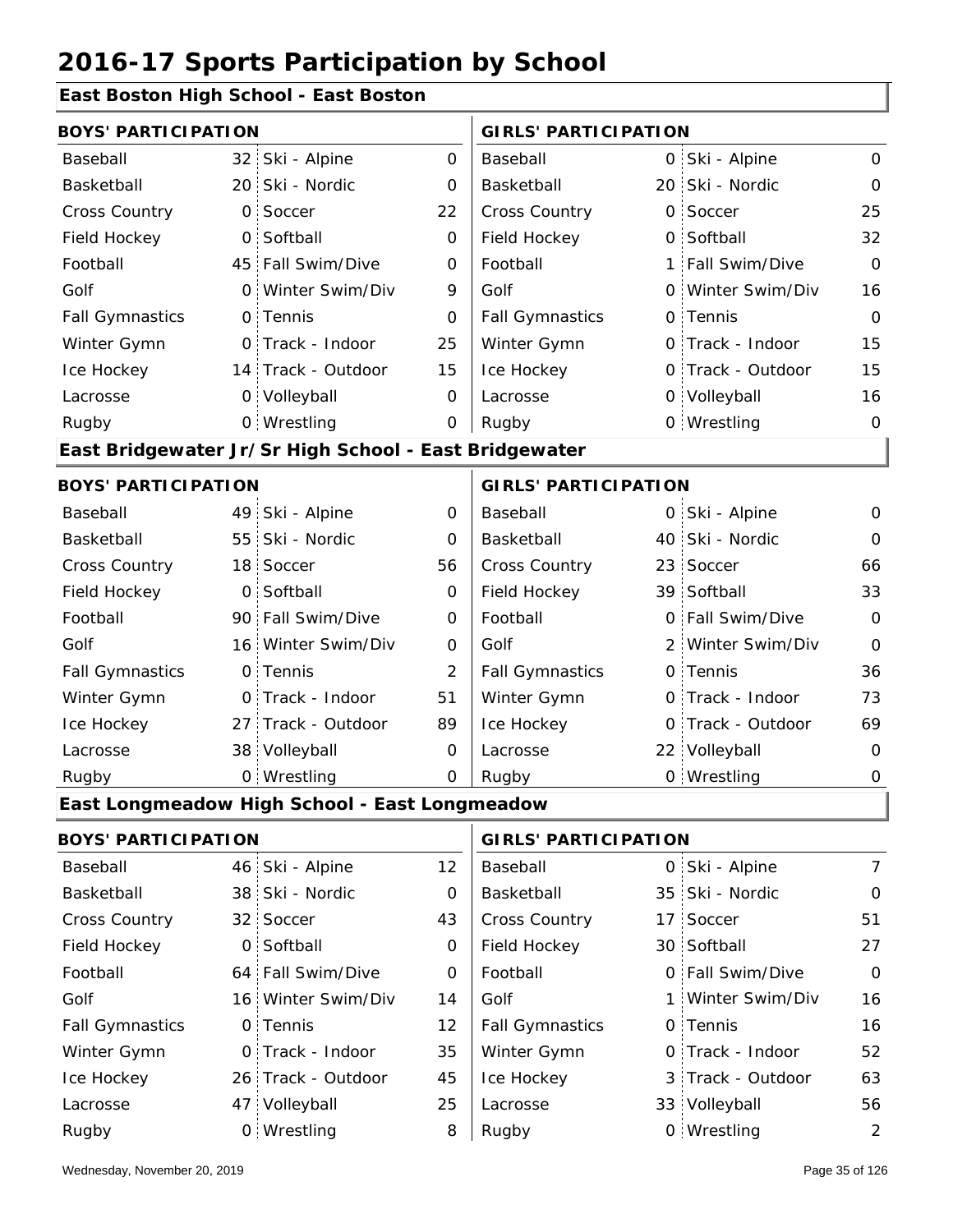#### **Easthampton High School - Easthampton**

| <b>BOYS' PARTICIPATION</b> |                 |                                               |                | <b>GIRLS' PARTICIPATION</b> |  |                   |                |  |
|----------------------------|-----------------|-----------------------------------------------|----------------|-----------------------------|--|-------------------|----------------|--|
| Baseball                   | 18 <sup>1</sup> | Ski - Alpine                                  | $\overline{O}$ | Baseball                    |  | 0 Ski - Alpine    | $\mathbf{O}$   |  |
| Basketball                 | 25 <sup>1</sup> | Ski - Nordic                                  | 0              | Basketball                  |  | 22 Ski - Nordic   | $\mathbf 0$    |  |
| Cross Country              | 0               | Soccer                                        | 40             | Cross Country               |  | 0 Soccer          | 32             |  |
| Field Hockey               | $\mathbf 0$     | Softball                                      | 0              | Field Hockey                |  | 0 Softball        | 28             |  |
| Football                   | 12 <sub>1</sub> | Fall Swim/Dive                                | 0              | Football                    |  | 0 Fall Swim/Dive  | $\Omega$       |  |
| Golf                       | 8               | Winter Swim/Div                               | 3              | Golf                        |  | 1 Winter Swim/Div | 11             |  |
| <b>Fall Gymnastics</b>     | $\mathsf{O}$    | Tennis                                        | $\mathbf 0$    | <b>Fall Gymnastics</b>      |  | 0 Tennis          | $\mathbf 0$    |  |
| Winter Gymn                |                 | 0 Track - Indoor                              | $\mathbf 0$    | Winter Gymn                 |  | 0 Track - Indoor  | $\overline{O}$ |  |
| Ice Hockey                 |                 | 6 Track - Outdoor                             | $\mathbf 0$    | Ice Hockey                  |  | 0 Track - Outdoor | $\mathbf 0$    |  |
| Lacrosse                   |                 | 0 Volleyball                                  | O              | Lacrosse                    |  | 0 Volleyball      | 28             |  |
| Rugby                      |                 | 0 Wrestling                                   | 1              | Rugby                       |  | 0 Wrestling       | $\mathbf 0$    |  |
|                            |                 | English High School (Boston) - Jamaica Plain  |                |                             |  |                   |                |  |
| <b>BOYS' PARTICIPATION</b> |                 |                                               |                | <b>GIRLS' PARTICIPATION</b> |  |                   |                |  |
| Baseball                   | 22 <sub>1</sub> | Ski - Alpine                                  | $\mathbf 0$    | Baseball                    |  | 0 Ski - Alpine    | $\mathbf 0$    |  |
| Basketball                 | 25 <sup>1</sup> | Ski - Nordic                                  | 0              | Basketball                  |  | 10 Ski - Nordic   | $\mathbf 0$    |  |
| <b>Cross Country</b>       | $\mathsf{O}$    | Soccer                                        | 5              | Cross Country               |  | 0 Soccer          | 12             |  |
| Field Hockey               | $\overline{O}$  | Softball                                      | 0              | Field Hockey                |  | 0 Softball        | 14             |  |
| Football                   |                 | 36 Fall Swim/Dive                             | 0              | Football                    |  | 0 Fall Swim/Dive  | $\mathbf 0$    |  |
| Golf                       | $\mathsf{O}$    | Winter Swim/Div                               | $\mathbf 0$    | Golf                        |  | 0 Winter Swim/Div | $\mathbf 0$    |  |
| <b>Fall Gymnastics</b>     |                 | 0 Tennis                                      | $\mathbf 0$    | <b>Fall Gymnastics</b>      |  | 0 Tennis          | $\mathbf 0$    |  |
| Winter Gymn                |                 | 0 Track - Indoor                              | 5              | Winter Gymn                 |  | 0 Track - Indoor  | 6              |  |
| Ice Hockey                 |                 | 0 Track - Outdoor                             | $\mathbf 0$    | Ice Hockey                  |  | 0 Track - Outdoor | $\mathbf 0$    |  |
| Lacrosse                   |                 | 0 Volleyball                                  | 0              | Lacrosse                    |  | 0 Volleyball      | 12             |  |
| Rugby                      |                 | 0 Wrestling                                   | $\mathbf 0$    | Rugby                       |  | 0 Wrestling       | $\mathbf 0$    |  |
|                            |                 | <b>Essex Technical High School - Hathorne</b> |                |                             |  |                   |                |  |
| <b>BOYS' PARTICIPATION</b> |                 |                                               |                | <b>GIRLS' PARTICIPATION</b> |  |                   |                |  |
| Baseball                   | 0               | Ski - Alpine                                  | 0              | Baseball                    |  | 0 Ski - Alpine    | $\mathbf 0$    |  |
| Basketball                 |                 | 35 Ski - Nordic                               | 0              | Basketball                  |  | 34 Ski - Nordic   | 0              |  |
| <b>Cross Country</b>       | 14:             | Soccer                                        | 54             | Cross Country               |  | 15 Soccer         | 37             |  |
| Field Hockey               | $\mathbf 1$     | Softball                                      | 0              | Field Hockey                |  | 10 Softball       | 37             |  |
| Football                   |                 | 79 Fall Swim/Dive                             | 0              | Football                    |  | 1 Fall Swim/Dive  | $\mathbf 0$    |  |
| Golf                       |                 | 23 Winter Swim/Div                            | $\overline{2}$ | Golf                        |  | 0 Winter Swim/Div | 6              |  |
| <b>Fall Gymnastics</b>     |                 | 0 Tennis                                      | 0              | <b>Fall Gymnastics</b>      |  | 0 Tennis          | $\mathbf 0$    |  |
| Winter Gymn                |                 | 2 Track - Indoor                              | 33             | Winter Gymn                 |  | 9 Track - Indoor  | 39             |  |
| Ice Hockey                 |                 | 40 Track - Outdoor                            | 53             | Ice Hockey                  |  | 5 Track - Outdoor | 40             |  |
| Lacrosse                   |                 | 38 Volleyball                                 | 21             | Lacrosse                    |  | 42 Volleyball     | 40             |  |

22 Rugby 0 Rugby 0

Wrestling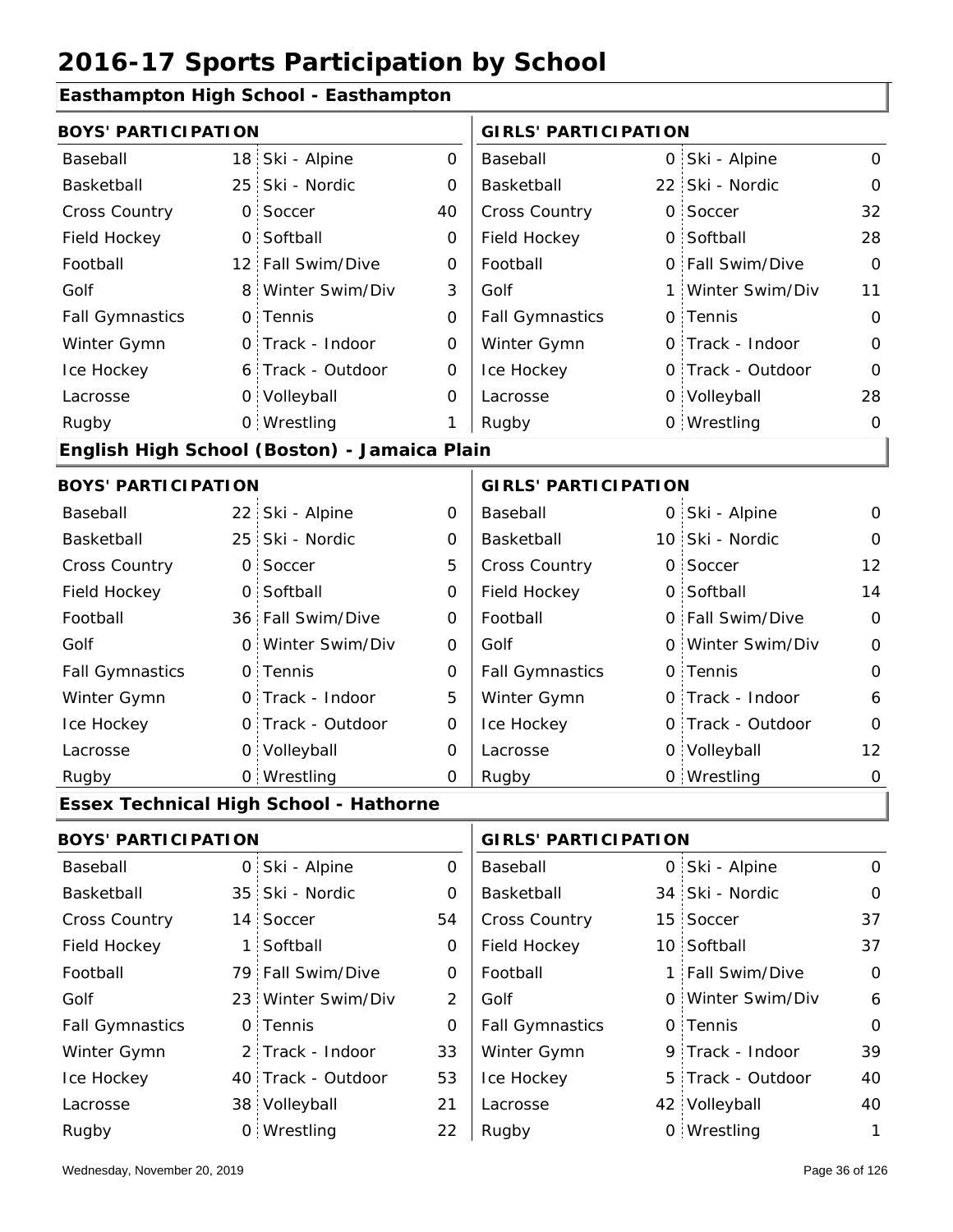### **Everett High School - Everett**

| <b>BOYS' PARTICIPATION</b>              |              |                    |                | <b>GIRLS' PARTICIPATION</b> |  |                    |                |
|-----------------------------------------|--------------|--------------------|----------------|-----------------------------|--|--------------------|----------------|
| Baseball                                |              | 16 Ski - Alpine    | $\overline{O}$ | Baseball                    |  | 0 Ski - Alpine     | $\Omega$       |
| Basketball                              |              | 14 Ski - Nordic    | $\Omega$       | Basketball                  |  | 14 Ski - Nordic    | 0              |
| Cross Country                           |              | 14 Soccer          | 24             | Cross Country               |  | 0 Soccer           | 26             |
| Field Hockey                            |              | 0 Softball         | 0              | Field Hockey                |  | 20 Softball        | 36             |
| Football                                |              | 11 Fall Swim/Dive  | $\overline{O}$ | Football                    |  | 0 Fall Swim/Dive   | $\mathbf 0$    |
| Golf                                    |              | 0 Winter Swim/Div  | 0              | Golf                        |  | 0 Winter Swim/Div  | $\Omega$       |
| <b>Fall Gymnastics</b>                  |              | 9 Tennis           | 17             | <b>Fall Gymnastics</b>      |  | 0 Tennis           | 23             |
| Winter Gymn                             |              | O Track - Indoor   | 22             | Winter Gymn                 |  | O Track - Indoor   | 21             |
| Ice Hockey                              |              | 23 Track - Outdoor | 25             | Ice Hockey                  |  | 23 Track - Outdoor | 24             |
| Lacrosse                                |              | 0 Volleyball       | $\mathbf 0$    | Lacrosse                    |  | 0 Volleyball       | 36             |
| Rugby                                   |              | 0 Wrestling        | 11             | Rugby                       |  | 0 Wrestling        | $\Omega$       |
| <b>Excel High School - South Boston</b> |              |                    |                |                             |  |                    |                |
| <b>BOYS' PARTICIPATION</b>              |              |                    |                | <b>GIRLS' PARTICIPATION</b> |  |                    |                |
| Baseball                                |              | 15 Ski - Alpine    | 0              | Baseball                    |  | 0 Ski - Alpine     | 0              |
| Basketball                              |              | 24 Ski - Nordic    | 0              | Basketball                  |  | 14 Ski - Nordic    | 0              |
| Cross Country                           | $\mathsf{O}$ | Soccer             | 22             | Cross Country               |  | 0 Soccer           | 21             |
| Field Hockey                            |              | 0 Softball         | $\overline{O}$ | Field Hockey                |  | 0 Softball         | 28             |
| Football                                |              | 15 Fall Swim/Dive  | 0              | Football                    |  | 0 Fall Swim/Dive   | $\overline{O}$ |
| Golf                                    |              | 0 Winter Swim/Div  | $\overline{0}$ | Golf                        |  | 0 Winter Swim/Div  | $\overline{O}$ |
| <b>Fall Gymnastics</b>                  |              | 0 Tennis           | 1              | <b>Fall Gymnastics</b>      |  | 0 Tennis           | $\mathbf 0$    |
| Winter Gymn                             |              | O Track - Indoor   | 8              | Winter Gymn                 |  | O Track - Indoor   | 3              |
| Ice Hockey                              |              | 0 Track - Outdoor  | 35             | Ice Hockey                  |  | 0 Track - Outdoor  | 8              |
| Lacrosse                                |              | 0 Volleyball       | 0              | Lacrosse                    |  | 0 Volleyball       | 10             |
| Rugby                                   |              | 0 Wrestling        | 2              | Rugby                       |  | 0 Wrestling        | 0              |
| Fairhaven High School - Fairhaven       |              |                    |                |                             |  |                    |                |
| <b>BOYS' PARTICIPATION</b>              |              |                    |                | <b>GIRLS' PARTICIPATION</b> |  |                    |                |

| Baseball               | 40 Ski - Alpine   | 0  | Baseball               | 0 Ski - Alpine    | $\Omega$ |
|------------------------|-------------------|----|------------------------|-------------------|----------|
| Basketball             | 34 Ski - Nordic   | 0  | Basketball             | 28 Ski - Nordic   | $\Omega$ |
| <b>Cross Country</b>   | 11 Soccer         | 31 | <b>Cross Country</b>   | 18 Soccer         | 35       |
| Field Hockey           | 1 Softball        | 0  | Field Hockey           | 37 Softball       | 29       |
| Football               | 37 Fall Swim/Dive | 0  | Football               | 0 Fall Swim/Dive  | $\Omega$ |
| Golf                   | 9 Winter Swim/Div | 0  | Golf                   | 1 Winter Swim/Div | $\Omega$ |
| <b>Fall Gymnastics</b> | 0 Tennis          | 14 | <b>Fall Gymnastics</b> | 0 Tennis          | 21       |
| Winter Gymn            | O Track - Indoor  | 34 | Winter Gymn            | 0 Track - Indoor  | 40       |
| Ice Hockey             | 5 Track - Outdoor | 26 | Ice Hockey             | 0 Track - Outdoor | 35       |
| Lacrosse               | 39 Volleyball     | 0  | Lacrosse               | 50 Volleyball     | 38       |
| Rugby                  | 0 Wrestling       | 0  | Rugby                  | 0 Wrestling       | 0        |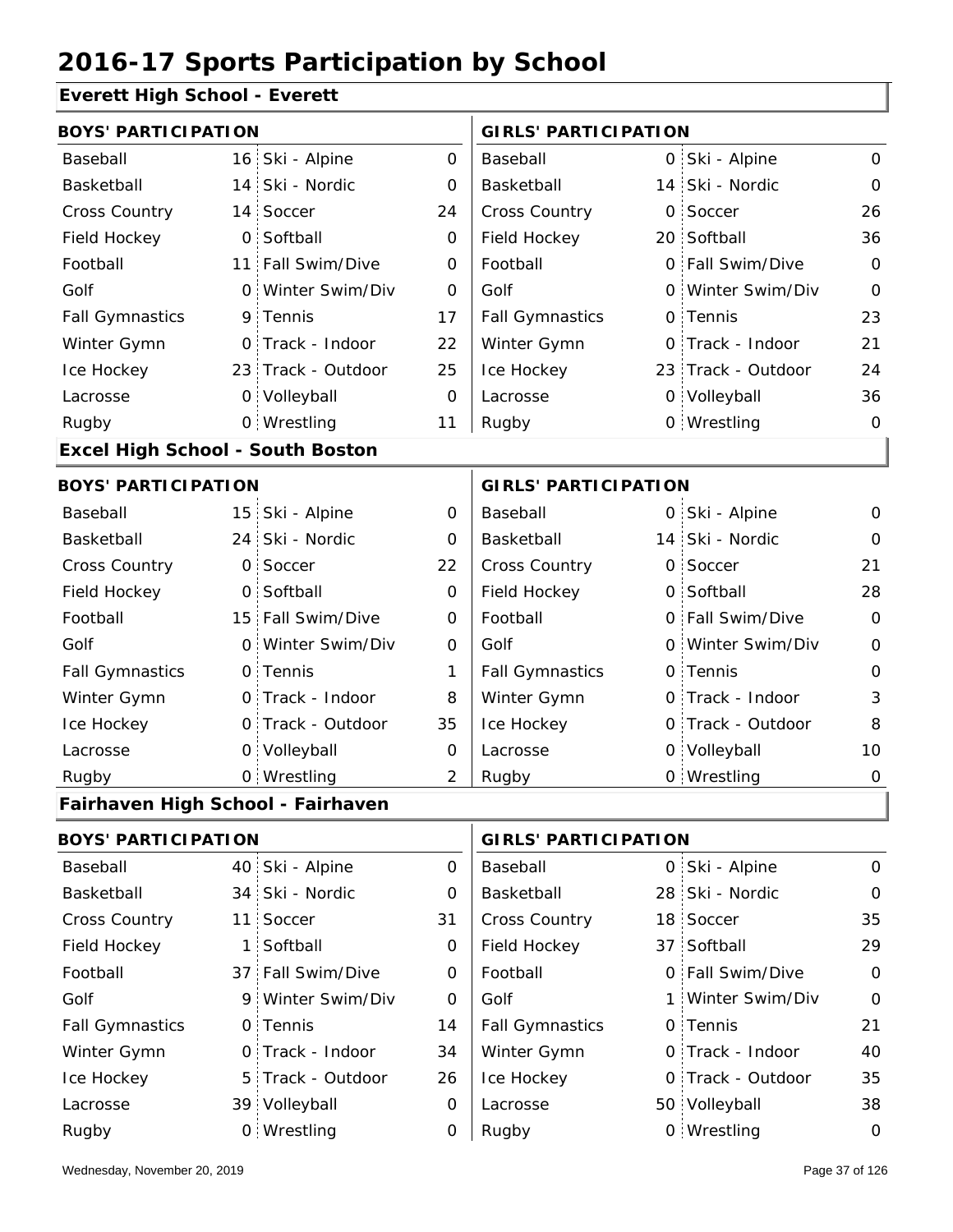#### **Falmouth Academy - Falmouth**

|                                        | <b>BOYS' PARTICIPATION</b> |                                               |             |                             | <b>GIRLS' PARTICIPATION</b> |                    |             |  |
|----------------------------------------|----------------------------|-----------------------------------------------|-------------|-----------------------------|-----------------------------|--------------------|-------------|--|
| Baseball                               |                            | 0 Ski - Alpine                                | 0           | Baseball                    |                             | 0 Ski - Alpine     | $\mathbf 0$ |  |
| Basketball                             |                            | 33 Ski - Nordic                               | 0           | Basketball                  |                             | 42 Ski - Nordic    | $\mathbf 0$ |  |
| <b>Cross Country</b>                   | $\mathsf{O}$               | Soccer                                        | 41          | Cross Country               | 0                           | Soccer             | 48          |  |
| Field Hockey                           | $\mathsf{O}$               | Softball                                      | 0           | Field Hockey                |                             | 0 Softball         | $\mathbf 0$ |  |
| Football                               |                            | 0 Fall Swim/Dive                              | $\mathbf 0$ | Football                    |                             | 0 Fall Swim/Dive   | $\mathbf 0$ |  |
| Golf                                   |                            | 0 Winter Swim/Div                             | 0           | Golf                        |                             | 0 Winter Swim/Div  | $\mathbf 0$ |  |
| <b>Fall Gymnastics</b>                 |                            | 0 Tennis                                      | 0           | <b>Fall Gymnastics</b>      |                             | 0 Tennis           | 0           |  |
| Winter Gymn                            |                            | O Track - Indoor                              | $\mathbf 0$ | Winter Gymn                 |                             | 0 Track - Indoor   | $\mathbf 0$ |  |
| Ice Hockey                             |                            | 0 Track - Outdoor                             | 0           | Ice Hockey                  | O                           | Track - Outdoor    | $\mathbf 0$ |  |
| Lacrosse                               |                            | 40 Volleyball                                 | 0           | Lacrosse                    |                             | 46 Volleyball      | 0           |  |
| Rugby                                  |                            | 0 Wrestling                                   | 0           | Rugby                       |                             | 0 Wrestling        | $\mathbf 0$ |  |
| <b>Falmouth High School - Falmouth</b> |                            |                                               |             |                             |                             |                    |             |  |
| <b>BOYS' PARTICIPATION</b>             |                            |                                               |             | <b>GIRLS' PARTICIPATION</b> |                             |                    |             |  |
| Baseball                               |                            | 45 Ski - Alpine                               | 0           | Baseball                    |                             | 0 Ski - Alpine     | 0           |  |
| Basketball                             |                            | 45 Ski - Nordic                               | 0           | Basketball                  |                             | 30 Ski - Nordic    | $\Omega$    |  |
| <b>Cross Country</b>                   | 8 <sup>1</sup>             | Soccer                                        | 53          | Cross Country               |                             | 9 Soccer           | 38          |  |
| Field Hockey                           | $\overline{O}$             | Softball                                      | $\mathbf 0$ | Field Hockey                |                             | 37 Softball        | 26          |  |
| Football                               |                            | 72 Fall Swim/Dive                             | $\mathbf 0$ | Football                    | O                           | Fall Swim/Dive     | $\mathbf 0$ |  |
| Golf                                   | $\mathsf{O}$               | Winter Swim/Div                               | 0           | Golf                        | 0                           | Winter Swim/Div    | $\mathbf 0$ |  |
| <b>Fall Gymnastics</b>                 |                            | 22 Tennis                                     | 17          | <b>Fall Gymnastics</b>      |                             | 13 Tennis          | 12          |  |
| Winter Gymn                            |                            | 2 Track - Indoor                              | 30          | Winter Gymn                 | 8                           | Track - Indoor     | 38          |  |
| Ice Hockey                             |                            | 38 Track - Outdoor                            | 42          | Ice Hockey                  |                             | 20 Track - Outdoor | 20          |  |
| Lacrosse                               |                            | 47 Volleyball                                 | $\mathbf 0$ | Lacrosse                    |                             | 39 Volleyball      | 40          |  |
| Rugby                                  |                            | 0 Wrestling                                   | 0           | Rugby                       |                             | 0 Wrestling        | $\mathbf 0$ |  |
|                                        |                            | <b>Fellowship Christian Academy - Methuen</b> |             |                             |                             |                    |             |  |
| <b>BOYS' PARTICIPATION</b>             |                            |                                               |             | <b>GIRLS' PARTICIPATION</b> |                             |                    |             |  |
| Baseball                               |                            | 0 Ski - Alpine                                | 0           | Baseball                    |                             | 0 Ski - Alpine     | 0           |  |
| Basketball                             |                            | 10 Ski - Nordic                               | 0           | Basketball                  |                             | 12 Ski - Nordic    | 0           |  |
| Cross Country                          |                            | 0 Soccer                                      | 0           | Cross Country               |                             | 0 Soccer           | $\mathbf 0$ |  |
| Field Hockey                           |                            | 0 Softball                                    | 0           | Field Hockey                |                             | 0 Softball         | $\mathbf 0$ |  |
| Football                               |                            | 0 Fall Swim/Dive                              | 0           | Football                    |                             | 0 Fall Swim/Dive   | $\mathbf 0$ |  |
| Golf                                   |                            | 0 Winter Swim/Div                             | 0           | Golf                        |                             | 0 Winter Swim/Div  | $\mathbf 0$ |  |
| <b>Fall Gymnastics</b>                 |                            | 0 Tennis                                      | 6           | <b>Fall Gymnastics</b>      |                             | 0 Tennis           | 6           |  |

0

Winter Gymn Ice Hockey Lacrosse

0

0

0

0 Track - Indoor

0 Track - Outdoor

0 Volleyball 12

0 Wrestling 0

0

0

Wednesday, November 20, 2019 **Page 38 of 126** Page 38 of 126

Ice Hockey Lacrosse

Winter Gymn

0 Track - Outdoor

Wrestling Rugby 0 Rugby 0

0 Track - Indoor

0 Volleyball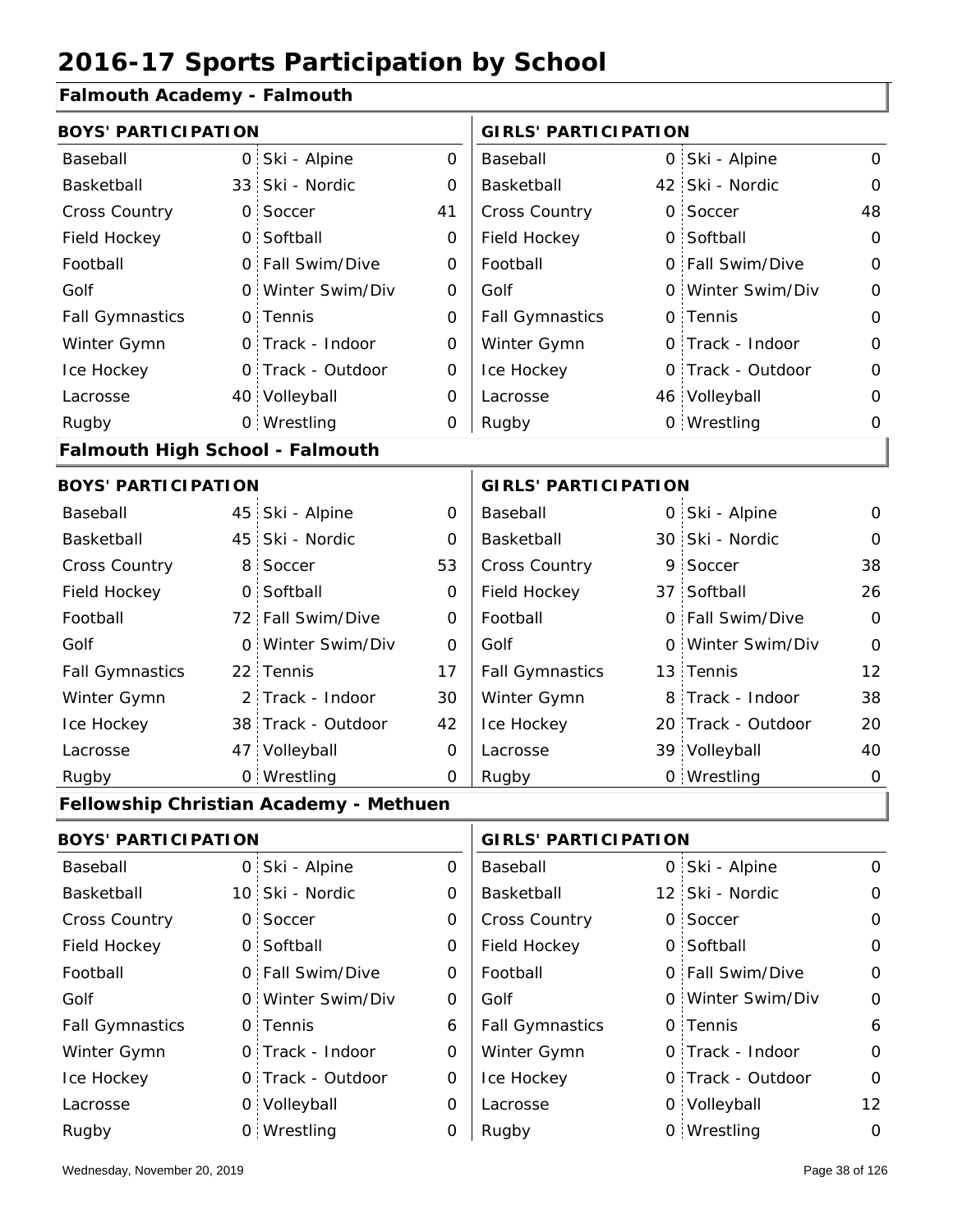### **Fenway High School - Boston**

| <u>ı cılmay Tilgil əchədi - Döstön</u> |                |                   |                             |                             |              |                   |                |
|----------------------------------------|----------------|-------------------|-----------------------------|-----------------------------|--------------|-------------------|----------------|
| <b>BOYS' PARTICIPATION</b>             |                |                   |                             | <b>GIRLS' PARTICIPATION</b> |              |                   |                |
| Baseball                               |                | 16 Ski - Alpine   | 0                           | Baseball                    |              | 0 Ski - Alpine    | 0              |
| Basketball                             |                | 13 Ski - Nordic   | 0                           | Basketball                  |              | 13 Ski - Nordic   | $\Omega$       |
| Cross Country                          | $\overline{O}$ | Soccer            | 5                           | <b>Cross Country</b>        | 1            | Soccer            | 15             |
| Field Hockey                           | $\overline{O}$ | Softball          | $\mathbf 0$                 | Field Hockey                | $\circ$      | Softball          | 18             |
| Football                               |                | 14 Fall Swim/Dive | $\mathbf 0$                 | Football                    |              | 0 Fall Swim/Dive  | $\mathbf{1}$   |
| Golf                                   |                | 0 Winter Swim/Div | 0                           | Golf                        |              | 0 Winter Swim/Div | 0              |
| <b>Fall Gymnastics</b>                 |                | 0 Tennis          | 0                           | <b>Fall Gymnastics</b>      |              | 0 Tennis          | 0              |
| Winter Gymn                            |                | 0 Track - Indoor  | 15                          | Winter Gymn                 |              | O Track - Indoor  | 3              |
| Ice Hockey                             |                | 1 Track - Outdoor | 6                           | Ice Hockey                  |              | 0 Track - Outdoor | 1              |
| Lacrosse                               |                | 0 Volleyball      | 0                           | Lacrosse                    |              | 0 Volleyball      | 7              |
| Rugby                                  |                | 0 Wrestling       | 0                           | Rugby                       |              | 0 Wrestling       | 0              |
| Fitchburg High School - Fitchburg      |                |                   |                             |                             |              |                   |                |
| <b>BOYS' PARTICIPATION</b>             |                |                   | <b>GIRLS' PARTICIPATION</b> |                             |              |                   |                |
| Baseball                               | 41             | Ski - Alpine      | 0                           | Baseball                    | $\mathsf{O}$ | Ski - Alpine      | 0              |
| Basketball                             |                | 43 Ski - Nordic   | O                           | Basketball                  |              | 29 Ski - Nordic   | $\Omega$       |
| Cross Country                          |                | 10 Soccer         | 33                          | Cross Country               |              | 16 Soccer         | 24             |
| Field Hockey                           | $\overline{O}$ | Softball          | $\mathbf 0$                 | Field Hockey                |              | 29 Softball       | 26             |
| Football                               |                | 47 Fall Swim/Dive | $\mathbf 0$                 | Football                    |              | 0 Fall Swim/Dive  | $\overline{O}$ |
| Golf                                   |                | 9 Winter Swim/Div | 3                           | Golf                        | 1 :          | Winter Swim/Div   | $\overline{4}$ |
| <b>Fall Gymnastics</b>                 |                | 0 Tennis          | 17                          | <b>Fall Gymnastics</b>      |              | 0 Tennis          | 13             |
| Winter Gymn                            |                | O Track - Indoor  | 37                          | Winter Gymn                 |              | O Track - Indoor  | 31             |
| Ice Hockey                             |                | 7 Track - Outdoor | 46                          | Ice Hockey                  |              | 0 Track - Outdoor | 29             |
| Lacrosse                               |                | 24 Volleyball     | 18                          | Lacrosse                    |              | 25 Volleyball     | 39             |
| Rugby                                  |                | 0 Wrestling       | O                           | Rugby                       |              | 0 Wrestling       | $\mathbf 0$    |
| <b>Fontbonne Academy - Milton</b>      |                |                   |                             |                             |              |                   |                |
| <b>BOYS' PARTICIPATION</b>             |                |                   |                             | <b>GIRLS' PARTICIPATION</b> |              |                   |                |
| Baseball                               |                | 0 Ski - Alpine    | 0                           | Baseball                    |              | 0 Ski - Alpine    | 0              |
| Basketball                             |                | 0 Ski - Nordic    | 0                           | Basketball                  |              | 28 Ski - Nordic   | 0              |
| Cross Country                          |                | 0 Soccer          | 0                           | Cross Country               |              | 10 Soccer         | 40             |

| <b>Cross Country</b>   | 0 Soccer          | 0 | <b>Cross Country</b>   | 10 Soccer          | 40          |
|------------------------|-------------------|---|------------------------|--------------------|-------------|
| Field Hockey           | 0 Softball        | 0 | Field Hockey           | 0 Softball         | 26          |
| Football               | 0 Fall Swim/Dive  | 0 | Football               | 0 Fall Swim/Dive   | $\Omega$    |
| Golf                   | 0 Winter Swim/Div | O | Golf                   | 0 Winter Swim/Div  | $\Omega$    |
| <b>Fall Gymnastics</b> | 0 Tennis          | O | <b>Fall Gymnastics</b> | 0 Tennis           | 12          |
| Winter Gymn            | 0 Track - Indoor  | 0 | Winter Gymn            | O Track - Indoor   | 23          |
| Ice Hockey             | 0 Track - Outdoor | 0 | Ice Hockey             | 13 Track - Outdoor | 42          |
| Lacrosse               | 0 Volleyball      | O | Lacrosse               | 21 Volleyball      | 30          |
| Rugby                  | 0 Wrestling       | O | Rugby                  | 0 Wrestling        | $\mathbf 0$ |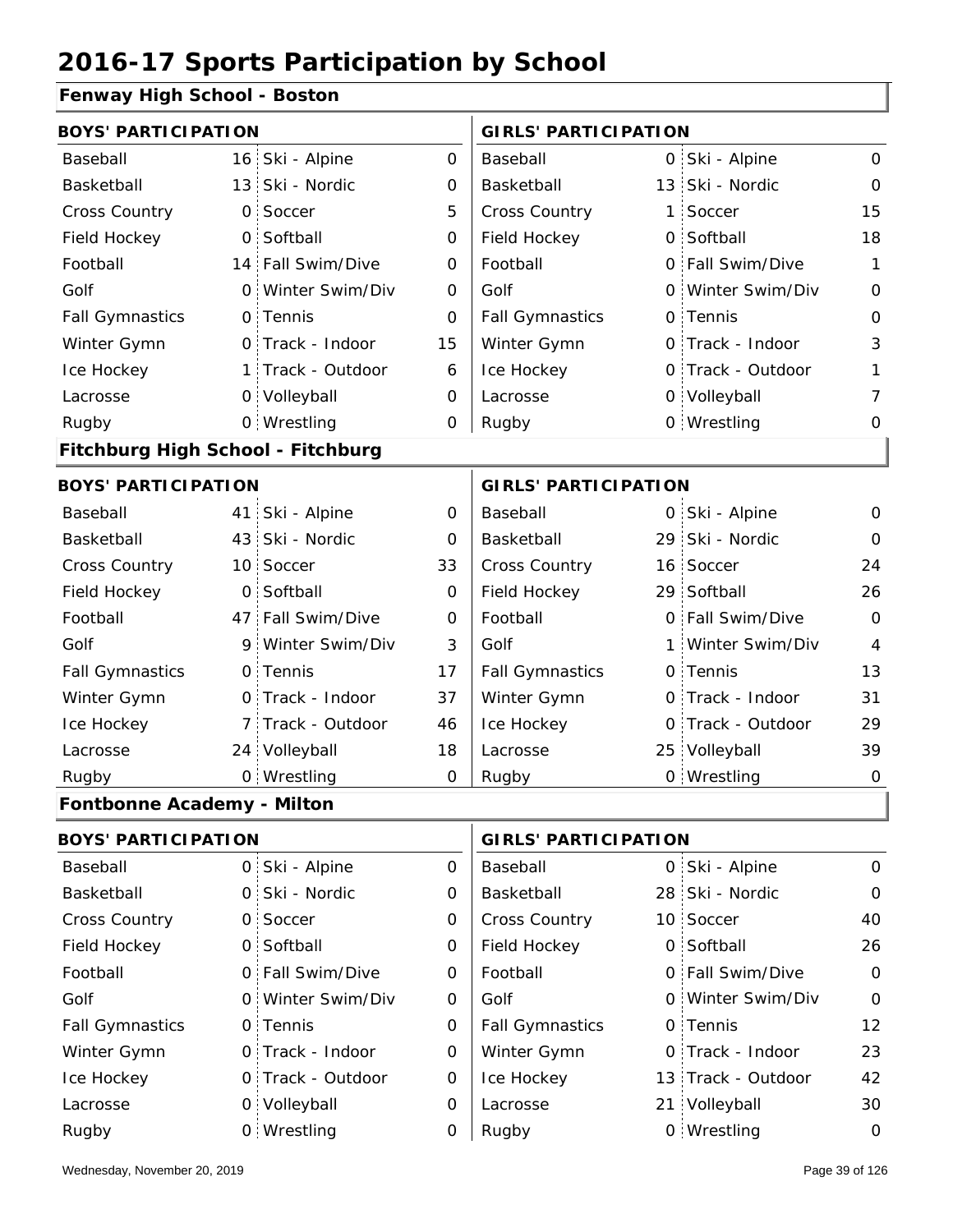### **Foxborough High School - Foxborough**

|                            | <b>BOYS' PARTICIPATION</b> |                                              |             |                             | <b>GIRLS' PARTICIPATION</b> |                    |              |  |  |
|----------------------------|----------------------------|----------------------------------------------|-------------|-----------------------------|-----------------------------|--------------------|--------------|--|--|
| Baseball                   |                            | 42 Ski - Alpine                              | 0           | Baseball                    |                             | 0 Ski - Alpine     | $\Omega$     |  |  |
| Basketball                 | 35 <sup>1</sup>            | Ski - Nordic                                 | 0           | Basketball                  |                             | 34 Ski - Nordic    | 0            |  |  |
| <b>Cross Country</b>       | 18 <sup>1</sup>            | Soccer                                       | 42          | Cross Country               |                             | 19 Soccer          | 39           |  |  |
| Field Hockey               | $\mathsf{O}$               | Softball                                     | 0           | Field Hockey                |                             | 43 Softball        | 27           |  |  |
| Football                   | 113                        | Fall Swim/Dive                               | 0           | Football                    |                             | 0 Fall Swim/Dive   | $\mathbf{O}$ |  |  |
| Golf                       |                            | 20 Winter Swim/Div                           | 14          | Golf                        |                             | 0 Winter Swim/Div  | 23           |  |  |
| <b>Fall Gymnastics</b>     |                            | 0 Tennis                                     | 23          | <b>Fall Gymnastics</b>      |                             | 0 Tennis           | 14           |  |  |
| Winter Gymn                |                            | 0 Track - Indoor                             | 61          | Winter Gymn                 |                             | O Track - Indoor   | 68           |  |  |
| Ice Hockey                 |                            | 22 Track - Outdoor                           | 64          | Ice Hockey                  |                             | 6 Track - Outdoor  | 89           |  |  |
| Lacrosse                   |                            | 36 Volleyball                                | 0           | Lacrosse                    |                             | 36 Volleyball      | 56           |  |  |
| Rugby                      |                            | 0 Wrestling                                  | 30          | Rugby                       |                             | 0 Wrestling        | 0            |  |  |
|                            |                            | Framingham High School - Framingham          |             |                             |                             |                    |              |  |  |
| <b>BOYS' PARTICIPATION</b> |                            |                                              |             | <b>GIRLS' PARTICIPATION</b> |                             |                    |              |  |  |
| Baseball                   |                            | 57 Ski - Alpine                              | 9           | Baseball                    |                             | 0 Ski - Alpine     | 9            |  |  |
| Basketball                 | 44                         | Ski - Nordic                                 | 0           | Basketball                  |                             | 37 Ski - Nordic    | $\Omega$     |  |  |
| <b>Cross Country</b>       | 45 <sup>1</sup>            | Soccer                                       | 74          | Cross Country               |                             | 19 Soccer          | 57           |  |  |
| Field Hockey               | $\mathbf{1}$               | Softball                                     | 0           | Field Hockey                |                             | 37 Softball        | 32           |  |  |
| Football                   | 94                         | Fall Swim/Dive                               | $\mathbf 0$ | Football                    | 5                           | Fall Swim/Dive     | 41           |  |  |
| Golf                       | 22:                        | Winter Swim/Div                              | 32          | Golf                        |                             | 2 Winter Swim/Div  | $\Omega$     |  |  |
| <b>Fall Gymnastics</b>     | $\mathsf{O}$               | Tennis                                       | 17          | <b>Fall Gymnastics</b>      |                             | 0 Tennis           | 17           |  |  |
| Winter Gymn                | $\overline{O}$             | Track - Indoor                               | 47          | Winter Gymn                 |                             | 17 Track - Indoor  | 42           |  |  |
| Ice Hockey                 | 57                         | Track - Outdoor                              | 47          | Ice Hockey                  |                             | 30 Track - Outdoor | 42           |  |  |
| Lacrosse                   | 77                         | Volleyball                                   | 35          | Lacrosse                    |                             | 42 Volleyball      | 33           |  |  |
| Rugby                      |                            | 0 Wrestling                                  | 35          | Rugby                       |                             | 0 Wrestling        | 3            |  |  |
|                            |                            | Franklin County Tech. School - Turners Falls |             |                             |                             |                    |              |  |  |
| <b>BOYS' PARTICIPATION</b> |                            |                                              |             | <b>GIRLS' PARTICIPATION</b> |                             |                    |              |  |  |
| Baseball                   | 26:                        | Ski - Alpine                                 | 0           | Baseball                    |                             | 0 Ski - Alpine     | 0            |  |  |
| Basketball                 | 16                         | Ski - Nordic                                 | 0           | Basketball                  | 11 <sub>1</sub>             | Ski - Nordic       | 0            |  |  |
| Cross Country              | 6                          | Soccer                                       | 16          | Cross Country               | 3                           | Soccer             | 17           |  |  |
| Field Hockey               | $\overline{2}$             | Softball                                     | 0           | Field Hockey                |                             | 15 Softball        | 22           |  |  |
| Football                   |                            | 48 Fall Swim/Dive                            | 0           | Football                    |                             | 0 Fall Swim/Dive   | 0            |  |  |
| Golf                       | 8                          | Winter Swim/Div                              | 0           | Golf                        | 1 :                         | Winter Swim/Div    | 0            |  |  |
| <b>Fall Gymnastics</b>     | $\mathsf{O}$               | Tennis                                       | $\mathbf 0$ | <b>Fall Gymnastics</b>      |                             | 0 Tennis           | 0            |  |  |
| Winter Gymn                | $\mathsf{O}$               | Track - Indoor                               | 0           | Winter Gymn                 |                             | O Track - Indoor   | 0            |  |  |
| Ice Hockey                 | 5                          | Track - Outdoor                              | 21          | Ice Hockey                  |                             | 0 Track - Outdoor  | 2            |  |  |
| Lacrosse                   | $\mathsf{O}$               | Volleyball                                   | $\mathbf 0$ | Lacrosse                    |                             | 0 Volleyball       | 15           |  |  |
| Rugby                      |                            | 0 Wrestling                                  | 16          | Rugby                       |                             | 0 Wrestling        | $\mathsf O$  |  |  |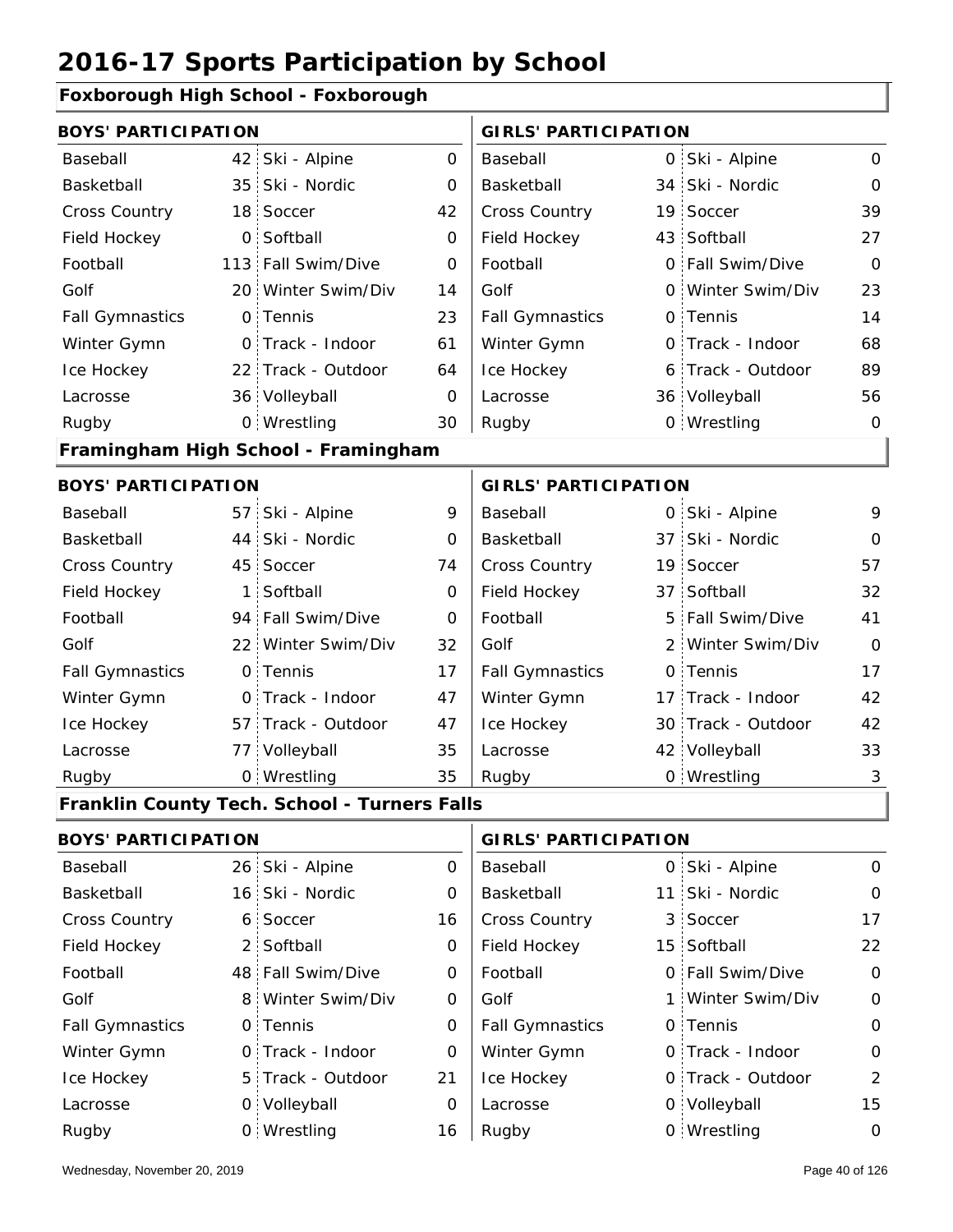### **Franklin High School - Franklin**

| <b>BOYS' PARTICIPATION</b>           |                 |                                            | <b>GIRLS' PARTICIPATION</b> |                             |          |                    |                |
|--------------------------------------|-----------------|--------------------------------------------|-----------------------------|-----------------------------|----------|--------------------|----------------|
| Baseball                             | 57 <sub>1</sub> | Ski - Alpine                               | $\mathsf{O}$                | Baseball                    |          | 0 Ski - Alpine     | $\mathbf 0$    |
| Basketball                           | 40              | Ski - Nordic                               | 0                           | Basketball                  |          | 33 Ski - Nordic    | $\overline{O}$ |
| Cross Country                        | 55              | Soccer                                     | 60                          | Cross Country               |          | 45 Soccer          | 63             |
| Field Hockey                         | $\mathsf{O}$    | Softball                                   | $\overline{0}$              | Field Hockey                |          | 67 Softball        | 50             |
| Football                             | 99              | Fall Swim/Dive                             | 0                           | Football                    |          | 0 Fall Swim/Dive   | $\overline{O}$ |
| Golf                                 | 12 <sup>1</sup> | Winter Swim/Div                            | 18                          | Golf                        |          | 0 Winter Swim/Div  | 30             |
| <b>Fall Gymnastics</b>               |                 | 0 Tennis                                   | 12                          | <b>Fall Gymnastics</b>      |          | 0 Tennis           | 12             |
| Winter Gymn                          |                 | 0 Track - Indoor                           | 67                          | Winter Gymn                 |          | 11 Track - Indoor  | 66             |
| Ice Hockey                           |                 | 50 Track - Outdoor                         | 108                         | Ice Hockey                  |          | 20 Track - Outdoor | 107            |
| Lacrosse                             |                 | 55 Volleyball                              | $\Omega$                    | Lacrosse                    |          | 56 Volleyball      | 45             |
| Rugby                                |                 | 0 Wrestling                                | 37                          | Rugby                       |          | 0 Wrestling        | $\mathbf 0$    |
|                                      |                 | Frontier Regional School - South Deerfield |                             |                             |          |                    |                |
| <b>BOYS' PARTICIPATION</b>           |                 |                                            |                             | <b>GIRLS' PARTICIPATION</b> |          |                    |                |
| Baseball                             | 49.             | Ski - Alpine                               | 4                           | Baseball                    |          | 0 Ski - Alpine     | $\overline{7}$ |
| Basketball                           | 43              | Ski - Nordic                               | $\Omega$                    | Basketball                  |          | 36 Ski - Nordic    | $\Omega$       |
| Cross Country                        | 28 <sup>1</sup> | Soccer                                     | 62                          | Cross Country               |          | 16 Soccer          | 45             |
| Field Hockey                         | 0               | Softball                                   | 0                           | Field Hockey                |          | 45 Softball        | 40             |
| Football                             | 57:             | Fall Swim/Dive                             | $\Omega$                    | Football                    | 0        | Fall Swim/Dive     | $\Omega$       |
| Golf                                 | 13              | Winter Swim/Div                            | 0                           | Golf                        | $\Omega$ | Winter Swim/Div    | $\overline{0}$ |
| <b>Fall Gymnastics</b>               | $\mathsf{O}$    | Tennis                                     | 1                           | <b>Fall Gymnastics</b>      |          | 0 Tennis           | 8              |
| Winter Gymn                          |                 | 0 Track - Indoor                           | 0                           | Winter Gymn                 |          | O Track - Indoor   | $\mathbf 0$    |
| Ice Hockey                           | 11              | Track - Outdoor                            | 51                          | Ice Hockey                  | O        | Track - Outdoor    | 53             |
| Lacrosse                             | $\mathsf{O}$    | Volleyball                                 | O                           | Lacrosse                    |          | 0 Volleyball       | 41             |
| Rugby                                |                 | 0 Wrestling                                | 23                          | Rugby                       |          | 0 Wrestling        | $\mathbf 0$    |
| <b>Gardner High School - Gardner</b> |                 |                                            |                             |                             |          |                    |                |
|                                      |                 |                                            |                             |                             |          |                    |                |

| <b>BOYS' PARTICIPATION</b> |  |                   |          | <b>GIRLS' PARTICIPATION</b> |  |                   |             |
|----------------------------|--|-------------------|----------|-----------------------------|--|-------------------|-------------|
| Baseball                   |  | 25 Ski - Alpine   | $\Omega$ | Baseball                    |  | 0 Ski - Alpine    | $\Omega$    |
| Basketball                 |  | 20 Ski - Nordic   | $\Omega$ | Basketball                  |  | 25 Ski - Nordic   | $\Omega$    |
| <b>Cross Country</b>       |  | 5 Soccer          | 0        | <b>Cross Country</b>        |  | 4 Soccer          | $\Omega$    |
| Field Hockey               |  | 0 Softball        | 0        | Field Hockey                |  | 20 Softball       | $\Omega$    |
| Football                   |  | 33 Fall Swim/Dive | 0        | Football                    |  | 0 Fall Swim/Dive  | $\mathbf 0$ |
| Golf                       |  | 9 Winter Swim/Div | 5        | Golf                        |  | 0 Winter Swim/Div | 4           |
| <b>Fall Gymnastics</b>     |  | 0 Tennis          | 15       | <b>Fall Gymnastics</b>      |  | 0 Tennis          | 15          |
| Winter Gymn                |  | 0 Track - Indoor  | 12       | Winter Gymn                 |  | 0 Track - Indoor  | 10          |
| Ice Hockey                 |  | 9 Track - Outdoor | 15       | Ice Hockey                  |  | 0 Track - Outdoor | 15          |
| Lacrosse                   |  | 0 Volleyball      | $\Omega$ | Lacrosse                    |  | 0 Volleyball      | $\Omega$    |
| Rugby                      |  | 0 Wrestling       | 0        | Rugby                       |  | 0 Wrestling       | 0           |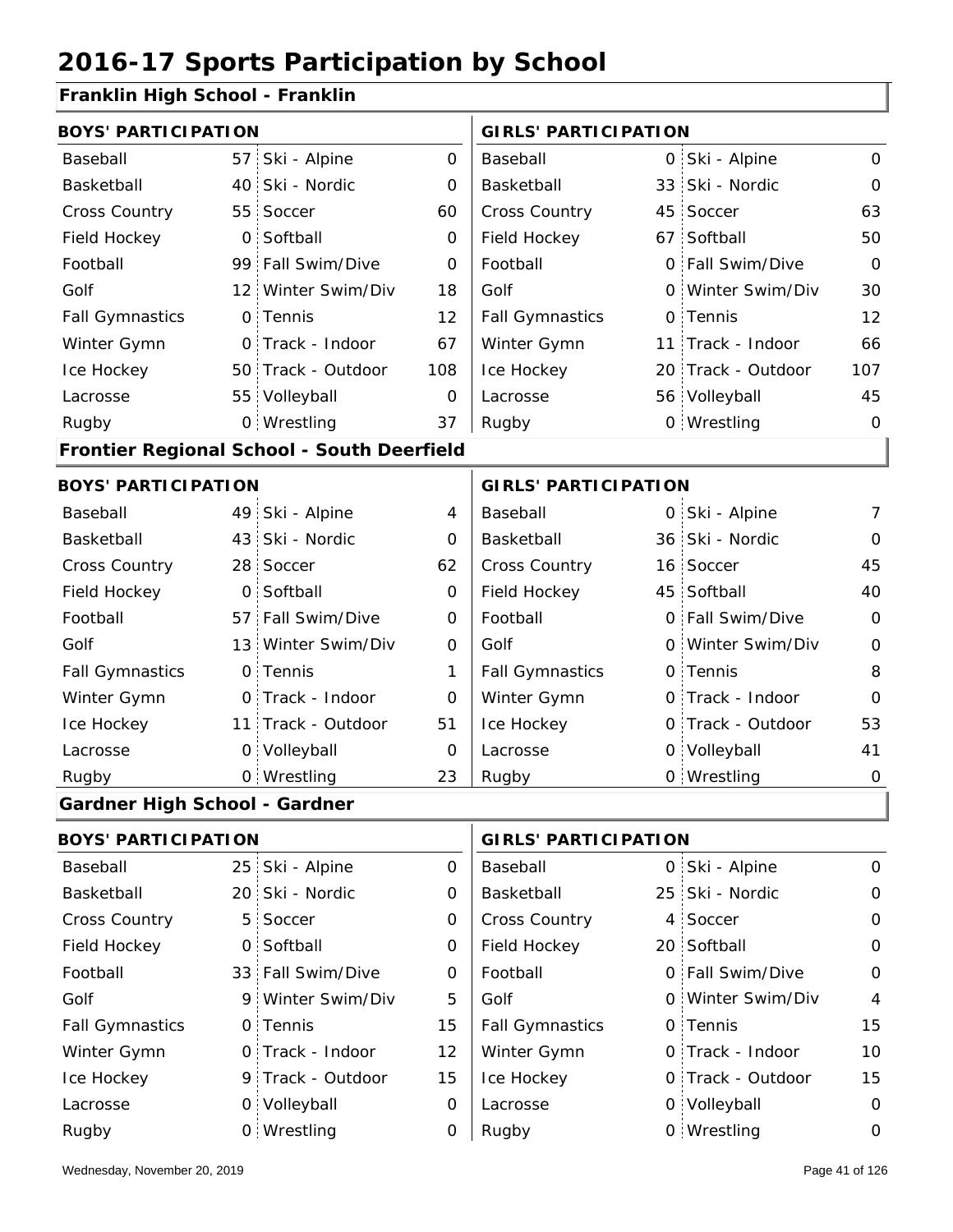#### **Gateway Reg. High School - Huntington**

| <b>BOYS' PARTICIPATION</b> |                 |                                            |                | <b>GIRLS' PARTICIPATION</b> |   |                   |                |
|----------------------------|-----------------|--------------------------------------------|----------------|-----------------------------|---|-------------------|----------------|
| Baseball                   |                 | 22 Ski - Alpine                            | 10             | Baseball                    |   | 0 Ski - Alpine    | $\overline{7}$ |
| Basketball                 |                 | 14 Ski - Nordic                            | $\mathbf 0$    | Basketball                  |   | 20 Ski - Nordic   | $\mathbf 0$    |
| Cross Country              | 11              | Soccer                                     | 33             | <b>Cross Country</b>        |   | 19 Soccer         | 37             |
| Field Hockey               |                 | 0 Softball                                 | 0              | Field Hockey                |   | 0 Softball        | 29             |
| Football                   |                 | 0 Fall Swim/Dive                           | 0              | Football                    |   | 0 Fall Swim/Dive  | $\mathbf 0$    |
| Golf                       |                 | 0 Winter Swim/Div                          | $\mathbf 0$    | Golf                        | 0 | Winter Swim/Div   | $\mathbf 0$    |
| <b>Fall Gymnastics</b>     |                 | 0 Tennis                                   | $\mathbf 0$    | <b>Fall Gymnastics</b>      |   | 0 Tennis          | $\mathbf 0$    |
| Winter Gymn                |                 | O Track - Indoor                           | $\mathbf 0$    | Winter Gymn                 |   | O Track - Indoor  | $\mathbf 0$    |
| Ice Hockey                 |                 | 2 Track - Outdoor                          | 0              | Ice Hockey                  |   | 0 Track - Outdoor | $\mathbf 0$    |
| Lacrosse                   |                 | 0 Volleyball                               | 0              | Lacrosse                    |   | 0 Volleyball      | $\mathbf 0$    |
| Rugby                      |                 | 0 Wrestling                                | 10             | Rugby                       |   | 0 Wrestling       | $\overline{2}$ |
|                            |                 | Georgetown Middle/High School - Georgetown |                |                             |   |                   |                |
| <b>BOYS' PARTICIPATION</b> |                 |                                            |                | <b>GIRLS' PARTICIPATION</b> |   |                   |                |
| Baseball                   |                 | 31 Ski - Alpine                            | 0              | Baseball                    |   | 0 Ski - Alpine    | $\overline{2}$ |
| Basketball                 |                 | 42 Ski - Nordic                            | 0              | Basketball                  |   | 42 Ski - Nordic   | $\Omega$       |
| Cross Country              |                 | 27 Soccer                                  | 32             | <b>Cross Country</b>        |   | 7 Soccer          | 45             |
| Field Hockey               |                 | 0 Softball                                 | 0              | Field Hockey                |   | 25 Softball       | 28             |
| Football                   |                 | 44 Fall Swim/Dive                          | $\mathbf 0$    | Football                    |   | 0 Fall Swim/Dive  | $\mathbf 0$    |
| Golf                       |                 | 12 Winter Swim/Div                         | 1              | Golf                        | 1 | Winter Swim/Div   | $\overline{2}$ |
| <b>Fall Gymnastics</b>     |                 | 0 Tennis                                   | $\mathbf 0$    | <b>Fall Gymnastics</b>      |   | 0 Tennis          | $\mathbf 0$    |
| Winter Gymn                |                 | O Track - Indoor                           | $\mathbf 0$    | Winter Gymn                 |   | O Track - Indoor  | $\mathbf 0$    |
| Ice Hockey                 |                 | 4 Track - Outdoor                          | $\overline{7}$ | Ice Hockey                  |   | 1 Track - Outdoor | 8              |
| Lacrosse                   |                 | 19 Volleyball                              | 0              | Lacrosse                    |   | 34 Volleyball     | 37             |
| Rugby                      |                 | 0 Wrestling                                | 15             | Rugby                       |   | 0 Wrestling       | $\overline{0}$ |
|                            |                 | <b>Gloucester High School - Gloucester</b> |                |                             |   |                   |                |
| <b>BOYS' PARTICIPATION</b> |                 |                                            |                | <b>GIRLS' PARTICIPATION</b> |   |                   |                |
| Baseball                   |                 | 32 Ski - Alpine                            | 0              | Baseball                    |   | 0 Ski - Alpine    | $\mathbf 0$    |
| Basketball                 | 31 <sup>1</sup> | Ski - Nordic                               | 0              | Basketball                  |   | 22 Ski - Nordic   | $\mathbf 0$    |
| Cross Country              |                 | 10 Soccer                                  | 40             | Cross Country               |   | 8 Soccer          | 42             |
| Field Hockey               |                 | 0 Softball                                 | 0              | Field Hockey                |   | 35 Softball       | 31             |
| Football                   |                 | 58 Fall Swim/Dive                          | 0              | Football                    |   | 0 Fall Swim/Dive  | 0              |
| C <sub>0</sub>             |                 | 18 Winter Swim/Div                         | $\overline{7}$ | C <sub>ol</sub> f           |   | 0 Winter Swim/Div | 11             |

| <b>BOYS' PARTICIPATION</b> |  | <b>GIRLS' PARTICIPATION</b> |          |                        |  |                    |             |
|----------------------------|--|-----------------------------|----------|------------------------|--|--------------------|-------------|
| Baseball                   |  | 32 Ski - Alpine             | $\Omega$ | Baseball               |  | 0 Ski - Alpine     | $\Omega$    |
| Basketball                 |  | 31 Ski - Nordic             | 0        | Basketball             |  | 22 Ski - Nordic    | $\mathbf 0$ |
| <b>Cross Country</b>       |  | 10 Soccer                   | 40       | <b>Cross Country</b>   |  | 8 Soccer           | 42          |
| Field Hockey               |  | 0 Softball                  | 0        | Field Hockey           |  | 35 Softball        | 31          |
| Football                   |  | 58 Fall Swim/Dive           | $\Omega$ | Football               |  | 0 Fall Swim/Dive   | $\mathbf 0$ |
| Golf                       |  | 18 Winter Swim/Div          | 7        | Golf                   |  | 0 Winter Swim/Div  | 14          |
| <b>Fall Gymnastics</b>     |  | 0 Tennis                    | 12       | <b>Fall Gymnastics</b> |  | 0 Tennis           | 26          |
| Winter Gymn                |  | 0 Track - Indoor            | 23       | Winter Gymn            |  | 16 Track - Indoor  | 22          |
| Ice Hockey                 |  | 39 Track - Outdoor          | 35       | Ice Hockey             |  | 23 Track - Outdoor | 30          |
| Lacrosse                   |  | 32 Volleyball               | $\Omega$ | Lacrosse               |  | 41 Volleyball      | 0           |
| Rugby                      |  | 0 Wrestling                 | 20       | Rugby                  |  | 0 Wrestling        | 0           |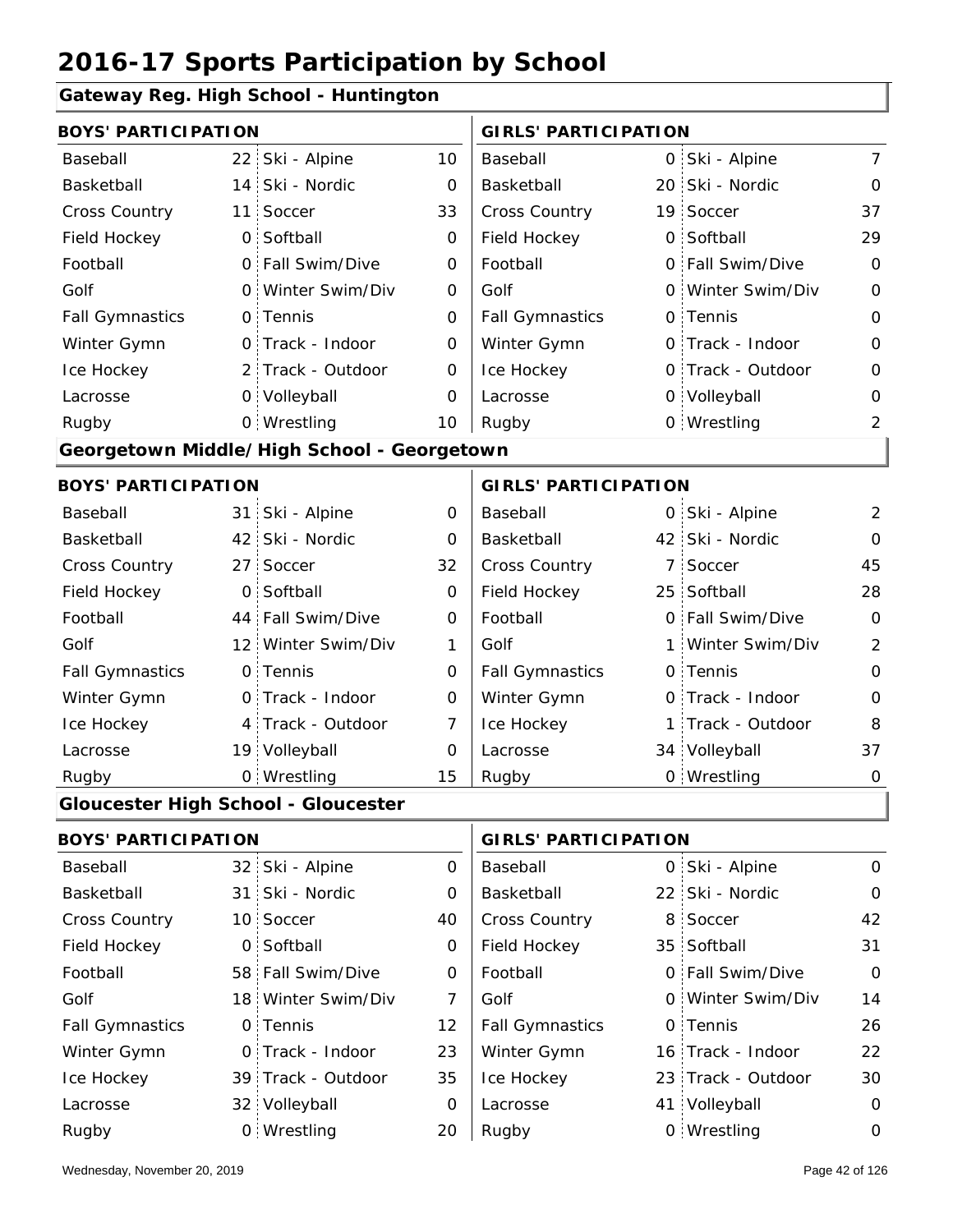### **Grafton High School - Grafton**

| <b>BOYS' PARTICIPATION</b>          |              |                                           |                | <b>GIRLS' PARTICIPATION</b> |                 |                   |              |  |  |  |
|-------------------------------------|--------------|-------------------------------------------|----------------|-----------------------------|-----------------|-------------------|--------------|--|--|--|
| Baseball                            |              | 25 Ski - Alpine                           | $\mathbf{O}$   | Baseball                    |                 | 0 Ski - Alpine    | $\mathbf{O}$ |  |  |  |
| Basketball                          | 27:          | Ski - Nordic                              | $\Omega$       | Basketball                  | 27 <sub>1</sub> | Ski - Nordic      | $\Omega$     |  |  |  |
| Cross Country                       |              | 20 Soccer                                 | 33             | Cross Country               |                 | 20 Soccer         | 30           |  |  |  |
| Field Hockey                        | $\mathsf{O}$ | Softball                                  | 0              | Field Hockey                |                 | 32 Softball       | 27           |  |  |  |
| Football                            |              | 50 Fall Swim/Dive                         | 0              | Football                    |                 | 0 Fall Swim/Dive  | $\mathbf{O}$ |  |  |  |
| Golf                                |              | 13 Winter Swim/Div                        | 5              | Golf                        | 1:              | Winter Swim/Div   | 30           |  |  |  |
| <b>Fall Gymnastics</b>              |              | 0 Tennis                                  | 12             | <b>Fall Gymnastics</b>      |                 | 0 Tennis          | 15           |  |  |  |
| Winter Gymn                         |              | O Track - Indoor                          | 60             | Winter Gymn                 |                 | O Track - Indoor  | 60           |  |  |  |
| Ice Hockey                          |              | 20 Track - Outdoor                        | 60             | Ice Hockey                  |                 | 2 Track - Outdoor | 60           |  |  |  |
| Lacrosse                            |              | 45 Volleyball                             | $\mathbf 0$    | Lacrosse                    |                 | 32 Volleyball     | 30           |  |  |  |
| Rugby                               |              | 0 Wrestling                               | 0              | Rugby                       |                 | 0 Wrestling       | 0            |  |  |  |
| Granby Jr./Sr. High School - Granby |              |                                           |                |                             |                 |                   |              |  |  |  |
| <b>BOYS' PARTICIPATION</b>          |              |                                           |                | <b>GIRLS' PARTICIPATION</b> |                 |                   |              |  |  |  |
| Baseball                            |              | 35 Ski - Alpine                           | 0              | Baseball                    |                 | 0 Ski - Alpine    | 2            |  |  |  |
| Basketball                          |              | 30 Ski - Nordic                           | 0              | Basketball                  |                 | 30 Ski - Nordic   | $\Omega$     |  |  |  |
| Cross Country                       |              | 10 Soccer                                 | 36             | Cross Country               |                 | 10 Soccer         | 36           |  |  |  |
| Field Hockey                        |              | 0 Softball                                | $\Omega$       | Field Hockey                |                 | 0 Softball        | 27           |  |  |  |
| Football                            |              | 0 Fall Swim/Dive                          | $\overline{O}$ | Football                    |                 | 0 Fall Swim/Dive  | $\Omega$     |  |  |  |
| Golf                                |              | 7 Winter Swim/Div                         | $\Omega$       | Golf                        |                 | 0 Winter Swim/Div | $\Omega$     |  |  |  |
| <b>Fall Gymnastics</b>              |              | 0 Tennis                                  | $\overline{O}$ | <b>Fall Gymnastics</b>      |                 | 0 Tennis          | 0            |  |  |  |
| Winter Gymn                         |              | O Track - Indoor                          | $\Omega$       | Winter Gymn                 |                 | O Track - Indoor  | $\Omega$     |  |  |  |
| Ice Hockey                          |              | 3 Track - Outdoor                         | 0              | Ice Hockey                  |                 | 0 Track - Outdoor | 0            |  |  |  |
| Lacrosse                            |              | 15 Volleyball                             | $\overline{O}$ | Lacrosse                    |                 | 22 Volleyball     | 0            |  |  |  |
| Rugby                               |              | 0 Wrestling                               | 12             | Rugby                       |                 | 0 Wrestling       | 1            |  |  |  |
|                                     |              | <b>Greater Lawrence Tech HS - Andover</b> |                |                             |                 |                   |              |  |  |  |

| <b>BOYS' PARTICIPATION</b> |  | <b>GIRLS' PARTICIPATION</b> |          |                        |  |                   |                   |
|----------------------------|--|-----------------------------|----------|------------------------|--|-------------------|-------------------|
| Baseball                   |  | 45 Ski - Alpine             | 0        | Baseball               |  | 0 Ski - Alpine    | $\Omega$          |
| Basketball                 |  | 45 Ski - Nordic             | 0        | Basketball             |  | 30 Ski - Nordic   | $\Omega$          |
| <b>Cross Country</b>       |  | 45 Soccer                   | 41       | <b>Cross Country</b>   |  | 45 Soccer         | 23                |
| Field Hockey               |  | 0 Softball                  | 0        | Field Hockey           |  | 0 Softball        | 32                |
| Football                   |  | 76 Fall Swim/Dive           | $\Omega$ | Football               |  | 0 Fall Swim/Dive  | $\Omega$          |
| Golf                       |  | 5 Winter Swim/Div           | 12       | Golf                   |  | 6 Winter Swim/Div | 15                |
| <b>Fall Gymnastics</b>     |  | 0 Tennis                    | 12       | <b>Fall Gymnastics</b> |  | 0 Tennis          | $12 \overline{ }$ |
| Winter Gymn                |  | O Track - Indoor            | 30       | Winter Gymn            |  | 0 Track - Indoor  | 27                |
| Ice Hockey                 |  | 0 Track - Outdoor           | 45       | Ice Hockey             |  | 0 Track - Outdoor | 45                |
| Lacrosse                   |  | 0 Volleyball                | 22       | Lacrosse               |  | 0 Volleyball      | 25                |
| Rugby                      |  | 0 Wrestling                 | 24       | Rugby                  |  | 0 Wrestling       | $\Omega$          |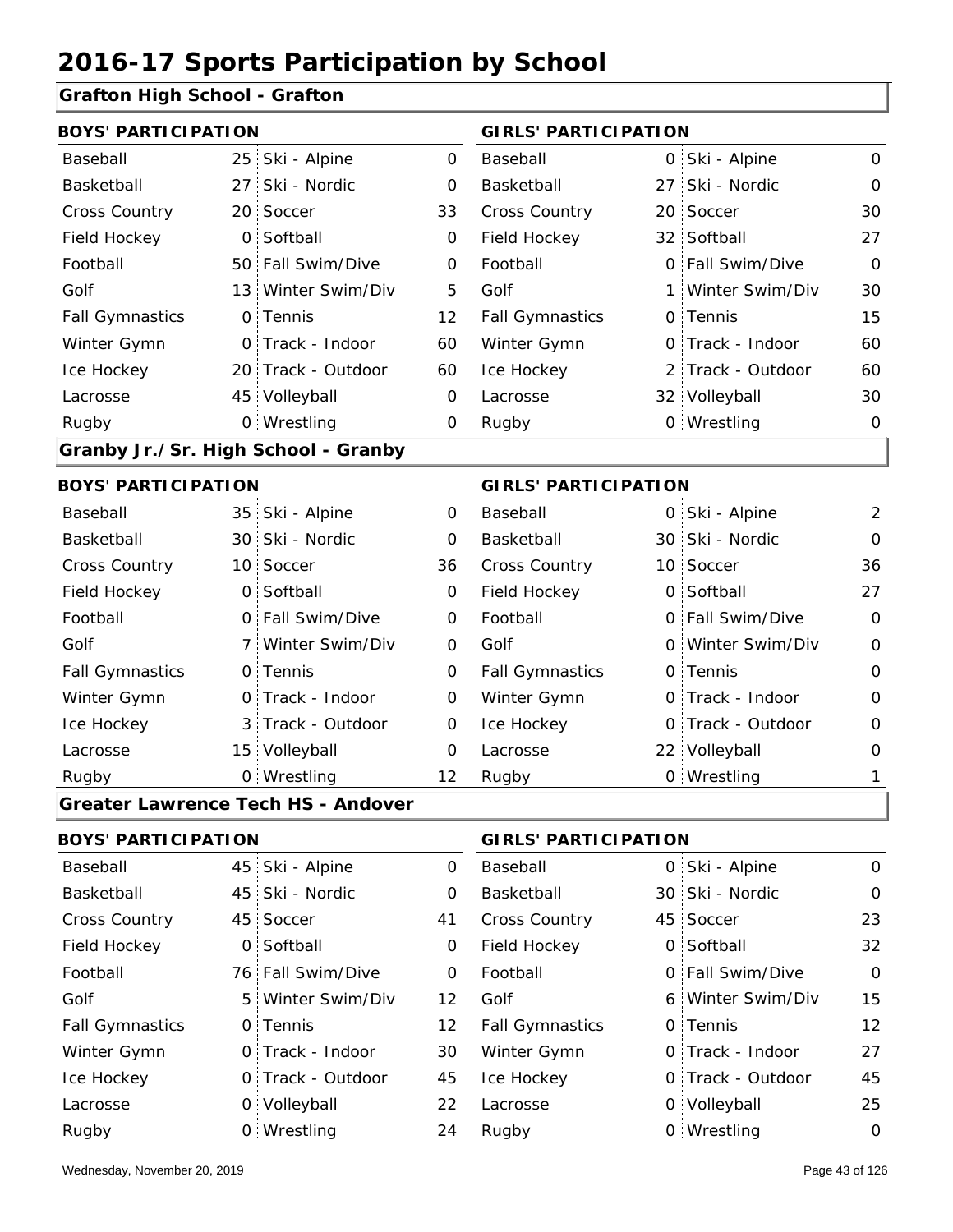### **Greater Lowell Tech HS - Tyngsboro**

| $34.51$ $-50.001$ $-50.1$ $-10$     |                 |                                                |                |                             |  |                   |                |
|-------------------------------------|-----------------|------------------------------------------------|----------------|-----------------------------|--|-------------------|----------------|
| <b>BOYS' PARTICIPATION</b>          |                 |                                                |                | <b>GIRLS' PARTICIPATION</b> |  |                   |                |
| Baseball                            | 35 <sub>1</sub> | Ski - Alpine                                   | $\overline{O}$ | Baseball                    |  | 0 Ski - Alpine    | $\mathbf{O}$   |
| Basketball                          | 45:             | Ski - Nordic                                   | O              | Basketball                  |  | 35 Ski - Nordic   | $\mathbf 0$    |
| <b>Cross Country</b>                |                 | 20 Soccer                                      | 35             | <b>Cross Country</b>        |  | 20 Soccer         | 30             |
| Field Hockey                        | $\mathsf{O}$    | Softball                                       | 0              | Field Hockey                |  | 0 Softball        | 35             |
| Football                            |                 | 70 Fall Swim/Dive                              | $\mathbf 0$    | Football                    |  | 0 Fall Swim/Dive  | $\Omega$       |
| Golf                                | $\overline{O}$  | Winter Swim/Div                                | 35             | Golf                        |  | 0 Winter Swim/Div | 35             |
| <b>Fall Gymnastics</b>              |                 | 0 Tennis                                       | 15             | <b>Fall Gymnastics</b>      |  | 0 Tennis          | 20             |
| Winter Gymn                         |                 | 0 Track - Indoor                               | O              | Winter Gymn                 |  | O Track - Indoor  | $\Omega$       |
| Ice Hockey                          |                 | 5 Track - Outdoor                              | 50             | Ice Hockey                  |  | 0 Track - Outdoor | 40             |
| Lacrosse                            |                 | 40 Volleyball                                  | 35             | Lacrosse                    |  | 40 Volleyball     | 40             |
| Rugby                               |                 | 0 Wrestling                                    | 40             | Rugby                       |  | 0 Wrestling       | 1              |
|                                     |                 | <b>Greater New Bedford RVTHS - New Bedford</b> |                |                             |  |                   |                |
| <b>BOYS' PARTICIPATION</b>          |                 |                                                |                | <b>GIRLS' PARTICIPATION</b> |  |                   |                |
| Baseball                            |                 | 53 Ski - Alpine                                | 0              | Baseball                    |  | 0 Ski - Alpine    | 0              |
| Basketball                          | 37 <sup>1</sup> | Ski - Nordic                                   | 0              | Basketball                  |  | 34 Ski - Nordic   | O              |
| <b>Cross Country</b>                | 16 <sup>1</sup> | Soccer                                         | 88             | Cross Country               |  | 17 Soccer         | 52             |
| Field Hockey                        | $\overline{O}$  | Softball                                       | $\mathbf 0$    | Field Hockey                |  | 0 Softball        | 42             |
| Football                            |                 | 49 Fall Swim/Dive                              | $\mathbf 0$    | Football                    |  | 1 Fall Swim/Dive  | $\mathbf 0$    |
| Golf                                |                 | 16 Winter Swim/Div                             | $\overline{0}$ | Golf                        |  | 2 Winter Swim/Div | $\overline{0}$ |
| <b>Fall Gymnastics</b>              |                 | 0 Tennis                                       | $\overline{O}$ | <b>Fall Gymnastics</b>      |  | 0 Tennis          | $\overline{0}$ |
| Winter Gymn                         |                 | 0 Track - Indoor                               | 62             | Winter Gymn                 |  | O Track - Indoor  | 58             |
| Ice Hockey                          |                 | 37 Track - Outdoor                             | 18             | Ice Hockey                  |  | 2 Track - Outdoor | 26             |
| Lacrosse                            |                 | 38 Volleyball                                  | 36             | Lacrosse                    |  | 45 Volleyball     | 36             |
| Rugby                               |                 | 0 Wrestling                                    | $\Omega$       | Rugby                       |  | 0 Wrestling       | 0              |
| <b>Green Academy - South Boston</b> |                 |                                                |                |                             |  |                   |                |
| <b>BOYS' PARTICIPATION</b>          |                 |                                                |                | <b>GIRLS' PARTICIPATION</b> |  |                   |                |

| Baseball               | 2 Ski - Alpine    | 0        | Baseball               |  | 0 Ski - Alpine    | $\Omega$ |  |  |
|------------------------|-------------------|----------|------------------------|--|-------------------|----------|--|--|
| Basketball             | 25 Ski - Nordic   | 0        | Basketball             |  | 30 Ski - Nordic   | $\Omega$ |  |  |
| <b>Cross Country</b>   | 0 Soccer          | 3        | <b>Cross Country</b>   |  | 0 Soccer          | $\Omega$ |  |  |
| Field Hockey           | 0 Softball        | 0        | Field Hockey           |  | 0 Softball        | $\Omega$ |  |  |
| Football               | 7 Fall Swim/Dive  | $\Omega$ | Football               |  | 0 Fall Swim/Dive  | $\Omega$ |  |  |
| Golf                   | 0 Winter Swim/Div | 0        | Golf                   |  | 0 Winter Swim/Div | $\Omega$ |  |  |
| <b>Fall Gymnastics</b> | 0 Tennis          | 0        | <b>Fall Gymnastics</b> |  | 0 Tennis          | $\Omega$ |  |  |
| Winter Gymn            | O Track - Indoor  | 10       | Winter Gymn            |  | 0 Track - Indoor  | 10       |  |  |
| Ice Hockey             | 0 Track - Outdoor | 10       | Ice Hockey             |  | 0 Track - Outdoor | 10       |  |  |
| Lacrosse               | 0 Volleyball      | 0        | Lacrosse               |  | 0 Volleyball      | 15       |  |  |
| Rugby                  | 0 Wrestling       | Ο        | Rugby                  |  | 0 Wrestling       | 0        |  |  |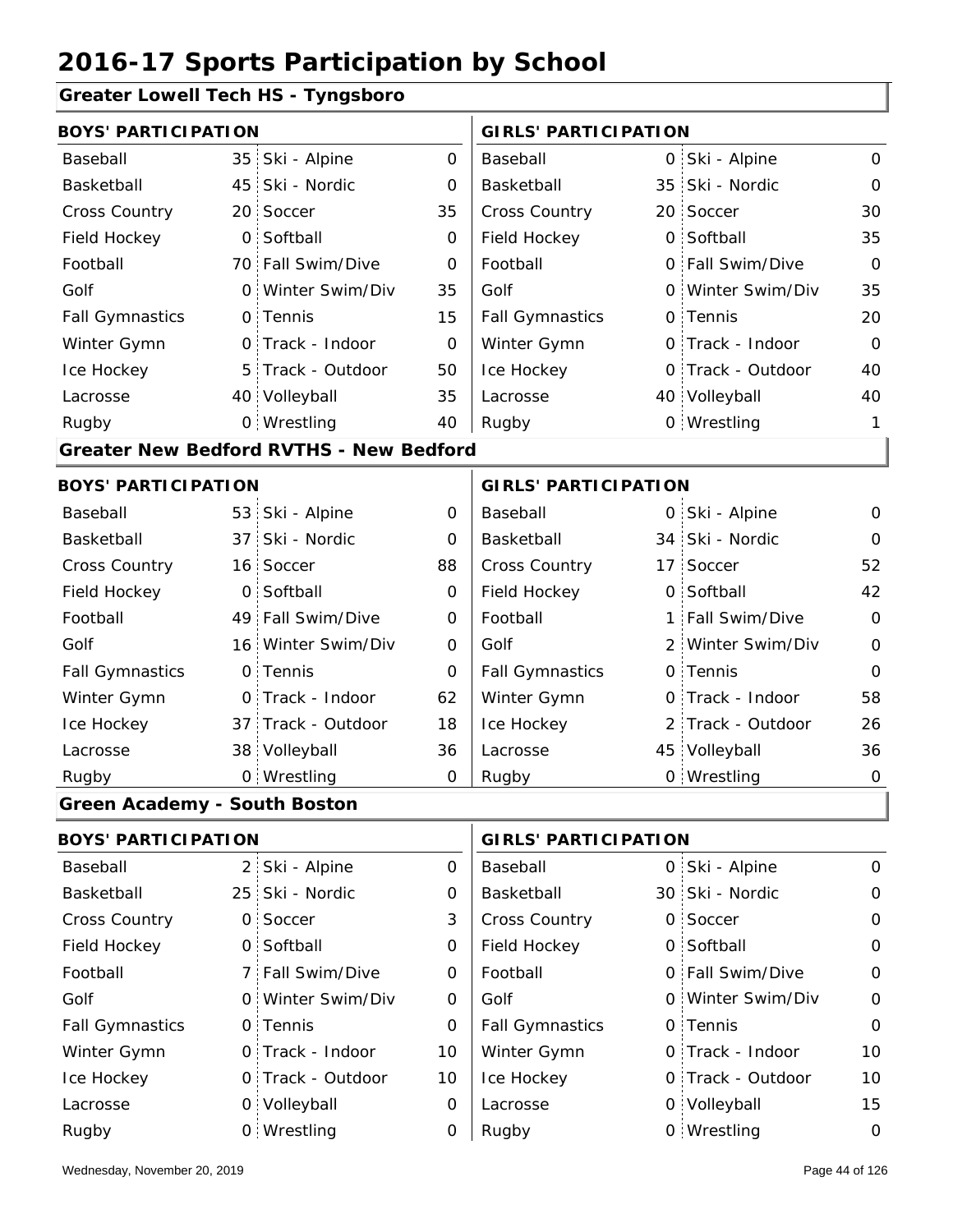**Greenfield High School - Greenfield**

| Greenheid High School - Greenheid |                 |                                            |                |                             |  |                   |                |  |
|-----------------------------------|-----------------|--------------------------------------------|----------------|-----------------------------|--|-------------------|----------------|--|
| <b>BOYS' PARTICIPATION</b>        |                 |                                            |                | <b>GIRLS' PARTICIPATION</b> |  |                   |                |  |
| Baseball                          | 25              | Ski - Alpine                               | 0              | Baseball                    |  | 0 Ski - Alpine    | 0              |  |
| Basketball                        | 20 <sub>1</sub> | Ski - Nordic                               | 0              | Basketball                  |  | 18 Ski - Nordic   | $\mathbf 0$    |  |
| Cross Country                     | 15              | Soccer                                     | 13             | Cross Country               |  | 11 Soccer         | 16             |  |
| Field Hockey                      | $\mathbf 0$     | Softball                                   | 0              | Field Hockey                |  | 26 Softball       | 19             |  |
| Football                          |                 | 24 Fall Swim/Dive                          | $\mathbf 0$    | Football                    |  | 0 Fall Swim/Dive  | $\mathbf 0$    |  |
| Golf                              | 10              | Winter Swim/Div                            | 0              | Golf                        |  | 0 Winter Swim/Div | $\overline{O}$ |  |
| <b>Fall Gymnastics</b>            | 0               | Tennis                                     | $\overline{7}$ | <b>Fall Gymnastics</b>      |  | 0 Tennis          | 10             |  |
| Winter Gymn                       | $\mathsf{O}$    | Track - Indoor                             | 13             | Winter Gymn                 |  | 0 Track - Indoor  | 11             |  |
| Ice Hockey                        |                 | 9 Track - Outdoor                          | 36             | Ice Hockey                  |  | 2 Track - Outdoor | 22             |  |
| Lacrosse                          |                 | 0 Volleyball                               | 0              | Lacrosse                    |  | 0 Volleyball      | 24             |  |
| Rugby                             |                 | 0 Wrestling                                | $\mathbf 0$    | Rugby                       |  | 0 Wrestling       | $\mathbf 0$    |  |
|                                   |                 | Groton-Dunstable Reg. High School - Groton |                |                             |  |                   |                |  |
| <b>BOYS' PARTICIPATION</b>        |                 |                                            |                | <b>GIRLS' PARTICIPATION</b> |  |                   |                |  |
| Baseball                          | 52              | Ski - Alpine                               | 8              | Baseball                    |  | 0 Ski - Alpine    | 13             |  |
| Basketball                        | 40              | Ski - Nordic                               | 0              | Basketball                  |  | 24 Ski - Nordic   | $\Omega$       |  |
| <b>Cross Country</b>              | 35              | Soccer                                     | 68             | Cross Country               |  | 21 Soccer         | 50             |  |
| Field Hockey                      | 0               | Softball                                   | 0              | Field Hockey                |  | 33 Softball       | 14             |  |
| Football                          |                 | 58 Fall Swim/Dive                          | $\mathbf 0$    | Football                    |  | 0 Fall Swim/Dive  | $\mathbf 0$    |  |
| Golf                              | 9               | Winter Swim/Div                            | 13             | Golf                        |  | 2 Winter Swim/Div | 15             |  |
| <b>Fall Gymnastics</b>            | $\mathsf{O}$    | Tennis                                     | 10             | <b>Fall Gymnastics</b>      |  | 0 Tennis          | 13             |  |
| Winter Gymn                       |                 | 0 Track - Indoor                           | 24             | Winter Gymn                 |  | 10 Track - Indoor | 27             |  |
| Ice Hockey                        | 41.             | Track - Outdoor                            | 52             | Ice Hockey                  |  | 1 Track - Outdoor | 49             |  |
| Lacrosse                          | 0               | Volleyball                                 | 1              | Lacrosse                    |  | 0 Volleyball      | 41             |  |
| Rugby                             |                 | 0 Wrestling                                | $\mathbf 0$    | Rugby                       |  | 0 Wrestling       | $\mathbf 0$    |  |
|                                   |                 | Hamilton-Wenham Reg HS - South Hamilton    |                |                             |  |                   |                |  |
| <b>BOYS' PARTICIPATION</b>        |                 |                                            |                | <b>GIRLS' PARTICIPATION</b> |  |                   |                |  |
| Baseball                          | 43              | Ski - Alpine                               | 0              | Baseball                    |  | 0 Ski - Alpine    | $\mathbf 0$    |  |
| Basketball                        |                 | 36 Ski - Nordic                            | 0              | Basketball                  |  | 21 Ski - Nordic   | 0              |  |
| Cross Country                     | 17 <sup>1</sup> | Soccer                                     | 48             | Cross Country               |  | 22 Soccer         | 56             |  |
| Field Hockey                      | 1               | Softball                                   | 0              | Field Hockey                |  | 34 Softball       | 23             |  |
| Football                          |                 | 40 Fall Swim/Dive                          | 0              | Football                    |  | 0 Fall Swim/Dive  | $\mathbf 0$    |  |
| Golf                              |                 | 18 Winter Swim/Div                         | 20             | Golf                        |  | 0 Winter Swim/Div | 27             |  |
| <b>Fall Gymnastics</b>            |                 | 0 Tennis                                   | $\mathbf 0$    | <b>Fall Gymnastics</b>      |  | 0 Tennis          | $\mathbf 0$    |  |

0

Winter Gymn Ice Hockey Lacrosse

36

0

1

Ice Hockey Lacrosse

Winter Gymn

21 Track - Outdoor

Wrestling Rugby 0 Rugby 0

1 Track - Indoor

35 Volleyball

0

53

9 Track - Indoor

7 Track - Outdoor

30 Volleyball 27

0 Wrestling 0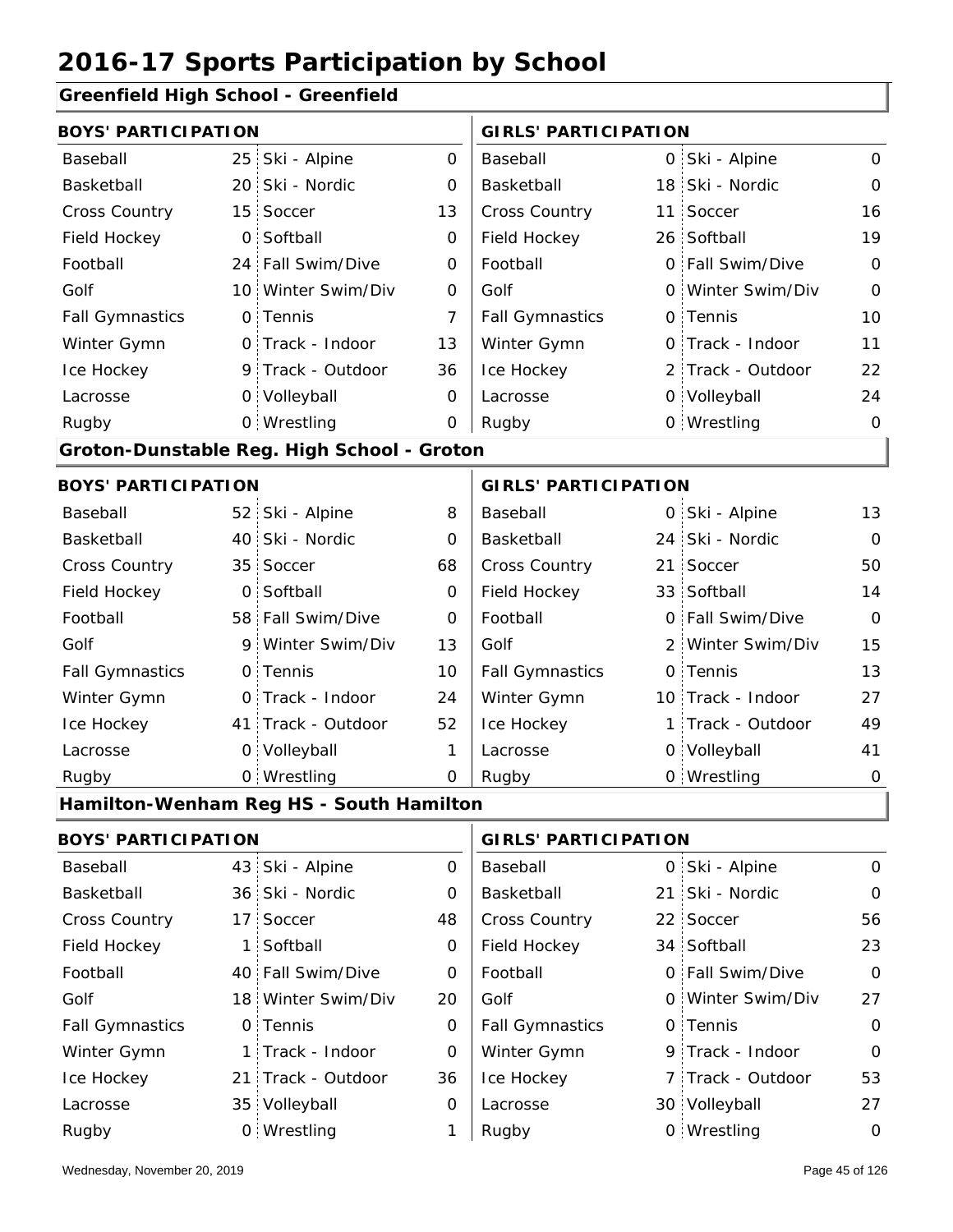| Hampden Charter School of Science - Chicopee |                 |                                                     |                |                             |            |                   |                |  |
|----------------------------------------------|-----------------|-----------------------------------------------------|----------------|-----------------------------|------------|-------------------|----------------|--|
| <b>BOYS' PARTICIPATION</b>                   |                 |                                                     |                | <b>GIRLS' PARTICIPATION</b> |            |                   |                |  |
| Baseball                                     |                 | 0 Ski - Alpine                                      | $\Omega$       | Baseball                    |            | 0 Ski - Alpine    | $\Omega$       |  |
| Basketball                                   |                 | 18 Ski - Nordic                                     | $\Omega$       | Basketball                  | 11:        | Ski - Nordic      | $\Omega$       |  |
| <b>Cross Country</b>                         | 5               | Soccer                                              | 16             | Cross Country               |            | 10 Soccer         | 21             |  |
| Field Hockey                                 |                 | 0 Softball                                          | $\Omega$       | Field Hockey                |            | 0 Softball        | $\Omega$       |  |
| Football                                     |                 | 0 Fall Swim/Dive                                    | $\Omega$       | Football                    | 0 :        | Fall Swim/Dive    | $\Omega$       |  |
| Golf                                         |                 | 0 Winter Swim/Div                                   | $\Omega$       | Golf                        |            | 0 Winter Swim/Div | $\Omega$       |  |
| <b>Fall Gymnastics</b>                       |                 | 0 Tennis                                            | 0              | <b>Fall Gymnastics</b>      |            | 0 Tennis          | 0              |  |
| Winter Gymn                                  |                 | 0 Track - Indoor                                    | $\overline{0}$ | Winter Gymn                 |            | O Track - Indoor  | 5              |  |
| Ice Hockey                                   |                 | 0 Track - Outdoor                                   | 18             | Ice Hockey                  |            | 0 Track - Outdoor | 26             |  |
| Lacrosse                                     |                 | 0 Volleyball                                        | $\overline{O}$ | Lacrosse                    |            | 0 Volleyball      | 0              |  |
| Rugby                                        |                 | 0 Wrestling                                         | 23             | Rugby                       |            | 0 Wrestling       | 5              |  |
|                                              |                 | Hampshire Regional Middle/High School - Westhampton |                |                             |            |                   |                |  |
| <b>BOYS' PARTICIPATION</b>                   |                 |                                                     |                | <b>GIRLS' PARTICIPATION</b> |            |                   |                |  |
| Baseball                                     |                 | 33 Ski - Alpine                                     | 6              | Baseball                    | 0          | Ski - Alpine      | 11             |  |
| Basketball                                   |                 | 25 Ski - Nordic                                     | O              | Basketball                  |            | 25 Ski - Nordic   | $\Omega$       |  |
| <b>Cross Country</b>                         | 27 <sup>1</sup> | Soccer                                              | 35             | Cross Country               |            | 37 Soccer         | 47             |  |
| Field Hockey                                 | $\overline{O}$  | Softball                                            | 0              | Field Hockey                | $\Omega$ . | Softball          | 27             |  |
| Football                                     |                 | 16 Fall Swim/Dive                                   | 0              | Football                    | 0 :        | Fall Swim/Dive    | $\Omega$       |  |
| Golf                                         | 11 :            | Winter Swim/Div                                     | 3              | Golf                        | 2          | Winter Swim/Div   | $\overline{7}$ |  |
| <b>Fall Gymnastics</b>                       |                 | 1 Tennis                                            | $\mathbf 0$    | <b>Fall Gymnastics</b>      |            | 14 Tennis         | $\Omega$       |  |
| Winter Gymn                                  |                 | O Track - Indoor                                    | 11             | Winter Gymn                 |            | O Track - Indoor  | 27             |  |
| Ice Hockey                                   |                 | 2 Track - Outdoor                                   | 40             | Ice Hockey                  |            | 0 Track - Outdoor | 60             |  |
| Lacrosse                                     |                 | 0 Volleyball                                        | $\mathbf 0$    | Lacrosse                    |            | 0 Volleyball      | 0              |  |
| Rugby                                        |                 | 0 Wrestling                                         | 14             | Rugby                       |            | 0 Wrestling       | $\mathbf 0$    |  |
| Hanover High School - Hanover                |                 |                                                     |                |                             |            |                   |                |  |
|                                              |                 |                                                     |                |                             |            |                   |                |  |

**Hampden Charter School of Science - Chicopee**

| <b>BOYS' PARTICIPATION</b> |  | <b>GIRLS' PARTICIPATION</b> |    |                        |  |                    |               |
|----------------------------|--|-----------------------------|----|------------------------|--|--------------------|---------------|
| Baseball                   |  | 34 Ski - Alpine             | 16 | Baseball               |  | 0 Ski - Alpine     | $\mathcal{I}$ |
| Basketball                 |  | 36 Ski - Nordic             | 0  | Basketball             |  | 34 Ski - Nordic    | $\circ$       |
| <b>Cross Country</b>       |  | 33 Soccer                   | 46 | <b>Cross Country</b>   |  | 17 Soccer          | 39            |
| Field Hockey               |  | 0 Softball                  | 0  | Field Hockey           |  | 68 Softball        | 21            |
| Football                   |  | 90 Fall Swim/Dive           | 0  | Football               |  | 0 Fall Swim/Dive   | $\Omega$      |
| Golf                       |  | 20 Winter Swim/Div          | 15 | Golf                   |  | 0 Winter Swim/Div  | 23            |
| <b>Fall Gymnastics</b>     |  | 0 Tennis                    | 16 | <b>Fall Gymnastics</b> |  | 0 Tennis           | 19            |
| Winter Gymn                |  | 0 Track - Indoor            | 0  | Winter Gymn            |  | 17 Track - Indoor  | $\Omega$      |
| Ice Hockey                 |  | 44 Track - Outdoor          | 40 | Ice Hockey             |  | 20 Track - Outdoor | 25            |
| Lacrosse                   |  | 46 Volleyball               | 0  | Lacrosse               |  | 46 Volleyball      | 38            |
| Rugby                      |  | 46 Wrestling                | 19 | Rugby                  |  | 0 Wrestling        | 0             |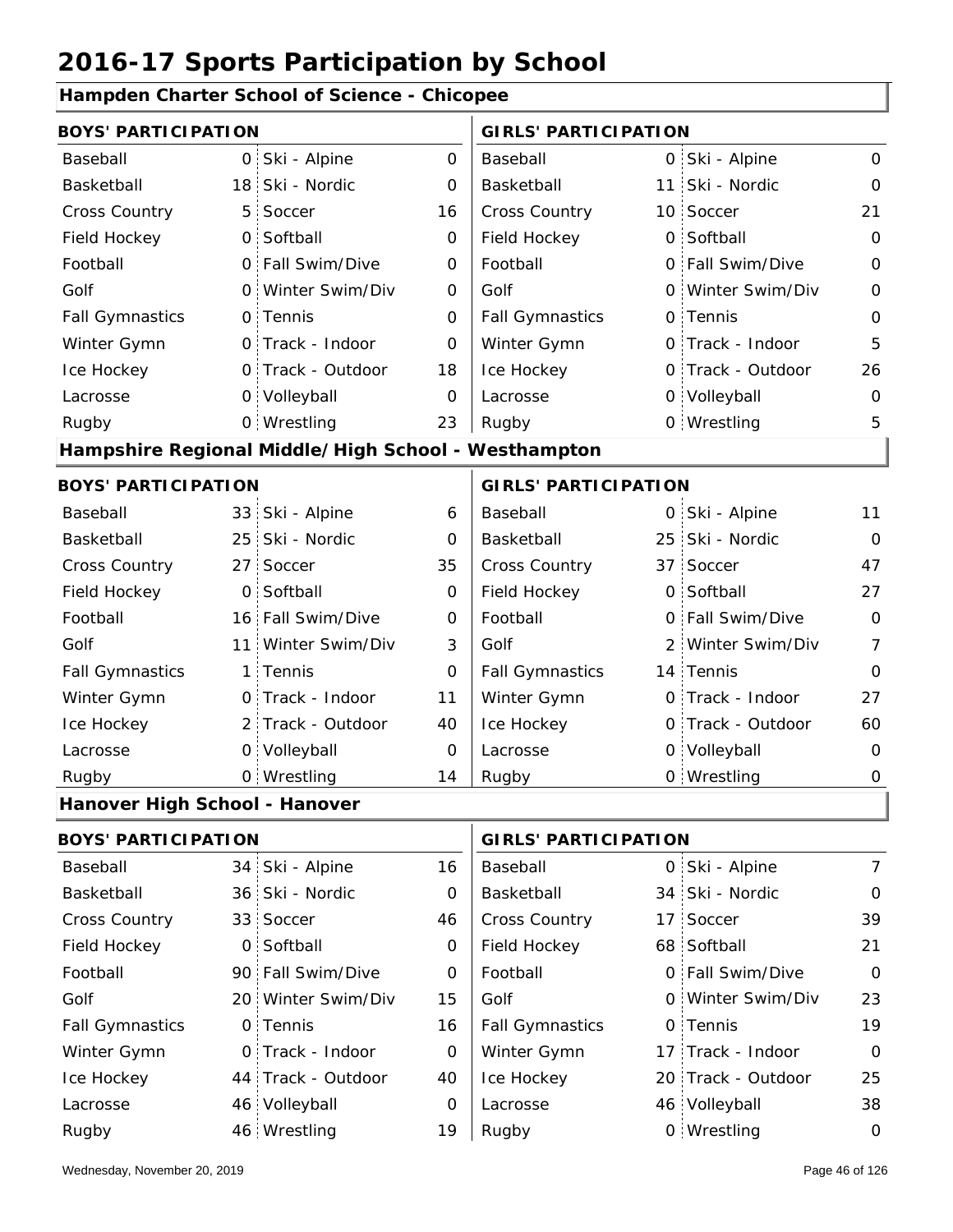### **Haverhill High School - Haverhill**

| <b>BOYS' PARTICIPATION</b>       |                |                                              |                | <b>GIRLS' PARTICIPATION</b> |  |                   |              |
|----------------------------------|----------------|----------------------------------------------|----------------|-----------------------------|--|-------------------|--------------|
| Baseball                         |                | 68 Ski - Alpine                              | 16             | Baseball                    |  | 0 Ski - Alpine    | 10           |
| Basketball                       |                | 47 Ski - Nordic                              | 0              | Basketball                  |  | 23 Ski - Nordic   | $\Omega$     |
| Cross Country                    |                | 24 Soccer                                    | 42             | Cross Country               |  | 11 Soccer         | 37           |
| Field Hockey                     | O <sub>1</sub> | Softball                                     | 0              | Field Hockey                |  | 25 Softball       | 48           |
| Football                         |                | 117 Fall Swim/Dive                           | 0              | Football                    |  | 0 Fall Swim/Dive  | 35           |
| Golf                             |                | 28 Winter Swim/Div                           | 20             | Golf                        |  | 0 Winter Swim/Div | $\Omega$     |
| <b>Fall Gymnastics</b>           |                | 0 Tennis                                     | 18             | <b>Fall Gymnastics</b>      |  | 0 Tennis          | 47           |
| Winter Gymn                      |                | 0 Track - Indoor                             | 51             | Winter Gymn                 |  | 11 Track - Indoor | 41           |
| Ice Hockey                       |                | 36 Track - Outdoor                           | 67             | Ice Hockey                  |  | 8 Track - Outdoor | 43           |
| Lacrosse                         |                | 39 Volleyball                                | 29             | Lacrosse                    |  | 38 Volleyball     | 52           |
| Rugby                            |                | 0 Wrestling                                  | 32             | Rugby                       |  | 0 Wrestling       | 0            |
| Henderson Inclusion - Dorchester |                |                                              |                |                             |  |                   |              |
| <b>BOYS' PARTICIPATION</b>       |                |                                              |                | <b>GIRLS' PARTICIPATION</b> |  |                   |              |
| Baseball                         |                | 4 Ski - Alpine                               | $\overline{O}$ | Baseball                    |  | 0 Ski - Alpine    | 0            |
| Basketball                       |                | 5 Ski - Nordic                               | 0              | Basketball                  |  | 3 Ski - Nordic    | 0            |
| Cross Country                    |                | 2 Soccer                                     | 0              | Cross Country               |  | 4 Soccer          | 0            |
| Field Hockey                     |                | 0 Softball                                   | $\overline{O}$ | Field Hockey                |  | 0 Softball        | $\Omega$     |
| Football                         |                | 5 Fall Swim/Dive                             | $\Omega$       | Football                    |  | 0 Fall Swim/Dive  | $\Omega$     |
| Golf                             |                | 0 Winter Swim/Div                            | 0              | Golf                        |  | 0 Winter Swim/Div | 0            |
| <b>Fall Gymnastics</b>           |                | 0 Tennis                                     | 0              | <b>Fall Gymnastics</b>      |  | 0 Tennis          | $\mathbf{O}$ |
| Winter Gymn                      |                | O Track - Indoor                             | 0              | Winter Gymn                 |  | O Track - Indoor  | $\Omega$     |
| Ice Hockey                       |                | 2 Track - Outdoor                            | 0              | Ice Hockey                  |  | 0 Track - Outdoor | 0            |
| Lacrosse                         |                | 0 Volleyball                                 | 0              | Lacrosse                    |  | 0 Volleyball      | 0            |
| Rugby                            |                | 0 Wrestling                                  | $\Omega$       | Rugby                       |  | 0 Wrestling       | 0            |
|                                  |                |                                              |                |                             |  |                   |              |
|                                  |                | <b>High School of Commerce - Springfield</b> |                |                             |  |                   |              |

| <b>BOYS' PARTICIPATION</b> |  | <b>GIRLS' PARTICIPATION</b> |          |                        |  |                   |          |
|----------------------------|--|-----------------------------|----------|------------------------|--|-------------------|----------|
| Baseball                   |  | 19 Ski - Alpine             | 0        | Baseball               |  | 0 Ski - Alpine    | $\Omega$ |
| Basketball                 |  | 36 Ski - Nordic             | $\Omega$ | Basketball             |  | 17 Ski - Nordic   | $\Omega$ |
| <b>Cross Country</b>       |  | 0 Soccer                    | 18       | <b>Cross Country</b>   |  | 0 Soccer          | 15       |
| Field Hockey               |  | 0 Softball                  | 0        | Field Hockey           |  | 0 Softball        | 21       |
| Football                   |  | 54 Fall Swim/Dive           | 1        | Football               |  | 0 Fall Swim/Dive  | 1        |
| Golf                       |  | 0 Winter Swim/Div           | $\Omega$ | Golf                   |  | 0 Winter Swim/Div | $\Omega$ |
| <b>Fall Gymnastics</b>     |  | 0 Tennis                    | $\Omega$ | <b>Fall Gymnastics</b> |  | 0 Tennis          | $\Omega$ |
| Winter Gymn                |  | 0 Track - Indoor            | 24       | Winter Gymn            |  | 0 Track - Indoor  | 16       |
| Ice Hockey                 |  | 0 Track - Outdoor           | 27       | Ice Hockey             |  | 0 Track - Outdoor | 18       |
| Lacrosse                   |  | 0 Volleyball                | 15       | Lacrosse               |  | 0 Volleyball      | 14       |
| Rugby                      |  | 0 Wrestling                 | 0        | Rugby                  |  | 0 Wrestling       | $\Omega$ |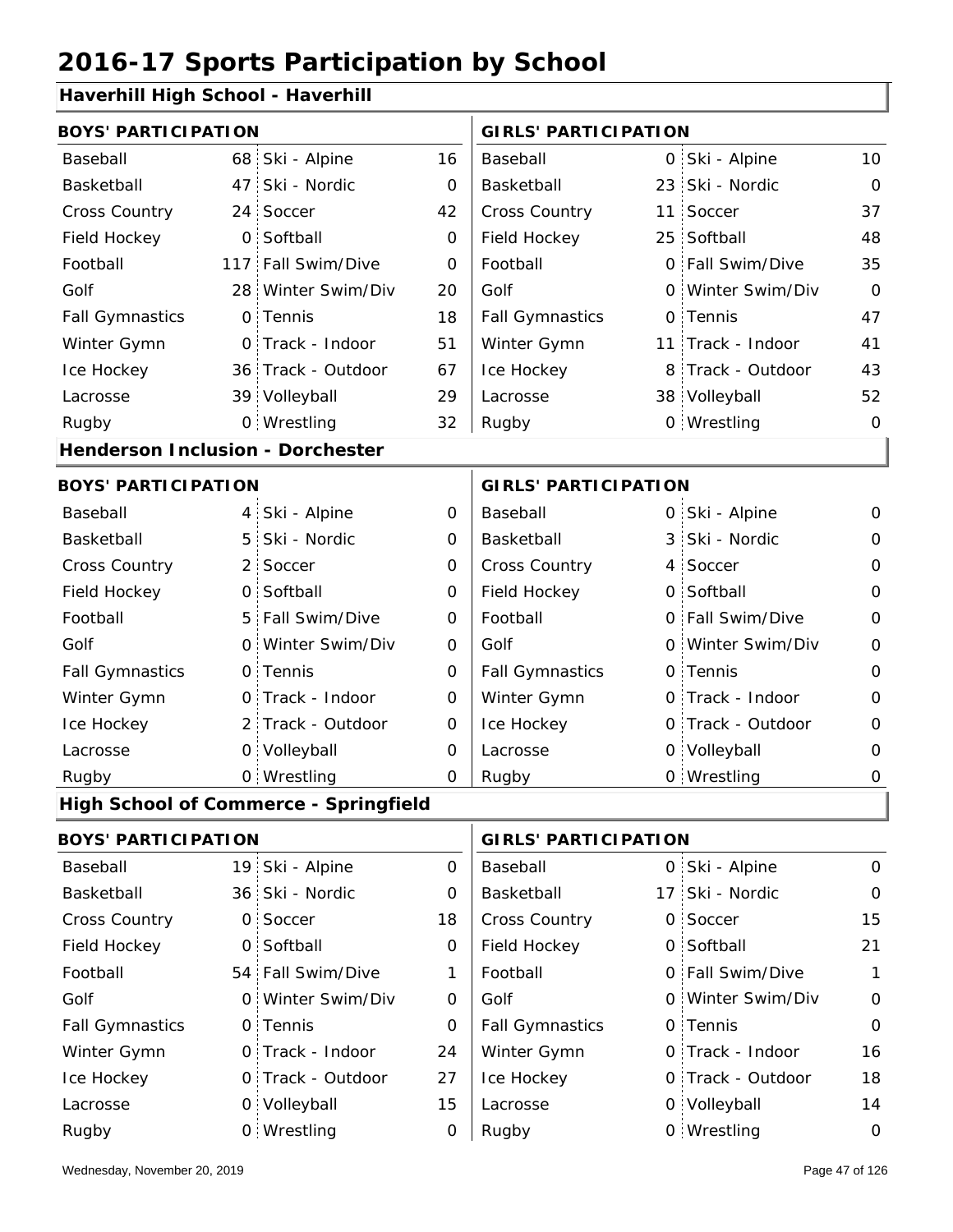### **Hingham High School - Hingham**

| <b>BOYS' PARTICIPATION</b>              |              |                                                                                                                                                                                                                                                                                                                                                                                                                              |                        |    | <b>GIRLS' PARTICIPATION</b> |                                                                                                                                                                                                                                                                                                                                                                                                   |  |  |
|-----------------------------------------|--------------|------------------------------------------------------------------------------------------------------------------------------------------------------------------------------------------------------------------------------------------------------------------------------------------------------------------------------------------------------------------------------------------------------------------------------|------------------------|----|-----------------------------|---------------------------------------------------------------------------------------------------------------------------------------------------------------------------------------------------------------------------------------------------------------------------------------------------------------------------------------------------------------------------------------------------|--|--|
|                                         |              | 29                                                                                                                                                                                                                                                                                                                                                                                                                           | Baseball               |    |                             | 21                                                                                                                                                                                                                                                                                                                                                                                                |  |  |
|                                         |              | $\mathbf 0$                                                                                                                                                                                                                                                                                                                                                                                                                  | Basketball             | 35 |                             | $\overline{O}$                                                                                                                                                                                                                                                                                                                                                                                    |  |  |
|                                         |              | 71                                                                                                                                                                                                                                                                                                                                                                                                                           | Cross Country          |    |                             | 61                                                                                                                                                                                                                                                                                                                                                                                                |  |  |
|                                         | Softball     | 0                                                                                                                                                                                                                                                                                                                                                                                                                            | Field Hockey           |    |                             | 26                                                                                                                                                                                                                                                                                                                                                                                                |  |  |
|                                         |              | $\Omega$                                                                                                                                                                                                                                                                                                                                                                                                                     | Football               |    |                             | $\Omega$                                                                                                                                                                                                                                                                                                                                                                                          |  |  |
|                                         |              | 9                                                                                                                                                                                                                                                                                                                                                                                                                            | Golf                   |    |                             | 25                                                                                                                                                                                                                                                                                                                                                                                                |  |  |
|                                         |              | 43                                                                                                                                                                                                                                                                                                                                                                                                                           | <b>Fall Gymnastics</b> | 0  |                             | 30                                                                                                                                                                                                                                                                                                                                                                                                |  |  |
|                                         |              | 90                                                                                                                                                                                                                                                                                                                                                                                                                           | Winter Gymn            | 22 |                             | 60                                                                                                                                                                                                                                                                                                                                                                                                |  |  |
|                                         |              | 121                                                                                                                                                                                                                                                                                                                                                                                                                          | Ice Hockey             |    |                             | 126                                                                                                                                                                                                                                                                                                                                                                                               |  |  |
|                                         |              | $\Omega$                                                                                                                                                                                                                                                                                                                                                                                                                     | Lacrosse               |    |                             | 45                                                                                                                                                                                                                                                                                                                                                                                                |  |  |
|                                         |              | 40                                                                                                                                                                                                                                                                                                                                                                                                                           | Rugby                  |    |                             | 1                                                                                                                                                                                                                                                                                                                                                                                                 |  |  |
| Holbrook Jr./Sr. High School - Holbrook |              |                                                                                                                                                                                                                                                                                                                                                                                                                              |                        |    |                             |                                                                                                                                                                                                                                                                                                                                                                                                   |  |  |
|                                         |              |                                                                                                                                                                                                                                                                                                                                                                                                                              |                        |    |                             |                                                                                                                                                                                                                                                                                                                                                                                                   |  |  |
|                                         | Ski - Alpine | $\Omega$                                                                                                                                                                                                                                                                                                                                                                                                                     | Baseball               |    |                             | $\Omega$                                                                                                                                                                                                                                                                                                                                                                                          |  |  |
|                                         | Ski - Nordic | $\Omega$                                                                                                                                                                                                                                                                                                                                                                                                                     | Basketball             |    |                             | $\Omega$                                                                                                                                                                                                                                                                                                                                                                                          |  |  |
|                                         | Soccer       | 30                                                                                                                                                                                                                                                                                                                                                                                                                           | Cross Country          | 2  | Soccer                      | 28                                                                                                                                                                                                                                                                                                                                                                                                |  |  |
|                                         | Softball     | $\mathbf 0$                                                                                                                                                                                                                                                                                                                                                                                                                  | Field Hockey           | O  |                             | 29                                                                                                                                                                                                                                                                                                                                                                                                |  |  |
|                                         |              | 0                                                                                                                                                                                                                                                                                                                                                                                                                            | Football               |    |                             | $\overline{0}$                                                                                                                                                                                                                                                                                                                                                                                    |  |  |
|                                         |              | 0                                                                                                                                                                                                                                                                                                                                                                                                                            | Golf                   |    |                             | $\mathbf 0$                                                                                                                                                                                                                                                                                                                                                                                       |  |  |
|                                         |              | 0                                                                                                                                                                                                                                                                                                                                                                                                                            | <b>Fall Gymnastics</b> |    |                             | $\Omega$                                                                                                                                                                                                                                                                                                                                                                                          |  |  |
|                                         |              | O                                                                                                                                                                                                                                                                                                                                                                                                                            | Winter Gymn            |    |                             | $\Omega$                                                                                                                                                                                                                                                                                                                                                                                          |  |  |
|                                         |              | 44                                                                                                                                                                                                                                                                                                                                                                                                                           | Ice Hockey             | 0  |                             | 27                                                                                                                                                                                                                                                                                                                                                                                                |  |  |
|                                         |              | 0                                                                                                                                                                                                                                                                                                                                                                                                                            | Lacrosse               |    |                             | 24                                                                                                                                                                                                                                                                                                                                                                                                |  |  |
|                                         |              | 0                                                                                                                                                                                                                                                                                                                                                                                                                            | Rugby                  |    |                             | $\mathbf 0$                                                                                                                                                                                                                                                                                                                                                                                       |  |  |
|                                         |              | 66 Ski - Alpine<br>44 Ski - Nordic<br>75 Soccer<br>$\overline{O}$ .<br>78 Fall Swim/Dive<br>24 Winter Swim/Div<br>0 Tennis<br>0 Track - Indoor<br>63 Track - Outdoor<br>96 Volleyball<br>0 Wrestling<br><b>BOYS' PARTICIPATION</b><br>27 <sub>1</sub><br>35 <sup>2</sup><br>11<br>$\mathsf{O}$<br>29 Fall Swim/Dive<br>0 Winter Swim/Div<br>0 Tennis<br>O Track - Indoor<br>0 Track - Outdoor<br>0 Volleyball<br>0 Wrestling |                        |    |                             | 0 Ski - Alpine<br>Ski - Nordic<br>61 Soccer<br>69 Softball<br>0 Fall Swim/Dive<br>21 Winter Swim/Div<br>Tennis<br>Track - Indoor<br>39 Track - Outdoor<br>75 Volleyball<br>0 Wrestling<br><b>GIRLS' PARTICIPATION</b><br>0 Ski - Alpine<br>29 Ski - Nordic<br>Softball<br>0 Fall Swim/Dive<br>0 Winter Swim/Div<br>0 Tennis<br>0 Track - Indoor<br>Track - Outdoor<br>0 Volleyball<br>0 Wrestling |  |  |

#### **Holliston High School - Holliston**

| <b>BOYS' PARTICIPATION</b> |                    | <b>GIRLS' PARTICIPATION</b> |                        |  |                   |             |
|----------------------------|--------------------|-----------------------------|------------------------|--|-------------------|-------------|
| Baseball                   | 43 Ski - Alpine    | $\Omega$                    | Baseball               |  | 0 Ski - Alpine    | $\Omega$    |
| Basketball                 | 44 Ski - Nordic    | 0                           | Basketball             |  | 26 Ski - Nordic   | 0           |
| <b>Cross Country</b>       | 19 Soccer          | 40                          | <b>Cross Country</b>   |  | 19 Soccer         | 60          |
| Field Hockey               | 0 Softball         | 0                           | Field Hockey           |  | 32 Softball       | 24          |
| Football                   | 75 Fall Swim/Dive  | 0                           | Football               |  | 0 Fall Swim/Dive  | $\mathbf 0$ |
| Golf                       | 26 Winter Swim/Div | 16                          | Golf                   |  | 2 Winter Swim/Div | 22          |
| <b>Fall Gymnastics</b>     | 0 Tennis           | 15                          | <b>Fall Gymnastics</b> |  | 0 Tennis          | 33          |
| Winter Gymn                | 0 Track - Indoor   | 38                          | Winter Gymn            |  | 5 Track - Indoor  | 37          |
| Ice Hockey                 | 26 Track - Outdoor | 43                          | Ice Hockey             |  | 5 Track - Outdoor | 35          |
| Lacrosse                   | 38 Volleyball      | 0                           | Lacrosse               |  | 38 Volleyball     | 34          |
| Rugby                      | 0 Wrestling        | 18                          | Rugby                  |  | 0 Wrestling       | $\mathbf 0$ |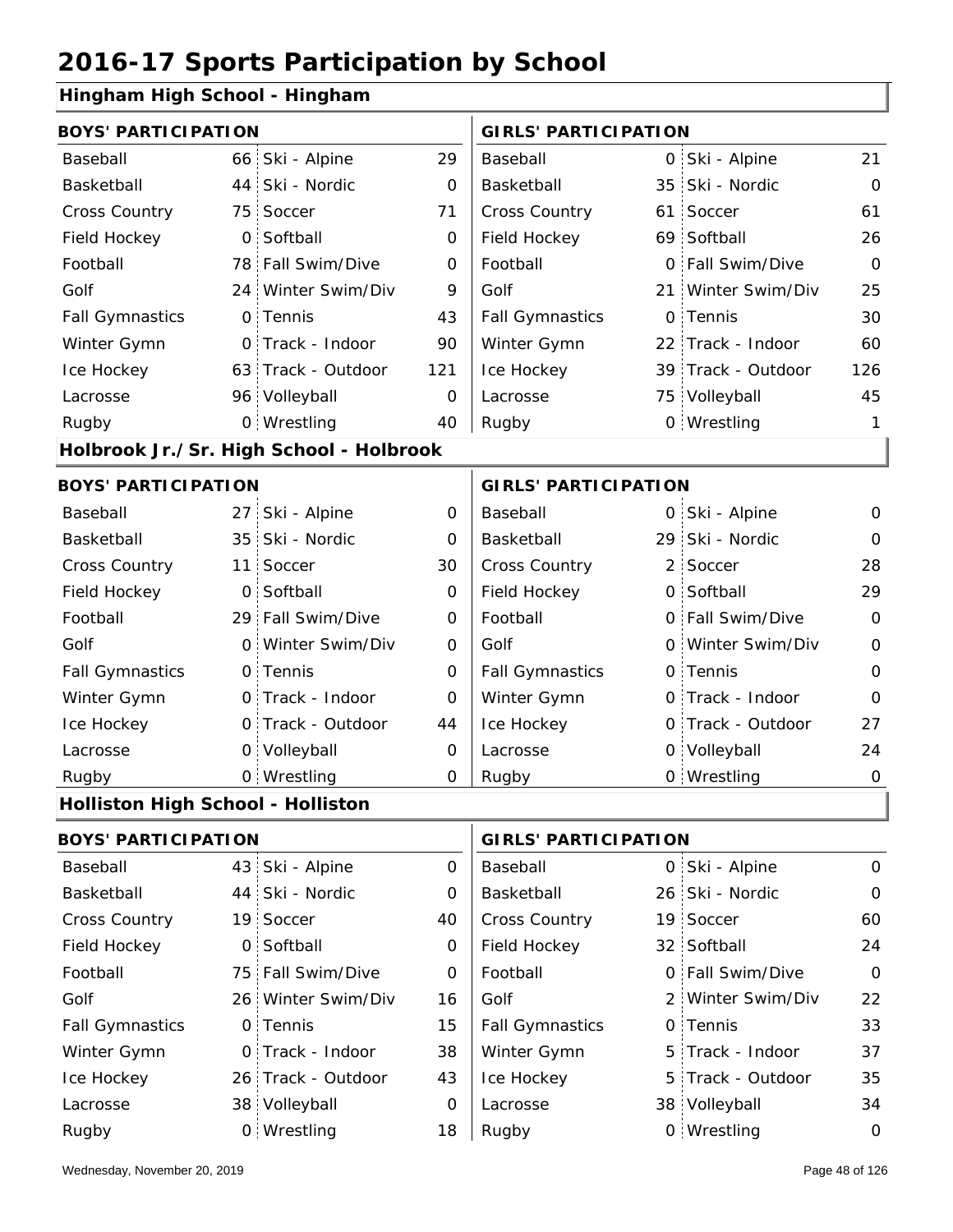#### **Holy Name Central Catholic HS - Worcester**

|                               | <b>BOYS' PARTICIPATION</b> |                                      |                |                             |  | <b>GIRLS' PARTICIPATION</b> |                |  |  |  |
|-------------------------------|----------------------------|--------------------------------------|----------------|-----------------------------|--|-----------------------------|----------------|--|--|--|
| Baseball                      | 34                         | Ski - Alpine                         | $\overline{O}$ | Baseball                    |  | 0 Ski - Alpine              | $\mathsf{O}$   |  |  |  |
| Basketball                    | 32 <sub>1</sub>            | Ski - Nordic                         | 0              | Basketball                  |  | 25 Ski - Nordic             | $\mathbf 0$    |  |  |  |
| Cross Country                 | 9                          | Soccer                               | 39             | Cross Country               |  | 12 Soccer                   | 36             |  |  |  |
| Field Hockey                  | $\mathbf 0$                | Softball                             | 0              | Field Hockey                |  | 37 Softball                 | 33             |  |  |  |
| Football                      |                            | 36 Fall Swim/Dive                    | 0              | Football                    |  | 0 Fall Swim/Dive            | $\mathbf 0$    |  |  |  |
| Golf                          | 8                          | Winter Swim/Div                      | $\mathbf 0$    | Golf                        |  | 7 Winter Swim/Div           | $\mathbf 0$    |  |  |  |
| <b>Fall Gymnastics</b>        |                            | 0 Tennis                             | O              | <b>Fall Gymnastics</b>      |  | 0 Tennis                    | 11             |  |  |  |
| Winter Gymn                   |                            | 0 Track - Indoor                     | 13             | Winter Gymn                 |  | O Track - Indoor            | 15             |  |  |  |
| Ice Hockey                    | 2 <sup>1</sup>             | Track - Outdoor                      | 15             | Ice Hockey                  |  | 1 Track - Outdoor           | 19             |  |  |  |
| Lacrosse                      |                            | 4 Volleyball                         | 0              | Lacrosse                    |  | 0 Volleyball                | $\mathbf 0$    |  |  |  |
| Rugby                         |                            | 0 Wrestling                          | 0              | Rugby                       |  | 0 Wrestling                 | 0              |  |  |  |
| Holyoke High School - Holyoke |                            |                                      |                |                             |  |                             |                |  |  |  |
| <b>BOYS' PARTICIPATION</b>    |                            |                                      |                | <b>GIRLS' PARTICIPATION</b> |  |                             |                |  |  |  |
| Baseball                      |                            | 45 Ski - Alpine                      | 8              | Baseball                    |  | 0 Ski - Alpine              | 9              |  |  |  |
| Basketball                    |                            | 33 Ski - Nordic                      | 0              | Basketball                  |  | 24 Ski - Nordic             | $\mathbf 0$    |  |  |  |
| <b>Cross Country</b>          |                            | 20 Soccer                            | 37             | Cross Country               |  | 8 Soccer                    | 39             |  |  |  |
| Field Hockey                  | 1                          | Softball                             | 0              | Field Hockey                |  | 23 Softball                 | 30             |  |  |  |
| Football                      |                            | 55 Fall Swim/Dive                    | 0              | Football                    |  | 1 Fall Swim/Dive            | $\Omega$       |  |  |  |
| Golf                          |                            | 12 Winter Swim/Div                   | $\overline{7}$ | Golf                        |  | 0 Winter Swim/Div           | 15             |  |  |  |
| <b>Fall Gymnastics</b>        |                            | 0 Tennis                             | 15             | <b>Fall Gymnastics</b>      |  | 0 Tennis                    | 15             |  |  |  |
| Winter Gymn                   |                            | 0 Track - Indoor                     | 35             | Winter Gymn                 |  | O Track - Indoor            | 26             |  |  |  |
| Ice Hockey                    |                            | 4 Track - Outdoor                    | 37             | Ice Hockey                  |  | 0 Track - Outdoor           | 26             |  |  |  |
| Lacrosse                      |                            | 0 Volleyball                         | 20             | Lacrosse                    |  | 0 Volleyball                | 21             |  |  |  |
| Rugby                         |                            | 0 Wrestling                          | 31             | Rugby                       |  | 0 Wrestling                 | $\mathbf 0$    |  |  |  |
|                               |                            | Hoosac Valley High School - Cheshire |                |                             |  |                             |                |  |  |  |
| <b>BOYS' PARTICIPATION</b>    |                            |                                      |                | <b>GIRLS' PARTICIPATION</b> |  |                             |                |  |  |  |
| Baseball                      | 27 <sub>1</sub>            | Ski - Alpine                         | 0              | Baseball                    |  | 0 Ski - Alpine              | $\mathbf 0$    |  |  |  |
| Basketball                    |                            | 19 Ski - Nordic                      | 14             | Basketball                  |  | 17 Ski - Nordic             | 19             |  |  |  |
| Cross Country                 | $4^{\circ}$                | Soccer                               | 17             | Cross Country               |  | 13 Soccer                   | 41             |  |  |  |
| Field Hockey                  |                            | 0 Softball                           | 0              | Field Hockey                |  | 0 Softball                  | 26             |  |  |  |
| Football                      |                            | 34 Fall Swim/Dive                    | 0              | Football                    |  | 0 Fall Swim/Dive            | $\mathbf 0$    |  |  |  |
| Golf                          |                            | 9 Winter Swim/Div                    | 1              | Golf                        |  | 0 Winter Swim/Div           | $\overline{4}$ |  |  |  |
| <b>Fall Gymnastics</b>        |                            | 0 Tennis                             | 0              | <b>Fall Gymnastics</b>      |  | 0 Tennis                    | $\mathbf 0$    |  |  |  |
| Winter Gymn                   |                            | 0 Track - Indoor                     | 0              | Winter Gymn                 |  | O Track - Indoor            | $\mathbf 0$    |  |  |  |
| Ice Hockey                    |                            | 0 Track - Outdoor                    | 23             | Ice Hockey                  |  | 1 Track - Outdoor           | 33             |  |  |  |

0

Lacrosse

1

Wrestling Rugby 0 Rugby 0

Lacrosse

22 Volleyball

20 Volleyball 0

0 Wrestling 0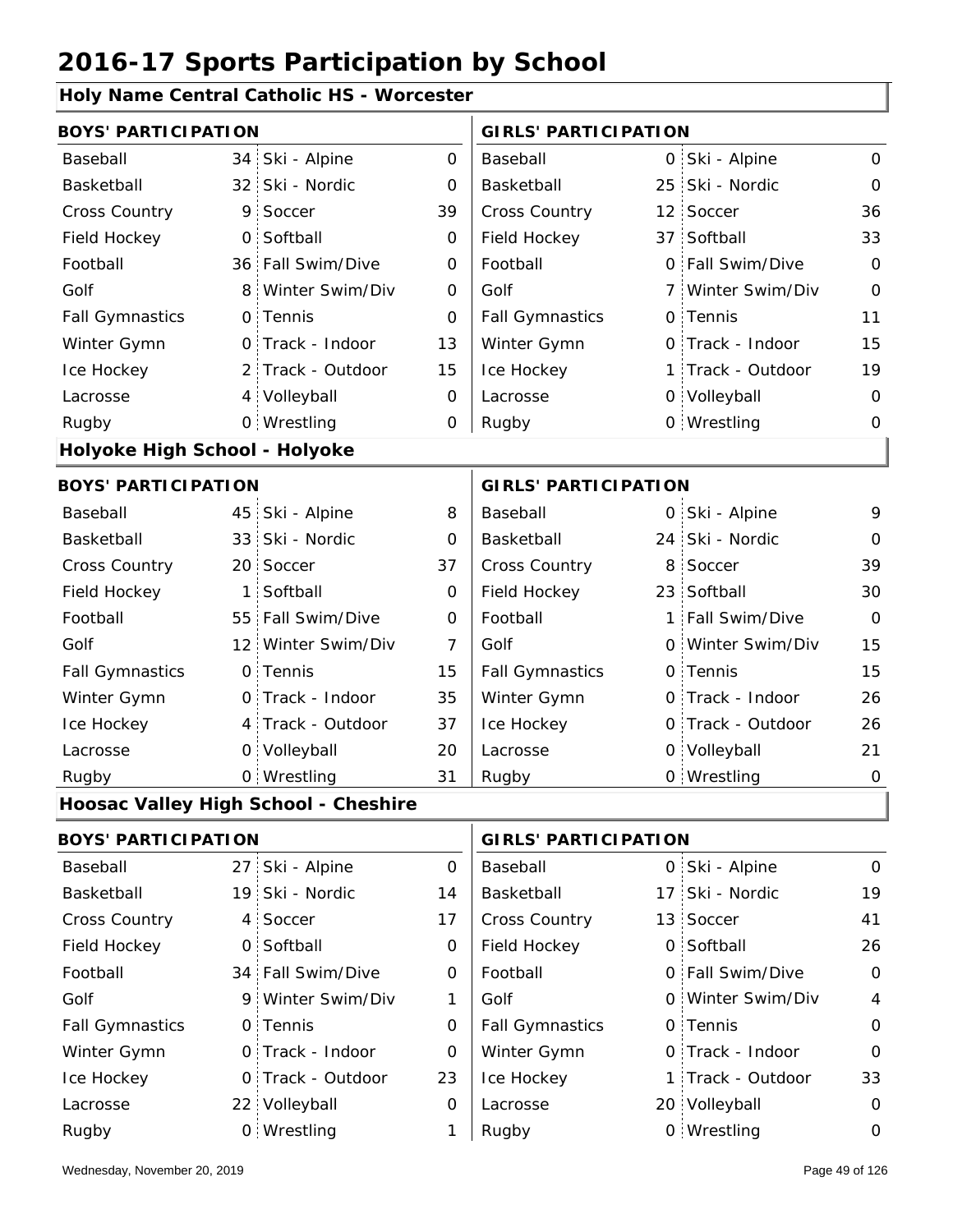#### **Hopedale Jr./Sr. High School - Hopedale**

| <b>BOYS' PARTICIPATION</b>               |                 |                   |                | <b>GIRLS' PARTICIPATION</b> |                   |                  |
|------------------------------------------|-----------------|-------------------|----------------|-----------------------------|-------------------|------------------|
| Baseball                                 | 34:             | Ski - Alpine      | $\overline{O}$ | Baseball                    | 0 Ski - Alpine    | $\mathbf 0$      |
| Basketball                               | 45              | Ski - Nordic      | 0              | Basketball                  | 29 Ski - Nordic   | $\mathbf 0$      |
| <b>Cross Country</b>                     | 32 <sub>1</sub> | Soccer            | 36             | Cross Country               | 31 Soccer         | 36               |
| Field Hockey                             | $\mathbf 0$     | Softball          | $\mathbf 0$    | Field Hockey                | 37 Softball       | 33               |
| Football                                 | 11              | Fall Swim/Dive    | 0              | Football                    | 0 Fall Swim/Dive  | $\mathbf 0$      |
| Golf                                     | 12 <sup>1</sup> | Winter Swim/Div   | 0              | Golf                        | 2 Winter Swim/Div | $\mathbf 0$      |
| <b>Fall Gymnastics</b>                   |                 | 0 Tennis          | 12             | <b>Fall Gymnastics</b>      | 0 Tennis          | 19               |
| Winter Gymn                              |                 | 0 Track - Indoor  | 36             | Winter Gymn                 | O Track - Indoor  | 22               |
| Ice Hockey                               |                 | 6 Track - Outdoor | 36             | Ice Hockey                  | 0 Track - Outdoor | 22               |
| Lacrosse                                 |                 | 25 Volleyball     | 0              | Lacrosse                    | 33 Volleyball     | 32               |
| Rugby                                    |                 | 0 Wrestling       | 0              | Rugby                       | 0 Wrestling       | $\mathbf 0$      |
| <b>Hopkins Academy - Hadley</b>          |                 |                   |                |                             |                   |                  |
| <b>BOYS' PARTICIPATION</b>               |                 |                   |                | <b>GIRLS' PARTICIPATION</b> |                   |                  |
| Baseball                                 |                 | 32 Ski - Alpine   | $\mathbf 0$    | Baseball                    | 1 Ski - Alpine    | $\mathbf 0$      |
| Basketball                               | 31              | Ski - Nordic      | 0              | Basketball                  | 27 Ski - Nordic   | $\mathbf 0$      |
| Cross Country                            |                 | 10 Soccer         | 48             | Cross Country               | 0 Soccer          | 41               |
| Field Hockey                             | $\mathbf 0$     | Softball          | $\mathbf 0$    | Field Hockey                | 0 Softball        | 23               |
| Football                                 |                 | 3 Fall Swim/Dive  | 0              | Football                    | 0 Fall Swim/Dive  | $\mathbf 0$      |
| Golf                                     | $\overline{7}$  | Winter Swim/Div   | $\mathbf 0$    | Golf                        | 1 Winter Swim/Div | $\mathbf 0$      |
| <b>Fall Gymnastics</b>                   |                 | 0 Tennis          | $\mathbf 0$    | <b>Fall Gymnastics</b>      | 0 Tennis          | $\mathbf{O}$     |
| Winter Gymn                              |                 | 0 Track - Indoor  | $\mathbf 0$    | Winter Gymn                 | 0 Track - Indoor  | $\mathbf 0$      |
| Ice Hockey                               | $\mathbf{1}$    | Track - Outdoor   | 0              | Ice Hockey                  | 0 Track - Outdoor | $\mathbf 0$      |
| Lacrosse                                 | $\mathbf{1}$    | Volleyball        | 0              | Lacrosse                    | 0 Volleyball      | 0                |
| Rugby                                    |                 | 0 Wrestling       | O              | Rugby                       | 0 Wrestling       | $\mathbf 0$      |
| <b>Hopkinton High School - Hopkinton</b> |                 |                   |                |                             |                   |                  |
| <b>BOYS' PARTICIPATION</b>               |                 |                   |                | <b>GIRLS' PARTICIPATION</b> |                   |                  |
| Baseball                                 | 44              | Ski - Alpine      | 15             | Baseball                    | 0 Ski - Alpine    | $\overline{2}$   |
| Basketball                               |                 | 40 Ski - Nordic   | 0              | Basketball                  | 34 Ski - Nordic   | $\boldsymbol{0}$ |
| Cross Country                            |                 | 54 Soccer         | 65             | Cross Country               | 37 Soccer         | 56               |
| Field Hockey                             |                 | 0 Softball        | 0              | Field Hockey                | 51 Softball       | 34               |
| Football                                 |                 | 79 Fall Swim/Dive | 0              | Football                    | 0 Fall Swim/Dive  | $\overline{O}$   |

| pasupan                | <b>TT JNI - AINIIIV</b> | ن ا | Dascoall               | U UNI - AINIHU     | ∼              |
|------------------------|-------------------------|-----|------------------------|--------------------|----------------|
| Basketball             | 40 Ski - Nordic         | 0   | Basketball             | 34 Ski - Nordic    | $\circ$        |
| <b>Cross Country</b>   | 54 Soccer               | 65  | <b>Cross Country</b>   | 37 Soccer          | 56             |
| Field Hockey           | 0 Softball              | 0   | Field Hockey           | 51 Softball        | 34             |
| Football               | 79 Fall Swim/Dive       | 0   | Football               | 0 Fall Swim/Dive   | $\overline{O}$ |
| Golf                   | 30 Winter Swim/Div      | 22  | Golf                   | 2 Winter Swim/Div  | 32             |
| <b>Fall Gymnastics</b> | 0 Tennis                | 22  | <b>Fall Gymnastics</b> | 0 Tennis           | 28             |
| Winter Gymn            | O Track - Indoor        | 59  | Winter Gymn            | 0 Track - Indoor   | 67             |
| Ice Hockey             | 41 Track - Outdoor      | 64  | Ice Hockey             | 11 Track - Outdoor | 67             |
| Lacrosse               | 54 Volleyball           | 39  | Lacrosse               | 36 Volleyball      | $\mathbf 0$    |
| Rugby                  | 0 Wrestling             | 20  | Rugby                  | 0 Wrestling        | $\Omega$       |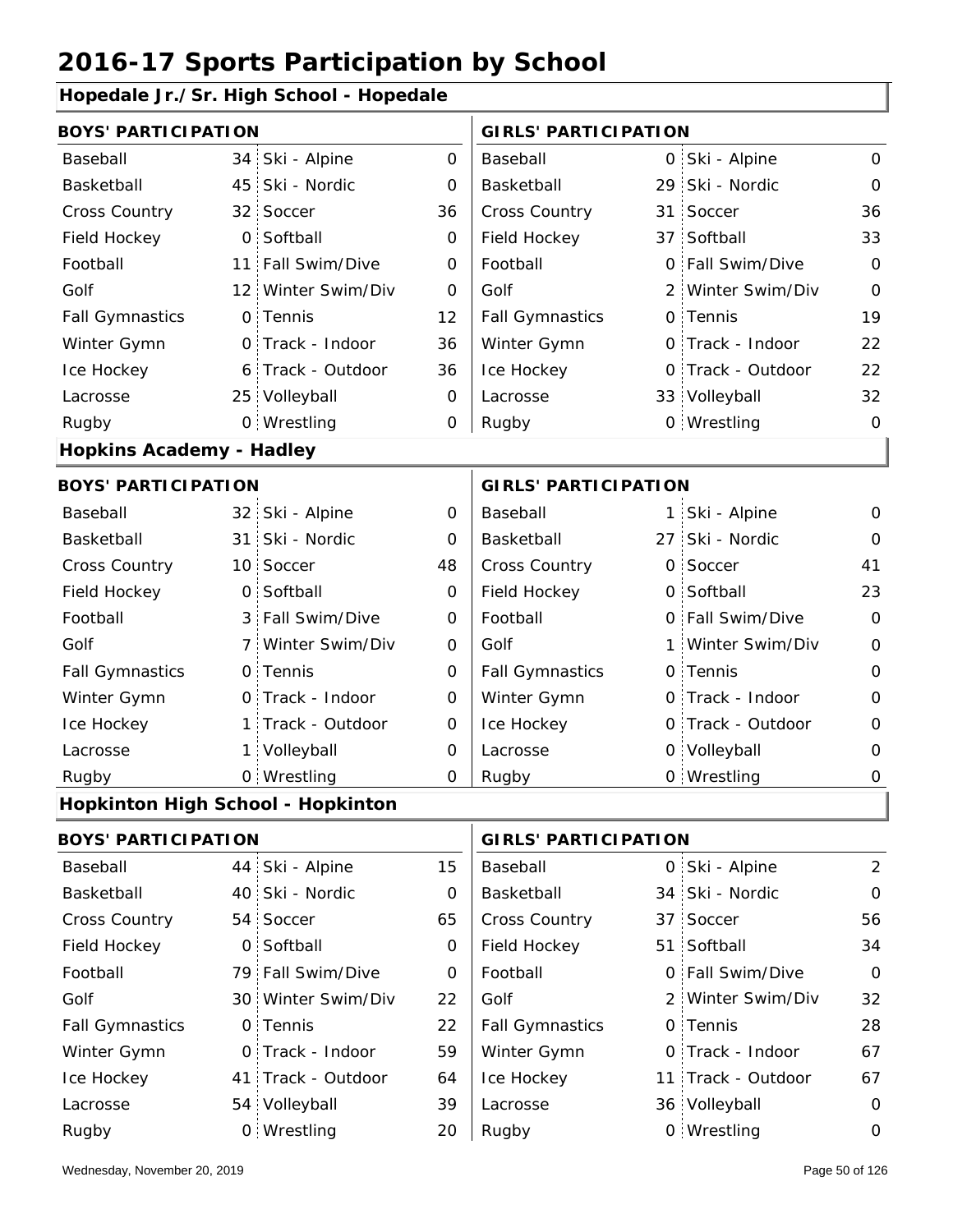#### **Hudson High School - Hudson**

| aason mgu sonoon           |                 |                                                      |                             |                             |    |                   |                |
|----------------------------|-----------------|------------------------------------------------------|-----------------------------|-----------------------------|----|-------------------|----------------|
| <b>BOYS' PARTICIPATION</b> |                 |                                                      |                             | <b>GIRLS' PARTICIPATION</b> |    |                   |                |
| Baseball                   | 37              | Ski - Alpine                                         | $\overline{O}$              | Baseball                    |    | 0 Ski - Alpine    | $\mathbf{O}$   |
| Basketball                 | 40              | Ski - Nordic                                         | 0                           | Basketball                  |    | 23 Ski - Nordic   | $\mathbf{O}$   |
| Cross Country              | 12 <sup>1</sup> | Soccer                                               | 29                          | Cross Country               | 15 | Soccer            | 34             |
| Field Hockey               | $\overline{O}$  | Softball                                             | 0                           | Field Hockey                |    | 23 Softball       | 22             |
| Football                   |                 | 49 Fall Swim/Dive                                    | $\overline{O}$              | Football                    |    | 0 Fall Swim/Dive  | $\Omega$       |
| Golf                       | 20:             | Winter Swim/Div                                      | 1                           | Golf                        |    | 1 Winter Swim/Div | $\mathfrak{Z}$ |
| <b>Fall Gymnastics</b>     | $\mathsf{O}$    | Tennis                                               | $\overline{0}$              | <b>Fall Gymnastics</b>      |    | 0 Tennis          | $\Omega$       |
| Winter Gymn                |                 | 0 Track - Indoor                                     | 13                          | Winter Gymn                 |    | 11 Track - Indoor | 19             |
| Ice Hockey                 |                 | 40 Track - Outdoor                                   | 12                          | Ice Hockey                  | 5  | Track - Outdoor   | 11             |
| Lacrosse                   |                 | 37 Volleyball                                        | $\mathbf 0$                 | Lacrosse                    |    | 29 Volleyball     | 47             |
| Rugby                      |                 | 0 Wrestling                                          | 1                           | Rugby                       |    | 0 Wrestling       | 0              |
| Hull High School - Hull    |                 |                                                      |                             |                             |    |                   |                |
| <b>BOYS' PARTICIPATION</b> |                 |                                                      | <b>GIRLS' PARTICIPATION</b> |                             |    |                   |                |
| Baseball                   |                 | 22 Ski - Alpine                                      | 0                           | Baseball                    |    | 0 Ski - Alpine    | $\mathbf{O}$   |
| Basketball                 |                 | 40 Ski - Nordic                                      | 0                           | Basketball                  |    | 0 Ski - Nordic    | $\Omega$       |
| Cross Country              | 8               | Soccer                                               | 24                          | Cross Country               |    | 4 Soccer          | 28             |
| Field Hockey               | $\Omega$        | Softball                                             | $\Omega$                    | Field Hockey                |    | 11 Softball       | 12             |
| Football                   |                 | 48 Fall Swim/Dive                                    | 0                           | Football                    |    | 0 Fall Swim/Dive  | $\overline{O}$ |
| Golf                       | $\mathbf{O}$    | Winter Swim/Div                                      | 0                           | Golf                        |    | 0 Winter Swim/Div | $\mathbf 0$    |
| <b>Fall Gymnastics</b>     |                 | 0 Tennis                                             | 0                           | <b>Fall Gymnastics</b>      |    | 0 Tennis          | 0              |
| Winter Gymn                |                 | 0 Track - Indoor                                     | $\Omega$                    | Winter Gymn                 |    | O Track - Indoor  | $\Omega$       |
| Ice Hockey                 |                 | 10 Track - Outdoor                                   | 22                          | Ice Hockey                  |    | 0 Track - Outdoor | 18             |
| Lacrosse                   |                 | 16 Volleyball                                        | 0                           | Lacrosse                    |    | 0 Volleyball      | O              |
| Rugby                      |                 | 0 Wrestling                                          | 0                           | Rugby                       |    | 0 Wrestling       | 0              |
|                            |                 | <b>Immaculate Heart of Mary School - Still River</b> |                             |                             |    |                   |                |
| <b>BOYS' PARTICIPATION</b> |                 |                                                      |                             | <b>GIRLS' PARTICIPATION</b> |    |                   |                |
| Baseball                   |                 | 11 Ski - Alpine                                      | $\overline{O}$              | Baseball                    |    | 0 Ski - Alpine    | $\mathbf{O}$   |

| <b>Baseball</b>        | II SKI - Alpine   | υ | <b>Baseball</b>        | U SKI - Alpine    | v           |
|------------------------|-------------------|---|------------------------|-------------------|-------------|
| Basketball             | 12 Ski - Nordic   | 0 | Basketball             | 22 Ski - Nordic   | $\mathbf 0$ |
| <b>Cross Country</b>   | 0 Soccer          | 0 | <b>Cross Country</b>   | 0 Soccer          | $\mathbf 0$ |
| Field Hockey           | 0 Softball        | 0 | Field Hockey           | 0 Softball        | $\mathbf 0$ |
| Football               | 0 Fall Swim/Dive  | 0 | Football               | 0 Fall Swim/Dive  | $\mathbf 0$ |
| Golf                   | 0 Winter Swim/Div | O | Golf                   | 0 Winter Swim/Div | $\mathbf 0$ |
| <b>Fall Gymnastics</b> | 0 Tennis          | 0 | <b>Fall Gymnastics</b> | 0 Tennis          | $\Omega$    |
| Winter Gymn            | 0 Track - Indoor  | 0 | Winter Gymn            | 0 Track - Indoor  | $\mathbf 0$ |
| Ice Hockey             | 0 Track - Outdoor | 0 | Ice Hockey             | 0 Track - Outdoor | $\mathbf 0$ |
| Lacrosse               | 0 Volleyball      | 0 | Lacrosse               | 0 Volleyball      | $\mathbf 0$ |
| Rugby                  | 0 Wrestling       | O | Rugby                  | 0 Wrestling       | 0           |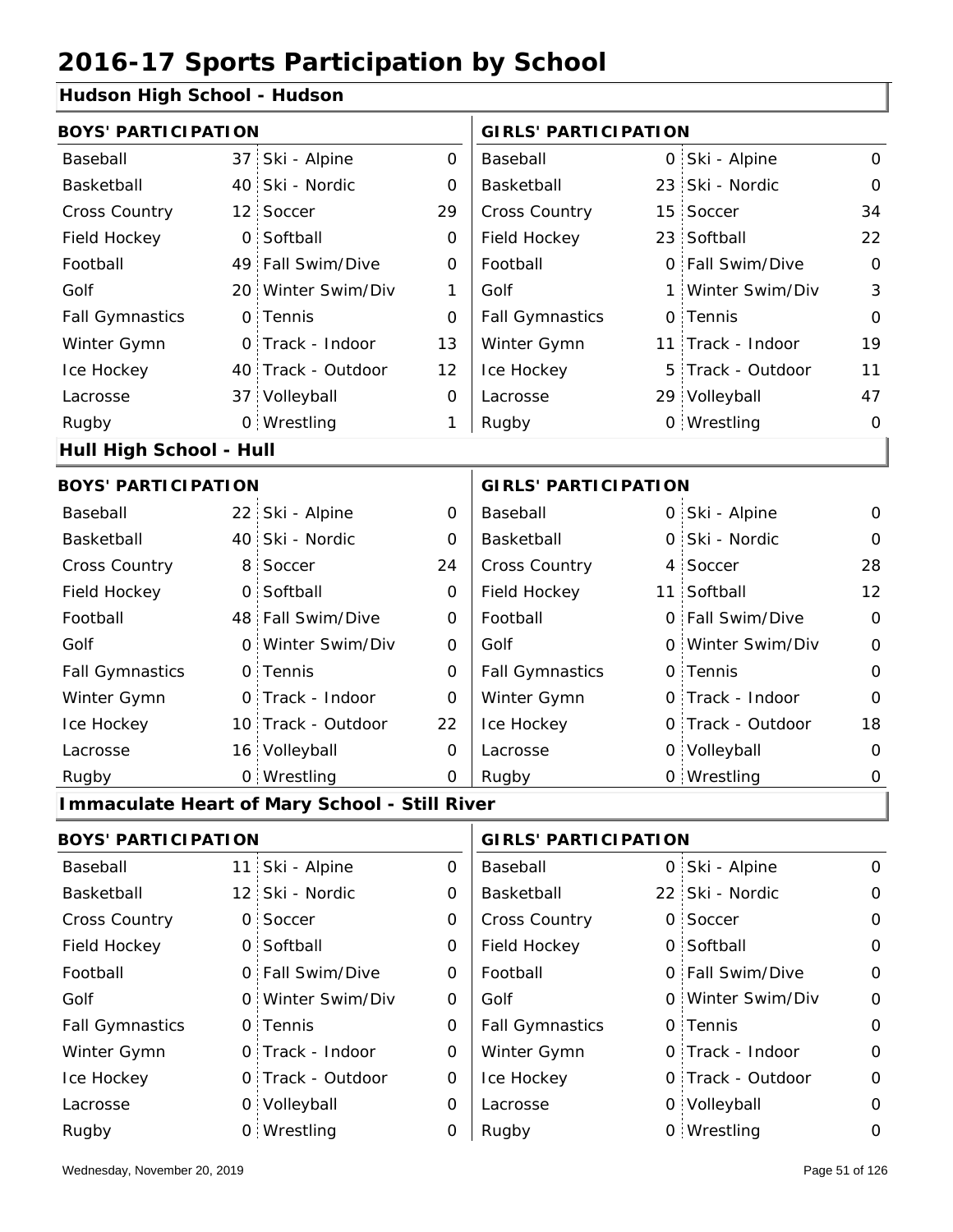#### **Innovation Academy Charter School - Tyngsboro**

| <b>BOYS' PARTICIPATION</b>    |                |                                      |                     | <b>GIRLS' PARTICIPATION</b> |                   |              |
|-------------------------------|----------------|--------------------------------------|---------------------|-----------------------------|-------------------|--------------|
| Baseball                      |                | 0 Ski - Alpine                       | $\mathsf{O}$        | Baseball                    | 0 Ski - Alpine    | $\mathbf{O}$ |
| Basketball                    | $\mathsf{O}$   | Ski - Nordic                         | $\mathbf 0$         | Basketball                  | 0 Ski - Nordic    | $\mathbf{O}$ |
| Cross Country                 | $\mathsf{O}$   | Soccer                               | $\mathbf 0$         | Cross Country               | 0 Soccer          | $\mathbf 0$  |
| Field Hockey                  |                | 0 Softball                           | $\mathbf 0$         | Field Hockey                | 0 Softball        | $\mathbf 0$  |
| Football                      |                | 0 Fall Swim/Dive                     | $\mathbf 0$         | Football                    | 0 Fall Swim/Dive  | $\mathbf 0$  |
| Golf                          |                | 0 Winter Swim/Div                    | 0                   | Golf                        | 0 Winter Swim/Div | $\mathbf 0$  |
| <b>Fall Gymnastics</b>        |                | 0 Tennis                             | $\mathbf 0$         | <b>Fall Gymnastics</b>      | 0 Tennis          | $\mathbf{O}$ |
| Winter Gymn                   |                | O Track - Indoor                     | $\mathsf{O}\xspace$ | Winter Gymn                 | O Track - Indoor  | $\mathbf 0$  |
| Ice Hockey                    |                | 0 Track - Outdoor                    | $\mathbf 0$         | Ice Hockey                  | 0 Track - Outdoor | $\mathbf 0$  |
| Lacrosse                      |                | 0 Volleyball                         | $\mathbf 0$         | Lacrosse                    | 0 Volleyball      | $\mathbf 0$  |
| Rugby                         |                | 0 Wrestling                          | 0                   | Rugby                       | 0 Wrestling       | 0            |
| Ipswich High School - Ipswich |                |                                      |                     |                             |                   |              |
| <b>BOYS' PARTICIPATION</b>    |                |                                      |                     | <b>GIRLS' PARTICIPATION</b> |                   |              |
| Baseball                      |                | 28 Ski - Alpine                      | 0                   | Baseball                    | 0 Ski - Alpine    | $\mathsf{O}$ |
| Basketball                    |                | 35 Ski - Nordic                      | $\mathbf 0$         | Basketball                  | 20 Ski - Nordic   | 0            |
| Cross Country                 |                | 23 Soccer                            | 38                  | Cross Country               | 19 Soccer         | 36           |
| Field Hockey                  | O <sub>1</sub> | Softball                             | 0                   | Field Hockey                | 31 Softball       | 20           |
| Football                      |                | 52 Fall Swim/Dive                    | $\mathbf 0$         | Football                    | 0 Fall Swim/Dive  | $\Omega$     |
| Golf                          | 9.             | Winter Swim/Div                      | 13                  | Golf                        | 2 Winter Swim/Div | 19           |
| <b>Fall Gymnastics</b>        |                | 0 Tennis                             | 21                  | <b>Fall Gymnastics</b>      | 0 Tennis          | 28           |
| Winter Gymn                   |                | O Track - Indoor                     | 54                  | Winter Gymn                 | 3 Track - Indoor  | 39           |
| Ice Hockey                    |                | 12 Track - Outdoor                   | 36                  | Ice Hockey                  | 3 Track - Outdoor | 37           |
| Lacrosse                      |                | 47 Volleyball                        | $\mathbf 0$         | Lacrosse                    | 38 Volleyball     | 25           |
| Rugby                         |                | 0 Wrestling                          | $\overline{7}$      | Rugby                       | 0 Wrestling       | $\mathbf 0$  |
|                               |                | John J. Duggan Academy - Springfield |                     |                             |                   |              |
| <b>BOYS' PARTICIPATION</b>    |                |                                      |                     | <b>GIRLS' PARTICIPATION</b> |                   |              |
| Baseball                      | 17:            | Ski - Alpine                         | 0                   | Baseball                    | 0 Ski - Alpine    | 0            |
| Basketball                    |                | 15 Ski - Nordic                      | 0                   | Basketball                  | 15 Ski - Nordic   | $\mathbf 0$  |
| Cross Country                 | $\mathsf{O}$   | Soccer                               | 18                  | Cross Country               | 0 Soccer          | 17           |
| Field Hockey                  |                | 0 Softball                           | 0                   | Field Hockey                | 0 Softball        | $\mathbf 0$  |
| Football                      |                | 0 Fall Swim/Dive                     | 0                   | Football                    | 0 Fall Swim/Dive  | $\mathbf 0$  |
| Golf                          | 0.             | Winter Swim/Div                      | 0                   | Golf                        | 0 Winter Swim/Div | $\mathbf 0$  |
| <b>Fall Gymnastics</b>        |                | 0 Tennis                             | $\mathbf 0$         | <b>Fall Gymnastics</b>      | 0 Tennis          | $\mathbf 0$  |
| Winter Gymn                   |                | 0 Track - Indoor                     | O                   | Winter Gymn                 | 0 Track - Indoor  | $\mathbf 0$  |

15

Ice Hockey Lacrosse

0

0

Ice Hockey Lacrosse

0 Track - Outdoor

Wrestling Rugby 0 Rugby 0

0 Volleyball

25

0 Track - Outdoor

0 Volleyball 12

0 Wrestling 0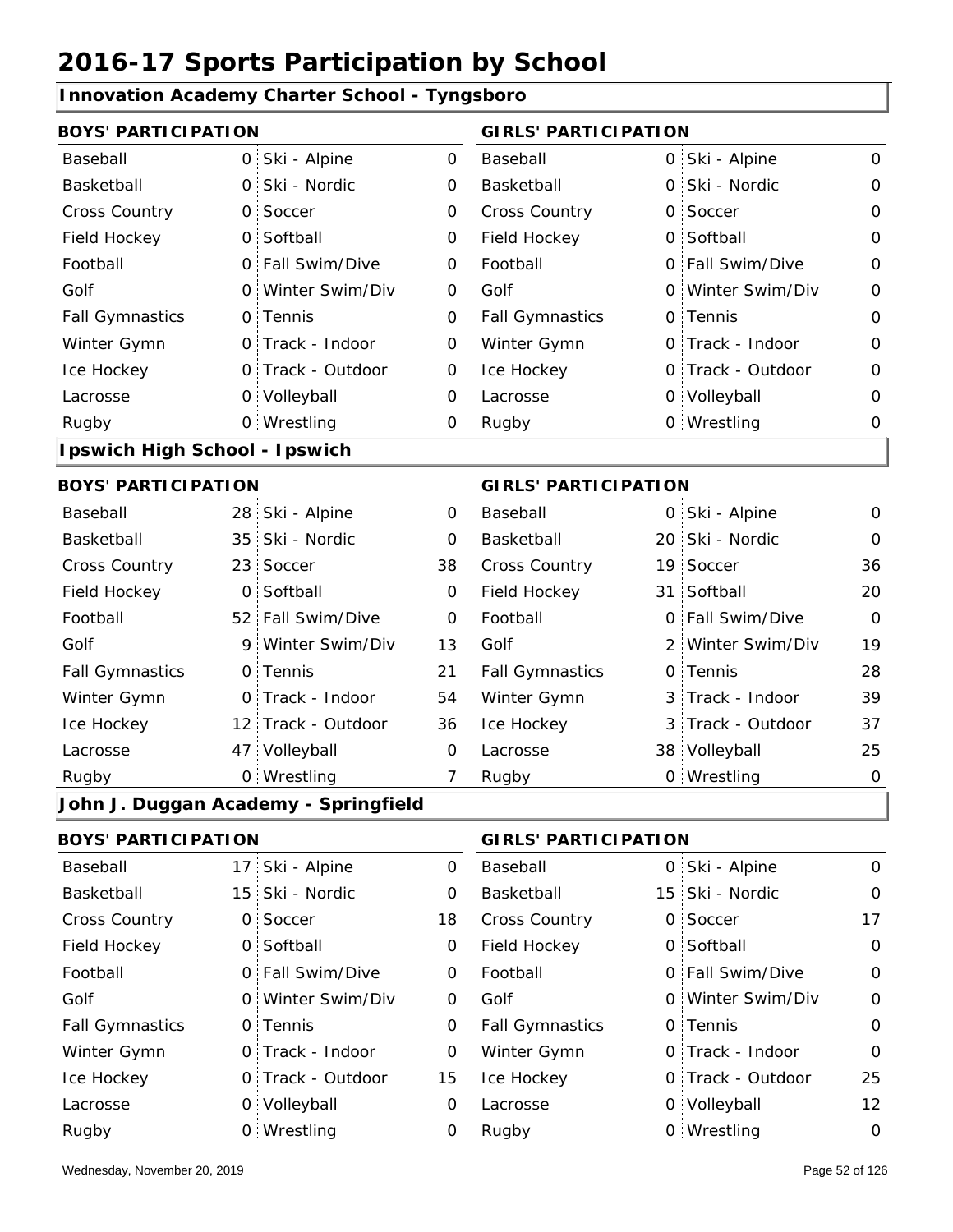**Joseph Case High School - Swansea**

| <b>BOYS' PARTICIPATION</b>      |                                      |              | <b>GIRLS' PARTICIPATION</b> |                   |              |
|---------------------------------|--------------------------------------|--------------|-----------------------------|-------------------|--------------|
| Baseball                        | 42 Ski - Alpine                      | $\mathsf{O}$ | Baseball                    | 0 Ski - Alpine    | $\mathbf 0$  |
| Basketball                      | 24 Ski - Nordic                      | 0            | Basketball                  | 19 Ski - Nordic   | $\mathbf 0$  |
| Cross Country                   | 10 Soccer                            | 21           | Cross Country               | 2 Soccer          | 20           |
| Field Hockey                    | 0 Softball                           | O            | Field Hockey                | 14 Softball       | $\mathbf 0$  |
| Football                        | 39 Fall Swim/Dive                    | 0            | Football                    | 0 Fall Swim/Dive  | $\mathbf{O}$ |
| Golf                            | 16 Winter Swim/Div                   | 0            | Golf                        | 0 Winter Swim/Div | $\mathbf 0$  |
| <b>Fall Gymnastics</b>          | 0 Tennis                             | 14           | <b>Fall Gymnastics</b>      | 0 Tennis          | 13           |
| Winter Gymn                     | O Track - Indoor                     | 32           | Winter Gymn                 | 2 Track - Indoor  | 12           |
| Ice Hockey                      | 3 Track - Outdoor                    | 28           | Ice Hockey                  | 1 Track - Outdoor | 10           |
| Lacrosse                        | 0 Volleyball                         | $\mathbf 0$  | Lacrosse                    | 0 Volleyball      | 28           |
| Rugby                           | 0 Wrestling                          | 0            | Rugby                       | 0 Wrestling       | $\mathbf 0$  |
| Keefe Technical HS - Framingham |                                      |              |                             |                   |              |
| <b>BOYS' PARTICIPATION</b>      |                                      |              | <b>GIRLS' PARTICIPATION</b> |                   |              |
| Baseball                        | 28 Ski - Alpine                      | $\mathbf 0$  | Baseball                    | 0 Ski - Alpine    | $\mathbf 0$  |
| Basketball                      | 32 Ski - Nordic                      | 0            | Basketball                  | 22 Ski - Nordic   | $\mathbf 0$  |
| Cross Country                   | 12 Soccer                            | 31           | Cross Country               | 7 Soccer          | 21           |
| Field Hockey                    | 0 Softball                           | $\mathbf 0$  | Field Hockey                | 0 Softball        | 27           |
| Football                        | 38 Fall Swim/Dive                    | 0            | Football                    | 0 Fall Swim/Dive  | $\mathbf 0$  |
| Golf                            | 16 Winter Swim/Div                   | 0            | Golf                        | 0 Winter Swim/Div | $\mathbf 0$  |
| <b>Fall Gymnastics</b>          | 0 Tennis                             | $\mathbf 0$  | <b>Fall Gymnastics</b>      | 0 Tennis          | $\mathbf{O}$ |
| Winter Gymn                     | O Track - Indoor                     | $\mathbf 0$  | Winter Gymn                 | O Track - Indoor  | $\mathbf 0$  |
| Ice Hockey                      | 9 Track - Outdoor                    | 29           | Ice Hockey                  | 0 Track - Outdoor | 22           |
| Lacrosse                        | 0 Volleyball                         | 19           | Lacrosse                    | 0 Volleyball      | 49           |
| Rugby                           | 0 Wrestling                          | 13           | Rugby                       | 0 Wrestling       | $\mathbf 0$  |
|                                 | King Philip Regional H.S. - Wrentham |              |                             |                   |              |
| <b>BOYS' PARTICIPATION</b>      |                                      |              | <b>GIRLS' PARTICIPATION</b> |                   |              |
| Baseball                        | 52 Ski - Alpine                      | 0            | Baseball                    | 0 Ski - Alpine    | 0            |
| Basketball                      | 44 Ski - Nordic                      | 0            | Basketball                  | 27 Ski - Nordic   | $\mathbf 0$  |
| Cross Country                   | 28 Soccer                            | 59           | Cross Country               | 37 Soccer         | 49           |
| Field Hockey                    | 0 Softball                           | 0            | Field Hockey                | 44 Softball       | 37           |
|                                 |                                      |              |                             |                   |              |

| Field Hockey           | 0 Softball         | 0  | Field Hockey           | 44 Softball        | 37       |
|------------------------|--------------------|----|------------------------|--------------------|----------|
| Football               | 117 Fall Swim/Dive | 0  | Football               | 0 Fall Swim/Dive   | $\Omega$ |
| Golf                   | 16 Winter Swim/Div | 14 | Golf                   | 2 Winter Swim/Div  | 31       |
| <b>Fall Gymnastics</b> | 0 Tennis           | 22 | <b>Fall Gymnastics</b> | 0 Tennis           | 15       |
| Winter Gymn            | 0 Track - Indoor   | 73 | Winter Gymn            | 23 Track - Indoor  | 53       |
| Ice Hockey             | 36 Track - Outdoor | 65 | Ice Hockey             | 27 Track - Outdoor | 78       |
| Lacrosse               | 50 Volleyball      | 15 | Lacrosse               | 39 Volleyball      | 42       |
| Rugby                  | 0 Wrestling        | 30 | Rugby                  | 0 Wrestling        | $\Omega$ |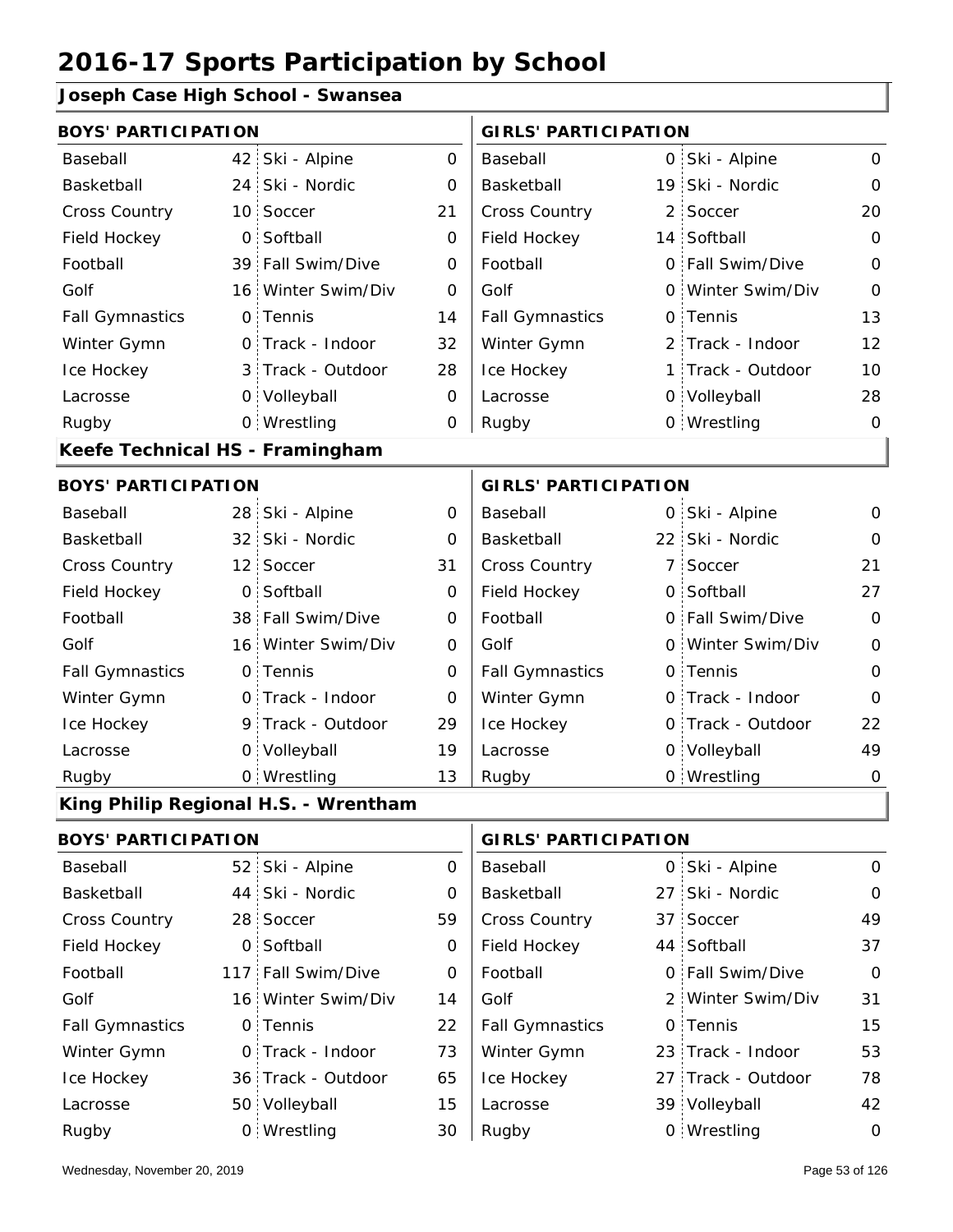#### **Lawrence High School - Lawrence**

| <b>BOYS' PARTICIPATION</b>   |                    |          | <b>GIRLS' PARTICIPATION</b> |  |                   |             |  |
|------------------------------|--------------------|----------|-----------------------------|--|-------------------|-------------|--|
| Baseball                     | 50 Ski - Alpine    | $\Omega$ | Baseball                    |  | 0 Ski - Alpine    | 0           |  |
| Basketball                   | 60 Ski - Nordic    | $\Omega$ | Basketball                  |  | 44 Ski - Nordic   | 0           |  |
| <b>Cross Country</b>         | 21 Soccer          | 40       | <b>Cross Country</b>        |  | 16 Soccer         | 36          |  |
| Field Hockey                 | 0 Softball         | $\Omega$ | Field Hockey                |  | 39 Softball       | 48          |  |
| Football                     | 88 Fall Swim/Dive  | 0        | Football                    |  | 0 Fall Swim/Dive  | 0           |  |
| Golf                         | 11 Winter Swim/Div | 0        | Golf                        |  | 7 Winter Swim/Div | $\mathbf 0$ |  |
| <b>Fall Gymnastics</b>       | 0 Tennis           | 20       | <b>Fall Gymnastics</b>      |  | 0 Tennis          | 20          |  |
| Winter Gymn                  | O Track - Indoor   | 62       | Winter Gymn                 |  | O Track - Indoor  | 38          |  |
| Ice Hockey                   | 0 Track - Outdoor  | 66       | Ice Hockey                  |  | 0 Track - Outdoor | 36          |  |
| Lacrosse                     | 0 Volleyball       | 42       | Lacrosse                    |  | 0 Volleyball      | 42          |  |
| Rugby                        | 0 Wrestling        | 88       | Rugby                       |  | 0 Wrestling       | 0           |  |
| Lee Middle/High School - Lee |                    |          |                             |  |                   |             |  |
| <b>BOYS' PARTICIPATION</b>   |                    |          | <b>GIRLS' PARTICIPATION</b> |  |                   |             |  |
| Baseball                     | 30 Ski - Alpine    | 4        | Baseball                    |  | 0 Ski - Alpine    | 0           |  |
| Basketball                   | 24 Ski - Nordic    | 0        | Basketball                  |  | 22 Ski - Nordic   | 0           |  |
| <b>Cross Country</b>         | 21 Soccer          | 0        | Cross Country               |  | 16 Soccer         | 32          |  |
| Field Hockey                 | 0 Softball         | $\Omega$ | Field Hockey                |  | 0 Softball        | 12          |  |

34 0 Fall Swim/Dive 12 Winter Swim/Div 0 Golf 0 0 0 0 Fall Gymnastics

Football Golf

Winter Gymn Ice Hockey Lacrosse

0

27

 $\Omega$ 

6

0

 $\Omega$ 

#### Wrestling Rugby 0 Rugby 0 **Legacy Christian Academy - Norton**

1 Track - Outdoor

Track - Indoor

12 Volleyball

0 Tennis

#### 13 Ski - Alpine 15 0 Ski - Nordic 0 0 Cross Country 0 0 Field Hockey 0 0 Fall Swim/Dive 0 Winter Swim/Div 0 Golf 0 0 0 Fall Gymnastics 0 of Fall Gymnastics 0 of Fall Gymnastics 0 of the 10 of the 10 0 Track - Outdoor 0 Track - Indoor 0 Volleyball 0 Track - Outdoor 0 0 Volleyball 0 0 0 Ski - Alpine 0 15 0  $\Omega$  $\Omega$ 0  $\mathfrak{D}$ 0 0  $\Omega$  $\Omega$ 0 0 0  $\Omega$ 0 0 Baseball Basketball Cross Country Field Hockey Football Golf Fall Gymnastics Ice Hockey Lacrosse 0 Soccer Softball 0 Tennis Track - Indoor Wrestling Rugby 0 Rugby 0 **BOYS' PARTICIPATION GIRLS' PARTICIPATION** Baseball Basketball Football Golf Winter Gymn Ice Hockey Lacrosse 0 Ski - Nordic 0 Soccer 0 Softball Fall Swim/Dive Winter Swim/Div 0 Tennis Winter Gymn 0 Wrestling 0

Football Golf

Fall Gymnastics

Ice Hockey Lacrosse

Winter Gymn

0 Track - Indoor

0 Tennis

Fall Swim/Dive Winter Swim/Div

0 Track - Outdoor

21 Volleyball 24

0 Wrestling 0

0

1

23

 $\Omega$ 

12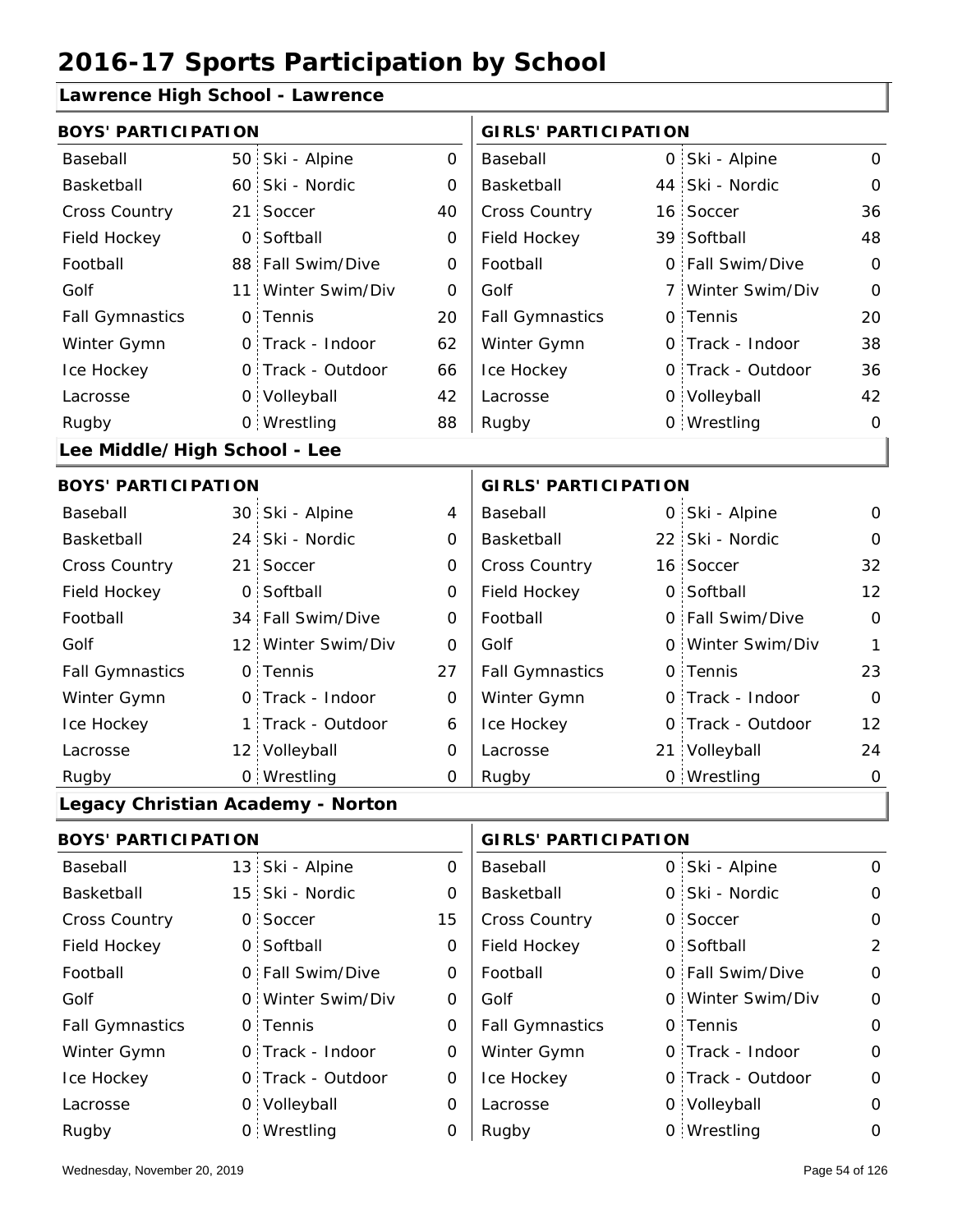#### **Leicester High School - Leicester**

| <b>BOYS' PARTICIPATION</b> |                 |                                             |                | <b>GIRLS' PARTICIPATION</b> |  |                   |                |
|----------------------------|-----------------|---------------------------------------------|----------------|-----------------------------|--|-------------------|----------------|
| Baseball                   |                 | 33 Ski - Alpine                             | $\mathbf{O}$   | Baseball                    |  | 0 Ski - Alpine    | $\mathbf 0$    |
| Basketball                 | 27 <sup>1</sup> | Ski - Nordic                                | 0              | Basketball                  |  | 23 Ski - Nordic   | 0              |
| Cross Country              | 5               | Soccer                                      | 31             | <b>Cross Country</b>        |  | 6 Soccer          | 34             |
| Field Hockey               | $\mathsf{O}$    | Softball                                    | 0              | Field Hockey                |  | 36 Softball       | 13             |
| Football                   | 56              | Fall Swim/Dive                              | 0              | Football                    |  | 0 Fall Swim/Dive  | $\mathbf 0$    |
| Golf                       | 17 <sup>1</sup> | Winter Swim/Div                             | $\Omega$       | Golf                        |  | 1 Winter Swim/Div | $\Omega$       |
| <b>Fall Gymnastics</b>     | $\mathsf{O}$    | Tennis                                      | 14             | <b>Fall Gymnastics</b>      |  | 0 Tennis          | 12             |
| Winter Gymn                |                 | O Track - Indoor                            | 4              | Winter Gymn                 |  | O Track - Indoor  | 11             |
| Ice Hockey                 | 5 <sup>1</sup>  | Track - Outdoor                             | 23             | Ice Hockey                  |  | 0 Track - Outdoor | 25             |
| Lacrosse                   |                 | 0 Volleyball                                | 0              | Lacrosse                    |  | 0 Volleyball      | $\mathbf 0$    |
| Rugby                      |                 | 0 Wrestling                                 | 0              | Rugby                       |  | 0 Wrestling       | 0              |
|                            |                 | Lenox Memorial Middle & High School - Lenox |                |                             |  |                   |                |
| <b>BOYS' PARTICIPATION</b> |                 |                                             |                | <b>GIRLS' PARTICIPATION</b> |  |                   |                |
| Baseball                   |                 | 28 Ski - Alpine                             | 6              | Baseball                    |  | 0 Ski - Alpine    | $\overline{7}$ |
| Basketball                 | 24              | Ski - Nordic                                | 19             | Basketball                  |  | 23 Ski - Nordic   | 24             |
| Cross Country              | 35 <sup>1</sup> | Soccer                                      | 36             | Cross Country               |  | 43 Soccer         | 35             |
| Field Hockey               | $\overline{O}$  | Softball                                    | $\mathbf{O}$   | Field Hockey                |  | 0 Softball        | 26             |
| Football                   | 4               | Fall Swim/Dive                              | $\mathbf 0$    | Football                    |  | 0 Fall Swim/Dive  | $\Omega$       |
| Golf                       | 7.              | Winter Swim/Div                             | $\overline{2}$ | Golf                        |  | 3 Winter Swim/Div | 3              |
| <b>Fall Gymnastics</b>     |                 | 0 Tennis                                    | 12             | <b>Fall Gymnastics</b>      |  | 0 Tennis          | 16             |
| Winter Gymn                | $\mathsf{O}$    | Track - Indoor                              | $\overline{O}$ | Winter Gymn                 |  | O Track - Indoor  | $\mathbf 0$    |
| Ice Hockey                 | 0.              | Track - Outdoor                             | 25             | Ice Hockey                  |  | 0 Track - Outdoor | 32             |
| Lacrosse                   | 8               | Volleyball                                  | 0              | Lacrosse                    |  | 7 Volleyball      | 32             |
|                            |                 | 0 Wrestling                                 | $\Omega$       | Rugby                       |  | 0 Wrestling       | 0              |
| Rugby                      |                 |                                             |                |                             |  |                   |                |
|                            |                 | Leominster High School - Leominster         |                |                             |  |                   |                |

| <b>BOYS' PARTICIPATION</b> |  |                    | <b>GIRLS' PARTICIPATION</b> |                        |  |                    |          |
|----------------------------|--|--------------------|-----------------------------|------------------------|--|--------------------|----------|
| Baseball                   |  | 48 Ski - Alpine    | $\overline{2}$              | Baseball               |  | 0 Ski - Alpine     | $\Omega$ |
| Basketball                 |  | 44 Ski - Nordic    | 0                           | Basketball             |  | 33 Ski - Nordic    | $\Omega$ |
| <b>Cross Country</b>       |  | 20 Soccer          | 0                           | Cross Country          |  | 7 Soccer           | $\Omega$ |
| Field Hockey               |  | 0 Softball         | 0                           | Field Hockey           |  | 41 Softball        | 33       |
| Football                   |  | 114 Fall Swim/Dive | 0                           | Football               |  | 0 Fall Swim/Dive   | $\Omega$ |
| Golf                       |  | 14 Winter Swim/Div | 3                           | Golf                   |  | 0 Winter Swim/Div  | 11       |
| <b>Fall Gymnastics</b>     |  | 0 Tennis           | 10                          | <b>Fall Gymnastics</b> |  | 0 Tennis           | 19       |
| Winter Gymn                |  | O Track - Indoor   | 42                          | Winter Gymn            |  | O Track - Indoor   | 43       |
| Ice Hockey                 |  | 44 Track - Outdoor | 44                          | Ice Hockey             |  | 11 Track - Outdoor | 45       |
| Lacrosse                   |  | 49 Volleyball      | 28                          | Lacrosse               |  | 40 Volleyball      | 36       |
| Rugby                      |  | 0 Wrestling        | 11                          | Rugby                  |  | 0 Wrestling        | 2        |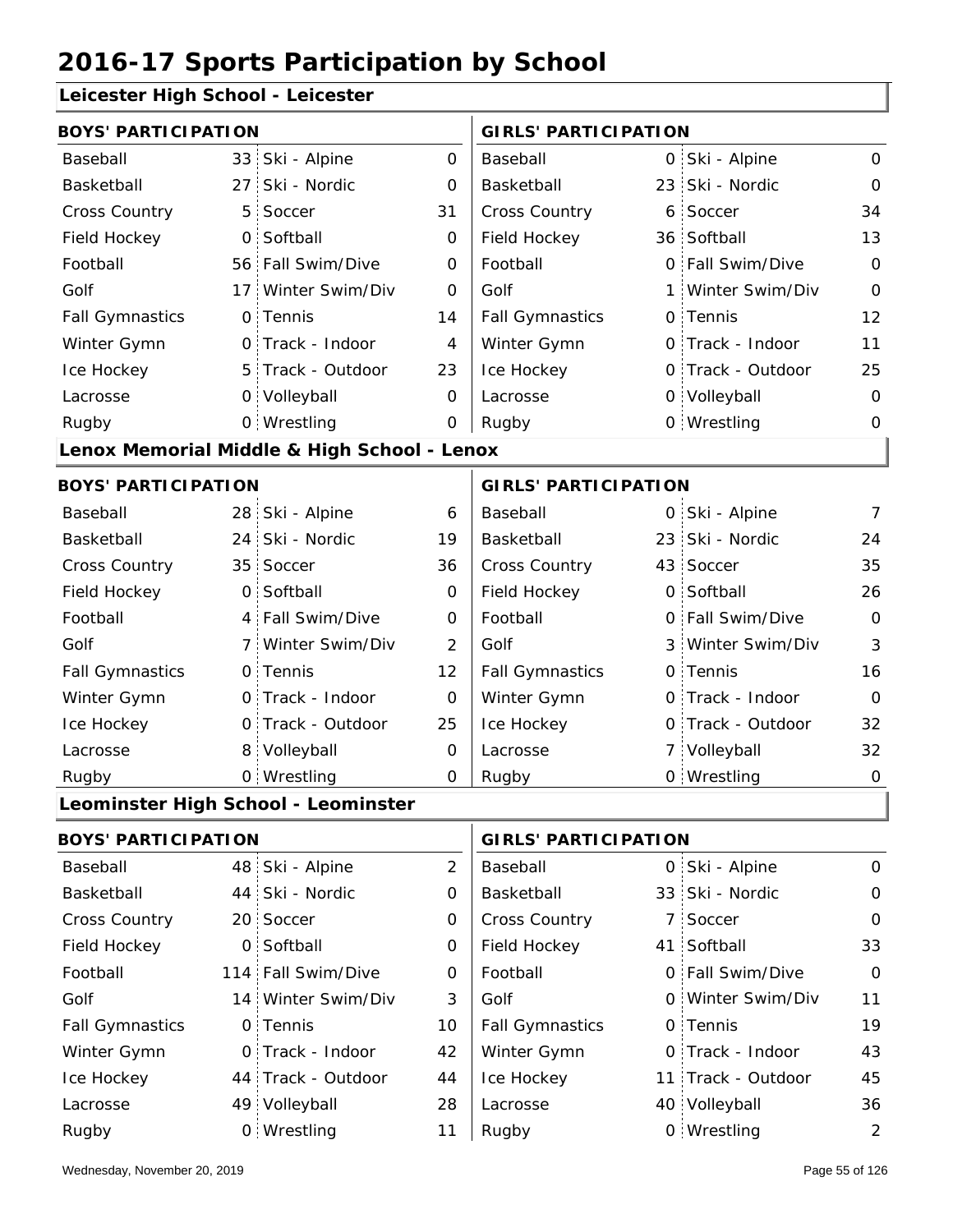### **Lexington High School - Lexington**

| <b>BOYS' PARTICIPATION</b>        |                 |                                            |             | <b>GIRLS' PARTICIPATION</b> |                             |             |
|-----------------------------------|-----------------|--------------------------------------------|-------------|-----------------------------|-----------------------------|-------------|
| Baseball                          |                 | 46 Ski - Alpine                            | 18          | Baseball                    | 0 Ski - Alpine              | 13          |
| Basketball                        | 41              | Ski - Nordic                               | $\mathbf 0$ | Basketball                  | 23 Ski - Nordic             | $\mathbf 0$ |
| Cross Country                     | 73 <sup>1</sup> | Soccer                                     | 67          | <b>Cross Country</b>        | 36 Soccer                   | 53          |
| Field Hockey                      |                 | 0 Softball                                 | $\mathbf 0$ | Field Hockey                | 48 Softball                 | 24          |
| Football                          |                 | 88 Fall Swim/Dive                          | O           | Football                    | 0 Fall Swim/Dive            | 38          |
| Golf                              |                 | 48 Winter Swim/Div                         | 0           | Golf                        | 2 Winter Swim/Div           | 33          |
| <b>Fall Gymnastics</b>            |                 | 0 Tennis                                   | 23          | <b>Fall Gymnastics</b>      | 0 Tennis                    | 26          |
| Winter Gymn                       |                 | 0 Track - Indoor                           | 90          | Winter Gymn                 | 0 Track - Indoor            | 81          |
| Ice Hockey                        |                 | 40 Track - Outdoor                         | 83          | Ice Hockey                  | 19 Track - Outdoor          | 75          |
| Lacrosse                          |                 | 56 Volleyball                              | 31          | Lacrosse                    | 66 Volleyball               | 36          |
| Rugby                             |                 | 0 Wrestling                                | 15          | Rugby                       | 0 Wrestling                 | $\mathbf 0$ |
|                                   |                 | Lincoln-Sudbury Reg. High School - Sudbury |             |                             |                             |             |
| <b>BOYS' PARTICIPATION</b>        |                 |                                            |             | <b>GIRLS' PARTICIPATION</b> |                             |             |
| Baseball                          |                 | 48 Ski - Alpine                            | 20          | Baseball                    | 0 Ski - Alpine              | 21          |
| Basketball                        |                 | 45 Ski - Nordic                            | 15          | Basketball                  | 35 Ski - Nordic             | 26          |
| Cross Country                     |                 | 58 Soccer                                  | 69          | Cross Country               | 49 Soccer                   | 57          |
| Field Hockey                      | $\overline{O}$  | Softball                                   | $\mathbf 0$ | Field Hockey                | 45 Softball                 | 27          |
| Football                          |                 | 106 Fall Swim/Dive                         | $\mathbf 0$ | Football                    | 1 Fall Swim/Dive            | $\mathbf 0$ |
| Golf                              |                 | 16 Winter Swim/Div                         | 27          | Golf                        | 0 Winter Swim/Div           | 28          |
| <b>Fall Gymnastics</b>            |                 | 0 Tennis                                   | $\mathbf 0$ | <b>Fall Gymnastics</b>      | 0 Tennis                    | $\mathbf 0$ |
| Winter Gymn                       |                 | 0 Track - Indoor                           | 25          | Winter Gymn                 | O Track - Indoor            | 19          |
| Ice Hockey                        |                 | 38 Track - Outdoor                         | 101         | Ice Hockey                  | 18 Track - Outdoor          | 93          |
| Lacrosse                          |                 | 89 Volleyball                              | 36          | Lacrosse                    | 48 Volleyball               | 37          |
| Rugby                             |                 | 72 Wrestling                               | 28          | Rugby                       | 42 Wrestling                | 0           |
| Littleton High School - Littleton |                 |                                            |             |                             |                             |             |
| <b>BOYS' PARTICIPATION</b>        |                 |                                            |             | <b>GIRLS' PARTICIPATION</b> |                             |             |
|                                   |                 | $\sim$ $\sim$ $\sim$ $\sim$                | $\sim$      |                             | $\sim$ $\sim$ $\sim$ $\sim$ |             |

| Baseball               | 22 Ski - Alpine    | 3  | Baseball               | 0 Ski - Alpine    | 2           |
|------------------------|--------------------|----|------------------------|-------------------|-------------|
| Basketball             | 25 Ski - Nordic    | 0  | Basketball             | 25 Ski - Nordic   | $\mathbf 0$ |
| <b>Cross Country</b>   | 14 Soccer          | 33 | <b>Cross Country</b>   | 8 Soccer          | 44          |
| Field Hockey           | 0 Softball         | 0  | Field Hockey           | 36 Softball       | 29          |
| Football               | 56 Fall Swim/Dive  | 0  | Football               | 0 Fall Swim/Dive  | $\mathbf 0$ |
| Golf                   | 12 Winter Swim/Div |    | Golf                   | 0 Winter Swim/Div | 2           |
| <b>Fall Gymnastics</b> | 0 Tennis           | 12 | <b>Fall Gymnastics</b> | 0 Tennis          | 10          |
| Winter Gymn            | O Track - Indoor   | 34 | Winter Gymn            | 0 Track - Indoor  | 42          |
| Ice Hockey             | 22 Track - Outdoor | 39 | Ice Hockey             | 6 Track - Outdoor | 49          |
| Lacrosse               | 44 Volleyball      | 0  | Lacrosse               | 33 Volleyball     | $\mathbf 0$ |
| Rugby                  | 0 Wrestling        | 0  | Rugby                  | 0 Wrestling       | 0           |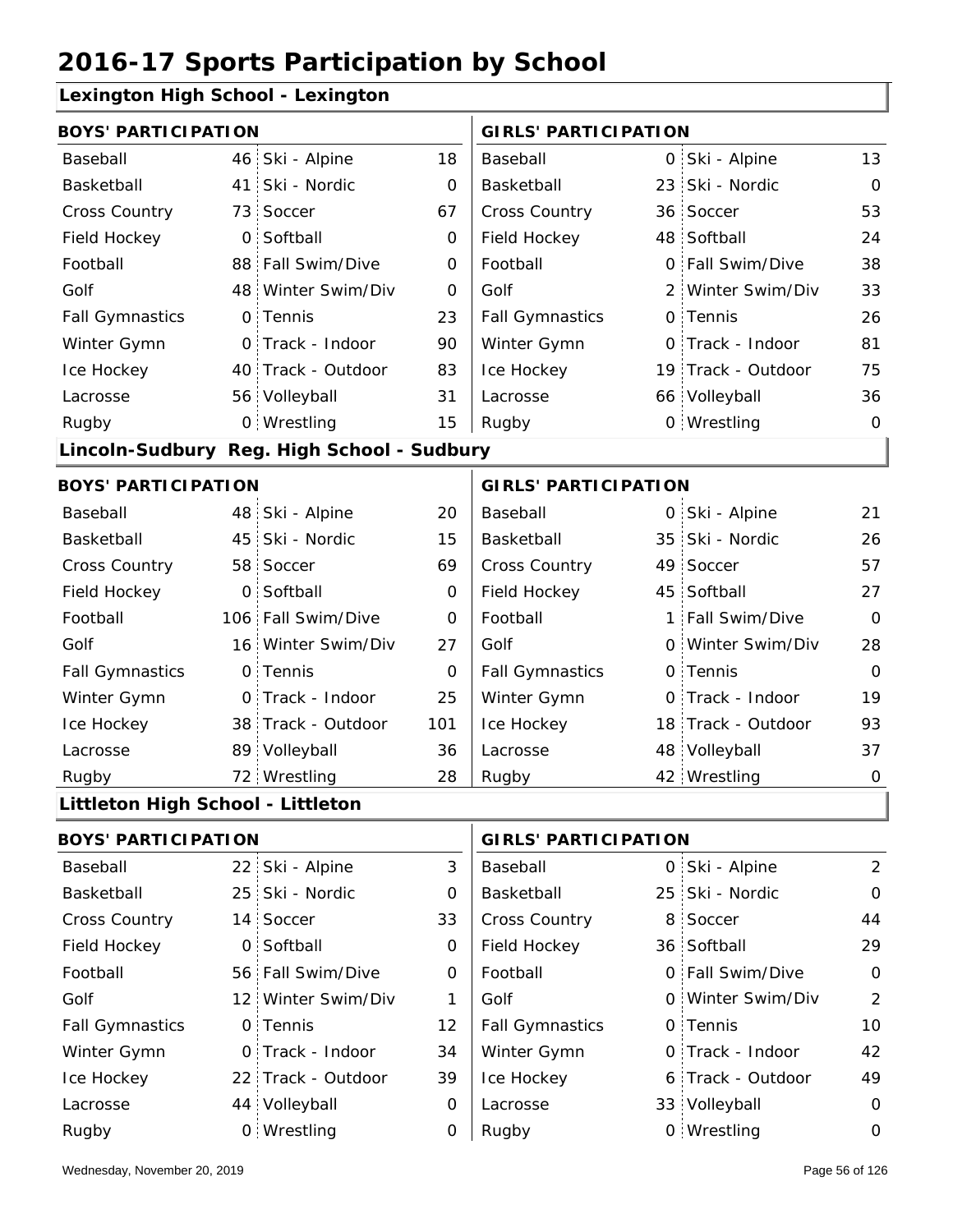#### **Longmeadow High School - Longmeadow**

| <b>BOYS' PARTICIPATION</b>  |                 |                                      |             | <b>GIRLS' PARTICIPATION</b> |    |                    |                |
|-----------------------------|-----------------|--------------------------------------|-------------|-----------------------------|----|--------------------|----------------|
| Baseball                    |                 | 48 Ski - Alpine                      | 16          | Baseball                    |    | 0 Ski - Alpine     | 8              |
| Basketball                  | 37 <sup>2</sup> | Ski - Nordic                         | 0           | Basketball                  |    | 30 Ski - Nordic    | $\mathbf 0$    |
| Cross Country               | 67              | Soccer                               | 69          | Cross Country               |    | 59 Soccer          | 58             |
| Field Hockey                | $\overline{O}$  | Softball                             | 0           | Field Hockey                |    | 38 Softball        | 31             |
| Football                    |                 | 81 Fall Swim/Dive                    | 0           | Football                    |    | 0 Fall Swim/Dive   | $\mathbf 0$    |
| Golf                        |                 | 12 Winter Swim/Div                   | 21          | Golf                        |    | 0 Winter Swim/Div  | 33             |
| <b>Fall Gymnastics</b>      |                 | 0 Tennis                             | 21          | <b>Fall Gymnastics</b>      |    | 0 Tennis           | 22             |
| Winter Gymn                 |                 | O Track - Indoor                     | 63          | Winter Gymn                 |    | O Track - Indoor   | 61             |
| Ice Hockey                  |                 | 41 Track - Outdoor                   | 97          | Ice Hockey                  |    | 14 Track - Outdoor | 81             |
| Lacrosse                    |                 | 52 Volleyball                        | 0           | Lacrosse                    |    | 40 Volleyball      | 41             |
| Rugby                       |                 | 0 Wrestling                          | 25          | Rugby                       |    | 0 Wrestling        | $\mathbf 0$    |
|                             |                 | Lowell Catholic High School - Lowell |             |                             |    |                    |                |
| <b>BOYS' PARTICIPATION</b>  |                 |                                      |             | <b>GIRLS' PARTICIPATION</b> |    |                    |                |
| Baseball                    |                 | 36 Ski - Alpine                      | 0           | Baseball                    |    | 0 Ski - Alpine     | $\mathbf 0$    |
| Basketball                  |                 | 40 Ski - Nordic                      | 0           | Basketball                  |    | 25 Ski - Nordic    | $\mathbf 0$    |
| <b>Cross Country</b>        | 11 <sup>1</sup> | Soccer                               | 45          | Cross Country               |    | 6 Soccer           | 40             |
| Field Hockey                | O <sub>1</sub>  | Softball                             | 0           | Field Hockey                |    | 0 Softball         | 38             |
| Football                    |                 | 35 Fall Swim/Dive                    | $\mathbf 0$ | Football                    |    | 0 Fall Swim/Dive   | $\overline{O}$ |
| Golf                        |                 | 22 Winter Swim/Div                   | $\mathbf 0$ | Golf                        |    | 0 Winter Swim/Div  | $\mathbf 0$    |
| <b>Fall Gymnastics</b>      |                 | 0 Tennis                             | 13          | <b>Fall Gymnastics</b>      |    | 0 Tennis           | 14             |
| Winter Gymn                 |                 | 0 Track - Indoor                     | 29          | Winter Gymn                 |    | 0 Track - Indoor   | 16             |
| Ice Hockey                  |                 | 39 Track - Outdoor                   | 0           | Ice Hockey                  | 0  | Track - Outdoor    | $\overline{O}$ |
| Lacrosse                    |                 | 39 Volleyball                        | 14          | Lacrosse                    |    | 33 Volleyball      | 30             |
| Rugby                       |                 | 0 Wrestling                          | O           | Rugby                       |    | 0 Wrestling        | $\mathbf 0$    |
| Lowell High School - Lowell |                 |                                      |             |                             |    |                    |                |
| <b>BOYS' PARTICIPATION</b>  |                 |                                      |             | <b>GIRLS' PARTICIPATION</b> |    |                    |                |
| Baseball                    |                 | 55 Ski - Alpine                      | 8           | Baseball                    |    | 0 Ski - Alpine     | 8              |
| Basketball                  |                 | 50 Ski - Nordic                      | 0           | Basketball                  |    | 33 Ski - Nordic    | 0              |
| Cross Country               |                 | 52 Soccer                            | 95          | Cross Country               | 21 | Soccer             | 50             |
| Field Hockey                |                 | 0 Softball                           | 0           | Field Hockey                |    | 64 Softball        | 44             |
| Football                    |                 | 107 Fall Swim/Dive                   | 0           | Football                    |    | 0 Fall Swim/Dive   | 52             |
| Golf                        |                 | 21 Winter Swim/Div                   | 37          | Golf                        |    | 0 Winter Swim/Div  | $\mathbf 0$    |
| <b>Fall Gymnastics</b>      |                 | 0 Tennis                             | 12          | <b>Fall Gymnastics</b>      |    | 0 Tennis           | 13             |

| <b>Baskelball</b>      | <b>OU OKI - INUIGIL</b> | υ   | <b>Baskelball</b>      | 33 SKI - INOTUIC  | - U            |
|------------------------|-------------------------|-----|------------------------|-------------------|----------------|
| <b>Cross Country</b>   | 52 Soccer               | 95  | <b>Cross Country</b>   | 21 Soccer         | 50             |
| Field Hockey           | 0 Softball              | 0   | Field Hockey           | 64 Softball       | 44             |
| Football               | 107 Fall Swim/Dive      | 0   | Football               | 0 Fall Swim/Dive  | 52             |
| Golf                   | 21 Winter Swim/Div      | 37  | Golf                   | 0 Winter Swim/Div | $\Omega$       |
| <b>Fall Gymnastics</b> | 0 Tennis                | 12  | <b>Fall Gymnastics</b> | 0 Tennis          | 13             |
| Winter Gymn            | 26 Track - Indoor       | 92  | Winter Gymn            | 20 Track - Indoor | 99             |
| Ice Hockey             | 27 Track - Outdoor      | 112 | Ice Hockey             | 2 Track - Outdoor | 88             |
| Lacrosse               | 47 Volleyball           | 68  | Lacrosse               | 50 Volleyball     | 51             |
| Rugby                  | 0 Wrestling             | 44  | Rugby                  | 0 Wrestling       | $\overline{2}$ |

99

88

 $51$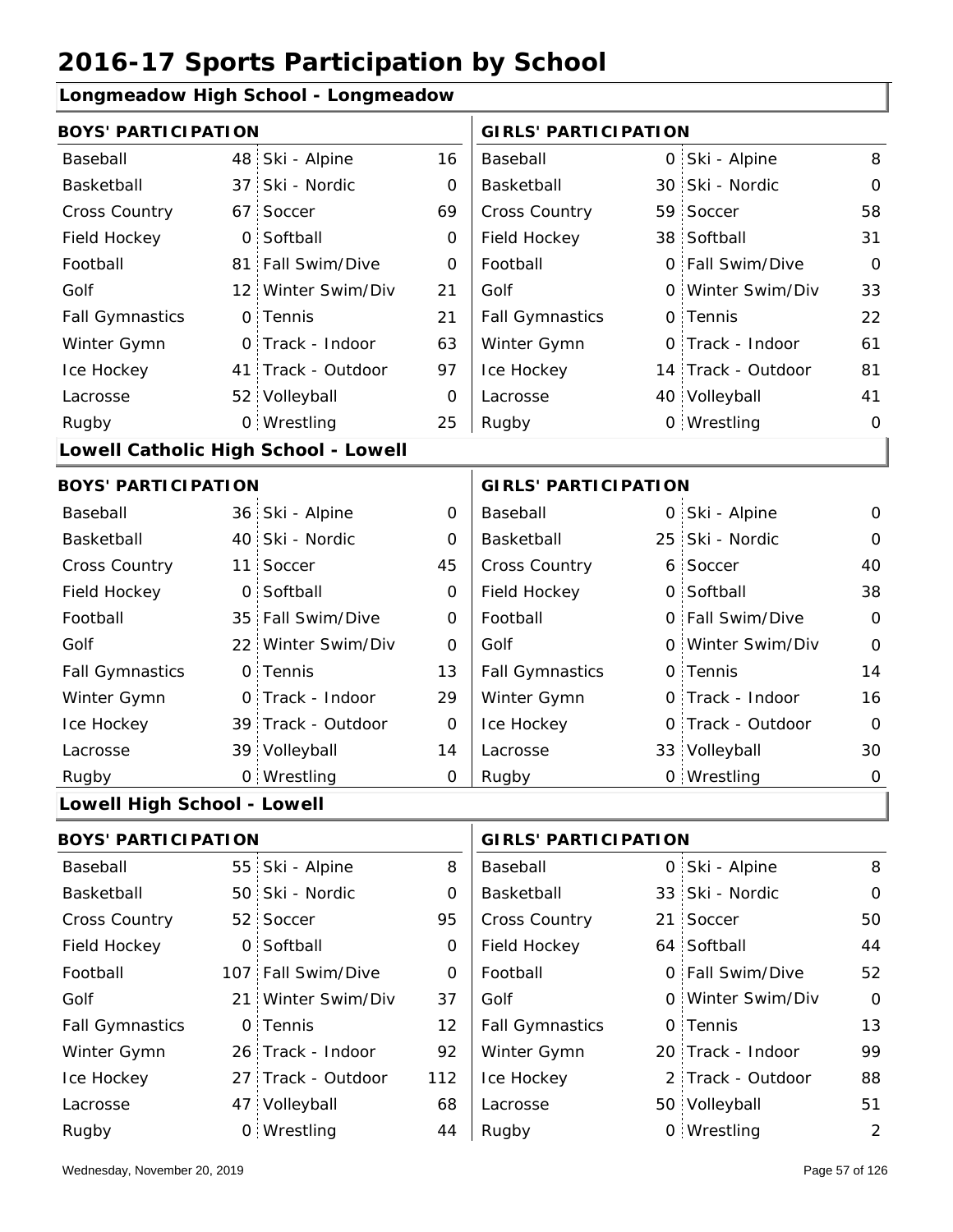### **Ludlow High School - Ludlow**

| 24                         | Ski - Alpine    | 11                                                                                                                                                                                                                                                                                                                                                                                                              | Baseball                    | 0        |        | $\overline{7}$                                                                                                                                                                                                                                                                                                                                                                                                                                                     |  |
|----------------------------|-----------------|-----------------------------------------------------------------------------------------------------------------------------------------------------------------------------------------------------------------------------------------------------------------------------------------------------------------------------------------------------------------------------------------------------------------|-----------------------------|----------|--------|--------------------------------------------------------------------------------------------------------------------------------------------------------------------------------------------------------------------------------------------------------------------------------------------------------------------------------------------------------------------------------------------------------------------------------------------------------------------|--|
|                            | Ski - Nordic    | 0                                                                                                                                                                                                                                                                                                                                                                                                               | Basketball                  |          |        | 0                                                                                                                                                                                                                                                                                                                                                                                                                                                                  |  |
| 25                         | Soccer          | 86                                                                                                                                                                                                                                                                                                                                                                                                              | Cross Country               |          |        | 67                                                                                                                                                                                                                                                                                                                                                                                                                                                                 |  |
|                            | Softball        | 0                                                                                                                                                                                                                                                                                                                                                                                                               | Field Hockey                | $\Omega$ |        | 25                                                                                                                                                                                                                                                                                                                                                                                                                                                                 |  |
|                            | Fall Swim/Dive  | $\mathsf O$                                                                                                                                                                                                                                                                                                                                                                                                     | Football                    |          |        | $\overline{0}$                                                                                                                                                                                                                                                                                                                                                                                                                                                     |  |
| 11                         | Winter Swim/Div | 9                                                                                                                                                                                                                                                                                                                                                                                                               | Golf                        | 1        |        | 21                                                                                                                                                                                                                                                                                                                                                                                                                                                                 |  |
|                            |                 | 12                                                                                                                                                                                                                                                                                                                                                                                                              | <b>Fall Gymnastics</b>      |          |        | 17                                                                                                                                                                                                                                                                                                                                                                                                                                                                 |  |
|                            |                 | 16                                                                                                                                                                                                                                                                                                                                                                                                              | Winter Gymn                 | $\Omega$ |        | 24                                                                                                                                                                                                                                                                                                                                                                                                                                                                 |  |
|                            |                 | 39                                                                                                                                                                                                                                                                                                                                                                                                              | Ice Hockey                  |          |        | 71                                                                                                                                                                                                                                                                                                                                                                                                                                                                 |  |
|                            |                 | 24                                                                                                                                                                                                                                                                                                                                                                                                              | Lacrosse                    |          |        | 58                                                                                                                                                                                                                                                                                                                                                                                                                                                                 |  |
|                            |                 | 15                                                                                                                                                                                                                                                                                                                                                                                                              | Rugby                       |          |        | $\Omega$                                                                                                                                                                                                                                                                                                                                                                                                                                                           |  |
|                            |                 |                                                                                                                                                                                                                                                                                                                                                                                                                 |                             |          |        |                                                                                                                                                                                                                                                                                                                                                                                                                                                                    |  |
| <b>BOYS' PARTICIPATION</b> |                 |                                                                                                                                                                                                                                                                                                                                                                                                                 | <b>GIRLS' PARTICIPATION</b> |          |        |                                                                                                                                                                                                                                                                                                                                                                                                                                                                    |  |
|                            |                 | 4                                                                                                                                                                                                                                                                                                                                                                                                               | Baseball                    |          |        | 5                                                                                                                                                                                                                                                                                                                                                                                                                                                                  |  |
|                            |                 | 0                                                                                                                                                                                                                                                                                                                                                                                                               | Basketball                  |          |        | $\mathbf 0$                                                                                                                                                                                                                                                                                                                                                                                                                                                        |  |
| 8                          | Soccer          | 35                                                                                                                                                                                                                                                                                                                                                                                                              | Cross Country               | 7        | Soccer | 36                                                                                                                                                                                                                                                                                                                                                                                                                                                                 |  |
|                            |                 | 0                                                                                                                                                                                                                                                                                                                                                                                                               | Field Hockey                |          |        | 28                                                                                                                                                                                                                                                                                                                                                                                                                                                                 |  |
|                            | Fall Swim/Dive  | 0                                                                                                                                                                                                                                                                                                                                                                                                               | Football                    |          |        | $\overline{O}$                                                                                                                                                                                                                                                                                                                                                                                                                                                     |  |
|                            | Winter Swim/Div | 0                                                                                                                                                                                                                                                                                                                                                                                                               | Golf                        |          |        | $\mathbf 0$                                                                                                                                                                                                                                                                                                                                                                                                                                                        |  |
|                            |                 | $\overline{2}$                                                                                                                                                                                                                                                                                                                                                                                                  | <b>Fall Gymnastics</b>      |          |        | 1                                                                                                                                                                                                                                                                                                                                                                                                                                                                  |  |
|                            |                 | 20                                                                                                                                                                                                                                                                                                                                                                                                              | Winter Gymn                 |          |        | 21                                                                                                                                                                                                                                                                                                                                                                                                                                                                 |  |
|                            |                 | 21                                                                                                                                                                                                                                                                                                                                                                                                              | Ice Hockey                  | 1        |        | 32                                                                                                                                                                                                                                                                                                                                                                                                                                                                 |  |
|                            |                 | 0                                                                                                                                                                                                                                                                                                                                                                                                               | Lacrosse                    |          |        | $\overline{O}$                                                                                                                                                                                                                                                                                                                                                                                                                                                     |  |
|                            |                 | O                                                                                                                                                                                                                                                                                                                                                                                                               | Rugby                       |          |        | 0                                                                                                                                                                                                                                                                                                                                                                                                                                                                  |  |
|                            |                 |                                                                                                                                                                                                                                                                                                                                                                                                                 |                             |          |        |                                                                                                                                                                                                                                                                                                                                                                                                                                                                    |  |
|                            |                 |                                                                                                                                                                                                                                                                                                                                                                                                                 |                             |          |        |                                                                                                                                                                                                                                                                                                                                                                                                                                                                    |  |
| 44                         | Ski - Alpine    | $\mathsf{O}$                                                                                                                                                                                                                                                                                                                                                                                                    | Baseball                    | 0        |        | 0                                                                                                                                                                                                                                                                                                                                                                                                                                                                  |  |
|                            | Ski - Nordic    | 0                                                                                                                                                                                                                                                                                                                                                                                                               | Basketball                  |          |        | $\mathsf{O}$                                                                                                                                                                                                                                                                                                                                                                                                                                                       |  |
|                            |                 | <b>BOYS' PARTICIPATION</b><br>44<br>$\circ$<br>46  <br>0 Tennis<br>0 Track - Indoor<br>36 Track - Outdoor<br>0 Volleyball<br>0 Wrestling<br>Lunenburg High School - Lunenburg<br>24 Ski - Alpine<br>25 Ski - Nordic<br>0 Softball<br>51:<br>11:<br>0 Tennis<br>0 Track - Indoor<br>26 Track - Outdoor<br>36 Volleyball<br>0 Wrestling<br>Lynn Classical High School - Lynn<br><b>BOYS' PARTICIPATION</b><br>41. |                             |          |        | <b>GIRLS' PARTICIPATION</b><br>Ski - Alpine<br>30 Ski - Nordic<br>29 Soccer<br>Softball<br>0 Fall Swim/Dive<br>Winter Swim/Div<br>0 Tennis<br>Track - Indoor<br>1 Track - Outdoor<br>0 Volleyball<br>0 Wrestling<br>0 Ski - Alpine<br>22 Ski - Nordic<br>36 Softball<br>0 Fall Swim/Dive<br>1 Winter Swim/Div<br>0 Tennis<br>O Track - Indoor<br>Track - Outdoor<br>37 Volleyball<br>0 Wrestling<br><b>GIRLS' PARTICIPATION</b><br>Ski - Alpine<br>33 Ski - Nordic |  |

| <b>Cross Country</b> | 12 Soccer          | 0  | <b>Cross Country</b>   | 5 Soccer          | $\Omega$ |
|----------------------|--------------------|----|------------------------|-------------------|----------|
| Field Hockey         | 0 Softball         | 0  | Field Hockey           | 0 Softball        | 34       |
| Football             | 75 Fall Swim/Dive  | 0  | Football               | 0 Fall Swim/Dive  | $\Omega$ |
| Golf                 | 18 Winter Swim/Div | 14 | Golf                   | 0 Winter Swim/Div | 12       |
| Fall Gymnastics      | 0 Tennis           | 15 | <b>Fall Gymnastics</b> | 0 Tennis          | 20       |
| Winter Gymn          | O Track - Indoor   | 35 | Winter Gymn            | O Track - Indoor  | 45       |
| Ice Hockey           | 12 Track - Outdoor | 33 | Ice Hockey             | 2 Track - Outdoor | 42       |
| Lacrosse             | 16 Volleyball      | O  | Lacrosse               | 3 Volleyball      | 42       |
| Rugby                | 0 Wrestling        | 2  | Rugby                  | 0 Wrestling       | $\circ$  |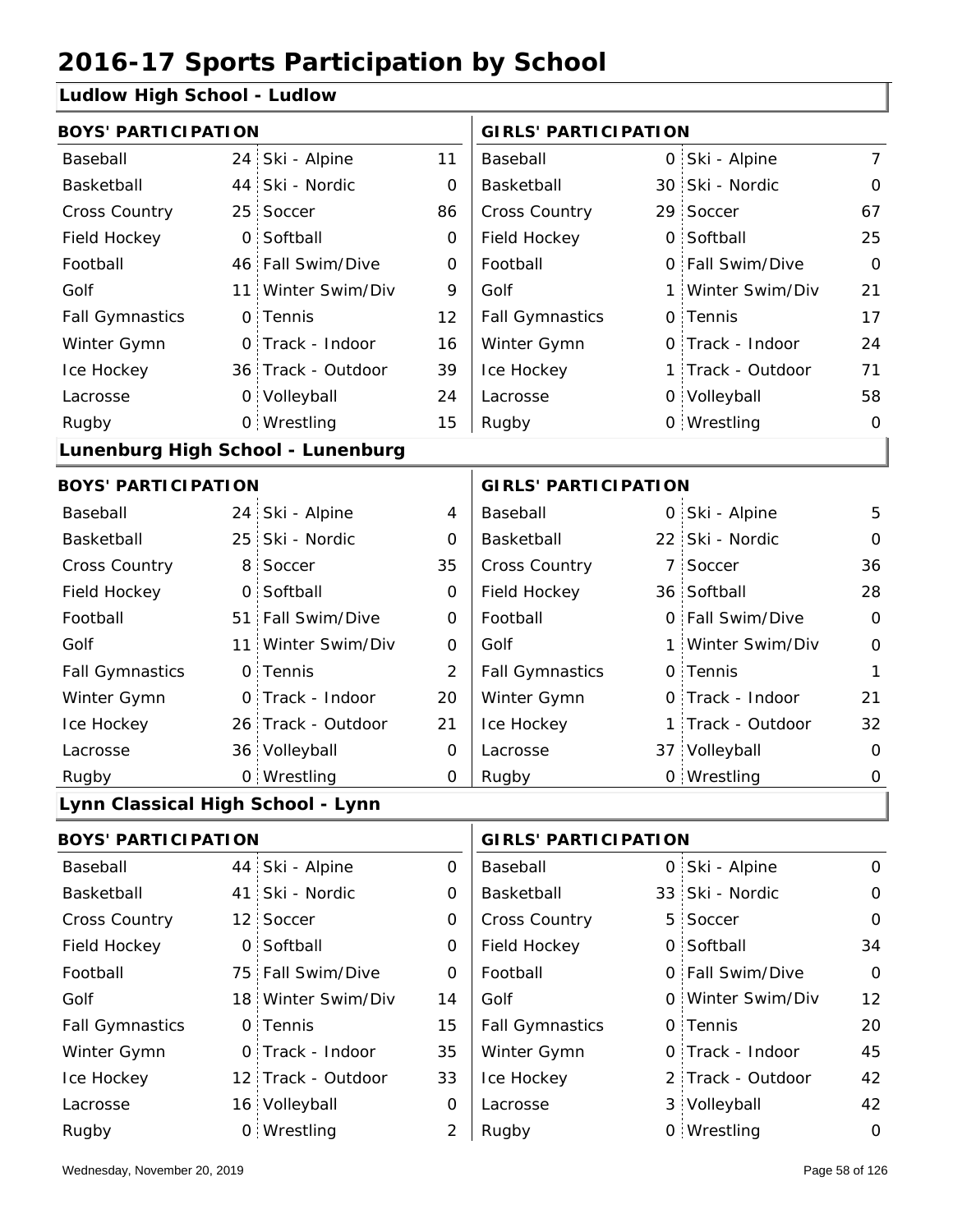### **Lynn English High School - Lynn**

| <b>BOYS' PARTICIPATION</b>        |                 |                                       |                | <b>GIRLS' PARTICIPATION</b> |                             |                   |              |  |  |
|-----------------------------------|-----------------|---------------------------------------|----------------|-----------------------------|-----------------------------|-------------------|--------------|--|--|
| Baseball                          | 45              | Ski - Alpine                          | 0              | Baseball                    |                             | 0 Ski - Alpine    | 0            |  |  |
| Basketball                        | 45              | Ski - Nordic                          | O              | Basketball                  |                             | 25 Ski - Nordic   | $\mathbf{O}$ |  |  |
| Cross Country                     | 18 <sup>1</sup> | Soccer                                | 39             | Cross Country               |                             | 16 Soccer         | 36           |  |  |
| Field Hockey                      | 0               | Softball                              | 0              | Field Hockey                |                             | 0 Softball        | 37           |  |  |
| Football                          |                 | 52 Fall Swim/Dive                     | 0              | Football                    |                             | 0 Fall Swim/Dive  | $\Omega$     |  |  |
| Golf                              | 9.              | Winter Swim/Div                       | 18             | Golf                        |                             | 0 Winter Swim/Div | 21           |  |  |
| <b>Fall Gymnastics</b>            |                 | 0 Tennis                              | 13             | <b>Fall Gymnastics</b>      |                             | 0 Tennis          | 39           |  |  |
| Winter Gymn                       |                 | 0 Track - Indoor                      | 25             | Winter Gymn                 | O                           | Track - Indoor    | 20           |  |  |
| Ice Hockey                        | 8               | Track - Outdoor                       | 38             | Ice Hockey                  |                             | 2 Track - Outdoor | 24           |  |  |
| Lacrosse                          |                 | 22 Volleyball                         | 1              | Lacrosse                    |                             | 2 Volleyball      | 52           |  |  |
| Rugby                             |                 | 0 Wrestling                           | 4              | Rugby                       |                             | 0 Wrestling       | $\mathbf{O}$ |  |  |
|                                   |                 | Lynn Vocational Technical Inst - Lynn |                |                             |                             |                   |              |  |  |
| <b>BOYS' PARTICIPATION</b>        |                 |                                       |                |                             | <b>GIRLS' PARTICIPATION</b> |                   |              |  |  |
| Baseball                          |                 | 35 Ski - Alpine                       | 0              | Baseball                    |                             | 0 Ski - Alpine    | $\mathbf 0$  |  |  |
| Basketball                        | 42              | Ski - Nordic                          | 0              | Basketball                  |                             | 30 Ski - Nordic   | $\mathbf{O}$ |  |  |
| Cross Country                     | 10              | Soccer                                | 38             | Cross Country               |                             | 7 Soccer          | 31           |  |  |
| Field Hockey                      | 0               | Softball                              | $\mathbf 0$    | Field Hockey                | 0                           | Softball          | 32           |  |  |
| Football                          |                 | 58 Fall Swim/Dive                     | 0              | Football                    |                             | 3 Fall Swim/Dive  | $\Omega$     |  |  |
| Golf                              | 0               | Winter Swim/Div                       | 18             | Golf                        |                             | 0 Winter Swim/Div | 12           |  |  |
| <b>Fall Gymnastics</b>            |                 | 0 Tennis                              | 0              | <b>Fall Gymnastics</b>      |                             | 0 Tennis          | $\mathbf{O}$ |  |  |
| Winter Gymn                       |                 | 0 Track - Indoor                      | 23             | Winter Gymn                 |                             | O Track - Indoor  | 12           |  |  |
| Ice Hockey                        | 1 :             | Track - Outdoor                       | 31             | Ice Hockey                  |                             | 0 Track - Outdoor | 15           |  |  |
| Lacrosse                          |                 | 4 Volleyball                          | $\overline{0}$ | Lacrosse                    |                             | 0 Volleyball      | 41           |  |  |
| Rugby                             |                 | 0 Wrestling                           | 11             | Rugby                       |                             | 0 Wrestling       | $\Omega$     |  |  |
| Lynnfield High School - Lynnfield |                 |                                       |                |                             |                             |                   |              |  |  |
| <b>BOYS' PARTICIPATION</b>        |                 |                                       |                | <b>GIRLS' PARTICIPATION</b> |                             |                   |              |  |  |

| DUIS PARTIUIPAIIUN     |  |                    | UIKLS PARTIUIPAIIUN |                        |  |                   |             |
|------------------------|--|--------------------|---------------------|------------------------|--|-------------------|-------------|
| Baseball               |  | 49 Ski - Alpine    | 0                   | Baseball               |  | 0 Ski - Alpine    | $\mathbf 0$ |
| Basketball             |  | 40 Ski - Nordic    | 0                   | Basketball             |  | 20 Ski - Nordic   | $\mathbf 0$ |
| <b>Cross Country</b>   |  | 24 Soccer          | 49                  | <b>Cross Country</b>   |  | 32 Soccer         | 53          |
| Field Hockey           |  | 0 Softball         | 0                   | Field Hockey           |  | 44 Softball       | 18          |
| Football               |  | 72 Fall Swim/Dive  | 0                   | Football               |  | 0 Fall Swim/Dive  | $\mathbf 0$ |
| Golf                   |  | 11 Winter Swim/Div | 6                   | Golf                   |  | 0 Winter Swim/Div | 17          |
| <b>Fall Gymnastics</b> |  | 0 Tennis           | 25                  | <b>Fall Gymnastics</b> |  | 0 Tennis          | 28          |
| Winter Gymn            |  | 0 Track - Indoor   | 31                  | Winter Gymn            |  | 2 Track - Indoor  | 33          |
| Ice Hockey             |  | 40 Track - Outdoor | 54                  | Ice Hockey             |  | 8 Track - Outdoor | 63          |
| Lacrosse               |  | 24 Volleyball      | 0                   | Lacrosse               |  | 39 Volleyball     | 23          |
| Rugby                  |  | 0 Wrestling        | 4                   | Rugby                  |  | 0 Wrestling       | $\circ$     |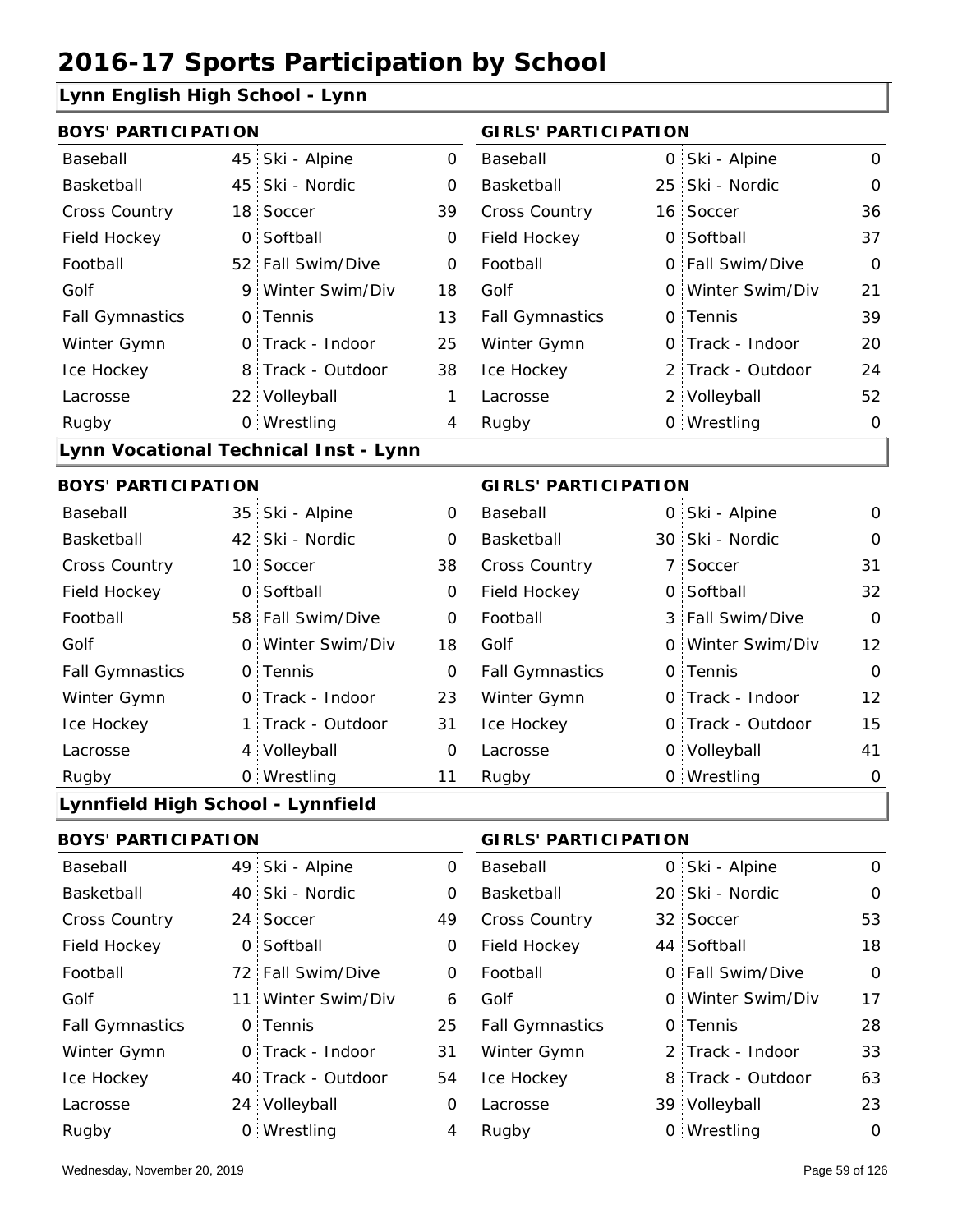#### **Lyon Pilot Middle/High School - Brighton**

| <b>BOYS' PARTICIPATION</b>     |                |                                     |                | <b>GIRLS' PARTICIPATION</b> |   |                   |                |
|--------------------------------|----------------|-------------------------------------|----------------|-----------------------------|---|-------------------|----------------|
| Baseball                       |                | 10 Ski - Alpine                     | $\mathsf{O}$   | Baseball                    |   | 0 Ski - Alpine    | $\mathsf O$    |
| Basketball                     | 5              | Ski - Nordic                        | 0              | Basketball                  | 5 | Ski - Nordic      | $\mathbf{O}$   |
| <b>Cross Country</b>           | $\mathsf{O}$   | Soccer                              | $\overline{4}$ | Cross Country               |   | 0 Soccer          | 5              |
| Field Hockey                   |                | 0 Softball                          | 0              | Field Hockey                |   | 0 Softball        | $\overline{4}$ |
| Football                       |                | 5 Fall Swim/Dive                    | $\mathbf 0$    | Football                    |   | 0 Fall Swim/Dive  | $\mathbf 0$    |
| Golf                           |                | 0 Winter Swim/Div                   | $\mathbf 0$    | Golf                        |   | 0 Winter Swim/Div | 1              |
| <b>Fall Gymnastics</b>         |                | 0 Tennis                            | 0              | <b>Fall Gymnastics</b>      |   | 0 Tennis          | $\mathbf 0$    |
| Winter Gymn                    |                | O Track - Indoor                    | 3              | Winter Gymn                 |   | O Track - Indoor  | 5              |
| Ice Hockey                     |                | 3 Track - Outdoor                   | $\mathbf 0$    | Ice Hockey                  |   | 2 Track - Outdoor | $\mathbf 0$    |
| Lacrosse                       |                | 0 Volleyball                        | $\mathbf 0$    | Lacrosse                    |   | 0 Volleyball      | $\overline{2}$ |
| Rugby                          |                | 0 Wrestling                         | 0              | Rugby                       |   | 0 Wrestling       | 0              |
|                                |                | Madison Park Tech/Voc H.S. - Boston |                |                             |   |                   |                |
| <b>BOYS' PARTICIPATION</b>     |                |                                     |                | <b>GIRLS' PARTICIPATION</b> |   |                   |                |
| Baseball                       |                | 13 Ski - Alpine                     | 0              | Baseball                    |   | 0 Ski - Alpine    | 0              |
| Basketball                     |                | 13 Ski - Nordic                     | 0              | Basketball                  |   | 14 Ski - Nordic   | $\mathbf{O}$   |
| Cross Country                  | $\mathsf{O}$   | Soccer                              | 19             | Cross Country               |   | 0 Soccer          | 17             |
| Field Hockey                   | $\overline{O}$ | Softball                            | $\mathbf 0$    | Field Hockey                |   | 0 Softball        | 15             |
| Football                       |                | 20 Fall Swim/Dive                   | $\mathbf 0$    | Football                    |   | 0 Fall Swim/Dive  | $\mathbf 0$    |
| Golf                           | $\overline{O}$ | Winter Swim/Div                     | 4              | Golf                        |   | 0 Winter Swim/Div | $\overline{2}$ |
| <b>Fall Gymnastics</b>         |                | 0 Tennis                            | 0              | <b>Fall Gymnastics</b>      |   | 0 Tennis          | $\mathbf{O}$   |
| Winter Gymn                    |                | O Track - Indoor                    | $\mathbf 0$    | Winter Gymn                 |   | O Track - Indoor  | $\mathbf 0$    |
| Ice Hockey                     |                | 0 Track - Outdoor                   | 0              | Ice Hockey                  |   | 0 Track - Outdoor | 0              |
| Lacrosse                       |                | 0 Volleyball                        | 10             | Lacrosse                    |   | 0 Volleyball      | 13             |
| Rugby                          |                | 0 Wrestling                         | 0              | Rugby                       |   | 0 Wrestling       | $\mathbf 0$    |
| Mahar Regional School - Orange |                |                                     |                |                             |   |                   |                |
| <b>BOYS' PARTICIPATION</b>     |                |                                     |                | <b>GIRLS' PARTICIPATION</b> |   |                   |                |
| Baseball                       |                | 42 Ski - Alpine                     | 0              | Baseball                    |   | 0 Ski - Alpine    | $\overline{O}$ |
| Basketball                     |                | 40 Ski - Nordic                     | 0              | Basketball                  |   | 42 Ski - Nordic   | $\mathbf 0$    |
| Cross Country                  |                | 10 Soccer                           | 31             | Cross Country               |   | 4 Soccer          | 36             |
| Field Hockey                   |                | 0 Softball                          | 0              | Field Hockey                |   | 32 Softball       | 41             |
| Football                       |                | 32 Fall Swim/Dive                   | 0              | Football                    |   | 0 Fall Swim/Dive  | 0              |
| Golf                           |                | 8 Winter Swim/Div                   | 0              | Golf                        |   | 0 Winter Swim/Div | $\mathbf 0$    |

0 Fall Gymnastics 0 of Fall Gymnastics 0 of Fall Gymnastics 0 of the 10 of the 10 5 Track - Outdoor 0 Track - Indoor 0 Volleyball 0 Track - Outdoor 0 Volleyball 24 0 28 48 0 0 26 31 38 Fall Gymnastics Ice Hockey Lacrosse 0 Tennis 0 Track - Indoor Wrestling Rugby 0 Rugby 0 Winter Gymn Ice Hockey Lacrosse 0 Tennis Winter Gymn 0 Wrestling 3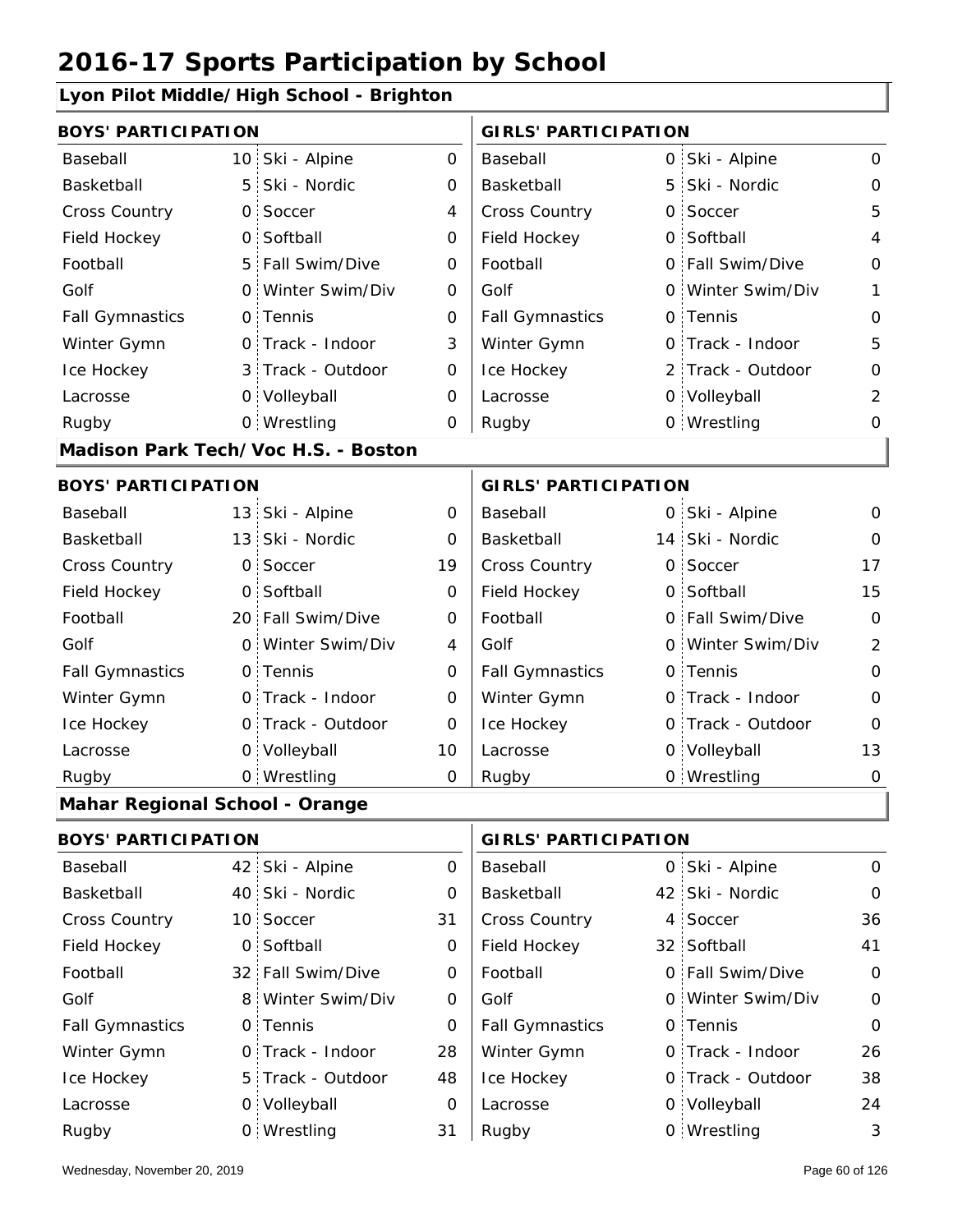### **Maimonides School - Brookline**

| <b>BOYS' PARTICIPATION</b>           |                            |                   | <b>GIRLS' PARTICIPATION</b> |                             |  |                   |              |
|--------------------------------------|----------------------------|-------------------|-----------------------------|-----------------------------|--|-------------------|--------------|
| Baseball                             | 15 <sup>1</sup>            | Ski - Alpine      | $\Omega$                    | Baseball                    |  | 0 Ski - Alpine    | $\mathbf{O}$ |
| Basketball                           |                            | 34 Ski - Nordic   | 0                           | Basketball                  |  | 30 Ski - Nordic   | $\mathbf 0$  |
| Cross Country                        | $\mathsf{O}$               | Soccer            | 18                          | Cross Country               |  | 0 Soccer          | 18           |
| Field Hockey                         |                            | 0 Softball        | 0                           | Field Hockey                |  | 0 Softball        | 15           |
| Football                             |                            | 0 Fall Swim/Dive  | O                           | Football                    |  | 0 Fall Swim/Dive  | $\mathbf 0$  |
| Golf                                 |                            | 0 Winter Swim/Div | $\Omega$                    | Golf                        |  | 0 Winter Swim/Div | $\mathbf 0$  |
| <b>Fall Gymnastics</b>               |                            | 0 Tennis          | 10                          | <b>Fall Gymnastics</b>      |  | 0 Tennis          | $\mathbf 0$  |
| Winter Gymn                          |                            | O Track - Indoor  | 0                           | Winter Gymn                 |  | 0 Track - Indoor  | $\mathbf 0$  |
| Ice Hockey                           |                            | 0 Track - Outdoor | 0                           | Ice Hockey                  |  | 0 Track - Outdoor | $\Omega$     |
| Lacrosse                             |                            | 0 Volleyball      | $\overline{O}$              | Lacrosse                    |  | 0 Volleyball      | 24           |
| Rugby                                |                            | 0 Wrestling       | 18                          | Rugby                       |  | 0 Wrestling       | $\mathbf 0$  |
| Malden Catholic High School - Malden |                            |                   |                             |                             |  |                   |              |
|                                      | <b>BOYS' PARTICIPATION</b> |                   |                             | <b>GIRLS' PARTICIPATION</b> |  |                   |              |
| Baseball                             |                            | 63 Ski - Alpine   | 0                           | Baseball                    |  | 0 Ski - Alpine    | O            |
| Basketball                           | 45                         | Ski - Nordic      | $\Omega$                    | Basketball                  |  | 0 Ski - Nordic    | $\mathbf{O}$ |
| Cross Country                        |                            | 25 Soccer         | 51                          | <b>Cross Country</b>        |  | 0 Soccer          | $\mathbf 0$  |
| Field Hockey                         |                            | 0 Softball        | $\mathbf 0$                 | Field Hockey                |  | 0 Softball        | $\mathbf 0$  |
| Football                             |                            | 67 Fall Swim/Dive | $\mathbf 0$                 | Football                    |  | 0 Fall Swim/Dive  | $\Omega$     |
| Golf                                 | 25 <sup>1</sup>            | Winter Swim/Div   | 42                          | Golf                        |  | 0 Winter Swim/Div | $\mathbf 0$  |
| <b>Fall Gymnastics</b>               |                            | 0 Tennis          | 30                          | <b>Fall Gymnastics</b>      |  | 0 Tennis          | $\Omega$     |
| Winter Gymn                          |                            | 0 Track - Indoor  | 48                          | Winter Gymn                 |  | O Track - Indoor  | 0            |
| Ice Hockey                           | 67 -                       | Track - Outdoor   | 51                          | Ice Hockey                  |  | 0 Track - Outdoor | $\mathbf 0$  |
| Lacrosse                             |                            | 70 Volleyball     | 0                           | Lacrosse                    |  | 0 Volleyball      | 0            |
| Rugby                                |                            | 20 Wrestling      | 22                          | Rugby                       |  | 0 Wrestling       | 0            |
| Malden High School - Malden          |                            |                   |                             |                             |  |                   |              |

|                        | <b>BOYS' PARTICIPATION</b> |                    |          |                        | <b>GIRLS' PARTICIPATION</b> |                   |              |  |
|------------------------|----------------------------|--------------------|----------|------------------------|-----------------------------|-------------------|--------------|--|
| Baseball               |                            | 40 Ski - Alpine    | $\Omega$ | Baseball               |                             | 0 Ski - Alpine    | $\Omega$     |  |
| Basketball             |                            | 31 Ski - Nordic    | $\Omega$ | Basketball             |                             | 34 Ski - Nordic   | $\Omega$     |  |
| <b>Cross Country</b>   |                            | 22 Soccer          | 69       | <b>Cross Country</b>   |                             | 22 Soccer         | 55           |  |
| Field Hockey           |                            | 2 Softball         | 0        | Field Hockey           |                             | 17 Softball       | 42           |  |
| Football               |                            | 83 Fall Swim/Dive  | $\Omega$ | Football               |                             | 1 Fall Swim/Dive  | $\mathsf{O}$ |  |
| Golf                   |                            | 14 Winter Swim/Div | 16       | Golf                   |                             | 3 Winter Swim/Div | 16           |  |
| <b>Fall Gymnastics</b> |                            | 0 Tennis           | 16       | <b>Fall Gymnastics</b> |                             | 0 Tennis          | 17           |  |
| Winter Gymn            |                            | 6 Track - Indoor   | 50       | Winter Gymn            |                             | 8 Track - Indoor  | 43           |  |
| Ice Hockey             |                            | 7 Track - Outdoor  | 47       | Ice Hockey             |                             | 5 Track - Outdoor | 60           |  |
| Lacrosse               |                            | 53 Volleyball      | 18       | Lacrosse               |                             | 36 Volleyball     | 50           |  |
| Rugby                  |                            | 0 Wrestling        | 17       | Rugby                  |                             | 0 Wrestling       | 3            |  |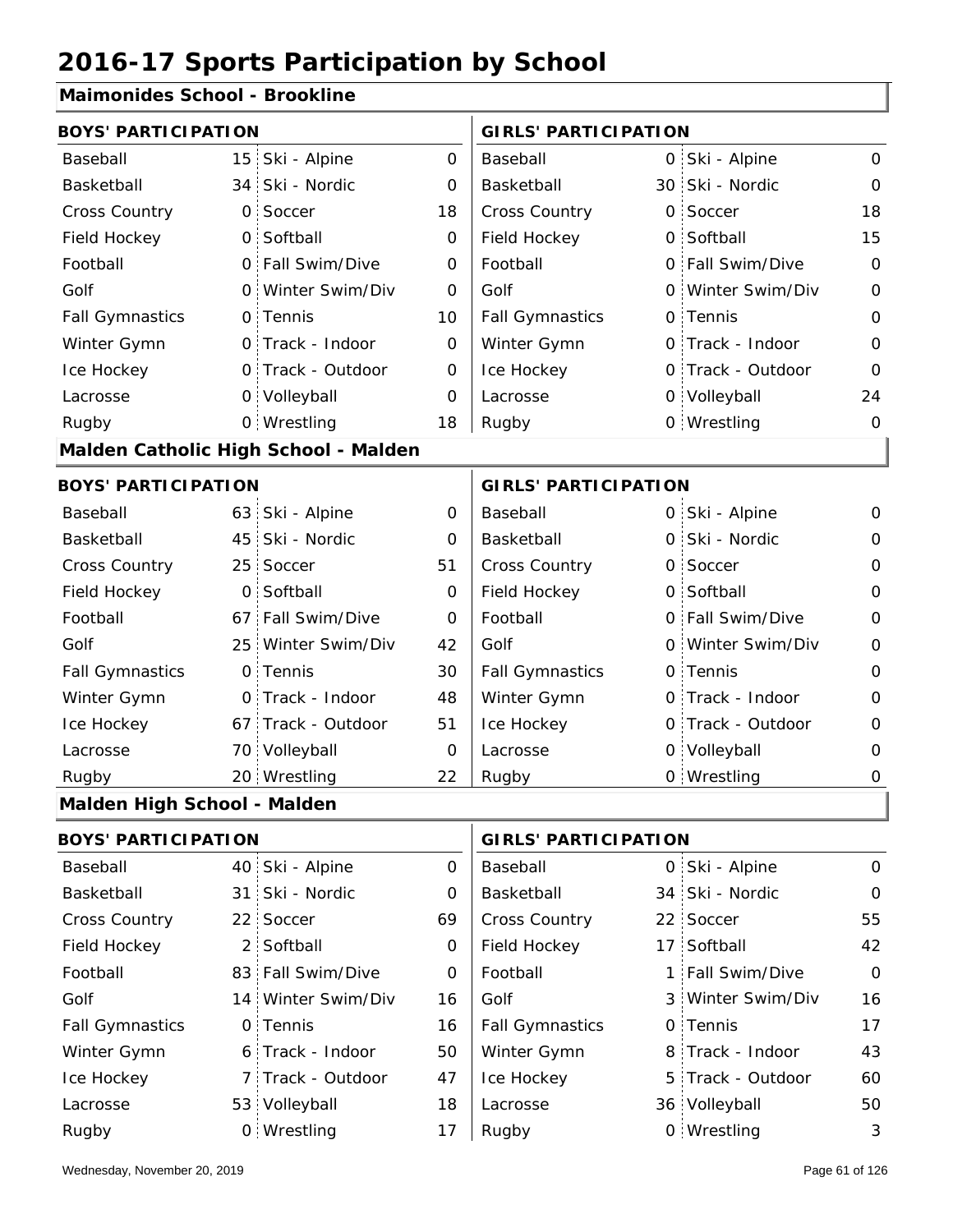#### **Manchester Essex Reg. High School - Manchester**

| <b>BOYS' PARTICIPATION</b>        |                 |                                     |             | <b>GIRLS' PARTICIPATION</b> |                 |                    |                |
|-----------------------------------|-----------------|-------------------------------------|-------------|-----------------------------|-----------------|--------------------|----------------|
| Baseball                          | 47              | Ski - Alpine                        | 17          | Baseball                    | $\overline{O}$  | Ski - Alpine       | 18             |
| Basketball                        | 31              | Ski - Nordic                        | 0           | Basketball                  | 33              | Ski - Nordic       | $\mathbf 0$    |
| Cross Country                     |                 | 33 Soccer                           | 45          | Cross Country               | 35              | Soccer             | 33             |
| Field Hockey                      | 1:              | Softball                            | 0           | Field Hockey                |                 | 49 Softball        | 25             |
| Football                          |                 | 24 Fall Swim/Dive                   | 0           | Football                    | 1               | Fall Swim/Dive     | $\Omega$       |
| Golf                              |                 | 16 Winter Swim/Div                  | 22          | Golf                        |                 | 0 Winter Swim/Div  | 19             |
| <b>Fall Gymnastics</b>            |                 | 0 Tennis                            | 17          | <b>Fall Gymnastics</b>      |                 | 0 Tennis           | 15             |
| Winter Gymn                       |                 | 0 Track - Indoor                    | 23          | Winter Gymn                 |                 | O Track - Indoor   | 19             |
| Ice Hockey                        |                 | 5 Track - Outdoor                   | 3           | Ice Hockey                  |                 | 0 Track - Outdoor  | 3              |
| Lacrosse                          |                 | 31 Volleyball                       | $\mathbf 0$ | Lacrosse                    |                 | 37 Volleyball      | $\overline{4}$ |
| Rugby                             |                 | 0 Wrestling                         | 0           | Rugby                       |                 | 0 Wrestling        | 0              |
| Mansfield High School - Mansfield |                 |                                     |             |                             |                 |                    |                |
| <b>BOYS' PARTICIPATION</b>        |                 |                                     |             | <b>GIRLS' PARTICIPATION</b> |                 |                    |                |
| Baseball                          |                 | 53 Ski - Alpine                     | $\mathbf 0$ | Baseball                    | 1:              | Ski - Alpine       | $\mathbf 0$    |
| Basketball                        | 37              | Ski - Nordic                        | 0           | Basketball                  |                 | 33 Ski - Nordic    | $\mathbf 0$    |
| Cross Country                     |                 | 42 Soccer                           | 71          | Cross Country               | 31 <sup>1</sup> | Soccer             | 57             |
| Field Hockey                      | O <sub>1</sub>  | Softball                            | $\mathbf 0$ | Field Hockey                |                 | 51 Softball        | 33             |
| Football                          | $122 -$         | Fall Swim/Dive                      | 0           | Football                    |                 | 0 Fall Swim/Dive   | $\Omega$       |
| Golf                              |                 | 22 Winter Swim/Div                  | 15          | Golf                        |                 | 1 Winter Swim/Div  | 20             |
| <b>Fall Gymnastics</b>            |                 | 0 Tennis                            | 22          | <b>Fall Gymnastics</b>      |                 | 0 Tennis           | 15             |
| Winter Gymn                       |                 | 0 Track - Indoor                    | 87          | Winter Gymn                 |                 | 14 Track - Indoor  | 59             |
| Ice Hockey                        |                 | 44 Track - Outdoor                  | 96          | Ice Hockey                  |                 | 12 Track - Outdoor | 90             |
| Lacrosse                          |                 | 40 Volleyball                       | 0           | Lacrosse                    |                 | 38 Volleyball      | 35             |
| Rugby                             |                 | 0 Wrestling                         | 32          | Rugby                       |                 | 0 Wrestling        | $\mathbf 0$    |
|                                   |                 | Marblehead High School - Marblehead |             |                             |                 |                    |                |
| <b>BOYS' PARTICIPATION</b>        |                 |                                     |             | <b>GIRLS' PARTICIPATION</b> |                 |                    |                |
| Baseball                          |                 | 50 Ski - Alpine                     | 15          | Baseball                    |                 | 0 Ski - Alpine     | 13             |
| Basketball                        |                 | 40 Ski - Nordic                     | 0           | Basketball                  |                 | 26 Ski - Nordic    | $\mathbf 0$    |
| Cross Country                     | 37 <sup>2</sup> | Soccer                              | 54          | Cross Country               |                 | 42 Soccer          | 65             |
| Field Hockey                      |                 | 0 Softball                          | 0           | Field Hockey                |                 | 68 Softball        | 38             |
| Football                          |                 | 89 Fall Swim/Dive                   | 0           | Football                    |                 | 0 Fall Swim/Dive   | $\mathbf 0$    |
| Golf                              |                 | 23 Winter Swim/Div                  | 14          | Golf                        |                 | 1 Winter Swim/Div  | 46             |
| <b>Fall Gymnastics</b>            |                 | 0 Tennis                            | 22          | <b>Fall Gymnastics</b>      |                 | 0 Tennis           | 63             |
| Winter Gymn                       |                 | 0 Track - Indoor                    | 87          | Winter Gymn                 |                 | 17 Track - Indoor  | 61             |

63

Ice Hockey Lacrosse

0

8

Ice Hockey Lacrosse

42 Track - Outdoor

Wrestling Rugby 0 Rugby 0

53 Volleyball

76

9 Track - Outdoor

31 Volleyball 38

0 Wrestling 0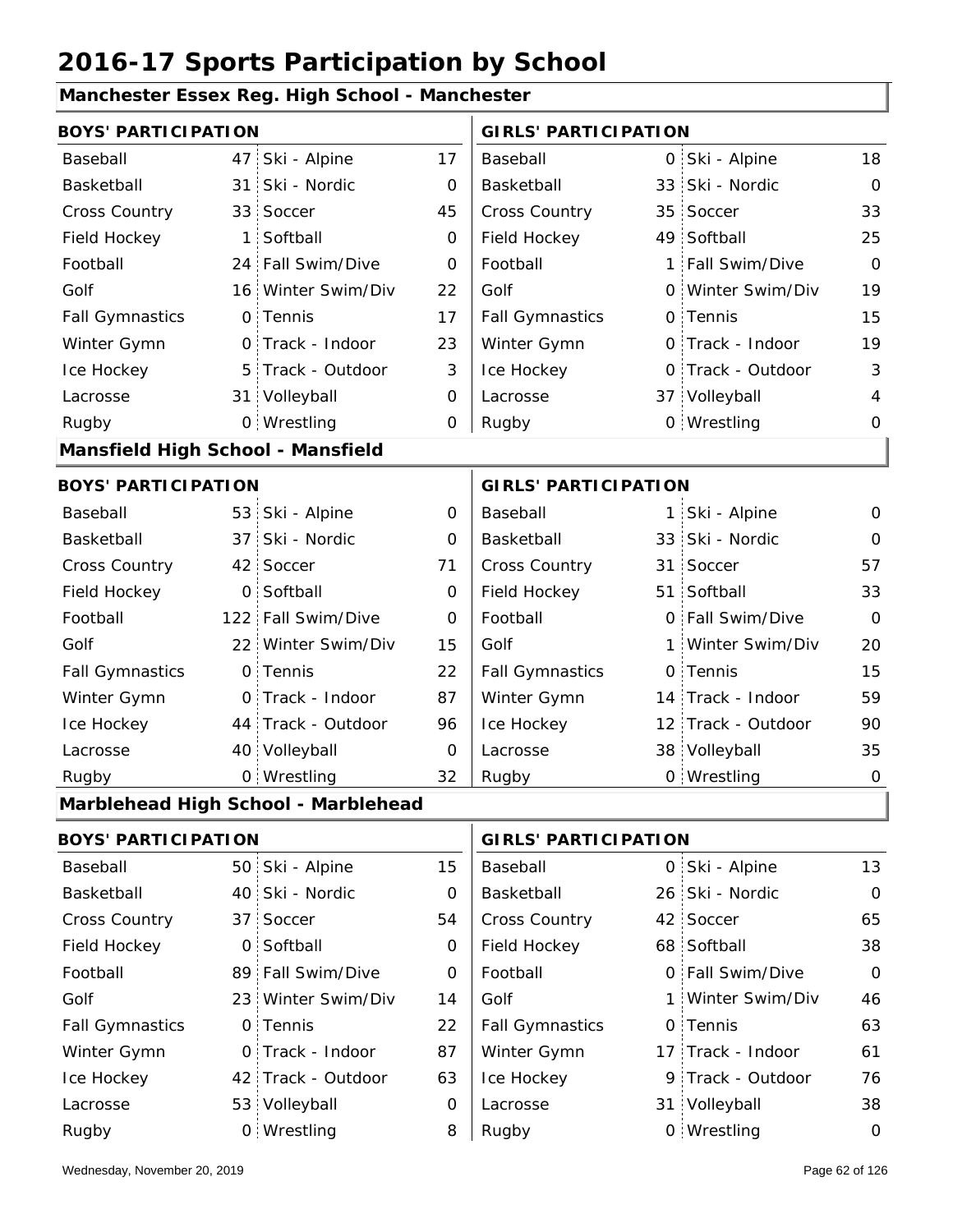### **Marian High School - Framingham**

| <b>BOYS' PARTICIPATION</b>          |                 |                                       |                             | <b>GIRLS' PARTICIPATION</b> |   |                   |                |
|-------------------------------------|-----------------|---------------------------------------|-----------------------------|-----------------------------|---|-------------------|----------------|
| Baseball                            |                 | 16 Ski - Alpine                       | $\Omega$                    | Baseball                    |   | 0 Ski - Alpine    | 0              |
| Basketball                          |                 | 25 Ski - Nordic                       | $\overline{O}$              | Basketball                  |   | 20 Ski - Nordic   | $\mathbf 0$    |
| Cross Country                       | 6.              | Soccer                                | 14                          | <b>Cross Country</b>        | 3 | Soccer            | 20             |
| Field Hockey                        |                 | 0 Softball                            | 0                           | Field Hockey                |   | 0 Softball        | 18             |
| Football                            |                 | 9 Fall Swim/Dive                      | 0                           | Football                    |   | 0 Fall Swim/Dive  | $\mathbf 0$    |
| Golf                                |                 | 8 Winter Swim/Div                     | 12                          | Golf                        |   | 2 Winter Swim/Div | $\overline{4}$ |
| <b>Fall Gymnastics</b>              |                 | 0 Tennis                              | $\Omega$                    | <b>Fall Gymnastics</b>      |   | 0 Tennis          | 12             |
| Winter Gymn                         |                 | O Track - Indoor                      | 10                          | Winter Gymn                 |   | O Track - Indoor  | 10             |
| Ice Hockey                          |                 | 11 Track - Outdoor                    | 10                          | Ice Hockey                  | 1 | Track - Outdoor   | 10             |
| Lacrosse                            |                 | 0 Volleyball                          | $\mathbf 0$                 | Lacrosse                    |   | 18 Volleyball     | 25             |
| Rugby                               |                 | 0 Wrestling                           | 0                           | Rugby                       |   | 0 Wrestling       | $\mathbf 0$    |
|                                     |                 | Marlborough High School - Marlborough |                             |                             |   |                   |                |
| <b>BOYS' PARTICIPATION</b>          |                 |                                       | <b>GIRLS' PARTICIPATION</b> |                             |   |                   |                |
| Baseball                            | 24 :            | Ski - Alpine                          | 0                           | Baseball                    |   | 0 Ski - Alpine    | 1              |
| Basketball                          |                 | 43 Ski - Nordic                       | 0                           | Basketball                  |   | 24 Ski - Nordic   | 0              |
| Cross Country                       | 19 <sup>°</sup> | Soccer                                | 37                          | Cross Country               |   | 20 Soccer         | 42             |
| Field Hockey                        | 1 :             | Softball                              | 0                           | Field Hockey                |   | 28 Softball       | 25             |
| Football                            |                 | 79 Fall Swim/Dive                     | $\mathbf 0$                 | Football                    |   | 0 Fall Swim/Dive  | $\overline{0}$ |
| Golf                                |                 | 13 Winter Swim/Div                    | $\overline{2}$              | Golf                        |   | 0 Winter Swim/Div | 3              |
| <b>Fall Gymnastics</b>              |                 | 0 Tennis                              | 4                           | <b>Fall Gymnastics</b>      | 0 | Tennis            | 16             |
| Winter Gymn                         | 1:              | Track - Indoor                        | 38                          | Winter Gymn                 | 6 | Track - Indoor    | 30             |
| Ice Hockey                          |                 | 32 Track - Outdoor                    | 55                          | Ice Hockey                  | 2 | Track - Outdoor   | 41             |
| Lacrosse                            |                 | 42 Volleyball                         | 22                          | Lacrosse                    |   | 38 Volleyball     | 39             |
| Rugby                               |                 | 0 Wrestling                           | 32                          | Rugby                       |   | 0 Wrestling       | $\mathbf 0$    |
| Marshfield High School - Marshfield |                 |                                       |                             |                             |   |                   |                |
| <b>BOYS' PARTICIPATION</b>          |                 |                                       | <b>GIRLS' PARTICIPATION</b> |                             |   |                   |                |
|                                     |                 |                                       |                             |                             |   |                   |                |

| Baseball               | 56 Ski - Alpine    | 0  | Baseball               |  | 0 Ski - Alpine     | $\mathbf 0$    |
|------------------------|--------------------|----|------------------------|--|--------------------|----------------|
| Basketball             | 58 Ski - Nordic    | 0  | Basketball             |  | 38 Ski - Nordic    | $\mathbf 0$    |
| <b>Cross Country</b>   | 51 Soccer          | 78 | <b>Cross Country</b>   |  | 25 Soccer          | 61             |
| Field Hockey           | 0 Softball         | 0  | Field Hockey           |  | 50 Softball        | 38             |
| Football               | 116 Fall Swim/Dive | 4  | Football               |  | 1 Fall Swim/Dive   | 27             |
| Golf                   | 25 Winter Swim/Div | 0  | Golf                   |  | 1 Winter Swim/Div  | $\overline{O}$ |
| <b>Fall Gymnastics</b> | 0 Tennis           |    | <b>Fall Gymnastics</b> |  | 0 Tennis           | 24             |
| Winter Gymn            | O Track - Indoor   | 98 | Winter Gymn            |  | 11 Track - Indoor  | 70             |
| Ice Hockey             | 77 Track - Outdoor | 87 | Ice Hockey             |  | 18 Track - Outdoor | 70             |
| Lacrosse               | 69 Volleyball      | 0  | Lacrosse               |  | 58 Volleyball      | 71             |
| Rugby                  | 70 Wrestling       | 30 | Rugby                  |  | 0 Wrestling        | 0              |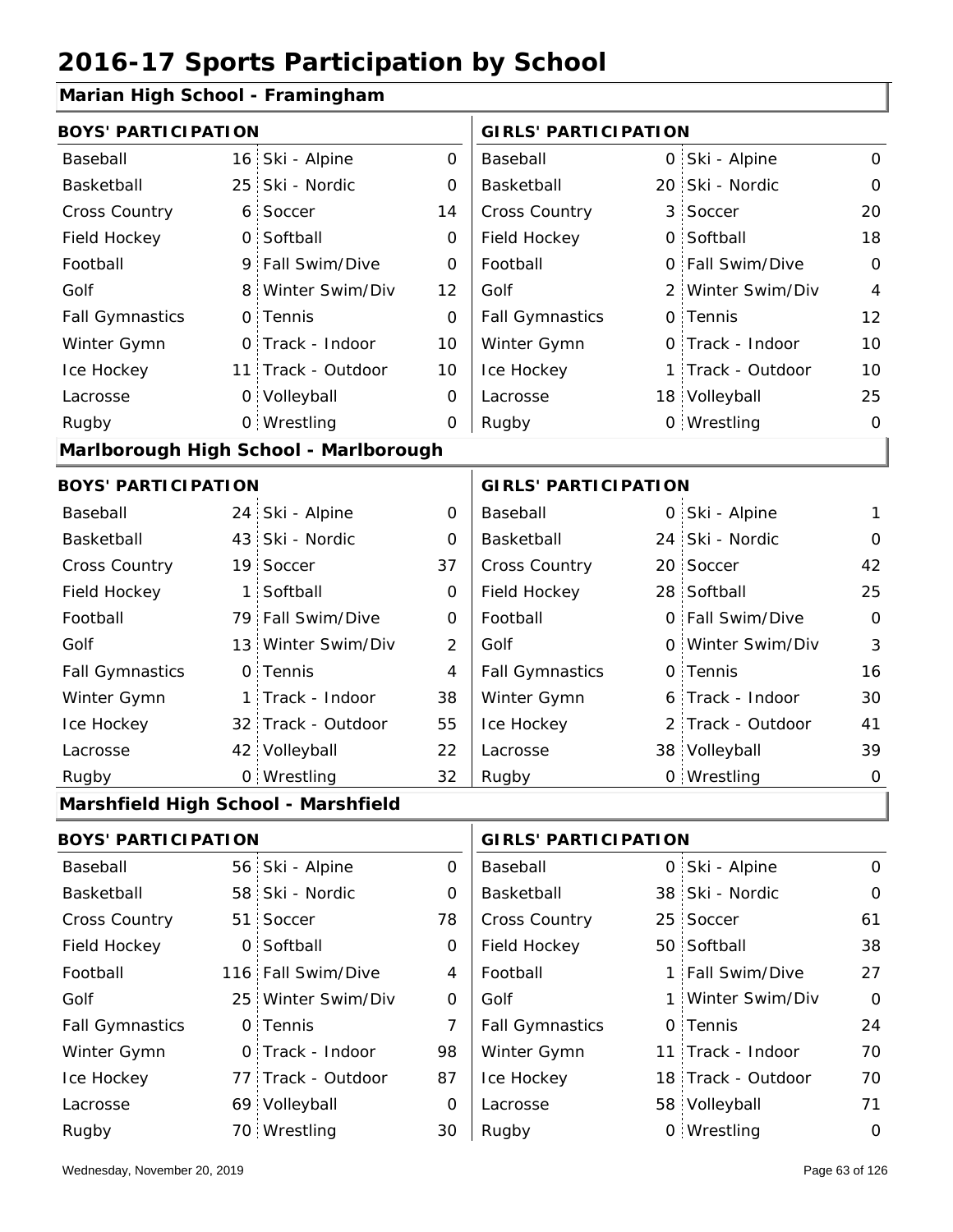### **Martha's Vineyard Reg. High Sch. - Oak Bluffs**

| <b>BOYS' PARTICIPATION</b> |                 |                                       |                | <b>GIRLS' PARTICIPATION</b> |   |                    |              |
|----------------------------|-----------------|---------------------------------------|----------------|-----------------------------|---|--------------------|--------------|
| Baseball                   | 28:             | Ski - Alpine                          | $\overline{O}$ | Baseball                    |   | 0 Ski - Alpine     | $\mathsf{O}$ |
| Basketball                 |                 | 38 Ski - Nordic                       | 0              | Basketball                  |   | 27 Ski - Nordic    | $\mathbf 0$  |
| Cross Country              | 17 <sup>1</sup> | Soccer                                | 48             | Cross Country               | 5 | Soccer             | 39           |
| Field Hockey               | $\mathsf{O}$    | Softball                              | 0              | Field Hockey                |   | 52 Softball        | 23           |
| Football                   | 44              | Fall Swim/Dive                        | 0              | Football                    |   | 0 Fall Swim/Dive   | $\Omega$     |
| Golf                       | 16:             | Winter Swim/Div                       | 12             | Golf                        |   | 3 Winter Swim/Div  | 15           |
| <b>Fall Gymnastics</b>     | $\mathsf{O}$    | Tennis                                | 17             | <b>Fall Gymnastics</b>      |   | 0 Tennis           | 16           |
| Winter Gymn                |                 | 0 Track - Indoor                      | 24             | Winter Gymn                 |   | O Track - Indoor   | 10           |
| Ice Hockey                 |                 | 36 Track - Outdoor                    | 25             | Ice Hockey                  |   | 42 Track - Outdoor | 15           |
| Lacrosse                   |                 | 45 Volleyball                         | 0              | Lacrosse                    |   | 34 Volleyball      | $\mathbf 0$  |
| Rugby                      |                 | 0 Wrestling                           | 0              | Rugby                       |   | 0 Wrestling        | 0            |
|                            |                 | Masconomet Reg. High School - Boxford |                |                             |   |                    |              |
| <b>BOYS' PARTICIPATION</b> |                 |                                       |                | <b>GIRLS' PARTICIPATION</b> |   |                    |              |
| Baseball                   | 47              | Ski - Alpine                          | 33             | Baseball                    |   | 0 Ski - Alpine     | 19           |
| Basketball                 | 41              | Ski - Nordic                          | 0              | Basketball                  |   | 24 Ski - Nordic    | $\mathbf 0$  |
| Cross Country              | 47 <sup>1</sup> | Soccer                                | 52             | Cross Country               |   | 65 Soccer          | 61           |
| Field Hockey               | $\overline{O}$  | Softball                              | $\mathbf 0$    | Field Hockey                |   | 45 Softball        | 44           |
| Football                   |                 | 95 Fall Swim/Dive                     | O              | Football                    |   | 0 Fall Swim/Dive   | $\Omega$     |
| Golf                       | 10 <sup>1</sup> | Winter Swim/Div                       | 15             | Golf                        |   | 2 Winter Swim/Div  | 30           |
| <b>Fall Gymnastics</b>     | $\mathsf{O}$    | Tennis                                | 23             | <b>Fall Gymnastics</b>      |   | 0 Tennis           | 16           |
| Winter Gymn                | $\mathsf{O}$    | Track - Indoor                        | 46             | Winter Gymn                 |   | 17 Track - Indoor  | 66           |
| Ice Hockey                 |                 | 39 Track - Outdoor                    | 83             | Ice Hockey                  |   | 22 Track - Outdoor | 70           |
| Lacrosse                   |                 | 53 Volleyball                         | 0              | Lacrosse                    |   | 39 Volleyball      | 26           |
| Rugby                      |                 | 0 Wrestling                           | 13             | Rugby                       |   | 0 Wrestling        | 1            |
|                            |                 | Mashpee Middle/High School - Mashpee  |                |                             |   |                    |              |
| <b>BOYS' PARTICIPATION</b> |                 |                                       |                | <b>GIRLS' PARTICIPATION</b> |   |                    |              |
| Baseball                   | 24:             | Ski - Alpine                          | $\mathbf 0$    | Baseball                    |   | 0 Ski - Alpine     | $\mathbf 0$  |
| Basketball                 | 27 <sup>1</sup> | Ski - Nordic                          | 0              | Basketball                  |   | 0 Ski - Nordic     | $\mathbf 0$  |
| Cross Country              | 5:              | Soccer                                | 32             | Cross Country               |   | 7 Soccer           | 29           |
| Field Hockey               | 0               | Softball                              | 0              | Field Hockey                |   | 25 Softball        | 24           |
| Football                   | 32:             | Fall Swim/Dive                        | 0              | Football                    |   | 0 Fall Swim/Dive   | $\mathbf 0$  |
| Golf                       |                 | 10 Winter Swim/Div                    | 0              | Golf                        |   | 0 Winter Swim/Div  | $\mathbf 0$  |
| <b>Fall Gymnastics</b>     | $\mathsf{O}$    | Tennis                                | 8              | <b>Fall Gymnastics</b>      |   | 0 Tennis           | 8            |
| Winter Gymn                | $\mathsf{O}$    | Track - Indoor                        | 19             | Winter Gymn                 |   | 9 Track - Indoor   | 15           |
| Ice Hockey                 |                 | 9 Track - Outdoor                     | 20             | Ice Hockey                  |   | 0 Track - Outdoor  | 17           |
| Lacrosse                   |                 | 25 Volleyball                         | 0              | Lacrosse                    |   | 32 Volleyball      | 0            |
| Rugby                      |                 | 0 Wrestling                           | 0              | Rugby                       |   | 0 Wrestling        | $\mathbf 0$  |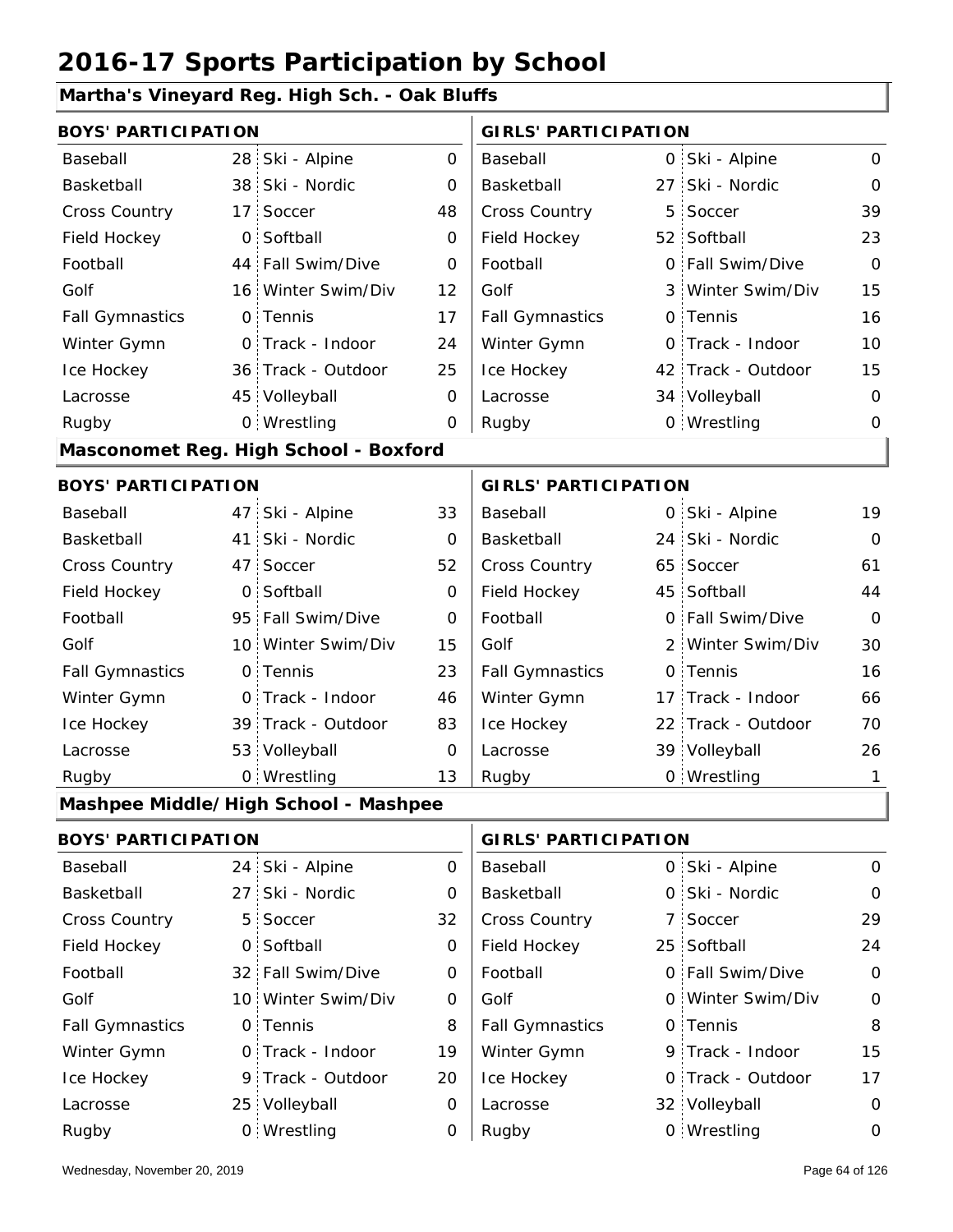#### **Matignon High School - Cambridge**

| auguon mgu vonvon                    |                 |                                            |                |                             |     |                    |                |
|--------------------------------------|-----------------|--------------------------------------------|----------------|-----------------------------|-----|--------------------|----------------|
| <b>BOYS' PARTICIPATION</b>           |                 |                                            |                | <b>GIRLS' PARTICIPATION</b> |     |                    |                |
| Baseball                             | 23 <sub>1</sub> | Ski - Alpine                               | 0              | Baseball                    |     | 0 Ski - Alpine     | 0              |
| Basketball                           |                 | 26 Ski - Nordic                            | 0              | Basketball                  |     | 38 Ski - Nordic    | $\Omega$       |
| Cross Country                        | 8               | Soccer                                     | 18             | Cross Country               |     | 5 Soccer           | 24             |
| Field Hockey                         | O <sub>1</sub>  | Softball                                   | 0              | Field Hockey                |     | 0 Softball         | 26             |
| Football                             |                 | 11 Fall Swim/Dive                          | 0              | Football                    |     | 0 Fall Swim/Dive   | $\mathbf 0$    |
| Golf                                 |                 | 10 Winter Swim/Div                         | 3              | Golf                        |     | 0 Winter Swim/Div  | 10             |
| <b>Fall Gymnastics</b>               |                 | 0 Tennis                                   | 8              | <b>Fall Gymnastics</b>      |     | 0 Tennis           | 12             |
| Winter Gymn                          |                 | O Track - Indoor                           | O              | Winter Gymn                 |     | O Track - Indoor   | $\mathbf 0$    |
| Ice Hockey                           |                 | 26 Track - Outdoor                         | 17             | Ice Hockey                  |     | 23 Track - Outdoor | 17             |
| Lacrosse                             |                 | 16 Volleyball                              | 0              | Lacrosse                    |     | 28 Volleyball      | 28             |
| Rugby                                |                 | 0 Wrestling                                | 0              | Rugby                       |     | 0 Wrestling        | 0              |
| <b>Maynard High School - Maynard</b> |                 |                                            |                |                             |     |                    |                |
| <b>BOYS' PARTICIPATION</b>           |                 |                                            |                | <b>GIRLS' PARTICIPATION</b> |     |                    |                |
| Baseball                             |                 | 30 Ski - Alpine                            | 0              | Baseball                    |     | 0 Ski - Alpine     | 0              |
| Basketball                           |                 | 28 Ski - Nordic                            | 0              | Basketball                  |     | 25 Ski - Nordic    | $\Omega$       |
| Cross Country                        |                 | 10 Soccer                                  | 40             | Cross Country               |     | 15 Soccer          | 45             |
| Field Hockey                         | $\overline{O}$  | Softball                                   | 0              | Field Hockey                |     | 48 Softball        | 24             |
| Football                             |                 | 26 Fall Swim/Dive                          | 0              | Football                    |     | 0 Fall Swim/Dive   | 0              |
| Golf                                 | 5.              | Winter Swim/Div                            | 0              | Golf                        | 1 : | Winter Swim/Div    | $\overline{O}$ |
| <b>Fall Gymnastics</b>               |                 | 0 Tennis                                   | 0              | <b>Fall Gymnastics</b>      |     | 0 Tennis           | $\Omega$       |
| Winter Gymn                          |                 | O Track - Indoor                           | 0              | Winter Gymn                 |     | O Track - Indoor   | $\Omega$       |
| Ice Hockey                           |                 | 6 Track - Outdoor                          | 30             | Ice Hockey                  |     | 0 Track - Outdoor  | 62             |
| Lacrosse                             |                 | 5 Volleyball                               | 0              | Lacrosse                    |     | 0 Volleyball       | 0              |
| Rugby                                |                 | 0 Wrestling                                | 0              | Rugby                       |     | 0 Wrestling        | 0              |
|                                      |                 | McCann Technical High School - North Adams |                |                             |     |                    |                |
| <b>BOYS' PARTICIPATION</b>           |                 |                                            |                | <b>GIRLS' PARTICIPATION</b> |     |                    |                |
| Baseball                             |                 | 29 Ski - Alpine                            | 0              | Baseball                    |     | 0 Ski - Alpine     | 0              |
| Basketball                           |                 | 26 Ski - Nordic                            | 0              | Basketball                  |     | 22 Ski - Nordic    | 0              |
| <b>Cross Country</b>                 | 8 <sup>1</sup>  | Soccer                                     | 16             | Cross Country               |     | 7 Soccer           | 21             |
| Field Hockey                         |                 | 0 Softball                                 | 0              | Field Hockey                |     | 0 Softball         | 34             |
| Football                             |                 | 48 Fall Swim/Dive                          | 0              | Football                    |     | 0 Fall Swim/Dive   | 0              |
| Golf                                 |                 | 15 Winter Swim/Div                         | $\overline{2}$ | Golf                        |     | 0 Winter Swim/Div  | 1              |
| <b>Fall Gymnastics</b>               |                 | 0 Tennis                                   | 0              | <b>Fall Gymnastics</b>      |     | 0 Tennis           | 0              |
| Winter Gymn                          |                 | 0 Track - Indoor                           | 0              | Winter Gymn                 |     | O Track - Indoor   | 0              |
| Ice Hockey                           |                 | 5 Track - Outdoor                          | 9              | Ice Hockey                  |     | 0 Track - Outdoor  | 0              |
| Lacrosse                             |                 | 24 Volleyball                              | 0              | Lacrosse                    |     | 3 Volleyball       | 0              |

1

Wrestling Rugby 0 Rugby 0

0 Wrestling 0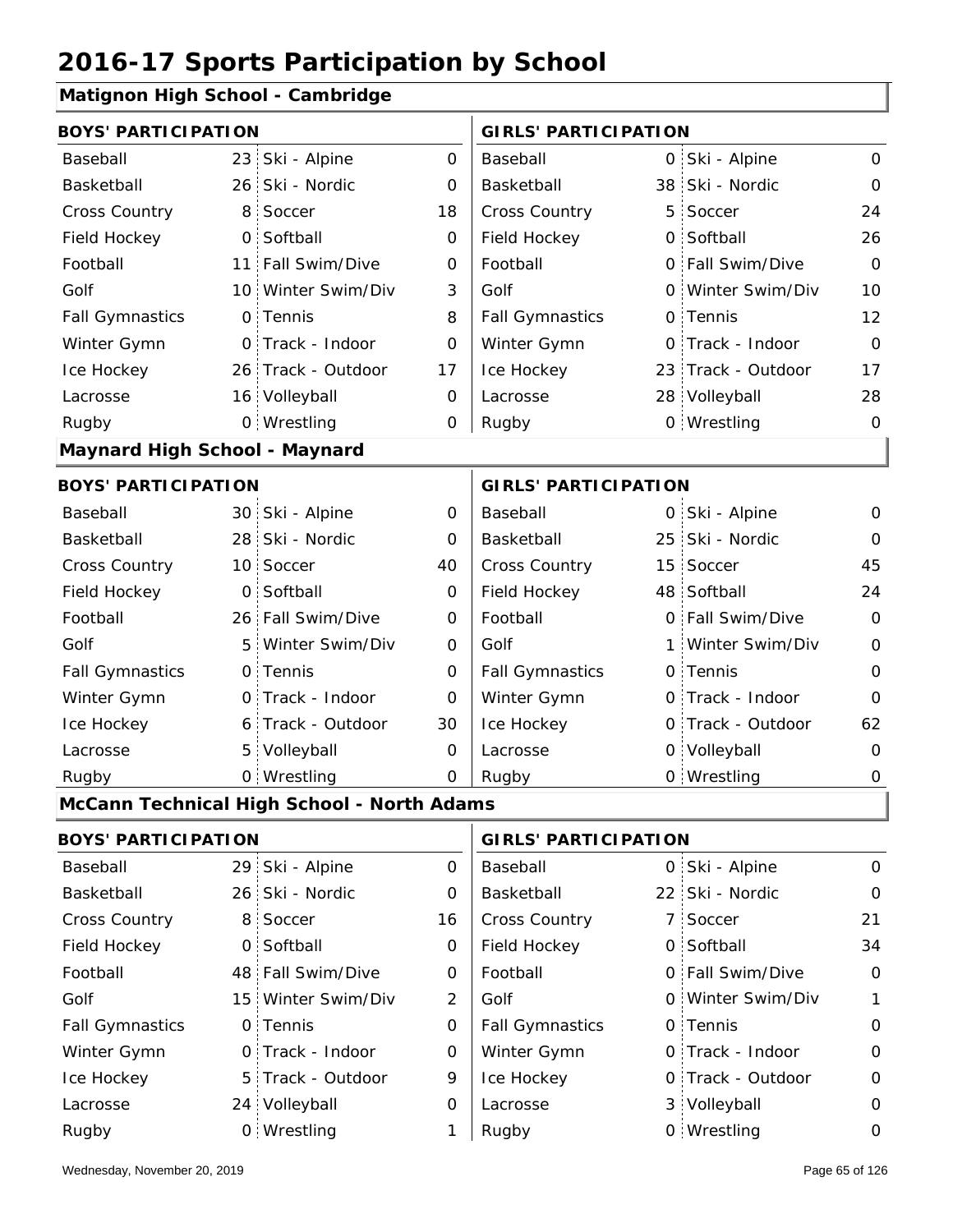### **McKinley South End Academy - Boston**

| <b>BOYS' PARTICIPATION</b>           |              |                   |                     | <b>GIRLS' PARTICIPATION</b> |  |                    |              |
|--------------------------------------|--------------|-------------------|---------------------|-----------------------------|--|--------------------|--------------|
| Baseball                             | $\mathsf{O}$ | Ski - Alpine      | $\mathsf{O}\xspace$ | Baseball                    |  | 0 Ski - Alpine     | $\mathbf 0$  |
| Basketball                           | 0            | Ski - Nordic      | 0                   | Basketball                  |  | 0 Ski - Nordic     | 0            |
| Cross Country                        | $\mathsf{O}$ | Soccer            | 0                   | Cross Country               |  | 0 Soccer           | $\mathbf{O}$ |
| Field Hockey                         | 0            | Softball          | $\mathbf 0$         | Field Hockey                |  | 0 Softball         | $\mathbf 0$  |
| Football                             |              | 0 Fall Swim/Dive  | 0                   | Football                    |  | 0 Fall Swim/Dive   | 0            |
| Golf                                 | $\circ$      | Winter Swim/Div   | $\mathbf 0$         | Golf                        |  | 0 Winter Swim/Div  | $\mathbf 0$  |
| <b>Fall Gymnastics</b>               |              | 0 Tennis          | $\mathsf{O}\xspace$ | <b>Fall Gymnastics</b>      |  | 0 Tennis           | $\mathbf 0$  |
| Winter Gymn                          |              | 0 Track - Indoor  | $\mathbf 0$         | Winter Gymn                 |  | O Track - Indoor   | $\mathbf 0$  |
| Ice Hockey                           |              | 0 Track - Outdoor | 0                   | Ice Hockey                  |  | 0 Track - Outdoor  | $\mathbf 0$  |
| Lacrosse                             |              | 0 Volleyball      | 0                   | Lacrosse                    |  | 0 Volleyball       | $\mathbf 0$  |
| Rugby                                |              | 0 Wrestling       | 0                   | Rugby                       |  | 0 Wrestling        | 0            |
| Medfield High School - Medfield      |              |                   |                     |                             |  |                    |              |
| <b>BOYS' PARTICIPATION</b>           |              |                   |                     | <b>GIRLS' PARTICIPATION</b> |  |                    |              |
| Baseball                             |              | 51 Ski - Alpine   | $\overline{2}$      | Baseball                    |  | 0 Ski - Alpine     | 3            |
| Basketball                           | 39           | Ski - Nordic      | 0                   | Basketball                  |  | 29 Ski - Nordic    | $\mathbf 0$  |
| <b>Cross Country</b>                 | 38           | Soccer            | 65                  | Cross Country               |  | 28 Soccer          | 55           |
| Field Hockey                         | $\mathbf 0$  | Softball          | $\mathbf 0$         | Field Hockey                |  | 52 Softball        | 17           |
| Football                             | 85           | Fall Swim/Dive    | 0                   | Football                    |  | 0 Fall Swim/Dive   | $\Omega$     |
| Golf                                 | 27           | Winter Swim/Div   | 7                   | Golf                        |  | 1 Winter Swim/Div  | 18           |
| <b>Fall Gymnastics</b>               | 0            | Tennis            | 29                  | <b>Fall Gymnastics</b>      |  | 0 Tennis           | 30           |
| Winter Gymn                          | $\mathsf{O}$ | Track - Indoor    | 64                  | Winter Gymn                 |  | 5 Track - Indoor   | 39           |
| Ice Hockey                           | 43           | Track - Outdoor   | 72                  | Ice Hockey                  |  | 20 Track - Outdoor | 69           |
| Lacrosse                             |              | 64 Volleyball     | 24                  | Lacrosse                    |  | 43 Volleyball      | 50           |
| Rugby                                |              | 0 Wrestling       | O                   | Rugby                       |  | 0 Wrestling        | $\mathbf 0$  |
| <b>Medford High School - Medford</b> |              |                   |                     |                             |  |                    |              |
| <b>BOYS' PARTICIPATION</b>           |              |                   |                     | <b>GIRLS' PARTICIPATION</b> |  |                    |              |
| Baseball                             |              | 48 Ski - Alpine   | 0                   | Baseball                    |  | 0 Ski - Alpine     | $\mathbf 0$  |
| Basketball                           | 42           | Ski - Nordic      | 0                   | Basketball                  |  | 44 Ski - Nordic    | $\mathbf 0$  |
| Cross Country                        |              | 18 Soccer         | 48                  | Cross Country               |  | 21 Soccer          | 32           |
| Field Hockey                         | $\mathsf{O}$ | Softball          | 0                   | Field Hockey                |  | 0 Softball         | 48           |
| Football                             |              | 63 Fall Swim/Dive | 0                   | Football                    |  | 0 Fall Swim/Dive   | $\mathbf 0$  |
|                                      |              |                   |                     |                             |  |                    |              |

| <b>BOYS' PARTICIPATION</b> |  |                    |    | <b>GIRLS' PARTICIPATION</b> |  |                    |             |
|----------------------------|--|--------------------|----|-----------------------------|--|--------------------|-------------|
| Baseball                   |  | 48 Ski - Alpine    | 0  | Baseball                    |  | 0 Ski - Alpine     | $\mathbf 0$ |
| Basketball                 |  | 42 Ski - Nordic    | 0  | Basketball                  |  | 44 Ski - Nordic    | $\mathbf 0$ |
| <b>Cross Country</b>       |  | 18 Soccer          | 48 | <b>Cross Country</b>        |  | 21 Soccer          | 32          |
| Field Hockey               |  | 0 Softball         | 0  | Field Hockey                |  | 0 Softball         | 48          |
| Football                   |  | 63 Fall Swim/Dive  | 0  | Football                    |  | 0 Fall Swim/Dive   | $\Omega$    |
| Golf                       |  | 11 Winter Swim/Div | 6  | Golf                        |  | 1 Winter Swim/Div  | 16          |
| <b>Fall Gymnastics</b>     |  | 0 Tennis           | 10 | <b>Fall Gymnastics</b>      |  | 0 Tennis           | 12          |
| Winter Gymn                |  | 1 Track - Indoor   | 16 | Winter Gymn                 |  | 14 Track - Indoor  | 21          |
| Ice Hockey                 |  | 34 Track - Outdoor | 14 | Ice Hockey                  |  | 22 Track - Outdoor | 19          |
| Lacrosse                   |  | 28 Volleyball      | 0  | Lacrosse                    |  | 35 Volleyball      | 46          |
| Rugby                      |  | 0 Wrestling        | 0  | Rugby                       |  | 0 Wrestling        | 0           |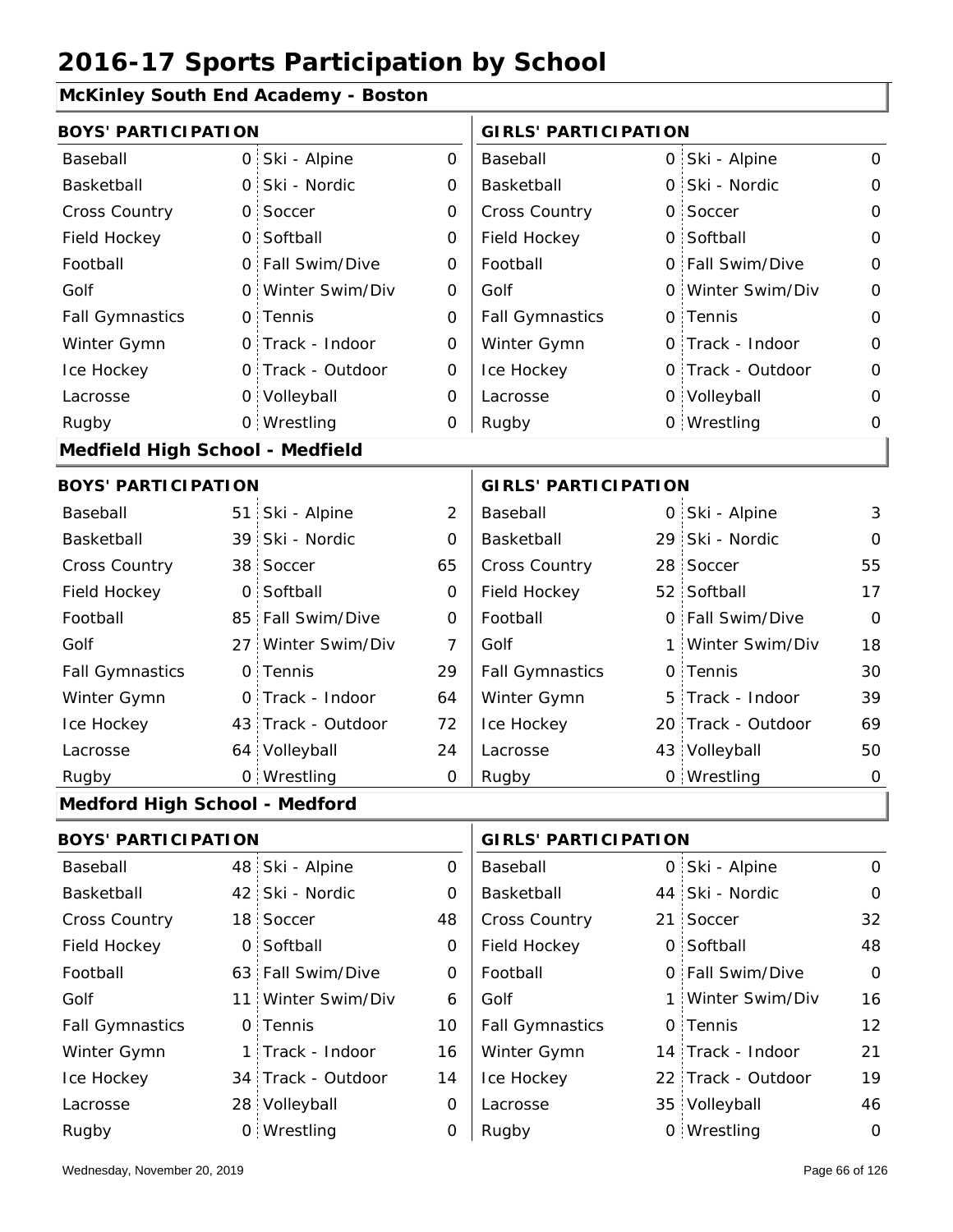### **Medway High School - Medway**

| <b>BOYS' PARTICIPATION</b>           |                 |                    |                             | <b>GIRLS' PARTICIPATION</b> |                 |                    |                |
|--------------------------------------|-----------------|--------------------|-----------------------------|-----------------------------|-----------------|--------------------|----------------|
| Baseball                             |                 | 46 Ski - Alpine    | 11                          | Baseball                    |                 | 0 Ski - Alpine     | $\overline{7}$ |
| Basketball                           | 44 :            | Ski - Nordic       | 0                           | Basketball                  | 23 <sub>1</sub> | Ski - Nordic       | $\mathbf 0$    |
| Cross Country                        | 17 <sup>1</sup> | Soccer             | 45                          | Cross Country               | 16              | Soccer             | 40             |
| Field Hockey                         | $\mathsf{O}$    | Softball           | 0                           | Field Hockey                |                 | 43 Softball        | 16             |
| Football                             |                 | 88 Fall Swim/Dive  | $\mathbf 0$                 | Football                    | 1               | Fall Swim/Dive     | $\mathbf 0$    |
| Golf                                 |                 | 14 Winter Swim/Div | $\overline{2}$              | Golf                        | 5               | Winter Swim/Div    | 5              |
| <b>Fall Gymnastics</b>               |                 | 0 Tennis           | 8                           | <b>Fall Gymnastics</b>      |                 | 0 Tennis           | 38             |
| Winter Gymn                          |                 | 0 Track - Indoor   | 31                          | Winter Gymn                 | 8               | Track - Indoor     | 29             |
| Ice Hockey                           |                 | 40 Track - Outdoor | 31                          | Ice Hockey                  |                 | 12 Track - Outdoor | 32             |
| Lacrosse                             |                 | 52 Volleyball      | 0                           | Lacrosse                    |                 | 32 Volleyball      | 38             |
| Rugby                                |                 | 0 Wrestling        | 0                           | Rugby                       |                 | 0 Wrestling        | $\mathbf 0$    |
| <b>Melrose High School - Melrose</b> |                 |                    |                             |                             |                 |                    |                |
| <b>BOYS' PARTICIPATION</b>           |                 |                    | <b>GIRLS' PARTICIPATION</b> |                             |                 |                    |                |
| Baseball                             |                 | 50 Ski - Alpine    | 0                           | Baseball                    |                 | 0 Ski - Alpine     | 0              |
| Basketball                           |                 | 43 Ski - Nordic    | 0                           | Basketball                  |                 | 31 Ski - Nordic    | $\mathbf{O}$   |
| Cross Country                        |                 | 33 Soccer          | 59                          | Cross Country               | 21              | Soccer             | 50             |
| Field Hockey                         | O:              | Softball           | 0                           | Field Hockey                |                 | 44 Softball        | 48             |
| Football                             |                 | 76 Fall Swim/Dive  | $\overline{O}$              | Football                    |                 | 0 Fall Swim/Dive   | 31             |
| Golf                                 |                 | 14 Winter Swim/Div | 22                          | Golf                        | 1               | Winter Swim/Div    | $\Omega$       |
| <b>Fall Gymnastics</b>               |                 | 0 Tennis           | 21                          | <b>Fall Gymnastics</b>      |                 | 0 Tennis           | 40             |
| Winter Gymn                          |                 | 0 Track - Indoor   | 43                          | Winter Gymn                 |                 | 17 Track - Indoor  | 41             |
| Ice Hockey                           |                 | 40 Track - Outdoor | 69                          | Ice Hockey                  |                 | 20 Track - Outdoor | 52             |
| Lacrosse                             |                 | 35 Volleyball      | $\overline{O}$              | Lacrosse                    |                 | 39 Volleyball      | 44             |
| Rugby                                |                 | 0 Wrestling        | 16                          | Rugby                       |                 | 0 Wrestling        | $\mathbf 0$    |
| Methuen High School - Methuen        |                 |                    |                             |                             |                 |                    |                |
| <b>BOYS' PARTICIPATION</b>           |                 |                    |                             | <b>GIRLS' PARTICIPATION</b> |                 |                    |                |
| Baseball                             |                 | 60 Ski - Alpine    | $\overline{O}$              | Baseball                    |                 | 0 Ski - Alpine     | $\mathsf{O}$   |

| Baseball               | 60 Ski - Alpine    | O  | Baseball               | 0 Ski - Alpine     | 0           |
|------------------------|--------------------|----|------------------------|--------------------|-------------|
| Basketball             | 60 Ski - Nordic    | 0  | Basketball             | 60 Ski - Nordic    | $\mathbf 0$ |
| <b>Cross Country</b>   | 30 Soccer          | 51 | <b>Cross Country</b>   | 15 Soccer          | 42          |
| Field Hockey           | 0 Softball         | 0  | Field Hockey           | 49 Softball        | 60          |
| Football               | 130 Fall Swim/Dive | 5  | Football               | 0 Fall Swim/Dive   | 13          |
| Golf                   | 22 Winter Swim/Div | 0  | Golf                   | 2 Winter Swim/Div  | $\Omega$    |
| <b>Fall Gymnastics</b> | 0 Tennis           | 15 | <b>Fall Gymnastics</b> | 0 Tennis           | 21          |
| Winter Gymn            | 1 Track - Indoor   | 55 | Winter Gymn            | 17 Track - Indoor  | 47          |
| Ice Hockey             | 39 Track - Outdoor | 59 | Ice Hockey             | 14 Track - Outdoor | 47          |
| Lacrosse               | 67 Volleyball      | 23 | Lacrosse               | 54 Volleyball      | 45          |
| Rugby                  | 0 Wrestling        | 65 | Rugby                  | 0 Wrestling        | 2           |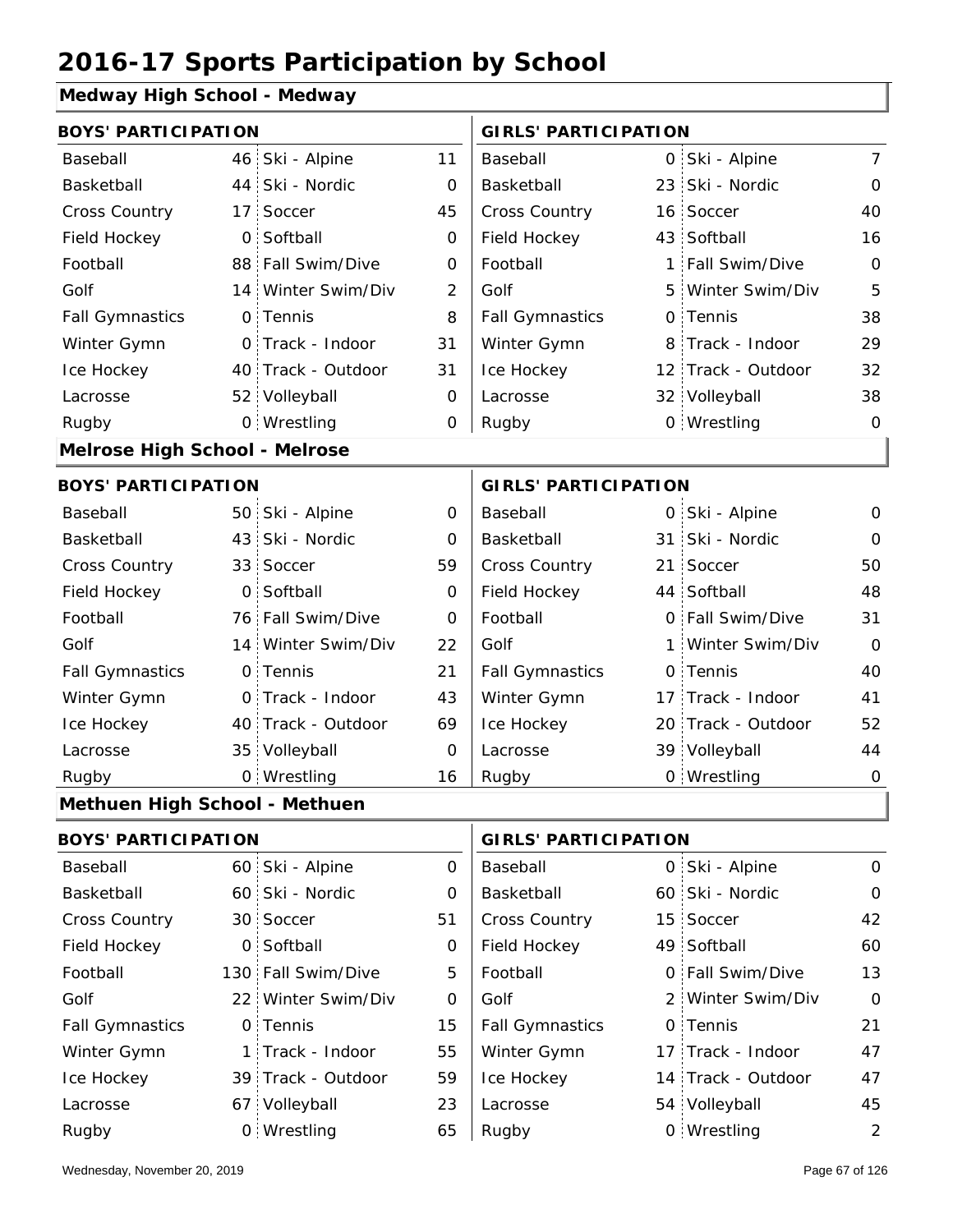#### **Middleboro High School - Middleboro**

| <b>BOYS' PARTICIPATION</b>          |                 |                    |                             | <b>GIRLS' PARTICIPATION</b> |   |                   |                |
|-------------------------------------|-----------------|--------------------|-----------------------------|-----------------------------|---|-------------------|----------------|
| Baseball                            | 51              | Ski - Alpine       | 0                           | Baseball                    |   | 0 Ski - Alpine    | 0              |
| Basketball                          | 35 <sup>1</sup> | Ski - Nordic       | 0                           | Basketball                  |   | 13 Ski - Nordic   | $\mathbf 0$    |
| Cross Country                       | $12^{\circ}$    | Soccer             | 37                          | Cross Country               | 7 | Soccer            | 27             |
| Field Hockey                        | 1               | Softball           | 0                           | Field Hockey                |   | 20 Softball       | 31             |
| Football                            |                 | 68 Fall Swim/Dive  | 0                           | Football                    |   | 0 Fall Swim/Dive  | $\mathbf 0$    |
| Golf                                |                 | 19 Winter Swim/Div | 7                           | Golf                        |   | 1 Winter Swim/Div | 18             |
| <b>Fall Gymnastics</b>              | 0.              | Tennis             | 9                           | <b>Fall Gymnastics</b>      |   | 0 Tennis          | 18             |
| Winter Gymn                         | $\mathsf{O}$    | Track - Indoor     | 30                          | Winter Gymn                 |   | O Track - Indoor  | 37             |
| Ice Hockey                          |                 | 30 Track - Outdoor | 40                          | Ice Hockey                  |   | 0 Track - Outdoor | 18             |
| Lacrosse                            |                 | 30 Volleyball      | 0                           | Lacrosse                    |   | 30 Volleyball     | 38             |
| Rugby                               |                 | 0 Wrestling        | 6                           | Rugby                       |   | 0 Wrestling       | $\mathbf 0$    |
| Milford High School - Milford       |                 |                    |                             |                             |   |                   |                |
| <b>BOYS' PARTICIPATION</b>          |                 |                    | <b>GIRLS' PARTICIPATION</b> |                             |   |                   |                |
| Baseball                            |                 | 50 Ski - Alpine    | 0                           | Baseball                    |   | 0 Ski - Alpine    | 0              |
| Basketball                          | 57.             | Ski - Nordic       | 0                           | Basketball                  |   | 38 Ski - Nordic   | 0              |
| Cross Country                       | 25              | Soccer             | 0                           | Cross Country               |   | 14 Soccer         | $\Omega$       |
| Field Hockey                        | $\overline{0}$  | Softball           | $\overline{O}$              | Field Hockey                |   | 43 Softball       | 44             |
| Football                            |                 | 68 Fall Swim/Dive  | 0                           | Football                    |   | 0 Fall Swim/Dive  | $\Omega$       |
| Golf                                | 21:             | Winter Swim/Div    | 20                          | Golf                        |   | 1 Winter Swim/Div | 39             |
| <b>Fall Gymnastics</b>              | $\mathsf{O}$ :  | Tennis             | 12                          | <b>Fall Gymnastics</b>      |   | 0 Tennis          | 32             |
| Winter Gymn                         |                 | O Track - Indoor   | 28                          | Winter Gymn                 |   | O Track - Indoor  | 32             |
| Ice Hockey                          | 11 :            | Track - Outdoor    | 55                          | Ice Hockey                  |   | 1 Track - Outdoor | 68             |
| Lacrosse                            |                 | 36 Volleyball      | 40                          | Lacrosse                    |   | 45 Volleyball     | 73             |
| Rugby                               |                 | 0 Wrestling        | 31                          | Rugby                       |   | 0 Wrestling       | $\overline{2}$ |
| Millbury Mem.Jr./Sr.H.S. - Millbury |                 |                    |                             |                             |   |                   |                |
| <b>BOYS' PARTICIPATION</b>          |                 |                    |                             | <b>GIRLS' PARTICIPATION</b> |   |                   |                |
| Baseball                            |                 | 53 Ski - Alpine    | $\overline{O}$              | Baseball                    |   | 0 Ski - Alpine    | $\mathsf{O}$   |
| Basketball                          |                 | 49 Ski - Nordic    | 0                           | Basketball                  |   | 38 Ski - Nordic   | 0              |

| Basketball             | 49 Ski - Nordic    | $\Omega$ | Basketball             | 38 Ski - Nordic   | $\Omega$       |
|------------------------|--------------------|----------|------------------------|-------------------|----------------|
| <b>Cross Country</b>   | 17 Soccer          | 41       | <b>Cross Country</b>   | 21 Soccer         | 48             |
| Field Hockey           | 0 Softball         | 0        | Field Hockey           | 0 Softball        | 29             |
| Football               | 78 Fall Swim/Dive  | 0        | Football               | 0 Fall Swim/Dive  | $\overline{O}$ |
| Golf                   | 18 Winter Swim/Div | 0        | Golf                   | 0 Winter Swim/Div | $\Omega$       |
| <b>Fall Gymnastics</b> | 0 Tennis           | 0        | <b>Fall Gymnastics</b> | 0 Tennis          | $\Omega$       |
| Winter Gymn            | O Track - Indoor   | 50       | Winter Gymn            | 0 Track - Indoor  | 46             |
| Ice Hockey             | 0 Track - Outdoor  | 65       | Ice Hockey             | 1 Track - Outdoor | 69             |
| Lacrosse               | 0 Volleyball       | 0        | Lacrosse               | 0 Volleyball      | 60             |
| Rugby                  | 0 Wrestling        |          | Rugby                  | 0 Wrestling       | $\circ$        |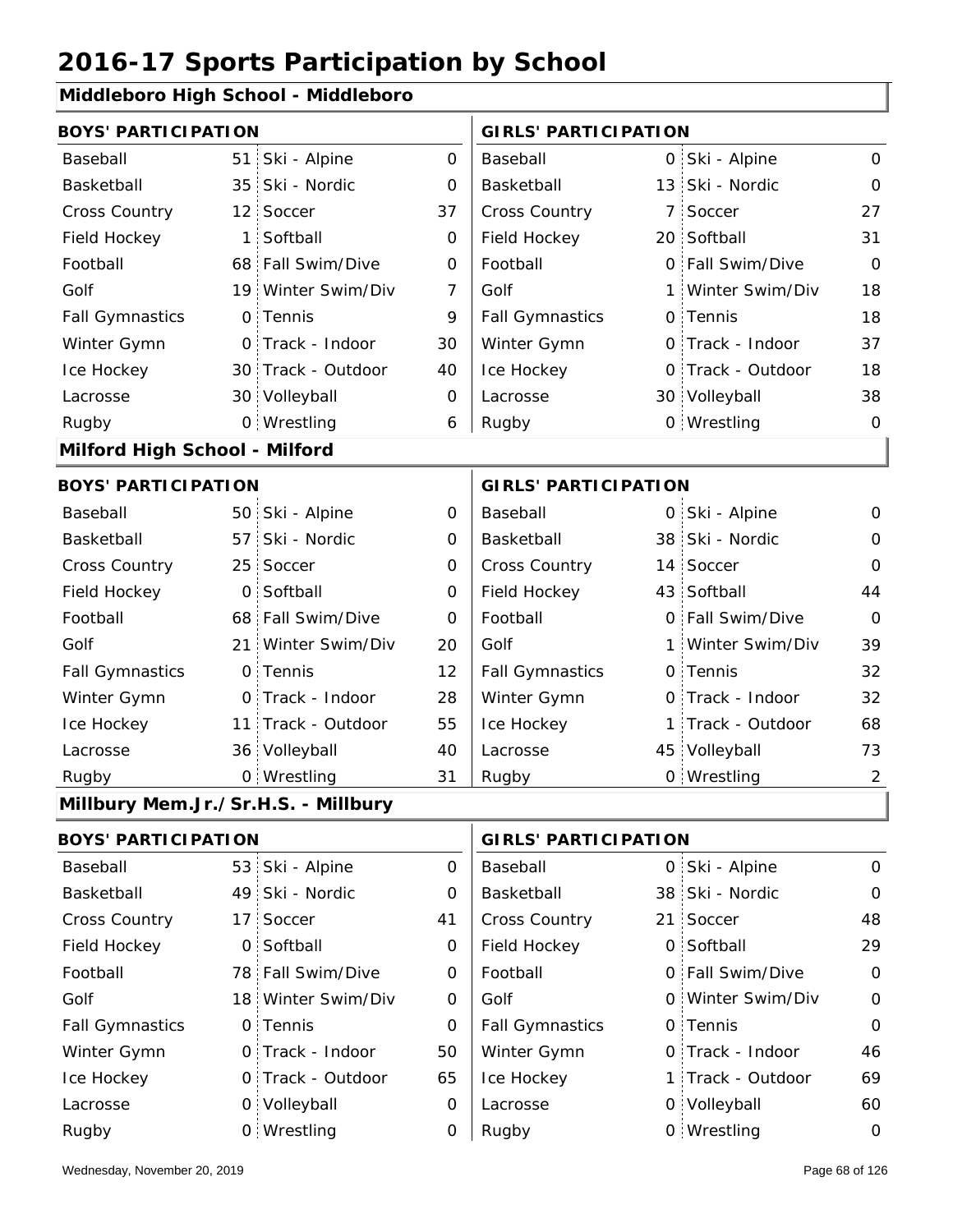#### **Millis High School - Millis**

| <b>BOYS' PARTICIPATION</b>  |                 |                                         |             | <b>GIRLS' PARTICIPATION</b> |                    |                |
|-----------------------------|-----------------|-----------------------------------------|-------------|-----------------------------|--------------------|----------------|
| Baseball                    |                 | 36 Ski - Alpine                         | 6           | Baseball                    | 0 Ski - Alpine     | 8              |
| Basketball                  |                 | 32 Ski - Nordic                         | 0           | Basketball                  | 31 Ski - Nordic    | $\mathbf 0$    |
| <b>Cross Country</b>        | 11              | Soccer                                  | 31          | Cross Country               | 19 Soccer          | 44             |
| Field Hockey                | $\mathsf{O}$    | Softball                                | 0           | Field Hockey                | 0 Softball         | 17             |
| Football                    | 42              | Fall Swim/Dive                          | 0           | Football                    | 0 Fall Swim/Dive   | $\mathbf 0$    |
| Golf                        |                 | 12 Winter Swim/Div                      | $\mathbf 0$ | Golf                        | 0 Winter Swim/Div  | $\overline{O}$ |
| <b>Fall Gymnastics</b>      |                 | 0 Tennis                                | 0           | <b>Fall Gymnastics</b>      | 0 Tennis           | 21             |
| Winter Gymn                 |                 | O Track - Indoor                        | 17          | Winter Gymn                 | 4 Track - Indoor   | 29             |
| Ice Hockey                  |                 | 7 Track - Outdoor                       | 23          | Ice Hockey                  | 2 Track - Outdoor  | 41             |
| Lacrosse                    |                 | 0 Volleyball                            | 29          | Lacrosse                    | 0 Volleyball       | 17             |
| Rugby                       |                 | 0 Wrestling                             | 0           | Rugby                       | 0 Wrestling        | $\mathbf 0$    |
| Milton High School - Milton |                 |                                         |             |                             |                    |                |
| <b>BOYS' PARTICIPATION</b>  |                 |                                         |             | <b>GIRLS' PARTICIPATION</b> |                    |                |
| Baseball                    |                 | 55 Ski - Alpine                         | 8           | Baseball                    | 0 Ski - Alpine     | $\mathbf{3}$   |
| Basketball                  | 47              | Ski - Nordic                            | 0           | Basketball                  | 43 Ski - Nordic    | $\mathbf 0$    |
| Cross Country               | 23 <sup>1</sup> | Soccer                                  | 6           | Cross Country               | 20 Soccer          | 5              |
| Field Hockey                | $\mathsf{O}$    | Softball                                | $\mathbf 0$ | Field Hockey                | 43 Softball        | $\mathfrak{Z}$ |
| Football                    | 95              | Fall Swim/Dive                          | 0           | Football                    | 0 Fall Swim/Dive   | $\mathbf{O}$   |
| Golf                        | 11 <sup>1</sup> | Winter Swim/Div                         | 3           | Golf                        | 0 Winter Swim/Div  | $\mathbf{1}$   |
| <b>Fall Gymnastics</b>      |                 | 0 Tennis                                | 13          | <b>Fall Gymnastics</b>      | 0 Tennis           | 21             |
| Winter Gymn                 |                 | O Track - Indoor                        | 39          | Winter Gymn                 | O Track - Indoor   | 66             |
| Ice Hockey                  | 55 <sup>1</sup> | Track - Outdoor                         | 39          | Ice Hockey                  | 24 Track - Outdoor | 75             |
| Lacrosse                    | 3:              | Volleyball                              | 0           | Lacrosse                    | 4 Volleyball       | 40             |
| Rugby                       |                 | 35 Wrestling                            | 30          | Rugby                       | 0 Wrestling        | 1              |
|                             |                 | Minnechaug Reg. High School - Wilbraham |             |                             |                    |                |
| <b>BOYS' PARTICIPATION</b>  |                 |                                         |             | <b>GIRLS' PARTICIPATION</b> |                    |                |
| Baseball                    | 46:             | Ski - Alpine                            | 11          | Baseball                    | 0 Ski - Alpine     | 9              |
| Basketball                  | 35 <sup>1</sup> | Ski - Nordic                            | 0           | Basketball                  | 34 Ski - Nordic    | $\mathbf 0$    |
| <b>Cross Country</b>        | 45 <sup>1</sup> | Soccer                                  | 56          | Cross Country               | 62 Soccer          | 56             |
| Field Hockey                |                 | 0 Softball                              | 0           | Field Hockey                | 33 Softball        | 28             |
| Football                    |                 | 70 Fall Swim/Dive                       | 0           | Football                    | 0 Fall Swim/Dive   | $\mathbf 0$    |
| Golf                        |                 | 17 Winter Swim/Div                      | 23          | Golf                        | 1 Winter Swim/Div  | 50             |
| <b>Fall Gymnastics</b>      |                 | 0 Tennis                                | 15          | <b>Fall Gymnastics</b>      | 11 Tennis          | 18             |
| Winter Gymn                 |                 | 0 Track - Indoor                        | 28          | Winter Gymn                 | O Track - Indoor   | 45             |
| Ice Hockey                  |                 | 38 Track - Outdoor                      | 77          | Ice Hockey                  | 0 Track - Outdoor  | 75             |

33

Wrestling Rugby 0 Rugby 0

 $10$  Rugby

**Lacrosse** 

Lacrosse

47 Volleyball

41 Volleyball 42

0 Wrestling 0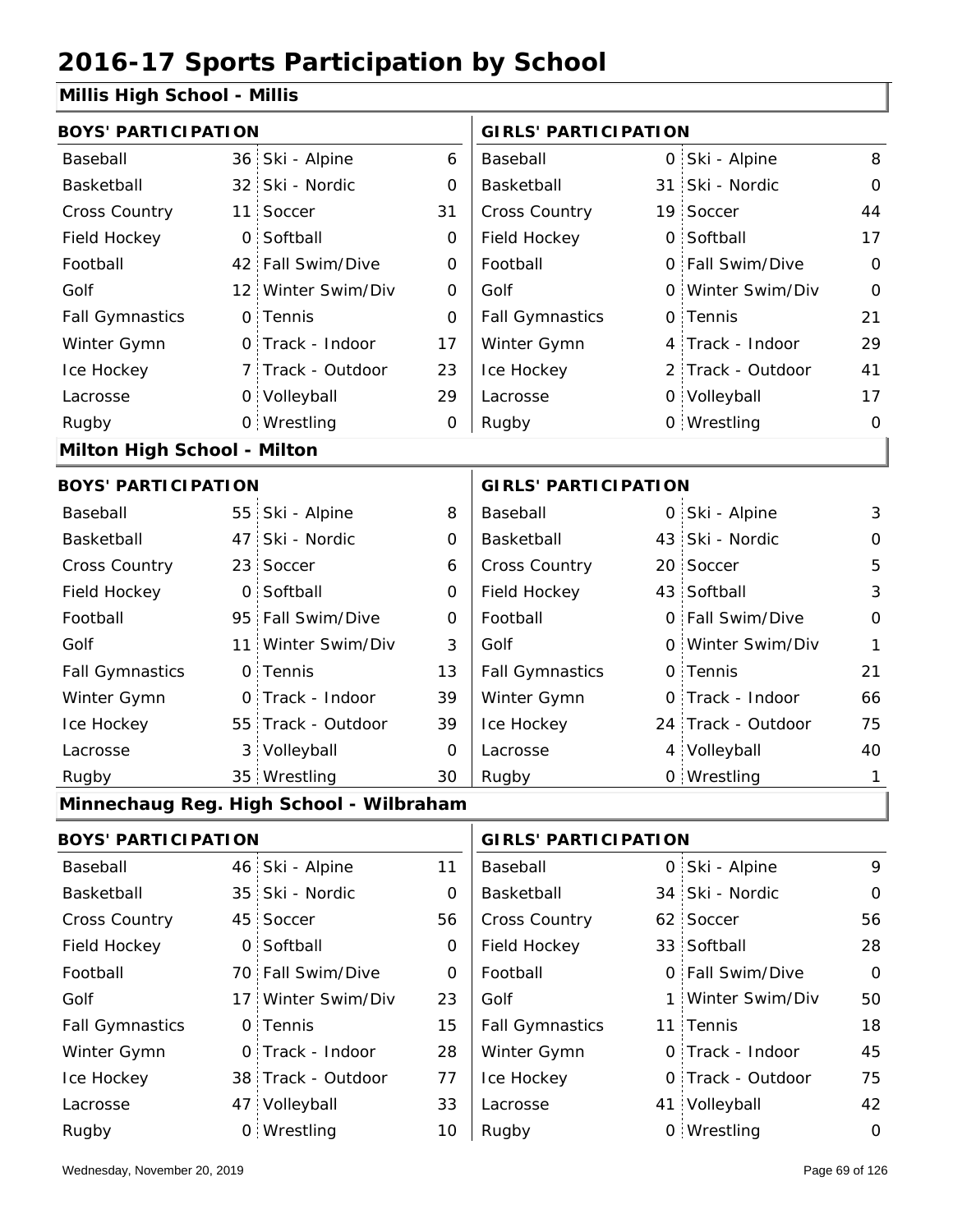### **Minuteman Regional High School - Lexington**

|                            | <b>BOYS' PARTICIPATION</b> |                                               |                | <b>GIRLS' PARTICIPATION</b> |                |                    |             |
|----------------------------|----------------------------|-----------------------------------------------|----------------|-----------------------------|----------------|--------------------|-------------|
| Baseball                   | 18 <sup>1</sup>            | Ski - Alpine                                  | 0              | Baseball                    |                | 0 Ski - Alpine     | $\Omega$    |
| Basketball                 | 31                         | Ski - Nordic                                  | 0              | Basketball                  |                | 20 Ski - Nordic    | 0           |
| <b>Cross Country</b>       | 11                         | Soccer                                        | 22             | Cross Country               | $4^{\circ}$    | Soccer             | 21          |
| Field Hockey               | 0                          | Softball                                      | 0              | Field Hockey                | $\overline{O}$ | Softball           | 16          |
| Football                   | 30 <sup>°</sup>            | Fall Swim/Dive                                | 0              | Football                    |                | 0 Fall Swim/Dive   | $\Omega$    |
| Golf                       | 7.                         | Winter Swim/Div                               | 8              | Golf                        | 1 :            | Winter Swim/Div    | 6           |
| <b>Fall Gymnastics</b>     | $\circ$                    | Tennis                                        | 16             | <b>Fall Gymnastics</b>      |                | 0 Tennis           | 11          |
| Winter Gymn                | $\overline{O}$             | Track - Indoor                                | 0              | Winter Gymn                 |                | O Track - Indoor   | 0           |
| Ice Hockey                 |                            | 24 Track - Outdoor                            | 0              | Ice Hockey                  |                | 0 Track - Outdoor  | 0           |
| Lacrosse                   | 18 <sub>1</sub>            | Volleyball                                    | 0              | Lacrosse                    |                | 0 Volleyball       | 0           |
| Rugby                      |                            | 0 Wrestling                                   | 5              | Rugby                       |                | 0 Wrestling        | 0           |
|                            |                            | Mohawk Trail Regional HS/MS - Shelburne Falls |                |                             |                |                    |             |
| <b>BOYS' PARTICIPATION</b> |                            |                                               |                | <b>GIRLS' PARTICIPATION</b> |                |                    |             |
| Baseball                   |                            | 26 Ski - Alpine                               | $\overline{7}$ | Baseball                    |                | 0 Ski - Alpine     | 13          |
| Basketball                 | 19 <sub>1</sub>            | Ski - Nordic                                  | 5              | Basketball                  |                | 12 Ski - Nordic    | 10          |
| <b>Cross Country</b>       |                            | 10 Soccer                                     | 19             | Cross Country               |                | 14 Soccer          | 13          |
| Field Hockey               | $\overline{O}$             | Softball                                      | 0              | Field Hockey                |                | 17 Softball        | 25          |
| Football                   |                            | 29 Fall Swim/Dive                             | 0              | Football                    |                | 0 Fall Swim/Dive   | $\Omega$    |
| Golf                       | 9.                         | Winter Swim/Div                               | 0              | Golf                        |                | 0 Winter Swim/Div  | 0           |
| <b>Fall Gymnastics</b>     |                            | 0 Tennis                                      | 13             | <b>Fall Gymnastics</b>      |                | 0 Tennis           | 8           |
| Winter Gymn                |                            | 0 Track - Indoor                              | 10             | Winter Gymn                 |                | 0 Track - Indoor   | 18          |
| Ice Hockey                 | $\mathsf{O}$               | Track - Outdoor                               | 23             | Ice Hockey                  |                | 0 Track - Outdoor  | 25          |
| Lacrosse                   | $\mathsf{O}$               | Volleyball                                    | 0              | Lacrosse                    |                | 2 Volleyball       | 12          |
| Rugby                      |                            | 0 Wrestling                                   | 10             | Rugby                       |                | 0 Wrestling        | 3           |
|                            |                            | Monomoy Regional High School - Harwich        |                |                             |                |                    |             |
| <b>BOYS' PARTICIPATION</b> |                            |                                               |                | <b>GIRLS' PARTICIPATION</b> |                |                    |             |
| Baseball                   | 42:                        | Ski - Alpine                                  | $\mathbf 0$    | Baseball                    |                | 0 Ski - Alpine     | 0           |
| Basketball                 | 45                         | Ski - Nordic                                  | 0              | Basketball                  |                | 24 Ski - Nordic    | 0           |
| Cross Country              | 11                         | Soccer                                        | 54             | Cross Country               |                | 10 Soccer          | 38          |
| Field Hockey               | $\overline{0}$             | Softball                                      | 0              | Field Hockey                |                | 25 Softball        | 22          |
| Football                   |                            | 36 Fall Swim/Dive                             | 0              | Football                    |                | 0 Fall Swim/Dive   | 0           |
| Golf                       | 20 <sub>1</sub>            | Winter Swim/Div                               | 0              | Golf                        |                | 18 Winter Swim/Div | $\mathbf 0$ |
| <b>Fall Gymnastics</b>     | $\mathsf{O}$               | Tennis                                        | 12             | <b>Fall Gymnastics</b>      |                | 0 Tennis           | 14          |
| Winter Gymn                | 0                          | Track - Indoor                                | 0              | Winter Gymn                 |                | O Track - Indoor   | 0           |
| Ice Hockey                 |                            | 16 Track - Outdoor                            | 37             | Ice Hockey                  |                | 7 Track - Outdoor  | 16          |
| Lacrosse                   |                            | 26 Volleyball                                 | 0              | Lacrosse                    |                | 31 Volleyball      | 0           |
| Rugby                      |                            | 0 Wrestling                                   | 0              | Rugby                       |                | 0 Wrestling        | $\mathbf 0$ |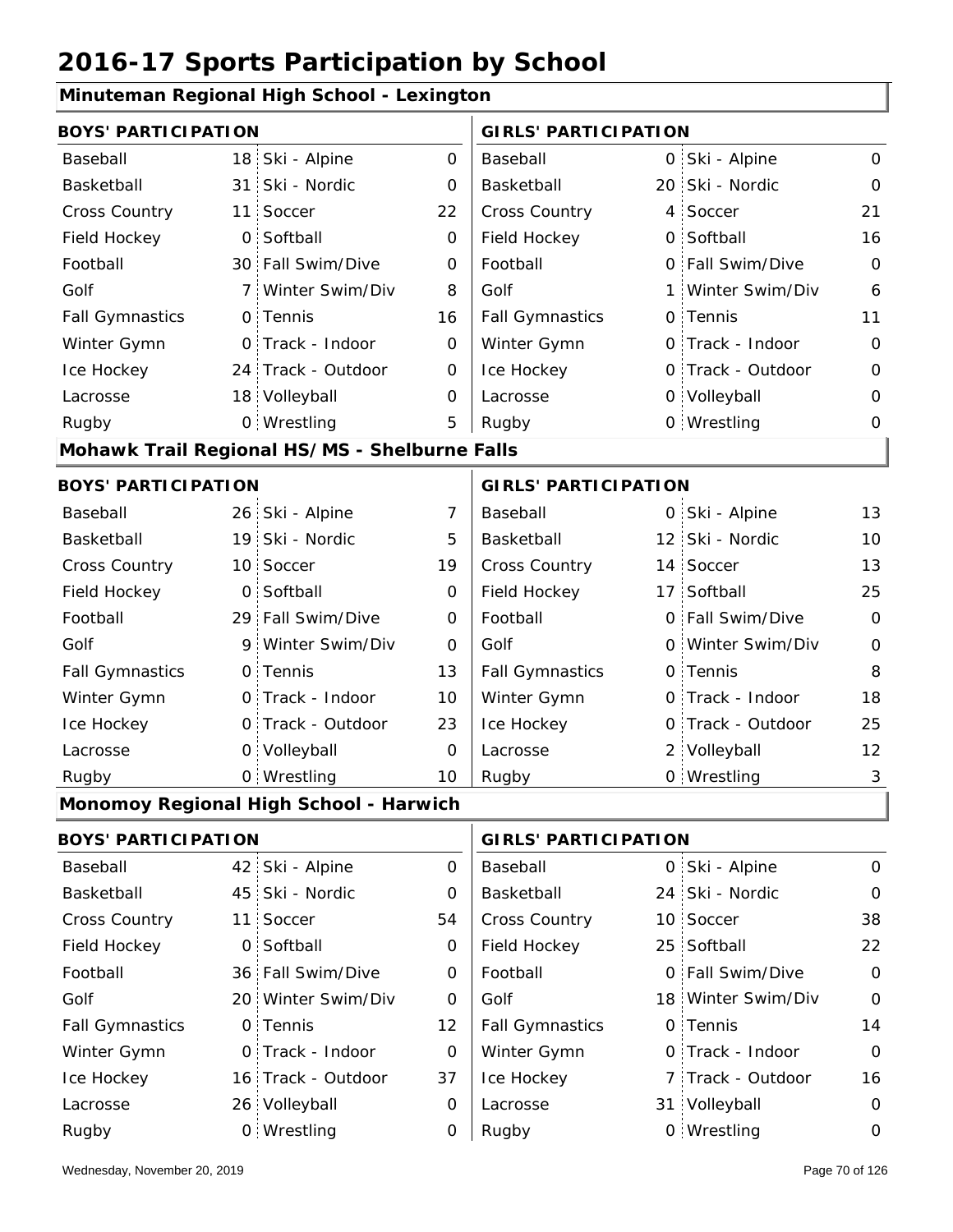#### **Monson High School - Monson**

| <b>BOYS' PARTICIPATION</b> |                |                                             |                | <b>GIRLS' PARTICIPATION</b> |     |                   |                |
|----------------------------|----------------|---------------------------------------------|----------------|-----------------------------|-----|-------------------|----------------|
| Baseball                   |                | 26 Ski - Alpine                             | $\mathbf{O}$   | Baseball                    |     | 0 Ski - Alpine    | 0              |
| Basketball                 |                | 19 Ski - Nordic                             | 0              | Basketball                  |     | 23 Ski - Nordic   | 0              |
| <b>Cross Country</b>       | 11             | Soccer                                      | 41             | Cross Country               |     | 19 Soccer         | 40             |
| Field Hockey               |                | 0 Softball                                  | 0              | Field Hockey                |     | 0 Softball        | 28             |
| Football                   |                | 3 Fall Swim/Dive                            | 0              | Football                    |     | 0 Fall Swim/Dive  | $\Omega$       |
| Golf                       |                | 9 Winter Swim/Div                           | 13             | Golf                        |     | 0 Winter Swim/Div | 13             |
| <b>Fall Gymnastics</b>     |                | 0 Tennis                                    | 0              | <b>Fall Gymnastics</b>      |     | 0 Tennis          | $\overline{O}$ |
| Winter Gymn                |                | O Track - Indoor                            | 0              | Winter Gymn                 |     | O Track - Indoor  | $\overline{O}$ |
| Ice Hockey                 |                | 0 Track - Outdoor                           | 27             | Ice Hockey                  |     | 0 Track - Outdoor | 26             |
| Lacrosse                   |                | 21 Volleyball                               | 0              | Lacrosse                    |     | 20 Volleyball     | 0              |
| Rugby                      |                | 0 Wrestling                                 | 0              | Rugby                       |     | 0 Wrestling       | 0              |
|                            |                | Montachusett RVT High School - Fitchburg    |                |                             |     |                   |                |
| <b>BOYS' PARTICIPATION</b> |                |                                             |                | <b>GIRLS' PARTICIPATION</b> |     |                   |                |
| Baseball                   |                | 66 Ski - Alpine                             | 0              | Baseball                    |     | 0 Ski - Alpine    | 0              |
| Basketball                 |                | 67 Ski - Nordic                             | 0              | Basketball                  |     | 32 Ski - Nordic   | $\Omega$       |
| <b>Cross Country</b>       |                | 15 Soccer                                   | 39             | Cross Country               |     | 11 Soccer         | 53             |
| Field Hockey               | O <sub>1</sub> | Softball                                    | 0              | Field Hockey                |     | 32 Softball       | 38             |
| Football                   |                | 86 Fall Swim/Dive                           | 0              | Football                    |     | 2 Fall Swim/Dive  | 0              |
| Golf                       |                | 28 Winter Swim/Div                          | $\overline{2}$ | Golf                        |     | 2 Winter Swim/Div | 5              |
| <b>Fall Gymnastics</b>     |                | 0 Tennis                                    | 1              | <b>Fall Gymnastics</b>      |     | 0 Tennis          | $\overline{O}$ |
| Winter Gymn                |                | 0 Track - Indoor                            | 31             | Winter Gymn                 |     | 0 Track - Indoor  | 12             |
| Ice Hockey                 |                | 28 Track - Outdoor                          | 33             | Ice Hockey                  |     | 5 Track - Outdoor | 30             |
| Lacrosse                   |                | 48 Volleyball                               | 12             | Lacrosse                    |     | 25 Volleyball     | 66             |
| Rugby                      |                | 0 Wrestling                                 | 24             | Rugby                       |     | 0 Wrestling       | 3              |
|                            |                | Monument Mountain Reg HS - Great Barrington |                |                             |     |                   |                |
| <b>BOYS' PARTICIPATION</b> |                |                                             |                | <b>GIRLS' PARTICIPATION</b> |     |                   |                |
| Baseball                   |                | 24 Ski - Alpine                             | $\overline{7}$ | Baseball                    |     | 0 Ski - Alpine    | 16             |
| Basketball                 |                | 30 Ski - Nordic                             | 0              | Basketball                  | 17: | Ski - Nordic      | 0              |
| Cross Country              | 27:            | Soccer                                      | 46             | Cross Country               |     | 24 Soccer         | 28             |
| Field Hockey               |                | 0 Softball                                  | 0              | Field Hockey                |     | 0 Softball        | 14             |
| Football                   |                | 42 Fall Swim/Dive                           | 0              | Football                    |     | 0 Fall Swim/Dive  | 0              |
| Golf                       |                | 8 Winter Swim/Div                           | 10             | Golf                        |     | 1 Winter Swim/Div | 18             |
| <b>Fall Gymnastics</b>     |                | 0 Tennis                                    | 8              | <b>Fall Gymnastics</b>      |     | 0 Tennis          | 15             |
| Winter Gymn                |                | O Track - Indoor                            | $\mathbf 0$    | Winter Gymn                 |     | O Track - Indoor  | $\mathbf 0$    |
| Ice Hockey                 |                | 5 Track - Outdoor                           | 41             | Ice Hockey                  |     | 0 Track - Outdoor | 37             |
| Lacrosse                   |                | 11 Volleyball                               | 0              | Lacrosse                    |     | 12 Volleyball     | 26             |
| Rugby                      |                | 0 Wrestling                                 | 28             | Rugby                       |     | 0 Wrestling       | 0              |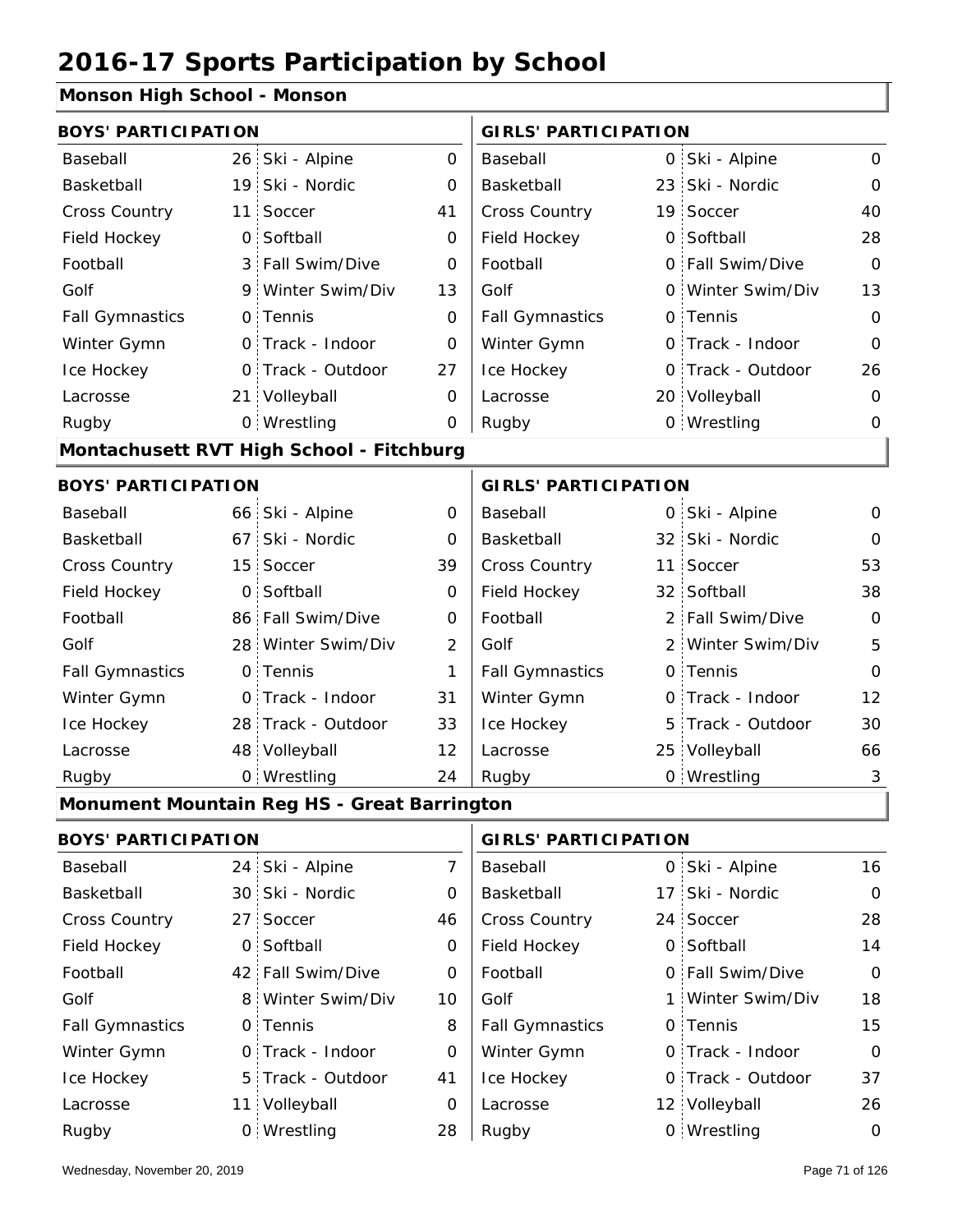### **Mount Alvernia High School - Newton**

| sant Allverrild Tilgh sonoon |                 |                                                |             |                             |              |                    |             |
|------------------------------|-----------------|------------------------------------------------|-------------|-----------------------------|--------------|--------------------|-------------|
| <b>BOYS' PARTICIPATION</b>   |                 |                                                |             | <b>GIRLS' PARTICIPATION</b> |              |                    |             |
| Baseball                     | $\overline{O}$  | Ski - Alpine                                   | 0           | Baseball                    | O            | Ski - Alpine       | 0           |
| Basketball                   | $\overline{O}$  | Ski - Nordic                                   | 0           | Basketball                  |              | 26 Ski - Nordic    | $\Omega$    |
| Cross Country                | $\mathsf{O}$    | Soccer                                         | $\mathbf 0$ | Cross Country               | $\mathsf{O}$ | Soccer             | 32          |
| Field Hockey                 | O <sub>1</sub>  | Softball                                       | 0           | Field Hockey                | 0            | Softball           | $\mathbf 0$ |
| Football                     | $\overline{O}$  | Fall Swim/Dive                                 | 0           | Football                    | $\mathsf{O}$ | Fall Swim/Dive     | 23          |
| Golf                         | $\mathsf{O}$    | Winter Swim/Div                                | 0           | Golf                        |              | 25 Winter Swim/Div | $\mathbf 0$ |
| <b>Fall Gymnastics</b>       |                 | 0 Tennis                                       | 0           | <b>Fall Gymnastics</b>      |              | 0 Tennis           | 12          |
| Winter Gymn                  |                 | O Track - Indoor                               | 0           | Winter Gymn                 |              | O Track - Indoor   | 13          |
| Ice Hockey                   |                 | 0 Track - Outdoor                              | 0           | Ice Hockey                  |              | 4 Track - Outdoor  | 14          |
| Lacrosse                     |                 | 0 Volleyball                                   | 0           | Lacrosse                    |              | 0 Volleyball       | 24          |
| Rugby                        |                 | 0 Wrestling                                    | 0           | Rugby                       |              | 0 Wrestling        | 0           |
|                              |                 | Mount Everett Reg. High School - Sheffield     |             |                             |              |                    |             |
| <b>BOYS' PARTICIPATION</b>   |                 |                                                |             | <b>GIRLS' PARTICIPATION</b> |              |                    |             |
| Baseball                     |                 | 35 Ski - Alpine                                | 0           | Baseball                    |              | 0 Ski - Alpine     | 0           |
| Basketball                   | 19 <sup>°</sup> | Ski - Nordic                                   | 0           | Basketball                  | 17:          | Ski - Nordic       | 0           |
| <b>Cross Country</b>         | 15 <sup>1</sup> | Soccer                                         | 33          | <b>Cross Country</b>        |              | 18 Soccer          | 30          |
| Field Hockey                 | $\overline{0}$  | Softball                                       | $\mathbf 0$ | Field Hockey                | 0            | Softball           | 28          |
| Football                     |                 | 3 Fall Swim/Dive                               | 0           | Football                    |              | 0 Fall Swim/Dive   | 0           |
| Golf                         | 11              | Winter Swim/Div                                | $\mathbf 0$ | Golf                        |              | 0 Winter Swim/Div  | 1           |
| <b>Fall Gymnastics</b>       | $\mathsf{O}$    | Tennis                                         | 16          | <b>Fall Gymnastics</b>      |              | 0 Tennis           | 17          |
| Winter Gymn                  |                 | O Track - Indoor                               | 0           | Winter Gymn                 |              | O Track - Indoor   | 0           |
| Ice Hockey                   |                 | 10 Track - Outdoor                             | $\mathbf 0$ | Ice Hockey                  |              | 2 Track - Outdoor  | 0           |
| Lacrosse                     |                 | 0 Volleyball                                   | 1           | Lacrosse                    |              | 0 Volleyball       | 27          |
| Rugby                        |                 | 0 Wrestling                                    | 8           | Rugby                       |              | 0 Wrestling        | 0           |
|                              |                 | Mount Greylock Reg. High School - Williamstown |             |                             |              |                    |             |
| <b>BOYS' PARTICIPATION</b>   |                 |                                                |             | <b>GIRLS' PARTICIPATION</b> |              |                    |             |
| Baseball                     | 41              | Ski - Alpine                                   | 0           | Baseball                    |              | 0 Ski - Alpine     | 0           |
| Basketball                   | 13 <sup>1</sup> | Ski - Nordic                                   | 51          | Basketball                  |              | 18 Ski - Nordic    | 43          |
| <b>Cross Country</b>         |                 | 44 Soccer                                      | 37          | Cross Country               |              | 44 Soccer          | 45          |
| Field Hockey                 | $\mathsf{O}$    | Softball                                       | 0           | Field Hockey                |              | 0 Softball         | 30          |
| Football                     |                 | 30 Fall Swim/Dive                              | 0           | Football                    |              | 0 Fall Swim/Dive   | $\mathbf 0$ |
| Golf                         |                 | 15 Winter Swim/Div                             | 0           | Golf                        |              | 3 Winter Swim/Div  | 3           |
| <b>Fall Gymnastics</b>       |                 | 0 Tennis                                       | 9           | <b>Fall Gymnastics</b>      |              | 0 Tennis           | 18          |
| Winter Gymn                  |                 | O Track - Indoor                               | 0           | Winter Gymn                 |              | O Track - Indoor   | $\mathbf 0$ |
| Ice Hockey                   | 7 :             | Track - Outdoor                                | 40          | Ice Hockey                  |              | 0 Track - Outdoor  | 48          |
| Lacrosse                     |                 | 35 Volleyball                                  | 0           | Lacrosse                    |              | 36 Volleyball      | 25          |
| Rugby                        |                 | 0 Wrestling                                    | 18          | Rugby                       |              | 0 Wrestling        | 3           |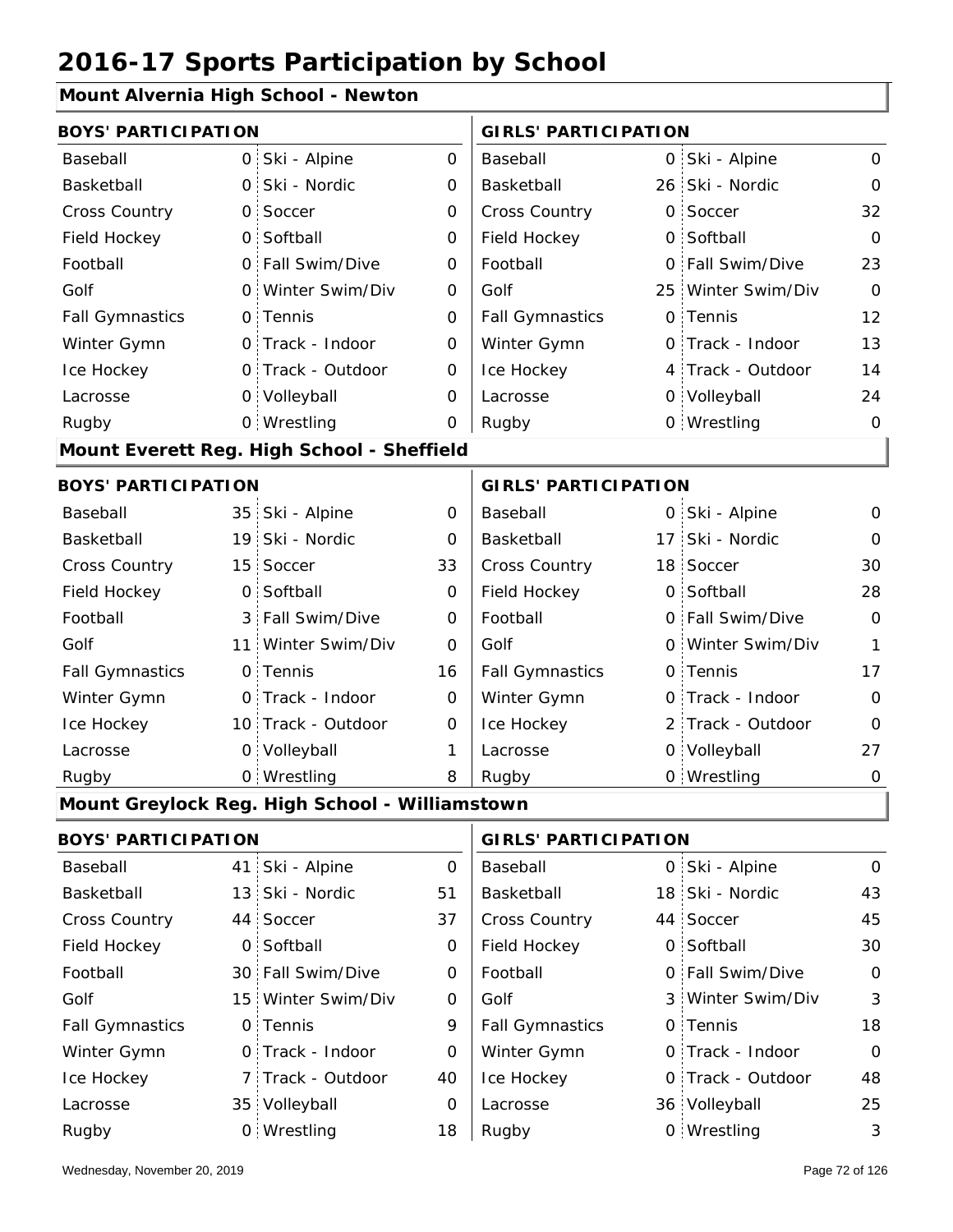#### **Muniz Academy - Jamaica Plain**

| <b>BOYS' PARTICIPATION</b> |                 |                                                |                             | <b>GIRLS' PARTICIPATION</b> |  |                   |             |
|----------------------------|-----------------|------------------------------------------------|-----------------------------|-----------------------------|--|-------------------|-------------|
| Baseball                   | 3               | Ski - Alpine                                   | $\mathbf 0$                 | Baseball                    |  | 0 Ski - Alpine    | $\mathbf 0$ |
| Basketball                 | 5               | Ski - Nordic                                   | 0                           | Basketball                  |  | 0 Ski - Nordic    | $\mathbf 0$ |
| Cross Country              | 0               | Soccer                                         | $\mathbf 0$                 | <b>Cross Country</b>        |  | 0 Soccer          | 9           |
| Field Hockey               | $\mathsf{O}$    | Softball                                       | $\mathbf 0$                 | Field Hockey                |  | 0 Softball        | 15          |
| Football                   | 3               | Fall Swim/Dive                                 | 0                           | Football                    |  | 0 Fall Swim/Dive  | $\mathbf 0$ |
| Golf                       | $\mathsf{O}$    | Winter Swim/Div                                | 0                           | Golf                        |  | 0 Winter Swim/Div | $\mathbf 0$ |
| <b>Fall Gymnastics</b>     | $\mathsf{O}$    | Tennis                                         | 0                           | <b>Fall Gymnastics</b>      |  | 0 Tennis          | 0           |
| Winter Gymn                | $\mathsf{O}$    | Track - Indoor                                 | 0                           | Winter Gymn                 |  | 0 Track - Indoor  | $\mathbf 0$ |
| Ice Hockey                 | $\mathsf{O}$    | Track - Outdoor                                | 0                           | Ice Hockey                  |  | 0 Track - Outdoor | $\mathbf 0$ |
| Lacrosse                   |                 | 0 Volleyball                                   | O                           | Lacrosse                    |  | 0 Volleyball      | 9           |
| Rugby                      |                 | 0 Wrestling                                    | 0                           | Rugby                       |  | 0 Wrestling       | 0           |
|                            |                 | Murdock Middle/High School - Winchendon        |                             |                             |  |                   |             |
| <b>BOYS' PARTICIPATION</b> |                 |                                                | <b>GIRLS' PARTICIPATION</b> |                             |  |                   |             |
| Baseball                   | 12:             | Ski - Alpine                                   | 0                           | Baseball                    |  | 0 Ski - Alpine    | 0           |
| Basketball                 | 20 <sup>1</sup> | Ski - Nordic                                   | 0                           | Basketball                  |  | 10 Ski - Nordic   | $\Omega$    |
| <b>Cross Country</b>       | 8               | Soccer                                         | 12                          | <b>Cross Country</b>        |  | 4 Soccer          | 29          |
| Field Hockey               | $\mathsf{O}$    | Softball                                       | 0                           | Field Hockey                |  | 19 Softball       | 14          |
| Football                   |                 | 34 Fall Swim/Dive                              | 0                           | Football                    |  | 0 Fall Swim/Dive  | $\mathbf 0$ |
| Golf                       | $\mathsf{O}$    | Winter Swim/Div                                | 0                           | Golf                        |  | 0 Winter Swim/Div | $\mathbf 0$ |
| <b>Fall Gymnastics</b>     |                 | 0 Tennis                                       | 0                           | <b>Fall Gymnastics</b>      |  | 0 Tennis          | $\mathbf 0$ |
| Winter Gymn                |                 | 0 Track - Indoor                               | 12                          | Winter Gymn                 |  | O Track - Indoor  | 7           |
| Ice Hockey                 | 3               | Track - Outdoor                                | $\overline{7}$              | Ice Hockey                  |  | 0 Track - Outdoor | 5           |
| Lacrosse                   |                 | 0 Volleyball                                   | 0                           | Lacrosse                    |  | 0 Volleyball      | $\mathbf 0$ |
| Rugby                      |                 | 0 Wrestling                                    | 0                           | Rugby                       |  | 0 Wrestling       | 0           |
|                            |                 | Mystic Valley Regional Charter School - Malden |                             |                             |  |                   |             |
| <b>BOYS' PARTICIPATION</b> |                 |                                                |                             | <b>GIRLS' PARTICIPATION</b> |  |                   |             |
| Baseball                   |                 | 16 Ski - Alpine                                | 0                           | Baseball                    |  | 0 Ski - Alpine    | $\mathbf 0$ |
| Basketball                 |                 | 24 Ski - Nordic                                | 0                           | Basketball                  |  | 24 Ski - Nordic   | $\mathbf 0$ |
| Cross Country              |                 | 11 Soccer                                      | 23                          | Cross Country               |  | 16 Soccer         | 22          |
| Field Hockey               |                 | 0 Softball                                     | $\mathbf 0$                 | Field Hockey                |  | 0 Softball        | 13          |

55 Fall Swim/Dive  $\begin{array}{c|c} 0 & \text{Football} \end{array}$  0 0 Winter Swim/Div 15 Golf 60 0 Fall Gymnastics 0 of Fall Gymnastics 0 of Fall Gymnastics 0 of the 10 of the 10

Football Golf

Winter Gymn Ice Hockey Lacrosse

0

0

0

27

0

0

0 Track - Outdoor

Wrestling Rugby 0 Rugby 0

0 Track - Indoor

23 Volleyball

0 Tennis

Football Golf

Fall Gymnastics

Ice Hockey Lacrosse

Winter Gymn

0

17

0

0

27

0 Track - Indoor

0 Tennis

Fall Swim/Dive Winter Swim/Div

0 Track - Outdoor

25 Volleyball 26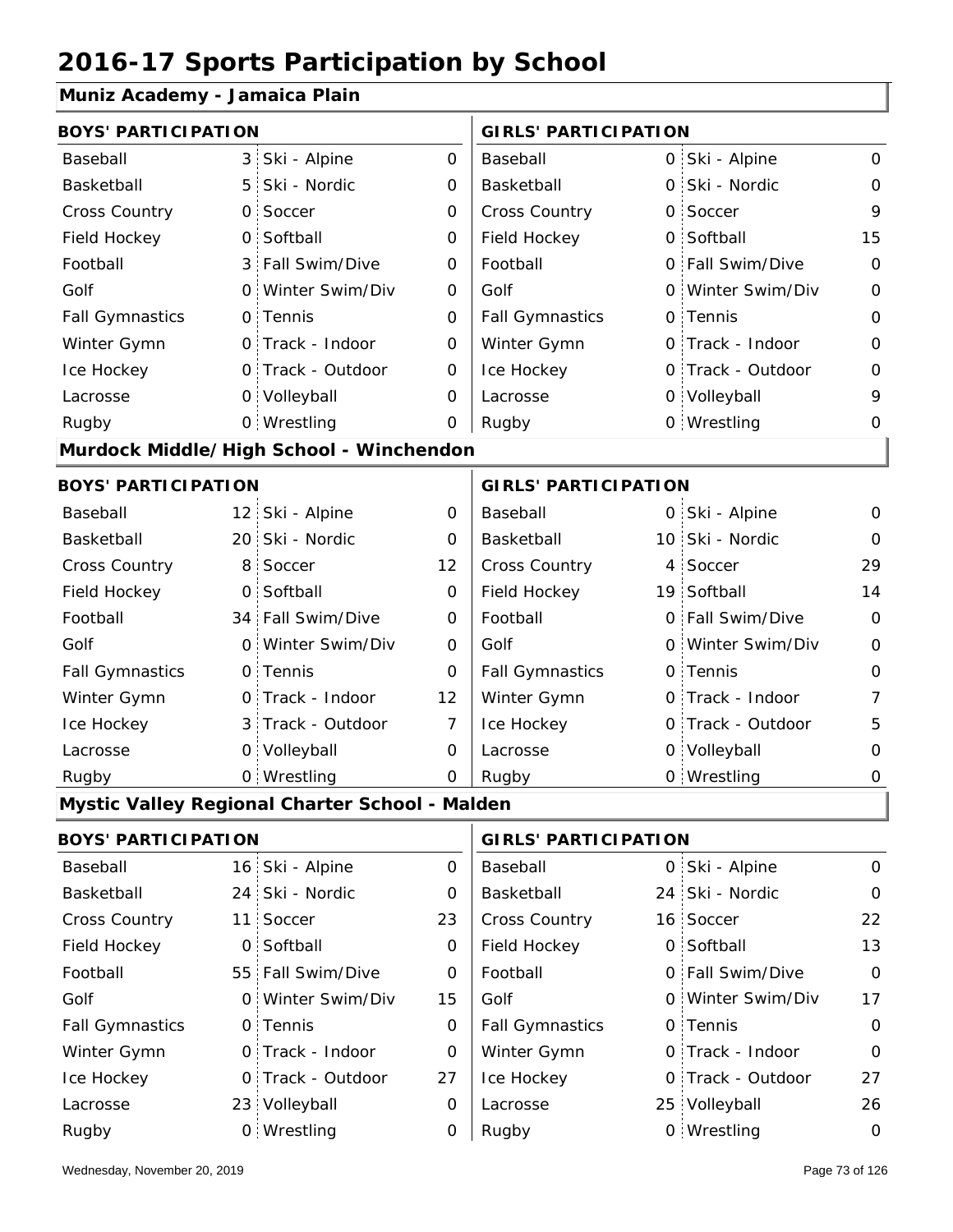### **Nantucket High School - Nantucket**

| <b>BOYS' PARTICIPATION</b>        |                 |                                              |                | <b>GIRLS' PARTICIPATION</b> |                 |                   |                |
|-----------------------------------|-----------------|----------------------------------------------|----------------|-----------------------------|-----------------|-------------------|----------------|
| Baseball                          | 21 <sub>1</sub> | Ski - Alpine                                 | $\mathbf 0$    | Baseball                    |                 | 0 Ski - Alpine    | 0              |
| Basketball                        | 28              | Ski - Nordic                                 | 0              | Basketball                  | 29 <sup>1</sup> | Ski - Nordic      | $\mathbf 0$    |
| Cross Country                     | 7 :             | Soccer                                       | 44             | Cross Country               | 11              | Soccer            | 38             |
| Field Hockey                      | O:              | Softball                                     | 0              | Field Hockey                |                 | 34 Softball       | 29             |
| Football                          |                 | 46 Fall Swim/Dive                            | $\overline{0}$ | Football                    | $\Omega$        | Fall Swim/Dive    | $\Omega$       |
| Golf                              | 17:             | Winter Swim/Div                              | 29             | Golf                        |                 | 2 Winter Swim/Div | 32             |
| <b>Fall Gymnastics</b>            |                 | 0 Tennis                                     | $\overline{7}$ | <b>Fall Gymnastics</b>      |                 | 0 Tennis          | 13             |
| Winter Gymn                       |                 | 0 Track - Indoor                             | $\mathbf 0$    | Winter Gymn                 | 0               | Track - Indoor    | $\Omega$       |
| Ice Hockey                        |                 | 24 Track - Outdoor                           | 0              | Ice Hockey                  | 0               | Track - Outdoor   | $\Omega$       |
| Lacrosse                          |                 | 28 Volleyball                                | 1              | Lacrosse                    |                 | 36 Volleyball     | 25             |
| Rugby                             |                 | 0 Wrestling                                  | 0              | Rugby                       |                 | 0 Wrestling       | $\Omega$       |
|                                   |                 | Narragansett Reg. High School - Baldwinville |                |                             |                 |                   |                |
| <b>BOYS' PARTICIPATION</b>        |                 |                                              |                | <b>GIRLS' PARTICIPATION</b> |                 |                   |                |
| Baseball                          |                 | 22 Ski - Alpine                              | 0              | Baseball                    |                 | 0 Ski - Alpine    | 0              |
| Basketball                        |                 | 26 Ski - Nordic                              | 0              | Basketball                  |                 | 19 Ski - Nordic   | $\mathbf 0$    |
| <b>Cross Country</b>              |                 | 13 Soccer                                    | 15             | Cross Country               | 8               | Soccer            | 15             |
| Field Hockey                      | $\mathsf{O}$    | Softball                                     | $\mathbf 0$    | Field Hockey                |                 | 16 Softball       | 12             |
| Football                          |                 | 30 Fall Swim/Dive                            | 0              | Football                    |                 | 0 Fall Swim/Dive  | $\Omega$       |
| Golf                              | 6.              | Winter Swim/Div                              | 1              | Golf                        |                 | 0 Winter Swim/Div | $\overline{2}$ |
| <b>Fall Gymnastics</b>            |                 | 0 Tennis                                     | $\overline{O}$ | <b>Fall Gymnastics</b>      |                 | 0 Tennis          | $\overline{0}$ |
| Winter Gymn                       |                 | O Track - Indoor                             | 22             | Winter Gymn                 |                 | 0 Track - Indoor  | 22             |
| Ice Hockey                        |                 | 4 Track - Outdoor                            | 31             | Ice Hockey                  |                 | 0 Track - Outdoor | 29             |
| Lacrosse                          |                 | 0 Volleyball                                 | 0              | Lacrosse                    |                 | 0 Volleyball      | $\mathbf 0$    |
| Rugby                             |                 | 0 Wrestling                                  | 0              | Rugby                       |                 | 0 Wrestling       | 0              |
| Nashoba Reg. High School - Bolton |                 |                                              |                |                             |                 |                   |                |
|                                   |                 |                                              |                |                             |                 |                   |                |

| <b>BOYS' PARTICIPATION</b> |  | <b>GIRLS' PARTICIPATION</b> |    |                        |  |                   |               |
|----------------------------|--|-----------------------------|----|------------------------|--|-------------------|---------------|
| Baseball                   |  | 39 Ski - Alpine             | 13 | Baseball               |  | 0 Ski - Alpine    | 13            |
| Basketball                 |  | 44 Ski - Nordic             | 6  | Basketball             |  | 21 Ski - Nordic   | 10            |
| <b>Cross Country</b>       |  | 23 Soccer                   | 60 | <b>Cross Country</b>   |  | 29 Soccer         | 56            |
| Field Hockey               |  | 0 Softball                  | 0  | Field Hockey           |  | 35 Softball       | 26            |
| Football                   |  | 68 Fall Swim/Dive           | 0  | Football               |  | 0 Fall Swim/Dive  | $\mathbf 0$   |
| Golf                       |  | 15 Winter Swim/Div          | 8  | Golf                   |  | 0 Winter Swim/Div | 17            |
| <b>Fall Gymnastics</b>     |  | 0 Tennis                    | 12 | <b>Fall Gymnastics</b> |  | 0 Tennis          | 12            |
| Winter Gymn                |  | O Track - Indoor            | 22 | Winter Gymn            |  | 1 Track - Indoor  | 35            |
| Ice Hockey                 |  | 40 Track - Outdoor          | 52 | Ice Hockey             |  | 6 Track - Outdoor | 75            |
| Lacrosse                   |  | 45 Volleyball               | 0  | Lacrosse               |  | 43 Volleyball     | 42            |
| Rugby                      |  | 0 Wrestling                 | 24 | Rugby                  |  | 0 Wrestling       | $\mathcal{O}$ |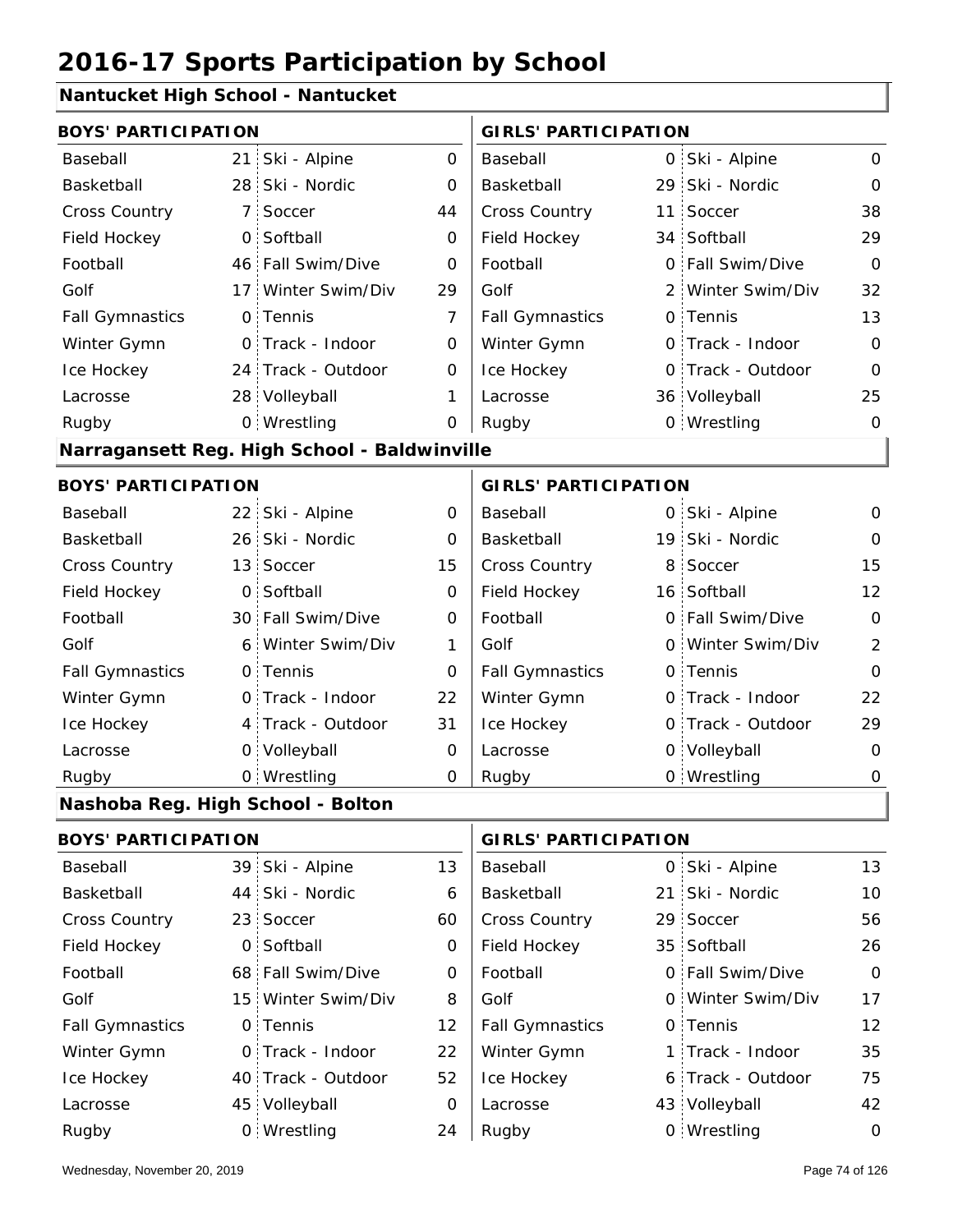#### **Nashoba Valley Technical High School - Westford**

| <b>BOYS' PARTICIPATION</b>         |                 |                                         |                | <b>GIRLS' PARTICIPATION</b> |                    |                |
|------------------------------------|-----------------|-----------------------------------------|----------------|-----------------------------|--------------------|----------------|
| Baseball                           |                 | 29 Ski - Alpine                         | $\mathbf 0$    | Baseball                    | 0 Ski - Alpine     | $\mathbf 0$    |
| Basketball                         | 28              | Ski - Nordic                            | 0              | Basketball                  | 17 Ski - Nordic    | $\mathbf{O}$   |
| Cross Country                      | 25              | Soccer                                  | 28             | Cross Country               | 12 Soccer          | 17             |
| Field Hockey                       | $\mathsf{O}$    | Softball                                | 0              | Field Hockey                | 0 Softball         | 30             |
| Football                           |                 | 62 Fall Swim/Dive                       | $\mathbf 0$    | Football                    | 3 Fall Swim/Dive   | $\mathbf 0$    |
| Golf                               | 10 <sup>1</sup> | Winter Swim/Div                         | 0              | Golf                        | 0 Winter Swim/Div  | $\mathbf 0$    |
| <b>Fall Gymnastics</b>             |                 | 0 Tennis                                | 0              | <b>Fall Gymnastics</b>      | 0 Tennis           | $\overline{O}$ |
| Winter Gymn                        | $\mathsf{O}$    | Track - Indoor                          | $\mathbf 0$    | Winter Gymn                 | O Track - Indoor   | $\mathbf 0$    |
| Ice Hockey                         |                 | 29 Track - Outdoor                      | 40             | Ice Hockey                  | 0 Track - Outdoor  | 19             |
| Lacrosse                           |                 | 17 Volleyball                           | 0              | Lacrosse                    | 18 Volleyball      | 20             |
| Rugby                              |                 | 0 Wrestling                             | 11             | Rugby                       | 0 Wrestling        | 1              |
| <b>Natick High School - Natick</b> |                 |                                         |                |                             |                    |                |
| <b>BOYS' PARTICIPATION</b>         |                 |                                         |                | <b>GIRLS' PARTICIPATION</b> |                    |                |
| Baseball                           |                 | 48 Ski - Alpine                         | 18             | Baseball                    | 0 Ski - Alpine     | 19             |
| Basketball                         | 44 <sub>1</sub> | Ski - Nordic                            | $\overline{2}$ | Basketball                  | 34 Ski - Nordic    | $\mathbf 0$    |
| Cross Country                      | 75              | Soccer                                  | 60             | Cross Country               | 35 Soccer          | 65             |
| Field Hockey                       | 0               | Softball                                | 0              | Field Hockey                | 63 Softball        | 42             |
| Football                           | 90              | Fall Swim/Dive                          | 0              | Football                    | 1 Fall Swim/Dive   | 38             |
| Golf                               | 16              | Winter Swim/Div                         | 36             | Golf                        | 0 Winter Swim/Div  | $\overline{O}$ |
| <b>Fall Gymnastics</b>             | $\mathsf{O}$    | Tennis                                  | 20             | <b>Fall Gymnastics</b>      | 0 Tennis           | 21             |
| Winter Gymn                        | $\overline{0}$  | Track - Indoor                          | 85             | Winter Gymn                 | 14 Track - Indoor  | 65             |
| Ice Hockey                         | 50              | Track - Outdoor                         | 111            | Ice Hockey                  | 25 Track - Outdoor | 110            |
| Lacrosse                           | 67              | Volleyball                              | 31             | Lacrosse                    | 45 Volleyball      | 37             |
| Rugby                              |                 | 0 Wrestling                             | 44             | Rugby                       | 0 Wrestling        | $\mathbf 0$    |
|                                    |                 | Nauset Reg. High School - North Eastham |                |                             |                    |                |
| <b>BOYS' PARTICIPATION</b>         |                 |                                         |                | <b>GIRLS' PARTICIPATION</b> |                    |                |
| Baseball                           | 40              | Ski - Alpine                            | 0              | Baseball                    | 0 Ski - Alpine     | $\mathbf 0$    |
| Basketball                         | 45              | Ski - Nordic                            | 0              | Basketball                  | 25 Ski - Nordic    | $\mathbf 0$    |
| Cross Country                      | 25 <sub>1</sub> | Soccer                                  | 45             | Cross Country               | 25 Soccer          | 40             |
| Field Hockey                       | $\mathsf{O}$    | Softball                                | 0              | Field Hockey                | 45 Softball        | 18             |
| Football                           | 35 <sup>1</sup> | Fall Swim/Dive                          | 0              | Football                    | 0 Fall Swim/Dive   | $\mathbf 0$    |
| Golf                               | 18 <sup>1</sup> | Winter Swim/Div                         | 8              | Golf                        | 10 Winter Swim/Div | 20             |
| <b>Fall Gymnastics</b>             | $\mathsf{O}$    | Tennis                                  | 12             | <b>Fall Gymnastics</b>      | 0 Tennis           | 20             |
| Winter Gymn                        | $\mathbf{O}$    | Track - Indoor                          | 20             | Winter Gymn                 | O Track - Indoor   | 20             |
| Ice Hockey                         | 35 <sub>1</sub> | Track - Outdoor                         | 35             | Ice Hockey                  | 17 Track - Outdoor | 35             |

0 Lacrosse

24 Rugby

Lacrosse

40 Volleyball

Wrestling Rugby 0 Rugby 0

50 Volleyball 20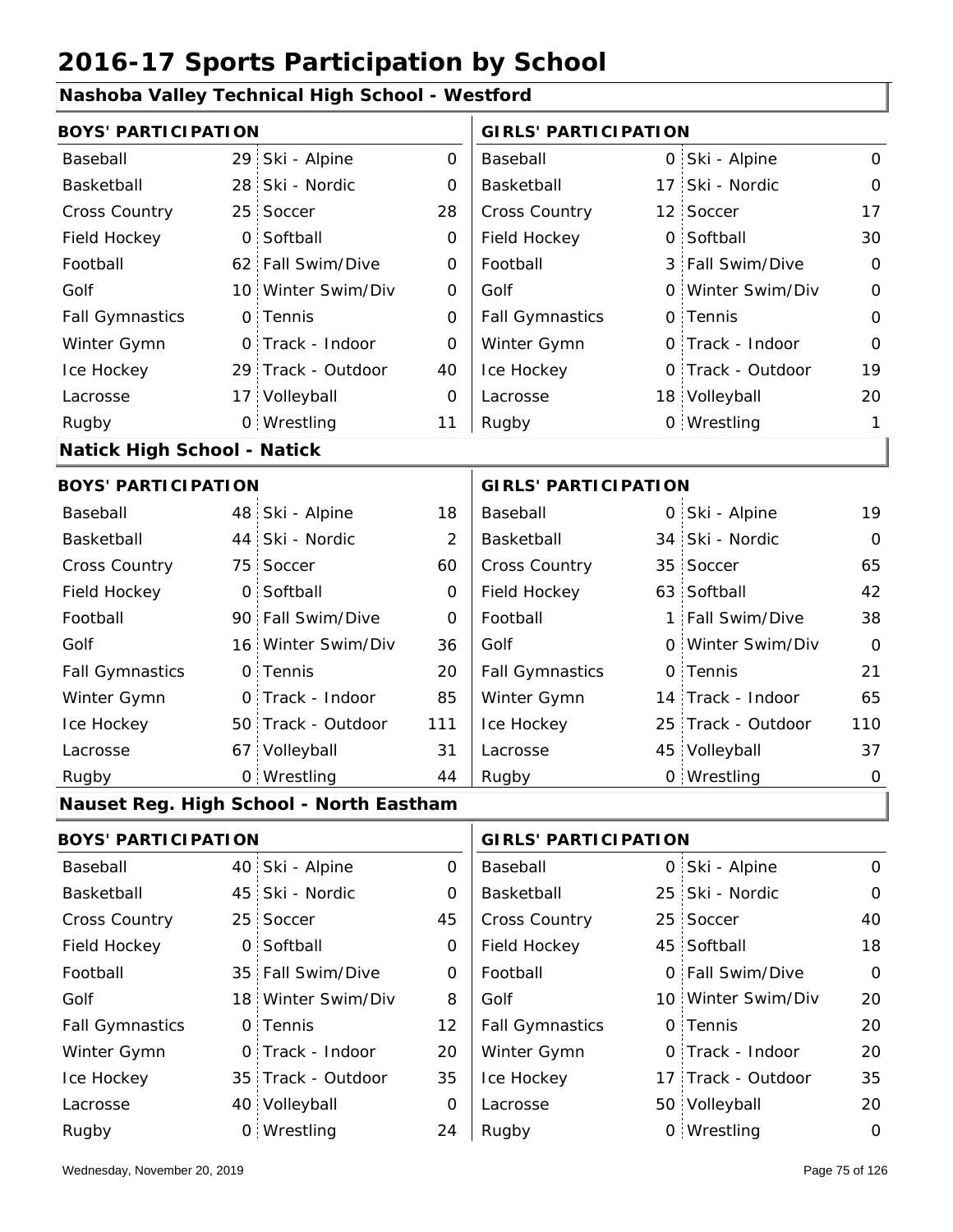#### **Needham High School - Needham**

| <b>BOYS' PARTICIPATION</b>              |                 |                                       |             | <b>GIRLS' PARTICIPATION</b> |   |                    |                |
|-----------------------------------------|-----------------|---------------------------------------|-------------|-----------------------------|---|--------------------|----------------|
| Baseball                                |                 | 52 Ski - Alpine                       | 30          | Baseball                    |   | 0 Ski - Alpine     | 37             |
| Basketball                              | 47              | Ski - Nordic                          | O           | Basketball                  |   | 38 Ski - Nordic    | $\mathbf 0$    |
| Cross Country                           | 73              | Soccer                                | 79          | Cross Country               |   | 59 Soccer          | 66             |
| Field Hockey                            | $\overline{O}$  | Softball                              | 0           | Field Hockey                |   | 63 Softball        | 36             |
| Football                                |                 | 120 Fall Swim/Dive                    | 0           | Football                    |   | 0 Fall Swim/Dive   | 45             |
| Golf                                    | 14:             | Winter Swim/Div                       | 39          | Golf                        |   | 0 Winter Swim/Div  | $\overline{O}$ |
| <b>Fall Gymnastics</b>                  |                 | 0 Tennis                              | 24          | <b>Fall Gymnastics</b>      |   | 0 Tennis           | 24             |
| Winter Gymn                             | $\mathsf{O}$    | Track - Indoor                        | 76          | Winter Gymn                 |   | 15 Track - Indoor  | 85             |
| Ice Hockey                              |                 | 49 Track - Outdoor                    | 96          | Ice Hockey                  |   | 35 Track - Outdoor | 71             |
| Lacrosse                                |                 | 72 Volleyball                         | 29          | Lacrosse                    |   | 60 Volleyball      | 46             |
| Rugby                                   |                 | 39 Wrestling                          | 40          | Rugby                       |   | 0 Wrestling        | $\Omega$       |
|                                         |                 | New Bedford High School - New Bedford |             |                             |   |                    |                |
| <b>BOYS' PARTICIPATION</b>              |                 |                                       |             | <b>GIRLS' PARTICIPATION</b> |   |                    |                |
| Baseball                                |                 | 48 Ski - Alpine                       | O           | Baseball                    |   | 0 Ski - Alpine     | $\mathbf 0$    |
| Basketball                              |                 | 35 Ski - Nordic                       | 0           | Basketball                  |   | 28 Ski - Nordic    | $\Omega$       |
| <b>Cross Country</b>                    | 12 <sup>1</sup> | Soccer                                | 50          | <b>Cross Country</b>        |   | 10 Soccer          | 26             |
| Field Hockey                            | $\overline{O}$  | Softball                              | 0           | Field Hockey                |   | 24 Softball        | 36             |
| Football                                |                 | 62 Fall Swim/Dive                     | $\mathbf 0$ | Football                    |   | 0 Fall Swim/Dive   | $\Omega$       |
| Golf                                    | 8 <sup>1</sup>  | Winter Swim/Div                       | 18          | Golf                        |   | 2 Winter Swim/Div  | 14             |
| <b>Fall Gymnastics</b>                  |                 | 0 Tennis                              | 8           | <b>Fall Gymnastics</b>      |   | 0 Tennis           | 16             |
| Winter Gymn                             |                 | 0 Track - Indoor                      | 18          | Winter Gymn                 |   | O Track - Indoor   | 12             |
| Ice Hockey                              |                 | 12 Track - Outdoor                    | 35          | Ice Hockey                  | 4 | Track - Outdoor    | 20             |
| Lacrosse                                |                 | 37 Volleyball                         | 25          | Lacrosse                    |   | 39 Volleyball      | 40             |
| Rugby                                   |                 | 0 Wrestling                           | 14          | Rugby                       |   | 0 Wrestling        | $\mathbf 0$    |
| <b>New Mission High School - Boston</b> |                 |                                       |             |                             |   |                    |                |
| <b>DOVCLDADTIOIDATION</b>               |                 |                                       |             | CIDICI RARTI CIRATI QNI     |   |                    |                |

|                        | BUYS PARTICIPATION |                   |          | GIRLS PARTICIPATION    |  |                   |              |
|------------------------|--------------------|-------------------|----------|------------------------|--|-------------------|--------------|
| Baseball               |                    | 18 Ski - Alpine   | $\Omega$ | Baseball               |  | 0 Ski - Alpine    | $\Omega$     |
| Basketball             |                    | 24 Ski - Nordic   | 0        | Basketball             |  | 22 Ski - Nordic   | $\Omega$     |
| <b>Cross Country</b>   |                    | 0 Soccer          | 24       | <b>Cross Country</b>   |  | 2 Soccer          | 16           |
| Field Hockey           |                    | 0 Softball        | 0        | Field Hockey           |  | 0 Softball        | 15           |
| Football               |                    | 44 Fall Swim/Dive | 0        | Football               |  | 0 Fall Swim/Dive  | $\mathbf{O}$ |
| Golf                   |                    | 0 Winter Swim/Div | 0        | Golf                   |  | 0 Winter Swim/Div | 0            |
| <b>Fall Gymnastics</b> |                    | 0 Tennis          | $\Omega$ | <b>Fall Gymnastics</b> |  | 0 Tennis          | $\Omega$     |
| Winter Gymn            |                    | 0 Track - Indoor  | 13       | Winter Gymn            |  | 0 Track - Indoor  | 25           |
| Ice Hockey             |                    | 0 Track - Outdoor | 25       | Ice Hockey             |  | 0 Track - Outdoor | 33           |
| Lacrosse               |                    | 0 Volleyball      | 0        | Lacrosse               |  | 0 Volleyball      | 15           |
| Rugby                  |                    | 0 Wrestling       | 0        | Rugby                  |  | 0 Wrestling       | 0            |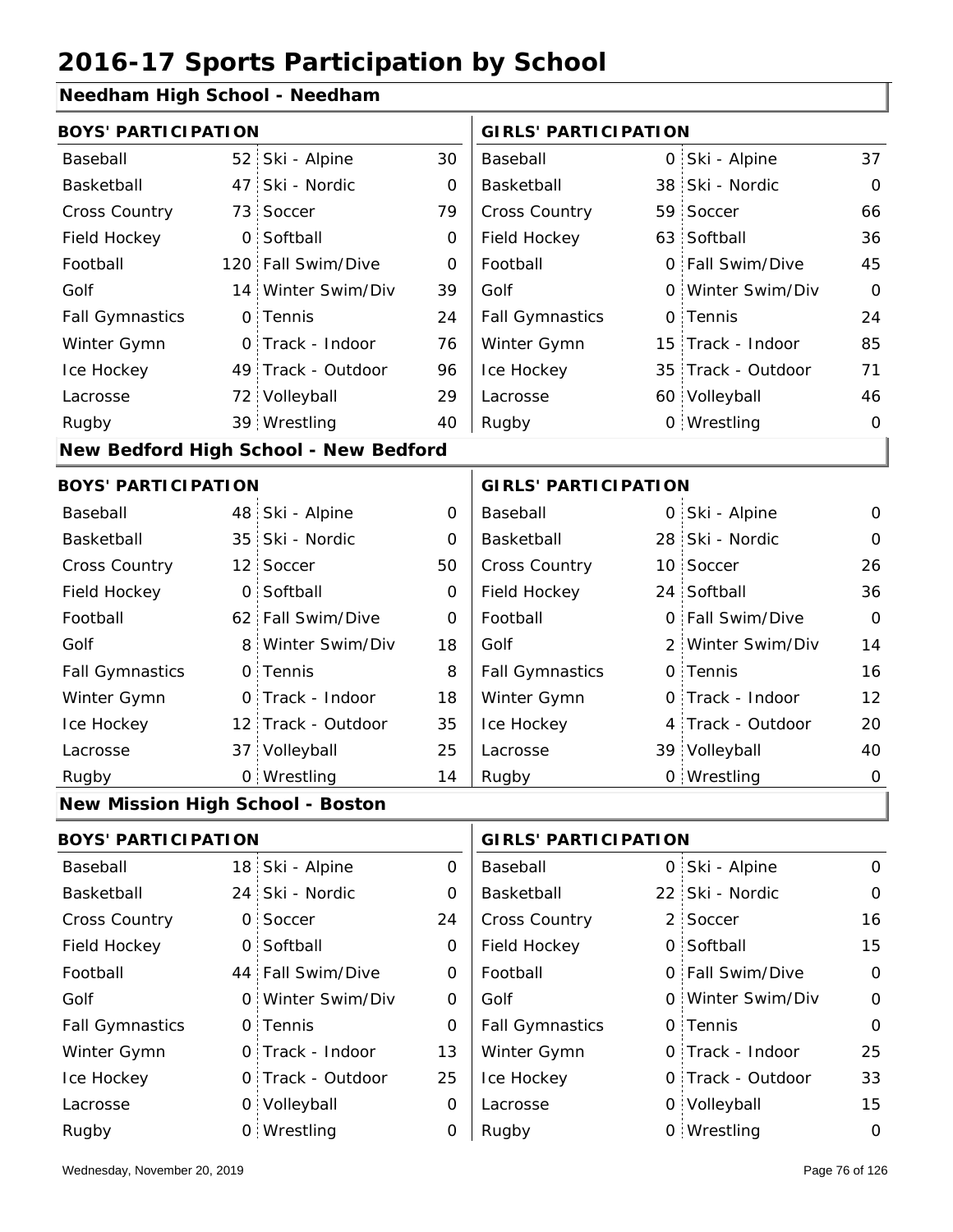#### **Newburyport High School - Newburyport**

| <b>BOYS' PARTICIPATION</b> |                 |                                               |                | <b>GIRLS' PARTICIPATION</b> |    |                    |                 |
|----------------------------|-----------------|-----------------------------------------------|----------------|-----------------------------|----|--------------------|-----------------|
| Baseball                   | 41              | Ski - Alpine                                  | $\mathbf 0$    | Baseball                    |    | 0 Ski - Alpine     | $\mathsf{O}$    |
| Basketball                 | 37 <sup>1</sup> | Ski - Nordic                                  | 0              | Basketball                  |    | 22 Ski - Nordic    | $\mathbf{O}$    |
| Cross Country              | 51              | Soccer                                        | 59             | Cross Country               |    | 50 Soccer          | 60              |
| Field Hockey               | $\mathsf{O}$    | Softball                                      | 0              | Field Hockey                |    | 53 Softball        | 27              |
| Football                   |                 | 49 Fall Swim/Dive                             | $\mathbf 0$    | Football                    |    | 0 Fall Swim/Dive   | $\mathbf{O}$    |
| Golf                       | 16 <sup>1</sup> | Winter Swim/Div                               | $\overline{4}$ | Golf                        |    | 0 Winter Swim/Div  | 12              |
| <b>Fall Gymnastics</b>     |                 | 0 Tennis                                      | 17             | <b>Fall Gymnastics</b>      |    | 0 Tennis           | 30              |
| Winter Gymn                | $\mathsf{O}$    | Track - Indoor                                | 43             | Winter Gymn                 |    | O Track - Indoor   | 63              |
| Ice Hockey                 |                 | 42 Track - Outdoor                            | 45             | Ice Hockey                  |    | 0 Track - Outdoor  | 48              |
| Lacrosse                   |                 | 37 Volleyball                                 | $\mathbf 0$    | Lacrosse                    |    | 54 Volleyball      | 37              |
| Rugby                      |                 | 0 Wrestling                                   | $\mathbf 0$    | Rugby                       |    | 0 Wrestling        | 0               |
|                            |                 | <b>Newton North High School - Newtonville</b> |                |                             |    |                    |                 |
| <b>BOYS' PARTICIPATION</b> |                 |                                               |                | <b>GIRLS' PARTICIPATION</b> |    |                    |                 |
| Baseball                   |                 | 65 Ski - Alpine                               | 18             | Baseball                    |    | 0 Ski - Alpine     | 17              |
| Basketball                 | 49              | Ski - Nordic                                  | 25             | Basketball                  |    | 31 Ski - Nordic    | 32              |
| Cross Country              | 58              | Soccer                                        | 83             | Cross Country               |    | 69 Soccer          | 54              |
| Field Hockey               | $\overline{O}$  | Softball                                      | $\mathbf 0$    | Field Hockey                |    | 52 Softball        | 28              |
| Football                   | 105             | Fall Swim/Dive                                | $\mathbf 0$    | Football                    |    | 0 Fall Swim/Dive   | 52              |
| Golf                       | 28              | Winter Swim/Div                               | 35             | Golf                        |    | 0 Winter Swim/Div  | $\mathbf 0$     |
| <b>Fall Gymnastics</b>     | $\overline{0}$  | Tennis                                        | 25             | <b>Fall Gymnastics</b>      |    | 0 Tennis           | 24              |
| Winter Gymn                |                 | 14 Track - Indoor                             | 70             | Winter Gymn                 |    | 15 Track - Indoor  | 103             |
| Ice Hockey                 |                 | 39 Track - Outdoor                            | 95             | Ice Hockey                  |    | 39 Track - Outdoor | 123             |
| Lacrosse                   |                 | 69 Volleyball                                 | 34             | Lacrosse                    |    | 58 Volleyball      | 72              |
| Rugby                      |                 | 0 Wrestling                                   | 36             | Rugby                       |    | 0 Wrestling        | 4               |
|                            |                 | Newton South High School - Newton             |                |                             |    |                    |                 |
| <b>BOYS' PARTICIPATION</b> |                 |                                               |                | <b>GIRLS' PARTICIPATION</b> |    |                    |                 |
| Baseball                   | 53              | Ski - Alpine                                  | 13             | Baseball                    |    | 0 Ski - Alpine     | 10 <sup>°</sup> |
| Basketball                 | 40              | Ski - Nordic                                  | 14             | Basketball                  | 42 | Ski - Nordic       | 8               |
| <b>Cross Country</b>       | 44              | Soccer                                        | 90             | Cross Country               |    | 55 Soccer          | 74              |
| Field Hockey               | $\mathbf 1$     | Softball                                      | 0              | Field Hockey                |    | 60 Softball        | 29              |
| Football                   | 61:             | Fall Swim/Dive                                | 0              | Football                    |    | 0 Fall Swim/Dive   | 0               |
| Golf                       |                 | 18 Winter Swim/Div                            | 30             | Golf                        |    | 5 Winter Swim/Div  | 31              |
| <b>Fall Gymnastics</b>     | $\mathsf{O}$    | Tennis                                        | 34             | <b>Fall Gymnastics</b>      |    | 0 Tennis           | 23              |
| Winter Gymn                | 3               | Track - Indoor                                | 66             | Winter Gymn                 |    | 9 Track - Indoor   | 79              |
| Ice Hockey                 | 34              | Track - Outdoor                               | 77             | Ice Hockey                  |    | 10 Track - Outdoor | 80              |
| Lacrosse                   |                 | 41 Volleyball                                 | 37             | Lacrosse                    |    | 61 Volleyball      | 56              |

19  $\vert$  Rugby

Wrestling Rugby 0 Rugby 0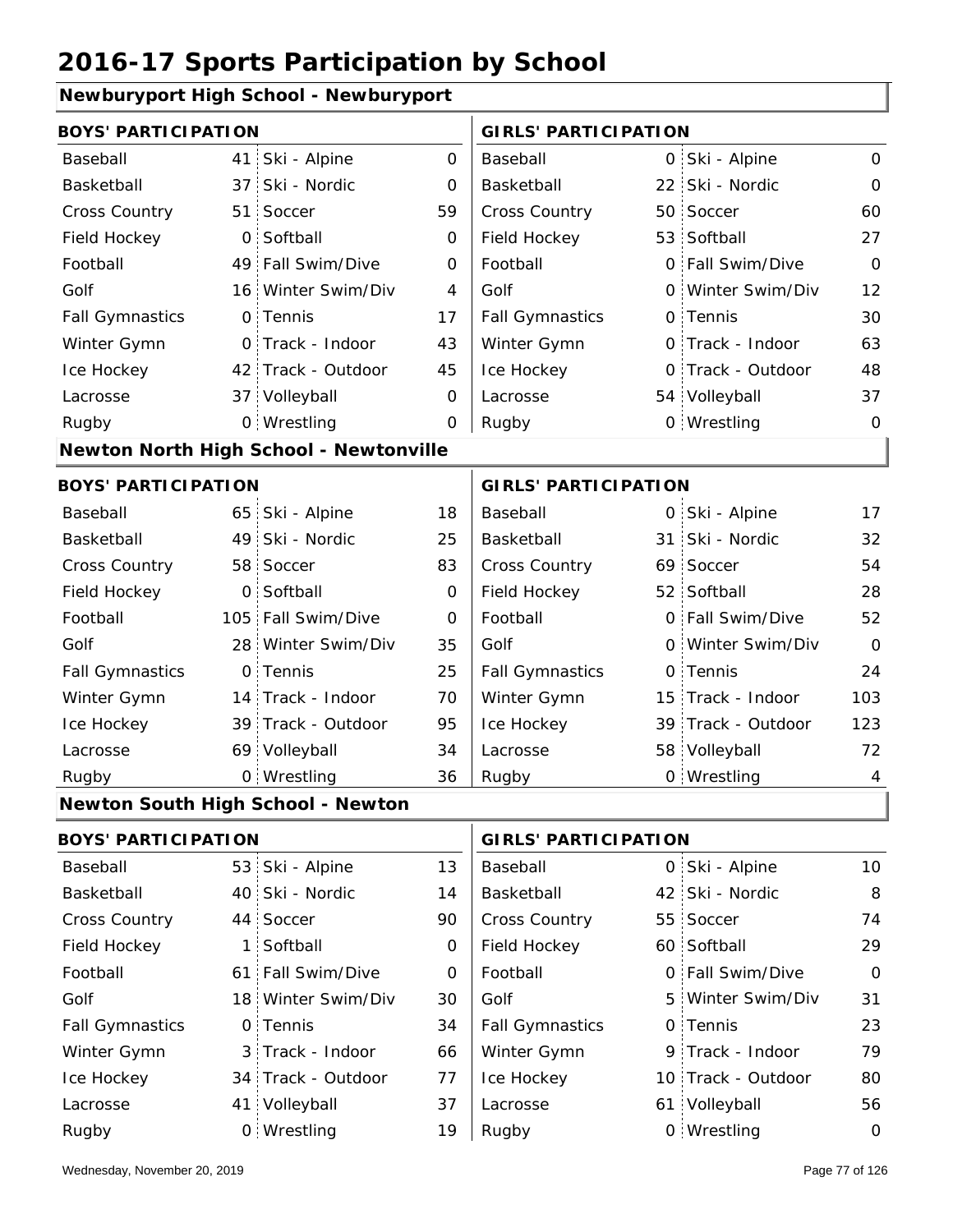#### **Nipmuc Regional High School - Upton**

| <b>BOYS' PARTICIPATION</b> |                 |                                                 |             | <b>GIRLS' PARTICIPATION</b> |   |                    |                |  |
|----------------------------|-----------------|-------------------------------------------------|-------------|-----------------------------|---|--------------------|----------------|--|
| Baseball                   |                 | 33 Ski - Alpine                                 | 5           | Baseball                    |   | 0 Ski - Alpine     | $\overline{2}$ |  |
| Basketball                 |                 | 26 Ski - Nordic                                 | 0           | Basketball                  |   | 24 Ski - Nordic    | $\mathbf 0$    |  |
| Cross Country              | 9.              | Soccer                                          | 34          | Cross Country               |   | 1 Soccer           | 45             |  |
| Field Hockey               | $\overline{O}$  | Softball                                        | $\mathbf 0$ | Field Hockey                |   | 37 Softball        | 25             |  |
| Football                   |                 | 49 Fall Swim/Dive                               | 0           | Football                    |   | 0 Fall Swim/Dive   | $\mathbf 0$    |  |
| Golf                       |                 | 16 Winter Swim/Div                              | 1           | Golf                        |   | 1 Winter Swim/Div  | 5              |  |
| <b>Fall Gymnastics</b>     |                 | 0 Tennis                                        | 0           | <b>Fall Gymnastics</b>      |   | 0 Tennis           | $\mathbf 0$    |  |
| Winter Gymn                |                 | O Track - Indoor                                | 22          | Winter Gymn                 |   | 0 Track - Indoor   | 21             |  |
| Ice Hockey                 |                 | 5 Track - Outdoor                               | 21          | Ice Hockey                  |   | 0 Track - Outdoor  | 22             |  |
| Lacrosse                   |                 | 35 Volleyball                                   | 22          | Lacrosse                    |   | 43 Volleyball      | 25             |  |
| Rugby                      |                 | 0 Wrestling                                     | $\mathbf 0$ | Rugby                       |   | 0 Wrestling        | $\mathbf 0$    |  |
|                            |                 | <b>Norfolk County Agricultural HS - Walpole</b> |             |                             |   |                    |                |  |
| <b>BOYS' PARTICIPATION</b> |                 |                                                 |             | <b>GIRLS' PARTICIPATION</b> |   |                    |                |  |
| Baseball                   |                 | 28 Ski - Alpine                                 | $\mathbf 0$ | Baseball                    |   | 0 Ski - Alpine     | 0              |  |
| Basketball                 | 21 <sup>2</sup> | Ski - Nordic                                    | 0           | Basketball                  |   | 35 Ski - Nordic    | $\mathbf 0$    |  |
| Cross Country              |                 | 20 Soccer                                       | 26          | Cross Country               |   | 16 Soccer          | 40             |  |
| Field Hockey               | $\mathsf{O}$    | Softball                                        | $\mathbf 0$ | Field Hockey                |   | 0 Softball         | 44             |  |
| Football                   |                 | 0 Fall Swim/Dive                                | $\mathbf 0$ | Football                    |   | 0 Fall Swim/Dive   | $\mathbf 0$    |  |
| Golf                       | 8               | Winter Swim/Div                                 | $\mathbf 0$ | Golf                        |   | 4 Winter Swim/Div  | $\mathbf 0$    |  |
| <b>Fall Gymnastics</b>     |                 | 0 Tennis                                        | $\mathbf 0$ | <b>Fall Gymnastics</b>      |   | 0 Tennis           | $\mathbf 0$    |  |
| Winter Gymn                |                 | 0 Track - Indoor                                | $\mathbf 0$ | Winter Gymn                 |   | 0 Track - Indoor   | $\mathbf 0$    |  |
| Ice Hockey                 |                 | 0 Track - Outdoor                               | 0           | Ice Hockey                  |   | 0 Track - Outdoor  | $\mathbf 0$    |  |
| Lacrosse                   |                 | 0 Volleyball                                    | 0           | Lacrosse                    |   | 0 Volleyball       | 36             |  |
| Rugby                      |                 | 0 Wrestling                                     | $\mathbf 0$ | Rugby                       |   | 0 Wrestling        | $\mathbf 0$    |  |
|                            |                 | North Andover High School - North Andover       |             |                             |   |                    |                |  |
| <b>BOYS' PARTICIPATION</b> |                 |                                                 |             | <b>GIRLS' PARTICIPATION</b> |   |                    |                |  |
| Baseball                   |                 | 36 Ski - Alpine                                 | 20          | Baseball                    | 0 | Ski - Alpine       | 29             |  |
| Basketball                 | 41              | Ski - Nordic                                    | 0           | Basketball                  |   | 38 Ski - Nordic    | $\mathbf 0$    |  |
| Cross Country              |                 | 25 Soccer                                       | 70          | Cross Country               |   | 24 Soccer          | 65             |  |
| Field Hockey               |                 | 0 Softball                                      | 0           | Field Hockey                |   | 26 Softball        | 34             |  |
| Football                   |                 | 78 Fall Swim/Dive                               | 0           | Football                    |   | 0 Fall Swim/Dive   | 26             |  |
| Golf                       |                 | 19 Winter Swim/Div                              | 18          | Golf                        |   | 0 Winter Swim/Div  | $\mathbf 0$    |  |
| <b>Fall Gymnastics</b>     |                 | 0 Tennis                                        | 23          | <b>Fall Gymnastics</b>      |   | 0 Tennis           | 17             |  |
| Winter Gymn                |                 | 0 Track - Indoor                                | 115         | Winter Gymn                 |   | 12 Track - Indoor  | 96             |  |
| Ice Hockey                 |                 | 40 Track - Outdoor                              | 124         | Ice Hockey                  |   | 14 Track - Outdoor | 109            |  |
| Lacrosse                   |                 | 45 Volleyball                                   | 17          | Lacrosse                    |   | 66 Volleyball      | 43             |  |
| Rugby                      |                 | 0 Wrestling                                     | 19          | Rugby                       |   | 0 Wrestling        | $\mathbf{1}$   |  |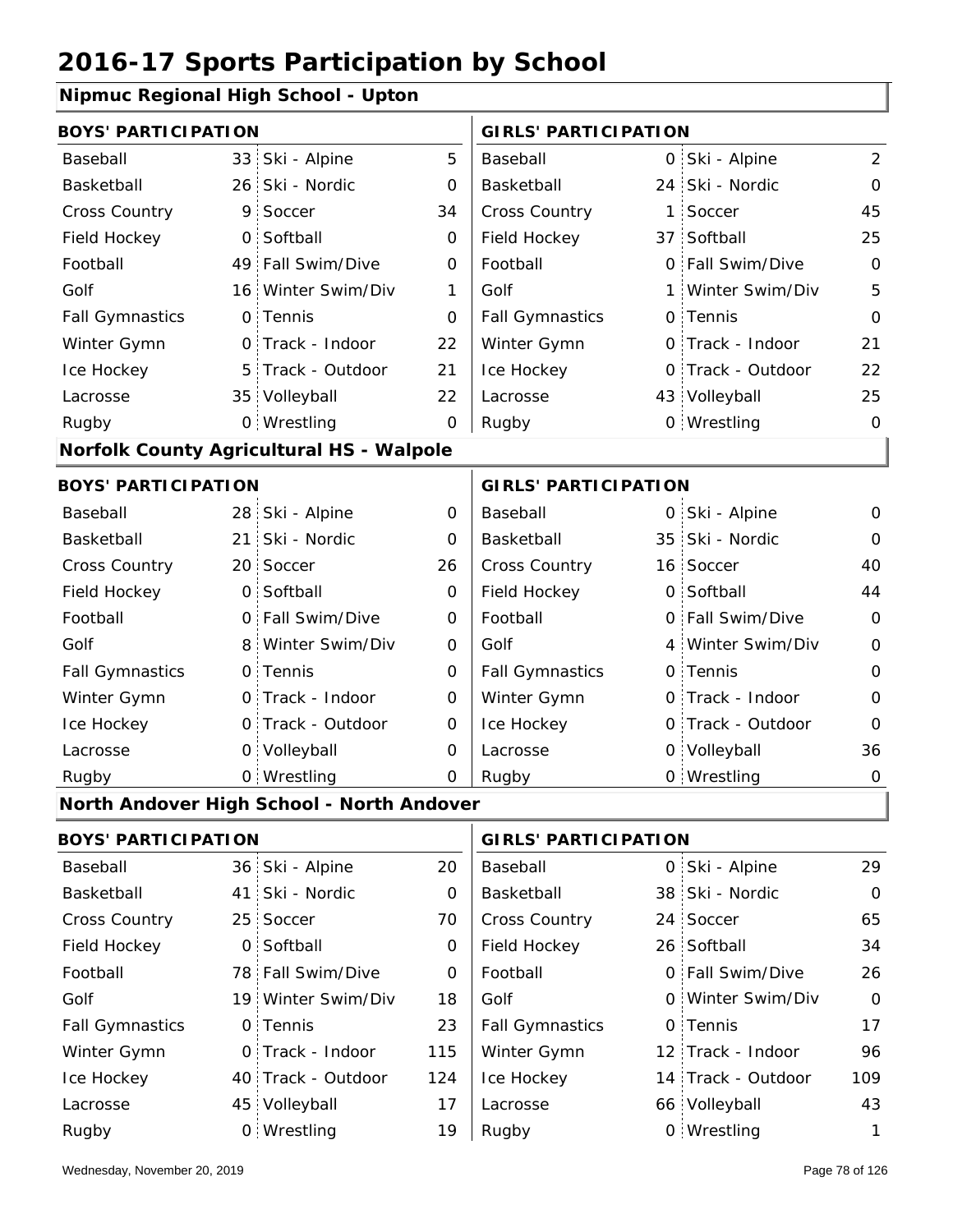#### **North Attleborough High School - North Attleboro**

| <b>BOYS' PARTICIPATION</b> |                  |                                                |     | <b>GIRLS' PARTICIPATION</b> |    |                   |                |  |
|----------------------------|------------------|------------------------------------------------|-----|-----------------------------|----|-------------------|----------------|--|
| Baseball                   | 45               | Ski - Alpine                                   | 0   | Baseball                    |    | 0 Ski - Alpine    | $\mathbf{O}$   |  |
| Basketball                 | 40               | Ski - Nordic                                   | 0   | Basketball                  |    | 40 Ski - Nordic   | $\Omega$       |  |
| <b>Cross Country</b>       | 20 <sub>1</sub>  | Soccer                                         | 40  | Cross Country               | 25 | Soccer            | 60             |  |
| Field Hockey               | $\mathsf{O}$     | Softball                                       | 0   | Field Hockey                |    | 45 Softball       | 45             |  |
| Football                   | 100 <sub>1</sub> | Fall Swim/Dive                                 | 0   | Football                    |    | 0 Fall Swim/Dive  | $\overline{O}$ |  |
| Golf                       | 20 <sup>1</sup>  | Winter Swim/Div                                | 10  | Golf                        |    | 1 Winter Swim/Div | 40             |  |
| <b>Fall Gymnastics</b>     | $\mathsf{O}$     | Tennis                                         | 20  | <b>Fall Gymnastics</b>      |    | 0 Tennis          | 25             |  |
| Winter Gymn                | $\mathsf{O}$     | Track - Indoor                                 | 80  | Winter Gymn                 |    | 25 Track - Indoor | 70             |  |
| Ice Hockey                 | 35 <sup>1</sup>  | Track - Outdoor                                | 100 | Ice Hockey                  |    | 1 Track - Outdoor | 90             |  |
| Lacrosse                   |                  | 45 Volleyball                                  | 0   | Lacrosse                    |    | 40 Volleyball     | 45             |  |
| Rugby                      |                  | 0 Wrestling                                    | 40  | Rugby                       |    | 0 Wrestling       | 1              |  |
|                            |                  | North Brookfield Jr./Sr. HS - North Brookfield |     |                             |    |                   |                |  |
| <b>BOYS' PARTICIPATION</b> |                  |                                                |     | <b>GIRLS' PARTICIPATION</b> |    |                   |                |  |
| Baseball                   | 17               | Ski - Alpine                                   | 0   | Baseball                    |    | 0 Ski - Alpine    | 0              |  |
| Basketball                 | 28               | Ski - Nordic                                   | 0   | Basketball                  |    | 19 Ski - Nordic   | $\Omega$       |  |
| <b>Cross Country</b>       | $\overline{7}$   | Soccer                                         | 17  | Cross Country               |    | 2 Soccer          | 17             |  |
| Field Hockey               | 4                | Softball                                       | 0   | Field Hockey                |    | 16 Softball       | 19             |  |
| Football                   | $\overline{O}$   | Fall Swim/Dive                                 | 0   | Football                    |    | 0 Fall Swim/Dive  | $\mathbf 0$    |  |
| Golf                       | $\mathbf{O}$     | Winter Swim/Div                                | 0   | Golf                        |    | 0 Winter Swim/Div | $\mathbf 0$    |  |
| <b>Fall Gymnastics</b>     | $\circ$          | Tennis                                         | 0   | <b>Fall Gymnastics</b>      |    | 0 Tennis          | $\mathbf{O}$   |  |
| Winter Gymn                | $\mathsf{O}$     | Track - Indoor                                 | 0   | Winter Gymn                 |    | O Track - Indoor  | $\mathbf{O}$   |  |
| Ice Hockey                 | $\mathbf{O}$     | Track - Outdoor                                | 0   | Ice Hockey                  |    | 0 Track - Outdoor | $\mathbf 0$    |  |
| Lacrosse                   | $\circ$          | Volleyball                                     | 0   | Lacrosse                    |    | 0 Volleyball      | $\mathbf 0$    |  |
| Rugby                      | $\mathsf{O}$     | Wrestling                                      | 0   | Rugby                       |    | 0 Wrestling       | $\mathbf 0$    |  |
|                            |                  | North Middlesex Regional HS - Townsend         |     |                             |    |                   |                |  |
| <b>BOYS' PARTICIPATION</b> |                  |                                                |     | <b>GIRLS' PARTICIPATION</b> |    |                   |                |  |
| Baseball                   |                  | 34 Ski - Alpine                                | 3   | Baseball                    |    | 0 Ski - Alpine    | $\mathbf{1}$   |  |
| Basketball                 | 39               | Ski - Nordic                                   | 0   | Basketball                  |    | 23 Ski - Nordic   | $\mathbf 0$    |  |
| Cross Country              | 14 <sup>1</sup>  | Soccer                                         | 45  | Cross Country               |    | 9 Soccer          | 58             |  |
| Field Hockey               | $\mathsf{O}$     | Softball                                       | 0   | Field Hockey                |    | 30 Softball       | 15             |  |
| Football                   | 62 <sup>2</sup>  | Fall Swim/Dive                                 | 0   | Football                    |    | 0 Fall Swim/Dive  | 0              |  |
| Golf                       |                  | 28 Winter Swim/Div                             | 1   | Golf                        |    | 2 Winter Swim/Div | 5              |  |

0 Fall Gymnastics 0 of Fall Gymnastics 0 of Fall Gymnastics 0 of the 10 of the 10

Winter Gymn Ice Hockey Lacrosse

0

37

59

0

0

32 Track - Outdoor

Wrestling Rugby 0 Rugby 0

0 Track - Indoor

44 Volleyball

0 Tennis

Fall Gymnastics

Ice Hockey Lacrosse

Winter Gymn

26

25

37

0 Track - Indoor

0 Tennis

6 Track - Outdoor

40 Volleyball 38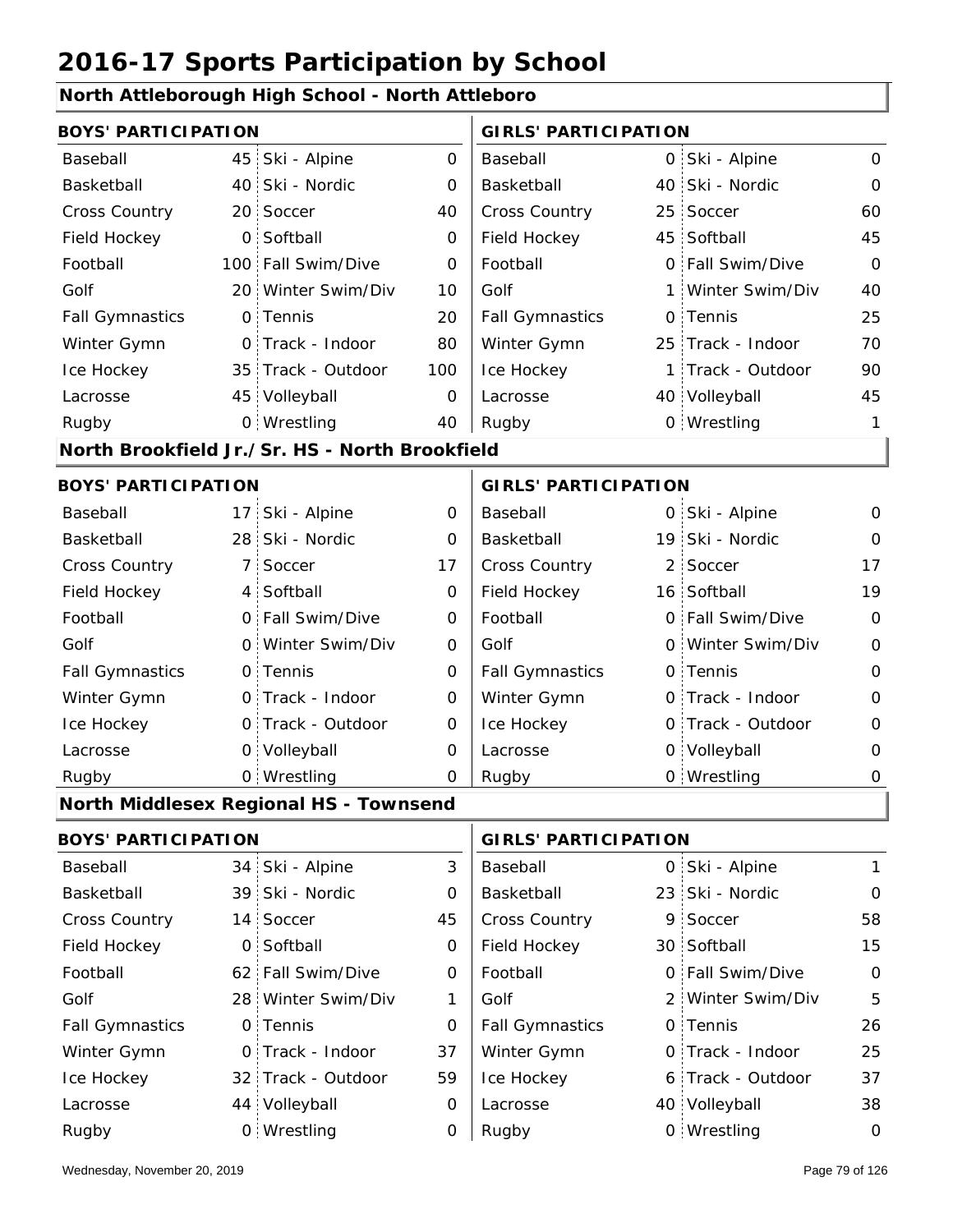#### **North Quincy High School - North Quincy**

| <b>BOYS' PARTICIPATION</b> |                |                                           |                | <b>GIRLS' PARTICIPATION</b> |   |                    |              |  |
|----------------------------|----------------|-------------------------------------------|----------------|-----------------------------|---|--------------------|--------------|--|
| Baseball                   |                | 50 Ski - Alpine                           | $\overline{O}$ | Baseball                    |   | 0 Ski - Alpine     | $\mathsf{O}$ |  |
| Basketball                 |                | 46 Ski - Nordic                           | 0              | Basketball                  |   | 34 Ski - Nordic    | 0            |  |
| Cross Country              |                | 4 Soccer                                  | 38             | Cross Country               | 5 | Soccer             | 41           |  |
| Field Hockey               | O <sub>1</sub> | Softball                                  | $\mathbf 0$    | Field Hockey                |   | 0 Softball         | 34           |  |
| Football                   |                | 60 Fall Swim/Dive                         | 0              | Football                    |   | 0 Fall Swim/Dive   | $\Omega$     |  |
| Golf                       |                | 13 Winter Swim/Div                        | 17             | Golf                        |   | 19 Winter Swim/Div | 16           |  |
| <b>Fall Gymnastics</b>     |                | 0 Tennis                                  | 25             | <b>Fall Gymnastics</b>      |   | 0 Tennis           | 20           |  |
| Winter Gymn                |                | O Track - Indoor                          | $\overline{7}$ | Winter Gymn                 |   | O Track - Indoor   | 10           |  |
| Ice Hockey                 |                | 18 Track - Outdoor                        | 26             | Ice Hockey                  |   | 8 Track - Outdoor  | 26           |  |
| Lacrosse                   |                | 12 Volleyball                             | 23             | Lacrosse                    |   | 47 Volleyball      | 44           |  |
| Rugby                      |                | 0 Wrestling                               | 14             | Rugby                       |   | 0 Wrestling        | $\mathbf 0$  |  |
|                            |                | North Reading High School - North Reading |                |                             |   |                    |              |  |
| <b>BOYS' PARTICIPATION</b> |                |                                           |                | <b>GIRLS' PARTICIPATION</b> |   |                    |              |  |
| Baseball                   |                | 53 Ski - Alpine                           | $\mathbf 0$    | Baseball                    |   | 0 Ski - Alpine     | 4            |  |
| Basketball                 |                | 42 Ski - Nordic                           | 0              | Basketball                  |   | 25 Ski - Nordic    | 0            |  |
| Cross Country              |                | 24 Soccer                                 | 68             | Cross Country               |   | 14 Soccer          | 71           |  |
| Field Hockey               | $\overline{O}$ | Softball                                  | $\mathbf 0$    | Field Hockey                |   | 44 Softball        | 35           |  |
| Football                   |                | 68 Fall Swim/Dive                         | O              | Football                    |   | 0 Fall Swim/Dive   | $\Omega$     |  |
| Golf                       |                | 20 Winter Swim/Div                        | 20             | Golf                        |   | 0 Winter Swim/Div  | 17           |  |
| <b>Fall Gymnastics</b>     |                | 0 Tennis                                  | 22             | <b>Fall Gymnastics</b>      |   | 0 Tennis           | 24           |  |
| Winter Gymn                |                | 0 Track - Indoor                          | 58             | Winter Gymn                 |   | 8 Track - Indoor   | 36           |  |
| Ice Hockey                 |                | 50 Track - Outdoor                        | 71             | Ice Hockey                  |   | 6 Track - Outdoor  | 54           |  |
| Lacrosse                   |                | 43 Volleyball                             | 0              | Lacrosse                    |   | 43 Volleyball      | 27           |  |
| Rugby                      |                | 0 Wrestling                               | 16             | Rugby                       |   | 0 Wrestling        | $\mathbf 0$  |  |
|                            |                | Northampton High School - Northampton     |                |                             |   |                    |              |  |
| <b>BOYS' PARTICIPATION</b> |                |                                           |                | <b>GIRLS' PARTICIPATION</b> |   |                    |              |  |
| Baseball                   | 39             | Ski - Alpine                              | $\overline{7}$ | Baseball                    | 0 | Ski - Alpine       | 9            |  |
| Basketball                 |                | 40 Ski - Nordic                           | 0              | Basketball                  |   | 23 Ski - Nordic    | $\mathbf 0$  |  |
| Cross Country              |                | 36 Soccer                                 | 49             | Cross Country               |   | 22 Soccer          | 38           |  |
| Field Hockey               | 1:             | Softball                                  | 0              | Field Hockey                |   | 42 Softball        | 24           |  |
| Football                   |                | 44 Fall Swim/Dive                         | 0              | Football                    |   | 0 Fall Swim/Dive   | $\mathbf 0$  |  |
| Golf                       |                | 9 Winter Swim/Div                         | 12             | Golf                        |   | 3 Winter Swim/Div  | 15           |  |
| <b>Fall Gymnastics</b>     |                | 0 Tennis                                  | 13             | <b>Fall Gymnastics</b>      |   | 0 Tennis           | 26           |  |
| Winter Gymn                |                | 0 Track - Indoor                          | 56             | Winter Gymn                 |   | O Track - Indoor   | 38           |  |
| Ice Hockey                 |                | 9 Track - Outdoor                         | 49             | Ice Hockey                  |   | 2 Track - Outdoor  | 27           |  |
| Lacrosse                   |                | 27 Volleyball                             | 0              | Lacrosse                    |   | 32 Volleyball      | $\mathbf 0$  |  |

10 Rugby 0 Rugby 0

Wrestling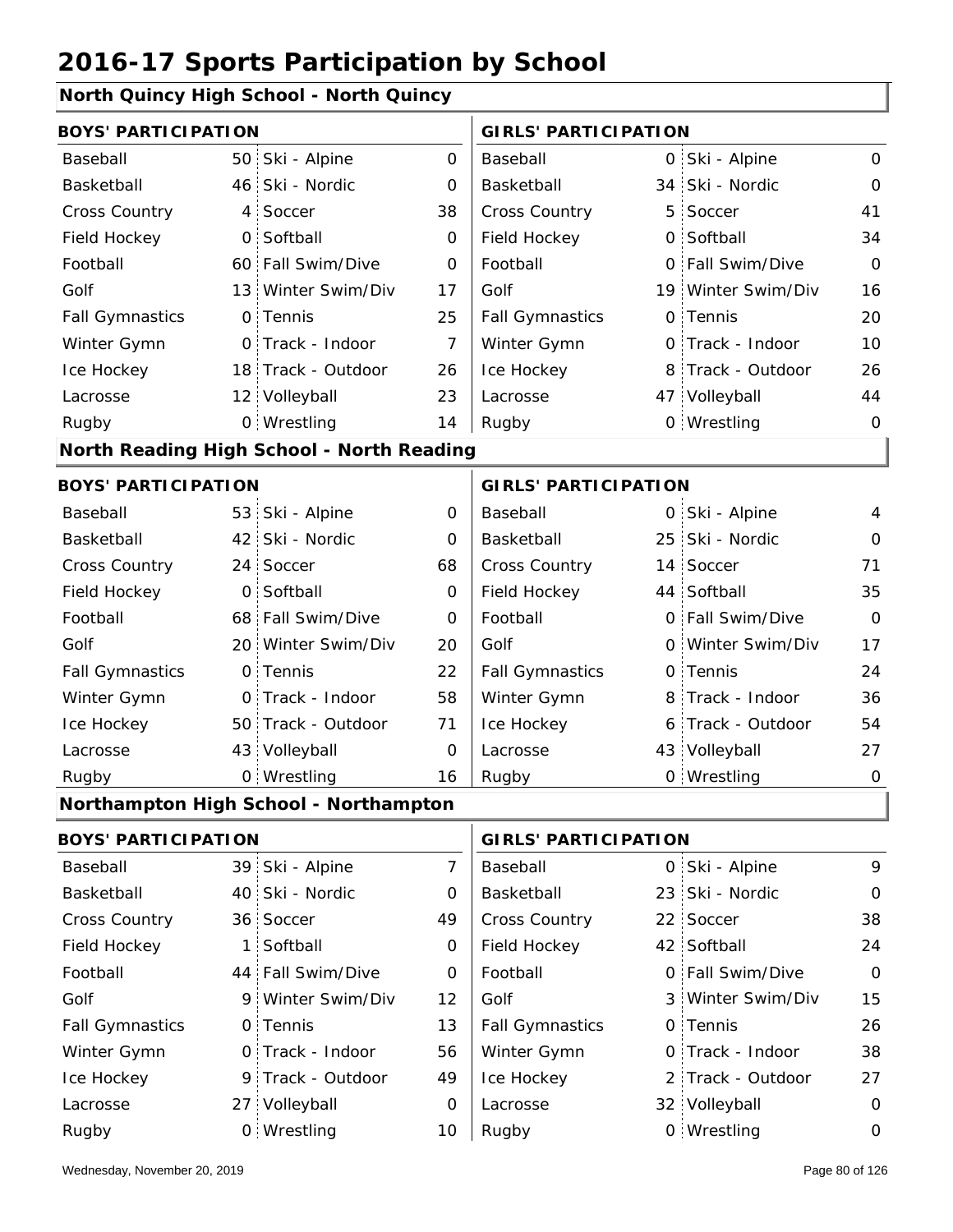### **Northbridge High School - Whitinsville**

| <b>BOYS' PARTICIPATION</b>         |                 |                                               |                | <b>GIRLS' PARTICIPATION</b> |   |                   |                |
|------------------------------------|-----------------|-----------------------------------------------|----------------|-----------------------------|---|-------------------|----------------|
| Baseball                           | 28              | Ski - Alpine                                  | $\mathsf{O}$   | Baseball                    |   | 0 Ski - Alpine    | $\mathbf 0$    |
| Basketball                         | 24              | Ski - Nordic                                  | 0              | Basketball                  |   | 16 Ski - Nordic   | $\mathbf 0$    |
| <b>Cross Country</b>               | 5               | Soccer                                        | 32             | Cross Country               | 0 | Soccer            | 25             |
| Field Hockey                       | $\overline{O}$  | Softball                                      | 0              | Field Hockey                |   | 29 Softball       | 17             |
| Football                           | 67:             | Fall Swim/Dive                                | 0              | Football                    |   | 0 Fall Swim/Dive  | $\Omega$       |
| Golf                               | 12 <sup>1</sup> | Winter Swim/Div                               | $\overline{2}$ | Golf                        |   | 0 Winter Swim/Div | $\overline{2}$ |
| <b>Fall Gymnastics</b>             |                 | 0 Tennis                                      | 11             | <b>Fall Gymnastics</b>      | O | Tennis            | 11             |
| Winter Gymn                        | $\Omega$        | Track - Indoor                                | 11             | Winter Gymn                 |   | O Track - Indoor  | 13             |
| Ice Hockey                         |                 | 5 Track - Outdoor                             | 15             | Ice Hockey                  |   | 0 Track - Outdoor | 12             |
| Lacrosse                           |                 | 38 Volleyball                                 | $\Omega$       | Lacrosse                    |   | 20 Volleyball     | $\mathbf 0$    |
| Rugby                              |                 | 0 Wrestling                                   | 14             | Rugby                       |   | 0 Wrestling       | $\mathbf 0$    |
|                                    |                 | Northeast Metro. Reg. Voc. School - Wakefield |                |                             |   |                   |                |
| <b>BOYS' PARTICIPATION</b>         |                 |                                               |                | <b>GIRLS' PARTICIPATION</b> |   |                   |                |
| Baseball                           | 49              | Ski - Alpine                                  | 0              | Baseball                    |   | 0 Ski - Alpine    | $\mathbf 0$    |
| Basketball                         | 64              | Ski - Nordic                                  | $\Omega$       | Basketball                  |   | 45 Ski - Nordic   | $\Omega$       |
| Cross Country                      | 15 <sup>1</sup> | Soccer                                        | 58             | Cross Country               |   | 11 Soccer         | 69             |
| Field Hockey                       | 0               | Softball                                      | O              | Field Hockey                | 0 | Softball          | 37             |
| Football                           |                 | 73 Fall Swim/Dive                             | $\Omega$       | Football                    |   | 0 Fall Swim/Dive  | $\Omega$       |
| Golf                               |                 | 14 Winter Swim/Div                            | 17             | Golf                        | 1 | Winter Swim/Div   | 23             |
| <b>Fall Gymnastics</b>             |                 | 0 Tennis                                      | 0              | <b>Fall Gymnastics</b>      |   | 0 Tennis          | $\Omega$       |
| Winter Gymn                        | 0.              | Track - Indoor                                | $\mathbf 0$    | Winter Gymn                 | O | Track - Indoor    | $\Omega$       |
| Ice Hockey                         |                 | 45 Track - Outdoor                            | 0              | Ice Hockey                  | 0 | Track - Outdoor   | $\overline{O}$ |
| Lacrosse                           |                 | 35 Volleyball                                 | $\mathbf 0$    | Lacrosse                    |   | 39 Volleyball     | 67             |
| Rugby                              |                 | 0 Wrestling                                   | 3              | Rugby                       |   | 0 Wrestling       | $\mathbf 0$    |
| <b>Norton High School - Norton</b> |                 |                                               |                |                             |   |                   |                |
|                                    |                 |                                               |                | $\mathbf{1}$                |   |                   |                |

| <b>BOYS' PARTICIPATION</b> |  | <b>GIRLS' PARTICIPATION</b> |          |                        |  |                   |                |
|----------------------------|--|-----------------------------|----------|------------------------|--|-------------------|----------------|
| Baseball                   |  | 36 Ski - Alpine             | 0        | Baseball               |  | 0 Ski - Alpine    | $\Omega$       |
| Basketball                 |  | 38 Ski - Nordic             | 0        | Basketball             |  | 19 Ski - Nordic   | $\Omega$       |
| <b>Cross Country</b>       |  | 20 Soccer                   | 40       | <b>Cross Country</b>   |  | 13 Soccer         | 36             |
| Field Hockey               |  | 0 Softball                  | 0        | Field Hockey           |  | 0 Softball        | 22             |
| Football                   |  | 68 Fall Swim/Dive           | 0        | Football               |  | 0 Fall Swim/Dive  | $\overline{O}$ |
| Golf                       |  | 13 Winter Swim/Div          | 7        | Golf                   |  | 0 Winter Swim/Div | 16             |
| <b>Fall Gymnastics</b>     |  | 0 Tennis                    | 9        | <b>Fall Gymnastics</b> |  | 0 Tennis          | 19             |
| Winter Gymn                |  | 0 Track - Indoor            | 56       | Winter Gymn            |  | 0 Track - Indoor  | 38             |
| Ice Hockey                 |  | 20 Track - Outdoor          | 57       | Ice Hockey             |  | 2 Track - Outdoor | 53             |
| Lacrosse                   |  | 29 Volleyball               | $\Omega$ | Lacrosse               |  | 26 Volleyball     | 37             |
| Rugby                      |  | 0 Wrestling                 | 26       | Rugby                  |  | 0 Wrestling       | $\Omega$       |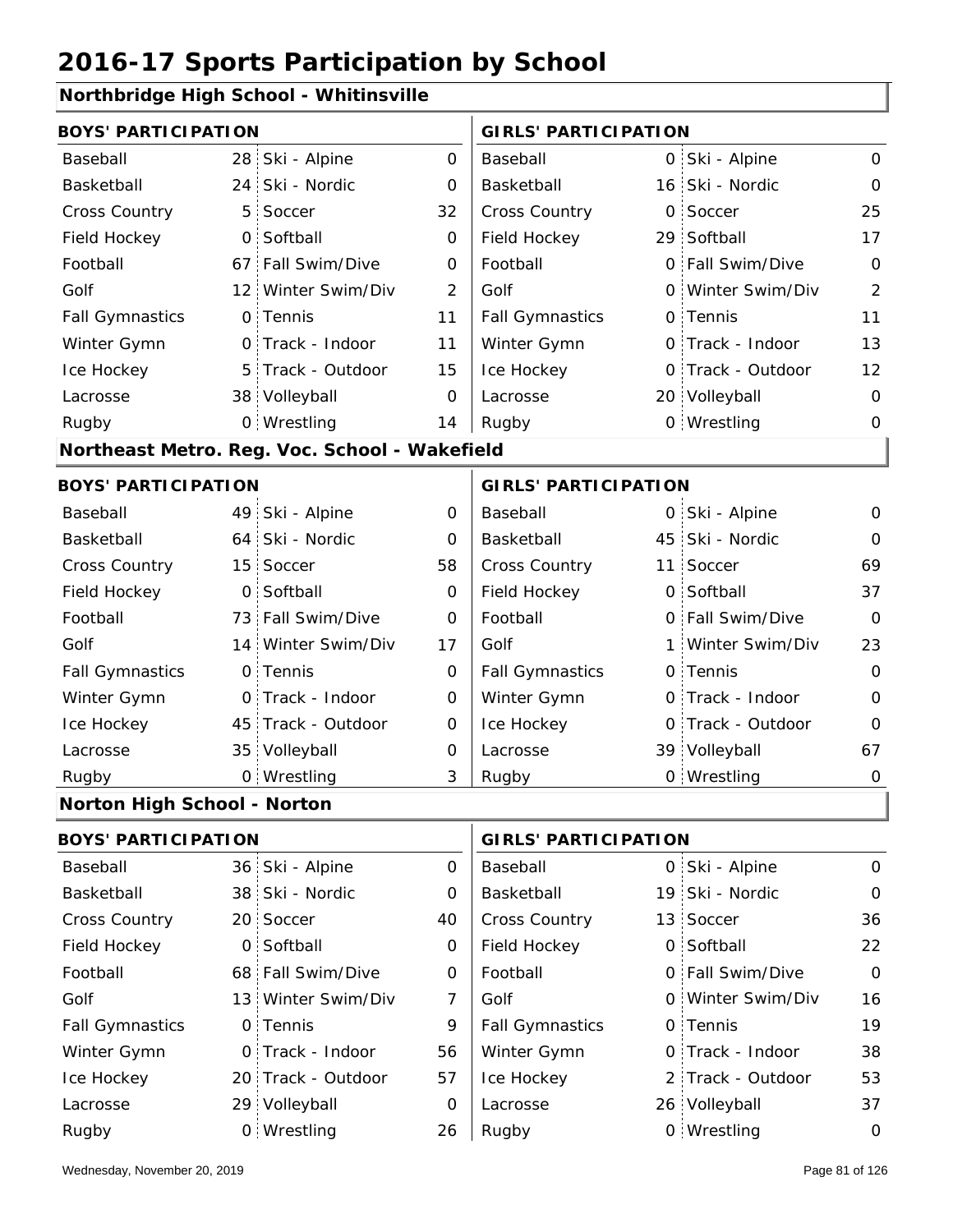#### **Norwell High School - Norwell**

| <b>BOYS' PARTICIPATION</b>   |    |                                      |             | <b>GIRLS' PARTICIPATION</b> |                 |                    |                |
|------------------------------|----|--------------------------------------|-------------|-----------------------------|-----------------|--------------------|----------------|
| Baseball                     |    | 49 Ski - Alpine                      | 18          | Baseball                    |                 | 0 Ski - Alpine     | 26             |
| Basketball                   | 47 | Ski - Nordic                         | $\mathbf 0$ | Basketball                  | 36 <sup>1</sup> | Ski - Nordic       | $\mathbf 0$    |
| Cross Country                |    | 28 Soccer                            | 66          | Cross Country               |                 | 21 Soccer          | 61             |
| Field Hockey                 |    | 0 Softball                           | 0           | Field Hockey                |                 | 49 Softball        | 29             |
| Football                     |    | 60 Fall Swim/Dive                    | 0           | Football                    |                 | 0 Fall Swim/Dive   | $\Omega$       |
| Golf                         |    | 21 Winter Swim/Div                   | 14          | Golf                        |                 | 1 Winter Swim/Div  | 32             |
| <b>Fall Gymnastics</b>       |    | 0 Tennis                             | 17          | <b>Fall Gymnastics</b>      |                 | 0 Tennis           | 32             |
| Winter Gymn                  |    | O Track - Indoor                     | 23          | Winter Gymn                 |                 | 7 Track - Indoor   | 17             |
| Ice Hockey                   |    | 45 Track - Outdoor                   | 48          | Ice Hockey                  |                 | 26 Track - Outdoor | 36             |
| Lacrosse                     |    | 53 Volleyball                        | $\mathbf 0$ | Lacrosse                    |                 | 58 Volleyball      | 43             |
| Rugby                        |    | 0 Wrestling                          | 13          | Rugby                       |                 | 0 Wrestling        | $\Omega$       |
|                              |    | Norwood Senior High School - Norwood |             |                             |                 |                    |                |
| <b>BOYS' PARTICIPATION</b>   |    |                                      |             | <b>GIRLS' PARTICIPATION</b> |                 |                    |                |
| Baseball                     |    | 54 Ski - Alpine                      | 0           | Baseball                    |                 | 0 Ski - Alpine     | 0              |
| Basketball                   |    | 37 Ski - Nordic                      | $\mathbf 0$ | Basketball                  |                 | 32 Ski - Nordic    | $\mathbf 0$    |
| Cross Country                |    | 26 Soccer                            | 0           | Cross Country               | 8               | Soccer             | $\Omega$       |
| Field Hockey                 |    | 0 Softball                           | 0           | Field Hockey                |                 | 45 Softball        | 43             |
| Football                     |    | 73 Fall Swim/Dive                    | 5           | Football                    |                 | 0 Fall Swim/Dive   | 15             |
| Golf                         |    | 13 Winter Swim/Div                   | $\mathbf 0$ | Golf                        |                 | 0 Winter Swim/Div  | $\Omega$       |
| <b>Fall Gymnastics</b>       |    | 0 Tennis                             | 9           | <b>Fall Gymnastics</b>      |                 | 0 Tennis           | 19             |
| Winter Gymn                  |    | O Track - Indoor                     | 59          | Winter Gymn                 | 15              | Track - Indoor     | 36             |
| Ice Hockey                   |    | 42 Track - Outdoor                   | 52          | Ice Hockey                  |                 | 21 Track - Outdoor | 60             |
| Lacrosse                     |    | 39 Volleyball                        | 21          | Lacrosse                    |                 | 37 Volleyball      | 39             |
| Rugby                        |    | 0 Wrestling                          | 16          | Rugby                       |                 | 0 Wrestling        | $\overline{O}$ |
| Notre Dame Academy - Hingham |    |                                      |             |                             |                 |                    |                |
| <b>BOYS' PARTICIPATION</b>   |    |                                      |             | <b>GIRLS' PARTICIPATION</b> |                 |                    |                |

| Baseball               |  | 0 Ski - Alpine    | 0 | Baseball               |  | 0 Ski - Alpine     | 28          |
|------------------------|--|-------------------|---|------------------------|--|--------------------|-------------|
| Basketball             |  | 0 Ski - Nordic    | 0 | Basketball             |  | 42 Ski - Nordic    | $\mathbf 0$ |
| <b>Cross Country</b>   |  | 0 Soccer          | 0 | <b>Cross Country</b>   |  | 49 Soccer          | 60          |
| Field Hockey           |  | 0 Softball        | 0 | Field Hockey           |  | 62 Softball        | 20          |
| Football               |  | 0 Fall Swim/Dive  | 0 | Football               |  | 0 Fall Swim/Dive   | 28          |
| Golf                   |  | 0 Winter Swim/Div | 0 | Golf                   |  | 25 Winter Swim/Div | $\circ$     |
| <b>Fall Gymnastics</b> |  | 0 Tennis          | 0 | <b>Fall Gymnastics</b> |  | 0 Tennis           | 32          |
| Winter Gymn            |  | 0 Track - Indoor  | 0 | Winter Gymn            |  | 14 Track - Indoor  | 54          |
| Ice Hockey             |  | 0 Track - Outdoor | 0 | Ice Hockey             |  | 34 Track - Outdoor | 101         |
| Lacrosse               |  | 0 Volleyball      | 0 | Lacrosse               |  | 39 Volleyball      | 37          |
| Rugby                  |  | 0 Wrestling       | 0 | Rugby                  |  | 0 Wrestling        | 0           |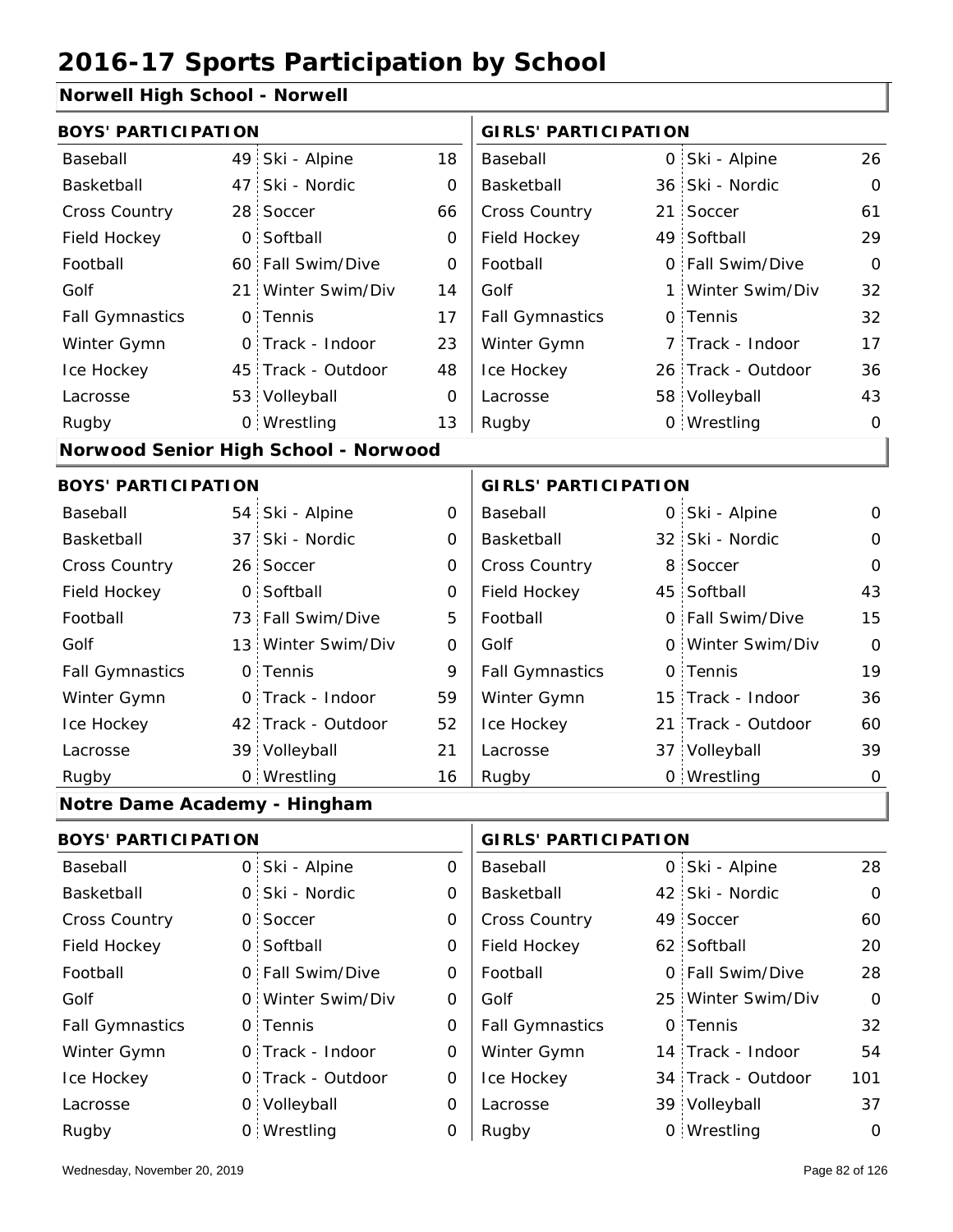### **Notre Dame Academy - Worc - Worcester**

| <b>BOYS' PARTICIPATION</b> |                 |                                           |                     | <b>GIRLS' PARTICIPATION</b> |  |                    |                |  |
|----------------------------|-----------------|-------------------------------------------|---------------------|-----------------------------|--|--------------------|----------------|--|
| Baseball                   | $\overline{0}$  | Ski - Alpine                              | $\mathsf O$         | Baseball                    |  | 0 Ski - Alpine     | $\mathbf 0$    |  |
| Basketball                 | 0               | Ski - Nordic                              | $\mathbf 0$         | Basketball                  |  | 24 Ski - Nordic    | $\mathbf 0$    |  |
| Cross Country              | 0               | Soccer                                    | $\mathbf 0$         | Cross Country               |  | 10 Soccer          | 14             |  |
| Field Hockey               | $\mathsf{O}$    | Softball                                  | $\mathbf 0$         | Field Hockey                |  | 35 Softball        | 28             |  |
| Football                   | 0               | Fall Swim/Dive                            | 0                   | Football                    |  | 0 Fall Swim/Dive   | 12             |  |
| Golf                       | 0               | Winter Swim/Div                           | 0                   | Golf                        |  | 8 Winter Swim/Div  | $\mathbf 0$    |  |
| <b>Fall Gymnastics</b>     | $\mathsf{O}$    | Tennis                                    | $\mathbf 0$         | <b>Fall Gymnastics</b>      |  | 0 Tennis           | 9              |  |
| Winter Gymn                |                 | 0 Track - Indoor                          | $\mathbf 0$         | Winter Gymn                 |  | O Track - Indoor   | 20             |  |
| Ice Hockey                 |                 | 0 Track - Outdoor                         | 0                   | Ice Hockey                  |  | 2 Track - Outdoor  | 17             |  |
| Lacrosse                   |                 | 0 Volleyball                              | 0                   | Lacrosse                    |  | 18 Volleyball      | $\mathbf 0$    |  |
| Rugby                      |                 | 0 Wrestling                               | 0                   | Rugby                       |  | 0 Wrestling        | 0              |  |
|                            |                 | Notre Dame Cristo Rey HS - Lawrence       |                     |                             |  |                    |                |  |
| <b>BOYS' PARTICIPATION</b> |                 |                                           |                     | <b>GIRLS' PARTICIPATION</b> |  |                    |                |  |
| Baseball                   |                 | 14 Ski - Alpine                           | $\mathbf 0$         | Baseball                    |  | 0 Ski - Alpine     | 0              |  |
| Basketball                 | 15              | Ski - Nordic                              | $\mathbf 0$         | Basketball                  |  | 10 Ski - Nordic    | 0              |  |
| Cross Country              | 10 <sup>1</sup> | Soccer                                    | $\mathbf 0$         | Cross Country               |  | 10 Soccer          | $\mathbf 0$    |  |
| Field Hockey               | $\mathsf{O}$    | Softball                                  | 0                   | Field Hockey                |  | 0 Softball         | 15             |  |
| Football                   | $\circ$         | Fall Swim/Dive                            | 0                   | Football                    |  | 0 Fall Swim/Dive   | $\mathbf 0$    |  |
| Golf                       | 0               | Winter Swim/Div                           | 0                   | Golf                        |  | 0 Winter Swim/Div  | $\mathbf 0$    |  |
| <b>Fall Gymnastics</b>     | $\mathsf{O}$    | Tennis                                    | $\mathsf{O}\xspace$ | <b>Fall Gymnastics</b>      |  | 0 Tennis           | $\mathbf 0$    |  |
| Winter Gymn                |                 | 0 Track - Indoor                          | $\mathbf 0$         | Winter Gymn                 |  | O Track - Indoor   | $\overline{O}$ |  |
| Ice Hockey                 | $\mathsf{O}$    | Track - Outdoor                           | 0                   | Ice Hockey                  |  | 0 Track - Outdoor  | $\mathbf 0$    |  |
| Lacrosse                   |                 | 0 Volleyball                              | 0                   | Lacrosse                    |  | 0 Volleyball       | 0              |  |
| Rugby                      |                 | 0 Wrestling                               | $\mathbf 0$         | Rugby                       |  | 0 Wrestling        | $\mathbf 0$    |  |
|                            |                 | Oakmont Regional High School - Ashburnham |                     |                             |  |                    |                |  |
| <b>BOYS' PARTICIPATION</b> |                 |                                           |                     | <b>GIRLS' PARTICIPATION</b> |  |                    |                |  |
| Baseball                   | 33              | Ski - Alpine                              | $\mathbf 0$         | Baseball                    |  | 0 Ski - Alpine     | $\mathbf 0$    |  |
| Basketball                 | 30 <sub>1</sub> | Ski - Nordic                              | 0                   | Basketball                  |  | 26 Ski - Nordic    | 0              |  |
| Cross Country              | 18 <sub>1</sub> | Soccer                                    | 41                  | Cross Country               |  | 15 Soccer          | 45             |  |
| Field Hockey               | 0               | Softball                                  | 0                   | Field Hockey                |  | 46 Softball        | 31             |  |
| Football                   |                 | 68 Fall Swim/Dive                         | 0                   | Football                    |  | 0 Fall Swim/Dive   | $\mathbf 0$    |  |
| Golf                       |                 | 13 Winter Swim/Div                        | 1                   | Golf                        |  | 5 Winter Swim/Div  | $\overline{2}$ |  |
| <b>Fall Gymnastics</b>     | 0               | Tennis                                    | 0                   | <b>Fall Gymnastics</b>      |  | 0 Tennis           | $\mathbf 0$    |  |
| Winter Gymn                | 0               | Track - Indoor                            | 37                  | Winter Gymn                 |  | O Track - Indoor   | 27             |  |
| Ice Hockey                 |                 | 38 Track - Outdoor                        | 40                  | Ice Hockey                  |  | 17 Track - Outdoor | 37             |  |
| Lacrosse                   |                 | 36 Volleyball                             | 0                   | Lacrosse                    |  | 39 Volleyball      | $\mathbf 0$    |  |

1 Rugby

Wrestling Rugby 0 Rugby 0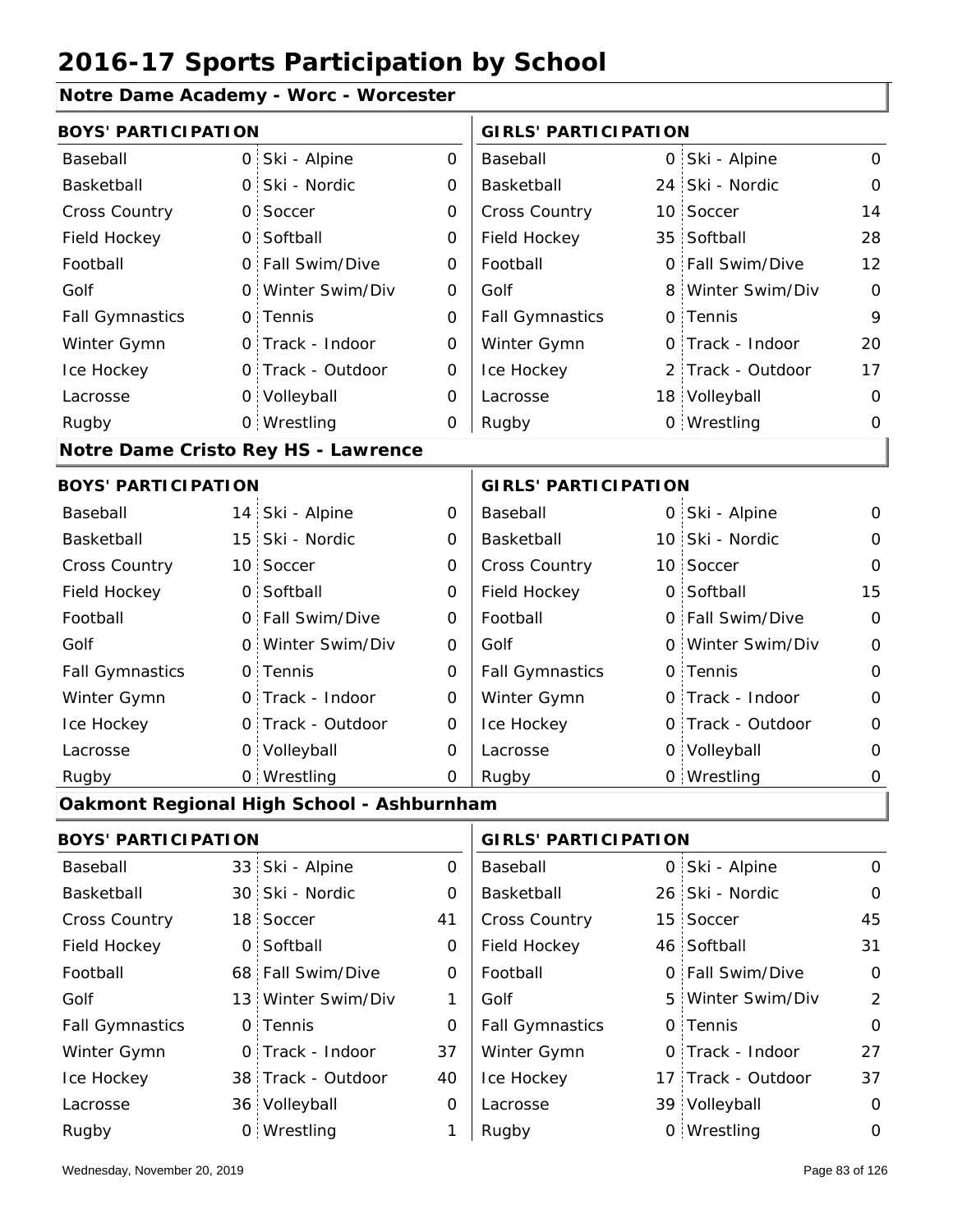### **O'Bryant High School - Roxbury**

| <b>BOYS' PARTICIPATION</b> |                 |                                               |              | <b>GIRLS' PARTICIPATION</b> |          |                   |                |
|----------------------------|-----------------|-----------------------------------------------|--------------|-----------------------------|----------|-------------------|----------------|
| Baseball                   | 25:             | Ski - Alpine                                  | $\Omega$     | Baseball                    |          | 0 Ski - Alpine    | 0              |
| <b>Basketball</b>          | 28              | Ski - Nordic                                  | 0            | Basketball                  |          | 30 Ski - Nordic   | $\Omega$       |
| Cross Country              | 2 <sup>1</sup>  | Soccer                                        | 20           | Cross Country               | 2        | Soccer            | 33             |
| Field Hockey               | $\mathsf{O}$    | Softball                                      | 0            | Field Hockey                | 0        | Softball          | 45             |
| Football                   |                 | 35 Fall Swim/Dive                             | $\mathbf 0$  | Football                    | 0        | Fall Swim/Dive    | $\mathbf 0$    |
| Golf                       | $\mathsf{O}$    | Winter Swim/Div                               | 18           | Golf                        | $\Omega$ | Winter Swim/Div   | 19             |
| <b>Fall Gymnastics</b>     |                 | 0 Tennis                                      | 8            | <b>Fall Gymnastics</b>      |          | 0 Tennis          | 12             |
| Winter Gymn                |                 | 0 Track - Indoor                              | 16           | Winter Gymn                 |          | O Track - Indoor  | 10             |
| Ice Hockey                 |                 | 11 Track - Outdoor                            | 16           | Ice Hockey                  |          | 1 Track - Outdoor | 17             |
| Lacrosse                   |                 | 0 Volleyball                                  | 20           | Lacrosse                    |          | 0 Volleyball      | 21             |
| Rugby                      |                 | 0 Wrestling                                   | 0            | Rugby                       |          | 0 Wrestling       | $\mathbf 0$    |
|                            |                 | Old Colony Reg Voc/Tech HS - Rochester        |              |                             |          |                   |                |
| <b>BOYS' PARTICIPATION</b> |                 |                                               |              | <b>GIRLS' PARTICIPATION</b> |          |                   |                |
| Baseball                   |                 | 39 Ski - Alpine                               | 0            | Baseball                    |          | 0 Ski - Alpine    | 0              |
| Basketball                 |                 | 39 Ski - Nordic                               | 0            | Basketball                  | 28       | Ski - Nordic      | O              |
| Cross Country              | 11 <sup>1</sup> | Soccer                                        | 34           | Cross Country               | 6        | Soccer            | 23             |
| Field Hockey               | $\mathsf{O}$    | Softball                                      | 0            | Field Hockey                | 0        | Softball          | 28             |
| Football                   |                 | 58 Fall Swim/Dive                             | 0            | Football                    |          | 2 Fall Swim/Dive  | $\overline{O}$ |
| Golf                       |                 | 16 Winter Swim/Div                            | 0            | Golf                        |          | 0 Winter Swim/Div | $\overline{0}$ |
| <b>Fall Gymnastics</b>     |                 | 0 Tennis                                      | 0            | <b>Fall Gymnastics</b>      |          | 0 Tennis          | $\overline{0}$ |
| Winter Gymn                |                 | O Track - Indoor                              | 0            | Winter Gymn                 | 0        | Track - Indoor    | 0              |
| Ice Hockey                 |                 | 10 Track - Outdoor                            | 0            | Ice Hockey                  |          | 0 Track - Outdoor | 0              |
| Lacrosse                   |                 | 38 Volleyball                                 | 0            | Lacrosse                    |          | 26 Volleyball     | 0              |
| Rugby                      |                 | 0 Wrestling                                   | 0            | Rugby                       |          | 0 Wrestling       | 0              |
|                            |                 | Old Rochester Reg. High School - Mattapoisett |              |                             |          |                   |                |
| <b>BOYS' PARTICIPATION</b> |                 |                                               |              | <b>GIRLS' PARTICIPATION</b> |          |                   |                |
| Baseball                   | 28              | Ski - Alpine                                  | $\mathbf{O}$ | Baseball                    | 0        | Ski - Alpine      | 0              |
| Basketball                 |                 | 32 Ski - Nordic                               | 0            | Basketball                  |          | 23 Ski - Nordic   | 0              |
|                            |                 |                                               |              |                             |          |                   |                |

| <b>Cross Country</b>   | 30 Soccer          | 51 | <b>Cross Country</b>   | 35 Soccer         | 36       |
|------------------------|--------------------|----|------------------------|-------------------|----------|
| Field Hockey           | 0 Softball         | 0  | Field Hockey           | 54 Softball       | 26       |
| Football               | 72 Fall Swim/Dive  | 0  | Football               | 0 Fall Swim/Dive  | $\Omega$ |
| Golf                   | 16 Winter Swim/Div | 8  | Golf                   | 0 Winter Swim/Div | 18       |
| <b>Fall Gymnastics</b> | 0 Tennis           | 16 | <b>Fall Gymnastics</b> | 0 Tennis          | 16       |
| Winter Gymn            | 0 Track - Indoor   | 57 | Winter Gymn            | O Track - Indoor  | 74       |
| Ice Hockey             | 21 Track - Outdoor | 50 | Ice Hockey             | 9 Track - Outdoor | 78       |
| Lacrosse               | 41 Volleyball      | 0  | Lacrosse               | 40 Volleyball     | 38       |
| Rugby                  | 0 Wrestling        | 0  | Rugby                  | 0 Wrestling       | $\Omega$ |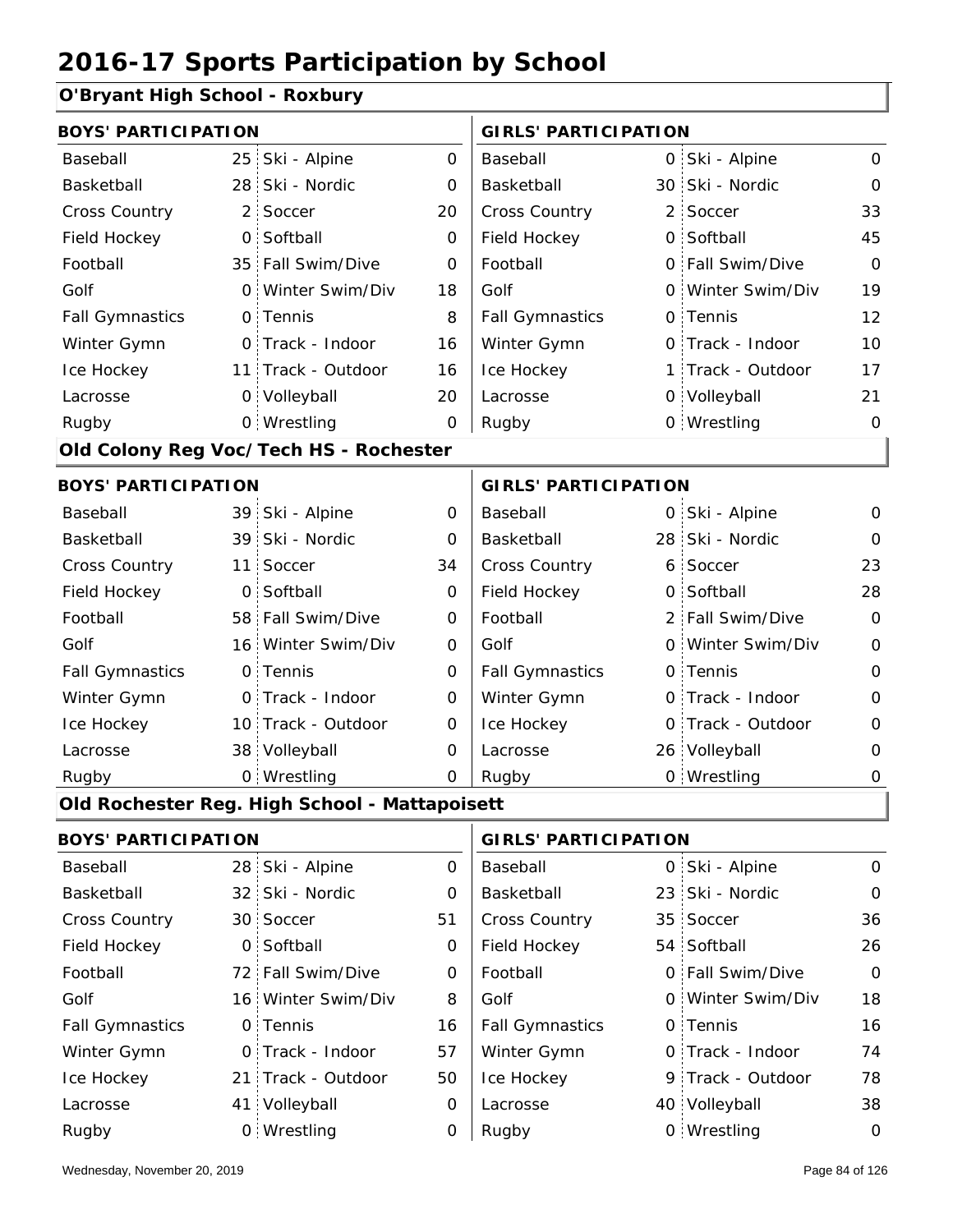#### **Oliver Ames High School - North Easton**

| <b>BOYS' PARTICIPATION</b>         |                 |                    |              | <b>GIRLS' PARTICIPATION</b> |          |                   |                |
|------------------------------------|-----------------|--------------------|--------------|-----------------------------|----------|-------------------|----------------|
| Baseball                           | 65              | Ski - Alpine       | 18           | Baseball                    |          | 0 Ski - Alpine    | 14             |
| Basketball                         | 41              | Ski - Nordic       | 0            | Basketball                  | 23       | Ski - Nordic      | $\Omega$       |
| Cross Country                      | 50 <sub>1</sub> | Soccer             | 45           | Cross Country               |          | 59 Soccer         | 39             |
| Field Hockey                       | $\overline{O}$  | Softball           | 0            | Field Hockey                |          | 49 Softball       | 28             |
| Football                           |                 | 74 Fall Swim/Dive  | $\mathbf{O}$ | Football                    | $\Omega$ | Fall Swim/Dive    | $\Omega$       |
| Golf                               |                 | 18 Winter Swim/Div | 16           | Golf                        |          | 1 Winter Swim/Div | 24             |
| <b>Fall Gymnastics</b>             |                 | 0 Tennis           | 17           | <b>Fall Gymnastics</b>      |          | 0 Tennis          | 23             |
| Winter Gymn                        | 1:              | Track - Indoor     | 62           | Winter Gymn                 |          | 14 Track - Indoor | 77             |
| Ice Hockey                         |                 | 33 Track - Outdoor | 85           | Ice Hockey                  |          | 3 Track - Outdoor | 125            |
| Lacrosse                           |                 | 35 Volleyball      | 0            | Lacrosse                    |          | 37 Volleyball     | 42             |
| Rugby                              |                 | 0 Wrestling        | 31           | Rugby                       |          | 0 Wrestling       | $\overline{O}$ |
| <b>Oxford High School - Oxford</b> |                 |                    |              |                             |          |                   |                |
| <b>BOYS' PARTICIPATION</b>         |                 |                    |              | <b>GIRLS' PARTICIPATION</b> |          |                   |                |
| Baseball                           |                 | 31 Ski - Alpine    | 0            | Baseball                    |          | 0 Ski - Alpine    | 0              |
| Basketball                         | 25 <sub>1</sub> | Ski - Nordic       | 0            | Basketball                  |          | 24 Ski - Nordic   | $\Omega$       |
| Cross Country                      | 9.              | Soccer             | 18           | Cross Country               | 9        | Soccer            | 20             |
| Field Hockey                       |                 | 0 Softball         | 0            | Field Hockey                |          | 18 Softball       | 24             |
| Football                           |                 | 38 Fall Swim/Dive  | 0            | Football                    |          | 1 Fall Swim/Dive  | $\overline{O}$ |
| Golf                               |                 | 9 Winter Swim/Div  | 0            | Golf                        |          | 1 Winter Swim/Div | $\overline{O}$ |
| <b>Fall Gymnastics</b>             |                 | 0 Tennis           | $\mathbf{O}$ | <b>Fall Gymnastics</b>      |          | 0 Tennis          | $\Omega$       |
| Winter Gymn                        |                 | O Track - Indoor   | 21           | Winter Gymn                 |          | O Track - Indoor  | 17             |
| Ice Hockey                         |                 | 0 Track - Outdoor  | 15           | Ice Hockey                  |          | 0 Track - Outdoor | 18             |
| Lacrosse                           |                 | 0 Volleyball       | 0            | Lacrosse                    |          | 0 Volleyball      | 22             |
| Rugby                              |                 | 0 Wrestling        | 0            | Rugby                       |          | 0 Wrestling       | $\mathbf 0$    |
| Palmer High School - Palmer        |                 |                    |              |                             |          |                   |                |
| <b>BOYS' PARTICIPATION</b>         |                 |                    |              | <b>GIRLS' PARTICIPATION</b> |          |                   |                |

| Baseball               | 28 Ski - Alpine    | 0  | Baseball               | 0 Ski - Alpine    | $\mathbf 0$ |
|------------------------|--------------------|----|------------------------|-------------------|-------------|
| Basketball             | 22 Ski - Nordic    | 0  | Basketball             | 18 Ski - Nordic   | $\circ$     |
| <b>Cross Country</b>   | 15 Soccer          | 34 | <b>Cross Country</b>   | 12 Soccer         | 34          |
| Field Hockey           | 0 Softball         | 0  | Field Hockey           | 15 Softball       | 24          |
| Football               | 33 Fall Swim/Dive  | 0  | Football               | 0 Fall Swim/Dive  | $\mathbf 0$ |
| Golf                   | 10 Winter Swim/Div | 10 | Golf                   | 1 Winter Swim/Div | 9           |
| <b>Fall Gymnastics</b> | 0 Tennis           | 0  | <b>Fall Gymnastics</b> | 0 Tennis          | 15          |
| Winter Gymn            | 0 Track - Indoor   | 0  | Winter Gymn            | O Track - Indoor  | $\mathbf 0$ |
| Ice Hockey             | 6 Track - Outdoor  | 33 | Ice Hockey             | 0 Track - Outdoor | 28          |
| Lacrosse               | 0 Volleyball       | 0  | Lacrosse               | 0 Volleyball      | $\circ$     |
| Rugby                  | 0 Wrestling        | 0  | Rugby                  | 0 Wrestling       | $\Omega$    |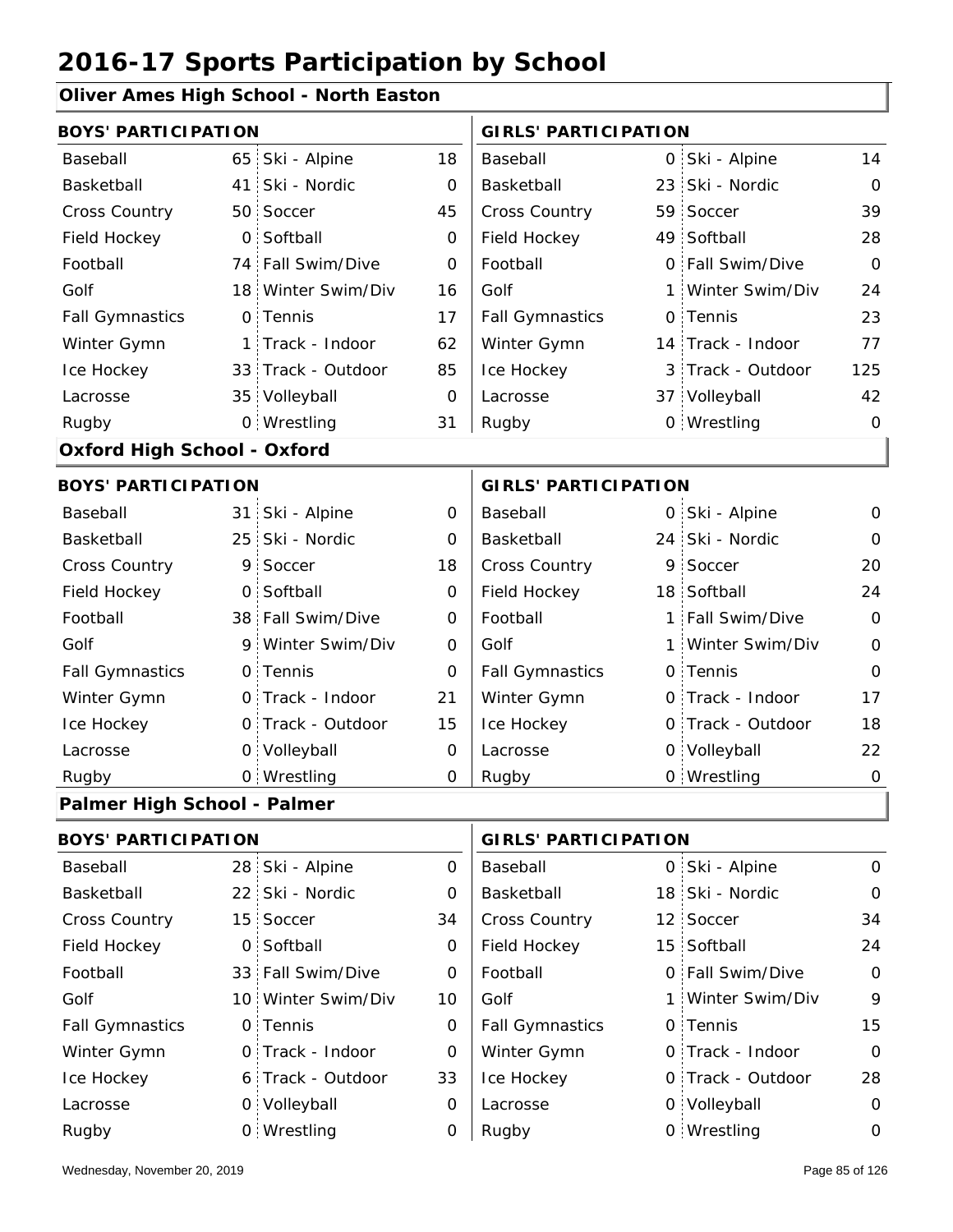#### **Parker Charter Essential School - Devens**

| <b>BOYS' PARTICIPATION</b> |                 |                                         |                     | <b>GIRLS' PARTICIPATION</b> |                  |                   |                |
|----------------------------|-----------------|-----------------------------------------|---------------------|-----------------------------|------------------|-------------------|----------------|
| Baseball                   | 28              | Ski - Alpine                            | 0                   | Baseball                    |                  | 0 Ski - Alpine    | $\mathbf 0$    |
| Basketball                 | 36 <sup>1</sup> | Ski - Nordic                            | $\mathbf 0$         | Basketball                  |                  | 28 Ski - Nordic   | $\mathbf 0$    |
| Cross Country              | 30              | Soccer                                  | 37                  | Cross Country               |                  | 24 Soccer         | 33             |
| Field Hockey               | $\overline{O}$  | Softball                                | 0                   | Field Hockey                |                  | 0 Softball        | 21             |
| Football                   | $\overline{O}$  | Fall Swim/Dive                          | $\mathbf 0$         | Football                    |                  | 0 Fall Swim/Dive  | $\mathbf 0$    |
| Golf                       | $\circ$         | Winter Swim/Div                         | 0                   | Golf                        |                  | 0 Winter Swim/Div | $\mathbf 0$    |
| <b>Fall Gymnastics</b>     |                 | 0 Tennis                                | $\overline{O}$      | <b>Fall Gymnastics</b>      | 0                | Tennis            | $\mathbf 0$    |
| Winter Gymn                | $\mathsf{O}$    | Track - Indoor                          | 19                  | Winter Gymn                 | 0                | Track - Indoor    | 14             |
| Ice Hockey                 |                 | 0 Track - Outdoor                       | 39                  | Ice Hockey                  | 0                | Track - Outdoor   | 30             |
| Lacrosse                   |                 | 0 Volleyball                            | 0                   | Lacrosse                    |                  | 0 Volleyball      | $\mathbf 0$    |
| Rugby                      |                 | 0 Wrestling                             | $\mathbf 0$         | Rugby                       |                  | 0 Wrestling       | 0              |
|                            |                 | Pathfinder RVT High School - Palmer     |                     |                             |                  |                   |                |
| <b>BOYS' PARTICIPATION</b> |                 |                                         |                     | <b>GIRLS' PARTICIPATION</b> |                  |                   |                |
| Baseball                   |                 | 26 Ski - Alpine                         | 0                   | Baseball                    |                  | 0 Ski - Alpine    | $\mathbf 0$    |
| Basketball                 | 27              | Ski - Nordic                            | 0                   | Basketball                  |                  | 25 Ski - Nordic   | $\mathbf 0$    |
| Cross Country              | 0               | Soccer                                  | 19                  | Cross Country               | $\overline{O}$ : | Soccer            | 21             |
| Field Hockey               | 0               | Softball                                | 0                   | Field Hockey                | 0                | Softball          | 24             |
| Football                   |                 | 34 Fall Swim/Dive                       | 0                   | Football                    | 0                | Fall Swim/Dive    | $\overline{O}$ |
| Golf                       | 8               | Winter Swim/Div                         | 0                   | Golf                        | 0                | Winter Swim/Div   | $\mathsf O$    |
| <b>Fall Gymnastics</b>     | $\mathsf{O}$    | Tennis                                  | $\mathsf{O}\xspace$ | <b>Fall Gymnastics</b>      | 0                | Tennis            | $\mathbf 0$    |
| Winter Gymn                | $\mathsf{O}$    | Track - Indoor                          | 0                   | Winter Gymn                 | 0                | Track - Indoor    | $\mathbf 0$    |
| Ice Hockey                 |                 | 0 Track - Outdoor                       | 0                   | Ice Hockey                  | O                | Track - Outdoor   | $\mathbf 0$    |
| Lacrosse                   | $\mathsf{O}$    | Volleyball                              | 0                   | Lacrosse                    |                  | 0 Volleyball      | $\mathbf 0$    |
| Rugby                      |                 | 0 Wrestling                             | 14                  | Rugby                       |                  | 0 Wrestling       | $\overline{2}$ |
|                            |                 | Peabody Vet. Mem. High School - Peabody |                     |                             |                  |                   |                |
| <b>BOYS' PARTICIPATION</b> |                 |                                         |                     | <b>GIRLS' PARTICIPATION</b> |                  |                   |                |
| Baseball                   | 48              | Ski - Alpine                            | $\mathsf{O}\xspace$ | Baseball                    |                  | 0 Ski - Alpine    | $\mathsf O$    |
| Basketball                 |                 | 38 Ski - Nordic                         | 0                   | Basketball                  |                  | 40 Ski - Nordic   | $\mathbf 0$    |
| Cross Country              | 23 <sup>1</sup> | Soccer                                  | 56                  | Cross Country               |                  | 17 Soccer         | 54             |
| Field Hockey               | 0               | Softball                                | 0                   | Field Hockey                |                  | 34 Softball       | 40             |
| Football                   | 81:             | Fall Swim/Dive                          | 0                   | Football                    |                  | 0 Fall Swim/Dive  | $\mathbf 0$    |
| Golf                       |                 | 10 Winter Swim/Div                      | $\overline{2}$      | Golf                        |                  | 0 Winter Swim/Div | 11             |
| <b>Fall Gymnastics</b>     | 0               | Tennis                                  | $\mathbf 0$         | <b>Fall Gymnastics</b>      | 0                | Tennis            | 14             |
| Winter Gymn                | $\overline{2}$  | Track - Indoor                          | 105                 | Winter Gymn                 |                  | 23 Track - Indoor | 97             |
| Ice Hockey                 |                 | 34 Track - Outdoor                      | 118                 | Ice Hockey                  | 7                | Track - Outdoor   | 117            |
| Lacrosse                   |                 | 50 Volleyball                           | 0                   | Lacrosse                    |                  | 38 Volleyball     | 37             |
| Rugby                      |                 | 0 Wrestling                             | 15                  | Rugby                       |                  | 0 Wrestling       | $\mathsf{O}$   |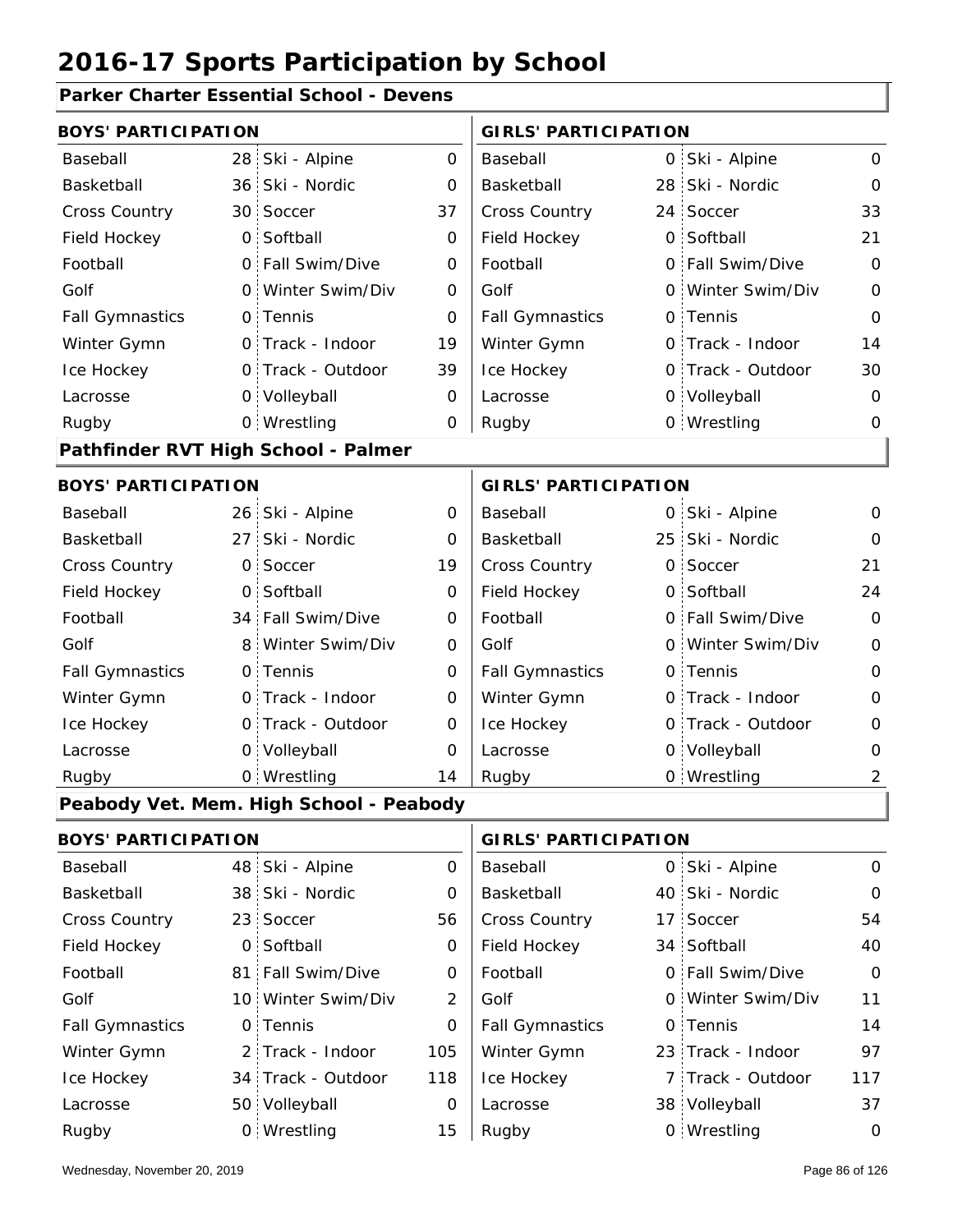#### **Pembroke High School - Pembroke**

| CHINDRE LINGTON - L'ONNE   |                |                                                |             |                             |    |                    |                |  |
|----------------------------|----------------|------------------------------------------------|-------------|-----------------------------|----|--------------------|----------------|--|
| <b>BOYS' PARTICIPATION</b> |                |                                                |             | <b>GIRLS' PARTICIPATION</b> |    |                    |                |  |
| Baseball                   |                | 30 Ski - Alpine                                | 0           | Baseball                    |    | 0 Ski - Alpine     | 0              |  |
| Basketball                 |                | 37 Ski - Nordic                                | 0           | Basketball                  | 41 | Ski - Nordic       | $\Omega$       |  |
| Cross Country              |                | 26 Soccer                                      | 66          | Cross Country               | 23 | Soccer             | 42             |  |
| Field Hockey               | $\overline{O}$ | Softball                                       | 0           | Field Hockey                |    | 53 Softball        | 14             |  |
| Football                   |                | 74 Fall Swim/Dive                              | 0           | Football                    |    | 0 Fall Swim/Dive   | $\overline{O}$ |  |
| Golf                       |                | 16 Winter Swim/Div                             | 9           | Golf                        |    | 0 Winter Swim/Div  | 17             |  |
| <b>Fall Gymnastics</b>     |                | 0 Tennis                                       | 8           | <b>Fall Gymnastics</b>      |    | 0 Tennis           | 20             |  |
| Winter Gymn                |                | O Track - Indoor                               | 56          | Winter Gymn                 |    | 12 Track - Indoor  | 33             |  |
| Ice Hockey                 |                | 53 Track - Outdoor                             | 85          | Ice Hockey                  |    | 17 Track - Outdoor | 49             |  |
| Lacrosse                   |                | 30 Volleyball                                  | 0           | Lacrosse                    |    | 36 Volleyball      | 38             |  |
| Rugby                      |                | 0 Wrestling                                    | 15          | Rugby                       |    | 0 Wrestling        | $\mathbf 0$    |  |
|                            |                | Pentucket Reg. High School - West Newbury      |             |                             |    |                    |                |  |
| <b>BOYS' PARTICIPATION</b> |                |                                                |             | <b>GIRLS' PARTICIPATION</b> |    |                    |                |  |
| Baseball                   |                | 40 Ski - Alpine                                | 0           | Baseball                    |    | 0 Ski - Alpine     | 0              |  |
| Basketball                 |                | 36 Ski - Nordic                                | 0           | Basketball                  | 25 | Ski - Nordic       | $\Omega$       |  |
| Cross Country              |                | 40 Soccer                                      | 60          | Cross Country               | 42 | Soccer             | 47             |  |
| Field Hockey               | $\overline{O}$ | Softball                                       | $\mathbf 0$ | Field Hockey                |    | 54 Softball        | 21             |  |
| Football                   |                | 63 Fall Swim/Dive                              | 0           | Football                    |    | 0 Fall Swim/Dive   | $\mathbf 0$    |  |
| Golf                       | 7:             | Winter Swim/Div                                | 0           | Golf                        |    | 3 Winter Swim/Div  | 8              |  |
| <b>Fall Gymnastics</b>     |                | 0 Tennis                                       | 19          | <b>Fall Gymnastics</b>      |    | 0 Tennis           | 23             |  |
| Winter Gymn                |                | O Track - Indoor                               | 61          | Winter Gymn                 |    | 0 Track - Indoor   | 76             |  |
| Ice Hockey                 |                | 31 Track - Outdoor                             | 44          | Ice Hockey                  |    | 3 Track - Outdoor  | 60             |  |
| Lacrosse                   |                | 47 Volleyball                                  | $\mathbf 0$ | Lacrosse                    |    | 40 Volleyball      | $\overline{4}$ |  |
| Rugby                      |                | 0 Wrestling                                    | 18          | Rugby                       |    | 0 Wrestling        | 0              |  |
|                            |                | Pioneer Valley Chinese Immersion Char - Hadley |             |                             |    |                    |                |  |
| <b>BOYS' PARTICIPATION</b> |                |                                                |             | <b>GIRLS' PARTICIPATION</b> |    |                    |                |  |
| Baseball                   |                | 9 Ski - Alpine                                 | 0           | Baseball                    |    | 0 Ski - Alpine     | 0              |  |
| Basketball                 |                | 10 Ski - Nordic                                | 0           | Basketball                  |    | 15 Ski - Nordic    | $\mathbf 0$    |  |
| Cross Country              |                | 2 Soccer                                       | 22          | Cross Country               |    | 13 Soccer          | 15             |  |
| Field Hockey               |                | 0 Softball                                     | 0           | Field Hockey                |    | 0 Softball         | 9              |  |
| Football                   |                | 0 Fall Swim/Dive                               | 0           | Football                    |    | 0 Fall Swim/Dive   | $\mathbf 0$    |  |
| Golf                       |                | 0 Winter Swim/Div                              | 0           | Golf                        |    | 0 Winter Swim/Div  | 0              |  |
| <b>Fall Gymnastics</b>     |                | 0 Tennis                                       | 0           | <b>Fall Gymnastics</b>      |    | 0 Tennis           | 0              |  |

0

Winter Gymn Ice Hockey Lacrosse

0

0

0

Ice Hockey Lacrosse

Winter Gymn

0 Track - Outdoor

Wrestling Rugby 0 Rugby 0

Track - Indoor

0 Volleyball

0

0

0 Track - Indoor

0 Track - Outdoor

0 Volleyball 0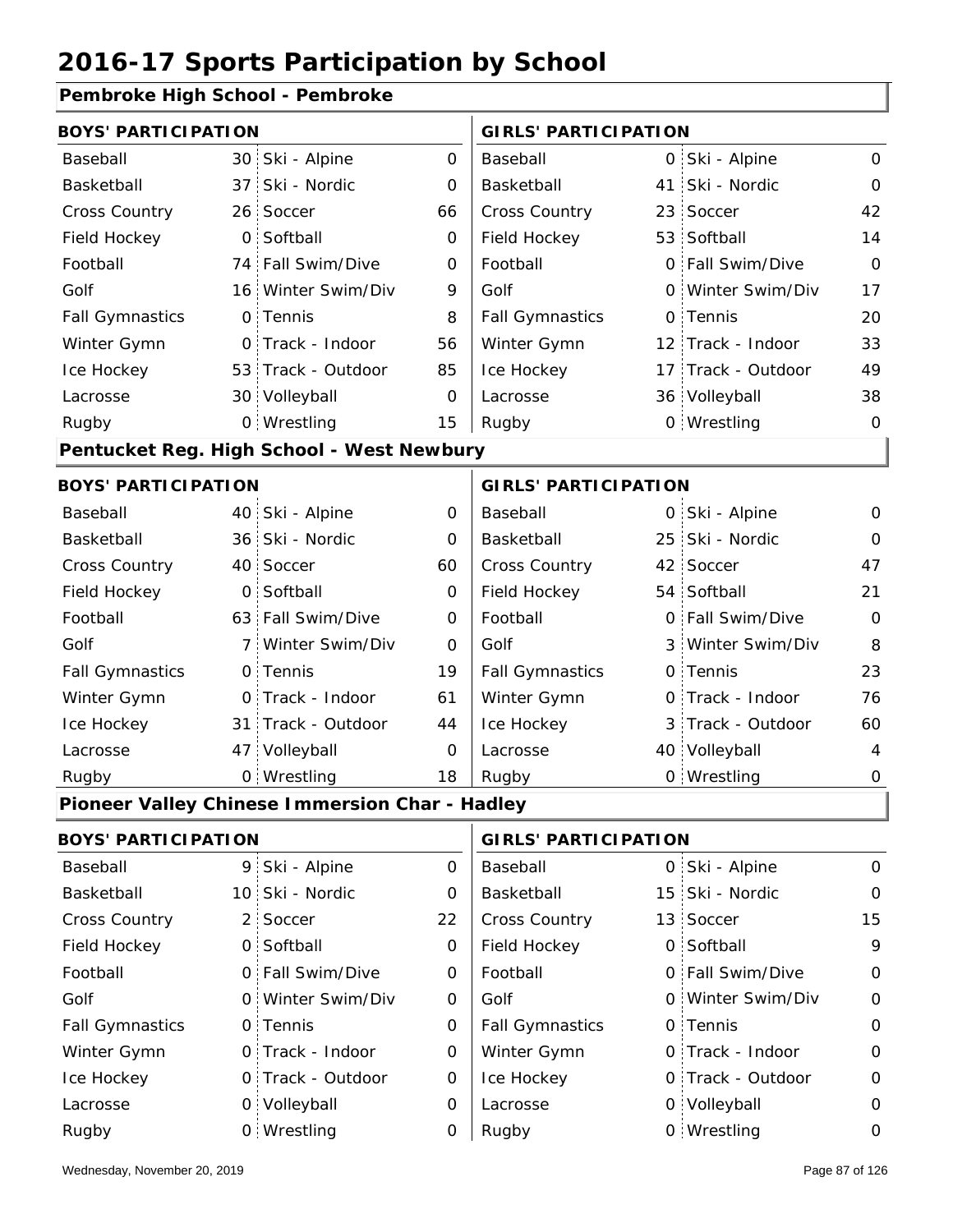| Pioneer Valley Christian Academy - Springfield |                 |                                             |                |                             |          |                   |                |  |
|------------------------------------------------|-----------------|---------------------------------------------|----------------|-----------------------------|----------|-------------------|----------------|--|
| <b>BOYS' PARTICIPATION</b>                     |                 |                                             |                | <b>GIRLS' PARTICIPATION</b> |          |                   |                |  |
| Baseball                                       | 22 <sub>1</sub> | Ski - Alpine                                | $\mathbf 0$    | Baseball                    |          | 0 Ski - Alpine    | $\Omega$       |  |
| Basketball                                     | 18 <sup>1</sup> | Ski - Nordic                                | O              | Basketball                  | 8        | Ski - Nordic      | $\Omega$       |  |
| <b>Cross Country</b>                           | 0               | Soccer                                      | 18             | Cross Country               | O        | Soccer            | 3              |  |
| Field Hockey                                   | $\circ$         | Softball                                    | 0              | Field Hockey                | $\Omega$ | Softball          | 0              |  |
| Football                                       | $\Omega$        | Fall Swim/Dive                              | 0              | Football                    |          | 0 Fall Swim/Dive  | $\Omega$       |  |
| Golf                                           | 0.              | Winter Swim/Div                             | $\Omega$       | Golf                        |          | 0 Winter Swim/Div | $\Omega$       |  |
| <b>Fall Gymnastics</b>                         | 0.              | Tennis                                      | 10             | <b>Fall Gymnastics</b>      |          | 0 Tennis          | 14             |  |
| Winter Gymn                                    | $\mathsf{O}$    | Track - Indoor                              | 0              | Winter Gymn                 |          | 0 Track - Indoor  | $\Omega$       |  |
| Ice Hockey                                     | 0               | Track - Outdoor                             | 0              | Ice Hockey                  |          | 0 Track - Outdoor | $\Omega$       |  |
| Lacrosse                                       | 1 :             | Volleyball                                  | 0              | Lacrosse                    |          | 0 Volleyball      | 24             |  |
| Rugby                                          |                 | 0 Wrestling                                 | 0              | Rugby                       |          | 0 Wrestling       | 0              |  |
|                                                |                 | Pioneer Valley Regional School - Northfield |                |                             |          |                   |                |  |
| <b>BOYS' PARTICIPATION</b>                     |                 |                                             |                | <b>GIRLS' PARTICIPATION</b> |          |                   |                |  |
| Baseball                                       |                 | 46 Ski - Alpine                             | 0              | Baseball                    |          | 0 Ski - Alpine    | 0              |  |
| Basketball                                     |                 | 46 Ski - Nordic                             | 0              | Basketball                  |          | 33 Ski - Nordic   | 0              |  |
| <b>Cross Country</b>                           | 10:             | Soccer                                      | 36             | <b>Cross Country</b>        |          | 6 Soccer          | 33             |  |
| Field Hockey                                   | 0               | Softball                                    | 0              | Field Hockey                |          | 24 Softball       | 40             |  |
| Football                                       | 42 :            | Fall Swim/Dive                              | $\mathbf 0$    | Football                    |          | 0 Fall Swim/Dive  | $\Omega$       |  |
| Golf                                           | 7 <sup>1</sup>  | Winter Swim/Div                             | 0              | Golf                        |          | 0 Winter Swim/Div | $\Omega$       |  |
| <b>Fall Gymnastics</b>                         | 0.              | Tennis                                      | $\overline{O}$ | <b>Fall Gymnastics</b>      |          | 0 Tennis          | 0              |  |
| Winter Gymn                                    | 0.              | Track - Indoor                              | 26             | Winter Gymn                 |          | 0 Track - Indoor  | 14             |  |
| Ice Hockey                                     | 0               | Track - Outdoor                             | 28             | Ice Hockey                  |          | 0 Track - Outdoor | 26             |  |
| Lacrosse                                       | $\circ$         | Volleyball                                  | $\overline{O}$ | Lacrosse                    |          | 0 Volleyball      | 29             |  |
| Rugby                                          |                 | 0 Wrestling                                 | 6              | Rugby                       |          | 0 Wrestling       | $\overline{2}$ |  |
| Pittsfield High School - Pittsfield            |                 |                                             |                |                             |          |                   |                |  |
| <b>BOYS' PARTICIPATION</b>                     |                 |                                             |                | <b>GIRLS' PARTICIPATION</b> |          |                   |                |  |

| PU I J I ARTIVII ATIVIV |  | 911129   ARTIVII ATIVII |          |                        |  |                   |                |
|-------------------------|--|-------------------------|----------|------------------------|--|-------------------|----------------|
| Baseball                |  | 28 Ski - Alpine         |          | Baseball               |  | 0 Ski - Alpine    | 8              |
| Basketball              |  | 26 Ski - Nordic         |          | Basketball             |  | 19 Ski - Nordic   | $\overline{2}$ |
| <b>Cross Country</b>    |  | 20 Soccer               | 30       | <b>Cross Country</b>   |  | 40 Soccer         | 28             |
| Field Hockey            |  | 0 Softball              | 0        | Field Hockey           |  | 0 Softball        | 23             |
| Football                |  | 38 Fall Swim/Dive       | 0        | Football               |  | 0 Fall Swim/Dive  | $\mathbf{O}$   |
| Golf                    |  | 8 Winter Swim/Div       | 9        | Golf                   |  | 0 Winter Swim/Div | 18             |
| <b>Fall Gymnastics</b>  |  | 0 Tennis                |          | <b>Fall Gymnastics</b> |  | 0 Tennis          | 8              |
| Winter Gymn             |  | 0 Track - Indoor        | $\Omega$ | Winter Gymn            |  | 0 Track - Indoor  | $\mathbf{O}$   |
| Ice Hockey              |  | 8 Track - Outdoor       | 44       | Ice Hockey             |  | 0 Track - Outdoor | 40             |
| Lacrosse                |  | 28 Volleyball           | 0        | Lacrosse               |  | 13 Volleyball     | 24             |
| Rugby                   |  | 0 Wrestling             | 3        | Rugby                  |  | 0 Wrestling       | $\circ$        |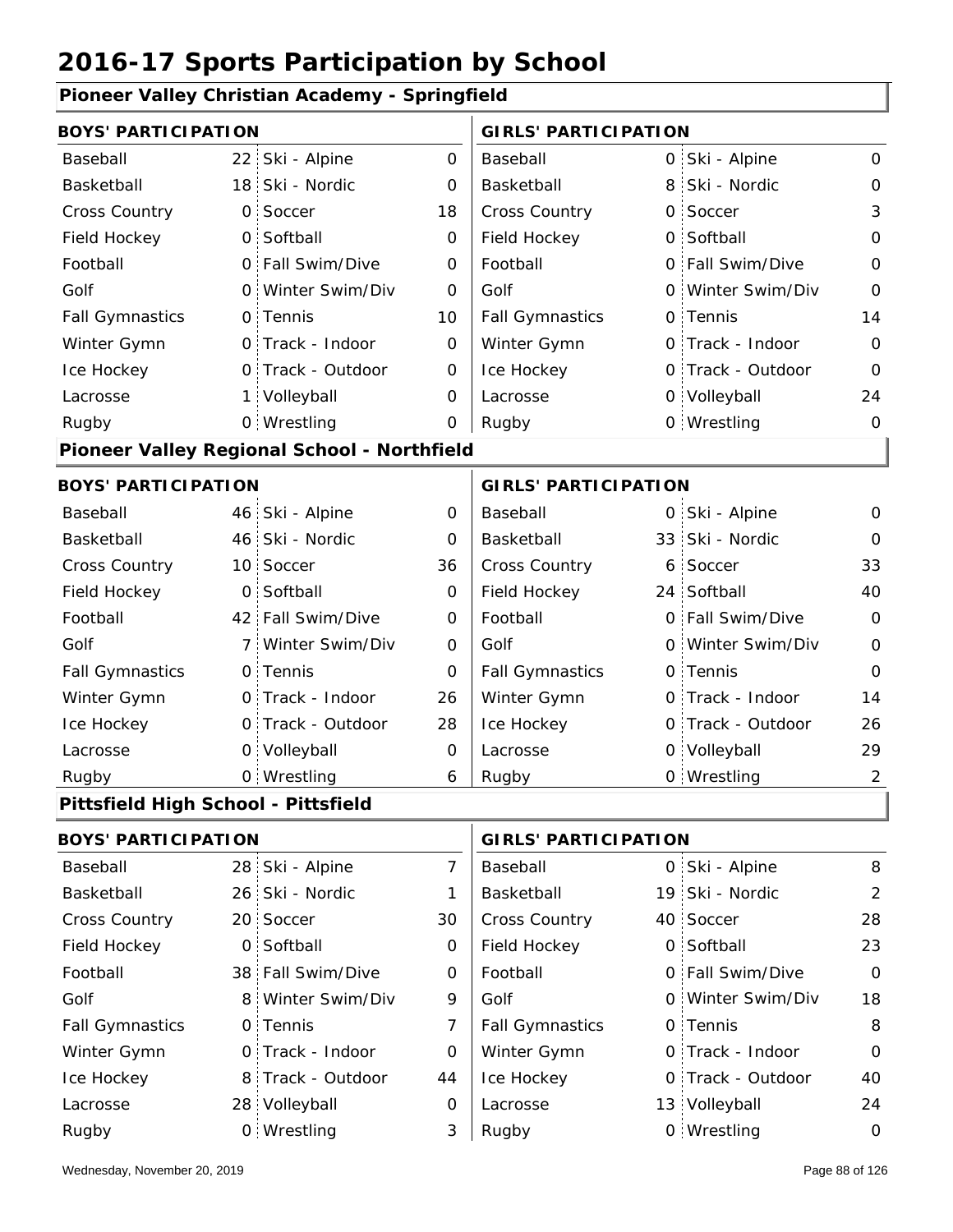#### **Plymouth North High School - Plymouth**

| <b>BOYS' PARTICIPATION</b> |                 |                                       |                     | <b>GIRLS' PARTICIPATION</b> |                    |                |
|----------------------------|-----------------|---------------------------------------|---------------------|-----------------------------|--------------------|----------------|
| Baseball                   | 87              | Ski - Alpine                          | $\mathsf{O}\xspace$ | Baseball                    | 0 Ski - Alpine     | $\mathsf{O}$   |
| Basketball                 | 75              | Ski - Nordic                          | 0                   | Basketball                  | 39 Ski - Nordic    | $\mathbf 0$    |
| <b>Cross Country</b>       |                 | 38 Soccer                             | 70                  | Cross Country               | 20 Soccer          | 63             |
| Field Hockey               | $\overline{0}$  | Softball                              | $\mathbf 0$         | Field Hockey                | 31 Softball        | 47             |
| Football                   | 119             | Fall Swim/Dive                        | 0                   | Football                    | 0 Fall Swim/Dive   | $\mathbf 0$    |
| Golf                       |                 | 26 Winter Swim/Div                    | $\mathbf 0$         | Golf                        | 1 Winter Swim/Div  | $\overline{O}$ |
| <b>Fall Gymnastics</b>     |                 | 0 Tennis                              | 15                  | <b>Fall Gymnastics</b>      | 0 Tennis           | 18             |
| Winter Gymn                |                 | O Track - Indoor                      | 57                  | Winter Gymn                 | 12 Track - Indoor  | 57             |
| Ice Hockey                 |                 | 43 Track - Outdoor                    | 54                  | Ice Hockey                  | 12 Track - Outdoor | 50             |
| Lacrosse                   |                 | 40 Volleyball                         | $\mathbf 0$         | Lacrosse                    | 31 Volleyball      | 57             |
| Rugby                      |                 | 0 Wrestling                           | 25                  | Rugby                       | 0 Wrestling        | 1              |
|                            |                 | Plymouth South High School - Plymouth |                     |                             |                    |                |
| <b>BOYS' PARTICIPATION</b> |                 |                                       |                     | <b>GIRLS' PARTICIPATION</b> |                    |                |
| Baseball                   |                 | 63 Ski - Alpine                       | $\mathbf 0$         | Baseball                    | 0 Ski - Alpine     | $\mathbf 0$    |
| Basketball                 |                 | 53 Ski - Nordic                       | 0                   | Basketball                  | 22 Ski - Nordic    | $\mathbf 0$    |
| <b>Cross Country</b>       | 22              | Soccer                                | 45                  | Cross Country               | 13 Soccer          | 42             |
| Field Hockey               | $\overline{O}$  | Softball                              | 0                   | Field Hockey                | 35 Softball        | 42             |
| Football                   | 111             | Fall Swim/Dive                        | 0                   | Football                    | 0 Fall Swim/Dive   | $\mathbf 0$    |
| Golf                       |                 | 26 Winter Swim/Div                    | O                   | Golf                        | 0 Winter Swim/Div  | $\mathbf 0$    |
| <b>Fall Gymnastics</b>     | $\mathsf{O}$    | Tennis                                | 19                  | <b>Fall Gymnastics</b>      | 0 Tennis           | 28             |
| Winter Gymn                |                 | 0 Track - Indoor                      | 62                  | Winter Gymn                 | 4 Track - Indoor   | 47             |
| Ice Hockey                 |                 | 33 Track - Outdoor                    | 57                  | Ice Hockey                  | 11 Track - Outdoor | 41             |
| Lacrosse                   | 51              | Volleyball                            | 0                   | Lacrosse                    | 27 Volleyball      | 44             |
| Rugby                      |                 | 0 Wrestling                           | 67                  | Rugby                       | 0 Wrestling        | $\mathbf 0$    |
|                            |                 | Pope Francis High School - Chicopee   |                     |                             |                    |                |
| <b>BOYS' PARTICIPATION</b> |                 |                                       |                     | <b>GIRLS' PARTICIPATION</b> |                    |                |
| Baseball                   | 32 <sub>1</sub> | Ski - Alpine                          | 6                   | Baseball                    | 0 Ski - Alpine     | $\overline{4}$ |
| Basketball                 | 24 <sup>1</sup> | Ski - Nordic                          | 0                   | Basketball                  | 23 Ski - Nordic    | $\mathbf 0$    |
| <b>Cross Country</b>       | 10 <sup>1</sup> | Soccer                                | 34                  | Cross Country               | 9 Soccer           | 35             |
| Field Hockey               | $\mathsf{O}$    | Softball                              | 0                   | Field Hockey                | 0 Softball         | 16             |
| Football                   |                 | 0 Fall Swim/Dive                      | 0                   | Football                    | 0 Fall Swim/Dive   | $\mathbf 0$    |
| Golf                       | 8.              | Winter Swim/Div                       | 5                   | Golf                        | 2 Winter Swim/Div  | $\overline{7}$ |
| <b>Fall Gymnastics</b>     |                 | 0 Tennis                              | 1                   | <b>Fall Gymnastics</b>      | 0 Tennis           | 10             |
| Winter Gymn                |                 | 0 Track - Indoor                      | 21                  | Winter Gymn                 | 0 Track - Indoor   | 19             |

20

Ice Hockey Lacrosse

0

0

Ice Hockey Lacrosse

32 Track - Outdoor

Wrestling Rugby 0 Rugby 0

31 Volleyball

16

0 Track - Outdoor

25 Volleyball 0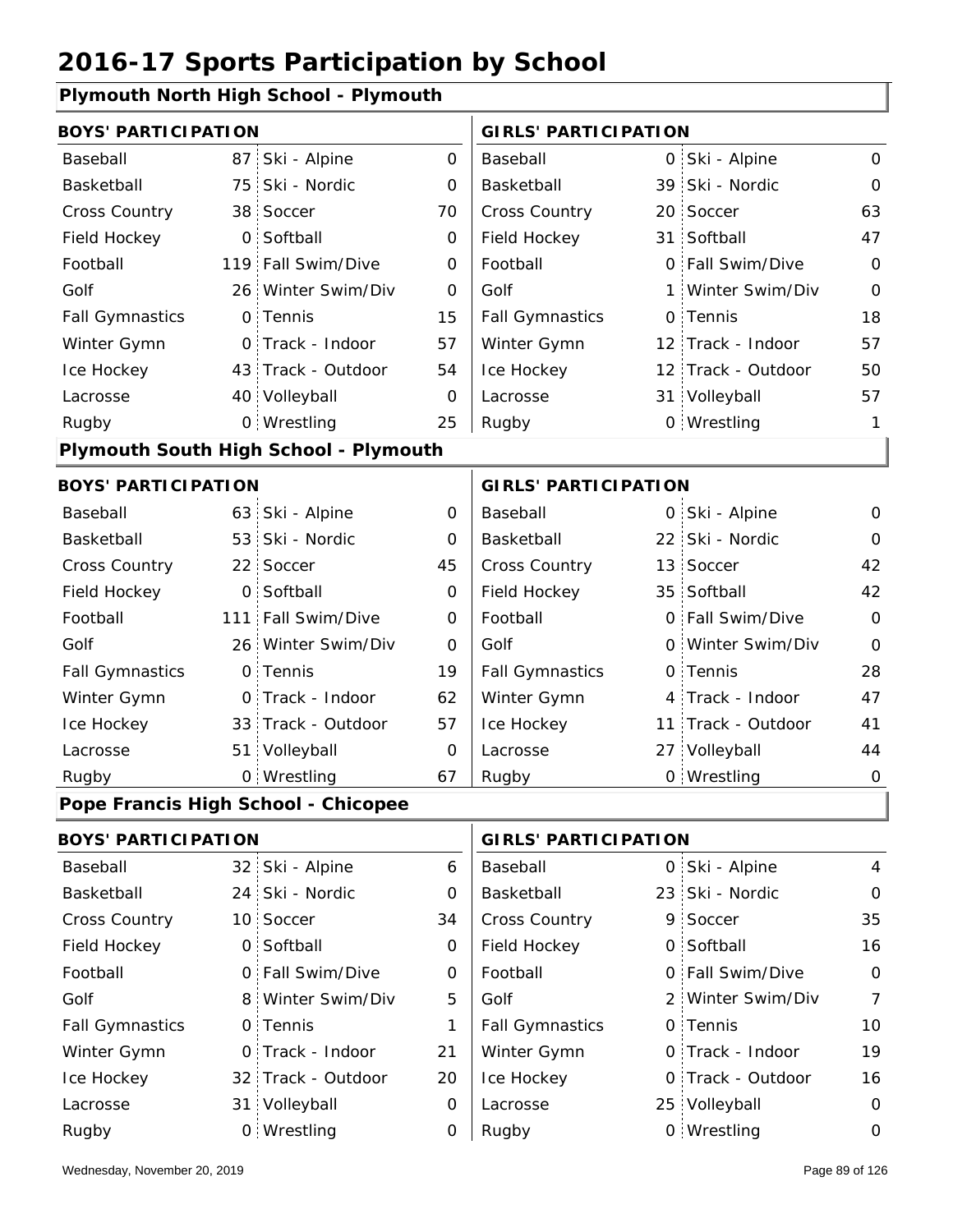### **Pope John XXIII Cntrl Catholic HS - Everett**

| <b>BOYS' PARTICIPATION</b> |                 |                                               |                     | <b>GIRLS' PARTICIPATION</b> |  |                   |             |
|----------------------------|-----------------|-----------------------------------------------|---------------------|-----------------------------|--|-------------------|-------------|
| Baseball                   | 15 <sub>1</sub> | Ski - Alpine                                  | 0                   | Baseball                    |  | 0 Ski - Alpine    | 0           |
| Basketball                 |                 | 26 Ski - Nordic                               | $\mathbf 0$         | Basketball                  |  | 12 Ski - Nordic   | 0           |
| Cross Country              |                 | 0 Soccer                                      | 21                  | Cross Country               |  | 0 Soccer          | 15          |
| Field Hockey               |                 | 0 Softball                                    | 0                   | Field Hockey                |  | 0 Softball        | 14          |
| Football                   |                 | 6 Fall Swim/Dive                              | 0                   | Football                    |  | 0 Fall Swim/Dive  | $\mathbf 0$ |
| Golf                       |                 | 0 Winter Swim/Div                             | 0                   | Golf                        |  | 0 Winter Swim/Div | $\Omega$    |
| <b>Fall Gymnastics</b>     |                 | 0 Tennis                                      | $\mathsf{O}\xspace$ | <b>Fall Gymnastics</b>      |  | 0 Tennis          | 25          |
| Winter Gymn                |                 | O Track - Indoor                              | 0                   | Winter Gymn                 |  | O Track - Indoor  | 0           |
| Ice Hockey                 |                 | 0 Track - Outdoor                             | 5                   | Ice Hockey                  |  | 0 Track - Outdoor | 1           |
| Lacrosse                   |                 | 18 Volleyball                                 | 18                  | Lacrosse                    |  | 0 Volleyball      | 28          |
| Rugby                      |                 | 0 Wrestling                                   | 0                   | Rugby                       |  | 0 Wrestling       | 0           |
|                            |                 | <b>Presentation of Mary Academy - Methuen</b> |                     |                             |  |                   |             |
| <b>BOYS' PARTICIPATION</b> |                 |                                               |                     | <b>GIRLS' PARTICIPATION</b> |  |                   |             |
| Baseball                   |                 | 0 Ski - Alpine                                | 0                   | Baseball                    |  | 0 Ski - Alpine    | 0           |
| Basketball                 |                 | 23 Ski - Nordic                               | 0                   | Basketball                  |  | 25 Ski - Nordic   | 0           |
| Cross Country              |                 | 12 Soccer                                     | 0                   | Cross Country               |  | 10 Soccer         | 19          |
| Field Hockey               |                 | 0 Softball                                    | 0                   | Field Hockey                |  | 0 Softball        | 25          |
| Football                   |                 | 0 Fall Swim/Dive                              | 0                   | Football                    |  | 0 Fall Swim/Dive  | $\mathbf 0$ |
| Golf                       |                 | 0 Winter Swim/Div                             | 0                   | Golf                        |  | 0 Winter Swim/Div | $\mathbf 0$ |
| <b>Fall Gymnastics</b>     |                 | 0 Tennis                                      | $\mathbf 0$         | <b>Fall Gymnastics</b>      |  | 0 Tennis          | $\mathbf 0$ |
| Winter Gymn                |                 | 0 Track - Indoor                              | 0                   | Winter Gymn                 |  | 0 Track - Indoor  | 0           |
| Ice Hockey                 |                 | 0 Track - Outdoor                             | 17                  | Ice Hockey                  |  | 0 Track - Outdoor | 22          |
| Lacrosse                   |                 | 0 Volleyball                                  | 0                   | Lacrosse                    |  | 0 Volleyball      | 30          |
| Rugby                      |                 | 0 Wrestling                                   | 0                   | Rugby                       |  | 0 Wrestling       | $\mathbf 0$ |
|                            |                 | Putnam Voc/Tech High School - Springfield     |                     |                             |  |                   |             |
| <b>BOYS' PARTICIPATION</b> |                 |                                               |                     | <b>GIRLS' PARTICIPATION</b> |  |                   |             |
| Baseball                   |                 | 27 Ski - Alpine                               | $\mathbf 0$         | Baseball                    |  | 0 Ski - Alpine    | $\mathbf 0$ |
| Basketball                 |                 | 45 Ski - Nordic                               | 0                   | Basketball                  |  | 26 Ski - Nordic   | 0           |
| <b>Cross Country</b>       | 17 <sup>1</sup> | Soccer                                        | 28                  | Cross Country               |  | 19 Soccer         | 17          |
| Field Hockey               | $\mathsf{O}$ :  | Softball                                      | 0                   | Field Hockey                |  | 0 Softball        | 24          |
| Football                   |                 | 65 Fall Swim/Dive                             | 0                   | Football                    |  | 0 Fall Swim/Dive  | $\mathbf 0$ |
| Golf                       | $\mathsf{O}$    | Winter Swim/Div                               | 2                   | Golf                        |  | 0 Winter Swim/Div | 1           |
| <b>Fall Gymnastics</b>     |                 | 0 Tennis                                      | $\mathbf 0$         | <b>Fall Gymnastics</b>      |  | 0 Tennis          | $\mathbf 0$ |
| Winter Gymn                |                 | 0 Track - Indoor                              | 24                  | Winter Gymn                 |  | O Track - Indoor  | 15          |
| Ice Hockey                 |                 | 0 Track - Outdoor                             | 32                  | Ice Hockey                  |  | 0 Track - Outdoor | 17          |
| Lacrosse                   |                 | 0 Volleyball                                  | 24                  | Lacrosse                    |  | 0 Volleyball      | 18          |
| Rugby                      |                 | 0 Wrestling                                   | 25                  | Rugby                       |  | 0 Wrestling       | $\mathbf 0$ |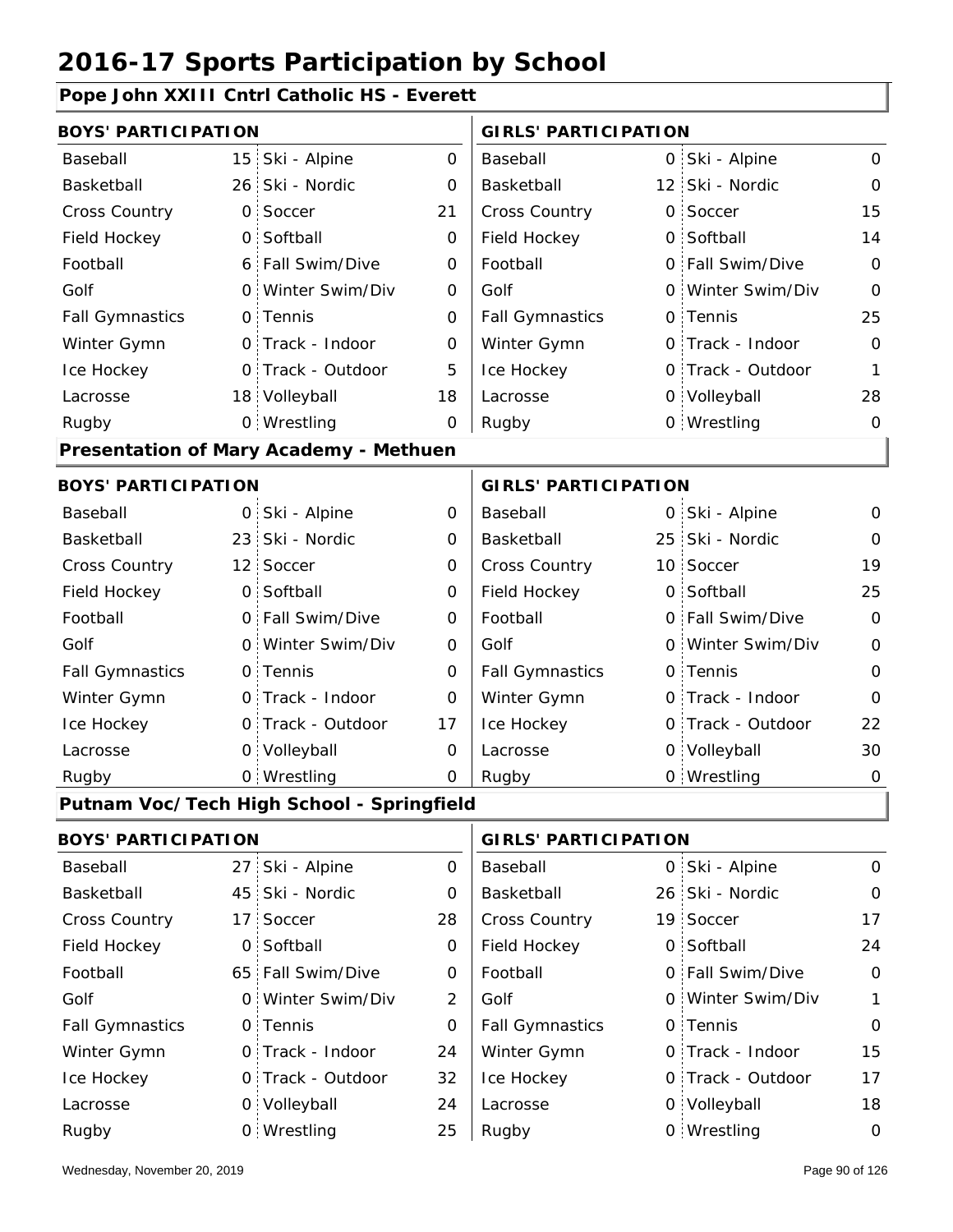### **Quabbin Regional High School - Barre**

| <b>BOYS' PARTICIPATION</b>         |                 |                                              |             | <b>GIRLS' PARTICIPATION</b> |  |                    |                |
|------------------------------------|-----------------|----------------------------------------------|-------------|-----------------------------|--|--------------------|----------------|
| Baseball                           | 24              | Ski - Alpine                                 | 0           | Baseball                    |  | 0 Ski - Alpine     | 0              |
| Basketball                         | 23              | Ski - Nordic                                 | 0           | Basketball                  |  | 20 Ski - Nordic    | $\mathbf 0$    |
| <b>Cross Country</b>               | 25 <sup>1</sup> | Soccer                                       | 23          | <b>Cross Country</b>        |  | 29 Soccer          | 35             |
| Field Hockey                       | $\overline{O}$  | Softball                                     | 0           | Field Hockey                |  | 30 Softball        | 29             |
| Football                           |                 | 36 Fall Swim/Dive                            | 0           | Football                    |  | 0 Fall Swim/Dive   | $\mathbf 0$    |
| Golf                               |                 | 12 Winter Swim/Div                           | O           | Golf                        |  | 11 Winter Swim/Div | $\overline{0}$ |
| <b>Fall Gymnastics</b>             |                 | 0 Tennis                                     | $\Omega$    | <b>Fall Gymnastics</b>      |  | 0 Tennis           | $\overline{0}$ |
| Winter Gymn                        |                 | 0 Track - Indoor                             | 21          | Winter Gymn                 |  | 0 Track - Indoor   | 14             |
| Ice Hockey                         |                 | 4 Track - Outdoor                            | 43          | Ice Hockey                  |  | 1 Track - Outdoor  | 30             |
| Lacrosse                           |                 | 0 Volleyball                                 | $\Omega$    | Lacrosse                    |  | 0 Volleyball       | $\Omega$       |
| Rugby                              |                 | 0 Wrestling                                  | 14          | Rugby                       |  | 0 Wrestling        | 0              |
|                                    |                 | Quaboag Regional Middle/High School - Warren |             |                             |  |                    |                |
| <b>BOYS' PARTICIPATION</b>         |                 |                                              |             | <b>GIRLS' PARTICIPATION</b> |  |                    |                |
| Baseball                           |                 | 34 Ski - Alpine                              | 0           | Baseball                    |  | 0 Ski - Alpine     | 0              |
| Basketball                         |                 | 40 Ski - Nordic                              | 0           | Basketball                  |  | 30 Ski - Nordic    | $\Omega$       |
| <b>Cross Country</b>               | $\overline{7}$  | Soccer                                       | 41          | Cross Country               |  | 10 Soccer          | 37             |
| Field Hockey                       | $\mathbf{1}$    | Softball                                     | 0           | Field Hockey                |  | 30 Softball        | 26             |
| Football                           |                 | 56 Fall Swim/Dive                            | 0           | Football                    |  | 0 Fall Swim/Dive   | $\overline{O}$ |
| Golf                               | 7 :             | Winter Swim/Div                              | $\Omega$    | Golf                        |  | 1 Winter Swim/Div  | $\mathbf 0$    |
| <b>Fall Gymnastics</b>             |                 | 0 Tennis                                     | 13          | <b>Fall Gymnastics</b>      |  | 0 Tennis           | 16             |
| Winter Gymn                        | $0^{\circ}$     | Track - Indoor                               | 23          | Winter Gymn                 |  | 0 Track - Indoor   | 12             |
| Ice Hockey                         | $0^{\circ}$     | Track - Outdoor                              | 32          | Ice Hockey                  |  | 0 Track - Outdoor  | 36             |
| Lacrosse                           |                 | 0 Volleyball                                 | $\mathbf 0$ | Lacrosse                    |  | 0 Volleyball       | 0              |
| Rugby                              |                 | 0 Wrestling                                  | 0           | Rugby                       |  | 0 Wrestling        | $\mathbf 0$    |
| <b>Quincy High School - Quincy</b> |                 |                                              |             |                             |  |                    |                |

| <b>BOYS' PARTICIPATION</b> |                    | <b>GIRLS' PARTICIPATION</b> |                        |  |                    |             |
|----------------------------|--------------------|-----------------------------|------------------------|--|--------------------|-------------|
| Baseball                   | 52 Ski - Alpine    | 0                           | Baseball               |  | 0 Ski - Alpine     | $\mathbf 0$ |
| Basketball                 | 45 Ski - Nordic    | 0                           | Basketball             |  | 39 Ski - Nordic    | $\mathbf 0$ |
| <b>Cross Country</b>       | 13 Soccer          | 63                          | <b>Cross Country</b>   |  | 6 Soccer           | 62          |
| Field Hockey               | 0 Softball         | 0                           | Field Hockey           |  | 0 Softball         | 54          |
| Football                   | 106 Fall Swim/Dive | 0                           | Football               |  | 3 Fall Swim/Dive   | $\mathbf 0$ |
| Golf                       | 21 Winter Swim/Div | 15                          | Golf                   |  | 5 Winter Swim/Div  | 30          |
| <b>Fall Gymnastics</b>     | 0 Tennis           | 13                          | <b>Fall Gymnastics</b> |  | 0 Tennis           | 10          |
| Winter Gymn                | 0 Track - Indoor   | 20                          | Winter Gymn            |  | 0 Track - Indoor   | 13          |
| Ice Hockey                 | 40 Track - Outdoor | 11                          | Ice Hockey             |  | 12 Track - Outdoor | 19          |
| Lacrosse                   | 12 Volleyball      | 29                          | Lacrosse               |  | 54 Volleyball      | 41          |
| Rugby                      | 0 Wrestling        | 17                          | Rugby                  |  | 0 Wrestling        | 0           |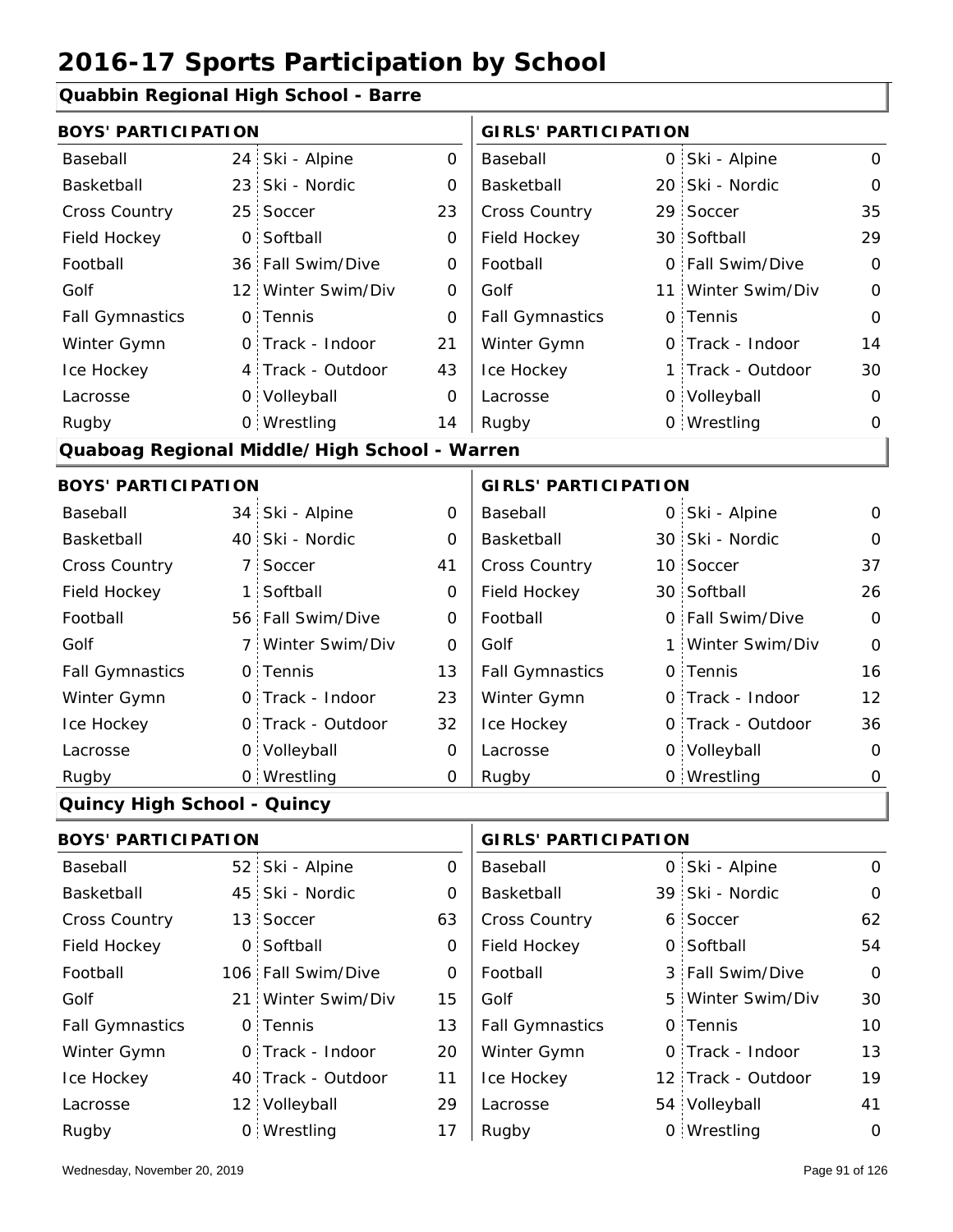#### **Quincy Upper School - Boston**

| <b>BOYS' PARTICIPATION</b>      |                |                                        |                | <b>GIRLS' PARTICIPATION</b> |                   |                |
|---------------------------------|----------------|----------------------------------------|----------------|-----------------------------|-------------------|----------------|
| Baseball                        | 1 <sup>1</sup> | Ski - Alpine                           | 0              | Baseball                    | 0 Ski - Alpine    | 0              |
| Basketball                      |                | 15 Ski - Nordic                        | 0              | Basketball                  | 10 Ski - Nordic   | $\mathbf 0$    |
| <b>Cross Country</b>            | $\mathsf{O}$   | Soccer                                 | 1              | Cross Country               | 0 Soccer          | 3              |
| Field Hockey                    | $\mathsf{O}$   | Softball                               | 0              | Field Hockey                | 0 Softball        | 8              |
| Football                        |                | 8 Fall Swim/Dive                       | 0              | Football                    | 0 Fall Swim/Dive  | $\mathbf 0$    |
| Golf                            |                | 0 Winter Swim/Div                      | $\mathbf 0$    | Golf                        | 0 Winter Swim/Div | $\mathbf 0$    |
| <b>Fall Gymnastics</b>          |                | 0 Tennis                               | $\mathbf 0$    | <b>Fall Gymnastics</b>      | 0 Tennis          | $\mathbf 0$    |
| Winter Gymn                     |                | 0 Track - Indoor                       | $\overline{2}$ | Winter Gymn                 | 0 Track - Indoor  | 3              |
| Ice Hockey                      |                | 2 Track - Outdoor                      | $\overline{2}$ | Ice Hockey                  | 0 Track - Outdoor | $\overline{2}$ |
| Lacrosse                        |                | 0 Volleyball                           | 0              | Lacrosse                    | 0 Volleyball      | 7              |
| Rugby                           |                | 0 Wrestling                            | 20             | Rugby                       | 0 Wrestling       | 0              |
| Randolph High School - Randolph |                |                                        |                |                             |                   |                |
| <b>BOYS' PARTICIPATION</b>      |                |                                        |                | <b>GIRLS' PARTICIPATION</b> |                   |                |
| Baseball                        |                | 19 Ski - Alpine                        | 0              | Baseball                    | 0 Ski - Alpine    | $\mathbf 0$    |
| Basketball                      |                | 33 Ski - Nordic                        | 0              | Basketball                  | 13 Ski - Nordic   | $\mathbf 0$    |
| <b>Cross Country</b>            |                | 10 Soccer                              | 24             | Cross Country               | 8 Soccer          | 22             |
| Field Hockey                    | $\mathsf{O}$   | Softball                               | 0              | Field Hockey                | 0 Softball        | 13             |
| Football                        |                | 48 Fall Swim/Dive                      | 0              | Football                    | 0 Fall Swim/Dive  | $\overline{O}$ |
| Golf                            |                | 0 Winter Swim/Div                      | 12             | Golf                        | 0 Winter Swim/Div | 11             |
| <b>Fall Gymnastics</b>          |                | 0 Tennis                               | 16             | <b>Fall Gymnastics</b>      | 0 Tennis          | 25             |
| Winter Gymn                     |                | 0 Track - Indoor                       | 22             | Winter Gymn                 | 0 Track - Indoor  | 20             |
| Ice Hockey                      |                | 0 Track - Outdoor                      | 20             | Ice Hockey                  | 0 Track - Outdoor | 25             |
| Lacrosse                        |                | 0 Volleyball                           | 20             | Lacrosse                    | 0 Volleyball      | 27             |
| Rugby                           |                | 0 Wrestling                            | 20             | Rugby                       | 0 Wrestling       | $\mathbf 0$    |
|                                 |                | Reading Memorial High School - Reading |                |                             |                   |                |
| <b>BOYS' PARTICIPATION</b>      |                |                                        |                | <b>GIRLS' PARTICIPATION</b> |                   |                |
| Baseball                        |                | 50 Ski - Alpine                        | 0              | Baseball                    | 0 Ski - Alpine    | $\mathbf 0$    |
| Basketball                      | 41.            | Ski - Nordic                           | 0              | Basketball                  | 34 Ski - Nordic   | 0              |
| Cross Country                   |                | 26 Soccer                              | 70             | Cross Country               | 26 Soccer         | 59             |
| Field Hockey                    |                | 0 Softball                             | 0              | Field Hockey                | 55 Softball       | 39             |
| Football                        |                | 103 Fall Swim/Dive                     | 0              | Football                    | 0 Fall Swim/Dive  | 29             |
| Golf                            |                | 13 Winter Swim/Div                     | 14             | Golf                        | 0 Winter Swim/Div | $\mathsf{O}$   |

13 Winter Swim/Div 14 | Golf 0 0 0 Fall Gymnastics

Winter Gymn Ice Hockey Lacrosse

15

79

92

0

31

53 Track - Outdoor

Wrestling Rugby 0 Rugby 0

1 Track - Indoor

66 Volleyball

0 Tennis

Fall Gymnastics

Winter Gymn

Ice Hockey Lacrosse

18

69

69

19 Track - Indoor

0 Tennis

22 Track - Outdoor

61 Volleyball 44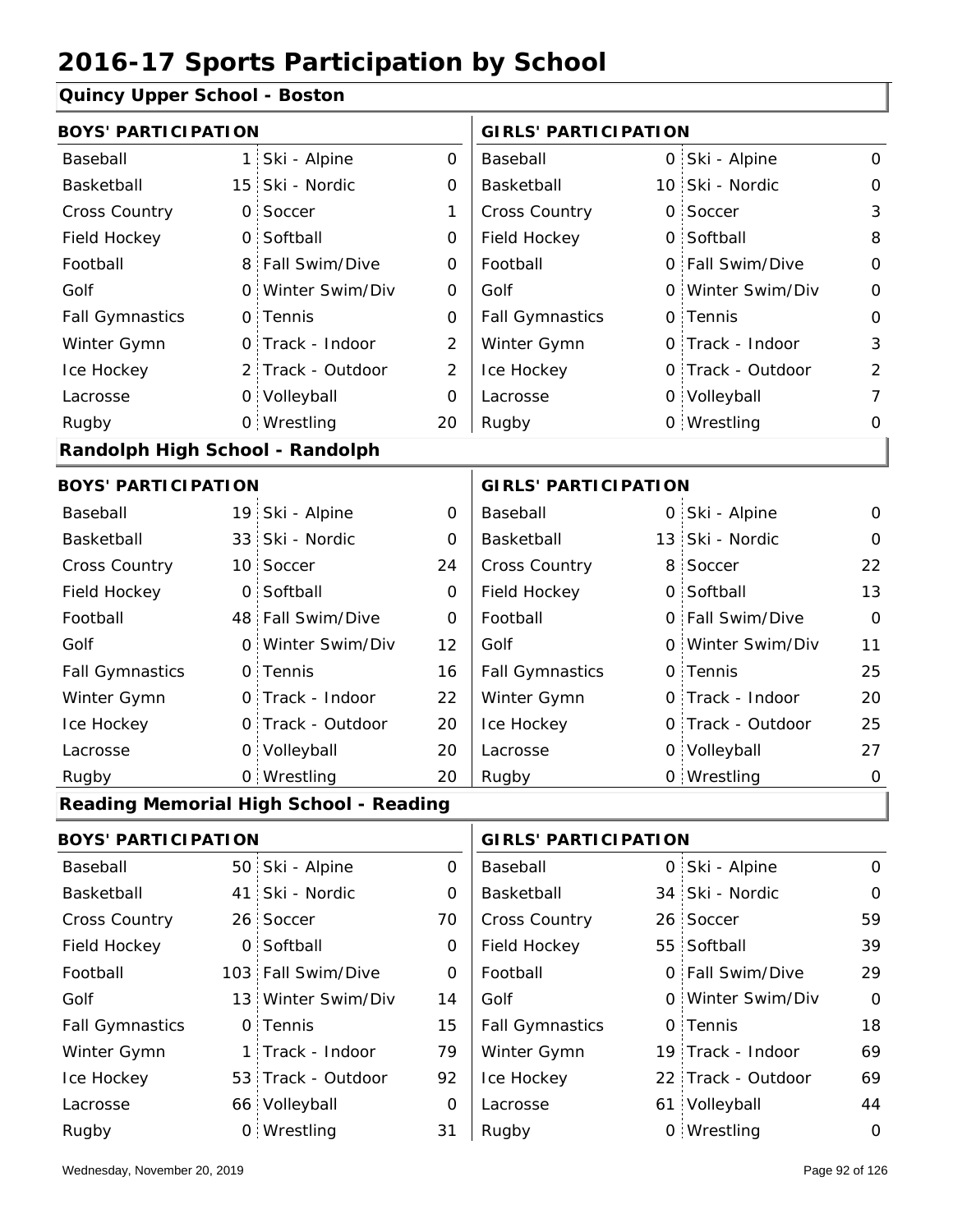### **Renaissance School - Springfield**

| <b>BOYS' PARTICIPATION</b>         |                |                                              |             | <b>GIRLS' PARTICIPATION</b> |    |                   |             |
|------------------------------------|----------------|----------------------------------------------|-------------|-----------------------------|----|-------------------|-------------|
| Baseball                           |                | 15 Ski - Alpine                              | $\mathbf 0$ | Baseball                    |    | 0 Ski - Alpine    | $\mathbf 0$ |
| Basketball                         |                | 25 Ski - Nordic                              | 0           | Basketball                  |    | 12 Ski - Nordic   | $\mathbf 0$ |
| <b>Cross Country</b>               | 8 <sup>1</sup> | Soccer                                       | 27          | Cross Country               | 1: | Soccer            | 18          |
| Field Hockey                       | $\overline{O}$ | Softball                                     | 0           | Field Hockey                |    | 0 Softball        | 24          |
| Football                           |                | 3 Fall Swim/Dive                             | 0           | Football                    |    | 0 Fall Swim/Dive  | $\Omega$    |
| Golf                               | $\mathsf{O}$   | Winter Swim/Div                              | 16          | Golf                        |    | 0 Winter Swim/Div | 11          |
| <b>Fall Gymnastics</b>             |                | 0 Tennis                                     | 0           | <b>Fall Gymnastics</b>      |    | 0 Tennis          | 15          |
| Winter Gymn                        |                | O Track - Indoor                             | 5           | Winter Gymn                 |    | 0 Track - Indoor  | 6           |
| Ice Hockey                         |                | 0 Track - Outdoor                            | 10          | Ice Hockey                  |    | 0 Track - Outdoor | 16          |
| Lacrosse                           |                | 0 Volleyball                                 | 0           | Lacrosse                    |    | 0 Volleyball      | 25          |
| Rugby                              |                | 0 Wrestling                                  | 1           | Rugby                       |    | 0 Wrestling       | $\mathbf 0$ |
| <b>Revere High School - Revere</b> |                |                                              |             |                             |    |                   |             |
| <b>BOYS' PARTICIPATION</b>         |                |                                              |             | <b>GIRLS' PARTICIPATION</b> |    |                   |             |
| Baseball                           |                | 50 Ski - Alpine                              | $\mathbf 0$ | Baseball                    |    | 0 Ski - Alpine    | $\mathbf 0$ |
| Basketball                         |                | 45 Ski - Nordic                              | 0           | Basketball                  |    | 42 Ski - Nordic   | $\Omega$    |
| <b>Cross Country</b>               |                | 15 Soccer                                    | 72          | Cross Country               |    | 30 Soccer         | 38          |
| Field Hockey                       | $\overline{O}$ | Softball                                     | $\mathbf 0$ | Field Hockey                |    | 28 Softball       | 55          |
| Football                           |                | 80 Fall Swim/Dive                            | 0           | Football                    |    | 0 Fall Swim/Dive  | $\Omega$    |
| Golf                               |                | 22 Winter Swim/Div                           | 13          | Golf                        |    | 0 Winter Swim/Div | 25          |
| <b>Fall Gymnastics</b>             |                | 0 Tennis                                     | 18          | <b>Fall Gymnastics</b>      |    | 0 Tennis          | 24          |
| Winter Gymn                        |                | 0 Track - Indoor                             | 82          | Winter Gymn                 |    | 0 Track - Indoor  | 117         |
| Ice Hockey                         |                | 7 Track - Outdoor                            | 65          | Ice Hockey                  |    | 0 Track - Outdoor | 68          |
| Lacrosse                           |                | 28 Volleyball                                | 0           | Lacrosse                    |    | 62 Volleyball     | 36          |
| Rugby                              |                | 0 Wrestling                                  | $\mathbf 0$ | Rugby                       |    | 0 Wrestling       | $\mathbf 0$ |
|                                    |                | <b>Rising Tide Charter School - Plymouth</b> |             |                             |    |                   |             |
| <b>BOYS' PARTICIPATION</b>         |                |                                              |             | <b>GIRLS' PARTICIPATION</b> |    |                   |             |
| Baseball                           |                | 25 Ski - Alpine                              | 0           | Baseball                    |    | 0 Ski - Alpine    | $\mathbf 0$ |
| Basketball                         |                | 25 Ski - Nordic                              | 0           | Basketball                  |    | 18 Ski - Nordic   | $\mathbf 0$ |
| <b>Cross Country</b>               |                | 9 Soccer                                     | 40          | Cross Country               |    | 11 Soccer         | 34          |

| <b>Cross Country</b>   | 9 Soccer           | 40 | <b>Cross Country</b>   | 11 Soccer         | 34 |
|------------------------|--------------------|----|------------------------|-------------------|----|
| Field Hockey           | 0 Softball         | 0  | Field Hockey           | 0 Softball        | 14 |
| Football               | 8 Fall Swim/Dive   | 0  | Football               | 0 Fall Swim/Dive  | 0  |
| Golf                   | 18 Winter Swim/Div | O  | Golf                   | 4 Winter Swim/Div | 0  |
| <b>Fall Gymnastics</b> | 0 Tennis           | 18 | <b>Fall Gymnastics</b> | 0 Tennis          | 7  |
| Winter Gymn            | 0 Track - Indoor   | 0  | Winter Gymn            | O Track - Indoor  | 0  |
| Ice Hockey             | 0 Track - Outdoor  | 0  | Ice Hockey             | 0 Track - Outdoor | 0  |
| Lacrosse               | 0 Volleyball       | O  | Lacrosse               | 0 Volleyball      | 0  |
| Rugby                  | 0 Wrestling        | 0  | Rugby                  | 0 Wrestling       | 0  |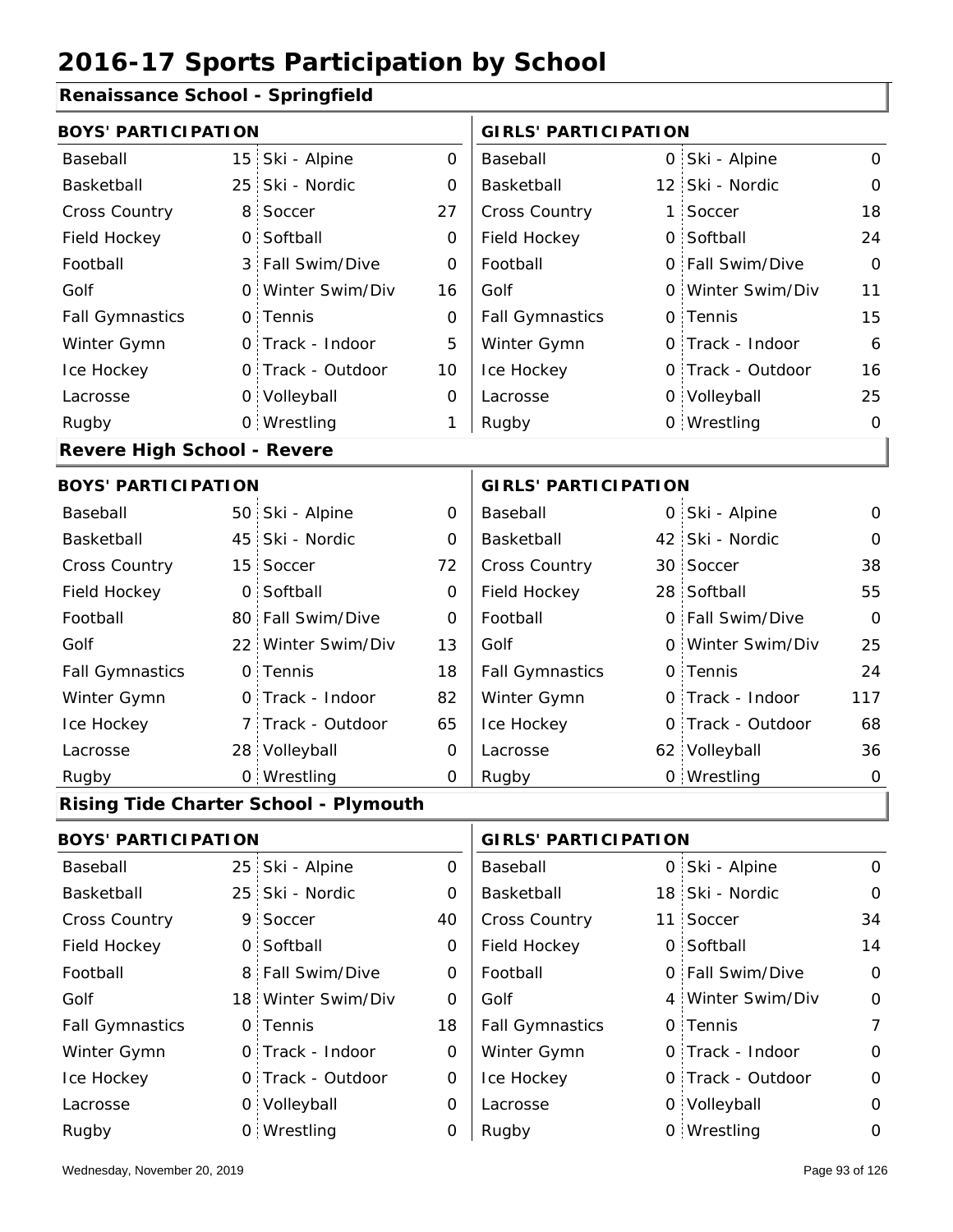#### **Rockland High School - Rockland**

|                                 | <b>BOYS' PARTICIPATION</b> |                                                  |                |                             |     | <b>GIRLS' PARTICIPATION</b> |                |  |  |  |
|---------------------------------|----------------------------|--------------------------------------------------|----------------|-----------------------------|-----|-----------------------------|----------------|--|--|--|
| Baseball                        |                            | 36 Ski - Alpine                                  | 0              | Baseball                    |     | 0 Ski - Alpine              | $\mathsf{O}$   |  |  |  |
| Basketball                      | 45 <sup>1</sup>            | Ski - Nordic                                     | 0              | Basketball                  |     | 30 Ski - Nordic             | $\mathbf 0$    |  |  |  |
| Cross Country                   | 18 <sup>1</sup>            | Soccer                                           | 40             | Cross Country               |     | 16 Soccer                   | 38             |  |  |  |
| Field Hockey                    | 0                          | Softball                                         | 0              | Field Hockey                |     | 0 Softball                  | 24             |  |  |  |
| Football                        | 36 <sup>1</sup>            | Fall Swim/Dive                                   | 0              | Football                    |     | 0 Fall Swim/Dive            | $\Omega$       |  |  |  |
| Golf                            |                            | 16 Winter Swim/Div                               | 12             | Golf                        |     | 2 Winter Swim/Div           | 18             |  |  |  |
| <b>Fall Gymnastics</b>          |                            | 0 Tennis                                         | 16             | <b>Fall Gymnastics</b>      |     | 0 Tennis                    | 18             |  |  |  |
| Winter Gymn                     |                            | 0 Track - Indoor                                 | 0              | Winter Gymn                 |     | O Track - Indoor            | $\overline{O}$ |  |  |  |
| Ice Hockey                      |                            | 28 Track - Outdoor                               | 42             | Ice Hockey                  |     | 0 Track - Outdoor           | 36             |  |  |  |
| Lacrosse                        |                            | 30 Volleyball                                    | 0              | Lacrosse                    |     | 22 Volleyball               | 38             |  |  |  |
| Rugby                           |                            | 0 Wrestling                                      | 22             | Rugby                       |     | 0 Wrestling                 | $\mathbf 0$    |  |  |  |
| Rockport High School - Rockport |                            |                                                  |                |                             |     |                             |                |  |  |  |
| <b>BOYS' PARTICIPATION</b>      |                            |                                                  |                | <b>GIRLS' PARTICIPATION</b> |     |                             |                |  |  |  |
| Baseball                        |                            | 31 Ski - Alpine                                  | $\mathbf 0$    | Baseball                    |     | 0 Ski - Alpine              | $\mathbf 0$    |  |  |  |
| Basketball                      |                            | 23 Ski - Nordic                                  | 0              | Basketball                  | 17: | Ski - Nordic                | $\mathbf 0$    |  |  |  |
| <b>Cross Country</b>            | $\mathsf{O}$               | Soccer                                           | 50             | Cross Country               | O   | Soccer                      | 36             |  |  |  |
| Field Hockey                    | O <sub>1</sub>             | Softball                                         | 0              | Field Hockey                |     | 29 Softball                 | 30             |  |  |  |
| Football                        |                            | 3 Fall Swim/Dive                                 | 0              | Football                    |     | 0 Fall Swim/Dive            | $\overline{O}$ |  |  |  |
| Golf                            |                            | 18 Winter Swim/Div                               | $\mathbf 0$    | Golf                        |     | 0 Winter Swim/Div           | $\overline{4}$ |  |  |  |
| <b>Fall Gymnastics</b>          |                            | 0 Tennis                                         | $\overline{2}$ | <b>Fall Gymnastics</b>      |     | 0 Tennis                    | 26             |  |  |  |
| Winter Gymn                     |                            | 0 Track - Indoor                                 | 0              | Winter Gymn                 |     | O Track - Indoor            | $\mathbf 0$    |  |  |  |
| Ice Hockey                      |                            | 16 Track - Outdoor                               | $\mathbf 0$    | Ice Hockey                  |     | 4 Track - Outdoor           | 0              |  |  |  |
| Lacrosse                        | $\mathbf{1}$               | Volleyball                                       | 0              | Lacrosse                    |     | 0 Volleyball                | 0              |  |  |  |
| Rugby                           |                            | 0 Wrestling                                      | 0              | Rugby                       |     | 0 Wrestling                 | $\mathbf 0$    |  |  |  |
|                                 |                            | Sabis International Charter School - Springfield |                |                             |     |                             |                |  |  |  |
| <b>BOYS' PARTICIPATION</b>      |                            |                                                  |                | <b>GIRLS' PARTICIPATION</b> |     |                             |                |  |  |  |
| Baseball                        | 31                         | Ski - Alpine                                     | 0              | Baseball                    | 0   | Ski - Alpine                | $\mathbf 0$    |  |  |  |
| Basketball                      |                            | 38 Ski - Nordic                                  | 0              | Basketball                  |     | 32 Ski - Nordic             | 0              |  |  |  |
| Cross Country                   |                            | 14 Soccer                                        | 38             | Cross Country               |     | 24 Soccer                   | 41             |  |  |  |
| Field Hockey                    |                            | 0 Softball                                       | 0              | Field Hockey                |     | 0 Softball                  | 14             |  |  |  |
| Football                        |                            | 0 Fall Swim/Dive                                 | 0              | Football                    |     | 0 Fall Swim/Dive            | $\mathbf 0$    |  |  |  |
| Golf                            | 5.                         | Winter Swim/Div                                  | 0              | Golf                        |     | 4 Winter Swim/Div           | $\mathbf 0$    |  |  |  |
| <b>Fall Gymnastics</b>          |                            | 0 Tennis                                         | 8              | <b>Fall Gymnastics</b>      |     | 0 Tennis                    | 12             |  |  |  |
| Winter Gymn                     |                            | 0 Track - Indoor                                 | 0              | Winter Gymn                 |     | O Track - Indoor            | $\mathbf 0$    |  |  |  |
| Ice Hockey                      |                            | 0 Track - Outdoor                                | 40             | Ice Hockey                  |     | 0 Track - Outdoor           | 63             |  |  |  |

24

Lacrosse

Lacrosse

0 Volleyball

Wrestling

23 Rugby 0 Rugby 0

0 Volleyball 28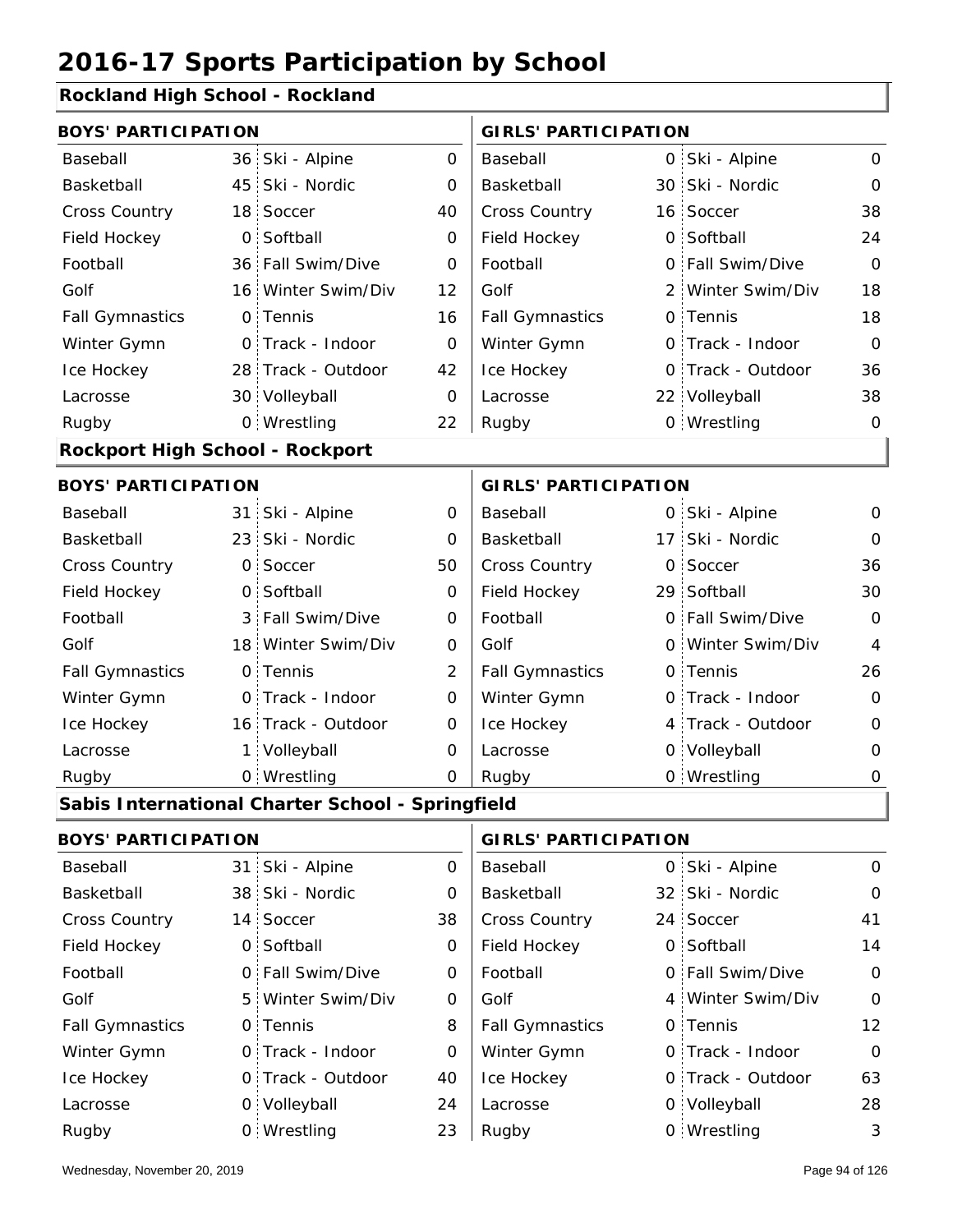#### **Sacred Heart High School - Kingston**

|                            |                 | <u> Sacrea Ficart Flight School - Kingston</u> |             |                             |    |                   |                |
|----------------------------|-----------------|------------------------------------------------|-------------|-----------------------------|----|-------------------|----------------|
| <b>BOYS' PARTICIPATION</b> |                 |                                                |             | <b>GIRLS' PARTICIPATION</b> |    |                   |                |
| Baseball                   | 14 <sub>1</sub> | Ski - Alpine                                   | 0           | Baseball                    | 0  | Ski - Alpine      | 0              |
| Basketball                 |                 | 23 Ski - Nordic                                | 0           | Basketball                  |    | 22 Ski - Nordic   | $\Omega$       |
| <b>Cross Country</b>       | 15 <sup>1</sup> | Soccer                                         | 20          | Cross Country               | 8  | Soccer            | 33             |
| Field Hockey               | $\overline{O}$  | Softball                                       | 0           | Field Hockey                |    | 0 Softball        | 19             |
| Football                   |                 | 30 Fall Swim/Dive                              | $\mathbf 0$ | Football                    |    | 0 Fall Swim/Dive  | $\mathbf 0$    |
| Golf                       |                 | 8 Winter Swim/Div                              | 5           | Golf                        |    | 0 Winter Swim/Div | 10             |
| <b>Fall Gymnastics</b>     |                 | 0 Tennis                                       | 8           | <b>Fall Gymnastics</b>      |    | 0 Tennis          | 11             |
| Winter Gymn                |                 | O Track - Indoor                               | 0           | Winter Gymn                 |    | O Track - Indoor  | $\Omega$       |
| Ice Hockey                 |                 | 15 Track - Outdoor                             | 23          | Ice Hockey                  |    | 0 Track - Outdoor | 19             |
| Lacrosse                   |                 | 21 Volleyball                                  | 0           | Lacrosse                    |    | 29 Volleyball     | 25             |
| Rugby                      |                 | 0 Wrestling                                    | 0           | Rugby                       |    | 0 Wrestling       | $\mathbf 0$    |
|                            |                 | Saint Bernard's Cntrl Catholic HS - Fitchburg  |             |                             |    |                   |                |
| <b>BOYS' PARTICIPATION</b> |                 |                                                |             | <b>GIRLS' PARTICIPATION</b> |    |                   |                |
| Baseball                   |                 | 19 Ski - Alpine                                | 0           | Baseball                    | 0  | Ski - Alpine      | 0              |
| Basketball                 |                 | 24 Ski - Nordic                                | 0           | Basketball                  |    | 26 Ski - Nordic   | $\Omega$       |
| <b>Cross Country</b>       | $\overline{O}$  | Soccer                                         | 0           | Cross Country               | 0  | Soccer            | 18             |
| Field Hockey               | $\overline{O}$  | Softball                                       | $\mathbf 0$ | Field Hockey                | 25 | Softball          | 16             |
| Football                   |                 | 42 Fall Swim/Dive                              | 0           | Football                    |    | 0 Fall Swim/Dive  | $\mathbf 0$    |
| Golf                       | 11:             | Winter Swim/Div                                | $\mathbf 0$ | Golf                        |    | 0 Winter Swim/Div | $\mathbf{O}$   |
| <b>Fall Gymnastics</b>     |                 | 0 Tennis                                       | $\mathbf 0$ | <b>Fall Gymnastics</b>      |    | 0 Tennis          | $\overline{O}$ |
| Winter Gymn                |                 | O Track - Indoor                               | 0           | Winter Gymn                 |    | 0 Track - Indoor  | $\mathbf 0$    |
| Ice Hockey                 |                 | 15 Track - Outdoor                             | 0           | Ice Hockey                  | 1  | Track - Outdoor   | $\Omega$       |
| Lacrosse                   |                 | 35 Volleyball                                  | $\mathbf 0$ | Lacrosse                    |    | 22 Volleyball     | 13             |
| Rugby                      |                 | 0 Wrestling                                    | 0           | Rugby                       |    | 0 Wrestling       | $\mathbf 0$    |
|                            |                 | Saint Clement High School - Medford            |             |                             |    |                   |                |
| <b>BOYS' PARTICIPATION</b> |                 |                                                |             | <b>GIRLS' PARTICIPATION</b> |    |                   |                |
| Baseball                   |                 | 10 Ski - Alpine                                | $\mathbf 0$ | Baseball                    |    | 0 Ski - Alpine    | 0              |
| Basketball                 |                 | 36 Ski - Nordic                                | 0           | Basketball                  |    | 10 Ski - Nordic   | 0              |
| Cross Country              |                 | 0 Soccer                                       | 0           | Cross Country               |    | 0 Soccer          | 28             |
| Field Hockey               |                 | 0 Softball                                     | 0           | Field Hockey                |    | 0 Softball        | 31             |
| Football                   |                 | 36 Fall Swim/Dive                              | 0           | Football                    |    | 0 Fall Swim/Dive  | $\mathbf 0$    |

0 Winter Swim/Div 0 Golf 0 0 0 Fall Gymnastics 0 of Fall Gymnastics 0 of Fall Gymnastics 0 of the 10 of the 10

Golf

Winter Gymn Ice Hockey Lacrosse

0

0

0

0

0

1 Track - Outdoor

Wrestling Rugby 0 Rugby 0

0 Track - Indoor

0 Volleyball

0 Tennis

Golf

Fall Gymnastics

Winter Gymn

Ice Hockey Lacrosse

0

0

0

0

0 Track - Indoor

0 Tennis

0 Track - Outdoor

Winter Swim/Div

0 Volleyball 8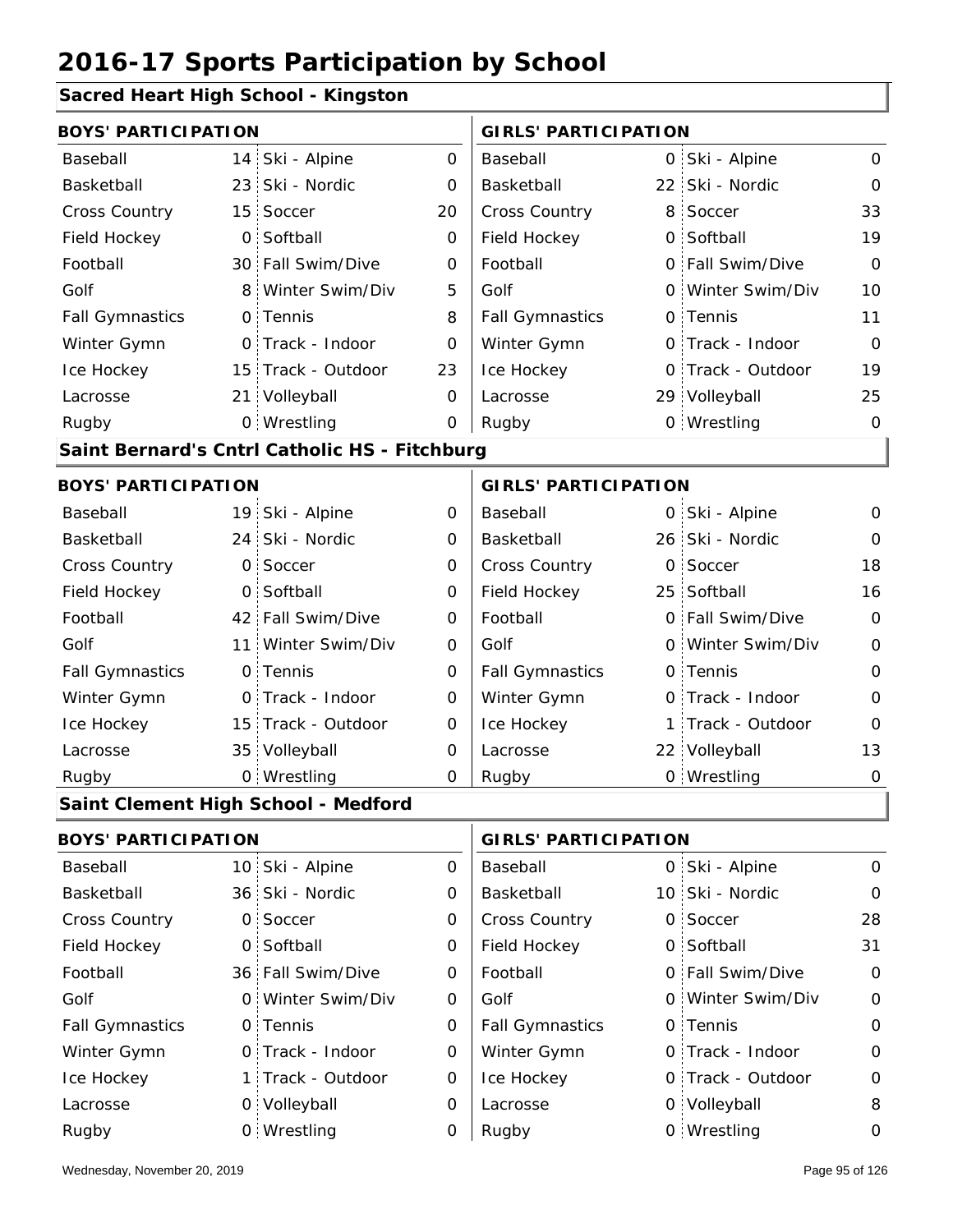### **Saint John Paul II High School - Hyannis**

|                            | <b>BOYS' PARTICIPATION</b> |                                           |     |                             | <b>GIRLS' PARTICIPATION</b> |                   |                     |  |
|----------------------------|----------------------------|-------------------------------------------|-----|-----------------------------|-----------------------------|-------------------|---------------------|--|
| Baseball                   | 38                         | Ski - Alpine                              | 0   | Baseball                    |                             | 0 Ski - Alpine    | 0                   |  |
| Basketball                 | 22:                        | Ski - Nordic                              | 0   | Basketball                  |                             | 13 Ski - Nordic   | $\mathbf 0$         |  |
| Cross Country              | 8 <sup>1</sup>             | Soccer                                    | 18  | Cross Country               |                             | 16 Soccer         | 16                  |  |
| Field Hockey               |                            | 0 Softball                                | 0   | Field Hockey                |                             | 0 Softball        | 14                  |  |
| Football                   |                            | 45 Fall Swim/Dive                         | 0   | Football                    |                             | 0 Fall Swim/Dive  | $\mathbf 0$         |  |
| Golf                       | 21 <sup>1</sup>            | Winter Swim/Div                           | 7   | Golf                        |                             | 2 Winter Swim/Div | 10                  |  |
| <b>Fall Gymnastics</b>     |                            | 0 Tennis                                  | 14  | <b>Fall Gymnastics</b>      |                             | 0 Tennis          | 15                  |  |
| Winter Gymn                |                            | 0 Track - Indoor                          | 0   | Winter Gymn                 |                             | O Track - Indoor  | $\mathbf 0$         |  |
| Ice Hockey                 |                            | 32 Track - Outdoor                        | 0   | Ice Hockey                  |                             | 1 Track - Outdoor | $\mathbf{O}$        |  |
| Lacrosse                   |                            | 26 Volleyball                             | 0   | Lacrosse                    |                             | 20 Volleyball     | 19                  |  |
| Rugby                      |                            | 0 Wrestling                               | 0   | Rugby                       |                             | 0 Wrestling       | 0                   |  |
|                            |                            | Saint John's High School - Shrewsbury     |     |                             |                             |                   |                     |  |
| <b>BOYS' PARTICIPATION</b> |                            |                                           |     | <b>GIRLS' PARTICIPATION</b> |                             |                   |                     |  |
| Baseball                   |                            | 48 Ski - Alpine                           | 29  | Baseball                    |                             | 0 Ski - Alpine    | 0                   |  |
| Basketball                 | 37 <sup>1</sup>            | Ski - Nordic                              | 0   | Basketball                  |                             | 0 Ski - Nordic    | $\mathsf O$         |  |
| <b>Cross Country</b>       |                            | 35 Soccer                                 | 66  | Cross Country               |                             | 0 Soccer          | $\overline{O}$      |  |
| Field Hockey               | O <sub>1</sub>             | Softball                                  | 0   | Field Hockey                |                             | 0 Softball        | $\mathbf 0$         |  |
| Football                   |                            | 129 Fall Swim/Dive                        | 0   | Football                    |                             | 0 Fall Swim/Dive  | $\mathbf 0$         |  |
| Golf                       |                            | 30 Winter Swim/Div                        | 18  | Golf                        |                             | 0 Winter Swim/Div | $\overline{O}$      |  |
| <b>Fall Gymnastics</b>     |                            | 0 Tennis                                  | 18  | <b>Fall Gymnastics</b>      |                             | 0 Tennis          | $\mathbf 0$         |  |
| Winter Gymn                | $\mathsf{O}$               | Track - Indoor                            | 49  | Winter Gymn                 |                             | O Track - Indoor  | $\mathbf 0$         |  |
| Ice Hockey                 |                            | 58 Track - Outdoor                        | 90  | Ice Hockey                  |                             | 0 Track - Outdoor | $\mathbf 0$         |  |
| Lacrosse                   | 81                         | Volleyball                                | 29  | Lacrosse                    |                             | 0 Volleyball      | 0                   |  |
| Rugby                      |                            | 0 Wrestling                               | 28  | Rugby                       |                             | 0 Wrestling       | $\mathbf 0$         |  |
|                            |                            | Saint John's Preparatory School - Danvers |     |                             |                             |                   |                     |  |
| <b>BOYS' PARTICIPATION</b> |                            |                                           |     | <b>GIRLS' PARTICIPATION</b> |                             |                   |                     |  |
| Baseball                   |                            | 80 Ski - Alpine                           | 32  | Baseball                    |                             | 0 Ski - Alpine    | $\mathbf{O}$        |  |
| Basketball                 | 44                         | Ski - Nordic                              | 0   | Basketball                  |                             | 0 Ski - Nordic    | $\mathbf 0$         |  |
| Cross Country              |                            | 49 Soccer                                 | 70  | Cross Country               |                             | 0 Soccer          | $\mathsf O$         |  |
| Field Hockey               |                            | 0 Softball                                | 0   | Field Hockey                |                             | 0 Softball        | $\mathbf 0$         |  |
| Football                   |                            | 172 Fall Swim/Dive                        | 0   | Football                    |                             | 0 Fall Swim/Dive  | $\mathbf 0$         |  |
| Golf                       | 21                         | Winter Swim/Div                           | 35  | Golf                        |                             | 0 Winter Swim/Div | $\mathsf{O}\xspace$ |  |
| <b>Fall Gymnastics</b>     |                            | 0 Tennis                                  | 21  | <b>Fall Gymnastics</b>      |                             | 0 Tennis          | $\mathbf 0$         |  |
| Winter Gymn                | $\mathsf{O}$               | Track - Indoor                            | 114 | Winter Gymn                 |                             | O Track - Indoor  | $\mathsf O$         |  |
| Ice Hockey                 |                            | 68 Track - Outdoor                        | 100 | Ice Hockey                  |                             | 0 Track - Outdoor | $\mathbf 0$         |  |
| Lacrosse                   |                            | 79 Volleyball                             | 27  | Lacrosse                    |                             | 0 Volleyball      | $\mathbf 0$         |  |
| Rugby                      |                            | 40 Wrestling                              | 31  | Rugby                       |                             | 0 Wrestling       | $\mathbf 0$         |  |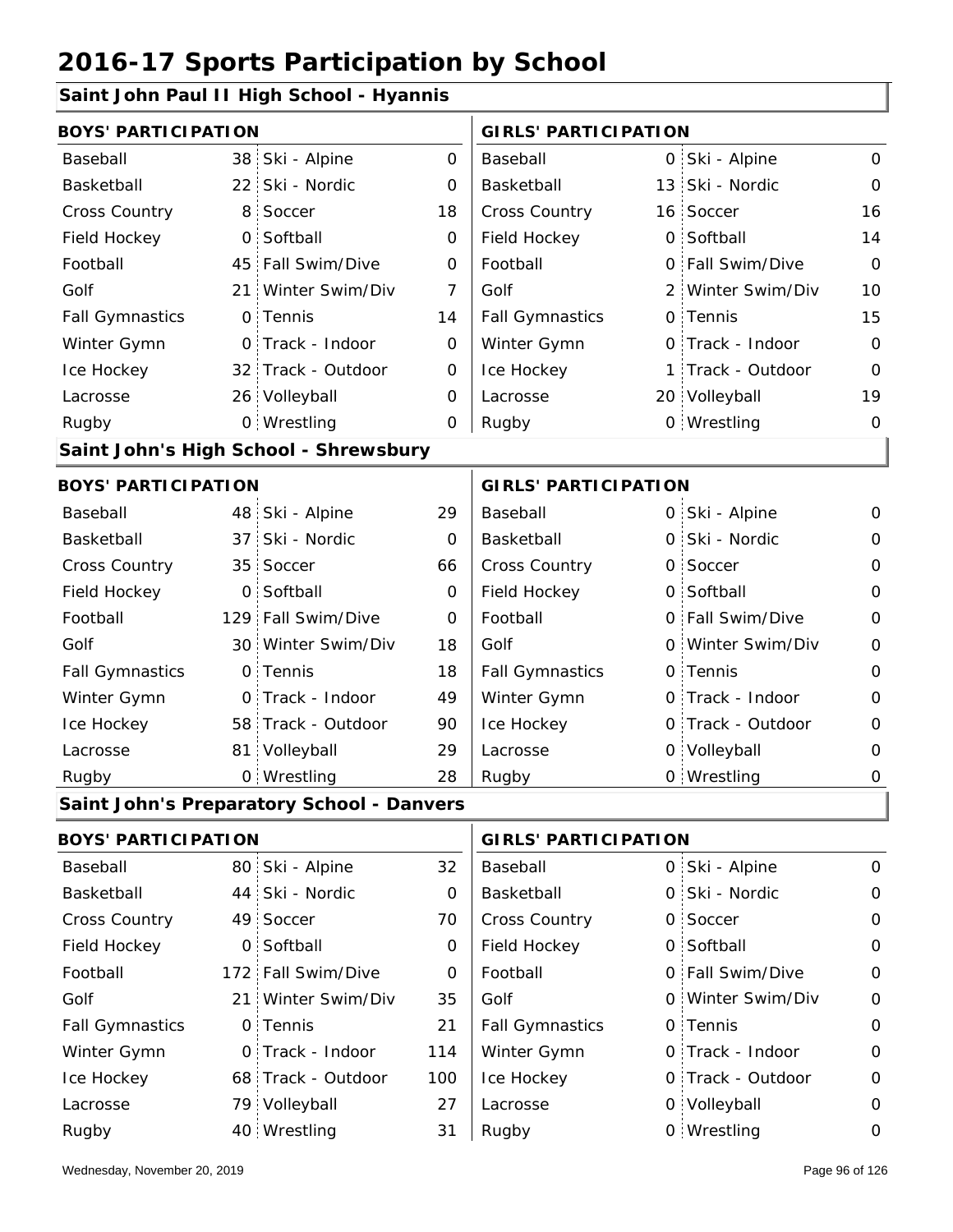#### **Saint Joseph Central High School - Pittsfield**

| ann soscpri ochtrar i ngh-sonoor |                 |                                               |             |                             |                    |                |
|----------------------------------|-----------------|-----------------------------------------------|-------------|-----------------------------|--------------------|----------------|
| <b>BOYS' PARTICIPATION</b>       |                 |                                               |             | <b>GIRLS' PARTICIPATION</b> |                    |                |
| Baseball                         | 9               | Ski - Alpine                                  | $\mathbf 0$ | Baseball                    | 0 Ski - Alpine     | 0              |
| Basketball                       | 17 <sup>1</sup> | Ski - Nordic                                  | $\Omega$    | Basketball                  | 0 Ski - Nordic     | $\mathbf 0$    |
| <b>Cross Country</b>             | $\mathsf{O}$    | Soccer                                        | 17          | Cross Country               | 0 Soccer           | 1              |
| Field Hockey                     | $\overline{O}$  | Softball                                      | 0           | Field Hockey                | 0 Softball         | 9              |
| Football                         | 2 <sup>1</sup>  | Fall Swim/Dive                                | 0           | Football                    | 0 Fall Swim/Dive   | $\mathbf 0$    |
| Golf                             | 6.              | Winter Swim/Div                               | 1           | Golf                        | 0 Winter Swim/Div  | 3              |
| <b>Fall Gymnastics</b>           |                 | 0 Tennis                                      | 0           | <b>Fall Gymnastics</b>      | 0 Tennis           | 0              |
| Winter Gymn                      |                 | 0 Track - Indoor                              | 0           | Winter Gymn                 | 0 Track - Indoor   | $\mathbf 0$    |
| Ice Hockey                       |                 | 0 Track - Outdoor                             | 2           | Ice Hockey                  | 0 Track - Outdoor  | 0              |
| Lacrosse                         |                 | 2 Volleyball                                  | 1           | Lacrosse                    | 0 Volleyball       | $\overline{7}$ |
| Rugby                            |                 | 0 Wrestling                                   | 0           | Rugby                       | 0 Wrestling        | 0              |
|                                  |                 | Saint Joseph Preparatory High School - Boston |             |                             |                    |                |
| <b>BOYS' PARTICIPATION</b>       |                 |                                               |             | <b>GIRLS' PARTICIPATION</b> |                    |                |
| Baseball                         | 20 <sub>1</sub> | Ski - Alpine                                  | 0           | Baseball                    | 0 Ski - Alpine     | 0              |
| Basketball                       | 25 <sup>1</sup> | Ski - Nordic                                  | 0           | Basketball                  | 22 Ski - Nordic    | $\Omega$       |
| <b>Cross Country</b>             | 5               | Soccer                                        | 18          | Cross Country               | 14 Soccer          | 25             |
| Field Hockey                     | $\mathsf{O}$    | Softball                                      | 0           | Field Hockey                | 0 Softball         | 22             |
| Football                         |                 | 14 Fall Swim/Dive                             | 0           | Football                    | 0 Fall Swim/Dive   | $\mathbf 0$    |
| Golf                             | $12^{\circ}$    | Winter Swim/Div                               | 4           | Golf                        | 0 Winter Swim/Div  | 6              |
| <b>Fall Gymnastics</b>           | $\mathsf{O}$    | Tennis                                        | 8           | <b>Fall Gymnastics</b>      | 0 Tennis           | 26             |
| Winter Gymn                      | $\mathsf{O}$    | Track - Indoor                                | 0           | Winter Gymn                 | 0 Track - Indoor   | $\Omega$       |
| Ice Hockey                       |                 | 16 Track - Outdoor                            | 12          | Ice Hockey                  | 14 Track - Outdoor | 34             |
| Lacrosse                         | O <sub>1</sub>  | Volleyball                                    | $\mathbf 0$ | Lacrosse                    | 14 Volleyball      | 40             |
| Rugby                            |                 | 0 Wrestling                                   | 0           | Rugby                       | 0 Wrestling        | $\mathbf 0$    |
|                                  |                 | Saint Mary Parish School - Westfield          |             |                             |                    |                |
| <b>BOYS' PARTICIPATION</b>       |                 |                                               |             | <b>GIRLS' PARTICIPATION</b> |                    |                |
| Baseball                         | 21:             | Ski - Alpine                                  | 10          | Baseball                    | 0 Ski - Alpine     | 0              |
| Basketball                       |                 | 19 Ski - Nordic                               | 0           | Basketball                  | 13 Ski - Nordic    | $\mathbf{O}$   |
| <b>Cross Country</b>             | $\mathsf{O}$    | Soccer                                        | 23          | Cross Country               | 0 Soccer           | 18             |
| Field Hockey                     | $\mathsf{O}$    | Softball                                      | 0           | Field Hockey                | 0 Softball         | $\mathbf 0$    |
| Football                         |                 | 0 Fall Swim/Dive                              | 0           | Football                    | 0 Fall Swim/Dive   | $\mathbf 0$    |
| Golf                             |                 | 5 Winter Swim/Div                             | 0           | Golf                        | 0 Winter Swim/Div  | 0              |
| <b>Fall Gymnastics</b>           |                 | 0 Tennis                                      | 8           | <b>Fall Gymnastics</b>      | 0 Tennis           | 12             |
| Winter Gymn                      |                 | 0 Track - Indoor                              | 0           | Winter Gymn                 | 0 Track - Indoor   | $\mathbf 0$    |

0

Ice Hockey Lacrosse

0

0

Ice Hockey Lacrosse

10 Track - Outdoor

Wrestling Rugby 0 Rugby 0

11 Volleyball

0

0 Track - Outdoor

11 Volleyball 0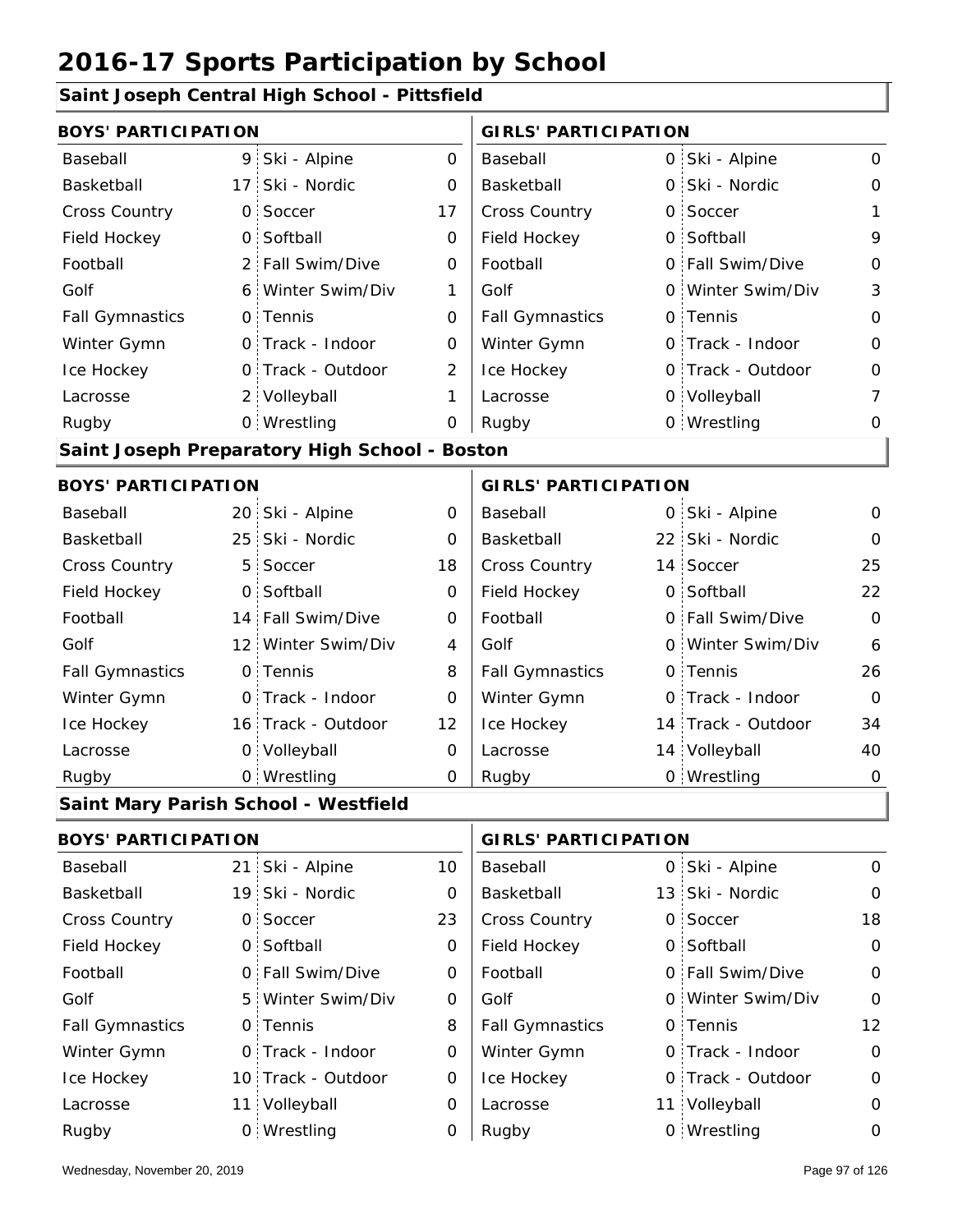#### **Saint Mary's High School - Lynn**

| <b>BOYS' PARTICIPATION</b> |                |                                              |                | <b>GIRLS' PARTICIPATION</b>       |              |                   |                |
|----------------------------|----------------|----------------------------------------------|----------------|-----------------------------------|--------------|-------------------|----------------|
| Baseball                   |                | 43 Ski - Alpine                              | 0              | Baseball                          | $\mathsf{O}$ | Ski - Alpine      | $\mathbf 0$    |
| Basketball                 | 48             | Ski - Nordic                                 | O              | Basketball                        | 44           | Ski - Nordic      | $\mathbf 0$    |
| <b>Cross Country</b>       |                | 26 Soccer                                    | 32             | <b>Cross Country</b>              | 22           | Soccer            | 35             |
| Field Hockey               | $\overline{O}$ | Softball                                     | 0              | Field Hockey                      | $\Omega$     | Softball          | 29             |
| Football                   |                | 46 Fall Swim/Dive                            | $\mathbf 0$    | Football                          | 0            | Fall Swim/Dive    | $\Omega$       |
| Golf                       |                | 18 Winter Swim/Div                           | 11             | Golf                              |              | 0 Winter Swim/Div | 16             |
| <b>Fall Gymnastics</b>     |                | 0 Tennis                                     | 11             | <b>Fall Gymnastics</b>            | O            | Tennis            | 18             |
| Winter Gymn                |                | O Track - Indoor                             | 16             | Winter Gymn                       | 0            | Track - Indoor    | 31             |
| Ice Hockey                 |                | 28 Track - Outdoor                           | 36             | Ice Hockey                        | 18           | Track - Outdoor   | 41             |
| Lacrosse                   |                | 33 Volleyball                                | $\mathbf 0$    | Lacrosse                          |              | 36 Volleyball     | 44             |
| Rugby                      |                | 0 Wrestling                                  | O              | Rugby                             |              | 0 Wrestling       | $\mathbf 0$    |
|                            |                | Saint Mary's Jr./Sr. High School - Worcester |                |                                   |              |                   |                |
| <b>BOYS' PARTICIPATION</b> |                |                                              |                | <b>GIRLS' PARTICIPATION</b>       |              |                   |                |
| Baseball                   |                | 12 Ski - Alpine                              | 0              | Baseball                          | $\mathsf{O}$ | Ski - Alpine      | $\mathbf 0$    |
| Basketball                 |                | 16 Ski - Nordic                              | O              | Basketball                        | 15           | Ski - Nordic      | $\mathbf{O}$   |
| <b>Cross Country</b>       | $\mathsf{O}$   | Soccer                                       | 18             | <b>Cross Country</b>              | 0            | Soccer            | $\mathsf{O}$   |
| Field Hockey               | $\overline{O}$ | Softball                                     | 0              | Field Hockey                      | 0            | Softball          | 11             |
| Football                   |                | 0 Fall Swim/Dive                             | O              | Football                          | 0            | Fall Swim/Dive    | $\overline{0}$ |
| Golf                       |                | 0 Winter Swim/Div                            | 0              | Golf                              |              | 0 Winter Swim/Div | $\mathsf{O}$   |
| <b>Fall Gymnastics</b>     |                | 0 Tennis                                     | O              | <b>Fall Gymnastics</b>            | 0            | Tennis            | $\mathbf 0$    |
| Winter Gymn                |                | O Track - Indoor                             | O              | Winter Gymn                       |              | 0 Track - Indoor  | $\mathbf{O}$   |
| Ice Hockey                 |                | 0 Track - Outdoor                            | 0              | Ice Hockey                        | 0            | Track - Outdoor   | $\Omega$       |
| Lacrosse                   |                | 0 Volleyball                                 | $\overline{0}$ | Lacrosse                          | 0            | Volleyball        | 15             |
| Rugby                      |                | 0 Wrestling                                  | 0              | Rugby                             |              | 0 Wrestling       | $\mathbf 0$    |
|                            |                | Saint Peter-Marian Jr/Sr H.S. - Worcester    |                |                                   |              |                   |                |
| <b>DOVCLDADTIOIDATION</b>  |                |                                              |                | $\sim$ וחס ודתחומות ומוסירים וחומ |              |                   |                |

| BUYS PARTICIPATION     |                    |    | GIRLS PARTICIPATION    |  |                   |                |
|------------------------|--------------------|----|------------------------|--|-------------------|----------------|
| Baseball               | 40 Ski - Alpine    | 0  | Baseball               |  | 0 Ski - Alpine    | $\Omega$       |
| Basketball             | 40 Ski - Nordic    | 0  | Basketball             |  | 25 Ski - Nordic   | $\circ$        |
| <b>Cross Country</b>   | 7 Soccer           | 16 | <b>Cross Country</b>   |  | 10 Soccer         | 28             |
| Field Hockey           | 0 Softball         | 0  | Field Hockey           |  | 20 Softball       | 25             |
| Football               | 52 Fall Swim/Dive  | 0  | Football               |  | 0 Fall Swim/Dive  | $\overline{4}$ |
| Golf                   | 10 Winter Swim/Div | 0  | Golf                   |  | 1 Winter Swim/Div | $\circ$        |
| <b>Fall Gymnastics</b> | 0 Tennis           | 15 | <b>Fall Gymnastics</b> |  | 0 Tennis          | $\Omega$       |
| Winter Gymn            | O Track - Indoor   | 30 | Winter Gymn            |  | 0 Track - Indoor  | 35             |
| Ice Hockey             | 27 Track - Outdoor | 15 | Ice Hockey             |  | 4 Track - Outdoor | 22             |
| Lacrosse               | 19 Volleyball      | 0  | Lacrosse               |  | 25 Volleyball     | 25             |
| Rugby                  | 0 Wrestling        | 0  | Rugby                  |  | 0 Wrestling       | 0              |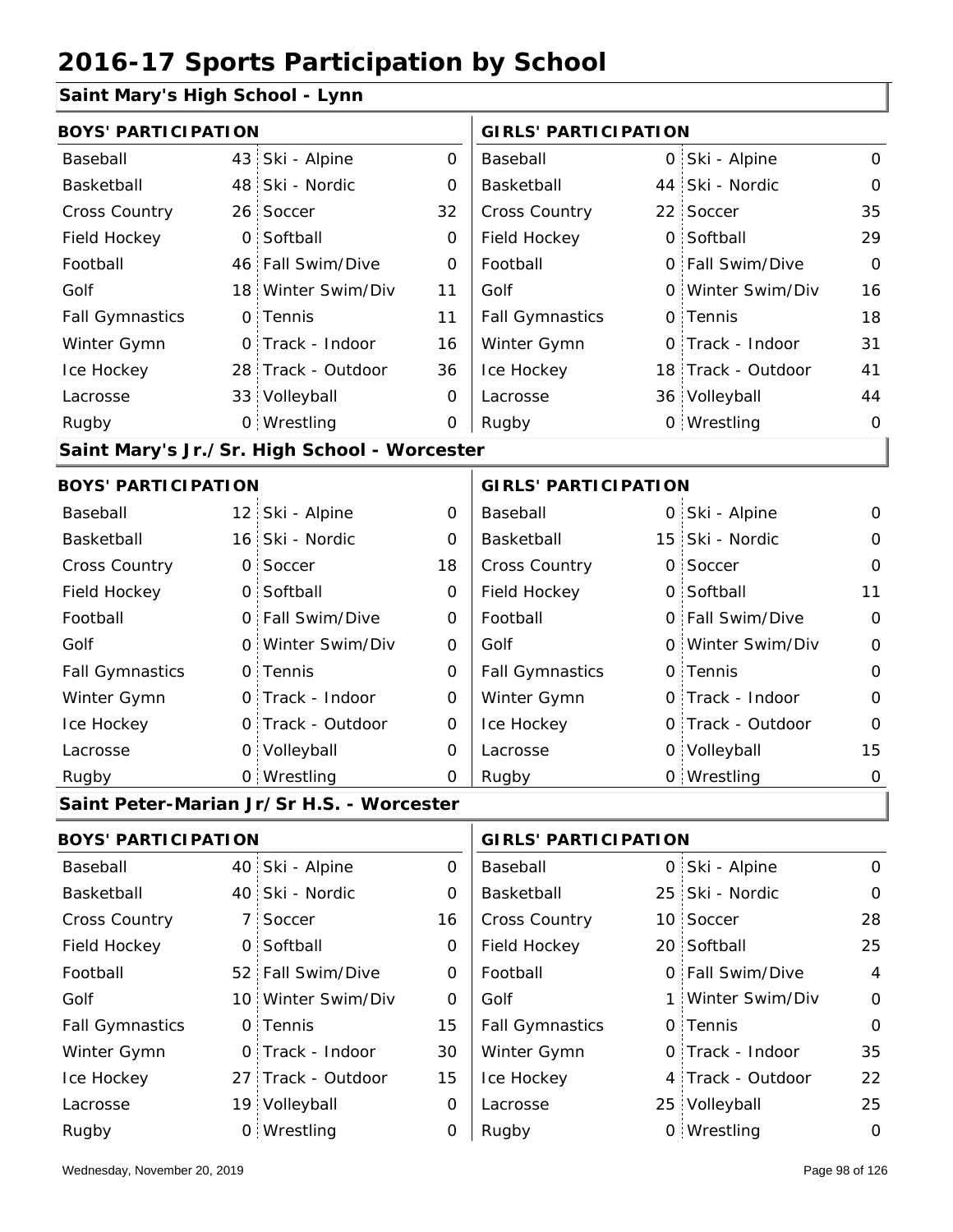### **Salem High School - Salem**

| <b>BOYS' PARTICIPATION</b>         |                                      |                    |             | <b>GIRLS' PARTICIPATION</b> |   |                    |                |
|------------------------------------|--------------------------------------|--------------------|-------------|-----------------------------|---|--------------------|----------------|
| Baseball                           | 50                                   | Ski - Alpine       | $\Omega$    | Baseball                    |   | 0 Ski - Alpine     | $\overline{O}$ |
| Basketball                         | 45                                   | Ski - Nordic       | 0           | Basketball                  |   | 26 Ski - Nordic    | $\mathbf 0$    |
| <b>Cross Country</b>               | 15                                   | Soccer             | 35          | Cross Country               | 8 | Soccer             | 29             |
| Field Hockey                       | $\mathsf{O}$                         | Softball           | 0           | Field Hockey                |   | 0 Softball         | 29             |
| Football                           |                                      | 65 Fall Swim/Dive  | $\Omega$    | Football                    |   | 2 Fall Swim/Dive   | $\Omega$       |
| Golf                               | 13 <sup>1</sup>                      | Winter Swim/Div    | 10          | Golf                        |   | 0 Winter Swim/Div  | 12             |
| <b>Fall Gymnastics</b>             | $\circ$                              | Tennis             | 16          | <b>Fall Gymnastics</b>      |   | 0 Tennis           | 25             |
| Winter Gymn                        | 0.                                   | Track - Indoor     | 40          | Winter Gymn                 |   | 12 Track - Indoor  | 22             |
| Ice Hockey                         | 6                                    | Track - Outdoor    | 55          | Ice Hockey                  |   | 0 Track - Outdoor  | 17             |
| Lacrosse                           |                                      | 32 Volleyball      | $\mathbf 0$ | Lacrosse                    |   | 33 Volleyball      | 52             |
| Rugby                              |                                      | 0 Wrestling        | 18          | Rugby                       |   | 0 Wrestling        | $\overline{O}$ |
|                                    | Sandwich High School - East Sandwich |                    |             |                             |   |                    |                |
| <b>BOYS' PARTICIPATION</b>         |                                      |                    |             | <b>GIRLS' PARTICIPATION</b> |   |                    |                |
| Baseball                           |                                      | 39 Ski - Alpine    | 0           | Baseball                    |   | 0 Ski - Alpine     | $\mathbf{O}$   |
| Basketball                         | 51                                   | Ski - Nordic       | 0           | Basketball                  |   | 30 Ski - Nordic    | $\Omega$       |
| Cross Country                      | 15 <sup>1</sup>                      | Soccer             | 59          | Cross Country               |   | 20 Soccer          | 41             |
| Field Hockey                       | $\overline{O}$                       | Softball           | 0           | Field Hockey                |   | 33 Softball        | 15             |
| Football                           |                                      | 70 Fall Swim/Dive  | $\Omega$    | Football                    |   | 0 Fall Swim/Dive   | $\Omega$       |
| Golf                               |                                      | 18 Winter Swim/Div | 25          | Golf                        |   | 0 Winter Swim/Div  | 32             |
| <b>Fall Gymnastics</b>             | $\mathsf{O}$                         | Tennis             | 12          | <b>Fall Gymnastics</b>      |   | 0 Tennis           | 22             |
| Winter Gymn                        | $\mathsf{O}$                         | Track - Indoor     | 22          | Winter Gymn                 |   | 0 Track - Indoor   | 19             |
| Ice Hockey                         |                                      | 33 Track - Outdoor | 39          | Ice Hockey                  |   | 37 Track - Outdoor | 43             |
| Lacrosse                           |                                      | 54 Volleyball      | 0           | Lacrosse                    |   | 51 Volleyball      | 43             |
| Rugby                              |                                      | 0 Wrestling        | 22          | Rugby                       |   | 0 Wrestling        | 0              |
| <b>Saugus High School - Saugus</b> |                                      |                    |             |                             |   |                    |                |
| <b>BOYS' PARTICIPATION</b>         |                                      |                    |             | <b>GIRLS' PARTICIPATION</b> |   |                    |                |
|                                    |                                      |                    |             |                             |   |                    |                |

| Baseball               | 49 Ski - Alpine    | 0  | Baseball               | 0 Ski - Alpine     | $\Omega$    |
|------------------------|--------------------|----|------------------------|--------------------|-------------|
| Basketball             | 40 Ski - Nordic    | 0  | Basketball             | 22 Ski - Nordic    | $\mathbf 0$ |
| <b>Cross Country</b>   | 0 Soccer           | 33 | <b>Cross Country</b>   | 0 Soccer           | 39          |
| Field Hockey           | 0 Softball         | 0  | Field Hockey           | 36 Softball        | $\Omega$    |
| Football               | 44 Fall Swim/Dive  | 0  | Football               | 0 Fall Swim/Dive   | $\mathbf 0$ |
| Golf                   | 23 Winter Swim/Div | 0  | Golf                   | 18 Winter Swim/Div | 2           |
| <b>Fall Gymnastics</b> | 0 Tennis           | 0  | <b>Fall Gymnastics</b> | 0 Tennis           | 17          |
| Winter Gymn            | O Track - Indoor   | 12 | Winter Gymn            | 0 Track - Indoor   | 17          |
| Ice Hockey             | 31 Track - Outdoor | 21 | Ice Hockey             | 1 Track - Outdoor  | 17          |
| Lacrosse               | 32 Volleyball      | 0  | Lacrosse               | 38 Volleyball      | 27          |
| Rugby                  | 0 Wrestling        | 15 | Rugby                  | 0 Wrestling        | 0           |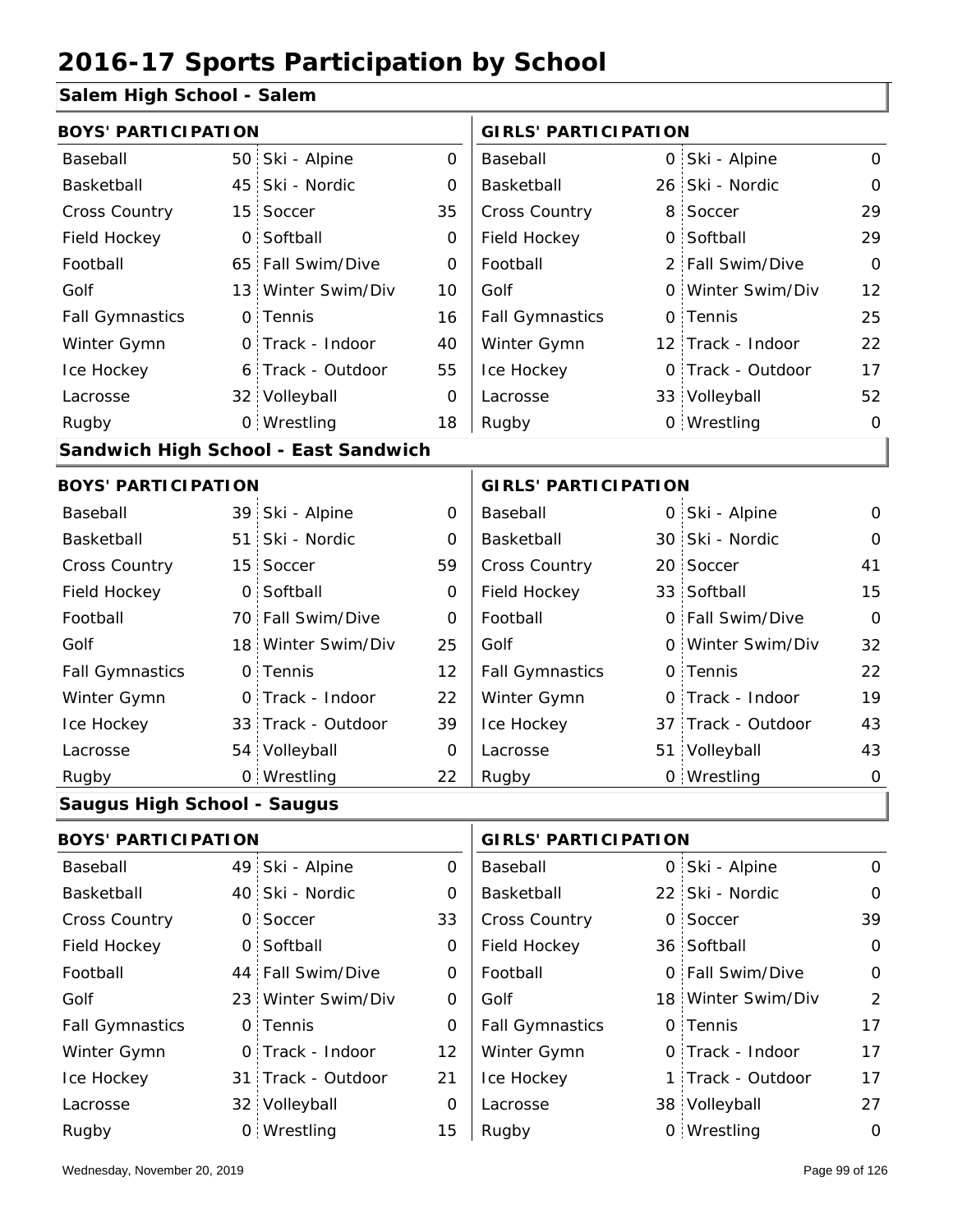### **Scituate High School - Scituate**

| <b>BOYS' PARTICIPATION</b> |                 |                                                                                                                                                                                                                                                                                                                                                              | <b>GIRLS' PARTICIPATION</b> |    |  |                                                                                                                                                                                                                                                                                                                                                                                                                         |
|----------------------------|-----------------|--------------------------------------------------------------------------------------------------------------------------------------------------------------------------------------------------------------------------------------------------------------------------------------------------------------------------------------------------------------|-----------------------------|----|--|-------------------------------------------------------------------------------------------------------------------------------------------------------------------------------------------------------------------------------------------------------------------------------------------------------------------------------------------------------------------------------------------------------------------------|
|                            | Ski - Alpine    | 8                                                                                                                                                                                                                                                                                                                                                            | Baseball                    |    |  | 6                                                                                                                                                                                                                                                                                                                                                                                                                       |
|                            | Ski - Nordic    | 0                                                                                                                                                                                                                                                                                                                                                            | Basketball                  |    |  | $\Omega$                                                                                                                                                                                                                                                                                                                                                                                                                |
|                            | Soccer          | 58                                                                                                                                                                                                                                                                                                                                                           | <b>Cross Country</b>        |    |  | 57                                                                                                                                                                                                                                                                                                                                                                                                                      |
|                            | Softball        | 0                                                                                                                                                                                                                                                                                                                                                            | Field Hockey                |    |  | 19                                                                                                                                                                                                                                                                                                                                                                                                                      |
|                            |                 | 0                                                                                                                                                                                                                                                                                                                                                            | Football                    |    |  | $\Omega$                                                                                                                                                                                                                                                                                                                                                                                                                |
|                            | Winter Swim/Div | 13                                                                                                                                                                                                                                                                                                                                                           | Golf                        |    |  | 29                                                                                                                                                                                                                                                                                                                                                                                                                      |
|                            |                 | 16                                                                                                                                                                                                                                                                                                                                                           | <b>Fall Gymnastics</b>      |    |  | 18                                                                                                                                                                                                                                                                                                                                                                                                                      |
|                            | Track - Indoor  | 38                                                                                                                                                                                                                                                                                                                                                           | Winter Gymn                 |    |  | 78                                                                                                                                                                                                                                                                                                                                                                                                                      |
|                            |                 | 26                                                                                                                                                                                                                                                                                                                                                           | Ice Hockey                  |    |  | 62                                                                                                                                                                                                                                                                                                                                                                                                                      |
|                            |                 | $\overline{0}$                                                                                                                                                                                                                                                                                                                                               | Lacrosse                    |    |  | 40                                                                                                                                                                                                                                                                                                                                                                                                                      |
|                            |                 | 17                                                                                                                                                                                                                                                                                                                                                           | Rugby                       |    |  | $\mathbf 0$                                                                                                                                                                                                                                                                                                                                                                                                             |
|                            |                 |                                                                                                                                                                                                                                                                                                                                                              |                             |    |  |                                                                                                                                                                                                                                                                                                                                                                                                                         |
| <b>BOYS' PARTICIPATION</b> |                 |                                                                                                                                                                                                                                                                                                                                                              |                             |    |  |                                                                                                                                                                                                                                                                                                                                                                                                                         |
|                            |                 | 0                                                                                                                                                                                                                                                                                                                                                            | Baseball                    |    |  | $\mathbf{O}$                                                                                                                                                                                                                                                                                                                                                                                                            |
|                            | Ski - Nordic    | 0                                                                                                                                                                                                                                                                                                                                                            | Basketball                  |    |  | $\Omega$                                                                                                                                                                                                                                                                                                                                                                                                                |
|                            |                 | 30                                                                                                                                                                                                                                                                                                                                                           | Cross Country               |    |  | 30                                                                                                                                                                                                                                                                                                                                                                                                                      |
| $\mathsf{O}$               | Softball        | $\overline{O}$                                                                                                                                                                                                                                                                                                                                               | Field Hockey                | 25 |  | 24                                                                                                                                                                                                                                                                                                                                                                                                                      |
|                            | Fall Swim/Dive  | $\Omega$                                                                                                                                                                                                                                                                                                                                                     | Football                    |    |  | $\Omega$                                                                                                                                                                                                                                                                                                                                                                                                                |
| 8                          | Winter Swim/Div | 13                                                                                                                                                                                                                                                                                                                                                           | Golf                        |    |  | 29                                                                                                                                                                                                                                                                                                                                                                                                                      |
|                            |                 | 16                                                                                                                                                                                                                                                                                                                                                           | <b>Fall Gymnastics</b>      |    |  | 17                                                                                                                                                                                                                                                                                                                                                                                                                      |
|                            |                 | 40                                                                                                                                                                                                                                                                                                                                                           | Winter Gymn                 |    |  | 40                                                                                                                                                                                                                                                                                                                                                                                                                      |
|                            | Track - Outdoor | 40                                                                                                                                                                                                                                                                                                                                                           | Ice Hockey                  |    |  | 40                                                                                                                                                                                                                                                                                                                                                                                                                      |
|                            | Volleyball      | $\overline{2}$                                                                                                                                                                                                                                                                                                                                               | Lacrosse                    |    |  | 46                                                                                                                                                                                                                                                                                                                                                                                                                      |
|                            |                 | $\mathbf 0$                                                                                                                                                                                                                                                                                                                                                  | Rugby                       |    |  | $\mathbf 0$                                                                                                                                                                                                                                                                                                                                                                                                             |
|                            |                 |                                                                                                                                                                                                                                                                                                                                                              |                             |    |  |                                                                                                                                                                                                                                                                                                                                                                                                                         |
|                            |                 | 58<br>54<br>39<br>$\overline{O}$<br>79 Fall Swim/Dive<br>17 <sup>1</sup><br>0 Tennis<br>1  <br>49 Track - Outdoor<br>16 Volleyball<br>0 Wrestling<br>Seekonk High School - Seekonk<br>30 Ski - Alpine<br>36 <sup>2</sup><br>16 Soccer<br>24<br>0 Tennis<br>0 Track - Indoor<br>$\Omega$<br>$\mathsf{O}$<br>0 Wrestling<br><b>Sharon High School - Sharon</b> |                             |    |  | 0 Ski - Alpine<br>37 Ski - Nordic<br>20 Soccer<br>58 Softball<br>0 Fall Swim/Dive<br>2 Winter Swim/Div<br>0 Tennis<br>12 Track - Indoor<br>23 Track - Outdoor<br>53 Volleyball<br>0 Wrestling<br><b>GIRLS' PARTICIPATION</b><br>0 Ski - Alpine<br>18 Ski - Nordic<br>10 Soccer<br>Softball<br>1 Fall Swim/Dive<br>0 Winter Swim/Div<br>0 Tennis<br>0 Track - Indoor<br>0 Track - Outdoor<br>0 Volleyball<br>0 Wrestling |

| <b>BOYS' PARTICIPATION</b> |  | <b>GIRLS' PARTICIPATION</b> |          |                        |  |                   |                |
|----------------------------|--|-----------------------------|----------|------------------------|--|-------------------|----------------|
| Baseball                   |  | 46 Ski - Alpine             | $\Omega$ | Baseball               |  | 0 Ski - Alpine    | $\Omega$       |
| Basketball                 |  | 36 Ski - Nordic             | 0        | Basketball             |  | 29 Ski - Nordic   | $\Omega$       |
| <b>Cross Country</b>       |  | 35 Soccer                   | 60       | <b>Cross Country</b>   |  | 28 Soccer         | 38             |
| Field Hockey               |  | 0 Softball                  | 0        | Field Hockey           |  | 58 Softball       | 26             |
| Football                   |  | 52 Fall Swim/Dive           | 0        | Football               |  | 0 Fall Swim/Dive  | $\overline{O}$ |
| Golf                       |  | 13 Winter Swim/Div          | 11       | Golf                   |  | 0 Winter Swim/Div | 28             |
| <b>Fall Gymnastics</b>     |  | 0 Tennis                    | 16       | <b>Fall Gymnastics</b> |  | 0 Tennis          | 17             |
| Winter Gymn                |  | O Track - Indoor            | 65       | Winter Gymn            |  | 10 Track - Indoor | 55             |
| Ice Hockey                 |  | 0 Track - Outdoor           | 74       | Ice Hockey             |  | 0 Track - Outdoor | 66             |
| Lacrosse                   |  | 37 Volleyball               | 0        | Lacrosse               |  | 40 Volleyball     | 40             |
| Rugby                      |  | 0 Wrestling                 | 40       | Rugby                  |  | 0 Wrestling       | $\Omega$       |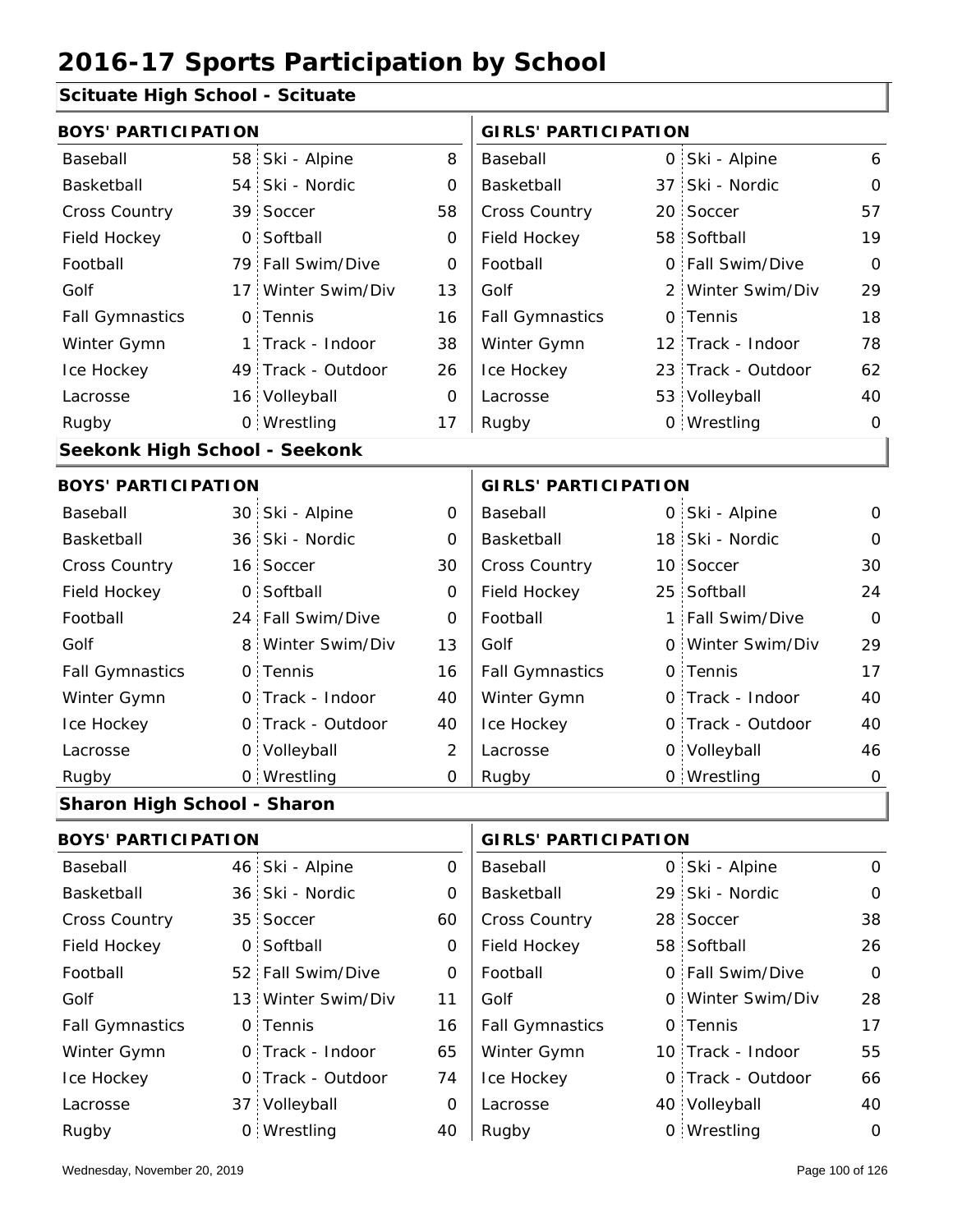### **Shawsheen Valley Tech School - Billerica**

| <b>BOYS' PARTICIPATION</b>         |                 |                                     |     | <b>GIRLS' PARTICIPATION</b> |  |                    |             |
|------------------------------------|-----------------|-------------------------------------|-----|-----------------------------|--|--------------------|-------------|
| Baseball                           | 62 <sub>1</sub> | Ski - Alpine                        | 0   | Baseball                    |  | 0 Ski - Alpine     | 0           |
| Basketball                         |                 | 65 Ski - Nordic                     | 0   | Basketball                  |  | 47 Ski - Nordic    | $\mathbf 0$ |
| <b>Cross Country</b>               |                 | 30 Soccer                           | 42  | Cross Country               |  | 22 Soccer          | 38          |
| Field Hockey                       | $\mathsf{O}$    | Softball                            | 0   | Field Hockey                |  | 0 Softball         | 41          |
| Football                           | 85              | Fall Swim/Dive                      | 0   | Football                    |  | 0 Fall Swim/Dive   | $\mathbf 0$ |
| Golf                               |                 | 15 Winter Swim/Div                  | 29  | Golf                        |  | 0 Winter Swim/Div  | 24          |
| <b>Fall Gymnastics</b>             |                 | 0 Tennis                            | 18  | <b>Fall Gymnastics</b>      |  | 0 Tennis           | 13          |
| Winter Gymn                        |                 | O Track - Indoor                    | 0   | Winter Gymn                 |  | 0 Track - Indoor   | $\Omega$    |
| Ice Hockey                         |                 | 63 Track - Outdoor                  | 49  | Ice Hockey                  |  | 21 Track - Outdoor | 28          |
| Lacrosse                           |                 | 41 Volleyball                       | 0   | Lacrosse                    |  | 37 Volleyball      | 34          |
| Rugby                              |                 | 0 Wrestling                         | 53  | Rugby                       |  | 0 Wrestling        | $\mathbf 0$ |
| Shepherd Hill Regional HS - Dudley |                 |                                     |     |                             |  |                    |             |
| <b>BOYS' PARTICIPATION</b>         |                 |                                     |     | <b>GIRLS' PARTICIPATION</b> |  |                    |             |
| Baseball                           |                 | 31 Ski - Alpine                     | 0   | Baseball                    |  | 0 Ski - Alpine     | 0           |
| Basketball                         |                 | 33 Ski - Nordic                     | 0   | Basketball                  |  | 30 Ski - Nordic    | $\mathbf 0$ |
| <b>Cross Country</b>               |                 | 26 Soccer                           | 40  | Cross Country               |  | 22 Soccer          | 35          |
| Field Hockey                       | 1               | Softball                            | 0   | Field Hockey                |  | 29 Softball        | 27          |
| Football                           |                 | 94 Fall Swim/Dive                   | 0   | Football                    |  | 1 Fall Swim/Dive   | $\mathbf 0$ |
| Golf                               | 11 <sup>1</sup> | Winter Swim/Div                     | 0   | Golf                        |  | 0 Winter Swim/Div  | $\mathbf 0$ |
| <b>Fall Gymnastics</b>             |                 | 0 Tennis                            | 12  | <b>Fall Gymnastics</b>      |  | 0 Tennis           | 23          |
| Winter Gymn                        | $\mathsf{O}$    | Track - Indoor                      | 50  | Winter Gymn                 |  | O Track - Indoor   | 24          |
| Ice Hockey                         | 6 <sup>1</sup>  | Track - Outdoor                     | 52  | Ice Hockey                  |  | 3 Track - Outdoor  | 41          |
| Lacrosse                           |                 | 47 Volleyball                       | 0   | Lacrosse                    |  | 36 Volleyball      | 39          |
| Rugby                              |                 | 0 Wrestling                         | 14  | Rugby                       |  | 0 Wrestling        | 3           |
|                                    |                 | Shrewsbury High School - Shrewsbury |     |                             |  |                    |             |
| <b>BOYS' PARTICIPATION</b>         |                 |                                     |     | <b>GIRLS' PARTICIPATION</b> |  |                    |             |
| Baseball                           |                 | 38 Ski - Alpine                     | 3   | Baseball                    |  | 0 Ski - Alpine     | 15          |
| Basketball                         | 41              | Ski - Nordic                        | 0   | Basketball                  |  | 37 Ski - Nordic    | $\mathbf 0$ |
| Cross Country                      |                 | 54 Soccer                           | 49  | Cross Country               |  | 35 Soccer          | 45          |
| Field Hockey                       | $\overline{O}$  | Softball                            | 0   | Field Hockey                |  | 40 Softball        | 27          |
| Football                           |                 | 0 Fall Swim/Dive                    | 0   | Football                    |  | 0 Fall Swim/Dive   | $\mathbf 0$ |
| Golf                               |                 | 19 Winter Swim/Div                  | 13  | Golf                        |  | 1 Winter Swim/Div  | 23          |
| <b>Fall Gymnastics</b>             |                 | 96 Tennis                           | 9   | <b>Fall Gymnastics</b>      |  | 0 Tennis           | 14          |
| Winter Gymn                        | $\mathsf{O}$    | Track - Indoor                      | 77  | Winter Gymn                 |  | 15 Track - Indoor  | 65          |
| Ice Hockey                         | 43              | Track - Outdoor                     | 106 | Ice Hockey                  |  | 21 Track - Outdoor | 80          |
| Lacrosse                           |                 | 45 Volleyball                       | 0   | Lacrosse                    |  | 46 Volleyball      | 42          |
| Rugby                              |                 | 0 Wrestling                         | 0   | Rugby                       |  | 0 Wrestling        | $\mathbf 0$ |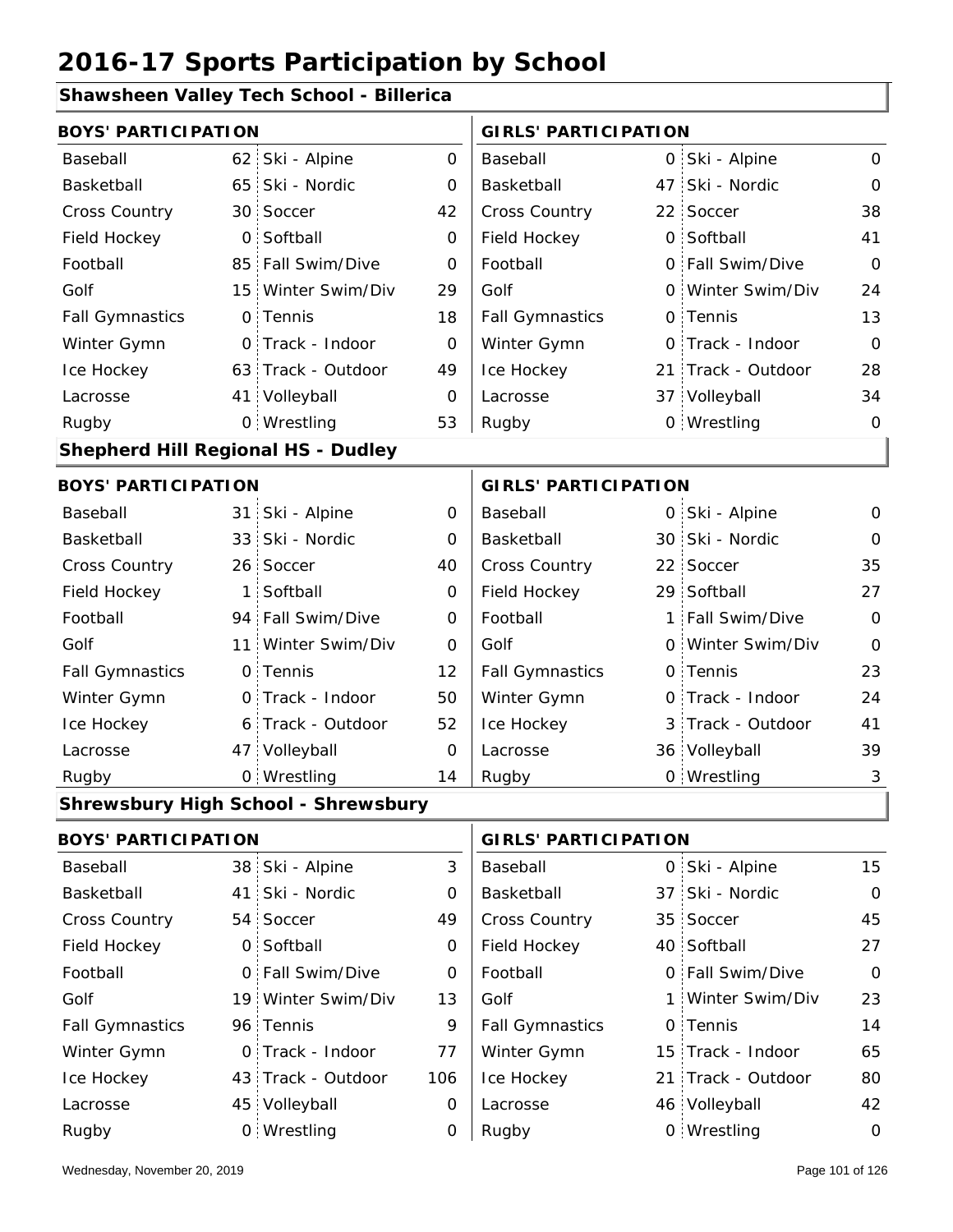### **Silver Lake Reg. High School - Kingston**

|                          | <b>BOYS' PARTICIPATION</b> |                    |          |                        |  | <b>GIRLS' PARTICIPATION</b> |          |  |  |
|--------------------------|----------------------------|--------------------|----------|------------------------|--|-----------------------------|----------|--|--|
| Baseball                 |                            | 46 Ski - Alpine    | $\Omega$ | Baseball               |  | 0 Ski - Alpine              | 0        |  |  |
| Basketball               |                            | 43 Ski - Nordic    | 0        | Basketball             |  | 38 Ski - Nordic             | 0        |  |  |
| <b>Cross Country</b>     |                            | 23 Soccer          | 67       | <b>Cross Country</b>   |  | 15 Soccer                   | 61       |  |  |
| Field Hockey             |                            | 0 Softball         | $\Omega$ | Field Hockey           |  | 37 Softball                 | 39       |  |  |
| Football                 |                            | 89 Fall Swim/Dive  | $\Omega$ | Football               |  | 0 Fall Swim/Dive            | $\Omega$ |  |  |
| Golf                     |                            | 12 Winter Swim/Div | 8        | Golf                   |  | 10 Winter Swim/Div          | 22       |  |  |
| <b>Fall Gymnastics</b>   |                            | 0 Tennis           | 16       | <b>Fall Gymnastics</b> |  | 0 Tennis                    | 17       |  |  |
| Winter Gymn              |                            | 0 Track - Indoor   | 55       | Winter Gymn            |  | 14 Track - Indoor           | 37       |  |  |
| Ice Hockey               |                            | 40 Track - Outdoor | 62       | Ice Hockey             |  | 10 Track - Outdoor          | 45       |  |  |
| Lacrosse                 |                            | 50 Volleyball      | 0        | Lacrosse               |  | 45 Volleyball               | 41       |  |  |
| Rugby                    |                            | 0 Wrestling        | 24       | Rugby                  |  | 0 Wrestling                 | 1        |  |  |
| Sizer School - Fitchburg |                            |                    |          |                        |  |                             |          |  |  |

#### **BOYS' PARTICIPATION GIRLS' PARTICIPATION**

| Baseball               | 0 Ski - Alpine    | 0        | Baseball               | 0 Ski - Alpine    | $\Omega$ |
|------------------------|-------------------|----------|------------------------|-------------------|----------|
| Basketball             | 29 Ski - Nordic   | $\Omega$ | Basketball             | 24 Ski - Nordic   | 0        |
| <b>Cross Country</b>   | 21 Soccer         | 20       | <b>Cross Country</b>   | 8 Soccer          | 25       |
| Field Hockey           | 1 Softball        | 0        | Field Hockey           | 8 Softball        | 15       |
| Football               | 0 Fall Swim/Dive  | 0        | Football               | 0 Fall Swim/Dive  | $\Omega$ |
| Golf                   | 0 Winter Swim/Div | O        | Golf                   | 0 Winter Swim/Div | $\Omega$ |
| <b>Fall Gymnastics</b> | 0 Tennis          | 0        | <b>Fall Gymnastics</b> | 0 Tennis          | $\Omega$ |
| Winter Gymn            | 0 Track - Indoor  | 0        | Winter Gymn            | 0 Track - Indoor  | 0        |
| Ice Hockey             | 0 Track - Outdoor | 17       | Ice Hockey             | 0 Track - Outdoor | 7        |
| Lacrosse               | 19 Volleyball     | O        | Lacrosse               | 6 Volleyball      | $\Omega$ |
| Rugby                  | 0 Wrestling       | O        | Rugby                  | 0 Wrestling       | 0        |

### **Smith Academy - Hatfield**

| <b>BOYS' PARTICIPATION</b> |                   |          | <b>GIRLS' PARTICIPATION</b> |  |                   |             |
|----------------------------|-------------------|----------|-----------------------------|--|-------------------|-------------|
| Baseball                   | 28 Ski - Alpine   | $\Omega$ | Baseball                    |  | 0 Ski - Alpine    | $\Omega$    |
| Basketball                 | 42 Ski - Nordic   | 0        | Basketball                  |  | 28 Ski - Nordic   | $\mathbf 0$ |
| <b>Cross Country</b>       | 0 Soccer          | 36       | <b>Cross Country</b>        |  | 0 Soccer          | 21          |
| Field Hockey               | 0 Softball        | 0        | Field Hockey                |  | 24 Softball       | 34          |
| Football                   | 2 Fall Swim/Dive  | 0        | Football                    |  | 0 Fall Swim/Dive  | $\mathbf 0$ |
| Golf                       | 8 Winter Swim/Div | 0        | Golf                        |  | 0 Winter Swim/Div | $\mathbf 0$ |
| <b>Fall Gymnastics</b>     | 0 Tennis          | 0        | <b>Fall Gymnastics</b>      |  | 0 Tennis          | $\mathbf 0$ |
| Winter Gymn                | 0 Track - Indoor  | 0        | Winter Gymn                 |  | 0 Track - Indoor  | $\mathbf 0$ |
| Ice Hockey                 | 2 Track - Outdoor | 0        | Ice Hockey                  |  | 0 Track - Outdoor | $\mathbf 0$ |
| Lacrosse                   | 0 Volleyball      | 0        | Lacrosse                    |  | 0 Volleyball      | $\mathbf 0$ |
| Rugby                      | 0 Wrestling       | 0        | Rugby                       |  | 0 Wrestling       | 0           |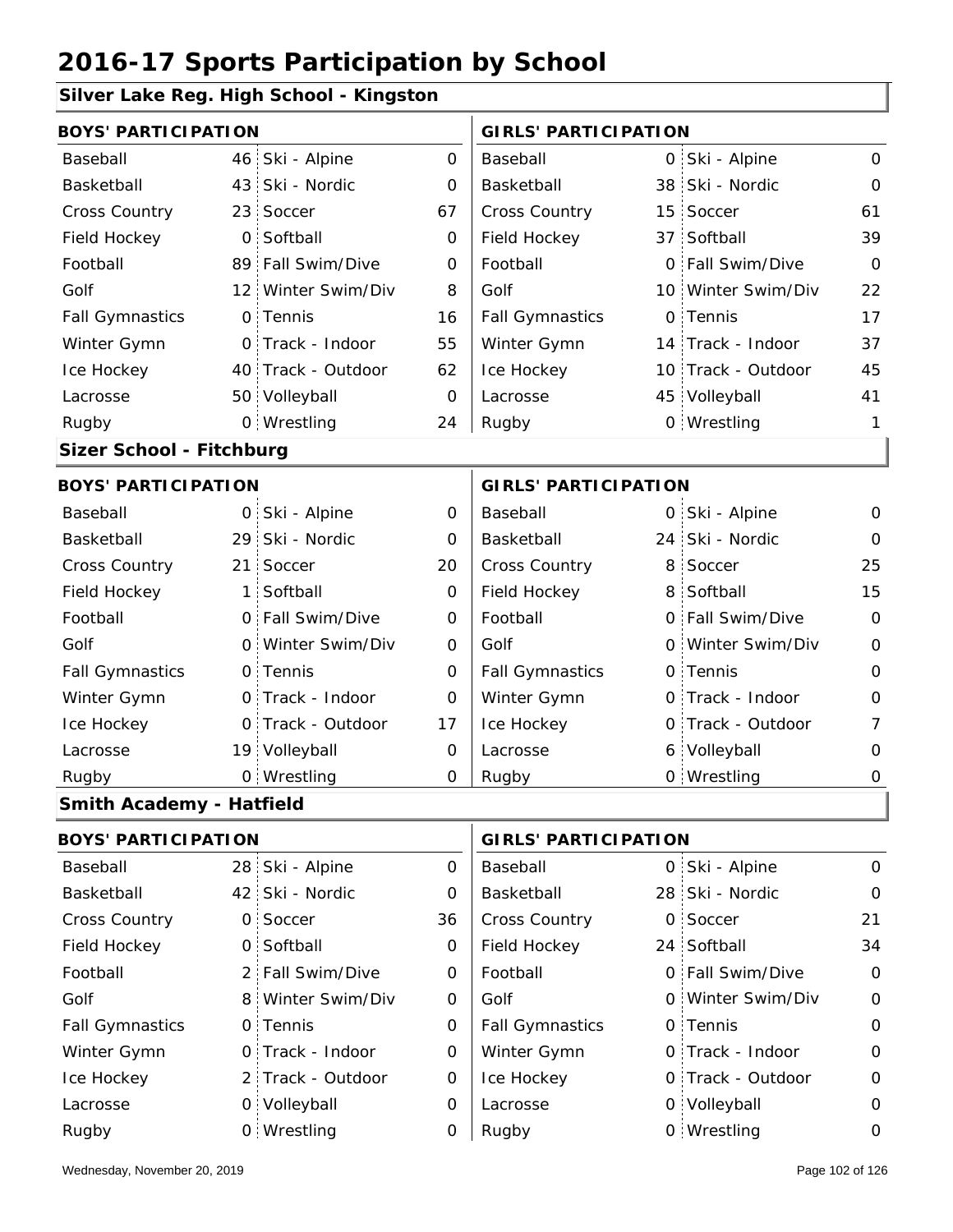#### **Smith Vocational and Agricultural HS - Northampton**

| <b>BOYS' PARTICIPATION</b> |                 |                                                  |             | <b>GIRLS' PARTICIPATION</b> |  |                   |                |
|----------------------------|-----------------|--------------------------------------------------|-------------|-----------------------------|--|-------------------|----------------|
| Baseball                   |                 | 32 Ski - Alpine                                  | 1           | Baseball                    |  | 0 Ski - Alpine    | $\mathbf 0$    |
| Basketball                 |                 | 40 Ski - Nordic                                  | 1           | Basketball                  |  | 20 Ski - Nordic   | $\Omega$       |
| <b>Cross Country</b>       |                 | 12 Soccer                                        | 25          | Cross Country               |  | 12 Soccer         | 24             |
| Field Hockey               | $\mathsf{O}$    | Softball                                         | $\mathbf 0$ | Field Hockey                |  | 0 Softball        | 30             |
| Football                   |                 | 32 Fall Swim/Dive                                | 0           | Football                    |  | 0 Fall Swim/Dive  | $\Omega$       |
| Golf                       | $2^{\circ}$     | Winter Swim/Div                                  | 0           | Golf                        |  | 0 Winter Swim/Div | $\mathbf 0$    |
| <b>Fall Gymnastics</b>     |                 | 0 Tennis                                         | 0           | <b>Fall Gymnastics</b>      |  | 0 Tennis          | $\mathbf{O}$   |
| Winter Gymn                |                 | 0 Track - Indoor                                 | 0           | Winter Gymn                 |  | O Track - Indoor  | $\mathbf{O}$   |
| Ice Hockey                 |                 | 7 Track - Outdoor                                | 0           | Ice Hockey                  |  | 0 Track - Outdoor | $\overline{O}$ |
| Lacrosse                   |                 | 0 Volleyball                                     | 15          | Lacrosse                    |  | 0 Volleyball      | 28             |
| Rugby                      |                 | 0 Wrestling                                      | 7           | Rugby                       |  | 0 Wrestling       | 3              |
|                            |                 | Snowden Int'l School @ Copley - Boston           |             |                             |  |                   |                |
| <b>BOYS' PARTICIPATION</b> |                 |                                                  |             | <b>GIRLS' PARTICIPATION</b> |  |                   |                |
| Baseball                   |                 | 20 Ski - Alpine                                  | $\mathbf 0$ | Baseball                    |  | 0 Ski - Alpine    | $\mathbf 0$    |
| Basketball                 |                 | 32 Ski - Nordic                                  | 0           | Basketball                  |  | 18 Ski - Nordic   | 0              |
| Cross Country              |                 | 12 Soccer                                        | 20          | Cross Country               |  | 14 Soccer         | 20             |
| Field Hockey               |                 | 0 Softball                                       | $\mathbf 0$ | Field Hockey                |  | 0 Softball        | 18             |
| Football                   |                 | 10 Fall Swim/Dive                                | 0           | Football                    |  | 0 Fall Swim/Dive  | $\mathbf 0$    |
| Golf                       |                 | 0 Winter Swim/Div                                | 0           | Golf                        |  | 0 Winter Swim/Div | $\mathbf 0$    |
| <b>Fall Gymnastics</b>     |                 | 0 Tennis                                         | 0           | <b>Fall Gymnastics</b>      |  | 0 Tennis          | $\mathbf{O}$   |
| Winter Gymn                |                 | 0 Track - Indoor                                 | 15          | Winter Gymn                 |  | O Track - Indoor  | 14             |
| Ice Hockey                 |                 | 2 Track - Outdoor                                | 14          | Ice Hockey                  |  | 0 Track - Outdoor | 14             |
| Lacrosse                   |                 | 0 Volleyball                                     | 0           | Lacrosse                    |  | 0 Volleyball      | 20             |
| Rugby                      |                 | 0 Wrestling                                      | $\mathbf 0$ | Rugby                       |  | 0 Wrestling       | $\mathbf 0$    |
|                            |                 | Somerset Berkley Regional High School - Somerset |             |                             |  |                   |                |
| <b>BOYS' PARTICIPATION</b> |                 |                                                  |             | <b>GIRLS' PARTICIPATION</b> |  |                   |                |
| Baseball                   | 43              | Ski - Alpine                                     | 0           | Baseball                    |  | 0 Ski - Alpine    | 0              |
| Basketball                 | 31              | Ski - Nordic                                     | 0           | Basketball                  |  | 30 Ski - Nordic   | $\mathbf 0$    |
| Cross Country              | 31 <sup>2</sup> | Soccer                                           | 0           | Cross Country               |  | 10 Soccer         | $\mathbf 0$    |
| Field Hockey               | 2:              | Softball                                         | 0           | Field Hockey                |  | 38 Softball       | 0              |
| Football                   |                 | 75 Fall Swim/Dive                                | 0           | Football                    |  | 0 Fall Swim/Dive  | $\mathbf 0$    |
| Golf                       |                 | 20 Winter Swim/Div                               | 0           | Golf                        |  | 0 Winter Swim/Div | 0              |
| <b>Fall Gymnastics</b>     |                 | 0 Tennis                                         | 10          | <b>Fall Gymnastics</b>      |  | 0 Tennis          | 11             |
| Winter Gymn                | 1 :             | Track - Indoor                                   | 54          | Winter Gymn                 |  | 13 Track - Indoor | 49             |
| Ice Hockey                 |                 | 15 Track - Outdoor                               | 65          | Ice Hockey                  |  | 4 Track - Outdoor | 63             |
| Lacrosse                   |                 | 0 Volleyball                                     | 1           | Lacrosse                    |  | 0 Volleyball      | 41             |
| Rugby                      |                 | 0 Wrestling                                      | 15          | Rugby                       |  | 0 Wrestling       | 0              |

 $\overline{\phantom{a}}$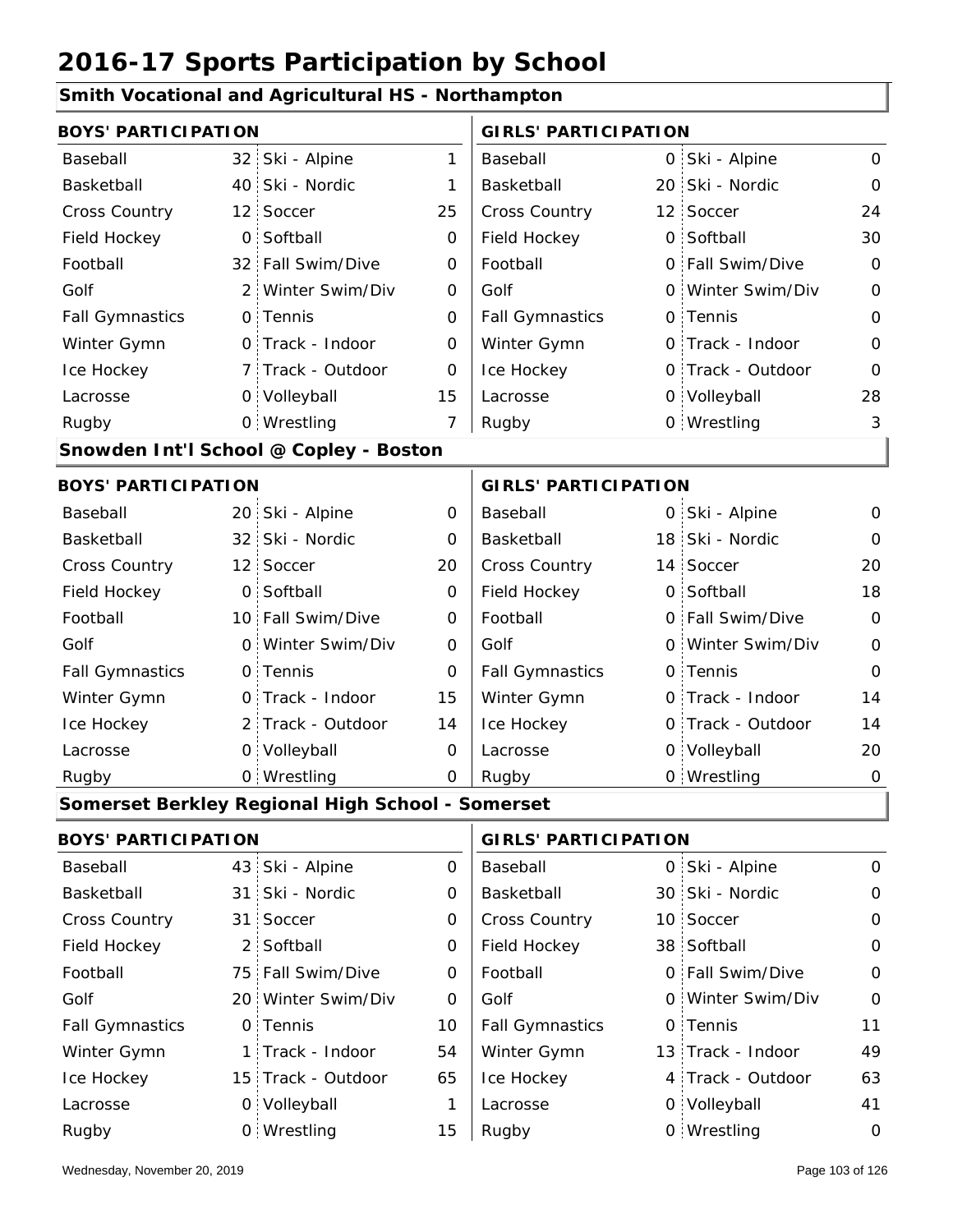### **Somerville High School - Somerville**

| <b>BOYS' PARTICIPATION</b> |                                         |              | <b>GIRLS' PARTICIPATION</b> |     |                   |              |  |
|----------------------------|-----------------------------------------|--------------|-----------------------------|-----|-------------------|--------------|--|
| Baseball                   | 55 Ski - Alpine                         | $\mathbf 0$  | Baseball                    |     | 0 Ski - Alpine    | $\mathsf{O}$ |  |
| Basketball                 | 46 Ski - Nordic                         | 0            | Basketball                  |     | 0 Ski - Nordic    | $\mathbf{O}$ |  |
| Cross Country              | 19 Soccer                               | 71           | Cross Country               |     | 8 Soccer          | 39           |  |
| Field Hockey               | 0 Softball                              | 0            | Field Hockey                |     | 0 Softball        | 31           |  |
| Football                   | 43 Fall Swim/Dive                       | $\mathbf 0$  | Football                    |     | 0 Fall Swim/Dive  | 0            |  |
| Golf                       | 12 Winter Swim/Div                      | 9            | Golf                        |     | 0 Winter Swim/Div | 14           |  |
| <b>Fall Gymnastics</b>     | 0 Tennis                                | $\mathbf 0$  | <b>Fall Gymnastics</b>      |     | 0 Tennis          | 0            |  |
| Winter Gymn                | O Track - Indoor                        | 20           | Winter Gymn                 |     | O Track - Indoor  | 17           |  |
| Ice Hockey                 | 34 Track - Outdoor                      | 60           | Ice Hockey                  |     | 4 Track - Outdoor | 50           |  |
| Lacrosse                   | 0 Volleyball                            | 12           | Lacrosse                    |     | 0 Volleyball      | 38           |  |
| Rugby                      | 0 Wrestling                             | 0            | Rugby                       |     | 0 Wrestling       | 0            |  |
|                            | South Hadley High School - South Hadley |              |                             |     |                   |              |  |
| <b>BOYS' PARTICIPATION</b> |                                         |              | <b>GIRLS' PARTICIPATION</b> |     |                   |              |  |
| Baseball                   | 36 Ski - Alpine                         | 0            | Baseball                    |     | 0 Ski - Alpine    | 0            |  |
| Basketball                 | 28 Ski - Nordic                         | 0            | Basketball                  |     | 22 Ski - Nordic   | $\Omega$     |  |
| Cross Country              | 21 Soccer                               | 31           | Cross Country               |     | 12 Soccer         | 36           |  |
| Field Hockey               | 0 Softball                              | 0            | Field Hockey                |     | 23 Softball       | 17           |  |
| Football                   | 41 Fall Swim/Dive                       | $\mathbf 0$  | Football                    | 1:  | Fall Swim/Dive    | 0            |  |
| Golf                       | 15 Winter Swim/Div                      | 5            | Golf                        |     | 0 Winter Swim/Div | 11           |  |
| <b>Fall Gymnastics</b>     | 0 Tennis                                | 13           | <b>Fall Gymnastics</b>      |     | 0 Tennis          | 18           |  |
| Winter Gymn                | O Track - Indoor                        | 37           | Winter Gymn                 |     | O Track - Indoor  | 45           |  |
| Ice Hockey                 | 11 Track - Outdoor                      | 33           | Ice Hockey                  |     | 1 Track - Outdoor | 33           |  |
| Lacrosse                   | 39 Volleyball                           | $\mathbf 0$  | Lacrosse                    |     | 31 Volleyball     | 31           |  |
| Rugby                      | 0 Wrestling                             | 18           | Rugby                       |     | 0 Wrestling       | 1            |  |
|                            | South High Community School - Worcester |              |                             |     |                   |              |  |
| <b>BOYS' PARTICIPATION</b> |                                         |              | <b>GIRLS' PARTICIPATION</b> |     |                   |              |  |
| Baseball                   | 35 Ski - Alpine                         | $\mathsf{O}$ | Baseball                    |     | 0 Ski - Alpine    | 0            |  |
| Basketball                 | 20 Ski - Nordic                         | $\mathbf 0$  | Basketball                  | 14: | Ski - Nordic      | $\mathbf 0$  |  |
| Cross Country              | 23 Soccer                               | 31           | Cross Country               |     | 12 Soccer         | 17           |  |
| Field Hockey               | 2 Softball                              | 0            | Field Hockey                |     | 23 Softball       | 17           |  |
| Football                   | 37 Fall Swim/Dive                       | 0            | Football                    |     | 3 Fall Swim/Dive  | 0            |  |
| Golf                       | 0 Winter Swim/Div                       | 4            | Golf                        |     | 0 Winter Swim/Div | 0            |  |
| <b>Fall Gymnastics</b>     | 0 Tennis                                | 27           | <b>Fall Gymnastics</b>      |     | 0 Tennis          | 24           |  |
| Winter Gymn                | 0 Track - Indoor                        | 28           | Winter Gymn                 |     | O Track - Indoor  | 19           |  |
| Ice Hockey                 | 0 Track - Outdoor                       | 48           | Ice Hockey                  |     | 0 Track - Outdoor | 38           |  |
| Lacrosse                   | 1 Volleyball                            | 15           | Lacrosse                    |     | 3 Volleyball      | 16           |  |
| Rugby                      | 0 Wrestling                             | 0            | Rugby                       |     | 0 Wrestling       | $\mathbf{1}$ |  |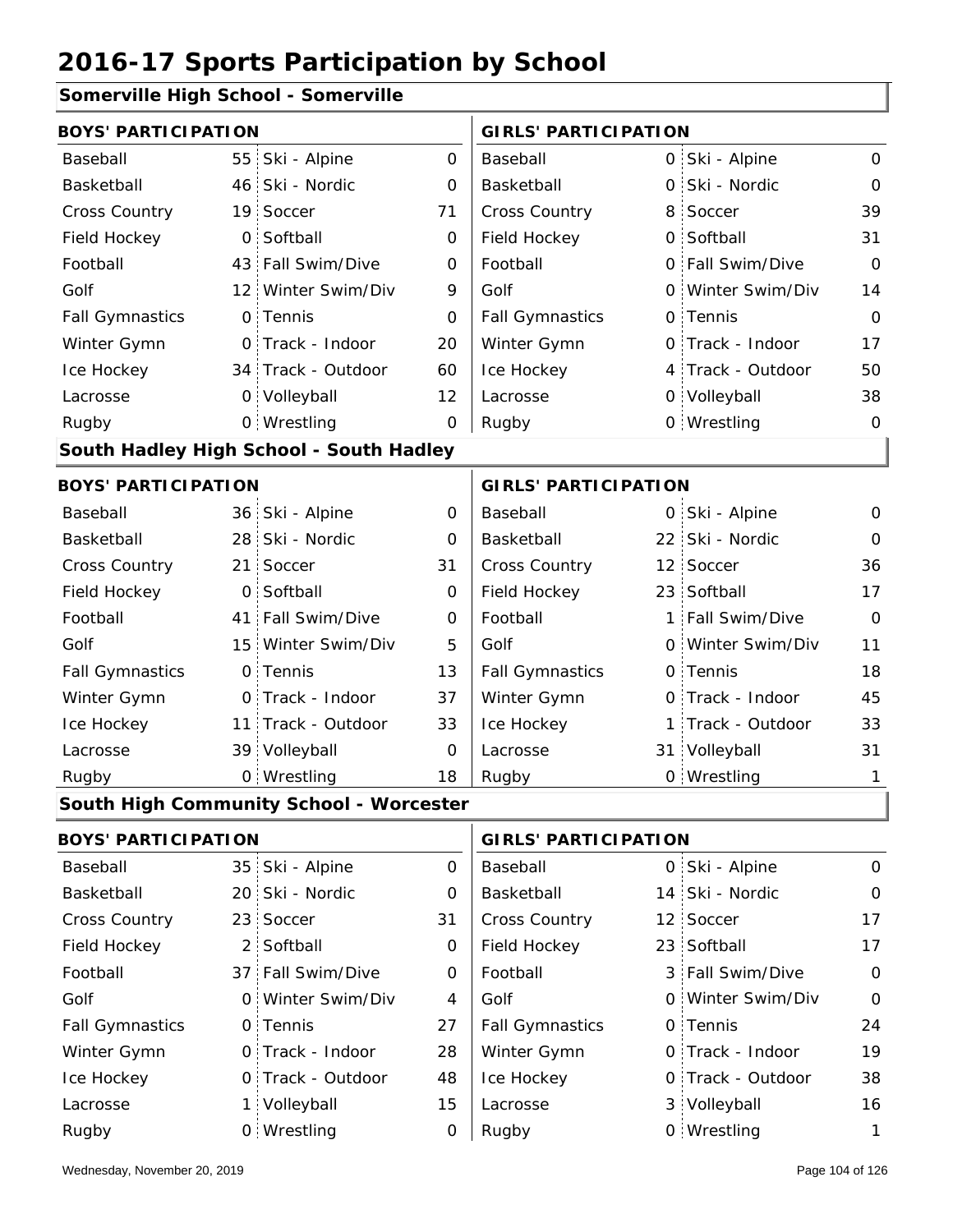#### **South Lancaster Academy - South Lancaster**

| <b>BOYS' PARTICIPATION</b> |              |                                          |             | <b>GIRLS' PARTICIPATION</b> |                 |                   |                |  |
|----------------------------|--------------|------------------------------------------|-------------|-----------------------------|-----------------|-------------------|----------------|--|
| Baseball                   |              | 0 Ski - Alpine                           | $\mathsf O$ | Baseball                    |                 | 0 Ski - Alpine    | $\mathsf{O}$   |  |
| Basketball                 |              | 20 Ski - Nordic                          | 0           | Basketball                  | 21 <sub>1</sub> | Ski - Nordic      | $\mathsf O$    |  |
| Cross Country              |              | 4 Soccer                                 | 15          | Cross Country               |                 | 6 Soccer          | $\overline{2}$ |  |
| Field Hockey               |              | 0 Softball                               | $\mathbf 0$ | Field Hockey                |                 | 0 Softball        | $\mathbf 0$    |  |
| Football                   |              | 0 Fall Swim/Dive                         | 0           | Football                    |                 | 0 Fall Swim/Dive  | $\mathbf 0$    |  |
| Golf                       |              | 0 Winter Swim/Div                        | 0           | Golf                        | O               | Winter Swim/Div   | $\mathbf 0$    |  |
| <b>Fall Gymnastics</b>     |              | 0 Tennis                                 | $\mathbf 0$ | <b>Fall Gymnastics</b>      |                 | 0 Tennis          | $\mathbf 0$    |  |
| Winter Gymn                |              | O Track - Indoor                         | $\mathbf 0$ | Winter Gymn                 |                 | O Track - Indoor  | $\mathbf 0$    |  |
| Ice Hockey                 |              | 0 Track - Outdoor                        | 0           | Ice Hockey                  |                 | 0 Track - Outdoor | 0              |  |
| Lacrosse                   |              | 0 Volleyball                             | 1           | Lacrosse                    |                 | 0 Volleyball      | 9              |  |
| Rugby                      |              | 0 Wrestling                              | $\mathbf 0$ | Rugby                       |                 | 0 Wrestling       | O              |  |
|                            |              | South Shore Christian Academy - Weymouth |             |                             |                 |                   |                |  |
| <b>BOYS' PARTICIPATION</b> |              |                                          |             | <b>GIRLS' PARTICIPATION</b> |                 |                   |                |  |
| Baseball                   |              | 16 Ski - Alpine                          | 0           | Baseball                    |                 | 0 Ski - Alpine    | 0              |  |
| Basketball                 |              | 24 Ski - Nordic                          | 0           | Basketball                  |                 | 12 Ski - Nordic   | 0              |  |
| Cross Country              |              | 0 Soccer                                 | 28          | Cross Country               |                 | 0 Soccer          | 18             |  |
| Field Hockey               |              | 0 Softball                               | 0           | Field Hockey                |                 | 0 Softball        | 18             |  |
| Football                   |              | 0 Fall Swim/Dive                         | 0           | Football                    |                 | 0 Fall Swim/Dive  | $\mathbf 0$    |  |
| Golf                       | $\mathsf{O}$ | Winter Swim/Div                          | O           | Golf                        |                 | 0 Winter Swim/Div | $\mathbf 0$    |  |
| <b>Fall Gymnastics</b>     |              | 0 Tennis                                 | $\mathbf 0$ | <b>Fall Gymnastics</b>      |                 | 0 Tennis          | $\mathbf 0$    |  |
| Winter Gymn                |              | O Track - Indoor                         | $\mathbf 0$ | Winter Gymn                 |                 | O Track - Indoor  | $\mathbf 0$    |  |
| Ice Hockey                 |              | 0 Track - Outdoor                        | 0           | Ice Hockey                  |                 | 0 Track - Outdoor | $\mathbf 0$    |  |
| Lacrosse                   |              | 0 Volleyball                             | 0           | Lacrosse                    |                 | 0 Volleyball      | 11             |  |
| Rugby                      |              | 0 Wrestling                              | 0           | Rugby                       |                 | 0 Wrestling       | $\mathbf 0$    |  |
|                            |              | South Shore Voc/Tech. HS - Hanover       |             |                             |                 |                   |                |  |
| <b>BOYS' PARTICIPATION</b> |              |                                          |             | <b>GIRLS' PARTICIPATION</b> |                 |                   |                |  |
| Baseball                   |              | 35 Ski - Alpine                          | 0           | Baseball                    |                 | 0 Ski - Alpine    | $\mathbf 0$    |  |
| Basketball                 |              | 30 Ski - Nordic                          | 0           | Basketball                  |                 | 24 Ski - Nordic   | $\mathbf 0$    |  |
| Cross Country              |              | 14 Soccer                                | 15          | Cross Country               |                 | 6 Soccer          | $\mathbf 0$    |  |
| Field Hockey               |              | 0 Softball                               | 0           | Field Hockey                |                 | 0 Softball        | 18             |  |
| Football                   |              | 65 Fall Swim/Dive                        | 0           | Football                    |                 | 0 Fall Swim/Dive  | $\mathbf 0$    |  |
| Golf                       |              | 8 Winter Swim/Div                        | 0           | Golf                        |                 | 0 Winter Swim/Div | $\mathbf 0$    |  |
| <b>Fall Gymnastics</b>     |              | 0 Tennis                                 | $\mathbf 0$ | <b>Fall Gymnastics</b>      |                 | 0 Tennis          | $\mathbf 0$    |  |

0

Winter Gymn Ice Hockey Lacrosse

0

0

12

Ice Hockey Lacrosse

Winter Gymn

22 Track - Outdoor

Wrestling Rugby 0 Rugby 0

0 Track - Indoor

40 Volleyball

0

0

0 Track - Indoor

0 Track - Outdoor

32 Volleyball 36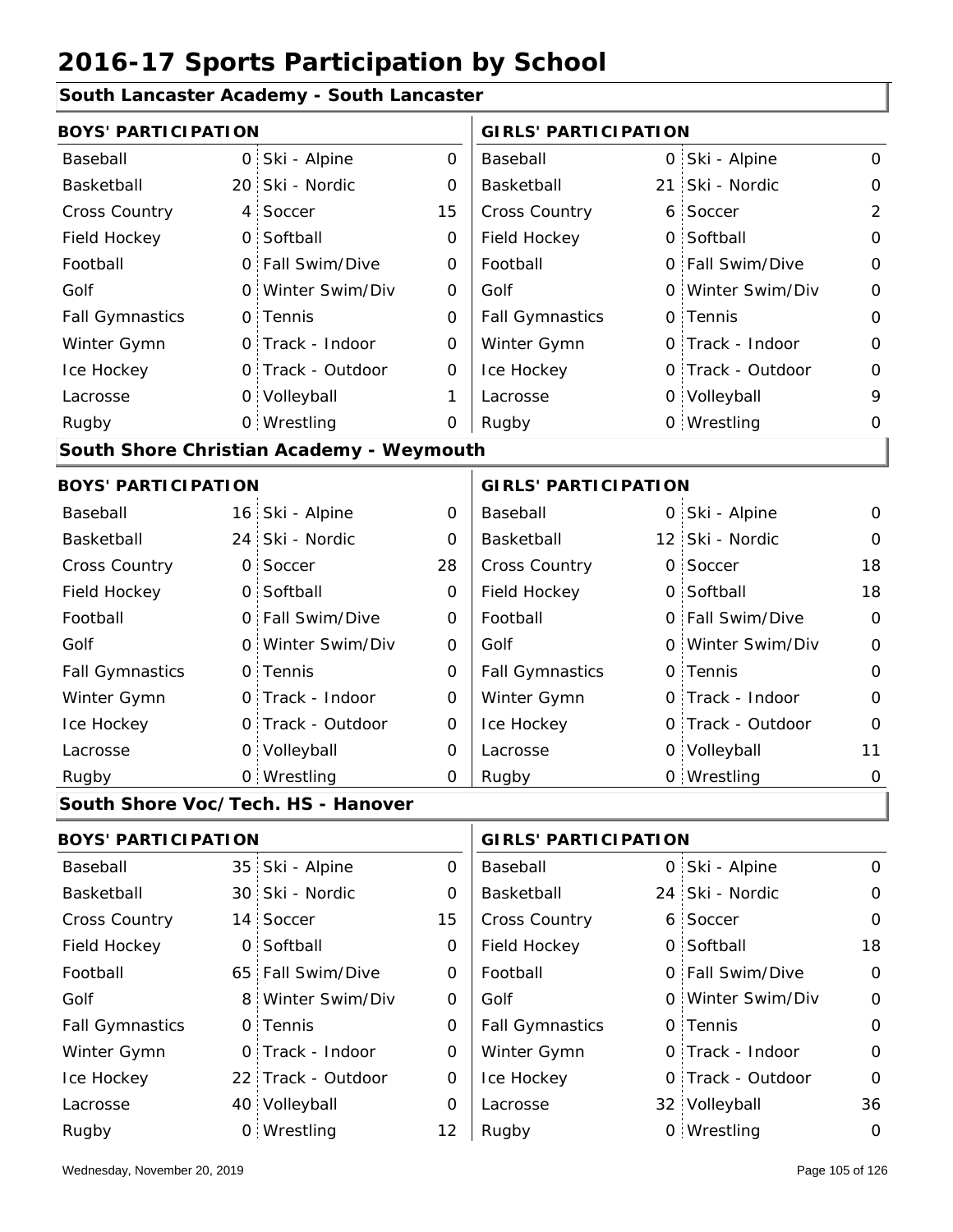#### **Southbridge High School - Southbridge**

|                            | <b>BOYS' PARTICIPATION</b> |                                                  |                |                             |  | <b>GIRLS' PARTICIPATION</b> |                |  |  |  |
|----------------------------|----------------------------|--------------------------------------------------|----------------|-----------------------------|--|-----------------------------|----------------|--|--|--|
| Baseball                   | 27 <sup>1</sup>            | Ski - Alpine                                     | $\mathbf{O}$   | Baseball                    |  | 0 Ski - Alpine              | $\mathsf{O}$   |  |  |  |
| Basketball                 |                            | 38 Ski - Nordic                                  | $\Omega$       | Basketball                  |  | 16 Ski - Nordic             | $\mathbf 0$    |  |  |  |
| Cross Country              | 7:                         | Soccer                                           | 14             | <b>Cross Country</b>        |  | 9 Soccer                    | 14             |  |  |  |
| Field Hockey               | $\mathsf{O}$               | Softball                                         | 0              | Field Hockey                |  | 0 Softball                  | 29             |  |  |  |
| Football                   |                            | 43 Fall Swim/Dive                                | 0              | Football                    |  | 0 Fall Swim/Dive            | $\mathbf 0$    |  |  |  |
| Golf                       |                            | 0 Winter Swim/Div                                | 0              | Golf                        |  | 0 Winter Swim/Div           | $\overline{O}$ |  |  |  |
| <b>Fall Gymnastics</b>     |                            | 0 Tennis                                         | 3              | <b>Fall Gymnastics</b>      |  | 0 Tennis                    | 21             |  |  |  |
| Winter Gymn                |                            | 0 Track - Indoor                                 | 24             | Winter Gymn                 |  | 0 Track - Indoor            | 23             |  |  |  |
| Ice Hockey                 |                            | 0 Track - Outdoor                                | 18             | Ice Hockey                  |  | 0 Track - Outdoor           | 17             |  |  |  |
| Lacrosse                   |                            | 0 Volleyball                                     | 0              | Lacrosse                    |  | 0 Volleyball                | 22             |  |  |  |
| Rugby                      |                            | 0 Wrestling                                      | 12             | Rugby                       |  | 0 Wrestling                 | $\mathbf 0$    |  |  |  |
|                            |                            | Southeastern Reg. Voc/Tech School - South Easton |                |                             |  |                             |                |  |  |  |
| <b>BOYS' PARTICIPATION</b> |                            |                                                  |                | <b>GIRLS' PARTICIPATION</b> |  |                             |                |  |  |  |
| Baseball                   |                            | 45 Ski - Alpine                                  | 0              | Baseball                    |  | 0 Ski - Alpine              | 0              |  |  |  |
| Basketball                 |                            | 45 Ski - Nordic                                  | $\overline{O}$ | Basketball                  |  | 30 Ski - Nordic             | $\mathbf 0$    |  |  |  |
| Cross Country              |                            | 10 Soccer                                        | 35             | Cross Country               |  | 15 Soccer                   | 20             |  |  |  |
| Field Hockey               | $\overline{O}$             | Softball                                         | 0              | Field Hockey                |  | 0 Softball                  | 25             |  |  |  |
| Football                   |                            | 75 Fall Swim/Dive                                | 0              | Football                    |  | 1 Fall Swim/Dive            | $\overline{O}$ |  |  |  |
| Golf                       |                            | 12 Winter Swim/Div                               | 0              | Golf                        |  | 0 Winter Swim/Div           | $\mathsf O$    |  |  |  |
| <b>Fall Gymnastics</b>     |                            | 0 Tennis                                         | 0              | <b>Fall Gymnastics</b>      |  | 0 Tennis                    | $\overline{O}$ |  |  |  |
| Winter Gymn                |                            | O Track - Indoor                                 | 12             | Winter Gymn                 |  | O Track - Indoor            | 12             |  |  |  |
| Ice Hockey                 |                            | 10 Track - Outdoor                               | 45             | Ice Hockey                  |  | 0 Track - Outdoor           | 45             |  |  |  |
| Lacrosse                   |                            | 35 Volleyball                                    | 1              | Lacrosse                    |  | 27 Volleyball               | 35             |  |  |  |
| Rugby                      |                            | 0 Wrestling                                      | 20             | Rugby                       |  | 0 Wrestling                 | 1              |  |  |  |

#### **Southwick-Tolland RHS - Southwick**

| <b>BOYS' PARTICIPATION</b> |  |                    |          | <b>GIRLS' PARTICIPATION</b> |  |                   |             |
|----------------------------|--|--------------------|----------|-----------------------------|--|-------------------|-------------|
| Baseball                   |  | 30 Ski - Alpine    | 9        | Baseball                    |  | 0 Ski - Alpine    | 5           |
| Basketball                 |  | 23 Ski - Nordic    | 0        | Basketball                  |  | 22 Ski - Nordic   | $\mathbf 0$ |
| <b>Cross Country</b>       |  | 9 Soccer           | 39       | <b>Cross Country</b>        |  | 13 Soccer         | 36          |
| Field Hockey               |  | 0 Softball         | 0        | Field Hockey                |  | 26 Softball       | 26          |
| Football                   |  | 0 Fall Swim/Dive   | 0        | Football                    |  | 0 Fall Swim/Dive  | $\mathbf 0$ |
| Golf                       |  | 19 Winter Swim/Div | $\Omega$ | Golf                        |  | 1 Winter Swim/Div | $\mathbf 0$ |
| <b>Fall Gymnastics</b>     |  | 0 Tennis           | 0        | <b>Fall Gymnastics</b>      |  | 0 Tennis          | $\mathbf 0$ |
| Winter Gymn                |  | O Track - Indoor   | 22       | Winter Gymn                 |  | 0 Track - Indoor  | 28          |
| Ice Hockey                 |  | 16 Track - Outdoor | 36       | Ice Hockey                  |  | 0 Track - Outdoor | 66          |
| Lacrosse                   |  | 0 Volleyball       | 23       | Lacrosse                    |  | 0 Volleyball      | 26          |
| Rugby                      |  | 0 Wrestling        | 16       | Rugby                       |  | 0 Wrestling       | $\mathbf 0$ |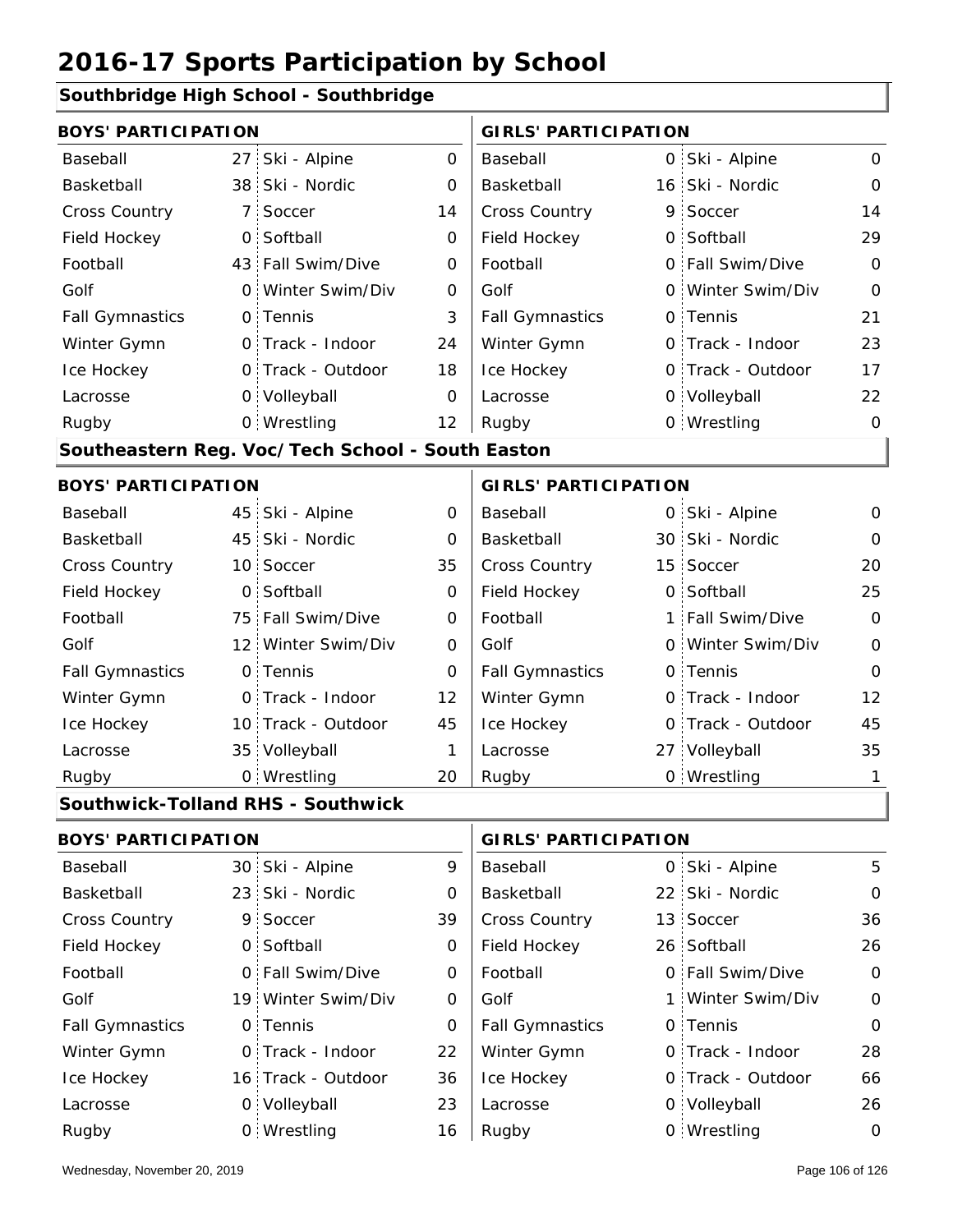|  |  |  | <b>Sparhawk Upper School - Amesbury</b> |
|--|--|--|-----------------------------------------|
|--|--|--|-----------------------------------------|

| Sparnawn Opper Senoor - Annesbary |                 |                                                |             |                             |    |                   |             |
|-----------------------------------|-----------------|------------------------------------------------|-------------|-----------------------------|----|-------------------|-------------|
| <b>BOYS' PARTICIPATION</b>        |                 |                                                |             | <b>GIRLS' PARTICIPATION</b> |    |                   |             |
| Baseball                          | 1:              | Ski - Alpine                                   | 0           | Baseball                    |    | 0 Ski - Alpine    | 0           |
| Basketball                        |                 | 0 Ski - Nordic                                 | 0           | Basketball                  | 0  | Ski - Nordic      | 0           |
| <b>Cross Country</b>              | $\mathsf{O}$    | Soccer                                         | 0           | Cross Country               | 0  | Soccer            | 1           |
| Field Hockey                      | $\overline{O}$  | Softball                                       | 0           | Field Hockey                | 0  | Softball          | 0           |
| Football                          |                 | 0 Fall Swim/Dive                               | $\mathbf 0$ | Football                    |    | 0 Fall Swim/Dive  | 0           |
| Golf                              |                 | 0 Winter Swim/Div                              | 0           | Golf                        |    | 0 Winter Swim/Div | $\mathbf 0$ |
| <b>Fall Gymnastics</b>            |                 | 0 Tennis                                       | $\mathbf 0$ | <b>Fall Gymnastics</b>      |    | 0 Tennis          | $\mathbf 0$ |
| Winter Gymn                       |                 | 0 Track - Indoor                               | O           | Winter Gymn                 | 0  | Track - Indoor    | 1           |
| Ice Hockey                        |                 | 0 Track - Outdoor                              | 0           | Ice Hockey                  |    | 0 Track - Outdoor | 1           |
| Lacrosse                          |                 | 0 Volleyball                                   | O           | Lacrosse                    |    | 0 Volleyball      | $\mathbf 0$ |
| Rugby                             |                 | 0 Wrestling                                    | 0           | Rugby                       |    | 0 Wrestling       | 0           |
|                                   |                 | Springfield Central High School - Springfield  |             |                             |    |                   |             |
| <b>BOYS' PARTICIPATION</b>        |                 |                                                |             | <b>GIRLS' PARTICIPATION</b> |    |                   |             |
| Baseball                          | 45              | Ski - Alpine                                   | 0           | Baseball                    |    | 0 Ski - Alpine    | 0           |
| Basketball                        |                 | 36 Ski - Nordic                                | 0           | Basketball                  |    | 28 Ski - Nordic   | $\Omega$    |
| Cross Country                     | 35 <sup>1</sup> | Soccer                                         | 40          | Cross Country               |    | 28 Soccer         | 42          |
| Field Hockey                      | $\mathsf{O}$    | Softball                                       | $\mathbf 0$ | Field Hockey                | 17 | Softball          | 41          |
| Football                          |                 | 95 Fall Swim/Dive                              | 0           | Football                    |    | 0 Fall Swim/Dive  | $\mathbf 0$ |
| Golf                              | 8:              | Winter Swim/Div                                | 32          | Golf                        |    | 0 Winter Swim/Div | 27          |
| <b>Fall Gymnastics</b>            |                 | 0 Tennis                                       | 15          | <b>Fall Gymnastics</b>      |    | 0 Tennis          | 17          |
| Winter Gymn                       |                 | 0 Track - Indoor                               | 25          | Winter Gymn                 |    | 0 Track - Indoor  | 32          |
| Ice Hockey                        |                 | 0 Track - Outdoor                              | 64          | Ice Hockey                  |    | 0 Track - Outdoor | 53          |
| Lacrosse                          |                 | 0 Volleyball                                   | 24          | Lacrosse                    |    | 0 Volleyball      | 21          |
| Rugby                             |                 | 0 Wrestling                                    | 64          | Rugby                       |    | 0 Wrestling       | 1           |
|                                   |                 | Springfield HS of Sci. and Tech. - Springfield |             |                             |    |                   |             |
| <b>BOYS' PARTICIPATION</b>        |                 |                                                |             | <b>GIRLS' PARTICIPATION</b> |    |                   |             |
| Baseball                          |                 | 28 Ski - Alpine                                | 0           | Baseball                    |    | 0 Ski - Alpine    | 0           |
| Basketball                        |                 | 43 Ski - Nordic                                | 0           | Basketball                  | 21 | Ski - Nordic      | $\mathbf 0$ |
| Cross Country                     |                 | 15 Soccer                                      | 21          | Cross Country               |    | 23 Soccer         | 17          |
| Field Hockey                      | $\mathsf{O}$    | Softball                                       | 0           | Field Hockey                |    | 0 Softball        | 19          |
| Football                          |                 | 25 Fall Swim/Dive                              | 0           | Football                    |    | 0 Fall Swim/Dive  | $\mathbf 0$ |
| Golf                              |                 | 0 Winter Swim/Div                              | 10          | Golf                        |    | 0 Winter Swim/Div | 15          |
| <b>Fall Gymnastics</b>            |                 | 0 Tennis                                       | 7           | <b>Fall Gymnastics</b>      |    | 0 Tennis          | 3           |
| Winter Gymn                       |                 | 0 Track - Indoor                               | 13          | Winter Gymn                 |    | 0 Track - Indoor  | 8           |

43

16

 $10$  Rugby

Ice Hockey Lacrosse

Ice Hockey Lacrosse

0 Track - Outdoor

Wrestling Rugby 0 Rugby 0

0 Volleyball

27

0 Track - Outdoor

0 Volleyball 14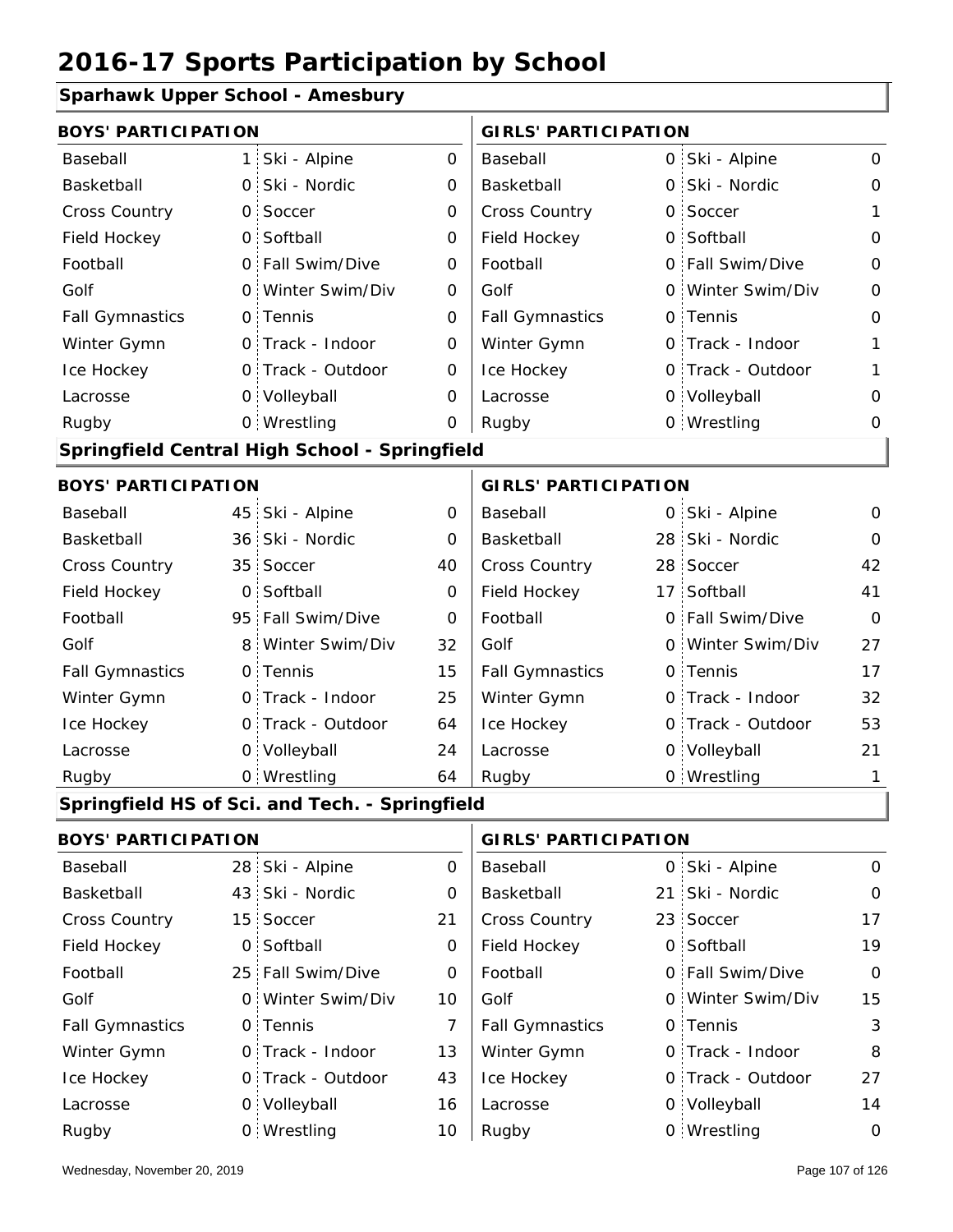### **Stoneham High School - Stoneham**

| <b>BOYS' PARTICIPATION</b> |                 |                                              |                | <b>GIRLS' PARTICIPATION</b> |    |                    |                |
|----------------------------|-----------------|----------------------------------------------|----------------|-----------------------------|----|--------------------|----------------|
| Baseball                   | 57              | Ski - Alpine                                 | $\mathsf{O}$   | Baseball                    |    | 0 Ski - Alpine     | $\overline{O}$ |
| Basketball                 | 36 <sup>1</sup> | Ski - Nordic                                 | 0              | Basketball                  |    | 32 Ski - Nordic    | $\mathbf 0$    |
| Cross Country              | 17 <sup>1</sup> | Soccer                                       | 54             | Cross Country               |    | 22 Soccer          | 53             |
| Field Hockey               | $\mathsf{O}$    | Softball                                     | 0              | Field Hockey                |    | 27 Softball        | 30             |
| Football                   |                 | 49 Fall Swim/Dive                            | 4              | Football                    |    | 0 Fall Swim/Dive   | 13             |
| Golf                       |                 | 14 Winter Swim/Div                           | 0              | Golf                        |    | 0 Winter Swim/Div  | $\Omega$       |
| <b>Fall Gymnastics</b>     |                 | 0 Tennis                                     | 22             | <b>Fall Gymnastics</b>      |    | 0 Tennis           | 23             |
| Winter Gymn                |                 | 1 Track - Indoor                             | 36             | Winter Gymn                 |    | 10 Track - Indoor  | 42             |
| Ice Hockey                 |                 | 37 Track - Outdoor                           | 56             | Ice Hockey                  |    | 18 Track - Outdoor | 69             |
| Lacrosse                   |                 | 29 Volleyball                                | 0              | Lacrosse                    |    | 26 Volleyball      | 45             |
| Rugby                      |                 | 0 Wrestling                                  | 0              | Rugby                       |    | 0 Wrestling        | $\mathbf 0$    |
|                            |                 | <b>Stoughton High School - Stoughton</b>     |                |                             |    |                    |                |
| <b>BOYS' PARTICIPATION</b> |                 |                                              |                | <b>GIRLS' PARTICIPATION</b> |    |                    |                |
| Baseball                   |                 | 50 Ski - Alpine                              | 0              | Baseball                    |    | 0 Ski - Alpine     | $\mathsf{O}$   |
| Basketball                 |                 | 43 Ski - Nordic                              | $\Omega$       | Basketball                  |    | 39 Ski - Nordic    | O              |
| Cross Country              | 31 <sup>1</sup> | Soccer                                       | 42             | <b>Cross Country</b>        |    | 14 Soccer          | 45             |
| Field Hockey               |                 | 0 Softball                                   | $\overline{O}$ | Field Hockey                |    | 59 Softball        | 47             |
| Football                   |                 | 110 Fall Swim/Dive                           | 0              | Football                    |    | 0 Fall Swim/Dive   | $\Omega$       |
| Golf                       |                 | 10 Winter Swim/Div                           | 1              | Golf                        |    | 0 Winter Swim/Div  | 15             |
| <b>Fall Gymnastics</b>     |                 | 0 Tennis                                     | 13             | <b>Fall Gymnastics</b>      |    | 0 Tennis           | 16             |
| Winter Gymn                |                 | 0 Track - Indoor                             | 74             | Winter Gymn                 | O  | Track - Indoor     | 63             |
| Ice Hockey                 |                 | 22 Track - Outdoor                           | 81             | Ice Hockey                  | 25 | Track - Outdoor    | 95             |
| Lacrosse                   |                 | 39 Volleyball                                | $\mathbf 0$    | Lacrosse                    |    | 1 Volleyball       | 45             |
| Rugby                      |                 | 0 Wrestling                                  | 31             | Rugby                       |    | 0 Wrestling        | $\mathbf 0$    |
|                            |                 | <b>Sturgis Charter School East - Hyannis</b> |                |                             |    |                    |                |
| <b>BOYS' PARTICIPATION</b> |                 |                                              |                | <b>GIRLS' PARTICIPATION</b> |    |                    |                |
|                            |                 | $\sim$ $\sim$ $\sim$ $\sim$ $\sim$ $\sim$    |                |                             |    | .                  |                |

| Baseball               | 20 Ski - Alpine    | 0  | Baseball               | 0 Ski - Alpine    | $\mathbf 0$ |
|------------------------|--------------------|----|------------------------|-------------------|-------------|
| Basketball             | 41 Ski - Nordic    | 0  | Basketball             | 26 Ski - Nordic   | $\mathbf 0$ |
| <b>Cross Country</b>   | 17 Soccer          | 46 | <b>Cross Country</b>   | 12 Soccer         | 42          |
| Field Hockey           | 0 Softball         | 0  | Field Hockey           | 20 Softball       | 17          |
| Football               | 0 Fall Swim/Dive   | 0  | Football               | 0 Fall Swim/Dive  | $\mathbf 0$ |
| Golf                   | 10 Winter Swim/Div | 0  | Golf                   | 6 Winter Swim/Div | $\mathbf 0$ |
| <b>Fall Gymnastics</b> | 0 Tennis           | 4  | <b>Fall Gymnastics</b> | 0 Tennis          | 13          |
| Winter Gymn            | 0 Track - Indoor   | 0  | Winter Gymn            | 0 Track - Indoor  | $\Omega$    |
| Ice Hockey             | 0 Track - Outdoor  | 20 | Ice Hockey             | 0 Track - Outdoor | 23          |
| Lacrosse               | 20 Volleyball      | 0  | Lacrosse               | 25 Volleyball     | 43          |
| Rugby                  | 0 Wrestling        | 0  | Rugby                  | 0 Wrestling       | $\mathbf 0$ |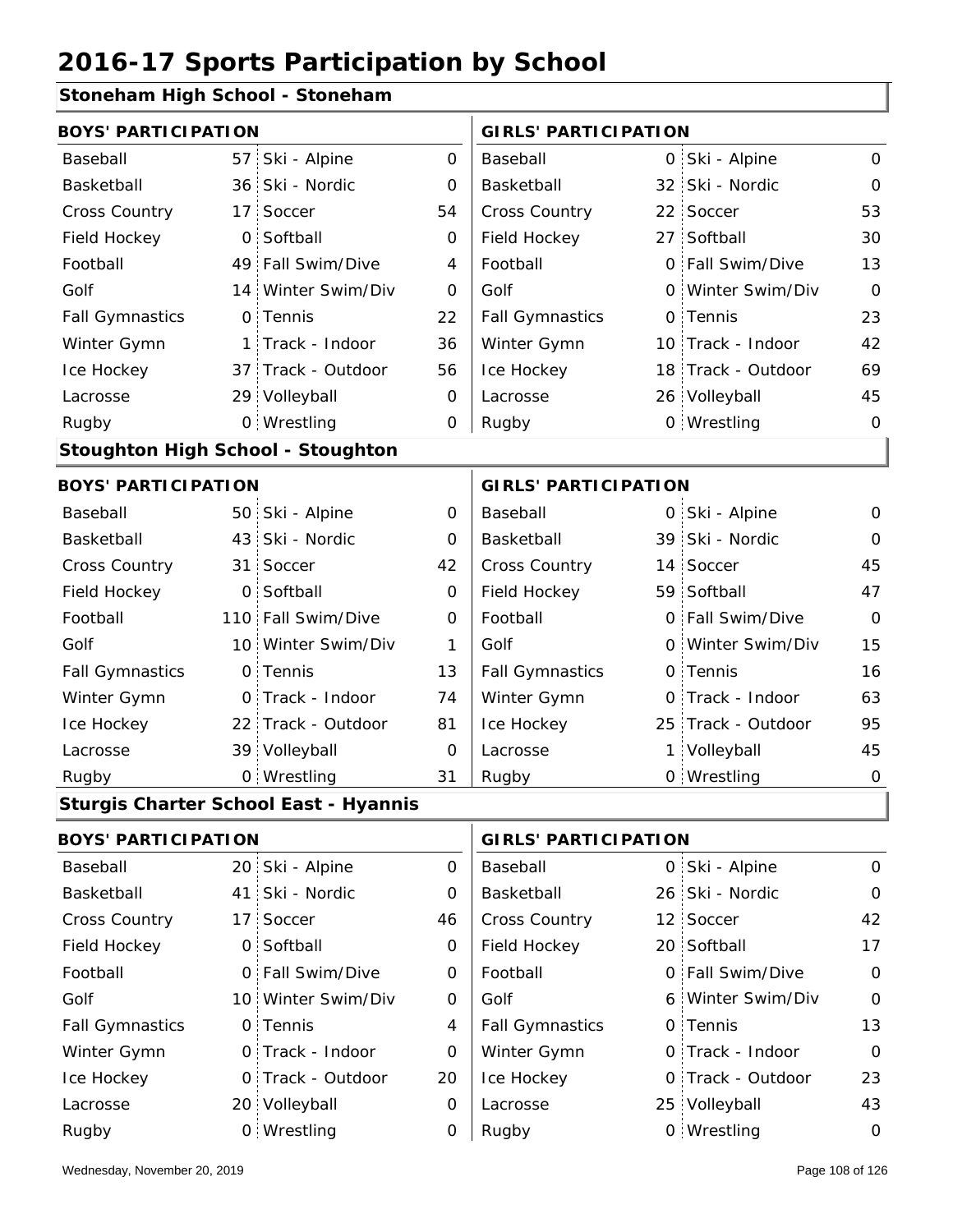#### **Sturgis Charter School West - Hyannis**

| <b>BOYS' PARTICIPATION</b>         |                 |                                            |             | <b>GIRLS' PARTICIPATION</b> |                   |                |
|------------------------------------|-----------------|--------------------------------------------|-------------|-----------------------------|-------------------|----------------|
| Baseball                           |                 | 22 Ski - Alpine                            | $\mathbf 0$ | Baseball                    | 0 Ski - Alpine    | $\mathbf 0$    |
| Basketball                         |                 | 29 Ski - Nordic                            | 0           | Basketball                  | 26 Ski - Nordic   | $\mathbf 0$    |
| Cross Country                      |                 | 18 Soccer                                  | 32          | Cross Country               | 7 Soccer          | 31             |
| Field Hockey                       | $\overline{O}$  | Softball                                   | $\mathbf 0$ | Field Hockey                | 17 Softball       | 24             |
| Football                           |                 | 0 Fall Swim/Dive                           | 0           | Football                    | 0 Fall Swim/Dive  | $\Omega$       |
| Golf                               | 17:             | Winter Swim/Div                            | 0           | Golf                        | 6 Winter Swim/Div | $\overline{O}$ |
| <b>Fall Gymnastics</b>             |                 | 0 Tennis                                   | 23          | <b>Fall Gymnastics</b>      | 0 Tennis          | 18             |
| Winter Gymn                        |                 | O Track - Indoor                           | $\mathbf 0$ | Winter Gymn                 | O Track - Indoor  | $\overline{O}$ |
| Ice Hockey                         |                 | 0 Track - Outdoor                          | 17          | Ice Hockey                  | 0 Track - Outdoor | 10             |
| Lacrosse                           |                 | 16 Volleyball                              | 0           | Lacrosse                    | 43 Volleyball     | 36             |
| Rugby                              |                 | 0 Wrestling                                | 0           | Rugby                       | 0 Wrestling       | 0              |
| <b>Sutton High School - Sutton</b> |                 |                                            |             |                             |                   |                |
| <b>BOYS' PARTICIPATION</b>         |                 |                                            |             | <b>GIRLS' PARTICIPATION</b> |                   |                |
| Baseball                           |                 | 34 Ski - Alpine                            | 0           | Baseball                    | 0 Ski - Alpine    | $\mathbf 0$    |
| Basketball                         |                 | 32 Ski - Nordic                            | 0           | Basketball                  | 26 Ski - Nordic   | $\mathbf 0$    |
| Cross Country                      |                 | 18 Soccer                                  | 46          | Cross Country               | 11 Soccer         | 43             |
| Field Hockey                       | $\overline{O}$  | Softball                                   | $\mathbf 0$ | Field Hockey                | 33 Softball       | 18             |
| Football                           |                 | 28 Fall Swim/Dive                          | 0           | Football                    | 0 Fall Swim/Dive  | $\Omega$       |
| Golf                               | 11 <sup>1</sup> | Winter Swim/Div                            | 1           | Golf                        | 2 Winter Swim/Div | 12             |
| <b>Fall Gymnastics</b>             |                 | 0 Tennis                                   | 10          | <b>Fall Gymnastics</b>      | 0 Tennis          | 12             |
| Winter Gymn                        |                 | O Track - Indoor                           | 31          | Winter Gymn                 | O Track - Indoor  | 29             |
| Ice Hockey                         |                 | 13 Track - Outdoor                         | 36          | Ice Hockey                  | 0 Track - Outdoor | 25             |
| Lacrosse                           |                 | 0 Volleyball                               | 0           | Lacrosse                    | 0 Volleyball      | 28             |
| Rugby                              |                 | 0 Wrestling                                | 0           | Rugby                       | 0 Wrestling       | $\mathbf 0$    |
|                                    |                 | <b>Swampscott High School - Swampscott</b> |             |                             |                   |                |
| <b>BOYS' PARTICIPATION</b>         |                 |                                            |             | <b>GIRLS' PARTICIPATION</b> |                   |                |
| Baseball                           | 51.             | Ski - Alpine                               | 8           | Baseball                    | 0 Ski - Alpine    | 9              |
| Basketball                         |                 | 50 Ski - Nordic                            | 0           | Basketball                  | 32 Ski - Nordic   | $\mathbf 0$    |
| Cross Country                      | 27 <sub>1</sub> | Soccer                                     | 45          | Cross Country               | 24 Soccer         | 42             |
| Field Hockey                       |                 | 0 Softball                                 | 0           | Field Hockey                | 23 Softball       | 24             |
| Football                           |                 | 57 Fall Swim/Dive                          | 0           | Football                    | 0 Fall Swim/Dive  | $\mathbf 0$    |
| Golf                               |                 | 15 Winter Swim/Div                         | 6           | Golf                        | 1 Winter Swim/Div | 14             |
| <b>Fall Gymnastics</b>             |                 | 0 Tennis                                   | 13          | <b>Fall Gymnastics</b>      | 0 Tennis          | 24             |
| Winter Gymn                        |                 | 0 Track - Indoor                           | 74          | Winter Gymn                 | 2 Track - Indoor  | 80             |
| Ice Hockey                         |                 | 21 Track - Outdoor                         | 61          | Ice Hockey                  | 3 Track - Outdoor | 64             |

0

Lacrosse

13

Wrestling Rugby 0 Rugby 0

Lacrosse

28 Volleyball

34 Volleyball 51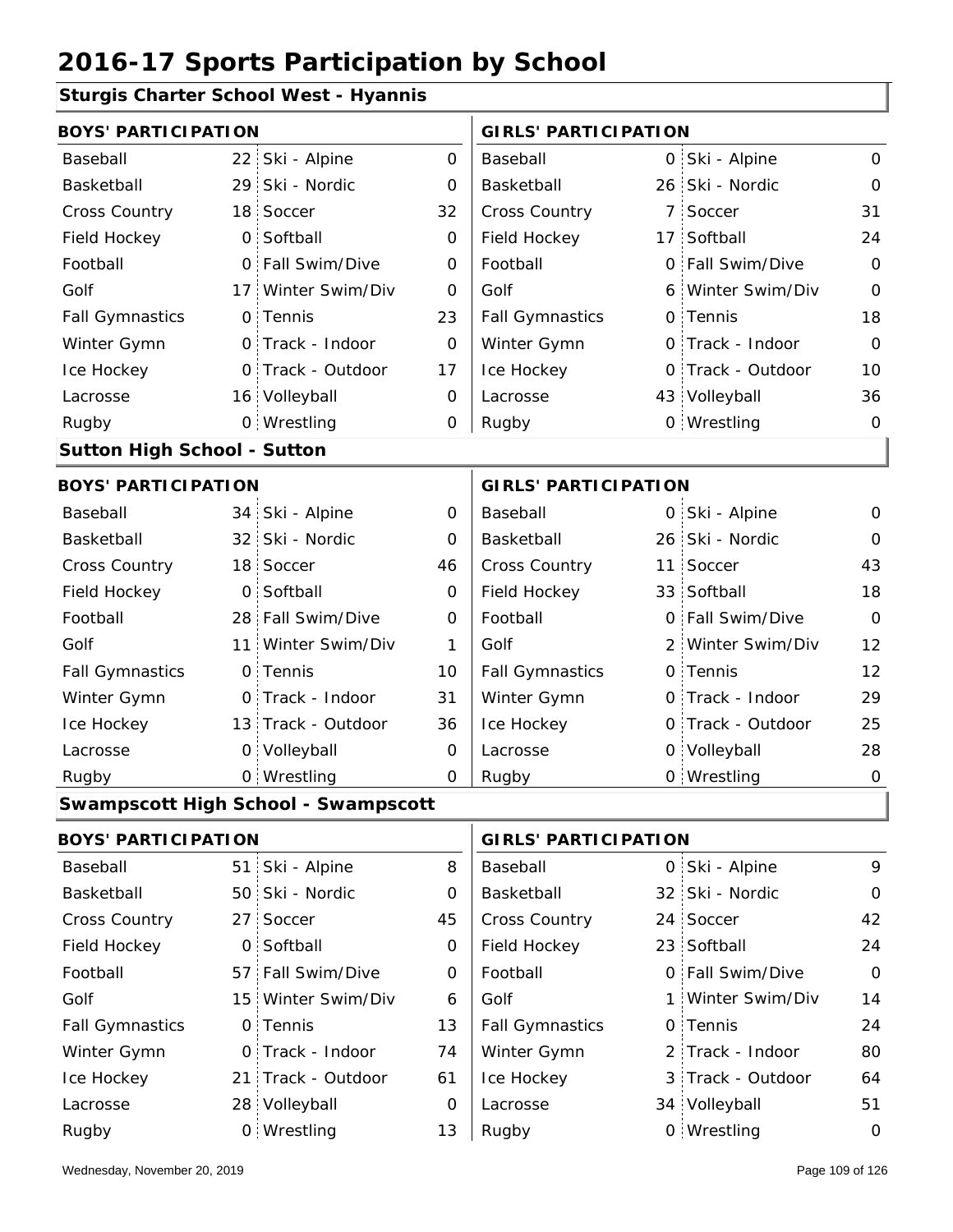#### **Taconic High School - Pittsfield**

| <b>BOYS' PARTICIPATION</b> |                 |                                                  |                             | <b>GIRLS' PARTICIPATION</b> |    |                   |              |
|----------------------------|-----------------|--------------------------------------------------|-----------------------------|-----------------------------|----|-------------------|--------------|
| Baseball                   | 30              | Ski - Alpine                                     | 5                           | Baseball                    |    | 0 Ski - Alpine    | 6            |
| Basketball                 | 30 <sup>1</sup> | Ski - Nordic                                     | 5                           | Basketball                  | 25 | Ski - Nordic      | 6            |
| Cross Country              | 18 <sup>1</sup> | Soccer                                           | 14                          | <b>Cross Country</b>        |    | 18 Soccer         | 23           |
| Field Hockey               | $\overline{O}$  | Softball                                         | 0                           | Field Hockey                |    | 0 Softball        | 24           |
| Football                   |                 | 38 Fall Swim/Dive                                | 0                           | Football                    |    | 0 Fall Swim/Dive  | $\Omega$     |
| Golf                       | 8.              | Winter Swim/Div                                  | 9                           | Golf                        |    | 0 Winter Swim/Div | 15           |
| <b>Fall Gymnastics</b>     | $\mathsf{O}$    | Tennis                                           | $\overline{O}$              | <b>Fall Gymnastics</b>      |    | 0 Tennis          | $\mathbf{1}$ |
| Winter Gymn                |                 | 0 Track - Indoor                                 | 0                           | Winter Gymn                 |    | O Track - Indoor  | 0            |
| Ice Hockey                 |                 | 9 Track - Outdoor                                | 33                          | Ice Hockey                  |    | 0 Track - Outdoor | 28           |
| Lacrosse                   |                 | 26 Volleyball                                    | 0                           | Lacrosse                    |    | 14 Volleyball     | 24           |
| Rugby                      |                 | 0 Wrestling                                      | 12                          | Rugby                       |    | 0 Wrestling       | $\mathbf 0$  |
|                            |                 | Tahanto Regional Middle/High School - Boylston   |                             |                             |    |                   |              |
| <b>BOYS' PARTICIPATION</b> |                 |                                                  | <b>GIRLS' PARTICIPATION</b> |                             |    |                   |              |
| Baseball                   | 41              | Ski - Alpine                                     | 1                           | Baseball                    |    | 0 Ski - Alpine    | 0            |
| Basketball                 | 45 <sup>1</sup> | Ski - Nordic                                     | 0                           | Basketball                  |    | 41 Ski - Nordic   | $\Omega$     |
| <b>Cross Country</b>       | 22 <sup>1</sup> | Soccer                                           | 47                          | Cross Country               |    | 20 Soccer         | 53           |
| Field Hockey               | $\circ$         | Softball                                         | 0                           | Field Hockey                |    | 44 Softball       | 40           |
| Football                   |                 | 28 Fall Swim/Dive                                | 0                           | Football                    |    | 0 Fall Swim/Dive  | $\mathbf 0$  |
| Golf                       | 10:             | Winter Swim/Div                                  | O                           | Golf                        |    | 0 Winter Swim/Div | $\mathbf 0$  |
| <b>Fall Gymnastics</b>     | 0.              | Tennis                                           | 0                           | <b>Fall Gymnastics</b>      |    | 0 Tennis          | 1            |
| Winter Gymn                | $\Omega$        | Track - Indoor                                   | $\Omega$                    | Winter Gymn                 |    | 4 Track - Indoor  | $\Omega$     |
| Ice Hockey                 | 2 <sup>1</sup>  | Track - Outdoor                                  | 62                          | Ice Hockey                  |    | 0 Track - Outdoor | 50           |
| Lacrosse                   |                 | 0 Volleyball                                     | $\overline{0}$              | Lacrosse                    |    | 0 Volleyball      | O            |
| Rugby                      |                 | 0 Wrestling                                      | 3                           | Rugby                       |    | 0 Wrestling       | 0            |
|                            |                 | Tantasqua Regional Senior High School - Fiskdale |                             |                             |    |                   |              |
| <b>BOYS' PARTICIPATION</b> |                 |                                                  |                             | <b>GIRLS' PARTICIPATION</b> |    |                   |              |
| Baseball                   |                 | 30 Ski - Alpine                                  | $\overline{0}$              | Baseball                    |    | 0 Ski - Alpine    | $\mathsf O$  |

| Baseball               | 30 SKI - Alpine    | O  | Baseball               | U SKI - Alpine    | <u></u>     |
|------------------------|--------------------|----|------------------------|-------------------|-------------|
| Basketball             | 35 Ski - Nordic    | 0  | Basketball             | 34 Ski - Nordic   | $\mathbf 0$ |
| <b>Cross Country</b>   | 29 Soccer          | 38 | <b>Cross Country</b>   | 20 Soccer         | 38          |
| Field Hockey           | 1 Softball         | 0  | Field Hockey           | 34 Softball       | 31          |
| Football               | 64 Fall Swim/Dive  | 0  | Football               | 0 Fall Swim/Dive  | $\Omega$    |
| Golf                   | 16 Winter Swim/Div | 17 | Golf                   | 0 Winter Swim/Div | 16          |
| <b>Fall Gymnastics</b> | 0 Tennis           | 14 | <b>Fall Gymnastics</b> | 0 Tennis          | 14          |
| Winter Gymn            | O Track - Indoor   | 72 | Winter Gymn            | 0 Track - Indoor  | 53          |
| Ice Hockey             | 7 Track - Outdoor  | 73 | Ice Hockey             | 3 Track - Outdoor | 52          |
| Lacrosse               | 34 Volleyball      |    | Lacrosse               | 35 Volleyball     | 36          |
| Rugby                  | 0 Wrestling        | Ο  | Rugby                  | 0 Wrestling       | 0           |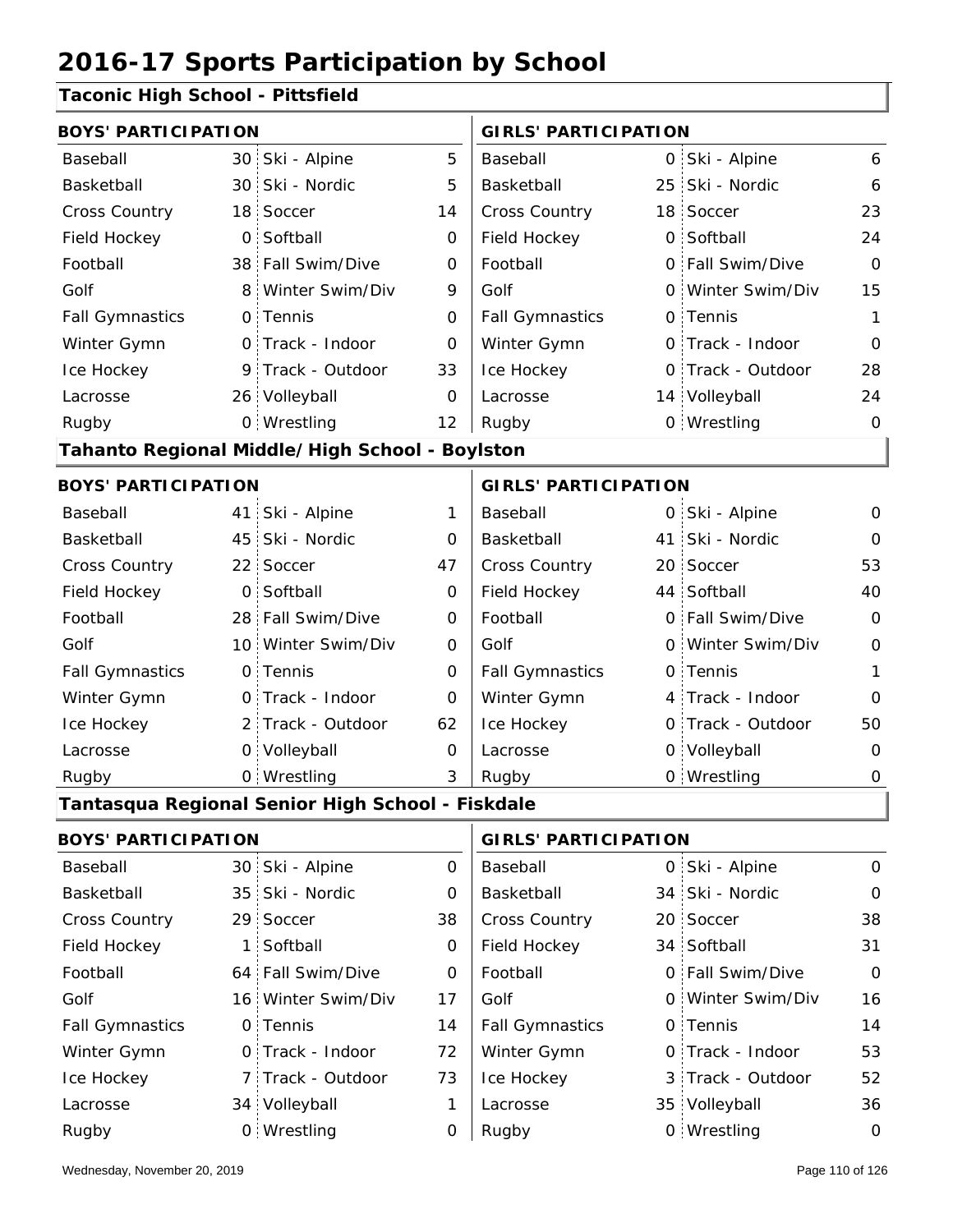#### **Taunton High School - Taunton**

| <b>BOYS' PARTICIPATION</b>              |                |                                            |                     | <b>GIRLS' PARTICIPATION</b> |    |                   |                |
|-----------------------------------------|----------------|--------------------------------------------|---------------------|-----------------------------|----|-------------------|----------------|
| Baseball                                |                | 76 Ski - Alpine                            | $\mathsf{O}\xspace$ | Baseball                    |    | 0 Ski - Alpine    | $\mathbf 0$    |
| Basketball                              |                | 58 Ski - Nordic                            | 0                   | Basketball                  | 31 | Ski - Nordic      | $\mathbf 0$    |
| <b>Cross Country</b>                    |                | 38 Soccer                                  | 70                  | Cross Country               |    | 25 Soccer         | 42             |
| Field Hockey                            | O <sub>1</sub> | Softball                                   | $\mathbf 0$         | Field Hockey                |    | 59 Softball       | 46             |
| Football                                |                | 100 Fall Swim/Dive                         | 0                   | Football                    |    | 0 Fall Swim/Dive  | $\mathbf 0$    |
| Golf                                    |                | 17 Winter Swim/Div                         | 11                  | Golf                        |    | 0 Winter Swim/Div | 23             |
| <b>Fall Gymnastics</b>                  |                | 0 Tennis                                   | 18                  | <b>Fall Gymnastics</b>      |    | 0 Tennis          | 30             |
| Winter Gymn                             |                | O Track - Indoor                           | 85                  | Winter Gymn                 |    | O Track - Indoor  | 92             |
| Ice Hockey                              |                | 35 Track - Outdoor                         | 78                  | Ice Hockey                  |    | 0 Track - Outdoor | 105            |
| Lacrosse                                |                | 40 Volleyball                              | 27                  | Lacrosse                    |    | 39 Volleyball     | 64             |
| Rugby                                   |                | 0 Wrestling                                | 21                  | Rugby                       |    | 0 Wrestling       | $\mathbf 0$    |
| <b>Tech Boston Academy - Dorchester</b> |                |                                            |                     |                             |    |                   |                |
| <b>BOYS' PARTICIPATION</b>              |                |                                            |                     | <b>GIRLS' PARTICIPATION</b> |    |                   |                |
| Baseball                                |                | 25 Ski - Alpine                            | $\mathbf 0$         | Baseball                    |    | 0 Ski - Alpine    | 0              |
| Basketball                              |                | 32 Ski - Nordic                            | 0                   | Basketball                  |    | 27 Ski - Nordic   | $\mathbf 0$    |
| Cross Country                           |                | 0 Soccer                                   | 28                  | Cross Country               |    | 0 Soccer          | 19             |
| Field Hockey                            |                | 0 Softball                                 | $\mathbf 0$         | Field Hockey                |    | 0 Softball        | 31             |
| Football                                |                | 0 Fall Swim/Dive                           | 0                   | Football                    |    | 0 Fall Swim/Dive  | $\overline{O}$ |
| Golf                                    |                | 0 Winter Swim/Div                          | $\mathbf 0$         | Golf                        |    | 0 Winter Swim/Div | $\mathbf 0$    |
| <b>Fall Gymnastics</b>                  |                | 0 Tennis                                   | 0                   | <b>Fall Gymnastics</b>      |    | 0 Tennis          | $\mathbf 0$    |
| Winter Gymn                             |                | 0 Track - Indoor                           | 6                   | Winter Gymn                 |    | O Track - Indoor  | 16             |
| Ice Hockey                              |                | 0 Track - Outdoor                          | 12                  | Ice Hockey                  |    | 0 Track - Outdoor | 18             |
| Lacrosse                                |                | 0 Volleyball                               | 0                   | Lacrosse                    |    | 12 Volleyball     | 26             |
| Rugby                                   |                | 0 Wrestling                                | 0                   | Rugby                       |    | 0 Wrestling       | $\mathbf 0$    |
|                                         |                | Tewksbury Memorial High School - Tewksbury |                     |                             |    |                   |                |
| <b>BOYS' PARTICIPATION</b>              |                |                                            |                     | <b>GIRLS' PARTICIPATION</b> |    |                   |                |
| Baseball                                |                | 45 Ski - Alpine                            | 0                   | Baseball                    |    | 0 Ski - Alpine    | $\mathbf 0$    |
| Basketball                              |                | 42 Ski - Nordic                            | 0                   | Basketball                  |    | 40 Ski - Nordic   | $\mathbf 0$    |
| Cross Country                           |                | 29 Soccer                                  | 53                  | Cross Country               |    | 23 Soccer         | 46             |
| Field Hockey                            |                | 0 Softball                                 | 0                   | Field Hockey                |    | 38 Softball       | 32             |

68 0 Fall Swim/Dive 28 0 Winter Swim/Div 0 0 0 Fall Gymnastics

Football Golf

Winter Gymn Ice Hockey Lacrosse

0

16

66

70

0

28

40 Track - Outdoor

Wrestling Rugby 0 Rugby 0

0 Track - Indoor

42 Volleyball

0 Tennis

Football Golf

Fall Gymnastics

Ice Hockey Lacrosse

Winter Gymn

8

0

26

66

96

10 Track - Indoor

0 Tennis

15 Track - Outdoor

Fall Swim/Dive Winter Swim/Div

40 Volleyball 37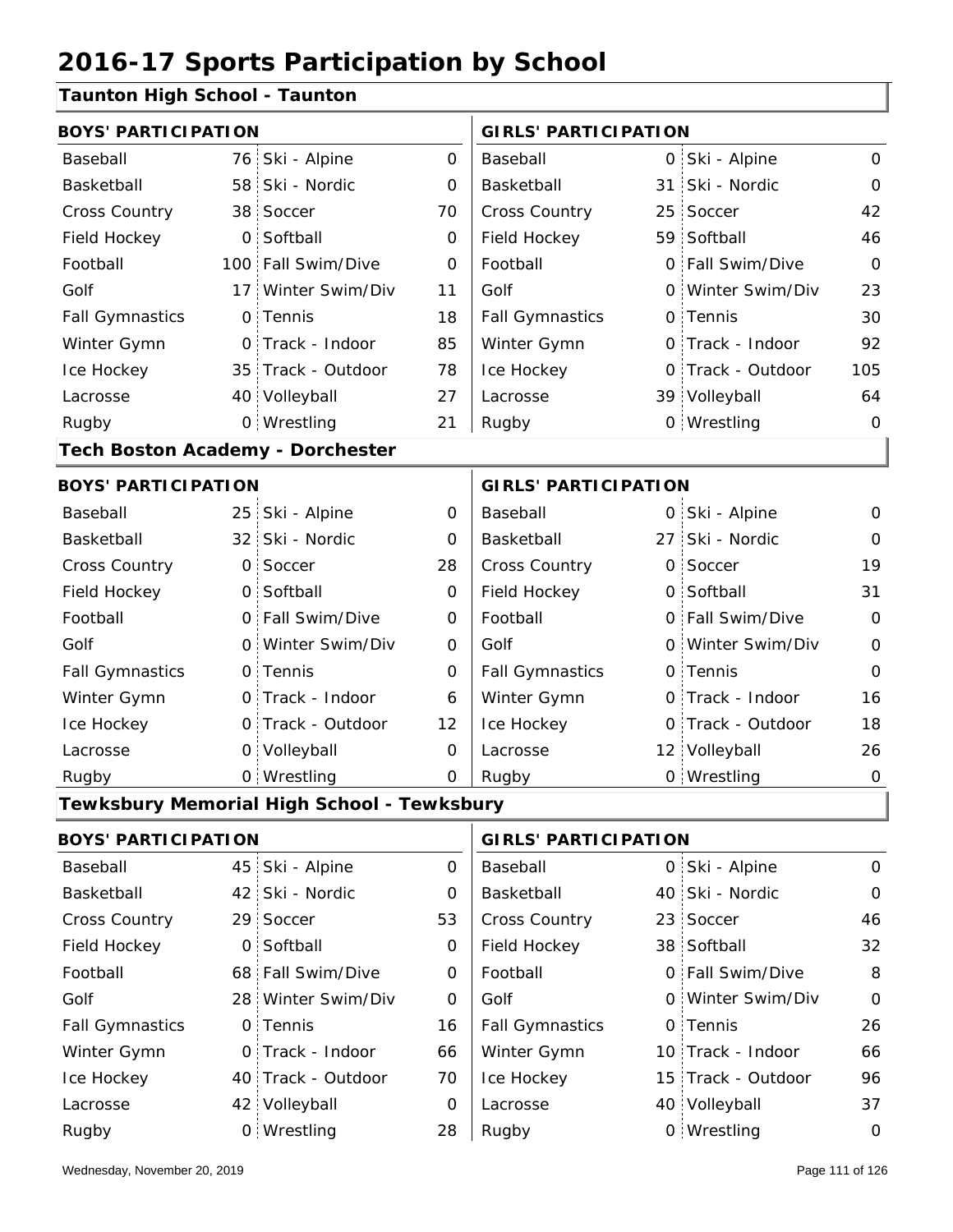#### **Tri-County RVT High School - Franklin**

| <b>BOYS' PARTICIPATION</b> |                 |                                              |                             | <b>GIRLS' PARTICIPATION</b> |    |                   |                |
|----------------------------|-----------------|----------------------------------------------|-----------------------------|-----------------------------|----|-------------------|----------------|
| Baseball                   | 32 <sup>2</sup> | Ski - Alpine                                 | $\mathbf 0$                 | Baseball                    |    | 0 Ski - Alpine    | 0              |
| <b>Basketball</b>          | 28              | Ski - Nordic                                 | 0                           | Basketball                  | 27 | Ski - Nordic      | 0              |
| <b>Cross Country</b>       | 13 <sup>1</sup> | Soccer                                       | 30                          | Cross Country               | 5  | Soccer            | 28             |
| Field Hockey               | $\mathsf{O}$    | Softball                                     | 0                           | Field Hockey                | 0  | Softball          | 32             |
| Football                   |                 | 68 Fall Swim/Dive                            | 0                           | Football                    | 0  | Fall Swim/Dive    | $\Omega$       |
| Golf                       | 15 <sup>1</sup> | Winter Swim/Div                              | O                           | Golf                        | 1  | Winter Swim/Div   | $\Omega$       |
| <b>Fall Gymnastics</b>     |                 | 0 Tennis                                     | 0                           | <b>Fall Gymnastics</b>      | 0  | Tennis            | $\overline{O}$ |
| Winter Gymn                |                 | O Track - Indoor                             | O                           | Winter Gymn                 |    | 0 Track - Indoor  | O              |
| Ice Hockey                 |                 | 25 Track - Outdoor                           | 32                          | Ice Hockey                  | 0  | Track - Outdoor   | 36             |
| Lacrosse                   |                 | 35 Volleyball                                | 1                           | Lacrosse                    |    | 0 Volleyball      | 42             |
| Rugby                      |                 | 0 Wrestling                                  | 23                          | Rugby                       |    | 0 Wrestling       | 0              |
|                            |                 | Trinity Christian Academy - Barnstable       |                             |                             |    |                   |                |
| <b>BOYS' PARTICIPATION</b> |                 |                                              | <b>GIRLS' PARTICIPATION</b> |                             |    |                   |                |
| Baseball                   |                 | 0 Ski - Alpine                               | 0                           | Baseball                    |    | 0 Ski - Alpine    | 0              |
| Basketball                 | 0 :             | Ski - Nordic                                 | 0                           | Basketball                  | 0  | Ski - Nordic      | 0              |
| <b>Cross Country</b>       | $\mathsf{O}$    | Soccer                                       | 3                           | Cross Country               | 0  | Soccer            | O              |
| Field Hockey               | $\overline{O}$  | Softball                                     | $\mathbf 0$                 | Field Hockey                | 0  | Softball          | 0              |
| Football                   | $\mathsf{O}$    | Fall Swim/Dive                               | 0                           | Football                    |    | 0 Fall Swim/Dive  | $\mathbf 0$    |
| Golf                       | 3 :             | Winter Swim/Div                              | O                           | Golf                        | 0  | Winter Swim/Div   | $\Omega$       |
| <b>Fall Gymnastics</b>     |                 | 0 Tennis                                     | $\mathbf 0$                 | <b>Fall Gymnastics</b>      |    | 0 Tennis          | $\mathbf 0$    |
| Winter Gymn                |                 | O Track - Indoor                             | 0                           | Winter Gymn                 |    | O Track - Indoor  | 0              |
| Ice Hockey                 |                 | 0 Track - Outdoor                            | 0                           | Ice Hockey                  |    | 0 Track - Outdoor | $\mathbf 0$    |
| Lacrosse                   |                 | 0 Volleyball                                 | 0                           | Lacrosse                    |    | 0 Volleyball      | 8              |
| Rugby                      |                 | 0 Wrestling                                  | 0                           | Rugby                       |    | 0 Wrestling       | 0              |
|                            |                 | <b>Triton Regional High School - Byfield</b> |                             |                             |    |                   |                |
| <b>BOYS' PARTICIPATION</b> |                 |                                              |                             | <b>GIRLS' PARTICIPATION</b> |    |                   |                |
| Baseball                   | 41              | Ski - Alpine                                 | $\mathbf{O}$                | Baseball                    | 0  | Ski - Alpine      | 4              |
| Basketball                 | 44              | Ski - Nordic                                 | 0                           | Basketball                  | 25 | Ski - Nordic      | 0              |
|                            |                 |                                              |                             |                             |    |                   |                |

| Basketball             | 44 Ski - Nordic    | 0  | Basketball             | 25 Ski - Nordic   | $\mathbf 0$    |
|------------------------|--------------------|----|------------------------|-------------------|----------------|
| <b>Cross Country</b>   | 23 Soccer          | 33 | <b>Cross Country</b>   | 14 Soccer         | 37             |
| Field Hockey           | 0 Softball         | 0  | Field Hockey           | 33 Softball       | 40             |
| Football               | 87 Fall Swim/Dive  | 0  | Football               | 0 Fall Swim/Dive  | $\overline{O}$ |
| Golf                   | 16 Winter Swim/Div | 4  | Golf                   | 0 Winter Swim/Div | 23             |
| <b>Fall Gymnastics</b> | 0 Tennis           | 13 | <b>Fall Gymnastics</b> | 0 Tennis          | 18             |
| Winter Gymn            | O Track - Indoor   | 34 | Winter Gymn            | O Track - Indoor  | 43             |
| Ice Hockey             | 40 Track - Outdoor | 54 | Ice Hockey             | 6 Track - Outdoor | 39             |
| Lacrosse               | 28 Volleyball      | 0  | Lacrosse               | 40 Volleyball     | 33             |
| Rugby                  | 0 Wrestling        | 29 | Rugby                  | 0 Wrestling       | 1              |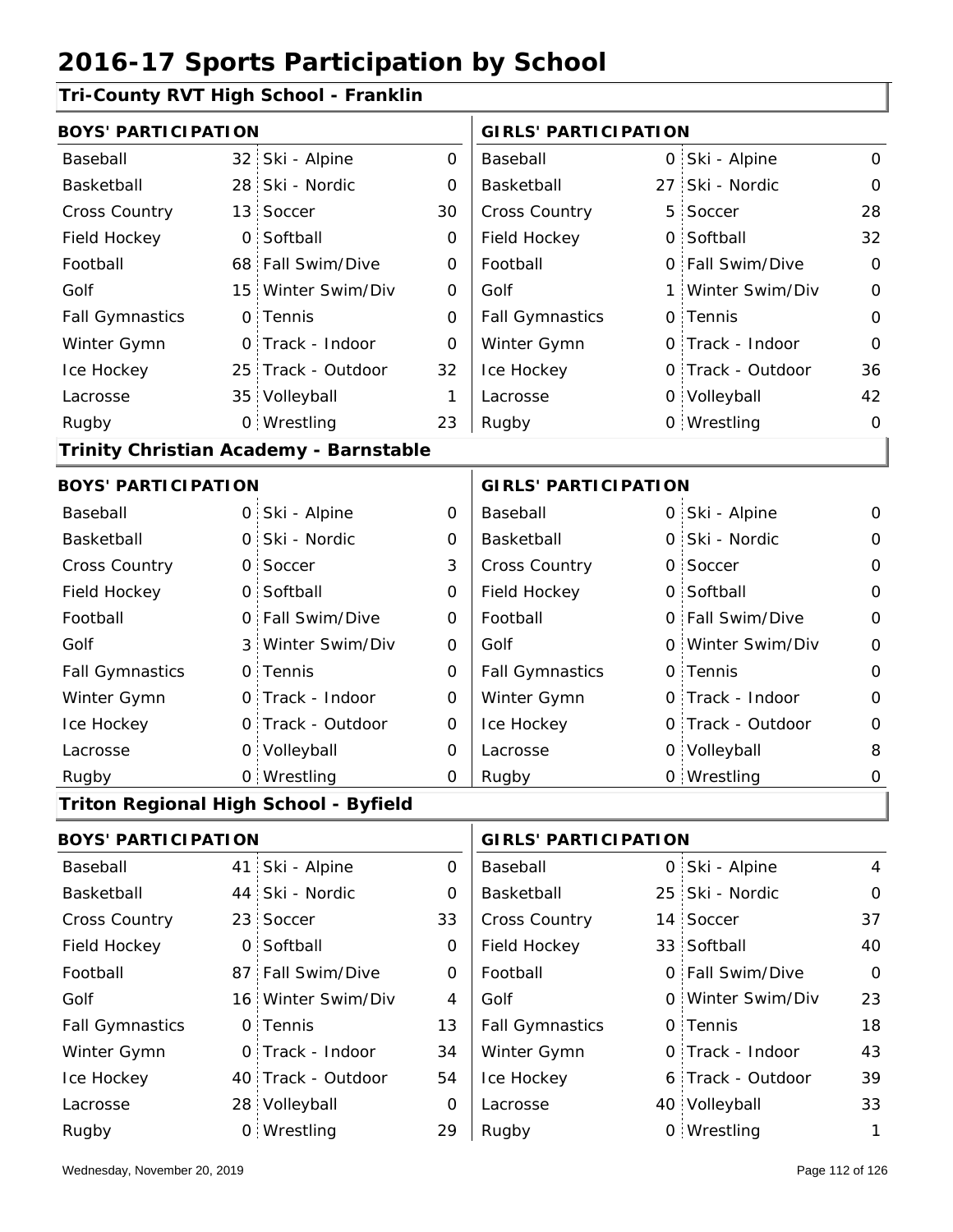#### **Trivium School - Lancaster**

| <b>BOYS' PARTICIPATION</b> |              |                                         |                | <b>GIRLS' PARTICIPATION</b> |                 |                   |                |
|----------------------------|--------------|-----------------------------------------|----------------|-----------------------------|-----------------|-------------------|----------------|
| Baseball                   |              | 2 Ski - Alpine                          | $\mathbf{O}$   | Baseball                    |                 | 0 Ski - Alpine    | 0              |
| Basketball                 |              | 14 Ski - Nordic                         | 0              | Basketball                  |                 | 14 Ski - Nordic   | $\Omega$       |
| <b>Cross Country</b>       | $\mathsf{O}$ | Soccer                                  | 24             | Cross Country               | $\mathsf{O}$    | Soccer            | 30             |
| Field Hockey               |              | 0 Softball                              | 0              | Field Hockey                |                 | 0 Softball        | $\Omega$       |
| Football                   |              | 0 Fall Swim/Dive                        | 0              | Football                    |                 | 0 Fall Swim/Dive  | 0              |
| Golf                       |              | 0 Winter Swim/Div                       | 0              | Golf                        |                 | 0 Winter Swim/Div | 0              |
| <b>Fall Gymnastics</b>     |              | 0 Tennis                                | 0              | <b>Fall Gymnastics</b>      |                 | 0 Tennis          | $\mathbf 0$    |
| Winter Gymn                |              | O Track - Indoor                        | 0              | Winter Gymn                 |                 | O Track - Indoor  | $\Omega$       |
| Ice Hockey                 |              | 0 Track - Outdoor                       | 0              | Ice Hockey                  |                 | 0 Track - Outdoor | 0              |
| Lacrosse                   |              | 1 Volleyball                            | 0              | Lacrosse                    |                 | 0 Volleyball      | 0              |
| Rugby                      |              | 0 Wrestling                             | 0              | Rugby                       |                 | 0 Wrestling       | 0              |
|                            |              | Turners Falls High School - Montague    |                |                             |                 |                   |                |
| <b>BOYS' PARTICIPATION</b> |              |                                         |                | <b>GIRLS' PARTICIPATION</b> |                 |                   |                |
| Baseball                   |              | 43 Ski - Alpine                         | 0              | Baseball                    |                 | 0 Ski - Alpine    | 0              |
| Basketball                 |              | 23 Ski - Nordic                         | 0              | Basketball                  | 21 <sub>1</sub> | Ski - Nordic      | 0              |
| <b>Cross Country</b>       | 1:           | Soccer                                  | 8              | Cross Country               |                 | 3 Soccer          | 2              |
| Field Hockey               | $\mathsf{O}$ | Softball                                | 0              | Field Hockey                |                 | 36 Softball       | 25             |
| Football                   |              | 25 Fall Swim/Dive                       | 0              | Football                    |                 | 0 Fall Swim/Dive  | $\Omega$       |
| Golf                       |              | 4 Winter Swim/Div                       | 9              | Golf                        |                 | 0 Winter Swim/Div | 12             |
| <b>Fall Gymnastics</b>     |              | 0 Tennis                                | 11             | <b>Fall Gymnastics</b>      |                 | 0 Tennis          | 13             |
| Winter Gymn                |              | O Track - Indoor                        | 0              | Winter Gymn                 |                 | O Track - Indoor  | 0              |
| Ice Hockey                 |              | 1 Track - Outdoor                       | 8              | Ice Hockey                  |                 | 2 Track - Outdoor | 22             |
| Lacrosse                   |              | 0 Volleyball                            | 0              | Lacrosse                    |                 | 0 Volleyball      | 25             |
| Rugby                      |              | 0 Wrestling                             | 0              | Rugby                       |                 | 0 Wrestling       | 0              |
|                            |              | Tyngsborough High School - Tyngsborough |                |                             |                 |                   |                |
| <b>BOYS' PARTICIPATION</b> |              |                                         |                | <b>GIRLS' PARTICIPATION</b> |                 |                   |                |
| Baseball                   |              | 24 Ski - Alpine                         | 0              | Baseball                    |                 | 0 Ski - Alpine    | $\overline{2}$ |
| Basketball                 |              | 31 Ski - Nordic                         | 0              | Basketball                  |                 | 23 Ski - Nordic   | $\mathbf 0$    |
| Cross Country              |              | 11 Soccer                               | 41             | Cross Country               |                 | 16 Soccer         | 39             |
| Field Hockey               |              | 0 Softball                              | 0              | Field Hockey                |                 | 29 Softball       | 22             |
| Football                   |              | 25 Fall Swim/Dive                       | 0              | Football                    |                 | 0 Fall Swim/Dive  | 0              |
| Golf                       |              | 21 Winter Swim/Div                      | $\overline{2}$ | Golf                        |                 | 0 Winter Swim/Div | 18             |
| <b>Fall Gymnastics</b>     |              | 0 Tennis                                | 29             | <b>Fall Gymnastics</b>      |                 | 0 Tennis          | 28             |
| Winter Gymn                |              | 0 Track - Indoor                        | $\mathbf 0$    | Winter Gymn                 |                 | 5 Track - Indoor  | $\mathbf 0$    |
| Ice Hockey                 |              | 11 Track - Outdoor                      | 23             | Ice Hockey                  |                 | 0 Track - Outdoor | 44             |
| Lacrosse                   |              | 36 Volleyball                           | 0              | Lacrosse                    |                 | 38 Volleyball     | 0              |
| Rugby                      |              | 0 Wrestling                             | 6              | Rugby                       |                 | 0 Wrestling       | 0              |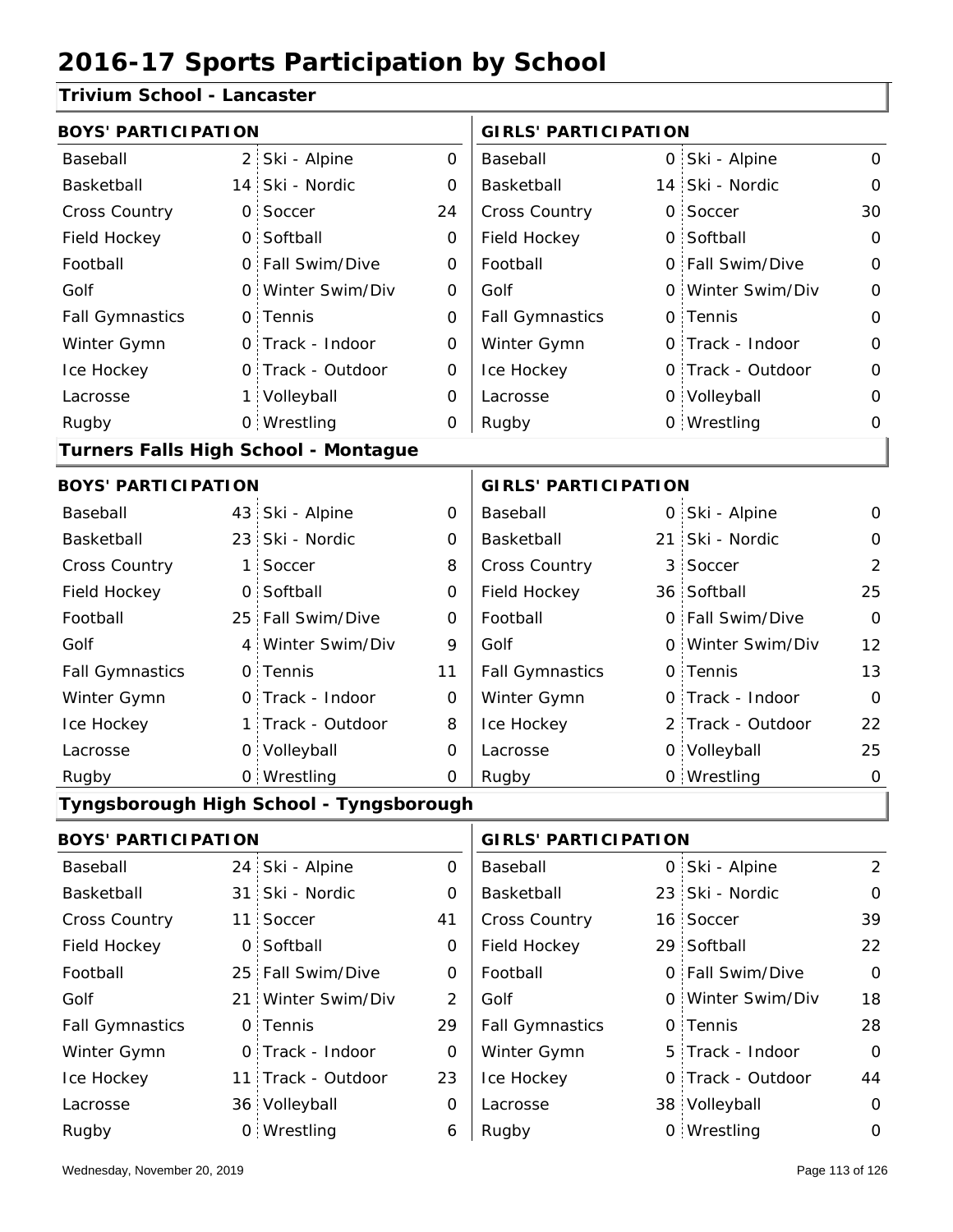#### **University Park Campus - Worcester**

| <b>BOYS' PARTICIPATION</b> |                                           |                   |                     | <b>GIRLS' PARTICIPATION</b> |   |                   |                |
|----------------------------|-------------------------------------------|-------------------|---------------------|-----------------------------|---|-------------------|----------------|
| Baseball                   | $\mathbf{1}$                              | Ski - Alpine      | 0                   | Baseball                    |   | 0 Ski - Alpine    | $\Omega$       |
| Basketball                 | $\overline{7}$                            | Ski - Nordic      | $\mathbf 0$         | Basketball                  |   | 6 Ski - Nordic    | $\mathbf{O}$   |
| <b>Cross Country</b>       |                                           | 12 Soccer         | $\overline{2}$      | <b>Cross Country</b>        |   | 14 Soccer         | $\overline{2}$ |
| Field Hockey               | $\mathbf 0$                               | Softball          | $\mathsf{O}\xspace$ | Field Hockey                |   | 2 Softball        | $\Omega$       |
| Football                   |                                           | 5 Fall Swim/Dive  | $\Omega$            | Football                    |   | 0 Fall Swim/Dive  | $\Omega$       |
| Golf                       | $\overline{O}$                            | Winter Swim/Div   | 0                   | Golf                        |   | 0 Winter Swim/Div | $\mathbf 0$    |
| <b>Fall Gymnastics</b>     |                                           | 0 Tennis          | $\Omega$            | <b>Fall Gymnastics</b>      |   | 0 Tennis          | $\Omega$       |
| Winter Gymn                |                                           | 0 Track - Indoor  | $\overline{O}$      | Winter Gymn                 |   | O Track - Indoor  | $\overline{O}$ |
| Ice Hockey                 |                                           | 0 Track - Outdoor | 13                  | Ice Hockey                  |   | 0 Track - Outdoor | 14             |
| Lacrosse                   |                                           | 0 Volleyball      | 6                   | Lacrosse                    |   | 0 Volleyball      | 5              |
| Rugby                      |                                           | 0 Wrestling       | 0                   | Rugby                       |   | 0 Wrestling       | $\Omega$       |
|                            | <b>Upper Cape Cod RVT School - Bourne</b> |                   |                     |                             |   |                   |                |
| <b>BOYS' PARTICIPATION</b> |                                           |                   |                     | <b>GIRLS' PARTICIPATION</b> |   |                   |                |
| Baseball                   | 32                                        | Ski - Alpine      | 0                   | Baseball                    |   | 0 Ski - Alpine    | 0              |
| Basketball                 | 39                                        | Ski - Nordic      | $\Omega$            | Basketball                  |   | 0 Ski - Nordic    | $\Omega$       |
| <b>Cross Country</b>       | 11                                        | Soccer            | 36                  | Cross Country               |   | 6 Soccer          | 30             |
| Field Hockey               | 0                                         | Softball          | 0                   | Field Hockey                |   | 0 Softball        | 24             |
| Football                   | 55 <sup>1</sup>                           | Fall Swim/Dive    | $\mathbf 0$         | Football                    |   | 0 Fall Swim/Dive  | $\mathbf 0$    |
| Golf                       | 8                                         | Winter Swim/Div   | 0                   | Golf                        |   | 0 Winter Swim/Div | $\mathbf{O}$   |
| <b>Fall Gymnastics</b>     | 0                                         | Tennis            | 0                   | <b>Fall Gymnastics</b>      |   | 0 Tennis          | $\Omega$       |
| Winter Gymn                | 0                                         | Track - Indoor    | $\Omega$            | Winter Gymn                 |   | O Track - Indoor  | $\Omega$       |
| Ice Hockey                 | 23 <sup>1</sup>                           | Track - Outdoor   | 0                   | Ice Hockey                  | 3 | Track - Outdoor   | $\overline{0}$ |
| Lacrosse                   | 29 <sup>1</sup>                           | Volleyball        | $\Omega$            | Lacrosse                    |   | 22 Volleyball     | 31             |
| Rugby                      |                                           | 0 Wrestling       | 0                   | Rugby                       |   | 0 Wrestling       | $\overline{O}$ |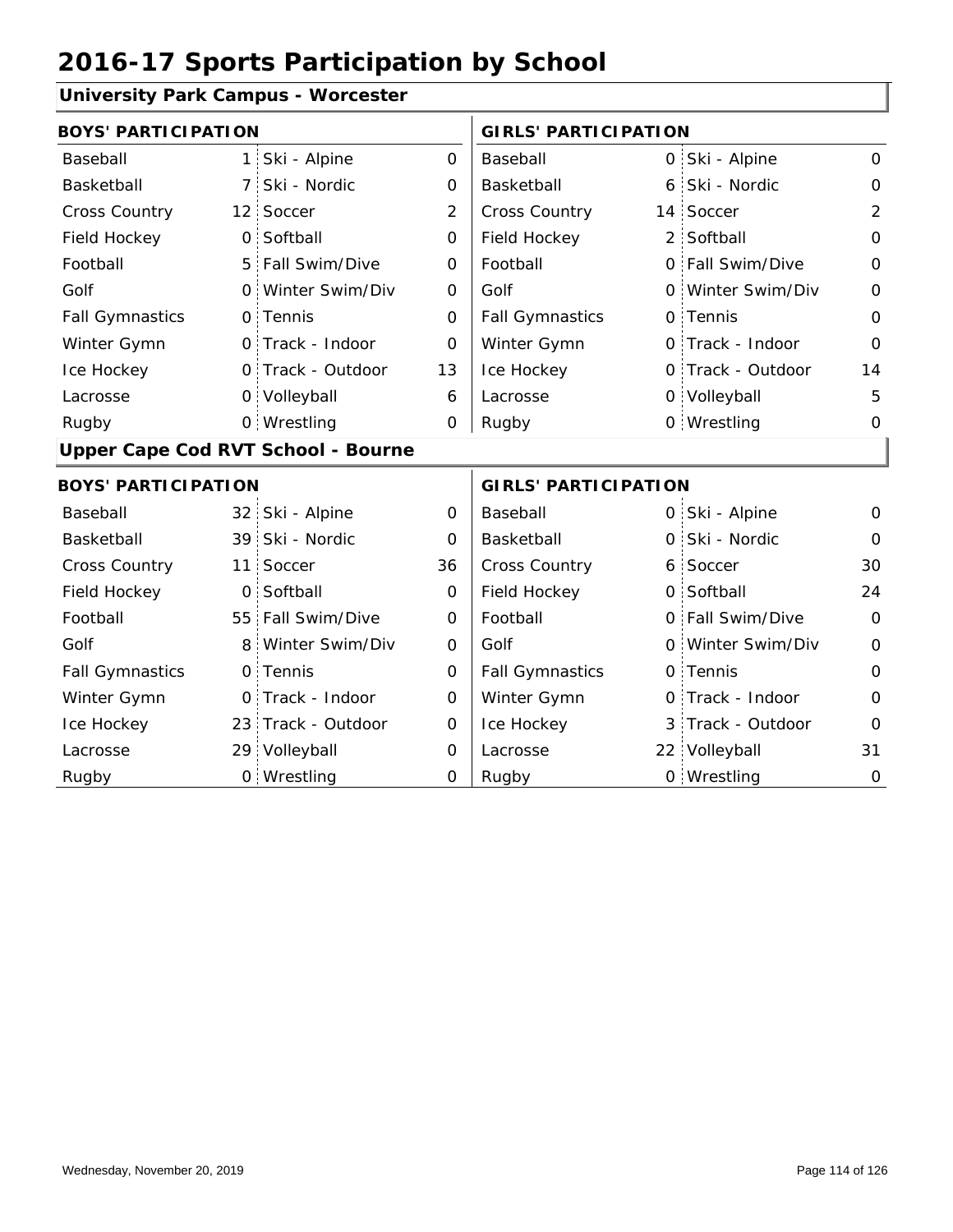#### **Ursuline Academy - Dedham**

| <b>BOYS' PARTICIPATION</b>      |              |                    |              | <b>GIRLS' PARTICIPATION</b> |  |                    |                |  |
|---------------------------------|--------------|--------------------|--------------|-----------------------------|--|--------------------|----------------|--|
| Baseball                        |              | 0 Ski - Alpine     | 0            | Baseball                    |  | 0 Ski - Alpine     | 22             |  |
| Basketball                      |              | 0 Ski - Nordic     | $\mathbf 0$  | Basketball                  |  | 27 Ski - Nordic    | $\Omega$       |  |
| <b>Cross Country</b>            | $\mathsf{O}$ | Soccer             | 0            | Cross Country               |  | 47 Soccer          | 66             |  |
| Field Hockey                    |              | 0 Softball         | 0            | Field Hockey                |  | 44 Softball        | 32             |  |
| Football                        |              | 0 Fall Swim/Dive   | $\mathbf 0$  | Football                    |  | 0 Fall Swim/Dive   | 37             |  |
| Golf                            |              | 0 Winter Swim/Div  | 0            | Golf                        |  | 13 Winter Swim/Div | $\overline{O}$ |  |
| <b>Fall Gymnastics</b>          |              | 0 Tennis           | 0            | <b>Fall Gymnastics</b>      |  | 0 Tennis           | 12             |  |
| Winter Gymn                     |              | 0 Track - Indoor   | $\mathbf 0$  | Winter Gymn                 |  | 0 Track - Indoor   | 55             |  |
| Ice Hockey                      |              | 0 Track - Outdoor  | 0            | Ice Hockey                  |  | 28 Track - Outdoor | 78             |  |
| Lacrosse                        |              | 0 Volleyball       | 0            | Lacrosse                    |  | 45 Volleyball      | 38             |  |
| Rugby                           |              | 0 Wrestling        | 0            | Rugby                       |  | 0 Wrestling        | $\Omega$       |  |
| <b>BOYS' PARTICIPATION</b>      |              |                    |              | <b>GIRLS' PARTICIPATION</b> |  |                    |                |  |
| Baseball                        |              | 0 Ski - Alpine     | 0            | Baseball                    |  | 0 Ski - Alpine     | 22             |  |
| Basketball                      |              | 0 Ski - Nordic     | 0            | Basketball                  |  | 27 Ski - Nordic    | $\mathbf 0$    |  |
| <b>Cross Country</b>            |              | 0 Soccer           | 0            | Cross Country               |  | 47 Soccer          | 66             |  |
| Field Hockey                    |              | 0 Softball         | 0            | Field Hockey                |  | 44 Softball        | 32             |  |
| Football                        |              | 0 Fall Swim/Dive   | 0            | Football                    |  | 0 Fall Swim/Dive   | 37             |  |
| Golf                            |              | 0 Winter Swim/Div  | 0            | Golf                        |  | 13 Winter Swim/Div | $\Omega$       |  |
| <b>Fall Gymnastics</b>          |              | 0 Tennis           | $\mathsf{O}$ | <b>Fall Gymnastics</b>      |  | 0 Tennis           | 12             |  |
| Winter Gymn                     |              | 0 Track - Indoor   | 0            | Winter Gymn                 |  | O Track - Indoor   | 55             |  |
| Ice Hockey                      |              | 0 Track - Outdoor  | $\mathbf 0$  | Ice Hockey                  |  | 28 Track - Outdoor | 78             |  |
| Lacrosse                        |              | 0 Volleyball       | 0            | Lacrosse                    |  | 45 Volleyball      | 38             |  |
| Rugby                           |              | 0 Wrestling        | $\mathbf 0$  | Rugby                       |  | 0 Wrestling        | $\mathbf 0$    |  |
| Uxbridge High School - Uxbridge |              |                    |              |                             |  |                    |                |  |
| <b>BOYS' PARTICIPATION</b>      |              |                    |              | <b>GIRLS' PARTICIPATION</b> |  |                    |                |  |
| Baseball                        |              | 28 Ski - Alpine    | 1            | Baseball                    |  | 0 Ski - Alpine     | $\mathbf 0$    |  |
| Basketball                      |              | 28 Ski - Nordic    | 0            | Basketball                  |  | 9 Ski - Nordic     | 0              |  |
| <b>Cross Country</b>            |              | 11 Soccer          | 31           | Cross Country               |  | 8 Soccer           | 27             |  |
| Field Hockey                    |              | 0 Softball         | 0            | Field Hockey                |  | 28 Softball        | 13             |  |
| Football                        |              | 62 Fall Swim/Dive  | 0            | Football                    |  | 0 Fall Swim/Dive   | $\mathbf 0$    |  |
| Golf                            |              | 11 Winter Swim/Div | 0            | Golf                        |  | 1 Winter Swim/Div  | $\mathbf 0$    |  |
| <b>Fall Gymnastics</b>          |              | 0 Tennis           | 11           | <b>Fall Gymnastics</b>      |  | 0 Tennis           | 14             |  |
| Winter Gymn                     |              | 0 Track - Indoor   | 40           | Winter Gymn                 |  | O Track - Indoor   | 19             |  |
| Ice Hockey                      |              | 1 Track - Outdoor  | 50           | Ice Hockey                  |  | 0 Track - Outdoor  | 37             |  |
| Lacrosse                        |              | 0 Volleyball       | 0            | Lacrosse                    |  | 0 Volleyball       | 0              |  |
| Rugby                           |              | 0 Wrestling        | 0            | Rugby                       |  | 0 Wrestling        | 0              |  |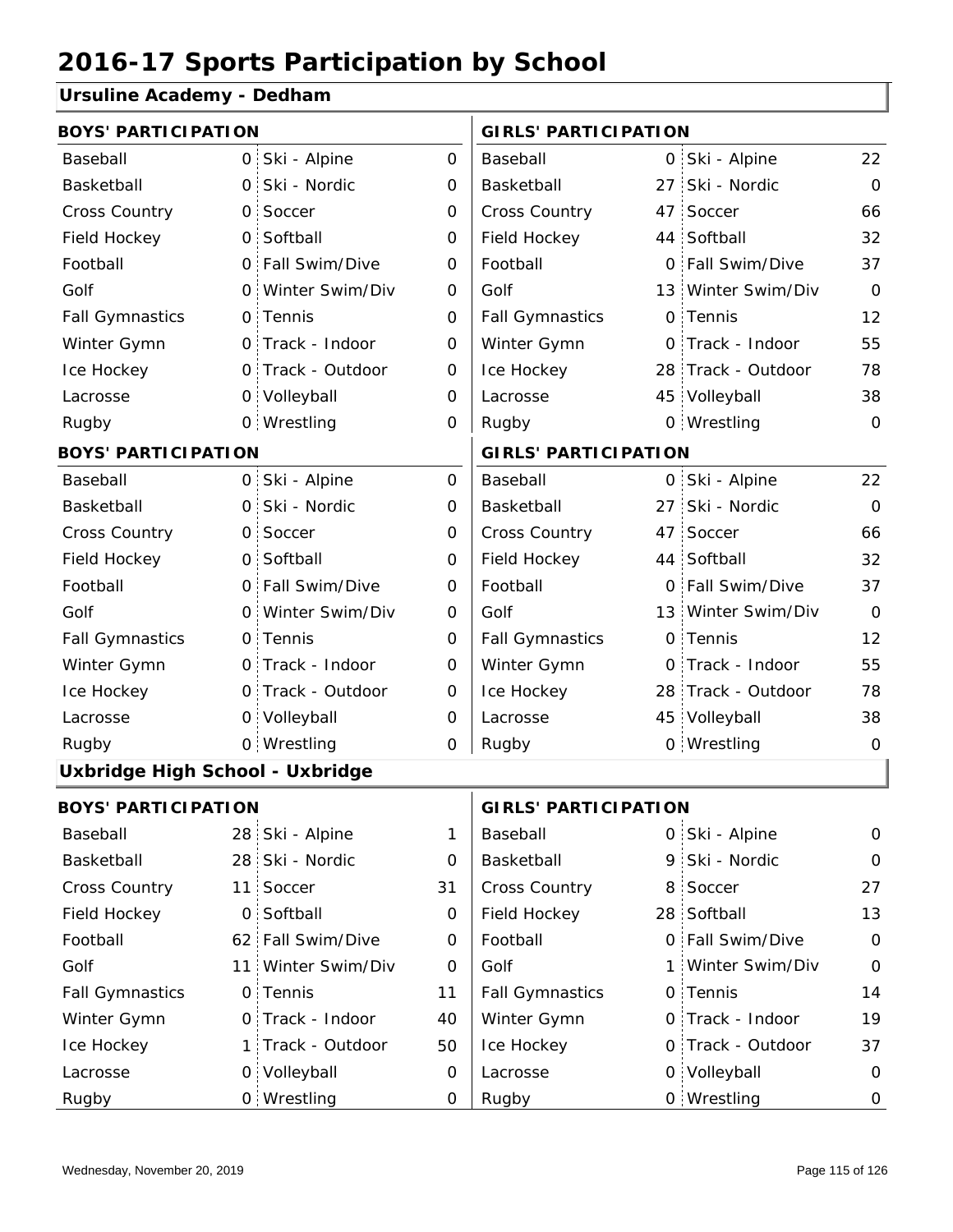### **Wachusett Regional High School - Holden**

| <b>BOYS' PARTICIPATION</b> |                |                                            |                | <b>GIRLS' PARTICIPATION</b> |  |                    |                |
|----------------------------|----------------|--------------------------------------------|----------------|-----------------------------|--|--------------------|----------------|
| Baseball                   |                | 50 Ski - Alpine                            | 16             | Baseball                    |  | 0 Ski - Alpine     | 10             |
| Basketball                 | 41             | Ski - Nordic                               | 0              | Basketball                  |  | 32 Ski - Nordic    | $\mathbf 0$    |
| <b>Cross Country</b>       |                | 48 Soccer                                  | 64             | Cross Country               |  | 49 Soccer          | 72             |
| Field Hockey               | $\overline{O}$ | Softball                                   | 0              | Field Hockey                |  | 37 Softball        | 32             |
| Football                   |                | 148 Fall Swim/Dive                         | 0              | Football                    |  | 0 Fall Swim/Dive   | $\overline{O}$ |
| Golf                       |                | 18 Winter Swim/Div                         | 11             | Golf                        |  | 12 Winter Swim/Div | 18             |
| <b>Fall Gymnastics</b>     |                | 0 Tennis                                   | 14             | <b>Fall Gymnastics</b>      |  | 0 Tennis           | 20             |
| Winter Gymn                |                | O Track - Indoor                           | 112            | Winter Gymn                 |  | 0 Track - Indoor   | 95             |
| Ice Hockey                 |                | 35 Track - Outdoor                         | 87             | Ice Hockey                  |  | 4 Track - Outdoor  | 105            |
| Lacrosse                   |                | 53 Volleyball                              | 26             | Lacrosse                    |  | 41 Volleyball      | 40             |
| Rugby                      |                | 0 Wrestling                                | 0              | Rugby                       |  | 0 Wrestling        | $\mathbf 0$    |
|                            |                | Wahconah Regional High School - Dalton     |                |                             |  |                    |                |
| <b>BOYS' PARTICIPATION</b> |                |                                            |                | <b>GIRLS' PARTICIPATION</b> |  |                    |                |
| Baseball                   |                | 32 Ski - Alpine                            | 6              | Baseball                    |  | 0 Ski - Alpine     | 7              |
| Basketball                 |                | 25 Ski - Nordic                            | 6              | Basketball                  |  | 0 Ski - Nordic     | 6              |
| <b>Cross Country</b>       | 8 <sup>1</sup> | Soccer                                     | 25             | Cross Country               |  | 10 Soccer          | 30             |
| Field Hockey               | $\overline{O}$ | Softball                                   | $\mathbf 0$    | Field Hockey                |  | 0 Softball         | 30             |
| Football                   |                | 62 Fall Swim/Dive                          | 0              | Football                    |  | 0 Fall Swim/Dive   | $\Omega$       |
| Golf                       |                | 0 Winter Swim/Div                          | 4              | Golf                        |  | 0 Winter Swim/Div  | 14             |
| <b>Fall Gymnastics</b>     |                | 8 Tennis                                   | 0              | <b>Fall Gymnastics</b>      |  | 2 Tennis           | $\Omega$       |
| Winter Gymn                |                | 0 Track - Indoor                           | 0              | Winter Gymn                 |  | 0 Track - Indoor   | $\Omega$       |
| Ice Hockey                 |                | 20 Track - Outdoor                         | 34             | Ice Hockey                  |  | 4 Track - Outdoor  | 36             |
| Lacrosse                   |                | 35 Volleyball                              | $\mathbf 0$    | Lacrosse                    |  | 32 Volleyball      | 33             |
| Rugby                      |                | 0 Wrestling                                | $\overline{2}$ | Rugby                       |  | 0 Wrestling        | $\mathbf 0$    |
|                            |                | Wakefield Memorial High School - Wakefield |                |                             |  |                    |                |
| <b>BOYS' PARTICIPATION</b> |                |                                            |                | <b>GIRLS' PARTICIPATION</b> |  |                    |                |
| Baseball                   |                | 42 Ski - Alpine                            | 0              | Baseball                    |  | 0 Ski - Alpine     | 0              |
| Basketball                 | 41:            | Ski - Nordic                               | 0              | Basketball                  |  | 40 Ski - Nordic    | 0              |
| Cross Country              |                | 36 Soccer                                  | 59             | Cross Country               |  | 16 Soccer          | 50             |
| Field Hockey               | $\overline{O}$ | Softball                                   | 0              | Field Hockey                |  | 38 Softball        | 39             |
| Football                   |                | 87 Fall Swim/Dive                          | 0              | Football                    |  | 0 Fall Swim/Dive   | 30             |
| Golf                       | 17:            | Winter Swim/Div                            | 8              | Golf                        |  | 1 Winter Swim/Div  | $\mathbf 0$    |
| <b>Fall Gymnastics</b>     |                | 0 Tennis                                   | 25             | <b>Fall Gymnastics</b>      |  | 0 Tennis           | 24             |
| Winter Gymn                |                | 0 Track - Indoor                           | 76             | Winter Gymn                 |  | 10 Track - Indoor  | 49             |
| Ice Hockey                 |                | 41 Track - Outdoor                         | 86             | Ice Hockey                  |  | 21 Track - Outdoor | 54             |
| Lacrosse                   |                | 39 Volleyball                              | 0              | Lacrosse                    |  | 56 Volleyball      | 51             |
| Rugby                      |                | 0 Wrestling                                | 35             | Rugby                       |  | 0 Wrestling        | $\mathbf 0$    |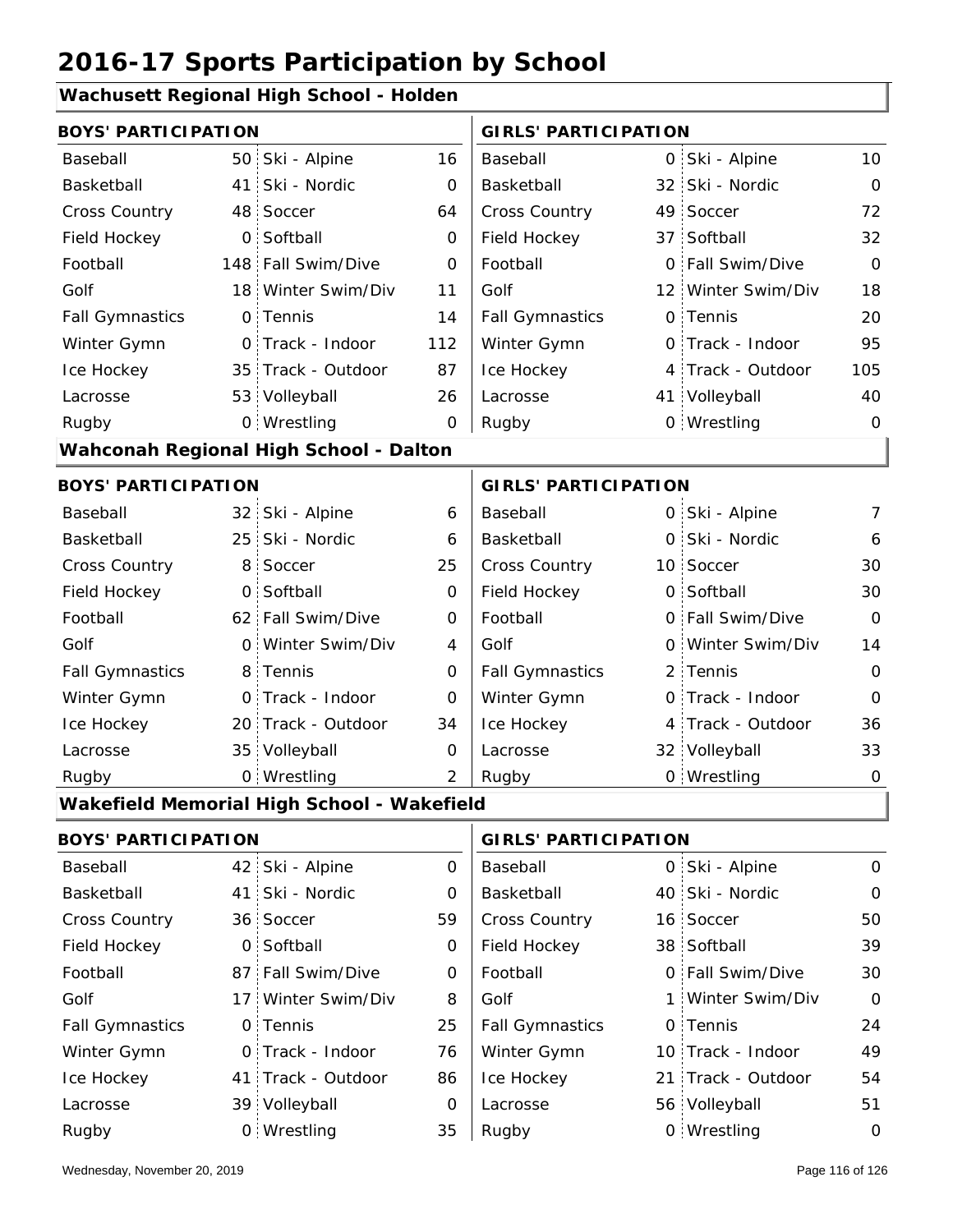#### **Walpole High School - Walpole**

| <b>BOYS' PARTICIPATION</b>    |                 |                    |                | <b>GIRLS' PARTICIPATION</b> |              |                    |                |
|-------------------------------|-----------------|--------------------|----------------|-----------------------------|--------------|--------------------|----------------|
| Baseball                      | 55 <sub>1</sub> | Ski - Alpine       | 0              | Baseball                    | $\mathsf{O}$ | Ski - Alpine       | $\mathbf 0$    |
| Basketball                    | 52 <sub>1</sub> | Ski - Nordic       | $\overline{O}$ | Basketball                  | 50           | Ski - Nordic       | $\mathbf 0$    |
| Cross Country                 | 37 <sup>1</sup> | Soccer             | 47             | Cross Country               |              | 35 Soccer          | 51             |
| Field Hockey                  |                 | 0 Softball         | $\Omega$       | Field Hockey                |              | 41 Softball        | 34             |
| Football                      |                 | 112 Fall Swim/Dive | 15             | Football                    |              | 0 Fall Swim/Dive   | 35             |
| Golf                          |                 | 12 Winter Swim/Div | $\Omega$       | Golf                        | 0            | Winter Swim/Div    | $\Omega$       |
| <b>Fall Gymnastics</b>        |                 | 0 Tennis           | 19             | <b>Fall Gymnastics</b>      |              | 0 Tennis           | 17             |
| Winter Gymn                   |                 | 13 Track - Indoor  | 64             | Winter Gymn                 | 0            | Track - Indoor     | 62             |
| Ice Hockey                    |                 | 64 Track - Outdoor | 84             | Ice Hockey                  |              | 22 Track - Outdoor | 87             |
| Lacrosse                      |                 | 64 Volleyball      | 0              | Lacrosse                    |              | 70 Volleyball      | 42             |
| Rugby                         |                 | 0 Wrestling        | 26             | Rugby                       |              | 0 Wrestling        | $\Omega$       |
| Waltham High School - Waltham |                 |                    |                |                             |              |                    |                |
| <b>BOYS' PARTICIPATION</b>    |                 |                    |                | <b>GIRLS' PARTICIPATION</b> |              |                    |                |
| Baseball                      | 48              | Ski - Alpine       | 1              | Baseball                    |              | 0 Ski - Alpine     | 1              |
| Basketball                    |                 | 43 Ski - Nordic    | 0              | Basketball                  |              | 37 Ski - Nordic    | $\mathbf 0$    |
| <b>Cross Country</b>          | 21              | Soccer             | 67             | Cross Country               | $7$ :        | Soccer             | 64             |
| Field Hockey                  | 0               | Softball           | 0              | Field Hockey                |              | 41 Softball        | 26             |
| Football                      | 78              | Fall Swim/Dive     | $\Omega$       | Football                    | 1            | Fall Swim/Dive     | $\overline{0}$ |
| Golf                          | 11 <sup>1</sup> | Winter Swim/Div    | 16             | Golf                        |              | 2 Winter Swim/Div  | 21             |
| <b>Fall Gymnastics</b>        | $\overline{O}$  | Tennis             | 13             | <b>Fall Gymnastics</b>      | 0            | Tennis             | 26             |
| Winter Gymn                   | $\mathsf{O}$    | Track - Indoor     | 52             | Winter Gymn                 |              | 0 Track - Indoor   | 47             |
| Ice Hockey                    |                 | 53 Track - Outdoor | 63             | Ice Hockey                  |              | 19 Track - Outdoor | 71             |
| Lacrosse                      | 55 <sub>1</sub> | Volleyball         | 1              | Lacrosse                    |              | 46 Volleyball      | 36             |
| Rugby                         |                 | 0 Wrestling        | 16             | Rugby                       |              | 0 Wrestling        | $\mathsf O$    |
| Ware Jr/Sr High School - Ware |                 |                    |                |                             |              |                    |                |

26 Ski - Alpine 18 21 Ski - Nordic 0 Soccer 14 | Cross Country 0 0 0 Field Hockey 31 Fall Swim/Dive  $0 \mid$  Football  $0 \mid$  6 11 Winter Swim/Div 0 Golf 60 0 Fall Gymnastics 0 of Fall Gymnastics 0 of Fall Gymnastics 0 of the 10 of the 10 0 Track - Outdoor 0 Track - Indoor 0 Volleyball 0 Track - Outdoor 0 0 Volleyball 26 0 0 Ski - Alpine 0 14 0 0 34 0 26 0 0 0 0 0 0 16  $\Omega$ 0 0 Baseball Basketball Cross Country Field Hockey Football Golf Fall Gymnastics Ice Hockey Lacrosse 0 Soccer 0 Softball 0 Tennis 0 Track - Indoor Wrestling Rugby 0 Rugby 0 **BOYS' PARTICIPATION GIRLS' PARTICIPATION** Baseball Basketball Football Golf Winter Gymn Ice Hockey Lacrosse 21 Ski - Nordic 0 Soccer Softball Fall Swim/Dive Winter Swim/Div 0 Tennis Winter Gymn 0 Wrestling 0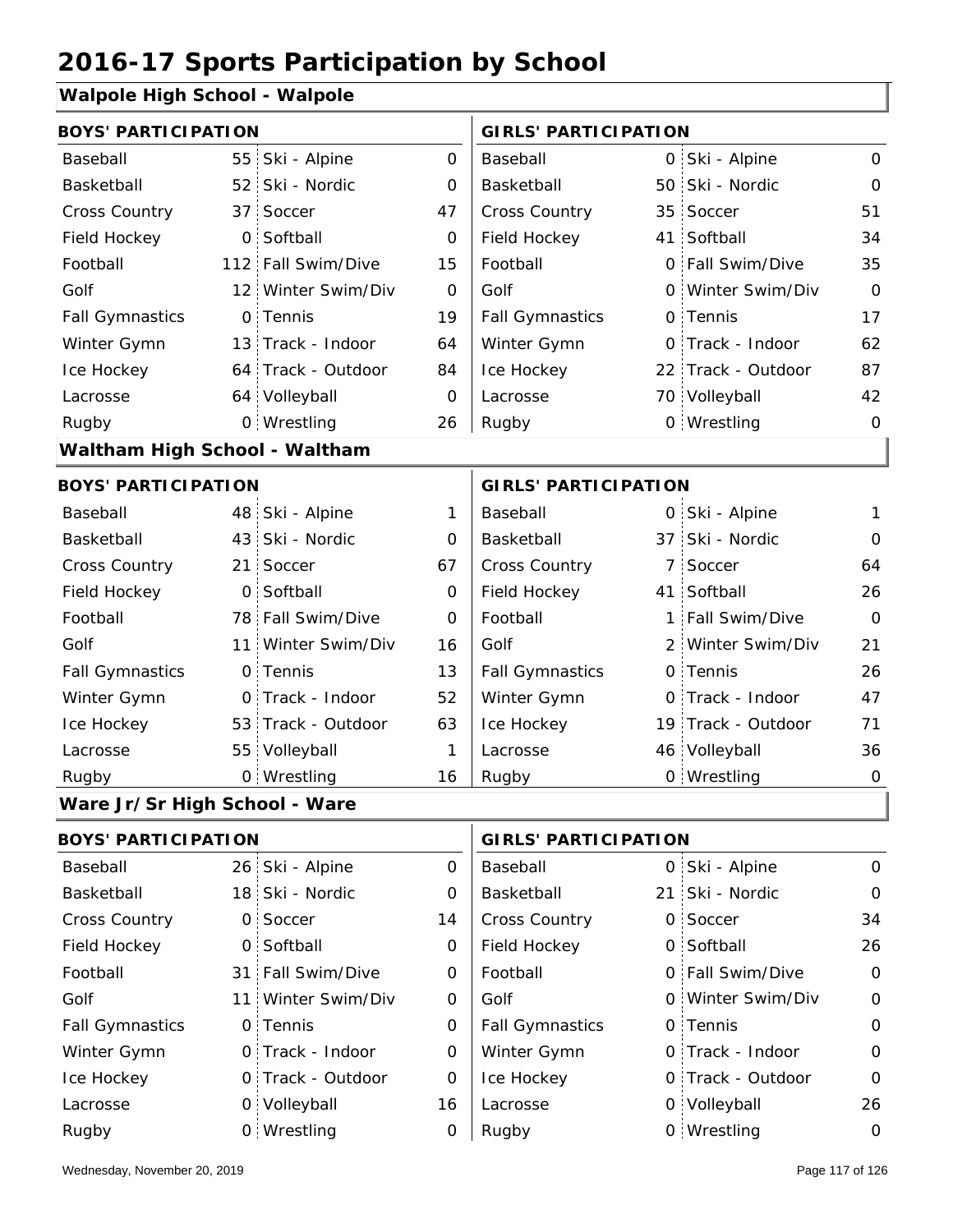#### **Wareham High School - Wareham**

| <b>BOYS' PARTICIPATION</b>    |                 |                                   |                | <b>GIRLS' PARTICIPATION</b> |   |                    |                |
|-------------------------------|-----------------|-----------------------------------|----------------|-----------------------------|---|--------------------|----------------|
| Baseball                      | 23 <sub>1</sub> | Ski - Alpine                      | $\overline{O}$ | Baseball                    |   | 0 Ski - Alpine     | $\mathbf 0$    |
| Basketball                    |                 | 26 Ski - Nordic                   | 0              | Basketball                  |   | 24 Ski - Nordic    | $\mathbf 0$    |
| <b>Cross Country</b>          | 0.              | Soccer                            | 22             | <b>Cross Country</b>        | O | Soccer             | 25             |
| Field Hockey                  | $\overline{O}$  | Softball                          | $\mathbf 0$    | Field Hockey                |   | 25 Softball        | 28             |
| Football                      |                 | 34 Fall Swim/Dive                 | 0              | Football                    |   | 0 Fall Swim/Dive   | $\Omega$       |
| Golf                          | 5 <sub>1</sub>  | Winter Swim/Div                   | 0              | Golf                        |   | 1 Winter Swim/Div  | $\mathbf{O}$   |
| <b>Fall Gymnastics</b>        |                 | 0 Tennis                          | 11             | <b>Fall Gymnastics</b>      |   | 0 Tennis           | 10             |
| Winter Gymn                   |                 | 0 Track - Indoor                  | 23             | Winter Gymn                 |   | 0 Track - Indoor   | 21             |
| Ice Hockey                    |                 | 16 Track - Outdoor                | 23             | Ice Hockey                  |   | 2 Track - Outdoor  | 29             |
| Lacrosse                      |                 | 0 Volleyball                      | 0              | Lacrosse                    |   | 0 Volleyball       | 18             |
| Rugby                         |                 | 0 Wrestling                       | 5              | Rugby                       |   | 0 Wrestling        | $\mathbf{1}$   |
|                               |                 | Watertown High School - Watertown |                |                             |   |                    |                |
| <b>BOYS' PARTICIPATION</b>    |                 |                                   |                | <b>GIRLS' PARTICIPATION</b> |   |                    |                |
| Baseball                      |                 | 29 Ski - Alpine                   | 0              | Baseball                    |   | 0 Ski - Alpine     | 0              |
| Basketball                    | 47 <sup>1</sup> | Ski - Nordic                      | 0              | Basketball                  |   | 28 Ski - Nordic    | $\Omega$       |
| <b>Cross Country</b>          |                 | 18 Soccer                         | 0              | Cross Country               |   | 12 Soccer          | $\overline{O}$ |
| Field Hockey                  | $\overline{O}$  | Softball                          | 0              | Field Hockey                |   | 23 Softball        | 15             |
| Football                      |                 | 53 Fall Swim/Dive                 | $\overline{O}$ | Football                    |   | 0 Fall Swim/Dive   | $\overline{O}$ |
| Golf                          |                 | 12 Winter Swim/Div                | $\Omega$       | Golf                        |   | 1 Winter Swim/Div  | $\Omega$       |
| <b>Fall Gymnastics</b>        |                 | 0 Tennis                          | 23             | <b>Fall Gymnastics</b>      |   | 0 Tennis           | 17             |
| Winter Gymn                   |                 | O Track - Indoor                  | 30             | Winter Gymn                 |   | O Track - Indoor   | 38             |
| Ice Hockey                    |                 | 34 Track - Outdoor                | 33             | Ice Hockey                  |   | 15 Track - Outdoor | 36             |
| Lacrosse                      | 21 <sub>1</sub> | Volleyball                        | $\overline{O}$ | Lacrosse                    |   | 27 Volleyball      | 37             |
| Rugby                         |                 | 0 Wrestling                       | 21             | Rugby                       |   | 0 Wrestling        | $\mathbf 0$    |
| Wayland High School - Wayland |                 |                                   |                |                             |   |                    |                |
| <b>BOYS' PARTICIPATION</b>    |                 |                                   |                | <b>GIRLS' PARTICIPATION</b> |   |                    |                |

| Baseball               | 35 Ski - Alpine    | 18 | Baseball               | 0 Ski - Alpine     | 11          |
|------------------------|--------------------|----|------------------------|--------------------|-------------|
| Basketball             | 37 Ski - Nordic    | 13 | Basketball             | 38 Ski - Nordic    | 10          |
| <b>Cross Country</b>   | 22 Soccer          | 71 | <b>Cross Country</b>   | 12 Soccer          | 67          |
| Field Hockey           | 0 Softball         | 0  | Field Hockey           | 57 Softball        | 23          |
| Football               | 72 Fall Swim/Dive  | 0  | Football               | 0 Fall Swim/Dive   | $\mathbf 0$ |
| Golf                   | 10 Winter Swim/Div | 39 | Golf                   | 1 Winter Swim/Div  | 32          |
| <b>Fall Gymnastics</b> | 0 Tennis           | 21 | <b>Fall Gymnastics</b> | 0 Tennis           | 20          |
| Winter Gymn            | 0 Track - Indoor   | 41 | Winter Gymn            | 0 Track - Indoor   | 40          |
| Ice Hockey             | 19 Track - Outdoor | 58 | Ice Hockey             | 12 Track - Outdoor | 58          |
| Lacrosse               | 42 Volleyball      | 36 | Lacrosse               | 36 Volleyball      | 35          |
| Rugby                  | 0 Wrestling        | 38 | Rugby                  | 0 Wrestling        | 0           |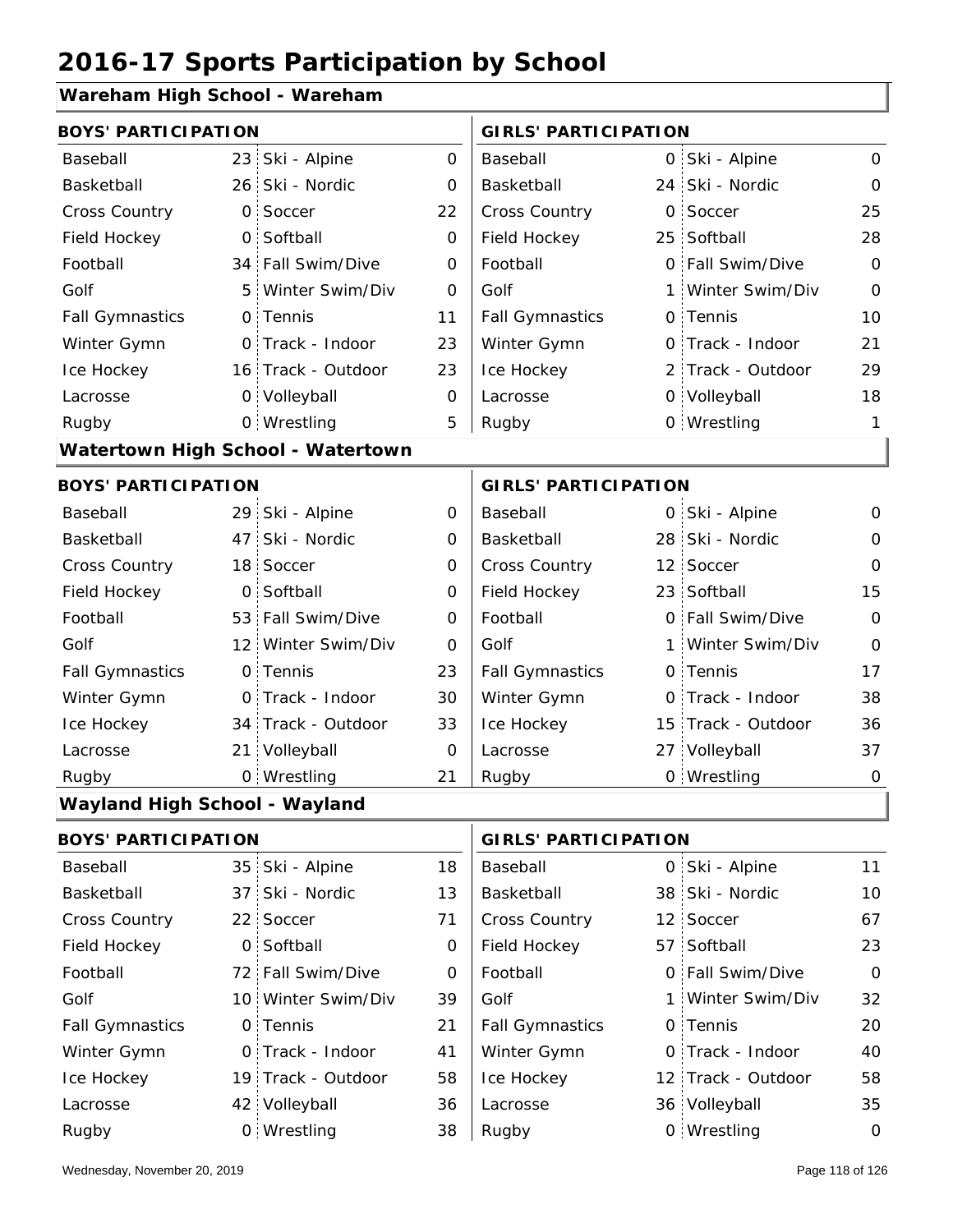#### **Wellesley High School - Wellesley**

| <b>BOYS' PARTICIPATION</b> |                |                                                  |                | <b>GIRLS' PARTICIPATION</b> |  |                    |                |
|----------------------------|----------------|--------------------------------------------------|----------------|-----------------------------|--|--------------------|----------------|
| Baseball                   |                | 52 Ski - Alpine                                  | 21             | Baseball                    |  | 0 Ski - Alpine     | 17             |
| Basketball                 |                | 46 Ski - Nordic                                  | 12             | Basketball                  |  | 40 Ski - Nordic    | 38             |
| <b>Cross Country</b>       |                | 65 Soccer                                        | 77             | <b>Cross Country</b>        |  | 48 Soccer          | 77             |
| Field Hockey               |                | 0 Softball                                       | 0              | Field Hockey                |  | 66 Softball        | 31             |
| Football                   |                | 98 Fall Swim/Dive                                | 0              | Football                    |  | 0 Fall Swim/Dive   | 34             |
| Golf                       |                | 28 Winter Swim/Div                               | 31             | Golf                        |  | 38 Winter Swim/Div | $\Omega$       |
| <b>Fall Gymnastics</b>     |                | 0 Tennis                                         | 28             | <b>Fall Gymnastics</b>      |  | 0 Tennis           | 25             |
| Winter Gymn                |                | 2 Track - Indoor                                 | 77             | Winter Gymn                 |  | 12 Track - Indoor  | 66             |
| Ice Hockey                 |                | 66 Track - Outdoor                               | 116            | Ice Hockey                  |  | 28 Track - Outdoor | 117            |
| Lacrosse                   |                | 98 Volleyball                                    | 39             | Lacrosse                    |  | 59 Volleyball      | 46             |
| Rugby                      |                | 0 Wrestling                                      | 26             | Rugby                       |  | 0 Wrestling        | 4              |
|                            |                | West Boylston Middle/High School - West Boylston |                |                             |  |                    |                |
| <b>BOYS' PARTICIPATION</b> |                |                                                  |                | <b>GIRLS' PARTICIPATION</b> |  |                    |                |
| Baseball                   |                | 31 Ski - Alpine                                  | 0              | Baseball                    |  | 0 Ski - Alpine     | 0              |
| Basketball                 |                | 34 Ski - Nordic                                  | $\mathbf{O}$   | Basketball                  |  | 35 Ski - Nordic    | $\mathbf{O}$   |
| Cross Country              | $\overline{O}$ | Soccer                                           | 22             | <b>Cross Country</b>        |  | 0 Soccer           | 45             |
| Field Hockey               | O <sub>1</sub> | Softball                                         | $\mathbf 0$    | Field Hockey                |  | 4 Softball         | 26             |
| Football                   |                | 30 Fall Swim/Dive                                | $\mathbf 0$    | Football                    |  | 0 Fall Swim/Dive   | $\mathbf 0$    |
| Golf                       |                | 9 Winter Swim/Div                                | $\overline{O}$ | Golf                        |  | 0 Winter Swim/Div  | $\overline{O}$ |
| <b>Fall Gymnastics</b>     |                | 0 Tennis                                         | 10             | <b>Fall Gymnastics</b>      |  | 0 Tennis           | 10             |
| Winter Gymn                |                | O Track - Indoor                                 | $\mathbf 0$    | Winter Gymn                 |  | O Track - Indoor   | $\overline{O}$ |
| Ice Hockey                 |                | 4 Track - Outdoor                                | 40             | Ice Hockey                  |  | 3 Track - Outdoor  | 35             |
| Lacrosse                   |                | 0 Volleyball                                     | $\Omega$       | Lacrosse                    |  | 0 Volleyball       | $\overline{O}$ |

#### **West Bridgewater Mid/Sr. HS - West Bridgewater**

Wrestling Rugby 0 Rugby 0

| <b>BOYS' PARTICIPATION</b> |                    | <b>GIRLS' PARTICIPATION</b> |                        |  |                   |               |
|----------------------------|--------------------|-----------------------------|------------------------|--|-------------------|---------------|
| Baseball                   | 32 Ski - Alpine    | 0                           | Baseball               |  | 0 Ski - Alpine    | $\mathcal{O}$ |
| Basketball                 | 28 Ski - Nordic    | 0                           | Basketball             |  | 0 Ski - Nordic    | $\mathbf 0$   |
| <b>Cross Country</b>       | 52 Soccer          | 32                          | <b>Cross Country</b>   |  | 64 Soccer         | 30            |
| Field Hockey               | 0 Softball         | 0                           | Field Hockey           |  | 28 Softball       | 25            |
| Football                   | 35 Fall Swim/Dive  | $\Omega$                    | Football               |  | 0 Fall Swim/Dive  | $\mathbf 0$   |
| Golf                       | 22 Winter Swim/Div | 0                           | Golf                   |  | 6 Winter Swim/Div | $\circ$       |
| <b>Fall Gymnastics</b>     | 0 Tennis           | 22                          | <b>Fall Gymnastics</b> |  | 0 Tennis          | 20            |
| Winter Gymn                | O Track - Indoor   | 42                          | Winter Gymn            |  | 5 Track - Indoor  | 50            |
| Ice Hockey                 | 5 Track - Outdoor  | 45                          | Ice Hockey             |  | 0 Track - Outdoor | 52            |
| Lacrosse                   | 0 Volleyball       | 0                           | Lacrosse               |  | 0 Volleyball      | $\Omega$      |
| Rugby                      | 0 Wrestling        | 0                           | Rugby                  |  | 0 Wrestling       | 0             |

0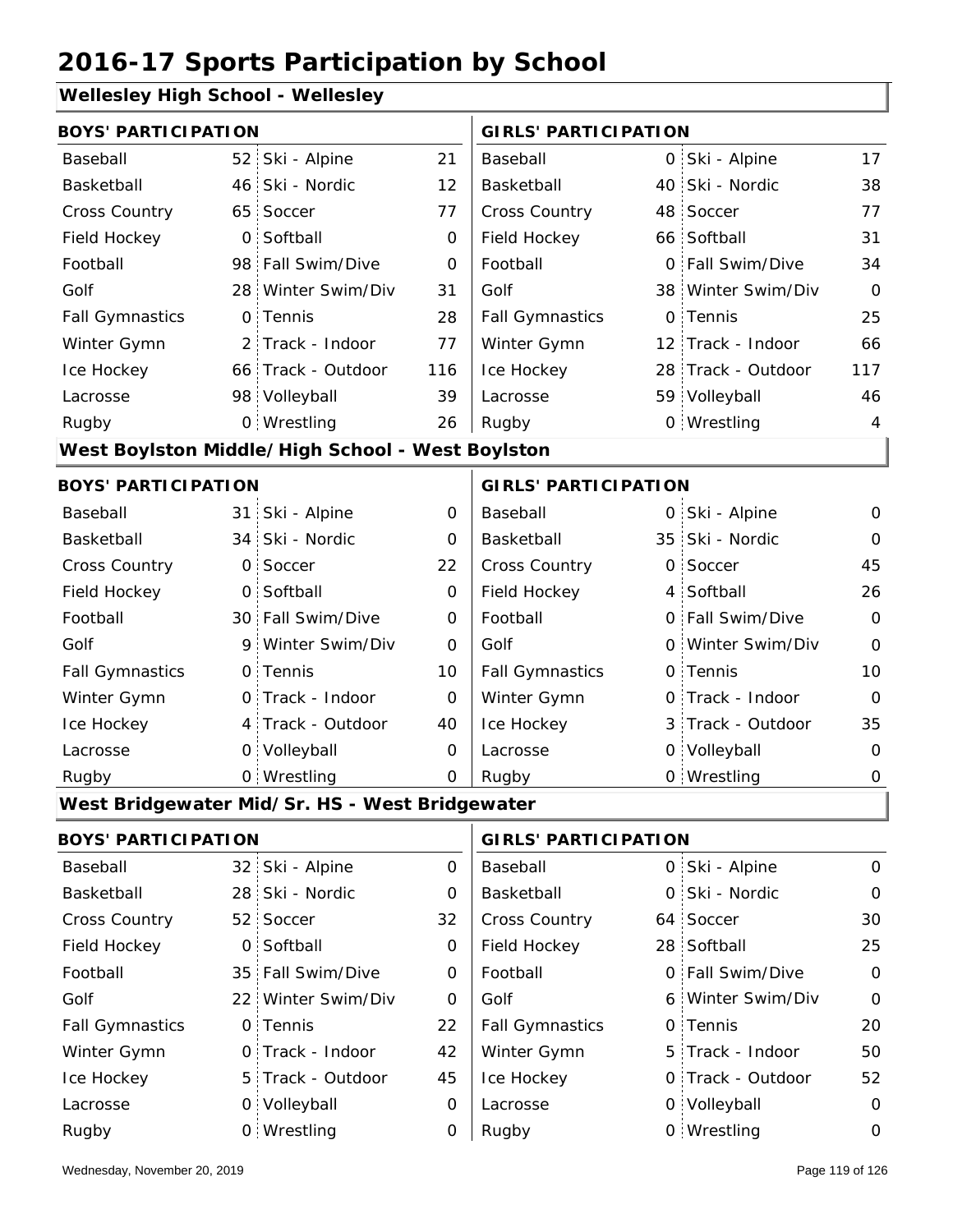#### **West Roxbury Academy - West Roxbury**

| <b>BOYS' PARTICIPATION</b> |                 |                                                 |                | <b>GIRLS' PARTICIPATION</b> |                    |                |
|----------------------------|-----------------|-------------------------------------------------|----------------|-----------------------------|--------------------|----------------|
| Baseball                   |                 | 20 Ski - Alpine                                 | $\overline{O}$ | Baseball                    | 0 Ski - Alpine     | $\mathsf{O}$   |
| Basketball                 |                 | 20 Ski - Nordic                                 | 0              | Basketball                  | 20 Ski - Nordic    | $\mathbf{O}$   |
| Cross Country              | $\overline{O}$  | Soccer                                          | 20             | Cross Country               | 0 Soccer           | 20             |
| Field Hockey               | $\overline{O}$  | Softball                                        | 0              | Field Hockey                | 0 Softball         | 20             |
| Football                   |                 | 20 Fall Swim/Dive                               | $\mathbf 0$    | Football                    | 0 Fall Swim/Dive   | $\mathbf 0$    |
| Golf                       |                 | 0 Winter Swim/Div                               | 0              | Golf                        | 0 Winter Swim/Div  | $\mathbf 0$    |
| <b>Fall Gymnastics</b>     |                 | 0 Tennis                                        | 0              | <b>Fall Gymnastics</b>      | 0 Tennis           | $\mathbf 0$    |
| Winter Gymn                |                 | O Track - Indoor                                | 10             | Winter Gymn                 | O Track - Indoor   | 10             |
| Ice Hockey                 |                 | 0 Track - Outdoor                               | 10             | Ice Hockey                  | 0 Track - Outdoor  | 10             |
| Lacrosse                   |                 | 0 Volleyball                                    | $\mathbf 0$    | Lacrosse                    | 0 Volleyball       | 20             |
| Rugby                      |                 | 0 Wrestling                                     | $\mathbf 0$    | Rugby                       | 0 Wrestling        | $\mathbf 0$    |
|                            |                 | West Springfield High School - West Springfield |                |                             |                    |                |
| <b>BOYS' PARTICIPATION</b> |                 |                                                 |                | <b>GIRLS' PARTICIPATION</b> |                    |                |
| Baseball                   |                 | 43 Ski - Alpine                                 | 0              | Baseball                    | 0 Ski - Alpine     | $\mathsf{O}$   |
| Basketball                 |                 | 35 Ski - Nordic                                 | 0              | Basketball                  | 18 Ski - Nordic    | $\mathbf{O}$   |
| Cross Country              | 37 <sup>1</sup> | Soccer                                          | 55             | Cross Country               | 17 Soccer          | 38             |
| Field Hockey               | O <sub>1</sub>  | Softball                                        | 0              | Field Hockey                | 28 Softball        | 28             |
| Football                   |                 | 48 Fall Swim/Dive                               | $\mathbf 0$    | Football                    | 0 Fall Swim/Dive   | $\overline{O}$ |
| Golf                       | 8 <sup>1</sup>  | Winter Swim/Div                                 | 14             | Golf                        | 0 Winter Swim/Div  | 18             |
| <b>Fall Gymnastics</b>     |                 | 0 Tennis                                        | 10             | <b>Fall Gymnastics</b>      | 0 Tennis           | 12             |
| Winter Gymn                |                 | O Track - Indoor                                | 48             | Winter Gymn                 | O Track - Indoor   | 55             |
| Ice Hockey                 |                 | 20 Track - Outdoor                              | 60             | Ice Hockey                  | 0 Track - Outdoor  | 65             |
| Lacrosse                   |                 | 42 Volleyball                                   | 24             | Lacrosse                    | 45 Volleyball      | 36             |
| Rugby                      |                 | 0 Wrestling                                     | 42             | Rugby                       | 0 Wrestling        | $\mathbf 0$    |
|                            |                 | Westborough High School - Westborough           |                |                             |                    |                |
| <b>BOYS' PARTICIPATION</b> |                 |                                                 |                | <b>GIRLS' PARTICIPATION</b> |                    |                |
| Baseball                   |                 | 30 Ski - Alpine                                 | 15             | Baseball                    | 0 Ski - Alpine     | 10             |
| Basketball                 |                 | 42 Ski - Nordic                                 | 0              | Basketball                  | 36 Ski - Nordic    | $\mathbf 0$    |
| Cross Country              |                 | 39 Soccer                                       | 67             | Cross Country               | 31 Soccer          | 47             |
| Field Hockey               |                 | 0 Softball                                      | 0              | Field Hockey                | 52 Softball        | 22             |
| Football                   | 75:             | Fall Swim/Dive                                  | 0              | Football                    | 0 Fall Swim/Dive   | $\mathbf 0$    |
| Golf                       |                 | 16 Winter Swim/Div                              | 13             | Golf                        | 14 Winter Swim/Div | 15             |
| <b>Fall Gymnastics</b>     | $\mathsf{O}$    | Tennis                                          | 15             | <b>Fall Gymnastics</b>      | 0 Tennis           | 12             |
| Winter Gymn                |                 | 0 Track - Indoor                                | 75             | Winter Gymn                 | 16 Track - Indoor  | 49             |
| Ice Hockey                 |                 | 20 Track - Outdoor                              | 106            | Ice Hockey                  | 4 Track - Outdoor  | 82             |

0

Lacrosse

0

Wrestling Rugby 0 Rugby 0

Lacrosse

50 Volleyball

38 Volleyball 38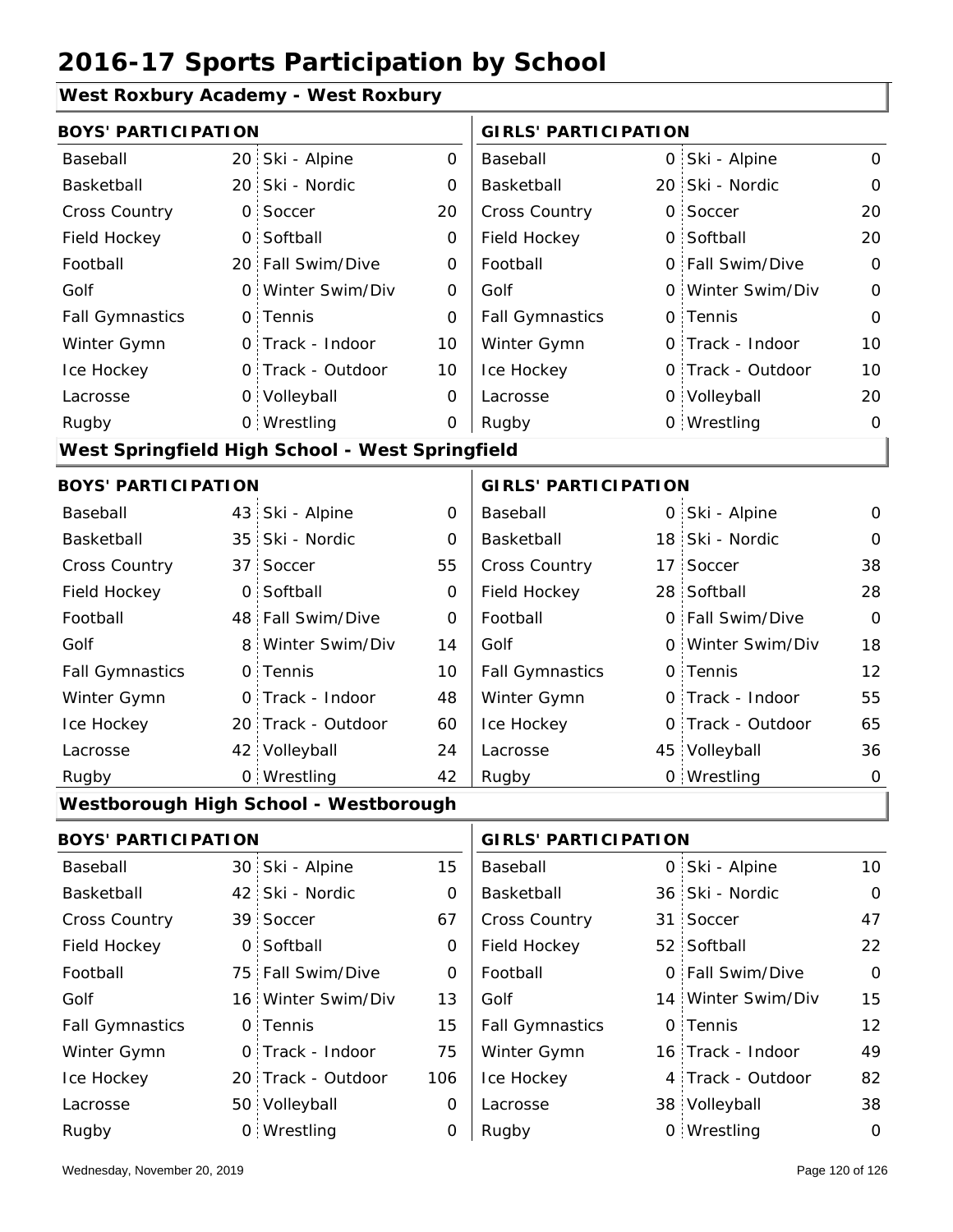#### **Westfield High School - Westfield**

|              |                                                                                                                                                                                                                                                                                                                                                                                                                                                                                                         | <b>GIRLS' PARTICIPATION</b>                    |   |  |                                                                                                                                                                                                                                                                                                                                                                                                                     |  |
|--------------|---------------------------------------------------------------------------------------------------------------------------------------------------------------------------------------------------------------------------------------------------------------------------------------------------------------------------------------------------------------------------------------------------------------------------------------------------------------------------------------------------------|------------------------------------------------|---|--|---------------------------------------------------------------------------------------------------------------------------------------------------------------------------------------------------------------------------------------------------------------------------------------------------------------------------------------------------------------------------------------------------------------------|--|
|              | 13                                                                                                                                                                                                                                                                                                                                                                                                                                                                                                      | Baseball                                       |   |  | 16                                                                                                                                                                                                                                                                                                                                                                                                                  |  |
|              | 0                                                                                                                                                                                                                                                                                                                                                                                                                                                                                                       | Basketball                                     |   |  | $\Omega$                                                                                                                                                                                                                                                                                                                                                                                                            |  |
|              | 57                                                                                                                                                                                                                                                                                                                                                                                                                                                                                                      | Cross Country                                  |   |  | 53                                                                                                                                                                                                                                                                                                                                                                                                                  |  |
| Softball     | 0                                                                                                                                                                                                                                                                                                                                                                                                                                                                                                       | Field Hockey                                   |   |  | 38                                                                                                                                                                                                                                                                                                                                                                                                                  |  |
|              | 0                                                                                                                                                                                                                                                                                                                                                                                                                                                                                                       | Football                                       |   |  | $\Omega$                                                                                                                                                                                                                                                                                                                                                                                                            |  |
|              | 15                                                                                                                                                                                                                                                                                                                                                                                                                                                                                                      | Golf                                           |   |  | 25                                                                                                                                                                                                                                                                                                                                                                                                                  |  |
|              | 12                                                                                                                                                                                                                                                                                                                                                                                                                                                                                                      | <b>Fall Gymnastics</b>                         |   |  | 16                                                                                                                                                                                                                                                                                                                                                                                                                  |  |
|              | 53                                                                                                                                                                                                                                                                                                                                                                                                                                                                                                      | Winter Gymn                                    |   |  | 47                                                                                                                                                                                                                                                                                                                                                                                                                  |  |
|              | 36                                                                                                                                                                                                                                                                                                                                                                                                                                                                                                      | Ice Hockey                                     |   |  | 59                                                                                                                                                                                                                                                                                                                                                                                                                  |  |
|              | 37                                                                                                                                                                                                                                                                                                                                                                                                                                                                                                      | Lacrosse                                       |   |  | 49                                                                                                                                                                                                                                                                                                                                                                                                                  |  |
|              | 15                                                                                                                                                                                                                                                                                                                                                                                                                                                                                                      | Rugby                                          |   |  | $\mathbf 0$                                                                                                                                                                                                                                                                                                                                                                                                         |  |
|              |                                                                                                                                                                                                                                                                                                                                                                                                                                                                                                         |                                                |   |  |                                                                                                                                                                                                                                                                                                                                                                                                                     |  |
|              |                                                                                                                                                                                                                                                                                                                                                                                                                                                                                                         |                                                |   |  |                                                                                                                                                                                                                                                                                                                                                                                                                     |  |
|              | 0                                                                                                                                                                                                                                                                                                                                                                                                                                                                                                       | Baseball                                       |   |  | 0                                                                                                                                                                                                                                                                                                                                                                                                                   |  |
| Ski - Nordic | 0                                                                                                                                                                                                                                                                                                                                                                                                                                                                                                       | Basketball                                     |   |  | $\Omega$                                                                                                                                                                                                                                                                                                                                                                                                            |  |
| Soccer       | 33                                                                                                                                                                                                                                                                                                                                                                                                                                                                                                      | Cross Country                                  | 2 |  | 22                                                                                                                                                                                                                                                                                                                                                                                                                  |  |
|              | $\mathbf 0$                                                                                                                                                                                                                                                                                                                                                                                                                                                                                             | Field Hockey                                   | 0 |  | 18                                                                                                                                                                                                                                                                                                                                                                                                                  |  |
|              | 0                                                                                                                                                                                                                                                                                                                                                                                                                                                                                                       | Football                                       |   |  | $\overline{O}$                                                                                                                                                                                                                                                                                                                                                                                                      |  |
|              | 0                                                                                                                                                                                                                                                                                                                                                                                                                                                                                                       | Golf                                           |   |  | $\overline{0}$                                                                                                                                                                                                                                                                                                                                                                                                      |  |
|              | $\overline{O}$                                                                                                                                                                                                                                                                                                                                                                                                                                                                                          | <b>Fall Gymnastics</b>                         |   |  | $\overline{0}$                                                                                                                                                                                                                                                                                                                                                                                                      |  |
|              | $\overline{O}$                                                                                                                                                                                                                                                                                                                                                                                                                                                                                          | Winter Gymn                                    |   |  | $\overline{0}$                                                                                                                                                                                                                                                                                                                                                                                                      |  |
|              | 0                                                                                                                                                                                                                                                                                                                                                                                                                                                                                                       | Ice Hockey                                     |   |  | $\mathbf 0$                                                                                                                                                                                                                                                                                                                                                                                                         |  |
|              | 0                                                                                                                                                                                                                                                                                                                                                                                                                                                                                                       | Lacrosse                                       |   |  | 0                                                                                                                                                                                                                                                                                                                                                                                                                   |  |
|              | 6                                                                                                                                                                                                                                                                                                                                                                                                                                                                                                       | Rugby                                          |   |  | 0                                                                                                                                                                                                                                                                                                                                                                                                                   |  |
|              |                                                                                                                                                                                                                                                                                                                                                                                                                                                                                                         |                                                |   |  |                                                                                                                                                                                                                                                                                                                                                                                                                     |  |
|              | <b>BOYS' PARTICIPATION</b><br>54 Ski - Alpine<br>39 Ski - Nordic<br>32 Soccer<br>$\overline{O}$<br>62 Fall Swim/Dive<br>13 Winter Swim/Div<br>1 Tennis<br>O Track - Indoor<br>39 Track - Outdoor<br>47 Volleyball<br>0 Wrestling<br><b>BOYS' PARTICIPATION</b><br>16 Ski - Alpine<br>27 <sup>2</sup><br>8 <sup>1</sup><br>0 Softball<br>0 Fall Swim/Dive<br>8 Winter Swim/Div<br>0 Tennis<br>O Track - Indoor<br>3 Track - Outdoor<br>4 Volleyball<br>0 Wrestling<br><b>Westford Academy - Westford</b> | <b>Westfield Technical Academy - Westfield</b> |   |  | 0 Ski - Alpine<br>24 Ski - Nordic<br>20 Soccer<br>35 Softball<br>0 Fall Swim/Dive<br>2 Winter Swim/Div<br>25 Tennis<br>O Track - Indoor<br>9 Track - Outdoor<br>48 Volleyball<br>0 Wrestling<br><b>GIRLS' PARTICIPATION</b><br>0 Ski - Alpine<br>11 Ski - Nordic<br>Soccer<br>Softball<br>0 Fall Swim/Dive<br>0 Winter Swim/Div<br>0 Tennis<br>O Track - Indoor<br>0 Track - Outdoor<br>2 Volleyball<br>0 Wrestling |  |

| <b>BOYS' PARTICIPATION</b> |                    |     | <b>GIRLS' PARTICIPATION</b> |  |                    |             |
|----------------------------|--------------------|-----|-----------------------------|--|--------------------|-------------|
| Baseball                   | 52 Ski - Alpine    | 13  | Baseball                    |  | 0 Ski - Alpine     | 12          |
| Basketball                 | 41 Ski - Nordic    | 18  | Basketball                  |  | 37 Ski - Nordic    | 17          |
| <b>Cross Country</b>       | 44 Soccer          | 55  | <b>Cross Country</b>        |  | 32 Soccer          | 44          |
| Field Hockey               | 0 Softball         | 0   | Field Hockey                |  | 56 Softball        | 37          |
| Football                   | 75 Fall Swim/Dive  | 0   | Football                    |  | 0 Fall Swim/Dive   | $\mathbf 0$ |
| Golf                       | 16 Winter Swim/Div | 23  | Golf                        |  | 0 Winter Swim/Div  | 36          |
| <b>Fall Gymnastics</b>     | 0 Tennis           | 20  | <b>Fall Gymnastics</b>      |  | 0 Tennis           | 20          |
| Winter Gymn                | O Track - Indoor   | 50  | Winter Gymn                 |  | 17 Track - Indoor  | 30          |
| Ice Hockey                 | 51 Track - Outdoor | 102 | Ice Hockey                  |  | 24 Track - Outdoor | 74          |
| Lacrosse                   | 48 Volleyball      | 42  | Lacrosse                    |  | 40 Volleyball      | 41          |
| Rugby                      | 0 Wrestling        | 28  | Rugby                       |  | 0 Wrestling        | $\mathbf 0$ |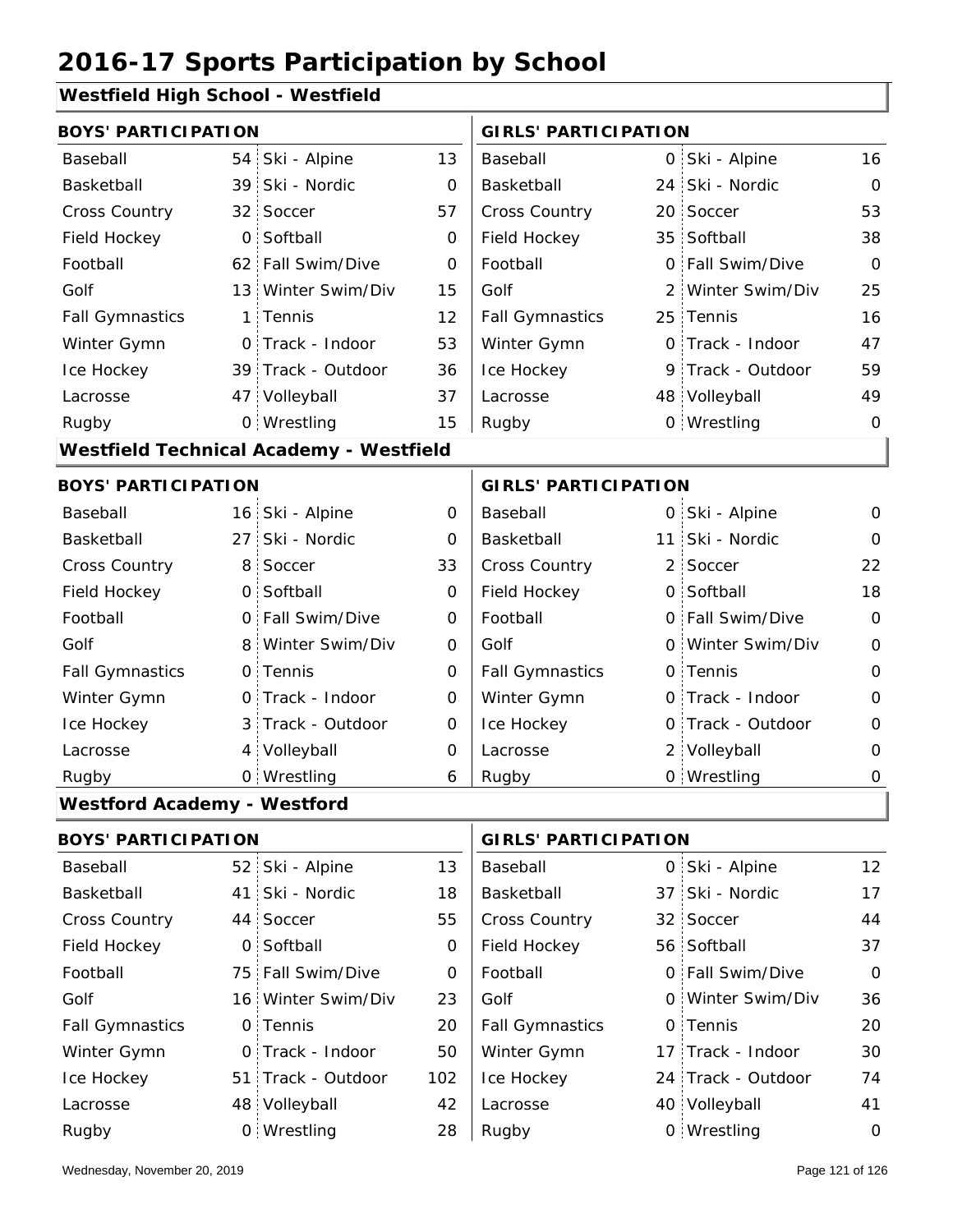#### **Weston High School - Weston**

| <b>BOYS' PARTICIPATION</b>             |                 |                    |             | <b>GIRLS' PARTICIPATION</b> |    |                   |                |  |
|----------------------------------------|-----------------|--------------------|-------------|-----------------------------|----|-------------------|----------------|--|
| Baseball                               | 35 <sub>1</sub> | Ski - Alpine       | 9           | Baseball                    | 0  | Ski - Alpine      | 11             |  |
| Basketball                             | 51:             | Ski - Nordic       | 0           | Basketball                  | 37 | Ski - Nordic      | $\overline{O}$ |  |
| Cross Country                          | 33 <sup>°</sup> | Soccer             | 57          | <b>Cross Country</b>        | 25 | Soccer            | 56             |  |
| Field Hockey                           | $\overline{O}$  | Softball           | 0           | Field Hockey                |    | 34 Softball       | 18             |  |
| Football                               |                 | 47 Fall Swim/Dive  | 0           | Football                    |    | 0 Fall Swim/Dive  | $\Omega$       |  |
| Golf                                   |                 | 26 Winter Swim/Div | 44          | Golf                        |    | 1 Winter Swim/Div | 59             |  |
| <b>Fall Gymnastics</b>                 |                 | 0 Tennis           | 32          | <b>Fall Gymnastics</b>      |    | 0 Tennis          | 25             |  |
| Winter Gymn                            |                 | 0 Track - Indoor   | 52          | Winter Gymn                 |    | O Track - Indoor  | 31             |  |
| Ice Hockey                             |                 | 22 Track - Outdoor | 52          | Ice Hockey                  |    | 9 Track - Outdoor | 31             |  |
| Lacrosse                               |                 | 27 Volleyball      | 0           | Lacrosse                    |    | 57 Volleyball     | 26             |  |
| Rugby                                  |                 | 0 Wrestling        | 6           | Rugby                       |    | 0 Wrestling       | $\overline{O}$ |  |
| <b>Westport High School - Westport</b> |                 |                    |             |                             |    |                   |                |  |
| <b>BOYS' PARTICIPATION</b>             |                 |                    |             | <b>GIRLS' PARTICIPATION</b> |    |                   |                |  |
| Baseball                               |                 | 35 Ski - Alpine    | 0           | Baseball                    |    | 0 Ski - Alpine    | 0              |  |
| Basketball                             |                 | 34 Ski - Nordic    | 0           | Basketball                  |    | 31 Ski - Nordic   | O              |  |
| <b>Cross Country</b>                   | $\overline{O}$  | Soccer             | 40          | <b>Cross Country</b>        | 0  | Soccer            | 21             |  |
| Field Hockey                           |                 | 0 Softball         | 0           | Field Hockey                |    | 27 Softball       | 22             |  |
| Football                               |                 | 13 Fall Swim/Dive  | 0           | Football                    |    | 1 Fall Swim/Dive  | $\Omega$       |  |
| Golf                                   |                 | 10 Winter Swim/Div | 0           | Golf                        | 1  | Winter Swim/Div   | $\overline{0}$ |  |
| <b>Fall Gymnastics</b>                 |                 | 0 Tennis           | 18          | <b>Fall Gymnastics</b>      |    | 0 Tennis          | 11             |  |
| Winter Gymn                            |                 | O Track - Indoor   | $\mathbf 0$ | Winter Gymn                 |    | 0 Track - Indoor  | $\overline{0}$ |  |
| Ice Hockey                             |                 | 2 Track - Outdoor  | 6           | Ice Hockey                  |    | 0 Track - Outdoor | 6              |  |
| Lacrosse                               |                 | 3 Volleyball       | 1           | Lacrosse                    |    | 1 Volleyball      | 42             |  |
| Rugby                                  |                 | 0 Wrestling        | $\mathbf 0$ | Rugby                       |    | 0 Wrestling       | $\mathbf 0$    |  |
| <b>Westwood High School - Westwood</b> |                 |                    |             |                             |    |                   |                |  |
| <b>BOYS' PARTICIPATION</b>             |                 |                    |             | <b>GIRLS' PARTICIPATION</b> |    |                   |                |  |

|                        | DUIJ PARTIUIPATIUN |                    |    |                        | <b>GIRLS PARTICIPATION</b> |                    |                |  |
|------------------------|--------------------|--------------------|----|------------------------|----------------------------|--------------------|----------------|--|
| Baseball               |                    | 47 Ski - Alpine    | 12 | Baseball               |                            | 0 Ski - Alpine     | 25             |  |
| Basketball             |                    | 46 Ski - Nordic    | 0  | Basketball             |                            | 33 Ski - Nordic    | $\overline{O}$ |  |
| <b>Cross Country</b>   |                    | 25 Soccer          | 60 | <b>Cross Country</b>   |                            | 33 Soccer          | 56             |  |
| Field Hockey           |                    | 0 Softball         | 0  | Field Hockey           |                            | 56 Softball        | 27             |  |
| Football               |                    | 60 Fall Swim/Dive  | 0  | Football               |                            | 0 Fall Swim/Dive   | $\overline{O}$ |  |
| Golf                   |                    | 20 Winter Swim/Div | 13 | Golf                   |                            | 1 Winter Swim/Div  | 28             |  |
| <b>Fall Gymnastics</b> |                    | 0 Tennis           | 26 | <b>Fall Gymnastics</b> |                            | 0 Tennis           | 25             |  |
| Winter Gymn            |                    | O Track - Indoor   | 37 | Winter Gymn            |                            | 7 Track - Indoor   | 53             |  |
| Ice Hockey             |                    | 46 Track - Outdoor | 73 | Ice Hockey             |                            | 21 Track - Outdoor | 119            |  |
| Lacrosse               |                    | 39 Volleyball      | 46 | Lacrosse               |                            | 38 Volleyball      | $\Omega$       |  |
| Rugby                  |                    | 0 Wrestling        | 0  | Rugby                  |                            | 0 Wrestling        | 0              |  |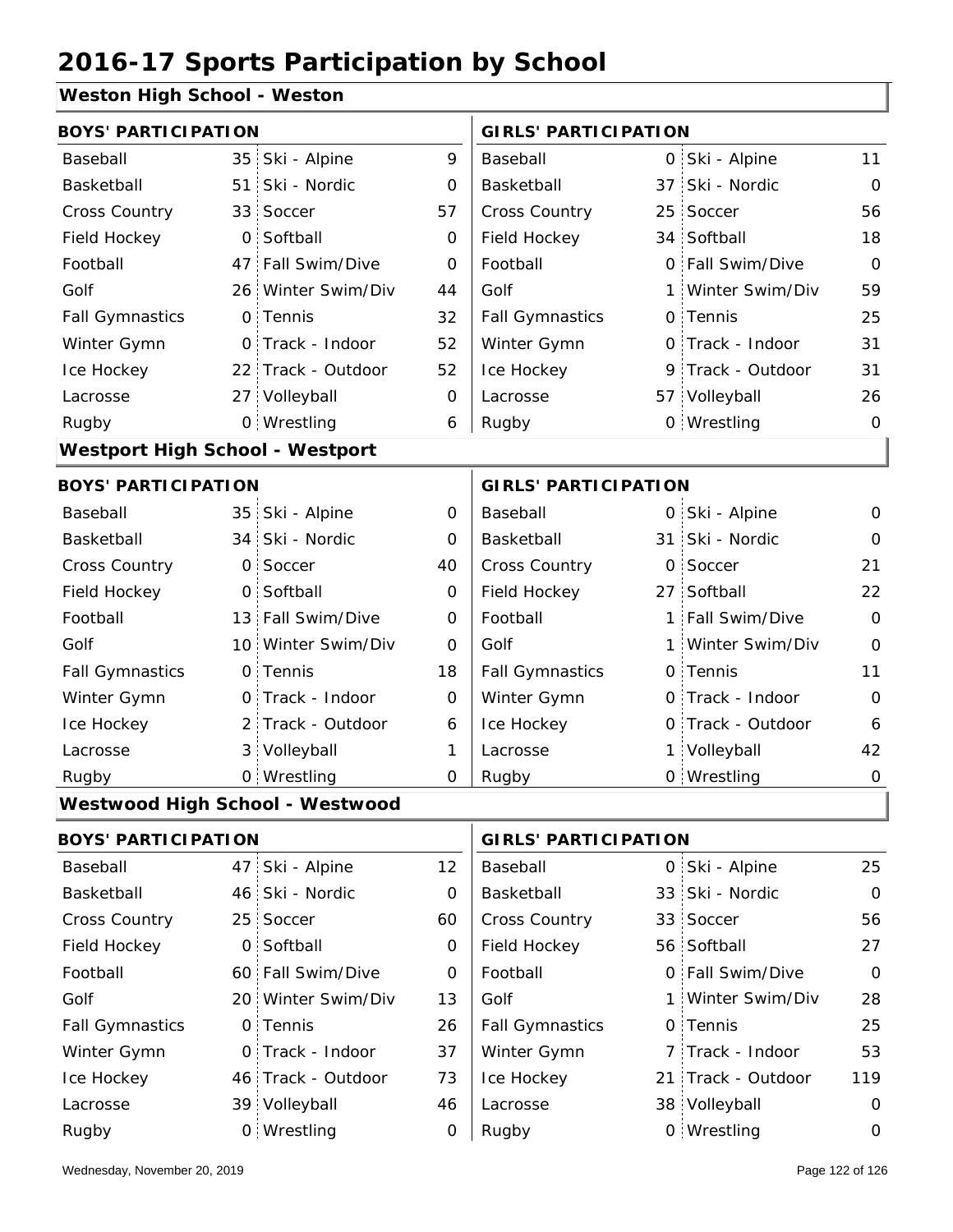#### **Weymouth High School - Weymouth**

| symbath i ngu bonbor       |                |                                              |                |                             |          |                    |                |
|----------------------------|----------------|----------------------------------------------|----------------|-----------------------------|----------|--------------------|----------------|
| <b>BOYS' PARTICIPATION</b> |                |                                              |                | <b>GIRLS' PARTICIPATION</b> |          |                    |                |
| Baseball                   |                | 48 Ski - Alpine                              | $\overline{O}$ | Baseball                    |          | 0 Ski - Alpine     | $\mathsf{O}$   |
| Basketball                 |                | 45 Ski - Nordic                              | $\Omega$       | Basketball                  |          | 39 Ski - Nordic    | $\mathsf O$    |
| Cross Country              |                | 36 Soccer                                    | 60             | Cross Country               |          | 44 Soccer          | 56             |
| Field Hockey               | O <sub>1</sub> | Softball                                     | $\overline{O}$ | Field Hockey                |          | 67 Softball        | 37             |
| Football                   |                | 106 Fall Swim/Dive                           | 4              | Football                    |          | 0 Fall Swim/Dive   | 14             |
| Golf                       |                | 20 Winter Swim/Div                           | 0              | Golf                        | $\Omega$ | Winter Swim/Div    | $\mathbf 0$    |
| <b>Fall Gymnastics</b>     |                | 0 Tennis                                     | 11             | <b>Fall Gymnastics</b>      | 0        | Tennis             | 26             |
| Winter Gymn                |                | 0 Track - Indoor                             | 51             | Winter Gymn                 |          | 24 Track - Indoor  | 64             |
| Ice Hockey                 |                | 45 Track - Outdoor                           | 68             | Ice Hockey                  |          | 34 Track - Outdoor | 75             |
| Lacrosse                   |                | 39 Volleyball                                | 39             | Lacrosse                    |          | 64 Volleyball      | 45             |
| Rugby                      |                | 0 Wrestling                                  | 28             | Rugby                       |          | 0 Wrestling        | $\mathbf 0$    |
|                            |                | Whitinsville Christian School - Whitinsville |                |                             |          |                    |                |
| <b>BOYS' PARTICIPATION</b> |                |                                              |                | <b>GIRLS' PARTICIPATION</b> |          |                    |                |
| Baseball                   |                | 14 Ski - Alpine                              | 0              | Baseball                    |          | 0 Ski - Alpine     | 0              |
| Basketball                 |                | 37 Ski - Nordic                              | 0              | Basketball                  |          | 34 Ski - Nordic    | $\Omega$       |
| Cross Country              |                | 12 Soccer                                    | 32             | Cross Country               |          | 4 Soccer           | 26             |
| Field Hockey               |                | 0 Softball                                   | $\mathbf 0$    | Field Hockey                |          | 0 Softball         | 18             |
| Football                   |                | 0 Fall Swim/Dive                             | $\mathbf 0$    | Football                    |          | 0 Fall Swim/Dive   | $\overline{O}$ |
| Golf                       | $1 \cdot$      | Winter Swim/Div                              | 0              | Golf                        |          | 0 Winter Swim/Div  | $\overline{0}$ |
| <b>Fall Gymnastics</b>     |                | 0 Tennis                                     | 11             | <b>Fall Gymnastics</b>      |          | 0 Tennis           | 13             |
| Winter Gymn                |                | O Track - Indoor                             | 12             | Winter Gymn                 |          | O Track - Indoor   | 11             |
| Ice Hockey                 |                | 2 Track - Outdoor                            | 19             | Ice Hockey                  |          | 0 Track - Outdoor  | 20             |
| Lacrosse                   |                | 0 Volleyball                                 | 0              | Lacrosse                    |          | 0 Volleyball       | $\Omega$       |
| Rugby                      |                | 0 Wrestling                                  | 25             | Rugby                       |          | 0 Wrestling        | 0              |
|                            |                | Whitman-Hanson Regional HS - Whitman         |                |                             |          |                    |                |
| <b>BOYS' PARTICIPATION</b> |                |                                              |                | <b>GIRLS' PARTICIPATION</b> |          |                    |                |
| Baseball                   |                | 50 Ski - Alpine                              | $\mathbf 0$    | Baseball                    |          | 0 Ski - Alpine     | $\mathsf O$    |
| Basketball                 |                | 38 Ski - Nordic                              | 0              | Basketball                  |          | 32 Ski - Nordic    | 0              |

| Basketball             | 38 Ski - Nordic    | 0  | Basketball             | 32 Ski - Nordic    | $\mathcal{O}$ |
|------------------------|--------------------|----|------------------------|--------------------|---------------|
| <b>Cross Country</b>   | 25 Soccer          | 56 | <b>Cross Country</b>   | 20 Soccer          | 55            |
| Field Hockey           | 0 Softball         | 0  | Field Hockey           | 57 Softball        | 38            |
| Football               | 90 Fall Swim/Dive  | 0  | Football               | 1 Fall Swim/Dive   | $\circ$       |
| Golf                   | 16 Winter Swim/Div | 0  | Golf                   | 0 Winter Swim/Div  | 5             |
| <b>Fall Gymnastics</b> | 0 Tennis           | 14 | <b>Fall Gymnastics</b> | 0 Tennis           | 17            |
| Winter Gymn            | O Track - Indoor   | 33 | Winter Gymn            | 10 Track - Indoor  | 34            |
| Ice Hockey             | 38 Track - Outdoor | 59 | Ice Hockey             | 10 Track - Outdoor | 34            |
| Lacrosse               | 31 Volleyball      | 0  | Lacrosse               | 48 Volleyball      | 41            |
| Rugby                  | 0 Wrestling        | 18 | Rugby                  | 0 Wrestling        | 2             |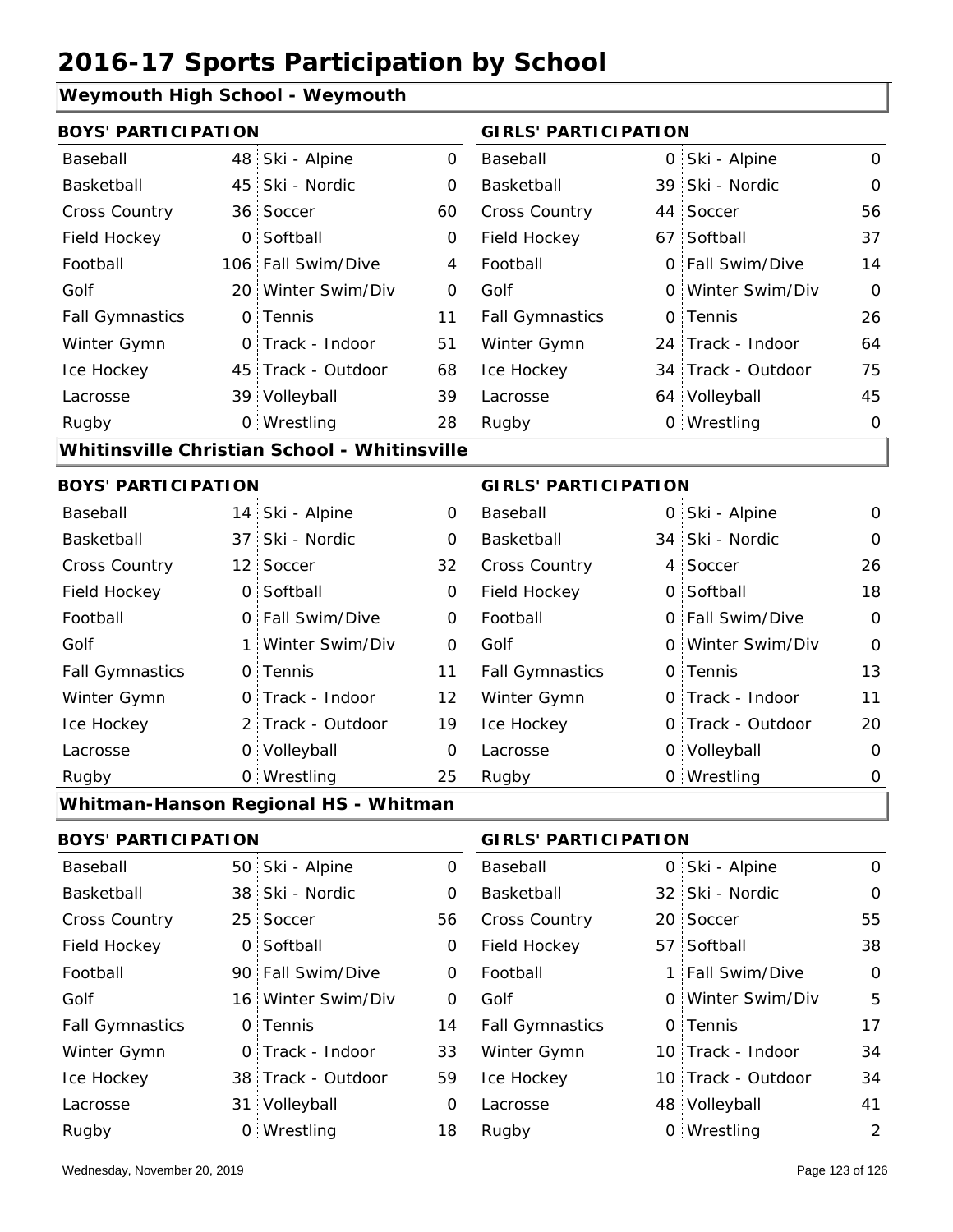#### **Whittier RVT High School - Haverhill**

| <b>BOYS' PARTICIPATION</b> |                  |                                     |                | <b>GIRLS' PARTICIPATION</b> |  |                    |                |  |
|----------------------------|------------------|-------------------------------------|----------------|-----------------------------|--|--------------------|----------------|--|
| Baseball                   | 66.              | Ski - Alpine                        | $\overline{0}$ | <b>Baseball</b>             |  | 0 Ski - Alpine     | 0              |  |
| Basketball                 | 56               | Ski - Nordic                        | 0              | Basketball                  |  | 32 Ski - Nordic    | 0              |  |
| <b>Cross Country</b>       |                  | 18 Soccer                           | 32             | Cross Country               |  | 16 Soccer          | 26             |  |
| Field Hockey               | $\overline{O}$ . | Softball                            | 0              | Field Hockey                |  | 0 Softball         | 52             |  |
| Football                   |                  | 87 Fall Swim/Dive                   | 0              | Football                    |  | 0 Fall Swim/Dive   | $\overline{O}$ |  |
| Golf                       |                  | 0 Winter Swim/Div                   | 0              | Golf                        |  | 0 Winter Swim/Div  | $\overline{0}$ |  |
| <b>Fall Gymnastics</b>     |                  | 0 Tennis                            | 0              | <b>Fall Gymnastics</b>      |  | 0 Tennis           | $\overline{O}$ |  |
| Winter Gymn                |                  | 0 Track - Indoor                    | 0              | Winter Gymn                 |  | O Track - Indoor   | $\Omega$       |  |
| Ice Hockey                 |                  | 12 Track - Outdoor                  | 42             | Ice Hockey                  |  | 0 Track - Outdoor  | 33             |  |
| Lacrosse                   |                  | 33 Volleyball                       | 3              | Lacrosse                    |  | 0 Volleyball       | 44             |  |
| Rugby                      |                  | 0 Wrestling                         | 18             | Rugby                       |  | 0 Wrestling        | $\overline{2}$ |  |
|                            |                  | Wilmington High School - Wilmington |                |                             |  |                    |                |  |
| <b>BOYS' PARTICIPATION</b> |                  |                                     |                | <b>GIRLS' PARTICIPATION</b> |  |                    |                |  |
| Baseball                   |                  | 58 Ski - Alpine                     | 0              | Baseball                    |  | 0 Ski - Alpine     | $\Omega$       |  |
| Basketball                 | 45.              | Ski - Nordic                        | 0              | Basketball                  |  | 45 Ski - Nordic    | $\Omega$       |  |
| <b>Cross Country</b>       | 6:               | Soccer                              | 50             | Cross Country               |  | 4 Soccer           | 66             |  |
| Field Hockey               |                  | 0 Softball                          | 0              | Field Hockey                |  | 55 Softball        | 25             |  |
| Football                   |                  | 70 Fall Swim/Dive                   | $\mathbf 0$    | Football                    |  | 0 Fall Swim/Dive   | $\mathbf 0$    |  |
| Golf                       |                  | 12 Winter Swim/Div                  | 0              | Golf                        |  | 0 Winter Swim/Div  | $\overline{0}$ |  |
| <b>Fall Gymnastics</b>     |                  | 0 Tennis                            | 9              | <b>Fall Gymnastics</b>      |  | 0 Tennis           | 18             |  |
| Winter Gymn                |                  | 0 Track - Indoor                    | 25             | Winter Gymn                 |  | O Track - Indoor   | 35             |  |
| Ice Hockey                 |                  | 48 Track - Outdoor                  | 30             | Ice Hockey                  |  | 20 Track - Outdoor | 35             |  |
| Lacrosse                   |                  | 36 Volleyball                       | $\Omega$       | Lacrosse                    |  | 46 Volleyball      | 36             |  |
| Rugby                      |                  | 0 Wrestling                         | 15             | Rugby                       |  | 0 Wrestling        | $\mathbf 0$    |  |
|                            |                  | Winchester High School - Winchester |                |                             |  |                    |                |  |
| <b>BOYS' PARTICIPATION</b> |                  |                                     |                | <b>GIRLS' PARTICIPATION</b> |  |                    |                |  |
| Baseball                   |                  | 47 Ski - Alpine                     | 15             | Baseball                    |  | 0 Ski - Alpine     | 20             |  |
| Basketball                 |                  | 40 Ski - Nordic                     | 20             | Basketball                  |  | 39 Ski - Nordic    | 21             |  |
|                            |                  |                                     |                |                             |  |                    |                |  |

| ваѕкетран              | 40 SKI - NOTAIC    | 20 | Basketball             | 39 SKI - NOTAIC    | 21.            |
|------------------------|--------------------|----|------------------------|--------------------|----------------|
| Cross Country          | 58 Soccer          | 74 | <b>Cross Country</b>   | 38 Soccer          | 66             |
| Field Hockey           | 0 Softball         | 0  | Field Hockey           | 49 Softball        | 29             |
| Football               | 72 Fall Swim/Dive  | O  | Football               | 0 Fall Swim/Dive   | 47             |
| Golf                   | 13 Winter Swim/Div | 15 | Golf                   | 1 Winter Swim/Div  | $\overline{O}$ |
| <b>Fall Gymnastics</b> | 0 Tennis           | 16 | <b>Fall Gymnastics</b> | 0 Tennis           | 17             |
| Winter Gymn            | 0 Track - Indoor   | 77 | Winter Gymn            | 34 Track - Indoor  | 71             |
| Ice Hockey             | 48 Track - Outdoor | 69 | Ice Hockey             | 20 Track - Outdoor | 93             |
| Lacrosse               | 66 Volleyball      | 33 | Lacrosse               | 53 Volleyball      | 45             |
| Rugby                  | 0 Wrestling        | 26 | Rugby                  | 0 Wrestling        | $\Omega$       |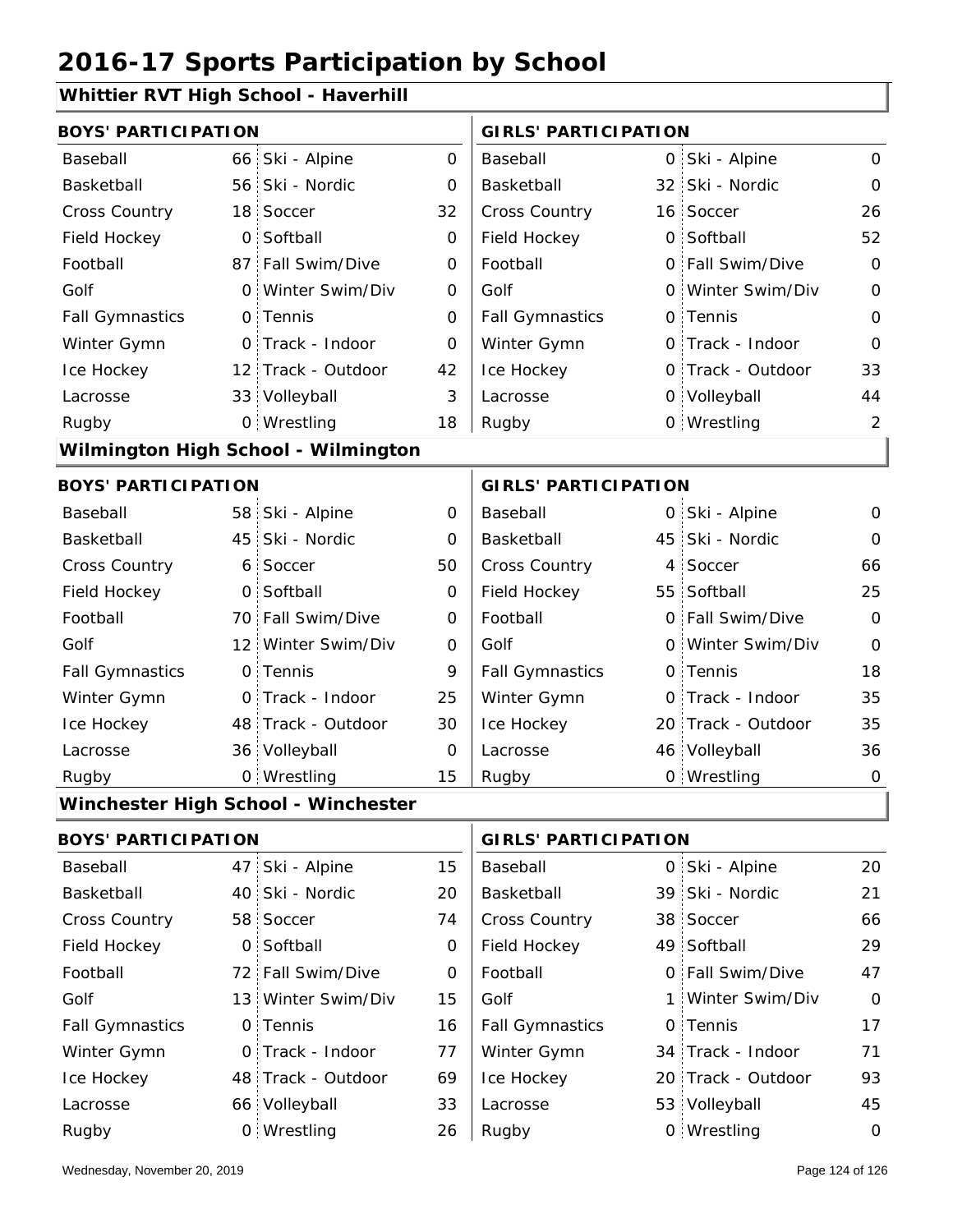#### **Winthrop High School - Winthrop**

| <b>BOYS' PARTICIPATION</b> |                |                                                |                | <b>GIRLS' PARTICIPATION</b> |   |                    |                |
|----------------------------|----------------|------------------------------------------------|----------------|-----------------------------|---|--------------------|----------------|
| Baseball                   | 39             | Ski - Alpine                                   | $\overline{O}$ | Baseball                    |   | 0 Ski - Alpine     | $\mathsf{O}$   |
| Basketball                 |                | 35 Ski - Nordic                                | 0              | Basketball                  |   | 35 Ski - Nordic    | $\mathbf 0$    |
| Cross Country              |                | 12 Soccer                                      | 34             | Cross Country               |   | 9 Soccer           | 34             |
| Field Hockey               |                | 0 Softball                                     | $\mathbf 0$    | Field Hockey                |   | 0 Softball         | 34             |
| Football                   |                | 44 Fall Swim/Dive                              | 0              | Football                    | 1 | Fall Swim/Dive     | $\mathbf 0$    |
| Golf                       |                | 9 Winter Swim/Div                              | 1              | Golf                        |   | 0 Winter Swim/Div  | 5              |
| <b>Fall Gymnastics</b>     |                | 0 Tennis                                       | 21             | <b>Fall Gymnastics</b>      | 0 | Tennis             | 22             |
| Winter Gymn                |                | O Track - Indoor                               | 19             | Winter Gymn                 |   | 18 Track - Indoor  | 30             |
| Ice Hockey                 |                | 38 Track - Outdoor                             | 30             | Ice Hockey                  |   | 18 Track - Outdoor | 25             |
| Lacrosse                   |                | 28 Volleyball                                  | 0              | Lacrosse                    |   | 22 Volleyball      | 42             |
| Rugby                      |                | 0 Wrestling                                    | 0              | Rugby                       |   | 0 Wrestling        | $\mathbf 0$    |
|                            |                | Woburn Memorial High School - Woburn           |                |                             |   |                    |                |
| <b>BOYS' PARTICIPATION</b> |                |                                                |                | <b>GIRLS' PARTICIPATION</b> |   |                    |                |
| Baseball                   |                | 43 Ski - Alpine                                | $\mathbf 0$    | Baseball                    |   | 0 Ski - Alpine     | $\mathbf 0$    |
| Basketball                 |                | 40 Ski - Nordic                                | 0              | Basketball                  |   | 44 Ski - Nordic    | $\mathbf 0$    |
| Cross Country              |                | 48 Soccer                                      | 40             | Cross Country               |   | 71 Soccer          | 45             |
| Field Hockey               | $\overline{O}$ | Softball                                       | $\mathbf 0$    | Field Hockey                |   | 47 Softball        | 26             |
| Football                   |                | 68 Fall Swim/Dive                              | 0              | Football                    |   | 0 Fall Swim/Dive   | 26             |
| Golf                       |                | 12 Winter Swim/Div                             | 3              | Golf                        |   | 0 Winter Swim/Div  | $\overline{0}$ |
| <b>Fall Gymnastics</b>     |                | 0 Tennis                                       | 13             | <b>Fall Gymnastics</b>      |   | 16 Tennis          | 16             |
| Winter Gymn                |                | O Track - Indoor                               | 94             | Winter Gymn                 |   | O Track - Indoor   | 90             |
| Ice Hockey                 |                | 38 Track - Outdoor                             | 96             | Ice Hockey                  |   | 16 Track - Outdoor | 103            |
| Lacrosse                   |                | 48 Volleyball                                  | 0              | Lacrosse                    |   | 50 Volleyball      | 40             |
| Rugby                      |                | 0 Wrestling                                    | 24             | Rugby                       |   | 0 Wrestling        | $\mathbf 0$    |
|                            |                | <b>Worcester North High School - Worcester</b> |                |                             |   |                    |                |
| <b>BOYS' PARTICIPATION</b> |                |                                                |                | <b>GIRLS' PARTICIPATION</b> |   |                    |                |
| Baseball                   |                | 28 Ski - Alpine                                | 0              | Baseball                    |   | 0 Ski - Alpine     | $\mathbf 0$    |
| Basketball                 |                | 26 Ski - Nordic                                | 0              | Basketball                  |   | 27 Ski - Nordic    | $\mathbf 0$    |
| Cross Country              |                | 9 Soccer                                       | 24             | <b>Cross Country</b>        |   | 6. Soccer          | 5.             |

| <b>Cross Country</b>   | 9 Soccer          | 24 | <b>Cross Country</b>   | 6 Soccer          | 5        |
|------------------------|-------------------|----|------------------------|-------------------|----------|
| <b>Field Hockey</b>    | 0 Softball        | 0  | Field Hockey           | 0 Softball        | 28       |
| Football               | 53 Fall Swim/Dive | 0  | Football               | 0 Fall Swim/Dive  | $\Omega$ |
| Golf                   | 3 Winter Swim/Div | O  | Golf                   | 1 Winter Swim/Div | $\Omega$ |
| <b>Fall Gymnastics</b> | 0 Tennis          | 0  | <b>Fall Gymnastics</b> | 0 Tennis          | 8        |
| Winter Gymn            | 0 Track - Indoor  | 11 | Winter Gymn            | O Track - Indoor  | 14       |
| Ice Hockey             | 0 Track - Outdoor | 15 | Ice Hockey             | 0 Track - Outdoor | 18       |
| Lacrosse               | 0 Volleyball      | 24 | Lacrosse               | 0 Volleyball      | 25       |
| Rugby                  | 0 Wrestling       |    | Rugby                  | 0 Wrestling       | 0        |